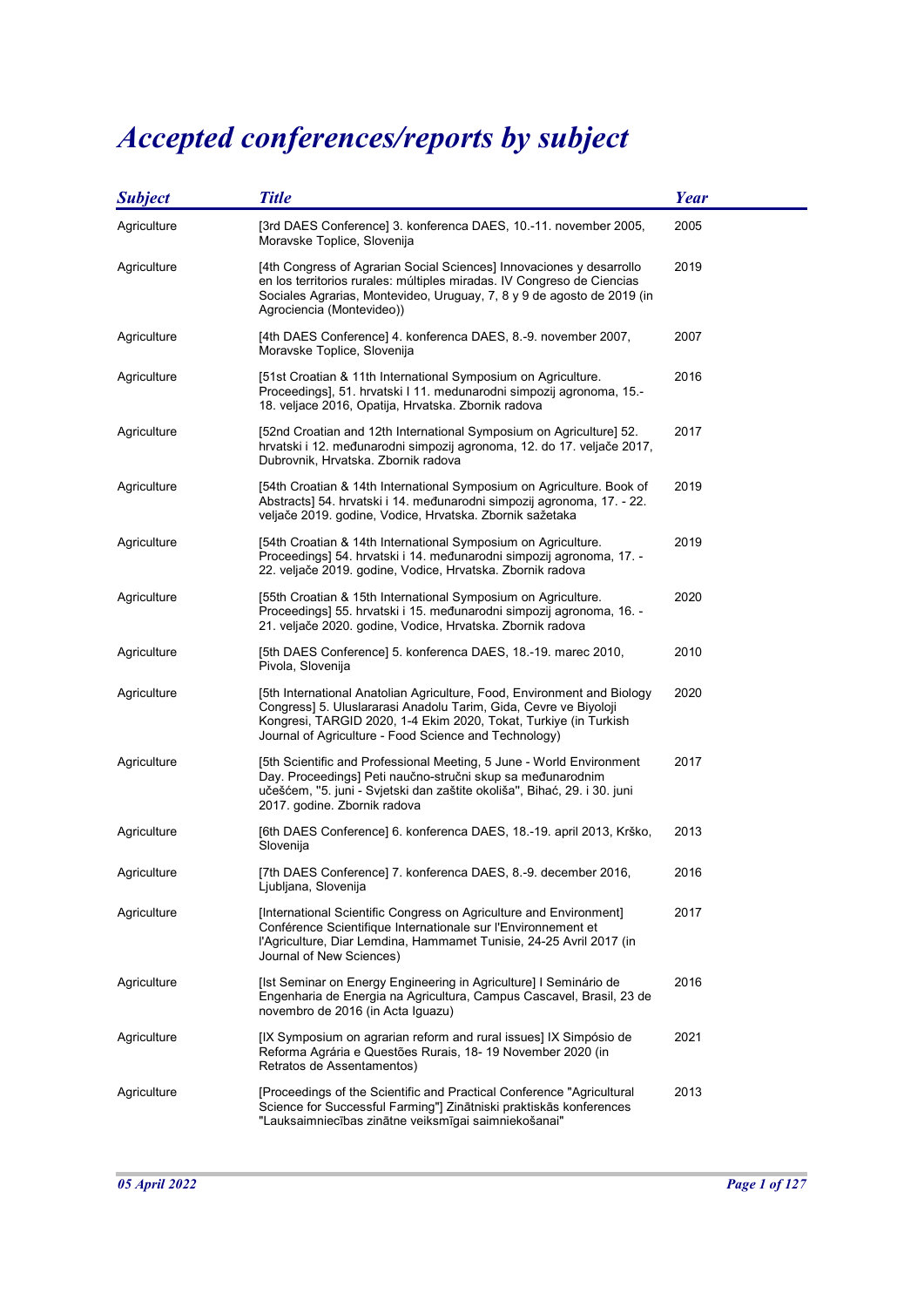| <b>Subject</b> | <b>Title</b>                                                                                                                                                                                                                                                     | Year |
|----------------|------------------------------------------------------------------------------------------------------------------------------------------------------------------------------------------------------------------------------------------------------------------|------|
| Agriculture    | [Proceedings of the Scientific and Practical Conference "Research for<br>the future of Latvian agriculture: food, fibre and energy"] Zinātniski<br>praktiskā konference "Zinātne Latvijas lauksaimniecības nākotnei:<br>pārtika, lopbarība, šķiedra un enerģija" | 2012 |
| Agriculture    | [Proceedings of the Scientific and Practical Conference Harmonious<br>Agriculture] Zinātniski praktiskā konference "Līdzsvarota<br>Lauksaimniecība 2014", Latvia University of Agriculture, Jelgava,<br>Latvia, 20-21 February 2014                              | 2014 |
| Agriculture    | [Proceedings of the Scientific and Practical Conference on Harmonious<br>Agriculture] Zinātniski praktiskās konferences "Līdzsvarota<br>Lauksaimniecība", Latvia University of Agriculture, Jelgava, Latvia,<br>22nd February 2018                               | 2018 |
| Agriculture    | [Scientific and Practical Conference Harmonious Agriculture]<br>Līdzsvarota lauksaimniecība: Zinātniski praktiskās konferences raksti,<br>21.02.2019, Latvijas Lauksaimniecības universitāte, Jelgava, Latvija                                                   | 2019 |
| Agriculture    | [Scientific and Practical Conference on Balanced Agriculture] Zinātniski<br>praktiskā konference "Līdzsvarota Lauksaimniecība 2015", Latvia<br>University of Agriculture, Jelgava, Latvia, 19-20 February 2015                                                   | 2015 |
| Agriculture    | [Scientific and Practical Conference on Harmonious Agriculture]<br>Zinātniski praktiskās konferences "Līdzsvarota Lauksaimniecība 2016",<br>Latvia University of Agriculture, Jelgava, Latvia, 25-26 February 2016                                               | 2016 |
| Agriculture    | [Scientific and Practical Conference on Harmonious Agriculture]<br>Zinātniski praktiskās konferences "Līdzsvarota Lauksaimniecība 2017",<br>Latvia University of Agriculture, Jelgava, Latvia, 23 February 2017                                                  | 2017 |
| Agriculture    | 10th International Symposium "Prospects for the 3rd Millennium<br>Agriculture", Romania, 29 September-1 October 2011 (in Bulletin of<br>University of Agricultural Sciences and Veterinary Medicine Cluj-<br>Napoca Series)                                      | 2011 |
| Agriculture    | 11th International Scientific Conference "Students on their way to<br>science (undergraduate, graduate, post-graduate students)", 22 April<br>2016, Jelgava, Latvia. Collection of Abstracts                                                                     | 2016 |
| Agriculture    | 14th Scientific Conference for Agricultural Development Research,<br>Cairo, Egypt, 17-18 March 2019 (in Arab Universities Journal of<br>Agricultural Sciences)                                                                                                   | 2019 |
| Agriculture    | 1st International Symposium on Climate-Resilient Agri-Environmental<br>Systems<br>(ISCRAES 2020), Implementing the New Green Deal: The Path<br>Towards Sustainable Agriculture, 4-6 November 2020 (virtual). Book of<br>abstracts                                | 2020 |
| Agriculture    | 23rd European Seminar on Extension (and) Education (ESEE) -<br>Transformative learning: new directions in agricultural extension and<br>education, Chania, Greece, 4-7 July 2017 (in International Journal of<br>Agricultural Extension)                         | 2017 |
| Agriculture    | 26th International Scientific-Expert Congress of Agriculture and Food<br>Industry, 27-30 September 2015, Ilidža-Sarajevo, Bosnia and<br>Herzegovina (in Radovi Poljoprivrednog Fakulteta Univerziteta u<br>Sarajevu 2016)                                        | 2015 |
| Agriculture    | 2nd International Balkan Agriculture Congress, Tekirdağ, Turkey, 16-18<br>May 2017 (in Journal of Tekirdag Agricultural Faculty)                                                                                                                                 | 2017 |
| Agriculture    | 2nd International Conference on Sustainable Agriculture and<br>Environment (ICSAE 2015), Konya, Turkey, 30 September-3 October<br>2015, Proceedings, Volume I and II                                                                                             | 2015 |
| Agriculture    | 3rd International Scientific Conference, Sustainability challenges in<br>agroecosystems, 19-21 June 2017, Osijek, Croatia. Book of Abstracts                                                                                                                     | 2017 |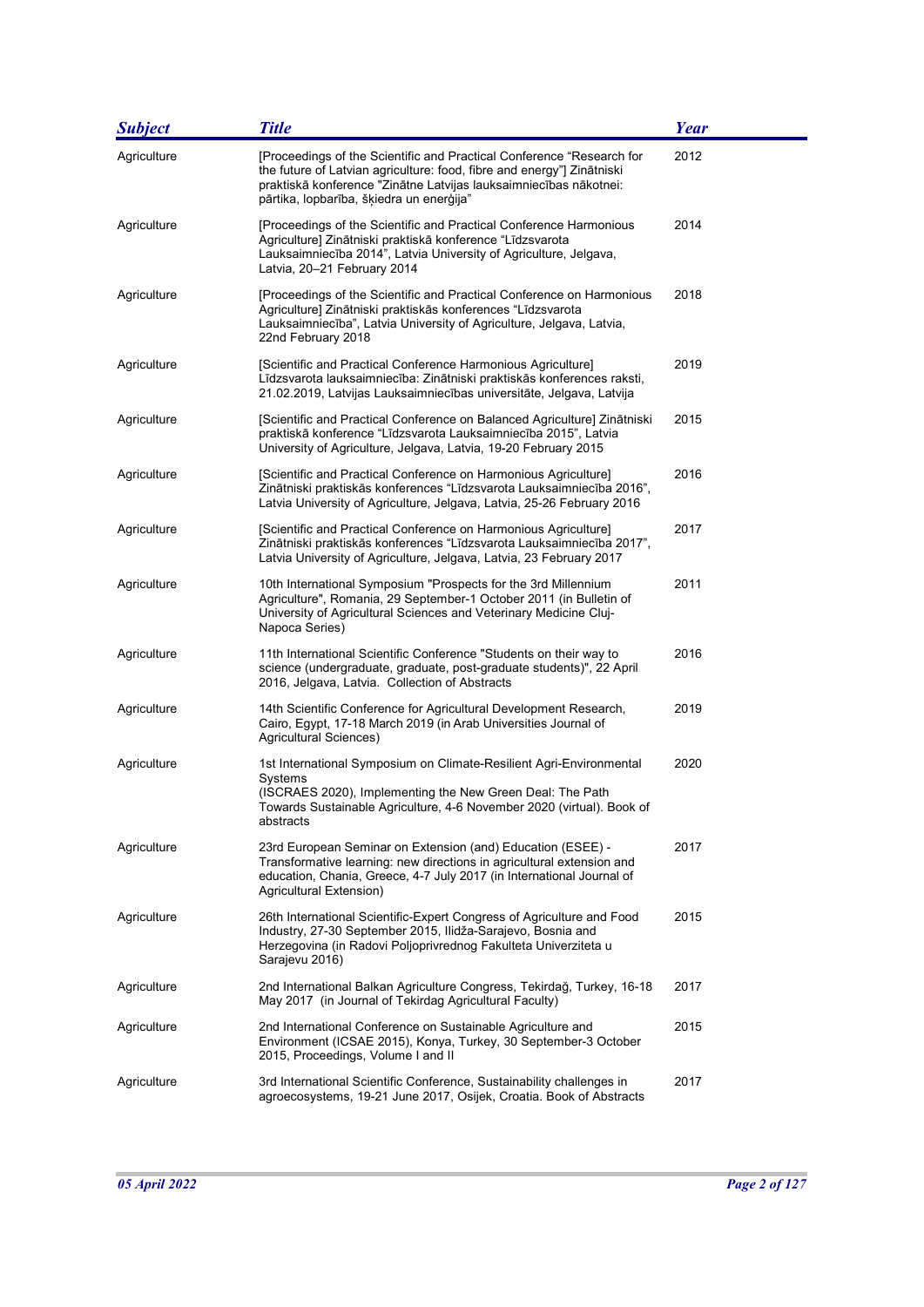| <b>Subject</b> | <b>Title</b>                                                                                                                                                                                                                                    | <b>Year</b> |
|----------------|-------------------------------------------------------------------------------------------------------------------------------------------------------------------------------------------------------------------------------------------------|-------------|
| Agriculture    | 3rd Scientific Conference - Sustainability Challenges in<br>Agroecosystems, Osijek, Croatia, 19-21 June 2017 (in Agriculturae<br>Conspectus Scientificus (Poljoprivredna Znanstvena Smotra))                                                    | 2017        |
| Agriculture    | 44th Croatian and 4th International Symposium on Agriculture,<br>Proceedings                                                                                                                                                                    | 2009        |
| Agriculture    | 45th Croatian and 5th International Symposium on Agriculture, Book of<br>Abstracts                                                                                                                                                              | 2010        |
| Agriculture    | 45th Croatian and 5th International Symposium on Agriculture,<br>Proceedings                                                                                                                                                                    | 2010        |
| Agriculture    | 46th Croatian and 6th International Symposium of Agriculture, 14-18<br>February, 2011, Opatija, Croatia. Proceedings                                                                                                                            | 2011        |
| Agriculture    | 46th Croatian and 6th International Symposium on Agriculture, 14-18<br>February, 2011, Opatija, Croatia. Book of abstracts                                                                                                                      | 2011        |
| Agriculture    | 47th Agronomy Society Conference, Whanganui, New Zealand, 7-9<br>November 2017 (in Agronomy New Zealand)                                                                                                                                        | 2017        |
| Agriculture    | 47th Croatian and 7th International Symposium of Agriculture, 13-17<br>February, 2012, Opatija, Croatia. Proceedings                                                                                                                            | 2012        |
| Agriculture    | 47th Croatian and 7th International Symposium on Agriculture, 13-17<br>February, 2012, Opatija, Croatia. Book of abstracts                                                                                                                      | 2012        |
| Agriculture    | 4th Conference of the Italian Association of Agricultural and Applied<br>Economics, Ancona, Italy, 11-12 June 2015 (in Bio-based and Applied<br>Economics)                                                                                      | 2015        |
| Agriculture    | 4th International Conference of the African Association of Agricultural<br>Economists, Hammamet, Tunisia, 22-25 September 2013 (in African<br>Journal of Agricultural and Resource Economics)                                                   | 2013        |
| Agriculture    | 4th International Crop Science Congress in conjunction with the 12th<br>Australian Agronomy Conference and the 5th Asian Crop Science<br>Conference, New directions for a diverse planet, 26 September - 1<br>October 2004, Brisbane, Australia | 2004        |
| Agriculture    | 50th Croatian & 10th International Symposium on Agriculture, 16-20<br>February 2015, Opatija, Croatia. Book of Abstracts                                                                                                                        | 2015        |
| Agriculture    | 50th Croatian & 10th International Symposium on Agriculture, 16-20<br>February 2015, Opatija, Croatia. Proceedings                                                                                                                              | 2015        |
| Agriculture    | 53rd Croatian & 13th International Symposium on Agriculture                                                                                                                                                                                     | 2018        |
| Agriculture    | 5th International Conference on Agriculture 2018 (AGRICO 2018), 16-<br>17 August 2018, Colombo, Sri Lanka. Book of Abstracts                                                                                                                    | 2018        |
| Agriculture    | 5th International Conference on Agriculture 2018 (AGRICO 2018), 16-<br>17 August 2018, Colombo, Sri Lanka. Proceedings                                                                                                                          | 2018        |
| Agriculture    | 86th Annual Congress of the South African Sugar Technologists'<br>Association (SASTA 2013) (See Full-text Journal List for further content)                                                                                                     | 2013        |
| Agriculture    | 9th ASAE International Conference: Transformation in Agricultural and<br>Food Economy in Asia, 11-13 January 2017, Bangkok, Thailand                                                                                                            | 2017        |
| Agriculture    | 9th CASEE (Central and South Eastern Europe) Conference,<br>"Research based education at life science universities in the Danube<br>region towards a sustainable future", 6-9 June 2018, București,<br>Romania. Posters                         | 2018        |
| Agriculture    | Africa Congress on Conservation Agriculture, 1st. Conservation<br>Agriculture: Building entrepreneurship and resilient farming systems, 18-<br>21 March 2014, Lusaka, Zambia. Book of Condensed Papers                                          | 2014        |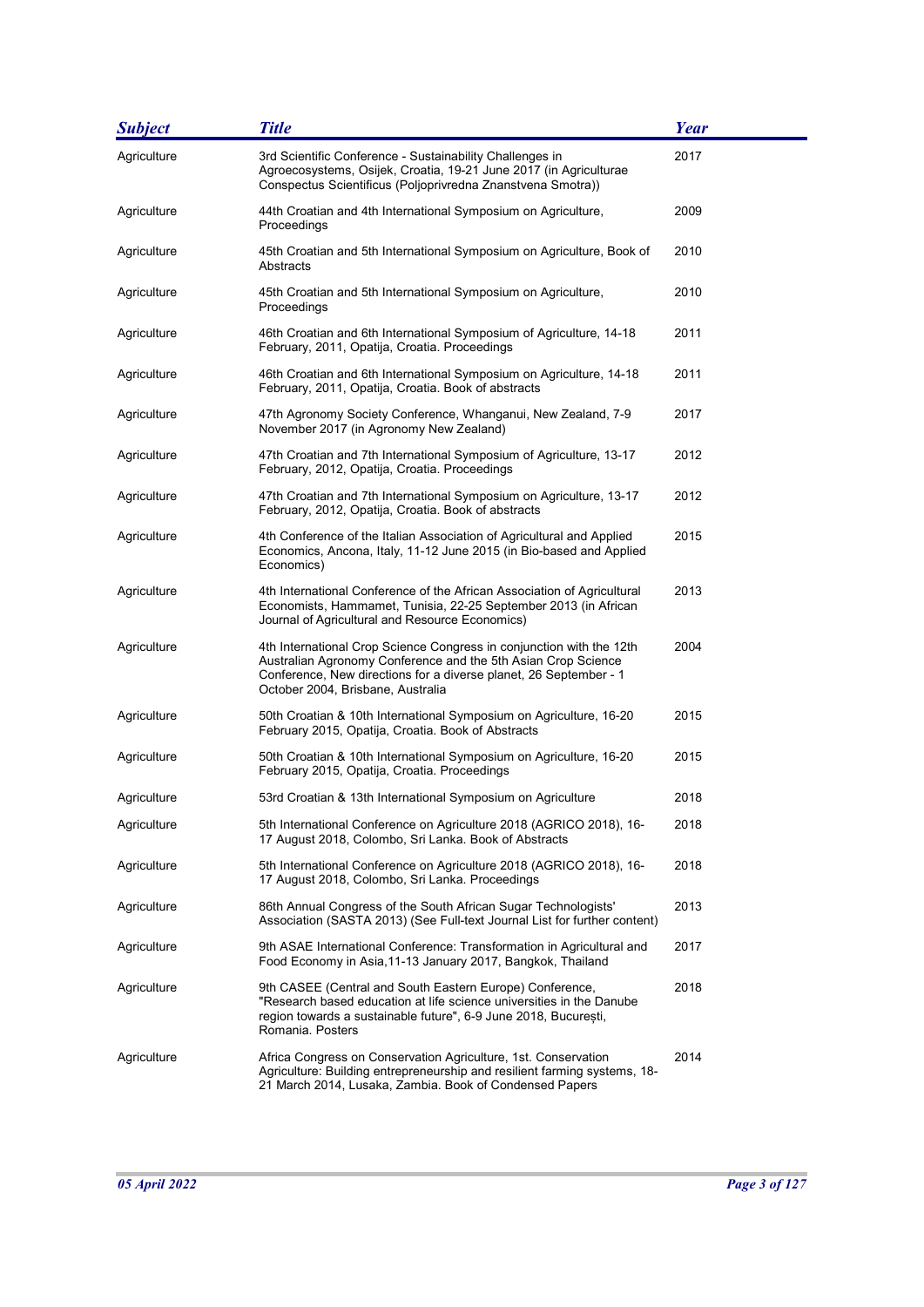| <b>Subject</b> | <b>Title</b>                                                                                                                                                                                                                                                          | Year |
|----------------|-----------------------------------------------------------------------------------------------------------------------------------------------------------------------------------------------------------------------------------------------------------------------|------|
| Agriculture    | Africa Congress on Conservation Agriculture, 2nd. Making climate-<br>smart agriculture real in Africa with conservation agriculture -<br>supporting the Malabo Declaration and Agenda 2063, 9-12 October<br>2018, Johannesburg, South Africa. Condensed papers        | 2018 |
| Agriculture    | Agrarian Perspectives XXIV. - Global Agribusiness and Rural<br>Economy, Proceedings of the 24th International Scientific Conference,<br>16-18 September 2015, Prague, Czech Republic                                                                                  | 2015 |
| Agriculture    | Agrarian Perspectives XXIX. 29th International Scientific Conference,<br>Trends and challenges of agrarian sector, 16-17 September 2020,<br>Prague, Czech Republic                                                                                                    | 2020 |
| Agriculture    | Agrarian Perspectives XXV. - Global and European Challenges for<br>Food Production, Agribusiness and the Rural Economy, Proceedings of<br>the 25th International Scientific Conference, 14-16 September 2016,<br>Prague, Czech Republic                               | 2016 |
| Agriculture    | Agrarian Perspectives XXVI. - Competitiveness of European Agriculture<br>and Food Sectors, Proceedings of the 26th International Scientific<br>Conference, 13-15 September 2017, Prague, Czech Republic                                                               | 2017 |
| Agriculture    | Agrarian Perspectives XXVII. Food Safety - Food Safety, Proceedings<br>of the 27th International Scienctific Conference, 19-20 September<br>2018, Prague, Czech Republic                                                                                              | 2018 |
| Agriculture    | Agrarian Perspectives XXVIII. 28th International Scientific Conference,<br>Business scale in relation to economics, 18-19 September 2019,<br>Prague, Czech Republic                                                                                                   | 2019 |
| Agriculture    | Agricultural biodiversity to manage the risks and empower the poor.<br>Proceedings of the International Conference, 27-29 April 2015, Rome,<br>Italy                                                                                                                  | 2015 |
| Agriculture    | Agricultural inputs and services delivery system for accelerating growth<br>and improving farm income. XX Annual Conference of the Agricultural<br>Economics Research Association, New Delhi, India, 9-11 October 2012<br>(in Agricultural Economics Research Review) | 2012 |
| Agriculture    | Agriculture and rural development - challenges of transition and<br>integration processes, September 2013, Belgrade, Serbia                                                                                                                                           | 2013 |
| Agriculture    | Agriculture in nature and environment protection, International<br>Scientific/Professional Conference, 11th. 28-30 May 2018, Vukovar,<br>Croatia. Proceedings & Abstracts                                                                                             | 2018 |
| Agriculture    | Agriculture in nature and environment protection, International<br>Scientific/Professional Conference, 12th. 27-29 May 2019, Osijek,<br>Croatia. Proceedings & Abstracts                                                                                              | 2019 |
| Agriculture    | Agriculture in Nature and Environment Protection. International<br>Scientific/Professional Conference, 10th. 5-7 June 2017, Vukovar,<br>Croatia                                                                                                                       | 2017 |
| Agriculture    | Agri-environment Schemes - What have they achieved and where do<br>we go from here?, Oadby, UK, 27-29 April 2010 (in Aspects of Applied<br>Biology)                                                                                                                   | 2010 |
| Agriculture    | Agrosym 2015. VI International Scientific Agriculture Symposium,<br>Jahorina, Bosnia and Hercegovina, 15-18 October 2015                                                                                                                                              | 2015 |
| Agriculture    | Agrosym 2016. VII International Scientific Agriculture Symposium, 6-9<br>October 2016, Jahorina, Bosnia Herzegovina                                                                                                                                                   | 2016 |
| Agriculture    | Agrosym 2017. VIII International Agriculture Symposium, 5-8 October<br>2017, Jahorina, Bosnia and Herzegovina. Book of Abstracts                                                                                                                                      | 2017 |
| Agriculture    | Agrosym 2019. X International Agriculture Symposium, 3-6 October<br>2019, Jahorina, Bosnia and Herzegovina. Book of Abstracts                                                                                                                                         | 2019 |
| Agriculture    | Agrosym 2019. X International Agriculture Symposium, 3-6 October<br>2019, Jahorina, Bosnia and Herzegovina. Proceedings                                                                                                                                               | 2019 |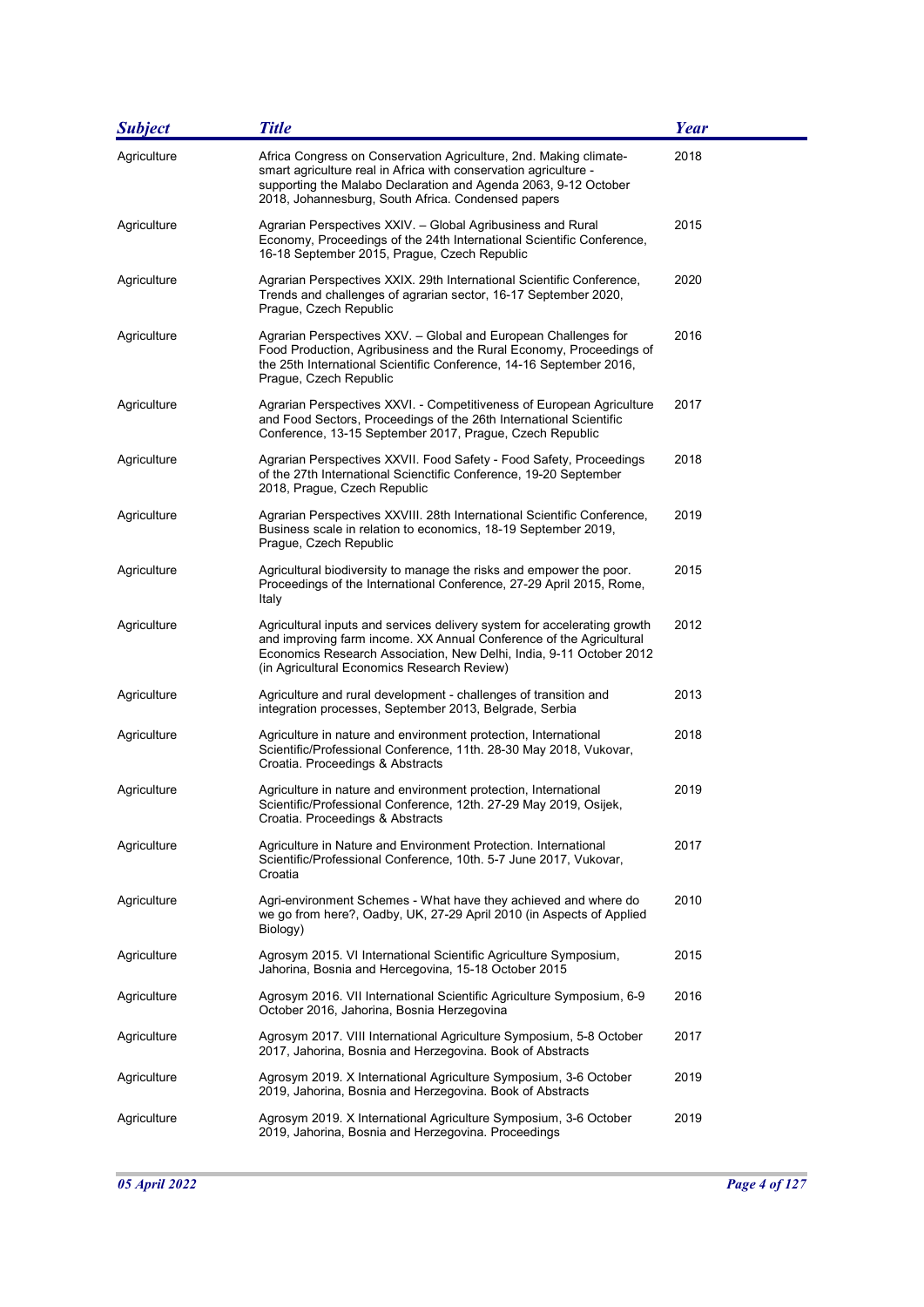| <b>Subject</b> | <b>Title</b>                                                                                                                                                                                                                | <b>Year</b> |
|----------------|-----------------------------------------------------------------------------------------------------------------------------------------------------------------------------------------------------------------------------|-------------|
| Agriculture    | Annual 17th International Scientific Conference Proceedings "Research<br>for Rural Development 2011", Jelgava, Latvia                                                                                                       | 2011        |
| Agriculture    | Annual 18th International Scientific Conference "Research for Rural<br>Development", 2012                                                                                                                                   | 2012        |
| Agriculture    | Annual 19th International Scientific Conference Proceedings,<br>"Research for Rural Development", Jelgava, Latvia, 15-17 May 2013                                                                                           | 2013        |
| Agriculture    | Annual 20th International Scientific Conference Proceedings,<br>"Research for Rural Development", Jelgava, Latvia, 21-23 May 2014.<br>Volumes 1 & 2                                                                         | 2014        |
| Agriculture    | Annual 21st International Scientific Conference Proceedings,<br>"Research for Rural Development", Jelgava, Latvia, 13-15 May 2015.<br>Volumes 1 & 2                                                                         | 2015        |
| Agriculture    | Australian Agronomy Conference 2015, 17th. Building Productive,<br>Diverse and Sustainable Landscapes, Hobart, Tasmania, Australia, 21-<br>24 September 2015                                                                | 2015        |
| Agriculture    | Australian Agronomy Conference, 10th. Science and technology:<br>delivering results for agriculture? 29 January-1 February 2001, Hobart,<br>Tasmania, Australia                                                             | 2001        |
| Agriculture    | Australian Agronomy Conference, 13th. Groundbreaking stuff, 10-14<br>September 2006, Perth, Australia                                                                                                                       | 2006        |
| Agriculture    | Australian Agronomy Conference, 14th. Global issues, paddock action,<br>21-25 September 2008, Adelaide, Australia                                                                                                           | 2008        |
| Agriculture    | Australian Agronomy Conference, 15th. Food security from sustainable<br>agriculture, 15-18 November 2010, Lincoln, New Zealand                                                                                              | 2010        |
| Agriculture    | Australian Agronomy Conference, 18th. "Doing More with Less",<br>Ballarat, Victoria, Australia, 24-28 September 2017                                                                                                        | 2017        |
| Agriculture    | Balkan Agricultural Congress, 8-11 September 2014, Edirne, Turkey                                                                                                                                                           | 2014        |
| Agriculture    | Biotechnology Summit 2016, Sonora, Mexico, 24-28 October 2016                                                                                                                                                               | 2016        |
| Agriculture    | Challenges and Innovations in Contemporary Agriculture, Knezha,<br>Bulgaria, 10-11 September 2019 (in Journal of Mountain Agriculture on<br>the Balkans)                                                                    | 2019        |
| Agriculture    | CIGR-AgEng Conference, 26-29 June 2016, Aarhus, Denmark.<br>Abstracts and Full Papers                                                                                                                                       | 2016        |
| Agriculture    | Climate Change: Challenges and Opportunities in Agriculture.<br>AGRISAFE Final Conference, 21-23 March 2011, Budapest, Hungary                                                                                              | 2011        |
| Agriculture    | Conference on Changing Landscape of Rural India, Punjab, India, 17-<br>19 December 2019 (in Agricultural Economics Research Review)                                                                                         | 2019        |
| Agriculture    | Conference Proceedings, 6th Biennial ECHO Asia Agriculture and<br>Community Development Conference, 3-6 October 2017, Chiang Mai,<br>Thailand 2017                                                                          | 2017        |
| Agriculture    | Current Trends in Agronomy for Sustainable Agriculture, International<br>Ph.D. Students Summer School, 9-13 September 2013, Brno, Czech<br>Republic                                                                         | 2013        |
| Agriculture    | Delivering food security with supply chain led innovations:<br>understanding supply chains, providing food security, delivering choice,<br>Royal Holloway, Egham, UK, 7-9 September 2010 (in Aspects of<br>Applied Biology) | 2010        |
| Agriculture    | EFITA/WCCA/CIGR Joint Conference 2015, Poznan, Poland, 29 June-<br>2 July 2015 (in Journal of Agricultural Informatics)                                                                                                     | 2015        |
| Agriculture    | Eighth Agricultural Research Conference in Commemoration of the<br>90th Anniversary of Yezin Agricultural University, Nay Pyi Raw,<br>Myanmar, 23-24 December 2014                                                          | 2014        |

۰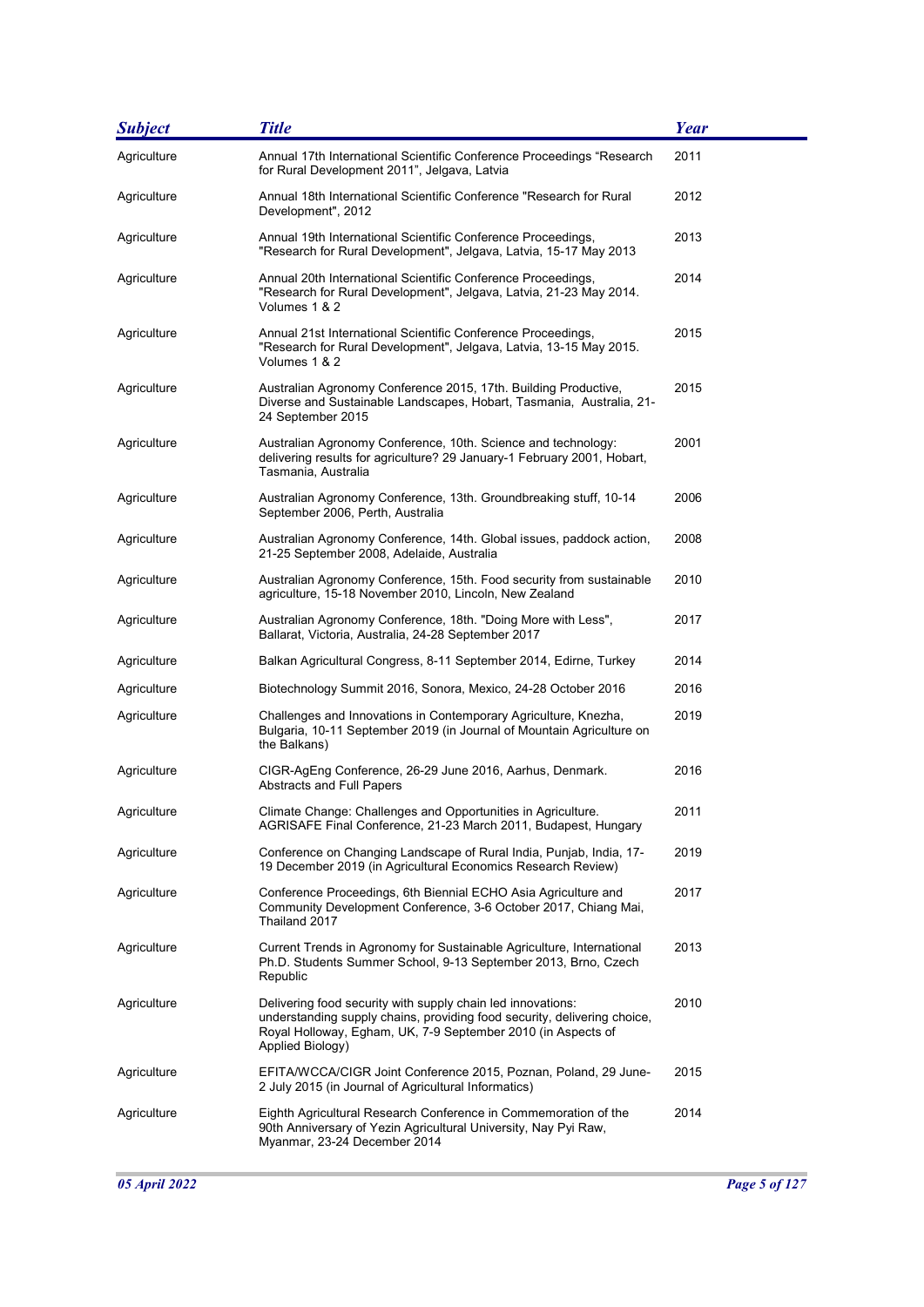| <b>Subject</b> | <b>Title</b>                                                                                                                                                                                                                                                             | Year |
|----------------|--------------------------------------------------------------------------------------------------------------------------------------------------------------------------------------------------------------------------------------------------------------------------|------|
| Agriculture    | Emerging Horizons of Agricultural Extension for Sustainable Rural<br>Development, Faisalabad, Pakistan, 27-28 February 2014 (in<br>International Journal of Agricultural Extension)                                                                                      | 2014 |
| Agriculture    | Enhancing the role of public and private extension in soil conservation<br>and agricultural productivity. Twenty-Fifth Annual Conference of the<br>Agricultural Extension Society of Nigeria, Sokoto, Nigeria, 28-29 July<br>2020 (in Journal of Agricultural Extension) | 2020 |
| Agriculture    | ESNA Conference Proceedings (in Annals of the University of Craiova -<br>Agriculture, Montanology, Cadastre Series)                                                                                                                                                      | 2018 |
| Agriculture    | European International Farming Systems Association (IFSA)<br>Symposium, 11th. 1-4 April 2014, Berlin, Germany. Farming systems<br>facing global challenges: Capacities and strategies                                                                                    | 2014 |
| Agriculture    | European International Farming Systems Association (IFSA)<br>Symposium, 12th. Social and technological transformation of farming<br>systems: Diverging and converging pathways, 12-15 July 2016, Harper<br>Adams University, Newport, Shropshire, UK                     | 2016 |
| Agriculture    | European International Farming Systems Association (IFSA)<br>Symposium, 13th. Farming systems: facing uncertainties and<br>enhancing opportunities, 1-5 July 2018, Chania, Crete, Greece                                                                                 | 2018 |
| Agriculture    | Extnicon 2018. Transforming agricultural extension systems: towards<br>achieving the relevant sustainable development goals (SDGs) for global<br>impact, Kandy, Sri Lanka, 10-12 May 2018                                                                                | 2018 |
| Agriculture    | Farming systems: facing uncertainties and enhancing opportunities.<br>13th European International Farming Systems Association (IFSA)<br>Symposium, Crete, Greece, 1-5 July 2018 (in International Journal of<br>Agricultural Extension)                                  | 2018 |
| Agriculture    | Fifth RUFORUM Biennial Regional Conference 2016, Cape Town,<br>South Africa, 17-21 October, 2016                                                                                                                                                                         | 2016 |
| Agriculture    | First National Symposium of Agronomic Sciences, 25-26 April 2019 (in<br>Revista Temas Agrarios)                                                                                                                                                                          | 2019 |
| Agriculture    | Food and Nutrition Security in West-Africa: Opportunities and<br>Challenges. 11th Annual ECOWAS Nutrition Forum, Freetown, Sierra<br>Leone, 22-26 September 2008 (in SCN News)                                                                                           | 2008 |
| Agriculture    | III International Conference on Safety, Health and Welfare in<br>Agriculture and in Agro-Food Systems, Ragusa, Italy, 3-6 September<br>2012. Abstracts                                                                                                                   | 2012 |
| Agriculture    | III International Conference on Safety, Health and Welfare in<br>Agriculture and in Agro-Food Systems, Ragusa, Italy, 3-6 September<br>2012. Proceedings                                                                                                                 | 2012 |
| Agriculture    | Innovation and cooperation in smart, sustainable and inclusive rural<br>regions. 15th ERDN Conference, Eisenstadt, Burgenland, Austria, 3-4<br>October 2017 (in Studies in Agricultural Economics (Budapest))                                                            | 2017 |
| Agriculture    | Inter- and intra-sectoral dynamics for transforming Indian agriculture.<br>23rd Annual Conference of the Agricultural Economics Research<br>Association (India), New Delhi, India, 2-4 December 2015 (in<br>Agricultural Economics Research Review)                      | 2015 |
| Agriculture    | International Conference of Conservation Agriculture and Sustainable<br>Land Use, 31 May-2 June 2016, Budapest, Hungary. Book of Abstracts                                                                                                                               | 2016 |
| Agriculture    | International Conference of Conservation Agriculture and Sustainable<br>Land Use, 31 May-2 June 2016, Budapest, Hungary. Proceedings                                                                                                                                     | 2016 |
| Agriculture    | International Conference on Agriculture 2019 (AGRICO 2019), 6th. 22-<br>23 August 2019, Bangkok, Thailand. Book of Abstracts                                                                                                                                             | 2019 |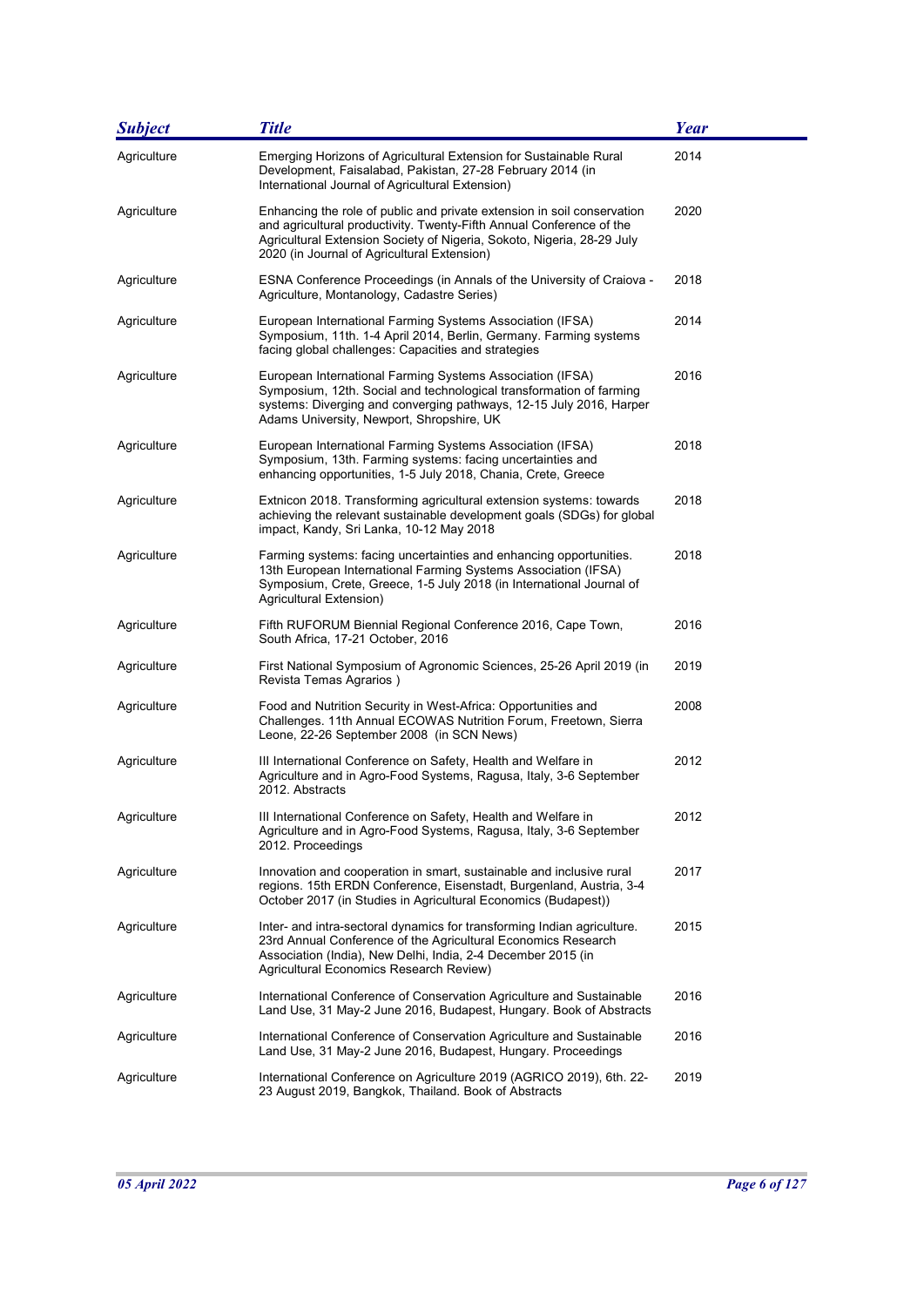| <b>Subject</b> | <b>Title</b>                                                                                                                                                                                                                                                        | <b>Year</b> |
|----------------|---------------------------------------------------------------------------------------------------------------------------------------------------------------------------------------------------------------------------------------------------------------------|-------------|
| Agriculture    | International Conference on Development of Drylands, 10th. Meeting<br>the Challenge of Sustainable Development in Drylands under Changing<br>Climate - Moving from Global to Local, 12-15 December 2010, Cairo,<br>Egypt                                            | 2010        |
| Agriculture    | International Conference on Development of Drylands, 9th. Sustainable<br>Development in Drylands - Meeting the Challenge of Global Climate<br>Change, 7-10 November 2008, Alexandria, Egypt                                                                         | 2008        |
| Agriculture    | International Conference on Food and Agricultural Economics, 27-28<br>April 2017, Alanya, Turkey. Proceedings Book                                                                                                                                                  | 2017        |
| Agriculture    | International Conference on Food and Agricultural Economics, 2nd. 27-<br>28 April 2018, Alanya Alaaddin Keykubat University, Turkey                                                                                                                                 | 2018        |
| Agriculture    | International Conference on Food and Agricultural Economics, 3rd. 25-<br>26 April 2019, Alanya, Turkey                                                                                                                                                              | 2019        |
| Agriculture    | International Conference on Natural Resources, Agriculture and Society<br>in Changing Climate (NRACC 2019), 17-19 August 2019, Lalitpur, Nepal                                                                                                                      | 2019        |
| Agriculture    | International Conference on Organic Agriculture and Climate Change,<br>Sofia, Bulgaria, 28-29 September 2009                                                                                                                                                        | 2009        |
| Agriculture    | International Conference on Organic Agriculture, Biodiversity and<br>Business, Sofia, Bulgaria, 30 September-1 October 2009                                                                                                                                         | 2009        |
| Agriculture    | International Conference on Robotics and associated High-technologies<br>and Equipment for agriculture, 1st (RHEA-2012). Applications of<br>automated systems and robotics for crop protection in sustainable<br>precision agriculture, 19-21 September 2012, Italy | 2012        |
| Agriculture    | International Conference on Sustainable Agriculture (ICSA) 2019,<br>Mymensingh, Bangladesh, 19-20 October 2019 (Journal of the<br>Bangladesh Agricultural University)                                                                                               | 2019        |
| Agriculture    | International Conference on Work Safety and Risk Prevention in Agro-<br>Food and Forest Systems "Ragusa SHWA 2010", 16-18 September<br>2010, Ragusa, Italy                                                                                                          | 2010        |
| Agriculture    | International Conference, Innovation Technology to Empower Safety,<br>Health and Welfare in Agriculture and Agro-Food Systems, 15-17<br>September 2008, Ragusa, Italy                                                                                               | 2008        |
| Agriculture    | International Conference, Role of Research in Sustainable<br>Development of Agriculture and Rural Areas, Podgorica, Montenegro,<br>23-26 May 2012 (in Agriculture and Forestry)                                                                                     | 2012        |
| Agriculture    | International Conference: Agro-food and Rural Economy<br>Competitiveness in Terms of Global Crisis Bucharest, 23-24 September<br>2011 (in Economics of Agriculture)                                                                                                 | 2011        |
| Agriculture    | International Dryland Development Conference, 11th. Global climate<br>change and its impact on food and energy security, 18-21 March 2013,<br>Beijing, China                                                                                                        | 2013        |
| Agriculture    | International scientific conference, Sustainable agriculture and rural<br>development, 17-18 December 2020, Belgrade, Serbia                                                                                                                                        | 2020        |
| Agriculture    | International Scientific Conference: Sustainable Agriculture and Rural<br>Development in Terms of the Republic of Serbia Strategic Goals<br>Realization Within the Danube Region, Belgrade, 2016                                                                    | 2016        |
| Agriculture    | International Scientific-Expert Congress of Agriculture and Food<br>Industry, 27th. 26-28 September 2016, Bursa, Turkey (in Uludağ<br>Üniversitesi Ziraat Fakültesi Dergisi 2016)                                                                                   | 2016        |
| Agriculture    | International Symposium Actual Tasks on Agricultural Engineering,<br>47th. 5-7 March 2019, Opatija, Croatia                                                                                                                                                         | 2019        |
| Agriculture    | International Symposium on Agriculture and Environment, Faculty of<br>Agriculture, University of Ruhuna, Sri Lanka, 2012                                                                                                                                            | 2012        |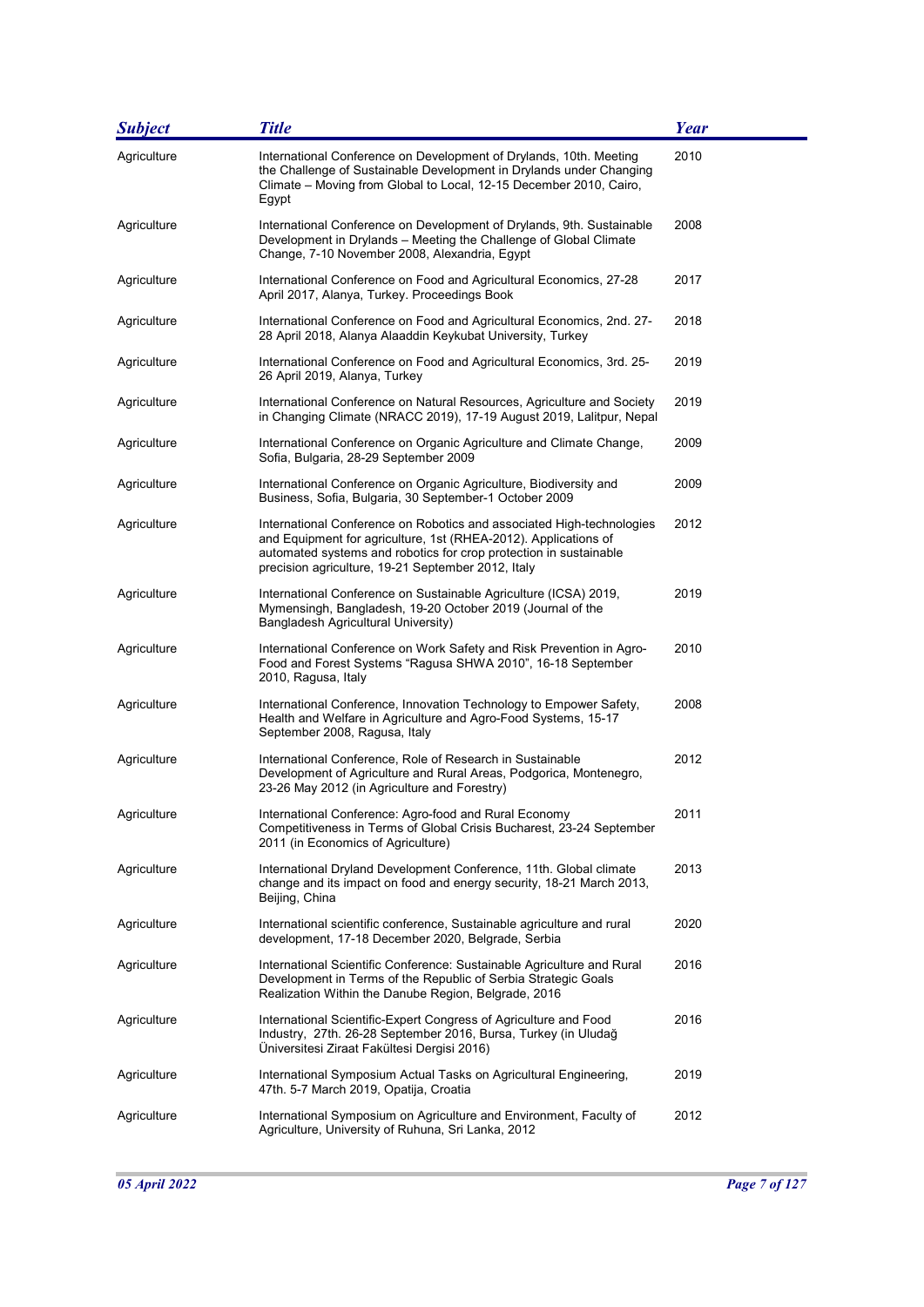| <b>Subject</b> | <b>Title</b>                                                                                                                                                                                                             | Year |
|----------------|--------------------------------------------------------------------------------------------------------------------------------------------------------------------------------------------------------------------------|------|
| Agriculture    | INTROP Research Colloquium 2015 (IRC 2015) (in Pertanika Journal<br>of Tropical Agricultural Science)                                                                                                                    | 2015 |
| Agriculture    | ISAE 2013. Proceedings of the International Symposium on Agriculture<br>and Environment 2013, 28 November 2013, University of Ruhuna, Sri<br>Lanka                                                                       | 2013 |
| Agriculture    | ISAE 2014. Proceedings of the International Symposium on Agriculture<br>and Environment 2014, 27 November 2014, University of Ruhuna, Sri<br>Lanka                                                                       | 2014 |
| Agriculture    | ISAE 2017. Greener Agriculture and Environment Through<br>Convergence of Technologies, Proceedings of the International<br>Symposium on Agriculture and Environment, 19 January 2017,<br>University of Ruhuna, Sri Lanka | 2017 |
| Agriculture    | IX Congresso da APDEA e III Encontro Lusófono em Economia,<br>Sociologia, Ambiente e Desenvolvimento Rural, Lisboa e Oeiras, 15 a<br>18 de Outubro de 2019 (in Revista de Ciências Agrárias (Portugal)                   | 2019 |
| Agriculture    | IX International Scientific Agriculture Symposium "AGROSYM 2018".<br>Jahorina, Bosnia and Herzegovina, 4-7 October 2018. Book of Abstracts                                                                               | 2018 |
| Agriculture    | IX International Scientific Agriculture Symposium "AGROSYM 2018",<br>Jahorina, Bosnia and Herzegovina, 4-7 October 2018. Book of<br>Proceedings                                                                          | 2018 |
| Agriculture    | Jornadas do ICAM 2005: Inovação Tecnológica nos Sistemas<br>Agrícolas Mediterrânicos, Évora, Portugal, 15-16 de Dezembro de 2005<br>(in Revista de Ciências Agrárias (Portugal))                                         | 2005 |
| Agriculture    | Kasetsart University Annual Conference, 47th. 17-20 March 2009,<br>Kasetsart University, Thailand. Subject: Agricultural Extension and<br>Home Economics                                                                 | 2009 |
| Agriculture    | Kasetsart University Annual Conference, 48th. 3-5 March 2010,<br>Kasetsart University, Thailand. Subject: Agricultural Extension                                                                                         | 2010 |
| Agriculture    | Kasetsart University Annual Conference, 49th. Kasetsart University,<br>Thailand, 1-4 February, 2011. Volume 4. Subject: Agricultural<br><b>Extension and Home Economics</b>                                              | 2011 |
| Agriculture    | Kasetsart University Annual Conference, 51st. Bangkok, Thailand, 5-7<br>February 2013                                                                                                                                    | 2013 |
| Agriculture    | Kasetsart University Annual Conference, 52nd. Agricultural Sciences:<br>Leading Thailand to World Class Standards. 4-7 February 2014,<br>Bangkok, Thailand. Vol 3: Agricultural Extension and Home Economics             | 2014 |
| Agriculture    | Knowledge sharing and innovation in agriculture and rural areas. 14th<br>European Rural Development Network Conference, Budapest,<br>Hungary, 3-5 October 2016 (in Studies in Agricultural Economics<br>(Budapest))      | 2016 |
| Agriculture    | LCA Food 2014. 9th International Conference on Life-Cycle<br>Assessment in the Agri-Food Sector, 8-10 October 2014, San<br>Francisco, USA                                                                                | 2014 |
| Agriculture    | Mathematics and statistics for sustainable development. X Baltic-Nordic<br>Agrometrics Conference, Latvian University of Agriculture, Latvia, 15-17<br>September 2016 (in Rural Sustainability Research)                 | 2016 |
| Agriculture    | Measuring and Marketing the Environmental Costs and Benefits of<br>Agricultural Practice, Basingstoke, UK, 23-24 September 2009 (in<br>Aspects of Applied Biology)                                                       | 2009 |
| Agriculture    | Multi-functional farming systems in a changing world: 5th International<br>Symposium for Farming Systems Design, Montpellier, France, 7-10<br>September 2015                                                             | 2015 |
| Agriculture    | Ninth Agricultural Research Conference, Yezin Agricultural University,<br>Nay Pyi Taw, Myanmar, 12-13 January 2016                                                                                                       | 2016 |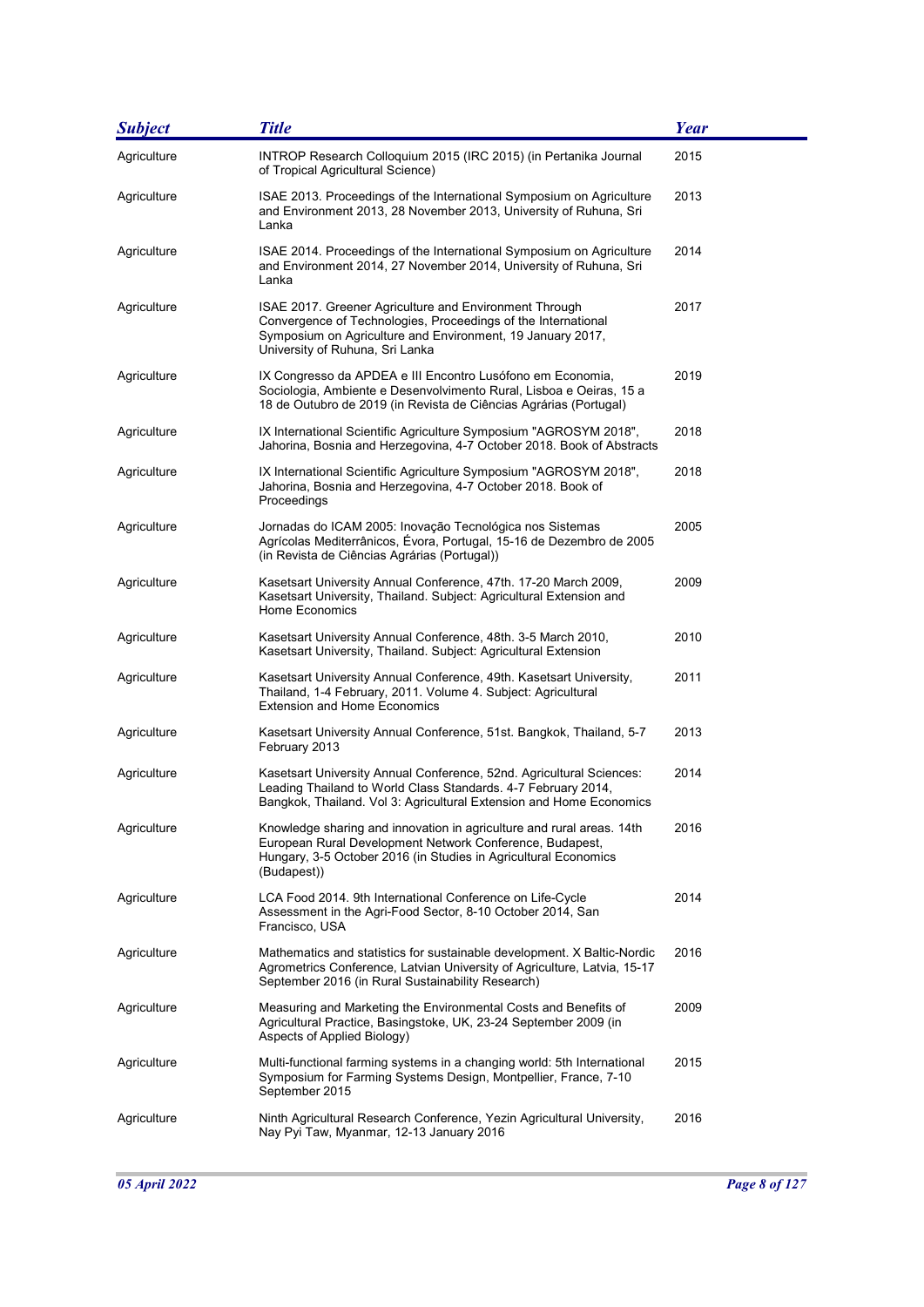| <b>Subject</b> | <b>Title</b>                                                                                                                                                                                                                                                        | <b>Year</b> |
|----------------|---------------------------------------------------------------------------------------------------------------------------------------------------------------------------------------------------------------------------------------------------------------------|-------------|
| Agriculture    | Nordic View to Sustainable Rural Development, Proceedings of the<br>25th NJF Congress, Riga, Latvia, 16-18 June 2015                                                                                                                                                | 2015        |
| Agriculture    | Perspectives in agricultural science and innovations for sustainable<br>food systems. Jubilee Scientific International Conference, Plovdiv,<br>Bulgaria, 26-28 November 2020 (in Agricultural Sciences - Journal of<br>the Agricultural University - Plovdiv)       | 2020        |
| Agriculture    | Proceedings of the 24th International Scientific-Expert-Conference of<br>Agriculture and Food Industry, Sarajevo, Bosnia and Herzegovina, 25-<br>28 September 2013                                                                                                  | 2013        |
| Agriculture    | Proceedings of the Tenth Agricultural Research Conference, Yezin<br>Agricultural University, Nay Pyi Taw, Myanmar, 11-12 January 2017                                                                                                                               | 2017        |
| Agriculture    | Research people and actual tasks on multidisciplinary sciences.<br>Proceedings of the Fifth International Conference, Volume 1, Lozenec,<br>Bulgaria, 24-28 June, 2015                                                                                              | 2015        |
| Agriculture    | Role of Research in Sustainable Development of Agriculture and Rural<br>Areas, Podgorica, Montenegro, 23-26 May 2012 (in Agriculture and<br>Forestry)                                                                                                               | 2012        |
| Agriculture    | Role of Research in Sustainable Development of Agriculture and Rural<br>Areas, Podgorica, Montenegro, 23-26 May 2012 (in Agriculture and<br>Forestry)                                                                                                               | 2012        |
| Agriculture    | RUFORUM Fourth Biennial Conference, Maputo, Mozambique, 19-25<br>July, 2014                                                                                                                                                                                         | 2014        |
| Agriculture    | Scientific and Practical Conference, Organic Farming - history and<br>prospects, Plovdiv, Bulgaria, 28 October, 2016 (in Agraren Universitet<br>Plovdiv - Nauchni Trudove / Scientific Works of the Agrarian<br>University - Plovdiv)                               | 2016        |
| Agriculture    | Scientific-Expert Congress on Agriculture and Food Industry, 25th. 25-<br>27 September 2014, Izmir, Turkey. Oral presentations                                                                                                                                      | 2014        |
| Agriculture    | Scientific-Expert Congress on Agriculture and Food Industry, 25th. 25-<br>27 September 2014, Izmir, Turkey. Poster presentations                                                                                                                                    | 2014        |
| Agriculture    | Second International Conference on Agriculture in an Urbanizing<br>Society: Reconnecting Agriculture and Food Chains to Societal Needs,<br>14-17 September 2015, Rome, Italy                                                                                        | 2015        |
| Agriculture    | Second RUFORUM Biennial Regional Conference 2010                                                                                                                                                                                                                    | 2010        |
| Agriculture    | Sixth International Scientific Conference, June 5th - World Environment<br>Day, 18-19 June 2018, Bihać, Bosnia and Herzegovina. Book of<br>Abstracts                                                                                                                | 2018        |
| Agriculture    | Sustainable Agriculture - Poland and Portugal. Papers from<br>communications presented at Workshop on Agriculture Sustainability,<br>Poland-Portugal, University of Evora, Portugal, December 2013                                                                  | 2013        |
| Agriculture    | Sustainable agriculture and rural development in terms of the Republic<br>of Serbia strategic goals realization within the Danube region - support<br>programs for the improvement of agricultural and rural development, 14-<br>15 December 2017, Belgrade, Serbia | 2017        |
| Agriculture    | Sustainable agriculture and rural development in terms of the Republic<br>of Serbia strategic goals realization within the Danube region: Science<br>and practice in the service of agriculture, 12-13 December 2019,<br>Belgrade, Serbia                           | 2019        |
| Agriculture    | Sustainable Agriculture and Rural Development in Terms of the<br>Republic of Serbia. Strategic Goals Realization within the Danube<br>Region - Regional Specificities, 10-11 December 2015, Belgrade, Serbia                                                        | 2015        |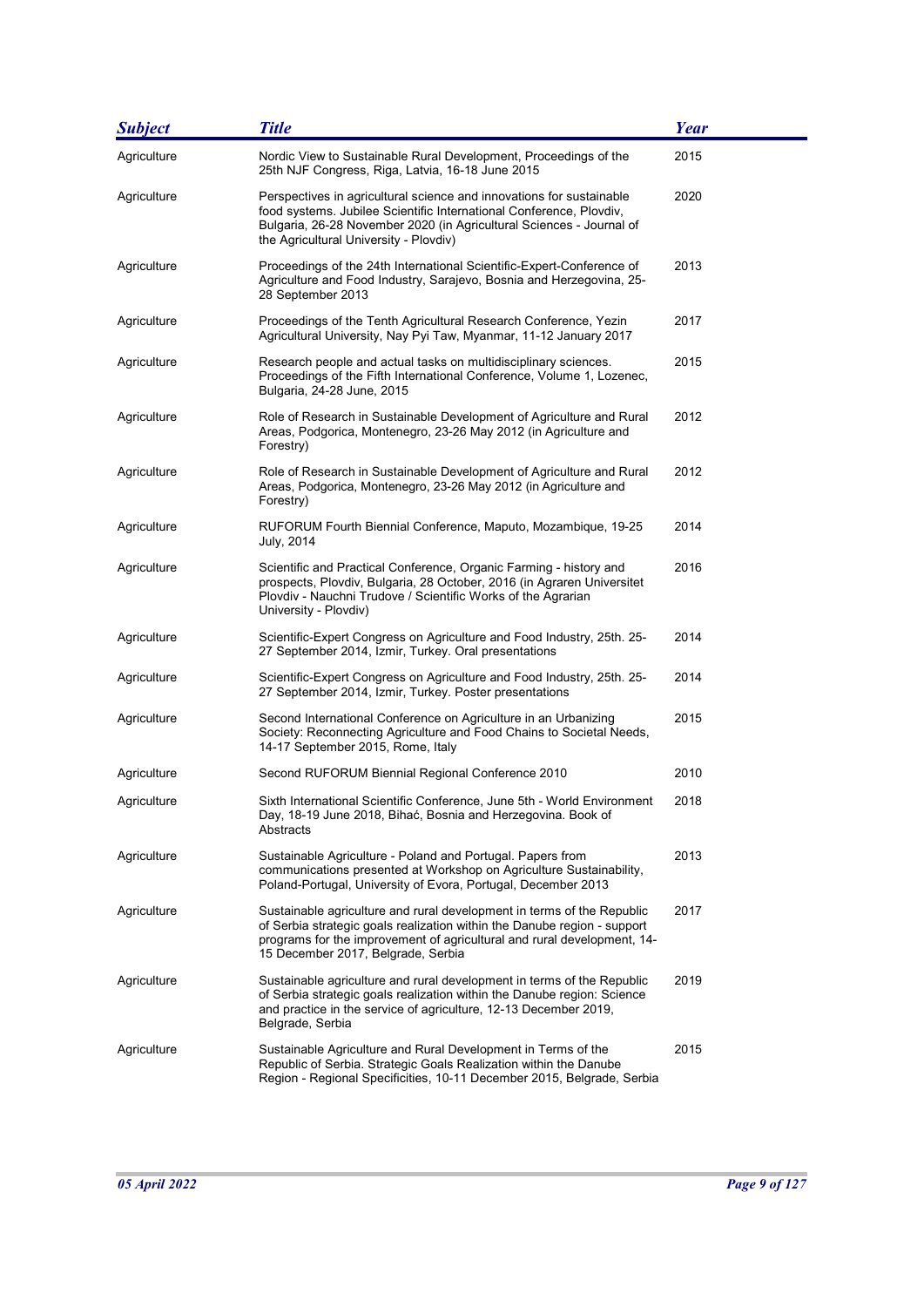| <b>Subject</b>         | <b>Title</b>                                                                                                                                                                                                                                                  | <b>Year</b> |
|------------------------|---------------------------------------------------------------------------------------------------------------------------------------------------------------------------------------------------------------------------------------------------------------|-------------|
| Agriculture            | Sustainable Rural Development. International Scientific Symposium,<br>Timișoara, Romania, 25 May 2012 (in Lucrări Științifice, Universitatea<br>de Științe Agricole Și Medicină Veterinară a Banatului, Timisoara, Seria<br>I, Management Agricol)            | 2012        |
| Agriculture            | Symposium International Sécurité Alimentaire et Développement<br>Durable: Les Défis de la Recherche Agronomique, 27-28 November,<br>2013, Tunis, Tunisia (in Annales de l'INRAT)                                                                              | 2013        |
| Agriculture            | Symposium on Trends in European Agriculture Development, Volume 2<br>(in Research Journal of Agricultural Science)                                                                                                                                            | 2009        |
| Agriculture            | Trends in European Agriculture Development Symposium, Volume 1,<br>Timisoara, Romania, 14-15 May 2009 (in Research Journal of<br>Agricultural Science)                                                                                                        | 2009        |
| Agriculture            | Twenty-Second Annual Conference of the Agricultural Extension<br>Society of Nigeria, University of Port Harcourt, River State, Nigeria, 23-<br>26 April 2017 (in Journal of Agricultural Extension)                                                           | 2017        |
| Agriculture            | <b>WorldFish Center Publications</b>                                                                                                                                                                                                                          | 2008-       |
| Agriculture            | XI International Scientific Agriculture Symposium "AGROSYM 2020",<br>Jahorina, Bosnia and Herzegovina, 8-9 October 2020. Book of<br>Proceedings                                                                                                               | 2020        |
| Agriculture            | Zinātniskā semināra rakstu krājums, Ražas svētki "Vecauce - 2016":<br>Lauksaimniecības zinātne nozares attīstībai, Vecauce, Latvia, 3<br>November 2016                                                                                                        | 2016        |
| <b>Animal Sciences</b> | [11th Congress of the Latin American Association of Small Ruminants<br>and South American Camelids (ALEPRyCS)] XI Congreso de la<br>ALEPRyCS, del 4 al 7 de Junio 2019                                                                                        | 2019        |
| <b>Animal Sciences</b> | [14th International SIVAR Congress] 14° Congresso Internazionale<br>SIVAR, Cremona, Italy, 10-12 May 2012 (in Large Animal Review)                                                                                                                            | 2012        |
| Animal Sciences        | [15th Congress of the Hungarian Ethological Society] A Magyar<br>Etológiai Társaság XV. Kongresszusa, Budapest, Hungary, 29<br>November-1 December 2013 (in Animal Welfare, Ethology and Housing<br>Systems)                                                  | 2013        |
| <b>Animal Sciences</b> | [18th State Congress of Veterinary Medicine/RS and the 1st Conesul<br>Buiatria Meeting] 18° Congresso Estadual de Medicina Veterinária e 1°<br>Encontro de Buiatria do Conesul, Canela, Rio Grande do Sul, Brasil, 12<br>a 14 de Outubro de 2016              | 2016        |
| <b>Animal Sciences</b> | [1st International Symposium on Computed Tomography and Magnetic<br>Resonance in Small Animals] I Simpósio Internacional de Tomografia<br>Computadorizada e Ressonância magnética em Pequenos Animais,<br>2012, Botucatu, Brasil (in Veterinária e Zootecnia) | 2012        |
| <b>Animal Sciences</b> | [1st National Veterinary Epidemiology Meeting] 1° Encontro Nacional<br>de Epidemiologia Veterinária, Brazil, 2012 (in Acta Scientiae<br>Veterinariae)                                                                                                         | 2012        |
| <b>Animal Sciences</b> | [22nd Brazilian Congress of Buiatrics] XII Congresso Brasileiro de<br>Buiatria, Foz do Iguaçu/PR, 11 a 14 de Setembro de 2017 (in Revista<br>Acadêmica: Ciência Animal)                                                                                       | 2017        |
| <b>Animal Sciences</b> | [28th Argentinian Congress of Animal Production] 28 Congreso<br>Argentino de Producción Animal "Hacia un incremento en la demanda<br>global de productos de origen animal", Argentina, 19-21 October 2005<br>(in Revista Argentina de Producción Animal)      | 2005        |
| Animal Sciences        | [2nd International Poultry Meat Congress. Proceedings] 2. Uluslararasi<br>Beyaz et Kongresi, 24-28 Nisan 2013, Antalya, Turkiye. Kongre Kitabi<br>(in Turkish)                                                                                                | 2013        |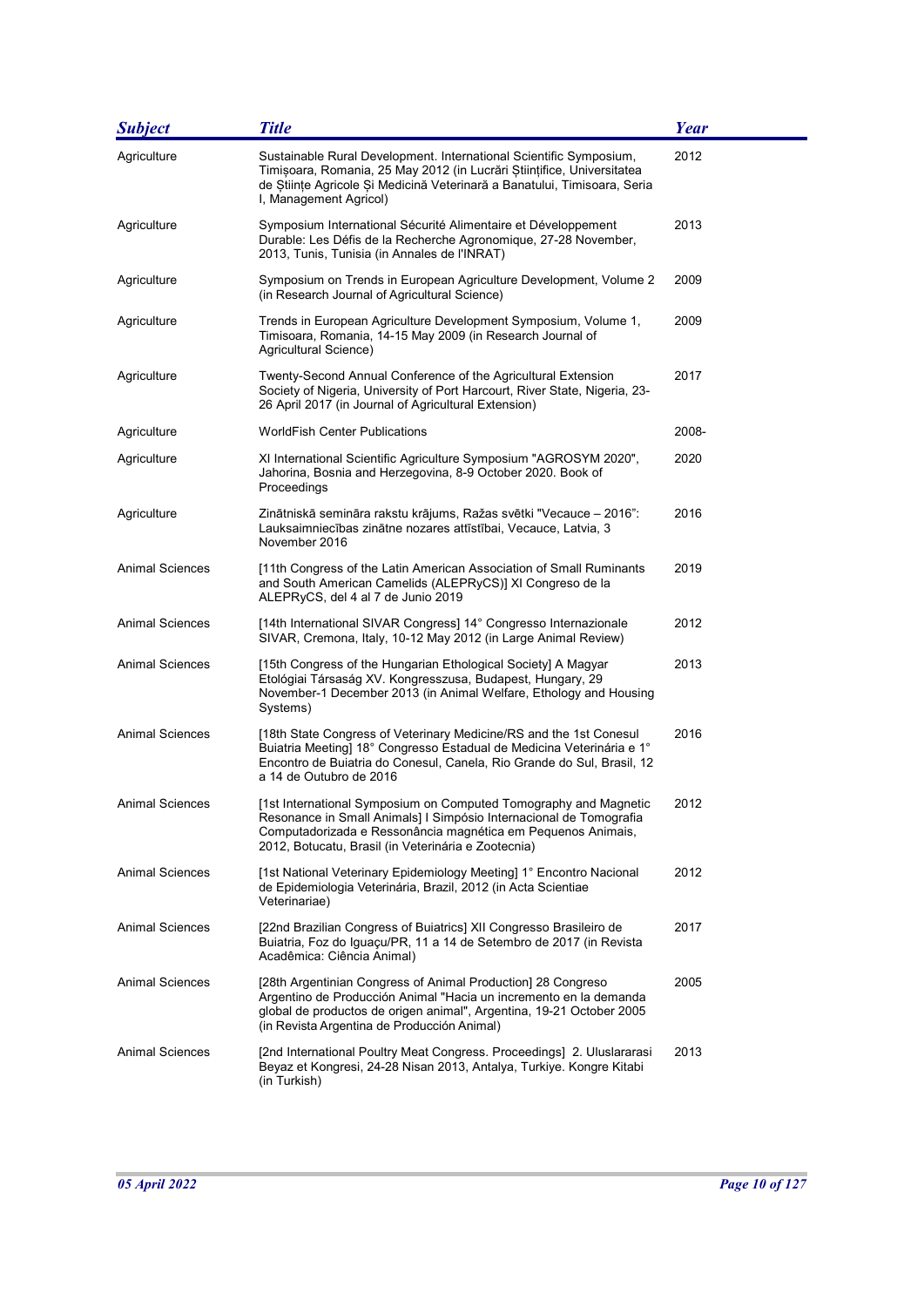| <b>Subject</b>         | <b>Title</b>                                                                                                                                                                                                                                                           | <b>Year</b> |
|------------------------|------------------------------------------------------------------------------------------------------------------------------------------------------------------------------------------------------------------------------------------------------------------------|-------------|
| <b>Animal Sciences</b> | [2nd Symposium, Graduate Animal Science & X Week of Science<br>Communication] 2° Simpósio de Pós-Graduação em Ciência Animal e<br>X Semana de Divulgação Científica, Faculdade de Medicina<br>Veterinária, 2011, Brasil (in Veterinária e Zootecnia)                   | 2011        |
| Animal Sciences        | [30th Argentinian Congress on Animal Production] 30 Congreso<br>Argentino de Producción Animal "La producción animal, un pilar del<br>desarrollo nacional", Santiago del Estero, Argentina, 3-5 October 2007<br>(in Revista Argentina de Producción Animal)            | 2007        |
| Animal Sciences        | [34th Argentine Congress of Animal Production] 34° Congreso<br>Argentino de Producción Animal, 1st Joint Meeting ASAS - AAPA, 4-7<br>octubre 2011, Argentina (in Revista Argentina de Producción Animal)                                                               | 2011        |
| <b>Animal Sciences</b> | [36th Argentine Congress of Animal Production] 36° Congreso<br>Argentino de Producción Animal, Corrientes - 1 al 3 de octubre de 2013<br>(in Revista Argentina de Producción Animal)                                                                                   | 2013        |
| <b>Animal Sciences</b> | [38th Argentine Congress of Animal Production] 38° Congreso<br>Argentino de Producción Animal, Santa Rosa, La Pampa, 23 al 25 de<br>septiembre de 2015 (Revista Argentina de Producción Animal)                                                                        | 2015        |
| <b>Animal Sciences</b> | [39th Argentine Congress of Animal Production] 39° Congreso<br>Argentino de Producción Animal, Tandil, Buenos Aires, Argentina, 19 al<br>21 de octubre de 2016 (in Revista Argentina de Producción Animal)                                                             | 2016        |
| <b>Animal Sciences</b> | [3rd International Poultry Meat Congress. Proceedings] 3. Uluslararasi<br>Beyaz et Kongresi, 22-26 Nisan 2015, Antalya, Turkiye. Kongre Kitabi<br>(in Turkish)                                                                                                         | 2015        |
| <b>Animal Sciences</b> | [3rd National Meeting of Veterinary Epidemiology] 3° Encontro Nacional<br>de Epidemiologia Veterinária, Porto Alegre, Rio Grande do Sul, 01 a 03<br>de agosto de 2018 (in Acta Scientiae Veterinariae)                                                                 | 2018        |
| <b>Animal Sciences</b> | [42nd Argentine Congress of Animal Production] 42° Congreso<br>Argentino de Producción Animal, Bahía Blanca, Argentina, 15 al 18 de<br>octubre de 2019 (in Revista Argentina de Producción Animal)                                                                     | 2019        |
| <b>Animal Sciences</b> | [43rd Argentine Congress of Animal Production - Virtual] 43° Congreso<br>Argentino de Producción Animal Virtual, 25 al 27 de noviembre de 2020<br>(in Revista Argentina de Producción Animal)                                                                          | 2020        |
| <b>Animal Sciences</b> | [4th International Poultry Meat Congress. Proceedings] 4. Uluslararasi<br>Beyaz et Kongresi, 26-30 Nisan 2017, Antalya, Turkiye. Kongre Kitabi<br>(in Turkish)                                                                                                         | 2017        |
| <b>Animal Sciences</b> | [8th National SIVAR Multiroom Congress] 8 Congresso Nazionale<br>Multisala SIVAR, 12-13 maggio 2006, Cremona, Italy (in Large Animal<br>Review)                                                                                                                        | 2006        |
| <b>Animal Sciences</b> | [Animals. Health. Food Hygiene. International Scientific Conference<br>Proceedings] Starptautiskās zinātniskās konferences RAKSTI,<br>Dzīvnieki. Veselība. Pārtikas higiēna, Jelgava, Latvia, 2008                                                                     | 2008        |
| <b>Animal Sciences</b> | [Animals. Health. Food Hygiene. International Scientific Conference<br>Proceedings] Starptautiskās zinātniskās konferences RAKSTI,<br>Dzīvnieki. Veselība. Pārtikas higiēna, Jelgava, Latvia, 2010                                                                     | 2010        |
| <b>Animal Sciences</b> | [Animals. Health. Food Hygiene. Proceedings of Conference "Current"<br>events in veterinary research and practice"] Dzīvnieki. Veselība.<br>Pārtikas higiēna. Konferences "Veterinārmedicīnas zinātnes un prakses<br>aktualitātes" RAKSTI Jelgava, Latvia, 24 novembrī | 2017        |
| <b>Animal Sciences</b> | [Animals. Health. Food Hygiene. Proceedings of Conference "Research<br>and Practice in Veterinary Medicine - 2014"] Konferences<br>"Veterinārmedicīnas zinātnes un prakses aktualitātes - 2014" RAKSTI<br>Jelgava, 27-28 novembrī                                      | 2014        |
| Animal Sciences        | [Annual Meeting of the Brazilian Society of Animal Science, 55th.] 55 <sup>a</sup><br>Reunião Anual da Sociedade Brasileira de Zootecnia, 28º Congresso<br>Brasileiro de Zootecnia, 27 a 30 de agosto de 2018, Goiânia, Brasil                                         | 2018        |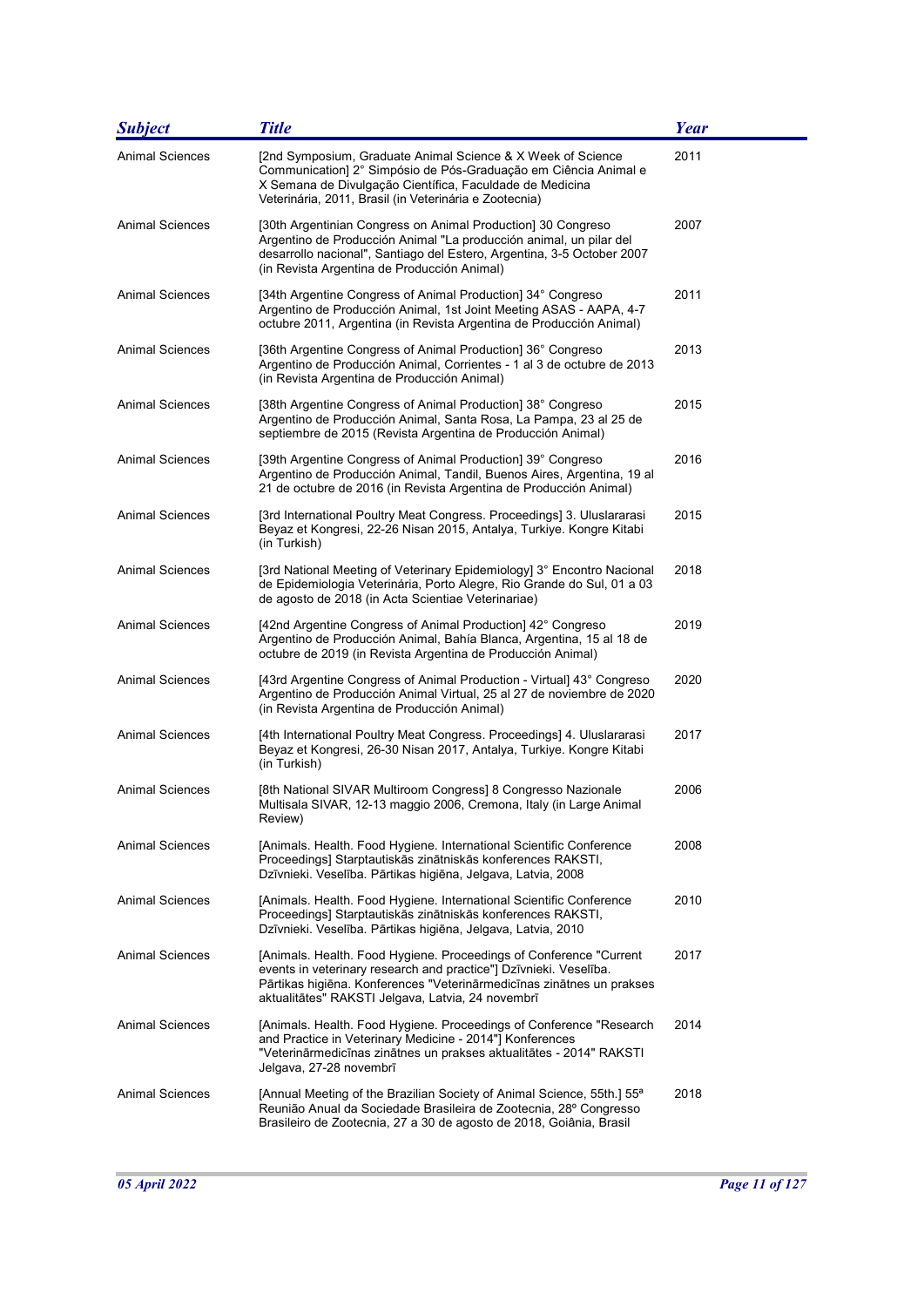| <b>Subject</b>         | <b>Title</b>                                                                                                                                                                                                                                              | Year |
|------------------------|-----------------------------------------------------------------------------------------------------------------------------------------------------------------------------------------------------------------------------------------------------------|------|
| <b>Animal Sciences</b> | [Croatian Veterinary Congress, 6th] 6. Hrvatski Veterinarski Kongres s<br>medunarodnim sudjelovanjem, 26. do 20. listopada 2016, Opatija,<br>Hrvatska. Zbornik Radova                                                                                     | 2016 |
| <b>Animal Sciences</b> | [I Ceará Congress of Veterinary Surgery and Anesthesia (I<br>CONCECAV)] I Congresso Cearense de Cirurgia e Anestesia<br>Veterinária (I CONCECAV), UECE, Itaperi Campus, Fortaleza, Brazil, 9-<br>13 Setembro 2019 (in Ciência Animal)                     | 2019 |
| Animal Sciences        | [I International One Health Symposium & III One Health Symposium of<br>Parana] I Simposio Internacional e III Simposio Paranaense de Saude<br>Unica, Curitiba, Brasil, 9-10 outubro 2019 (in Revista Acadêmica:<br>Ciência Animal)                        | 2019 |
| <b>Animal Sciences</b> | [II Brazilian Congress of Bioethics and Animal Welfare] II Congresso<br>Brasileiro de Bioética e bem estar animal 04 a 06 de agosto de 2010,<br>Brasil (in Ciência Veterinária nos Trópicos)                                                              | 2010 |
| <b>Animal Sciences</b> | [II International Symposium on Small Animal Emergency] II Simpósio<br>Internacional de Emergências em Pequenos Animais - SIEPA 2013,<br>Porto Alegre, Brasil, 28 e 29 de Junho 2013 (in Revista de Ciências<br>Agroveterinárias)                          | 2013 |
| <b>Animal Sciences</b> | [Il National Symposium of Cattle and Buffalo Culture] Il Simpósio<br>Nacional de Bovinocultura e Bubalinocultura, São Paulo, Brasil, 28/09 a<br>30/09 de 2018 (in Veterinária e Zootecnia)                                                                | 2018 |
| <b>Animal Sciences</b> | [Il Symposium on Small Animals] Il Simpósio de Pequenos Animais,<br>UFU - Uberlândia, Minas Gerais, Brasil, 27, 28 e 29 de Novembro de<br>2015 (in Ciência Animal)                                                                                        | 2015 |
| <b>Animal Sciences</b> | [III Gaucho Meeting on Mycology] III Encontro Gaúcho de Micologia,<br>realizado de 18 a 19 de novembro de 2016, em Pelotas, Rio Grande do<br>Sul, Brasil (in Science and Animal Health)                                                                   | 2016 |
| <b>Animal Sciences</b> | [III Symposium on small animals - III SIPAVET] III Simpósio de<br>Pequenos Animais - III SIPAVET, Universidade Estadual do Ceará,<br>UECE, Campus do Itaperi, 9 a 11 de agosto de 2018 (in Ciência<br>Animal)                                             | 2018 |
| <b>Animal Sciences</b> | [III Veterinary Week of UFAL] III Semana Veterinária da UFAL (in<br>Ciência Veterinária nos Trópicos)                                                                                                                                                     | 2016 |
| <b>Animal Sciences</b> | [International Dairy Cattle Exhibition] La mastite nella bovina da latte ad<br>alta produzione: stato dell'arte e nuovo sfide. Fiera Internazionale Del<br>Bovino Da Latte 2012 (in Large Animal Review)                                                  | 2012 |
| Animal Sciences        | [Italian Society of Diseases and Breeding of Pigs Annual Meeting,<br>Proceedings] Atti della SIPAS, Società Italiana di Patologia ed<br>Allevamento dei Suini XL Meeting Annuale, Montichiari (BS), Italy, 27-<br>28 Marzo 2014                           | 2014 |
| Animal Sciences        | [Italian Society of Diseases and Breeding of Pigs Annual Meeting,<br>Proceedings] Atti della SIPAS, Società Italiana di Patologia ed<br>Allevamento dei Suini XLI Meeting Annuale, Montichiari (BS), Italy, 19-<br>20 Marzo 2015                          | 2015 |
| Animal Sciences        | [Italian Society of Diseases and Breeding of Pigs Annual Meeting,<br>Proceedings] Atti della SIPAS, Società Italiana di Patologia ed<br>Allevamento dei Suini XLII Meeting Annuale, Montichiari (BS), Italy, 10-<br>11 Marzo 2016                         | 2016 |
| Animal Sciences        | [Italian Society of Diseases and Breeding of Pigs Annual Meeting,<br>Proceedings] Atti della SIPAS, Società Italiana di Patologia ed<br>Allevamento dei Suini XLIV Meeting Annuale, Centro Fiera del Garda,<br>Montichiari (BS), Italia, 15-16 marzo 2018 | 2018 |
| <b>Animal Sciences</b> | [Italian Society of Diseases and Breeding of Pigs Annual Meeting,<br>Proceedings] Atti della SIPAS, Società Italiana di Patologia ed<br>Allevamento dei Suini XXXIV Meeting Annuale, Salsomaggiore Terme<br>(PR), Italy, 13-14 Marzo 2008                 | 2008 |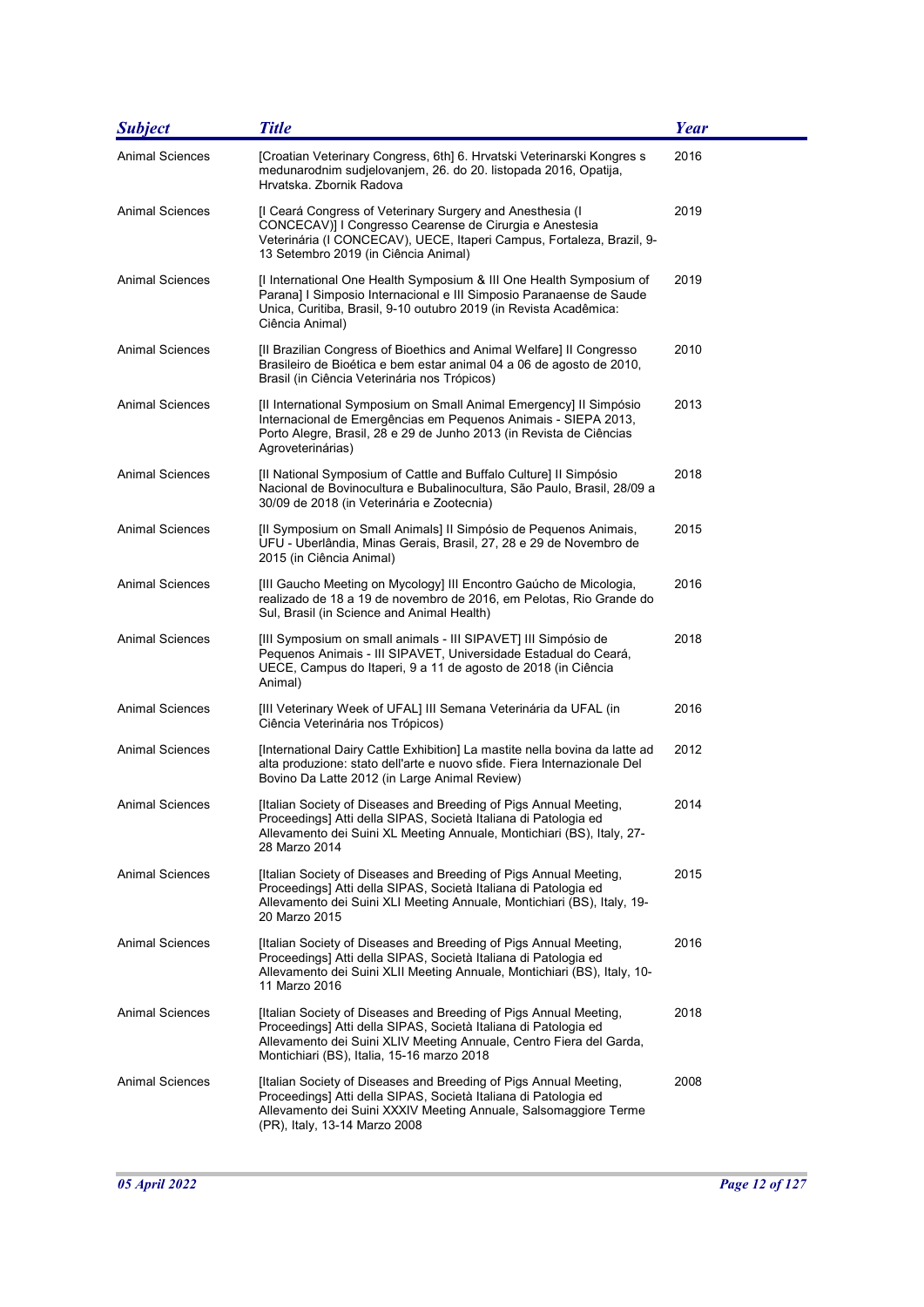| <b>Subject</b>         | <b>Title</b>                                                                                                                                                                                                                                                       | <b>Year</b> |
|------------------------|--------------------------------------------------------------------------------------------------------------------------------------------------------------------------------------------------------------------------------------------------------------------|-------------|
| <b>Animal Sciences</b> | [Italian Society of Diseases and Breeding of Pigs Annual Meeting,<br>Proceedings] Atti della SIPAS, Società Italiana di Patologia ed<br>Allevamento dei Suini XXXIX Meeting Annuale, Piacenza, Italy, 14-15<br>Marzo 2013                                          | 2013        |
| Animal Sciences        | [Italian Society of Diseases and Breeding of Pigs Annual Meeting,<br>Proceedings] Atti della SIPAS, Società Italiana di Patologia ed<br>Allevamento dei Suini XXXV Meeting Annuale, Modena, Italy, 12-13<br>Marzo 2009                                             | 2009        |
| <b>Animal Sciences</b> | [Italian Society of Diseases and Breeding of Pigs Annual Meeting,<br>Proceedings] Atti della SIPAS, Società Italiana di Patologia ed<br>Allevamento dei Suini XXXVI Meeting Annuale, Montichiari (BS), Italy,<br>25-26 Marzo 2010                                  | 2010        |
| <b>Animal Sciences</b> | [Italian Society of Diseases and Breeding of Pigs Annual Meeting,<br>Proceedings] Atti della SIPAS, Società Italiana di Patologia ed<br>Allevamento dei Suini XXXVII Meeting Annuale, Piacenza, Italy, 24-25<br>Marzo 2011                                         | 2011        |
| <b>Animal Sciences</b> | [Italian Society of Diseases and Breeding of Pigs Annual Meeting,<br>Proceedings] Atti della SIPAS, Società Italiana di Patologia ed<br>Allevamento dei Suini XXXVIII Meeting Annuale, Parma, Italy, 22-23<br>Marzo 2012                                           | 2012        |
| <b>Animal Sciences</b> | [Italian Society of Diseases and Breeding of Pigs Annual Meeting,<br>Proceedings] Atti della SIPAS, Società Italiana di Patologia ed<br>Allevamento dei Suini, XLIII Meeting Annuale, Reggio Emilia, Italia, 16-<br>17 marzo 2017                                  | 2017        |
| <b>Animal Sciences</b> | [IV Symposium of the Brazilian Association of Equine Veterinarians]<br>Anais IV Simpósio Da Associação Brasileira Do Médicos Veterinarios<br>De Equídeos - Abraveq, Brazil, 24-26 de Setembro de 2010 (in Ciência<br>Veterinária nos Trópicos)                     | 2010        |
| <b>Animal Sciences</b> | [IV UECE Veterinary Medicine Student Congress] IV Congresso<br>Estudantil de Medicina Veterinária da UECE (in Ciência Animal)                                                                                                                                      | 2016        |
| <b>Animal Sciences</b> | [IX Brazilian Buiatrics Congress] IX Congresso Brasileiro Buiatria. 04 a<br>07 de Outubro de 2011, Goiânia - Goiás, Brasil (in Veterinária e<br>Zootecnia)                                                                                                         | 2011        |
| <b>Animal Sciences</b> | [IX Symposium Poultry Days 2011] IX. Simpozij Peradarski Dani 2011.<br>s međunarodnim sudjelovanjem, Hrvatska, Šibenik, 11.-14. svibnja 2011                                                                                                                       | 2011        |
| Animal Sciences        | [Latin American Veterinary Conference 2018] Conferencia Veterinaria<br>Latinoamericana 2018, Lima, Péru, 11 al 13 Abril 2018. Memorias                                                                                                                             | 2018        |
| Animal Sciences        | [LXVII National SISVet Conference] LXVII Convegno Nazionale SISVet,<br>Società Italiana delle Scienze Veterinarie, Joint Meeting, 2° Convegno<br>REEV, Réseau des Établissements d'Enseignement Vétérinaire de la<br>Méditerranée, Brescia, Italia, settembre 2013 | 2013        |
| <b>Animal Sciences</b> | [LXX SISVet Conference] LXX Convegno SISVet, REEV-Med, XVI<br>Convegno SICV, XIV Convegno SIRA, XIII Convegno AIPVet, XIII<br>Giornata studio SoFiVet, III Convegno RNIV, Palermo, Italia, 13-16<br>giugno 2016. Atti 2016                                         | 2016        |
| <b>Animal Sciences</b> | [Revista Argentina de Producción Animal] 40° Congreso Argentino de<br>Producción Animal (in Revista Argentina de Producción Animal)                                                                                                                                | 2017        |
| Animal Sciences        | [SCIVAC International Congress] Congresso Internationale SCIVAC,<br>Rimini, Italy, 25-27 May, 2018. Abstracts (in Veterinaria (Cremona))                                                                                                                           | 2018        |
| Animal Sciences        | [Symposium on the veterinary drug] Simposio su: Il farmaco veterinario:<br>aspetti normativi e gestione nella pratica, Salsomaggiore, Italy, 15<br>novembre 1997 (in Large Animals Review)                                                                         | 1997        |
| <b>Animal Sciences</b> | [Theory and practice of combating parasitc diseases 2018] Teoriya i<br>praktika bor'by s parazitarnymi boleznyami, Posvyashaetsya 140-letiyu<br>so dnya rozhdeniya Konstantina Ivanovicha Skryabina, Vypusk 19,<br>Moscow, Russia, 15-16 May 2018                  | 2018        |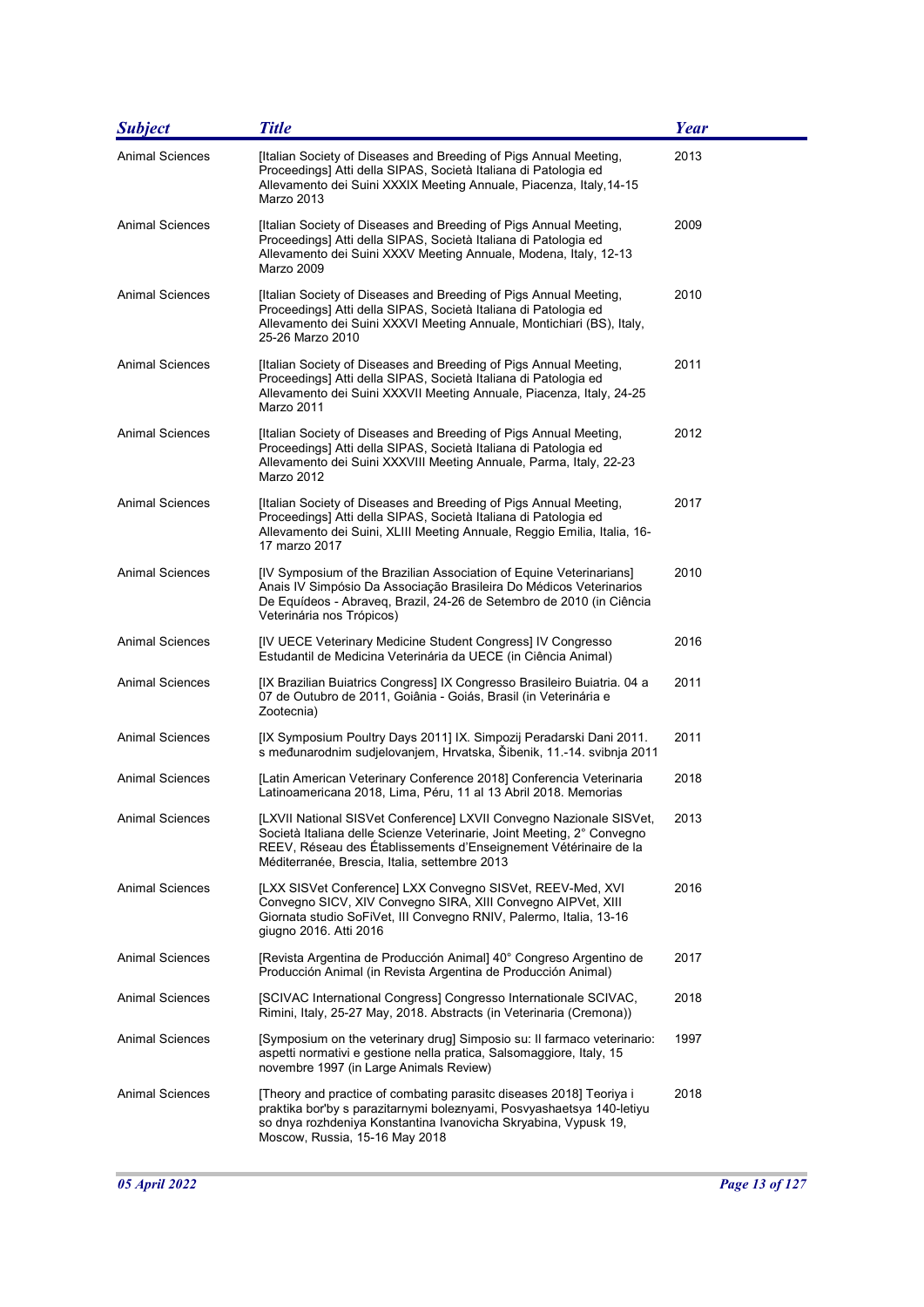| <b>Subject</b>         | <b>Title</b>                                                                                                                                                                                                                                    | <b>Year</b> |
|------------------------|-------------------------------------------------------------------------------------------------------------------------------------------------------------------------------------------------------------------------------------------------|-------------|
| <b>Animal Sciences</b> | [Theory and practice of combating parasitic diseases 2017] Teoriya i<br>praktika bor'by s parazitarnymi boleznyami, Vypusk 18, Moscow,<br>Russia, 16-17 May 2017                                                                                | 2017        |
| <b>Animal Sciences</b> | [Theory and practice of combating parasitic diseases 2019] Teoriya i<br>praktika bor'by s parazitarnymi boleznyami, Posvyashaetsya 90-letiyu<br>so dnya rozhdeniya Andreya Stefanovicha Bessonova, Vypusk 20,<br>Moscow, Russia, 15-17 May 2019 | 2019        |
| Animal Sciences        | [Theory and practice of parasitic disease control 2020] Teoriya i<br>praktika bor'by s parazitarnymi boleznyami. Sbornik nauchnykh statey<br>po materialam mezhdunarodnoy nauchnoy konferentsii. Vypusk 21.<br>Moscow 2020                      | 2020        |
| <b>Animal Sciences</b> | [Theory and practice of parasitic disease control 2021] Teoriya i<br>praktika bor'by s parazitarnymi boleznyami: Sbornik nauchnykh statey<br>po materialam mezhdunarodnoy nauchnoy konferentsii, Vypusk 22,<br>19-21 May 2021, Moscow, Russia   | 2021        |
| <b>Animal Sciences</b> | [V Animal Science Laboratory Meeting] V Animal Lab ISCB/UECE<br>2015, Campus do Itaperi, Fortaleza, Ceará, Brasil, 16, 17, 19 e 20 de<br>Outobro de 2015 (in Ciência Animal)                                                                    | 2015        |
| <b>Animal Sciences</b> | [V Symposium on Buiatrics in Sergipano] V Simpósio Sergipano de<br>Buiatria - IV SISEB (in Ciência Veterinária nos Trópicos)                                                                                                                    | 2016        |
| <b>Animal Sciences</b> | [V Uruguayan Congress of Animal Production] V Congreso Uruguayo<br>de Producción Animal, 3-4 de diciembre de 2014. Montevideo, Uruguay<br>(in Archivos Latinoamericanos de Producción Animal)                                                   | 2014        |
| <b>Animal Sciences</b> | [VIII Brazilain Congress of Veterinary Surgery and Anesthesiology] VIII<br>Congresso Brasileiro de Cirurgia e Anestesiologia Veterinária, Recife,<br>Brazil, 11-13 November, 2008 (in Ciência Veterinária nos Trópicos)                         | 2008        |
| <b>Animal Sciences</b> | [X National Congress, Società Italiana di Diagnostica di Laboratorio<br>Veterinaria] X Congresso Nazionale SIDiLV, Alghero, Italia, 22-24<br>ottobre 2008                                                                                       | 2008        |
| <b>Animal Sciences</b> | [X Symposium Poultry Days 2013] X. Simpozij Peradarski Dani 2013. s<br>međunarodnim sudjelovanjem, Hrvatska, Šibenik, 15.-18. svibnja 2013                                                                                                      | 2013        |
| Animal Sciences        | [XI National Congress, Società Italiana di Diagnostica di Laboratorio<br>Veterinaria] XI Congresso Nazionale S.I.Di.L.V., Parma, Italia, 30<br>settembre-2 ottobre 2009                                                                         | 2009        |
| <b>Animal Sciences</b> | [XI Poultry Days 2015 Symposium] XI. Simpozij Peradarski Dani 2015.<br>s međunarodnim sudjelovanjem, Hrvatska, Šibenik, 13.-16. svibnja 2015                                                                                                    | 2015        |
| Animal Sciences        | [XI Workshop on Animal Production, Volumes I & II] XI Jornadas sobre<br>Producción Animal, Zaragoza, Spain, 11-12 Mayo, 2005 (Volúmenes I<br>& II)                                                                                              | 2005        |
| <b>Animal Sciences</b> | [XII National Congress, Società Italiana di Diagnostica di Laboratorio<br>Veterinaria] XII Congresso Nazionale S.I.Di.L.V., Genova, Italia, 27-29<br>ottobre 2010                                                                               | 2010        |
| <b>Animal Sciences</b> | [XII Poultry Days 2017 Symposium] XII. Simpozij Peradarski Dani 2017.<br>s međunarodnim sudjelovanjem, Hrvatska, Šibenik, 10.-13. svibnja 2017                                                                                                  | 2017        |
| <b>Animal Sciences</b> | [XIII Meeting on Improvement of Animal Breeding] XIII Reunión de<br>Mejora Genética Animal, Gijón, Spain, 28-30 June 2006 (in ITEA)                                                                                                             | 2006        |
| <b>Animal Sciences</b> | [XIII National Congress, Società Italiana di Diagnostica di Laboratorio<br>Veterinaria] XIII Congresso Nazionale S.I.Di.L.V., Trani, Italia, 12-14<br>ottobre 2011                                                                              | 2011        |
| <b>Animal Sciences</b> | [XIII Symposium "Poultry Days 2019"] XIII. Simpozij Peradarski Dani<br>2019. s međunarodnim sudjelovanjem Hrvatska, Poreč, 8.-11. svibnja<br>2019. Zbornik                                                                                      | 2019        |
| <b>Animal Sciences</b> | [XIII UECE University Week] XIII Semana Universitária da UECE,<br>Campus Itaperi, 21 a 25 de outubro de 2019 (in Ciência Animal)                                                                                                                | 2019        |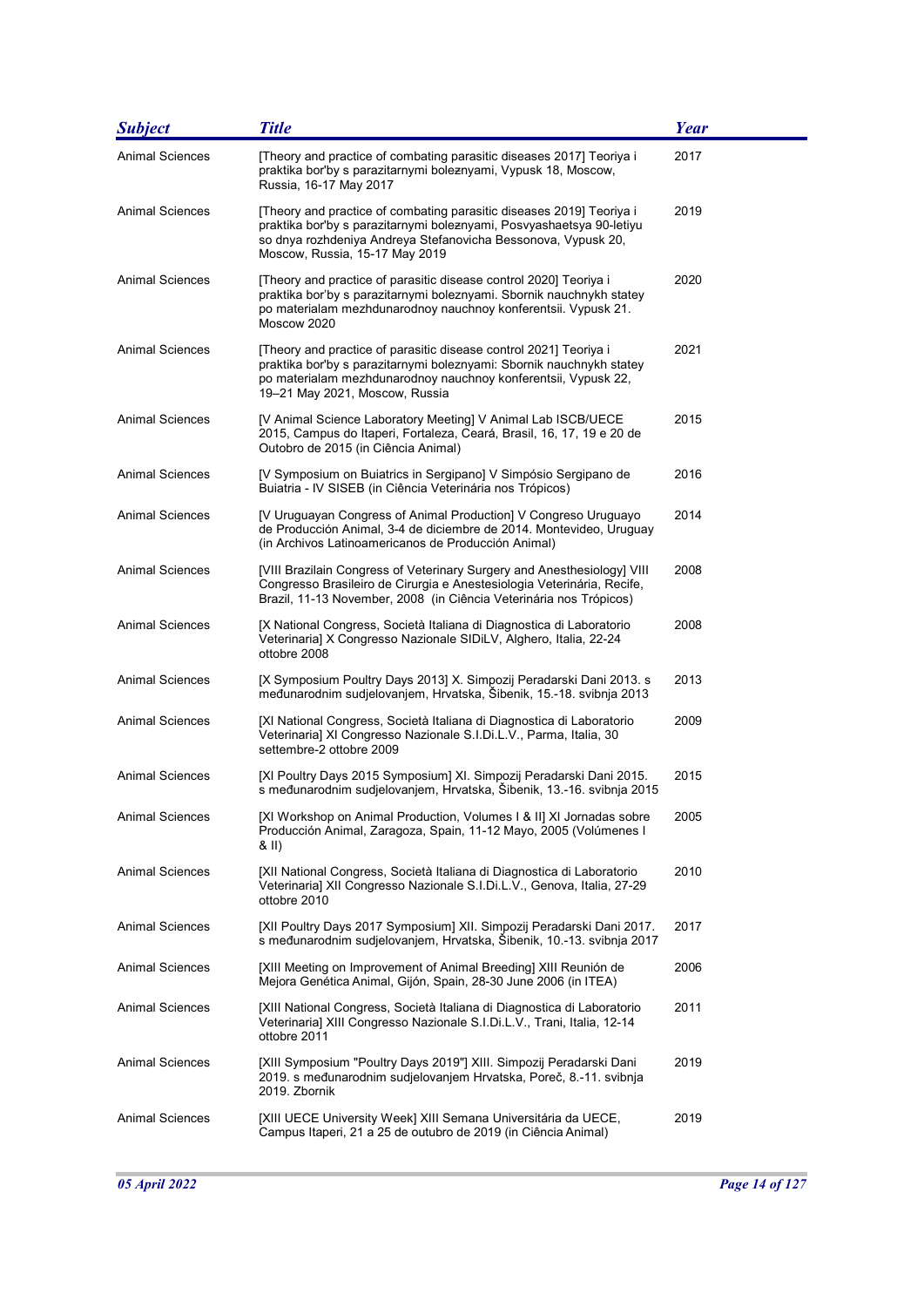| <b>Subject</b>         | <b>Title</b>                                                                                                                                                                                                                                                       | <b>Year</b> |
|------------------------|--------------------------------------------------------------------------------------------------------------------------------------------------------------------------------------------------------------------------------------------------------------------|-------------|
| <b>Animal Sciences</b> | [XIV Conference on Animal Production] XIV Jornadas sobre Produccion<br>Animal, 17-18 May 2011, Zaragoza, Spain                                                                                                                                                     | 2011        |
| <b>Animal Sciences</b> | [XIV National Congress, Società Italiana di Diagnostica di Laboratorio<br>Veterinaria] XIV Congresso Nazionale S.I.Di.L.V., Sorrento (NA), Italia,<br>24-26 ottobre 2012                                                                                           | 2012        |
| <b>Animal Sciences</b> | [XIX National Congress and I International Congress ABRAVES] XIX<br>Congresso Nacional e I Congresso Internacional ABRAVES, Toledo,<br>Paraná, Brasil, 22-24 de outubro 2019 (in Revista Acadêmica: Ciência<br>Animal)                                             | 2019        |
| <b>Animal Sciences</b> | [XV National Congress, Società Italiana di Diagnostica di Laboratorio<br>Veterinaria] XV Congresso Nazionale S.I.Di.L.V., Monreale (PA), Italia,<br>23-25 ottobre 2013                                                                                             | 2013        |
| Animal Sciences        | [XVI Conference on Animal Production] XVI Jornadas sobre Producción<br>Animal, 19 y 20 de mayo de 2015, Zaragoza, España. Tomo I y Tomo II                                                                                                                         | 2015        |
| <b>Animal Sciences</b> | [XVI National Congress, Società Italiana di Diagnostica di Laboratorio<br>Veterinaria] XVI Congresso Nazionale S.I.Di.L.V., Montesilvano (PE),<br>Italia, 30 settembre - 2 ottobre 2015                                                                            | 2015        |
| <b>Animal Sciences</b> | [XVII Conference on Animal Production] XVII Jornadas sobre<br>Producción Animal, 30 y 31 de Mayo de 2017, Zaragoza, España                                                                                                                                         | 2017        |
| <b>Animal Sciences</b> | [XVII National Congress, Società Italiana di Diagnostica di Laboratorio<br>Veterinaria] XVII Congresso Nazionale S.I.Di.L.V., Pacengo di Lazise,<br>Italia, 28-30 settembre 2016                                                                                   | 2016        |
| <b>Animal Sciences</b> | [XVIII Annual ABRAVEQ Conference 2017] XVIII Conferência Anual<br>ABRAVEQ 2017, Hotel Majestic, 2 a 4 de Junho de 2017 (in Revista<br>Acadêmica : Ciência Animal)                                                                                                  | 2017        |
| <b>Animal Sciences</b> | [XVIII National Congress of the Italian Society of Pathology and<br>Breeding on sheep and goats] XVIII Congresso Nazionale Societa<br>Italiana di Patologia ed Allevamento degli ovini e dei caprini, Italy,<br>September 2008 (in Large Animal Review)            | 2008        |
| Animal Sciences        | [XVIII National Congress, Società Italiana di Diagnostica di Laboratorio<br>Veterinaria] XVIII Congresso Nazionale S.I.Di.L.V., Perugia (PG), Italia,<br>7-9 novembre 2018                                                                                         | 2018        |
| Animal Sciences        | [XX ABRAVEQ Annual Conference] XX Conferência Anual ABRAVEQ,<br>São Paulo, Brazil, July 2019 (in Revista Acadêmica: Ciência Animal)                                                                                                                                | 2019        |
| <b>Animal Sciences</b> | [XXXIX Study Day, XIII Conference on Animal Production] XXXIX<br>Jornadas de Estudio, XIII Jornadas sobre Producción Animal, 12-13<br>May 2009, Zaragoza, Spain                                                                                                    | 2009        |
| <b>Animal Sciences</b> | [XXXVI Workshop on Buiatrics 2008] XXXVI Jornadas de Buiatría,<br>Paysandú, Uruguay, 12-14 June, 2008 (in Veterinaria (Montevideo))                                                                                                                                | 2008        |
| <b>Animal Sciences</b> | [XXXVIII Study Workshops, XII Workshop on Animal Production,<br>Volumes I and II] XXXVIII Jornadas de Estudio, XII Jornadas sobre<br>Producción Animal, Zaragoza, Spain, 16-17 Mayo, 2007. Tomo I and II                                                           | 2007        |
| <b>Animal Sciences</b> | 1° Simpacute sio de Pós-Graduação em Ciência Animal e IX Semana<br>de Divulgação Científica do Curso de Medicina Veterinária, 3 a 6 de<br>novembro de 2009, Aracatuba, Brasil (in Veterinária e Zootecnia)                                                         | 2009        |
| <b>Animal Sciences</b> | 10th International Colloquium on Paratuberculosis, Minneapolis,<br>Minnesota, USA, 9-14 August 2009                                                                                                                                                                | 2009        |
| <b>Animal Sciences</b> | 10th International Symposium, Veterinary Rehabilitation and Physical<br>Therapy, Summit of American Association of Rehabilitation<br>Veterinarians & American College of Veterinary Sports Medicine and<br>Rehabilitation, 2018 (in Acta Veterinaria Scandinavica) | 2018        |
| <b>Animal Sciences</b> | 10th Meeting of the Young Generation of Veterinary Anatomists -<br>"YGVA 2019" 24-26 July 2019, Bucharest, Romania                                                                                                                                                 | 2019        |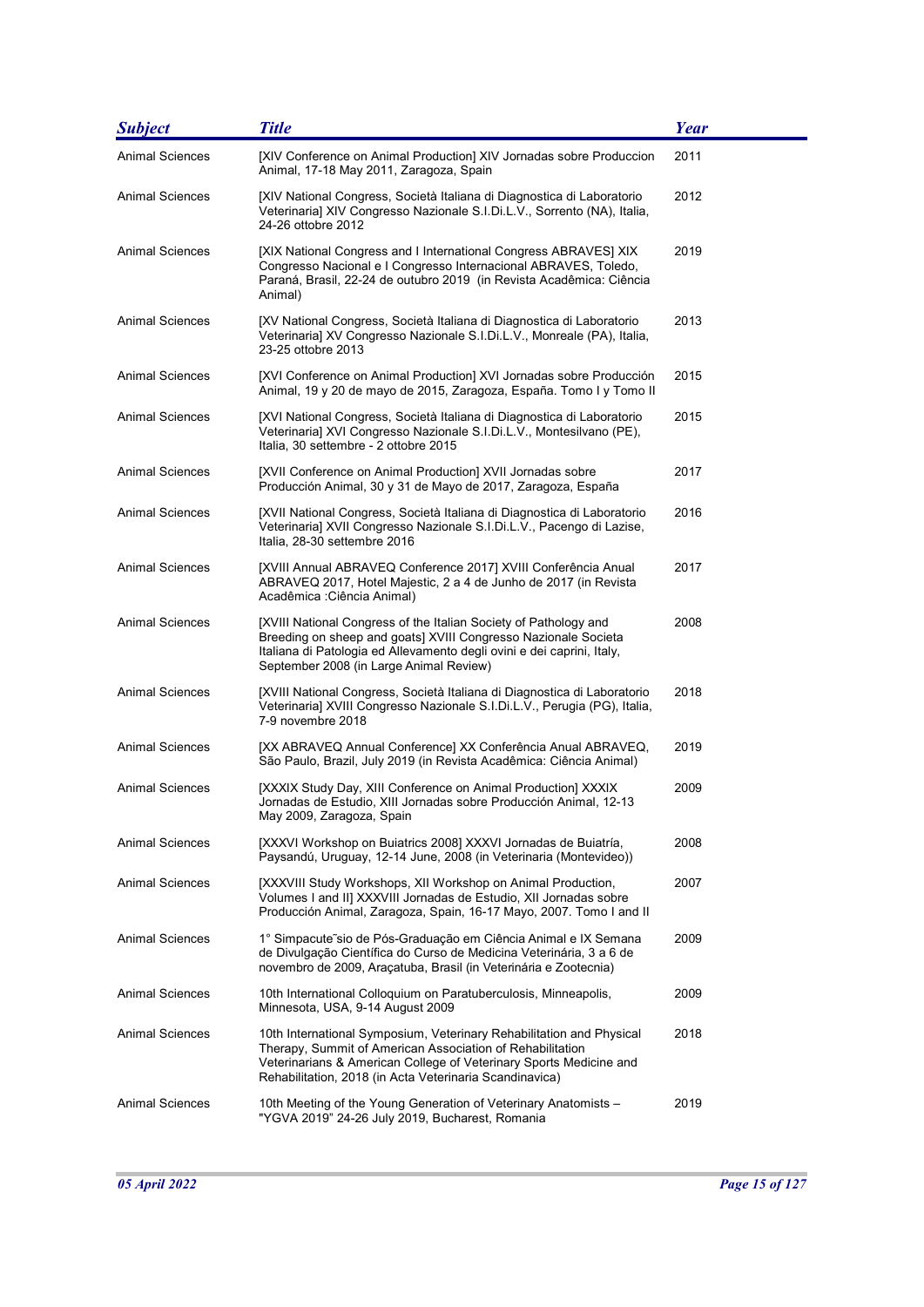| <b>Subject</b>         | <b>Title</b>                                                                                                                                                                                                                                      | <b>Year</b> |
|------------------------|---------------------------------------------------------------------------------------------------------------------------------------------------------------------------------------------------------------------------------------------------|-------------|
| <b>Animal Sciences</b> | 10th World Buffalo Congress and 7th Asian Buffalo Congress, Hilton<br>Phuket Arcadia Resort and Spa, Phuket, Thailand, 6-8 May 2013 (in<br>Buffalo Bulletin)                                                                                      | 2013        |
| <b>Animal Sciences</b> | 11th Chulalongkorn University Veterinary Annual Conference, Bangkok,<br>Thailand, 18 May 2012 (in Thai Journal of Veterinary Medicine)                                                                                                            | 2012        |
| <b>Animal Sciences</b> | 11th International Colloquium on Paratuberculosis, Sydney, Australia, 5-<br>10 February 2012                                                                                                                                                      | 2012        |
| Animal Sciences        | 11th International Conference of the Association of Institutions for<br>Tropical Veterinary Medicine and 16th Veterinary Association Malaysia<br>Congress, 22-27 August 2004, Petaling Jaya, Malaysia                                             | 2004        |
| <b>Animal Sciences</b> | 11th International Conference of the Association of Institutions for<br>Tropical Veterinary Medicine and 16th Veterinary Association Malaysia<br>Congress, 22-27 August 2004, Petaling Jaya, Malaysia. Supplement<br>and workshop recommendations | 2004        |
| <b>Animal Sciences</b> | 12th International Colloquium on Paratuberculosis, Parma, Italy, 22-26<br>June 2014                                                                                                                                                               | 2014        |
| <b>Animal Sciences</b> | 12th International Conference of the Association of Institutions for<br>Tropical Veterinary Medicine, 20-22 August 2007, Montpellier, France                                                                                                      | 2007        |
| Animal Sciences        | 12th Middle European Buiatric Congress, Pula, Croatia, 18-22 May<br>2011 (in Veterinarska Stanica)                                                                                                                                                | 2011        |
| <b>Animal Sciences</b> | 12th North American Caribou Workshop, Happy Valley - Goose Bay,<br>Newfoundland and Labrador, Canada, 2-5 November 2008 (in Rangifer)                                                                                                             | 2008        |
| <b>Animal Sciences</b> | 13th Arctic Ungulate Conference, Yellowknife, Canada, 22-26 August<br>2011 (in Rangifer)                                                                                                                                                          | 2011        |
| <b>Animal Sciences</b> | 13th Association of Institutions for Tropical Veterinary Medicine<br>International Conference, 23-26 August 2010, Bangkok, Thailand                                                                                                               | 2010        |
| <b>Animal Sciences</b> | 13th North American Caribou Workshop, Winnipeg, Manitoba, Canada,<br>25-28 October 2010 (in Rangifer)                                                                                                                                             | 2010        |
| Animal Sciences        | 14° Congresso Internazionale SIVAR, Cremona, Italy, 10-12 Maggio<br>2012 (in Large Animal Review)                                                                                                                                                 | 2012        |
| <b>Animal Sciences</b> | 14th Scientific Conference on the "theory and practice of the struggle<br>against parasitic diseases", Moscow, 21-23 May 2013                                                                                                                     | 2013        |
| <b>Animal Sciences</b> | 15th Congress of the International Society for Animal Clinical Pathology<br>& 14th Conference of the European Society of Veterinary Clinical<br>Pathology, 3-7 July 2012, Ljubljana, Slovenia                                                     | 2012        |
| <b>Animal Sciences</b> | 15th North American Caribou Workshop, Whitehorse, Canada, 12-16<br>May 2014 (in Rangifer)                                                                                                                                                         | 2014        |
| Animal Sciences        | 15th Scientific Conference on the "theory and practice of the struggle<br>against parasitic diseases", Moscow, 20-21 May 2014                                                                                                                     | 2014        |
| <b>Animal Sciences</b> | 16th Chulalongkorn University Veterinary Conference (CUVC) 2017:<br>Research in Practice, Bangkok, Thailand, 22-24 March 2017 (in Thai<br>Journal of Veterinary Medicine)                                                                         | 2017        |
| <b>Animal Sciences</b> | 16th National Fisheries Symposium, Antalya, Turkey (in Journal of<br>FisheriesSciences.com)                                                                                                                                                       | 2012        |
| Animal Sciences        | 17th International Symposium and 9th International Conference on<br>Lameness in Ruminants, 11-14 August 2013, Bristol, UK                                                                                                                         | 2013        |
| Animal Sciences        | 18th International Symposium & 10th Conference on Lameness in<br>Ruminants, 22-25 November 2015, Valdivia, Chile                                                                                                                                  | 2015        |
| <b>Animal Sciences</b> | 19th Animal Science Days, 19-23 September 2011, Primosten, Croatia.<br>Abstracts and Plenary Lectures                                                                                                                                             | 2011        |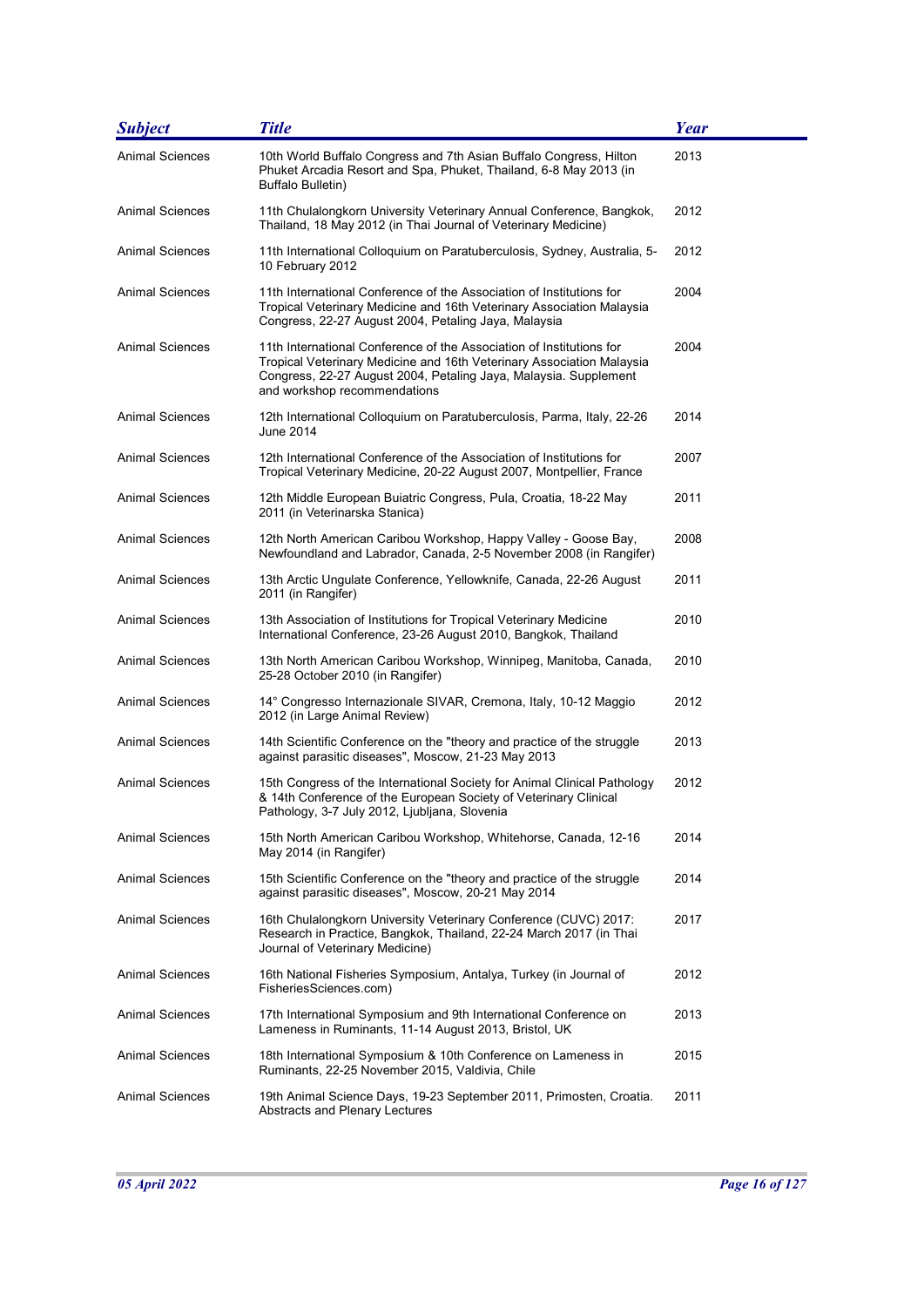| <b>Subject</b>         | <b>Title</b>                                                                                                                                                                    | Year |
|------------------------|---------------------------------------------------------------------------------------------------------------------------------------------------------------------------------|------|
| <b>Animal Sciences</b> | 19th Annual Midwest Swine Nutrition Conference Proceedings,<br>Indianapolis, Indiana, USA, 4 September 2019                                                                     | 2019 |
| <b>Animal Sciences</b> | 19th International Symposium Animal Science Days, Primošten,<br>Croatia, 19-23 September 2011 (in Agriculturae Conspectus<br>Scientificus (Poljoprivredna Znanstvena Smotra))   | 2011 |
| <b>Animal Sciences</b> | 1st ASEAN Regional Conference on Animal Production & 35th Annual<br>Conference of Malaysian Society of Animal Production, 4-6 June 2014,<br>Kuching, Sarawak, Malaysia          | 2014 |
| <b>Animal Sciences</b> | 1st Finnish-Hungarian Agricultural Practice Forum, Hungary, 13-15<br>October 2011 (in Animal Welfare, Ethology and Housing Systems)                                             | 2011 |
| <b>Animal Sciences</b> | 1st International Conference on Enhancement of Small Ruminant<br>Production, 7-9 February 2006, Cairo, Egypt (in Egyptian Journal of<br>Sheep, Goat and Desert Animal Sciences) | 2006 |
| <b>Animal Sciences</b> | 1st Workshop Feed-to-Food FP7 Regpot-3, XIII Symposium Feed<br>Technology, Novi Sad, Serbia, 29 September-1 October 2009                                                        | 2009 |
| <b>Animal Sciences</b> | 2001 RSPCA Australia Scientific Seminar. Pets or pests?                                                                                                                         | 2001 |
| Animal Sciences        | 2003 RSPCA Australia Scientific Seminar, Canberra, Australia, 25<br>February 2003. Solutions for achieving humane vertebrate pest control                                       | 2003 |
| <b>Animal Sciences</b> | 2004 RSPCA Australia Scientifc Seminar, Canberra, Australia, 26<br>February 2004. Welfare underwater: issues with aquatic animals                                               | 2004 |
| <b>Animal Sciences</b> | 2005 RSPCA Australia Scientific Seminar, Canberra, Australia, 22<br>February 2005. Cruelty to animals: a human problem                                                          | 2005 |
| <b>Animal Sciences</b> | 2006 RSPCA Australia Scientific Seminar, Canberra, Australia, 28<br>February 2006. The five freedoms and beyond: improving welfare of<br>production animals                     | 2006 |
| <b>Animal Sciences</b> | 2007 RSPCA Australia Scientific Seminar, Canberra, Australia, 27<br>February 2007. How much space does an elephant need?                                                        | 2007 |
| <b>Animal Sciences</b> | 2008 RSPCA Australia Scientific Seminar, Canberra, Australia, 26<br>February 2008. Animals in transit: the journey ahead                                                        | 2008 |
| <b>Animal Sciences</b> | 2009 Cattle Lameness Conference, 25 March 2009, Loughborough, UK                                                                                                                | 2009 |
| <b>Animal Sciences</b> | 2009 RSPCA Australia Scientific Seminar, Canberra, Australia, 24<br>February 2009. Animals and human health                                                                     | 2009 |
| <b>Animal Sciences</b> | 2010 Cattle Lameness Conference, 14 April 2010, Loughborough, UK                                                                                                                | 2010 |
| <b>Animal Sciences</b> | 2010 RSPCA Australia Scientific Seminar, Canberra, Australia, 23<br>February 2010. Convergence or conflict: animal welfare in wildlife<br>management and conservation           | 2010 |
| Animal Sciences        | 2011 Cattle Lameness Conference, 13 April 2011, University of<br>Nottingham, Sutton Bonington Campus, UK                                                                        | 2011 |
| <b>Animal Sciences</b> | 2011 RSPCA Australia Scientific Seminar, Canberra, Australia, 22<br>February 2011. All work and no play? Modifying the behaviour of<br>animals                                  | 2011 |
| <b>Animal Sciences</b> | 2012 Cattle Lameness Conference, 2 May 2012, Worcester, UK                                                                                                                      | 2012 |
| Animal Sciences        | 2012 Interbull meeting, Cork, Ireland, 28-31 May 2012 (in Interbull<br>Bulletin)                                                                                                | 2012 |
| <b>Animal Sciences</b> | 2012 Interbull Technical workshop, Verona, Italy, 2-3 February 2012 (in<br>Interbull Bulletin)                                                                                  | 2012 |
| Animal Sciences        | 2012 RSPCA Australia Scientific Seminar, Canberra, Australia, 28<br>February 2012. Animal welfare and ethics: from principles to practice                                       | 2012 |
| <b>Animal Sciences</b> | 2013 Interbull meeting, Nantes, France, 23-25 August 2013 (in Interbull<br>Bulletin)                                                                                            | 2013 |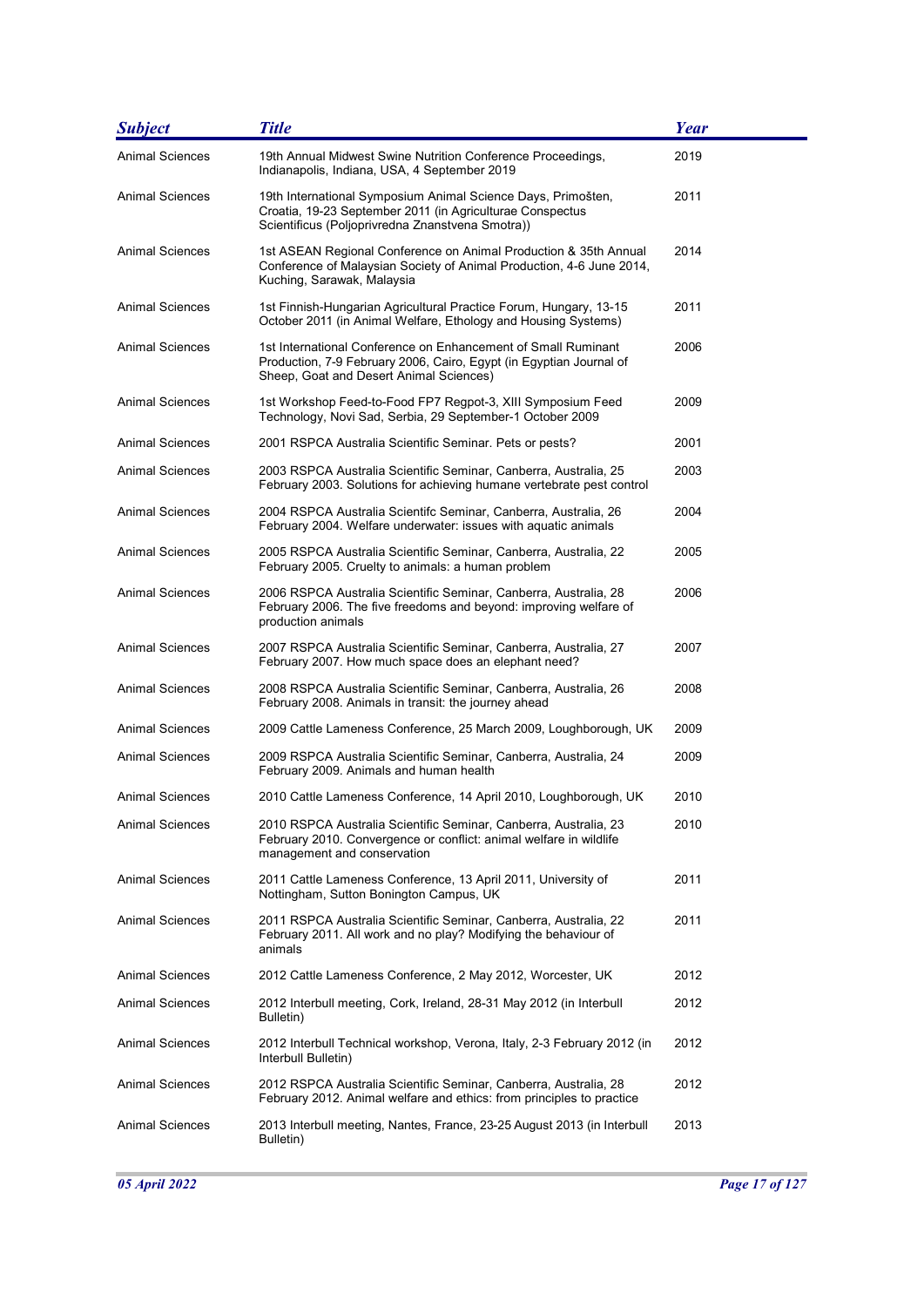| <b>Subject</b>         | <b>Title</b>                                                                                                                                                                                                  | Year |
|------------------------|---------------------------------------------------------------------------------------------------------------------------------------------------------------------------------------------------------------|------|
| <b>Animal Sciences</b> | 2013 RSPCA Australia Scientific Seminar                                                                                                                                                                       | 2013 |
| Animal Sciences        | 2014 Cattle Lameness Conference, 7 May 2014, Worcester, UK                                                                                                                                                    | 2014 |
| Animal Sciences        | 2015 Cattle Lameness Conference, 22 April 2015, Worcester, UK                                                                                                                                                 | 2015 |
| Animal Sciences        | 2015 Interbull Meeting, Orlando, Florida, USA, 9-12 July 2015 (in<br>Interbull Bulletin)                                                                                                                      | 2015 |
| Animal Sciences        | 2016 Cattle Lameness Conference, 20 April 2016, Warriors Way,<br>Worcester, UK                                                                                                                                | 2016 |
| Animal Sciences        | 2016 Interbull Meeting, Puerto Varas, Chile, 24-28 October 2016 (in<br>Interbull Bulletin)                                                                                                                    | 2016 |
| <b>Animal Sciences</b> | 2017 Cattle Lameness Conference, Worcester, UK, 26 April 2017                                                                                                                                                 | 2017 |
| Animal Sciences        | 2018 Interbull Technical Workshop, Dubrovnik, Croatia, 25-26 August<br>2018 (in Interbull Bulletin)                                                                                                           | 2018 |
| <b>Animal Sciences</b> | 2018 OVMA (Ontario Veterinary Medical Association) Conference, 25-<br>27 January 2018, Toronto, Ontario, Canada                                                                                               | 2018 |
| Animal Sciences        | 2019 Interbull Meeting, Cincinnati, Ohio, USA, 23-26 June 2019 (in<br>Interbull Bulletin)                                                                                                                     | 2019 |
| <b>Animal Sciences</b> | 2019 OVMA (Ontario Veterinary Medical Association) Conference, 31<br>January - 2 February 2019, Toronto, Canada                                                                                               | 2019 |
| <b>Animal Sciences</b> | 2021 Animal influenza research review                                                                                                                                                                         | 2021 |
| Animal Sciences        | 22nd International Symposium Animal Science Days, Keszthely,<br>Hungary, 16-19 September 2014 (in Acta Agraria Kaposváriensis)                                                                                | 2014 |
| Animal Sciences        | 22nd Symposium of the Nordic Committee for Veterinary Scientific<br>Cooperation (NKVet), Helsinki, Finland, 7-9 September 2008 (in Acta<br>Veterinaria Scandinavica)                                          | 2008 |
| <b>Animal Sciences</b> | 24th Symposium of the Nordic Committee for Veterinary Scientific<br>Cooperation (NKVet), Copenhagen, Denmark, 19-20 April 2010 (in Acta<br>Veterinaria Scandinavica)                                          | 2010 |
| <b>Animal Sciences</b> | 25th International Symposium - Animal Science Days, Brandlucken,<br>Austria, 20-22 September 2017 (in Agriculturae Conspectus<br>Scientificus (Poljoprivredna Znanstvena Smotra))                             | 2017 |
| <b>Animal Sciences</b> | 2nd Human and Veterinary Crosstalk Symposium on Aldosterone, 1-2<br>October 2011, Bordeaux, France                                                                                                            | 2011 |
| Animal Sciences        | 2nd International Scientific Conference on Animal Biotechnology,<br>Slovak Republic, 11 December 2014 (in Slovak Journal of Animal<br>Science)                                                                | 2014 |
| Animal Sciences        | 2nd International Scientific Conference on Small Ruminant Production,<br>Cairo, Egypt, 14-16 February 2008 (in Egyptian Journal of Sheep and<br>Goat Sciences)                                                | 2008 |
| <b>Animal Sciences</b> | 2nd International Symposium of Veterinary Surgery and 7th Iranian<br>Symposium of Veterinary Surgery, Anesthesia and Radiology, Kerman,<br>Iran, 21-24 April, 2008 (in Iranian Journal of Veterinary Surgery) | 2008 |
| <b>Animal Sciences</b> | 2nd Symposium of the Thai Society for Animal Reproduction, Bangkok,<br>Thailand, 20-21 March 2014 (in Thai Journal of Veterinary Medicine)                                                                    | 2014 |
| <b>Animal Sciences</b> | 2nd Workshop Feed-to-Food FP7 REGPOT-3. Extrusion technology in<br>feed and food processing. Thematic Proceedings, Novi Sad, Serbia, 19-<br>21 October 2010                                                   | 2010 |
| <b>Animal Sciences</b> | 2nd Workshop Feed-to-Food FP7 REGPOT-3. XIV International<br>Symposium on Feed Technology, Proceedings, Novi Sad, Serbia, 19-<br>21 October 2010                                                              | 2010 |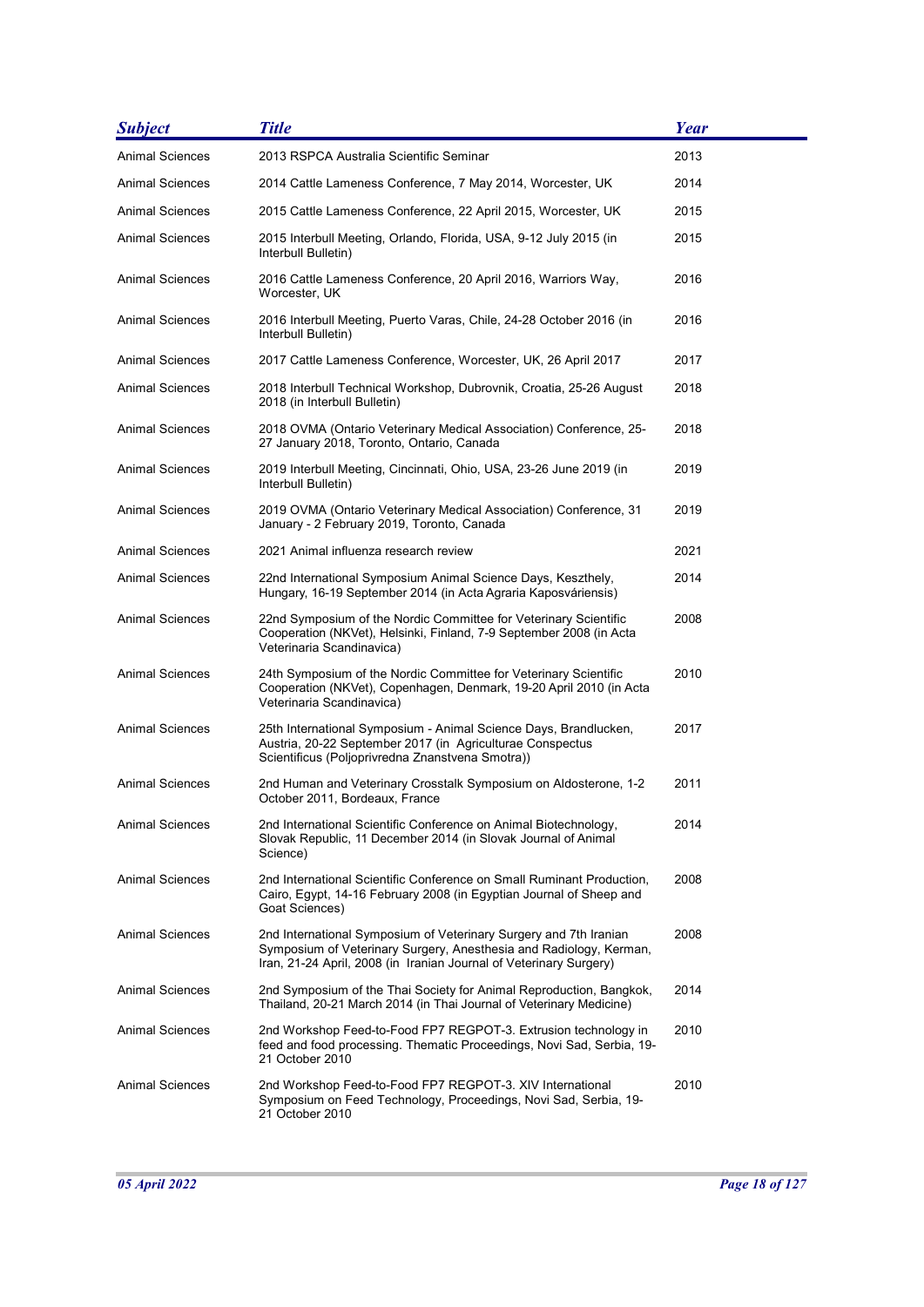| <b>Subject</b>         | <b>Title</b>                                                                                                                                                                                                                                                            | <b>Year</b> |
|------------------------|-------------------------------------------------------------------------------------------------------------------------------------------------------------------------------------------------------------------------------------------------------------------------|-------------|
| <b>Animal Sciences</b> | 31st World Small Animal Veterinary Association Congress, 12th<br>European Congress FECAVA, & 14th Czech Small Animal Veterinary<br>Association Congress, Prague, Czech Republic                                                                                         | 2006        |
| <b>Animal Sciences</b> | 33° Congreso Argentino de Producción Animal, Comarca Viedma-<br>Patagones, Argentina, 13 al 15 de Octubre 2010 (in Revista Argentina<br>de Producción Animal)                                                                                                           | 2010        |
| <b>Animal Sciences</b> | 35° Congreso Argentino de Producción Animal, 9 al 12 de octubre de<br>2012, Córdoba, Argentina (in Revista Argentina de Producción Animal)                                                                                                                              | 2012        |
| <b>Animal Sciences</b> | 35th Scientific Conference of the Tanzania Veterinary Association,<br>Arusha, Tanzania, 5-7 December 2017 (in Tanzania Veterinary Journal)                                                                                                                              | 2017        |
| <b>Animal Sciences</b> | 35th Scientific Conference of the Tanzania Veterinary Association,<br>Arusha, Tanzania, 5-7 December 2017 (Tanzania Veterinary Journal)                                                                                                                                 | 2017        |
| <b>Animal Sciences</b> | 37° Congreso Argentino de Producción Animal, 2nd Joint American<br>Society of Animal Science-Asociación Argentina de Producción Animal<br>Meeting, XXXIX Congreso Sociedad Chilena de Producción Animal,<br>Argentina, 2014 (in Revista Argentina de Producción Animal) | 2014        |
| <b>Animal Sciences</b> | 37th Annual Congress of the Parasitological Society of Southern Africa<br>(PARSA), Pretoria, South Africa, 7-9 October, 2008 (in Journal of the<br>South African Veterinary Association)                                                                                | 2008        |
| <b>Animal Sciences</b> | 3rd International Conference, Veterinary Medicine in-between Health<br>and Economy (VMHE), Hurghada, Egypt, 16-19 October 2018 (in<br>Slovenian Veterinary Research)                                                                                                    | 2018        |
| <b>Animal Sciences</b> | 3rd International Congress "New Perspectives and Challenges of<br>Sustainable Livestock Production", Belgrade, Republic of Serbia, 5-7<br>October 2011 (in Biotechnology in Animal Husbandry)                                                                           | 2011        |
| <b>Animal Sciences</b> | 3rd International Feed Safety Conference, Wageningen, The<br>Netherlands, 6-7 October 2009 (in Biotechnologie, Agronomie, Société<br>et Environnement)                                                                                                                  | 2009        |
| <b>Animal Sciences</b> | 3rd International Scientific Conference "Animal Biotechnology", Nitra,<br>Slovak Republic, 10 December 2015 (in Slovak Journal of Animal<br>Science)                                                                                                                    | 2015        |
| <b>Animal Sciences</b> | 3rd International Scientific Conference on Small Ruminant<br>Development, Hurghada, Egypt, 12-15 April 2010 (in Egyptian Journal<br>of Sheep and Goat Sciences)                                                                                                         | 2010        |
| <b>Animal Sciences</b> | 3rd National Meeting of Veterinary Epidemiology [3° Encontro Nacional<br>de Epidemiologia Veterinária, Porto Alegre, Rio Grande do Sul, 01 a 03<br>de agosto de 2018] (in Acta Scientiae Veterinariae)                                                                  | 2018        |
| <b>Animal Sciences</b> | 41 Congreso Argentino de Producción Animal, Mar del Plata, 16 al 19<br>de octubre de 2018 (in Revista Argentina de Producción Animal)                                                                                                                                   | 2018        |
| Animal Sciences        | 44th Congress of the South African Society for Animal Science,<br>Stellenbosch University, Western Cape Province, South Africa, 11-14<br>July 2011 (in South African Journal of Animal Science)                                                                         | 2011        |
| <b>Animal Sciences</b> | 46th Congress of the South African Society for Animal Science,<br>Bloemfontein, South Africa, 23-26 June 2013 (in South African Journal<br>of Animal Science)                                                                                                           | 2013        |
| <b>Animal Sciences</b> | 4th Asian Society of Veterinary Pathologists (ASVP) Conference and<br>Annual Meeting of the Thai Association of Veterinary Laboratory<br>Diagnosticians, Bangkok, Thailand, 19-20 November, 2009 (in Thai<br>Journal of Veterinary Medicine)                            | 2009        |
| <b>Animal Sciences</b> | 4th International Congress on Advances in Bioscience and<br>Biotechnology (ICABB), 30 September 2020, Sarajevo, Bosnia and<br>Herzegovina (online). Book of abstracts                                                                                                   | 2020        |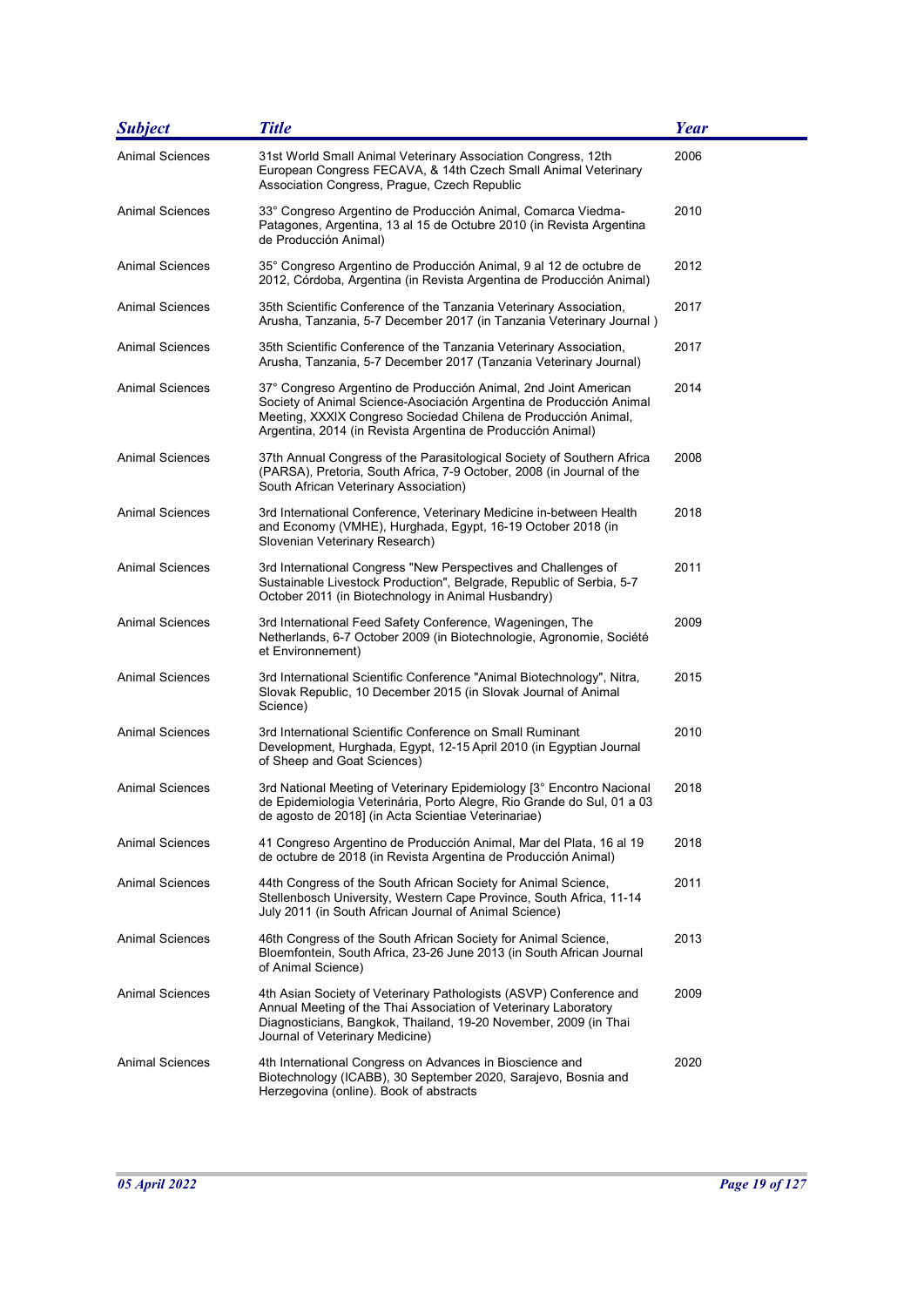| <b>Subject</b>         | <b>Title</b>                                                                                                                                                                                                                  | <b>Year</b> |
|------------------------|-------------------------------------------------------------------------------------------------------------------------------------------------------------------------------------------------------------------------------|-------------|
| <b>Animal Sciences</b> | 4th International Congress on Pathogens at the Human-Animal<br>Interface (ICOPHAI): Environmental Changes and Impact on Global<br>Health, Doha, Qatar, 7-9 November 2017                                                      | 2017        |
| <b>Animal Sciences</b> | 4th Meeting of Young Generation of Veterinary Anatomists, supported<br>by European Association of Veterinary Anatomists (EAVA), Ljubljana,<br>Slovenia, 8-10 July 2007 (in Slovenian Veterinary Research)                     | 2007        |
| Animal Sciences        | 5th Global Fisheries and Aquaculture Research Conference, 2012                                                                                                                                                                | 2012        |
| Animal Sciences        | 5th International Congress on Advances in Bioscience and<br>Biotechnology (ICABB), 25 August 2021, Sarajevo, Bosnia and<br>Herzegovina                                                                                        | 2021        |
| <b>Animal Sciences</b> | 5th International Congress on Advances in Veterinary Science and<br>Technics (ICAVST), 3 October 2020, Sarajevo, Bosnia and<br>Herzegovina (online). Abstract book                                                            | 2020        |
| <b>Animal Sciences</b> | 5th International Scientific Meeting Days of Veterinary Medicine 2014,<br>Ohrid, Macedonia, 5-7 September 2014 (in Macedonian Veterinary<br>Review)                                                                           | 2014        |
| <b>Animal Sciences</b> | 5th International Workshop: Novel Approaches to the Control of<br>Helminth Parasites of Livestock 2008, Ipoh, Malaysia, 26-29 February<br>2008 (in Tropical Biomedicine)                                                      | 2008        |
| <b>Animal Sciences</b> | 60th International Congress of Meat Science and Technology,<br>Maldonado, Uruguay, 17-22 August 2014 (in Archivos<br>Latinoamericanos de Producción Animal)                                                                   | 2014        |
| <b>Animal Sciences</b> | 64th Annual Meeting of the Japan Society of Medical Entomology and<br>Zoology, Ueda, Nagano, Japan, 29-31 March 2012 (in Medical<br>Entomology and Zoology)                                                                   | 2012        |
| <b>Animal Sciences</b> | 6th Asian Pig Veterinary Society Congress, Ho Chi Minh City, Vietnam,<br>23-25 September 2013                                                                                                                                 | 2013        |
| Animal Sciences        | 6th Global Fisheries and Aquaculture Research Conference, 2013                                                                                                                                                                | 2013        |
| Animal Sciences        | 6th International Congress on Advances in Veterinary Sciences and<br>Technics (ICAVST), 24 August 2021, Sarajevo, Bosnia and Herzegovina                                                                                      | 2021        |
| <b>Animal Sciences</b> | 6th International Scientific Conference on Small Ruminant Production,<br>Sharm El Sheikh, Egypt, 6-10 November 2016 (in Egyptian Journal of<br>Sheep and Goat Sciences)                                                       | 2016        |
| <b>Animal Sciences</b> | 6th International Symposium on Emerging and Re-emerging Pig<br>Diseases, Barcelona, Spain, 12-15 June 2011                                                                                                                    | 2011        |
| Animal Sciences        | 6th Scientific Confence of Animal Wealth Research in the Middle East<br>& North Africa, 2013                                                                                                                                  | 2013        |
| Animal Sciences        | 6th Scientific Conference, College of Veterinary Medicine, University of<br>Mosul, Iraq, 23-24 May 2012 (in Iraqi Journal of Veterinary Sciences)                                                                             | 2012        |
| <b>Animal Sciences</b> | 6th Scientific Conference-College of Veterinary Medicine, University of<br>Mosul, Iraq, 23-24 May 2012. Abstracts (in Iraqi Journal of Veterinary<br>Sciences)                                                                | 2012        |
| <b>Animal Sciences</b> | 72° Convegno SISVet, 20-22 June 2018, Torino, Italy. Proceedings                                                                                                                                                              | 2018        |
| Animal Sciences        | 73° Convegno SISVet, 19-22 June 2019, Olbia, Italy. Proceedings                                                                                                                                                               | 2019        |
| <b>Animal Sciences</b> | 7th Balkan Conference on Animal Science - Balnimalcon, Bosnia-<br>Herzegovina, 3-6 June 2015 (in Radovi Poljoprivrednog Fakulteta<br>Univerziteta u Sarajevu (Works of the Faculty of Agriculture University<br>of Sarajevo)) | 2015        |
| <b>Animal Sciences</b> | 7th ESENIAS Workshop with Scientific Conference, Networking and<br>Regional Cooperation Towards Invasive Alien Species Prevention and<br>Management in Europe, 28-30 March 2017, Sofia, Bulgaria. Book of<br>Abstracts        | 2017        |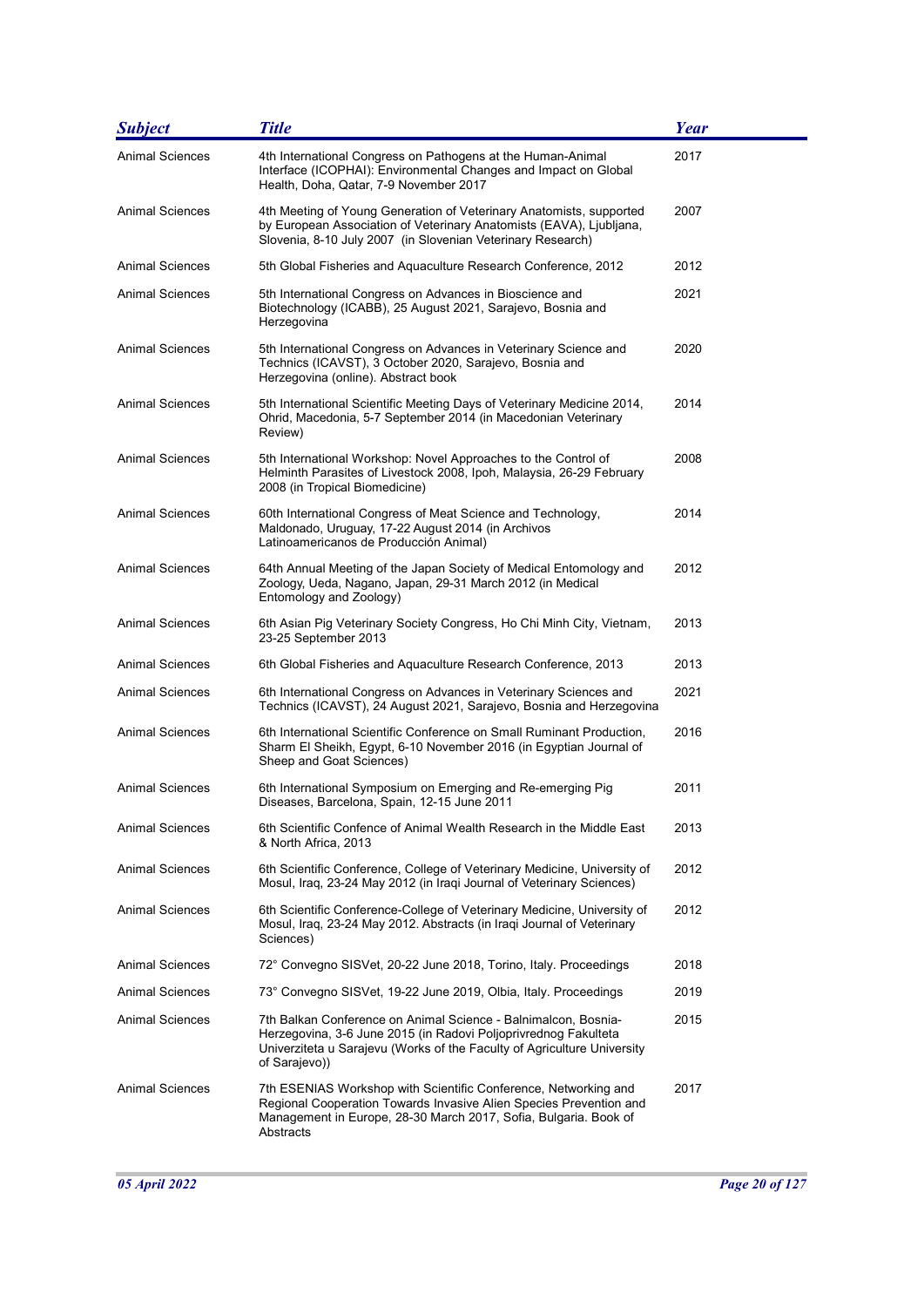| <b>Subject</b>         | <b>Title</b>                                                                                                                                                                      | Year |
|------------------------|-----------------------------------------------------------------------------------------------------------------------------------------------------------------------------------|------|
| <b>Animal Sciences</b> | 7th European Conference of Apidology, 7-9 September 2016, Cluj-<br>Napoca, Romania. Abstracts                                                                                     | 2016 |
| <b>Animal Sciences</b> | 7th European Symposium on Poultry Welfare, Lublin, Poland. 15-19<br>June 2005 (in Animal Science Papers and Reports)                                                              | 2005 |
| <b>Animal Sciences</b> | 7th International Colloquium on Paratuberculosis, Bilbao, Spain, 11-14<br>June 2002                                                                                               | 2002 |
| <b>Animal Sciences</b> | 7th International Scientific Conference on Small Ruminants, Hurghada,<br>Egypt, 9-13 October 2018 (in Egyptian Journal of Sheep and Goat<br>Sciences)                             | 2018 |
| <b>Animal Sciences</b> | 7th International Scientific Conference on Small Ruminants, Hurghada,<br>Egypt, 9-13 October 2018 (in Egyptian Journal of Sheep and Goat<br>Sciences)                             | 2018 |
| <b>Animal Sciences</b> | 7th International Symposium of Animal Biology and Nutrition (in Archiva<br>Zootechnica)                                                                                           | 2007 |
| Animal Sciences        | 7th Middle European Buiatric Congress, Radenci, Slovenia, 2006.<br>Review papers (in Slovenian Veterinary Research)                                                               | 2006 |
| <b>Animal Sciences</b> | 7th Middle European Buiatric Congress, Radenci, Slovenia, 29 March-1<br>April 2006 (in Slovenian Veterinary Research)                                                             | 2006 |
| <b>Animal Sciences</b> | 7th National Animal Science Conference of Thailand, Thailand, 22-24<br>August 2018 (in Journal of Agricultural Research and Extension)                                            | 2018 |
| <b>Animal Sciences</b> | 8th Balkan Animal Science Conference, Balnimalcon 2017, 6-8<br>September 2017, Prizren, Kosovo. Abstract Book                                                                     | 2017 |
| <b>Animal Sciences</b> | 8th International Colloquium on Paratuberculosis, Copenhagen,<br>Denmark, 14-17 August 2005                                                                                       | 2005 |
| <b>Animal Sciences</b> | 9th International Colloquium on Paratuberculosis, Tsukuba, Japan, 29<br>October - 2 November 2007                                                                                 | 2007 |
| <b>Animal Sciences</b> | 9th International Symposium on the Mediterranean Pig, Portalegre,<br>Portugal, 3-5 November 2016 (in Archivos de Zootecnia 2018,<br>Supplement)                                   | 2016 |
| Animal Sciences        | 9th International Symposium on the Mediterranean Pig, Portalegre,<br>Portugal, 3-5 November 2016 (in Archivos de Zootecnia)                                                       | 2016 |
| <b>Animal Sciences</b> | 9th International Symposium on Veterinary Rehabilitation and Physical<br>Therapy, Uppsala, Sweden, 8-12 August 2016 (in Acta Veterinaria<br>Scandinavica)                         | 2016 |
| <b>Animal Sciences</b> | 9th Veterinary, Paraveterinary & SASVEPM (South African Society for<br>Veterinary Epidemiology and Preventive Medicine) Congress 2017,<br>Boksburg, South Africa, 24-27 July 2017 | 2017 |
| <b>Animal Sciences</b> | A guide to liveweight estimation and body condition scoring of donkeys<br>(Centre for Tropical Veterinary Medicine, University of Edinburgh)                                      | 2000 |
| <b>Animal Sciences</b> | A healthier future for pedigree dogs                                                                                                                                              | 2009 |
| <b>Animal Sciences</b> | A healthier future for pedigree dogs: update report                                                                                                                               | 2012 |
| Animal Sciences        | A literature review of equine piraplasmosis (USDA/APHIS)                                                                                                                          | 2010 |
| Animal Sciences        | A report into the welfare of circus animals in England and Wales                                                                                                                  | 1997 |
| Animal Sciences        | Abstracts of the III - Concivet-Scientific Confraternization of Veterinary<br>Medicine, 2019 (in Arquivos de Ciências Veterinárias e Zoologia da<br>UNIPAR)                       | 2019 |
| <b>Animal Sciences</b> | Acidified raw materials and acids in fur animal feed: effects of acids on<br>animal health. Workshop, Aarhus, Denmark                                                             | 2007 |
| <b>Animal Sciences</b> | Actes des 10èmes Journées de la Recherche Avicole et Palmipèdes a<br>Foie Gras, 26-28 mars 2013, La Rochelle, France                                                              | 2013 |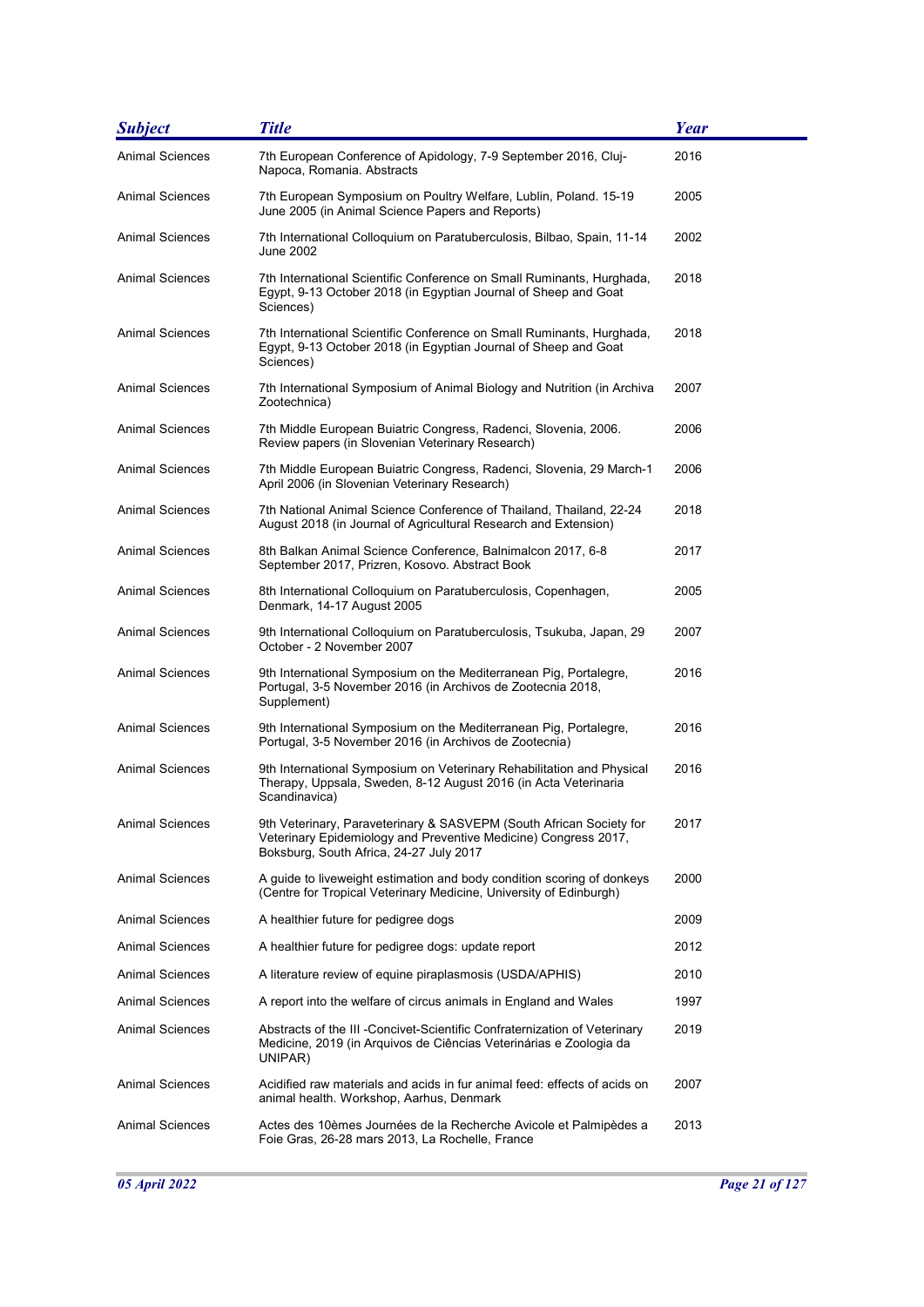| <b>Subject</b>         | <b>Title</b>                                                                                                                                                          | Year  |
|------------------------|-----------------------------------------------------------------------------------------------------------------------------------------------------------------------|-------|
| <b>Animal Sciences</b> | Actes des 11èmes Journées de la Recherche Avicole et Palmipèdes a<br>Foie Gras, Tours, France, les 25 et 26 Mars 2015                                                 | 2015  |
| Animal Sciences        | Actes des 12èmes Journées de la Recherche Avicole et Palmipèdes a<br>Foie Gras, 5 & 6 avril 2017, Tours, France                                                       | 2017  |
| Animal Sciences        | Actes des 7èmes Journées de la Recherche Avicole, 28 et 29 mars<br>2007, Tours, France                                                                                | 2007  |
| <b>Animal Sciences</b> | Actes des 9èmes Journées de la Recherche Avicole, 29 et 30 mars<br>2011, Tours, France                                                                                | 2011  |
| Animal Sciences        | ACVAPEDIA 2012. 5th Edition, Szarvas (HAKI), Hungary, 27-29<br>November 2012 (in AACL Bioflux)                                                                        | 2012  |
| Animal Sciences        | ACVAPEDIA-2012 (5th edition), Szarvas, Hungary, 27-29 November<br>2012 (in AACL Bioflux)                                                                              | 2012  |
| <b>Animal Sciences</b> | Adapting Animal Production to Changes for a Growing Human<br>Population, Lleida, Spain                                                                                | 2010  |
| <b>Animal Sciences</b> | Addressing international trade complexities of animal welfare: one in a<br>series of Educational Programs Presented by the Future Trends in<br>Animal Agriculture     | 2006  |
| <b>Animal Sciences</b> | Agrosym 2017. VIII International Agriculture Symposium, 5-8 October<br>2017, Jahorina, Bosnia and Herzegovina. Proceedings                                            | 2017  |
| Animal Sciences        | Alltech Annual Symposium, 1994                                                                                                                                        | 1994  |
| <b>Animal Sciences</b> | Alltech Annual Symposium, 1995                                                                                                                                        | 1995  |
| Animal Sciences        | Alltech Annual Symposium, 1996                                                                                                                                        | 1996  |
| Animal Sciences        | Alltech Annual Symposium, 1997                                                                                                                                        | 1997  |
| Animal Sciences        | Alltech Annual Symposium, 1998                                                                                                                                        | 1998  |
| Animal Sciences        | Alltech Annual Symposium, 1999                                                                                                                                        | 1999  |
| Animal Sciences        | Alltech Annual Symposium, 2000                                                                                                                                        | 2000  |
| Animal Sciences        | Alltech Annual Symposium, 2001                                                                                                                                        | 2001  |
| <b>Animal Sciences</b> | Alltech Annual Symposium, 2002                                                                                                                                        | 2002  |
| <b>Animal Sciences</b> | Alltech Annual Symposium, 2003                                                                                                                                        | 2003  |
| Animal Sciences        | Alltech Annual Symposium, 2004                                                                                                                                        | 2004  |
| Animal Sciences        | Alltech Annual Symposium, 2005                                                                                                                                        | 2005  |
| <b>Animal Sciences</b> | Alltech Annual Symposium, 2006                                                                                                                                        | 2006  |
| <b>Animal Sciences</b> | Alltech Annual Symposium, 2007                                                                                                                                        | 2007  |
| Animal Sciences        | American Sheep Industry Annual Convention, Scottsdale, Arizona,<br>USA, 26 January 2012 (in Sheep & Goat Research Journal)                                            | 2012  |
| <b>Animal Sciences</b> | Anais do V Congresso Brasileiro de Qualidade do Leite do Conselho<br>Brasileiro de Qualidade do Leite - CBQL 10 a 12 de Junho de 2013 (in<br>Veterinária e Zootecnia) | 2013  |
| Animal Sciences        | Animal Health and Greenhouse Gas Emissions Intensity Network<br><b>Workshop Reports</b>                                                                               | 2014- |
| <b>Animal Sciences</b> | Animal Nutrition Conference of Canada 2017, Quebec City, Canada, 10-<br>11 May 2017                                                                                   | 2017  |
| <b>Animal Sciences</b> | Animal Nutrition Conference of Canada 2018, 2-3 May 2018,<br>Edmonton, Canada                                                                                         | 2018  |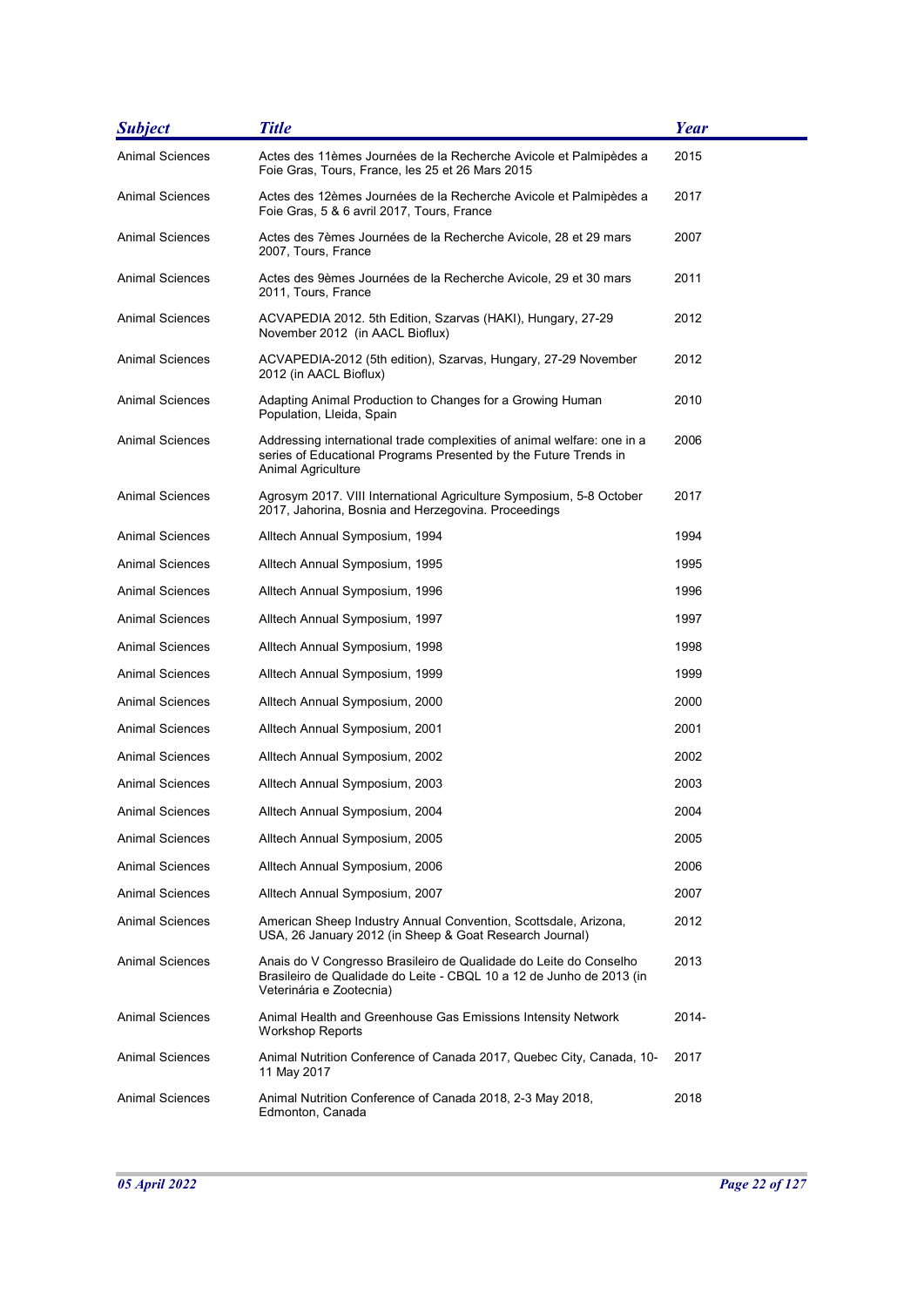| <b>Subject</b>         | <b>Title</b>                                                                                                                                                                                         | Year |
|------------------------|------------------------------------------------------------------------------------------------------------------------------------------------------------------------------------------------------|------|
| <b>Animal Sciences</b> | Animal Obesity - causes, consequences and comparative aspects:<br>meeting abstracts, Uppsala, Sweden, 14-16 June 2015 (in Acta<br>Veterinaria Scandinavica)                                          | 2015 |
| <b>Animal Sciences</b> | Animal science in a continuous state of change. 45th South African<br>Society for Animal Science Congress, East London, South Africa, 9-12<br>July 2012 (in South African Journal of Animal Science) | 2012 |
| Animal Sciences        | Animal welfare issues compendium: a collection of 14 discussion<br>papers                                                                                                                            | 1997 |
| <b>Animal Sciences</b> | Animal Welfare, Livelihoods and Environment. 1st Regional Workshop,<br>Nairobi, Kenya, 24-27 September 2007                                                                                          | 2007 |
| Animal Sciences        | Animals and environment, Volume 1: Proceedings of the XIIth ISAH<br>Congress on Animal Hygiene, Warsaw, Poland, 4-8 September 2005                                                                   | 2005 |
| <b>Animal Sciences</b> | Animals and environment, Volume 2: Proceedings of the XIIth ISAH<br>Congress on Animal Hygiene, Warsaw, Poland, 4-8 September 2005                                                                   | 2005 |
| <b>Animal Sciences</b> | Animals, health, food hygiene. Proceedings of Conference on "Current"<br>events in veterinary research and practice", Jelgava, Latvia, 22-23<br>November 2012                                        | 2012 |
| Animal Sciences        | Annual BIAZA Research Conference, 18th. Yorkshire Wildlife Park, UK,<br>28-29 June 2016. Programme and Abstracts                                                                                     | 2016 |
| Animal Sciences        | Annual BIAZA Research Conference, 19th. Edinburgh, UK, 4-5 July<br>2017                                                                                                                              | 2017 |
| <b>Animal Sciences</b> | Annual BIAZA Research Symposium, 12th. 7-8 July 2010, Chester Zoo,<br>UK. Abstract Book                                                                                                              | 2010 |
| <b>Animal Sciences</b> | Annual BIAZA Research Symposium, 14th. 10-11 July 2012, Newquay,<br>Cornwall, UK                                                                                                                     | 2012 |
| Animal Sciences        | Annual BIAZA Research Symposium, 15th. Herne Bay, UK, 17-19 July<br>2013. Research Presentation Abstracts                                                                                            | 2013 |
| Animal Sciences        | Annual BIAZA Research Symposium, 16th. Stirling, UK, 1-2 July 2014.<br>Programme and Abstracts                                                                                                       | 2014 |
| Animal Sciences        | Annual Centralia Swine Research Update, 21st. Kirkton, Ontario,<br>Canada, 2002                                                                                                                      | 2002 |
| <b>Animal Sciences</b> | Annual Centralia Swine Research Update, 22nd. Kirkton, Ontario,<br>Canada, 2003                                                                                                                      | 2003 |
| Animal Sciences        | Annual Centralia Swine Research Update, 23rd. Kirkton, Ontario,<br>Canada, 2004                                                                                                                      | 2004 |
| Animal Sciences        | Annual Centralia Swine Research Update, 24th. Kirkton, Ontario,<br>Canada, 2005                                                                                                                      | 2005 |
| <b>Animal Sciences</b> | Annual Centralia Swine Research Update, 25th. Kirkton, Ontario,<br>Canada, 2006                                                                                                                      | 2006 |
| <b>Animal Sciences</b> | Annual Centralia Swine Research Update, 26th. Kirkton, Ontario,<br>Canada, 2007                                                                                                                      | 2007 |
| Animal Sciences        | Annual Centralia Swine Research Update, 27th. Kirkton, Ontario,<br>Canada, 2008                                                                                                                      | 2008 |
| <b>Animal Sciences</b> | Annual Centralia Swine Research Update, 28th. Kirkton, Ontario,<br>Canada, 2009                                                                                                                      | 2009 |
| Animal Sciences        | Annual Centralia Swine Research Update, 29th. Kirkton, Ontario,<br>Canada, 2010                                                                                                                      | 2010 |
| Animal Sciences        | Annual Centralia Swine Research Update, 30th. Kirkton, Ontario,<br>Canada, 2011                                                                                                                      | 2011 |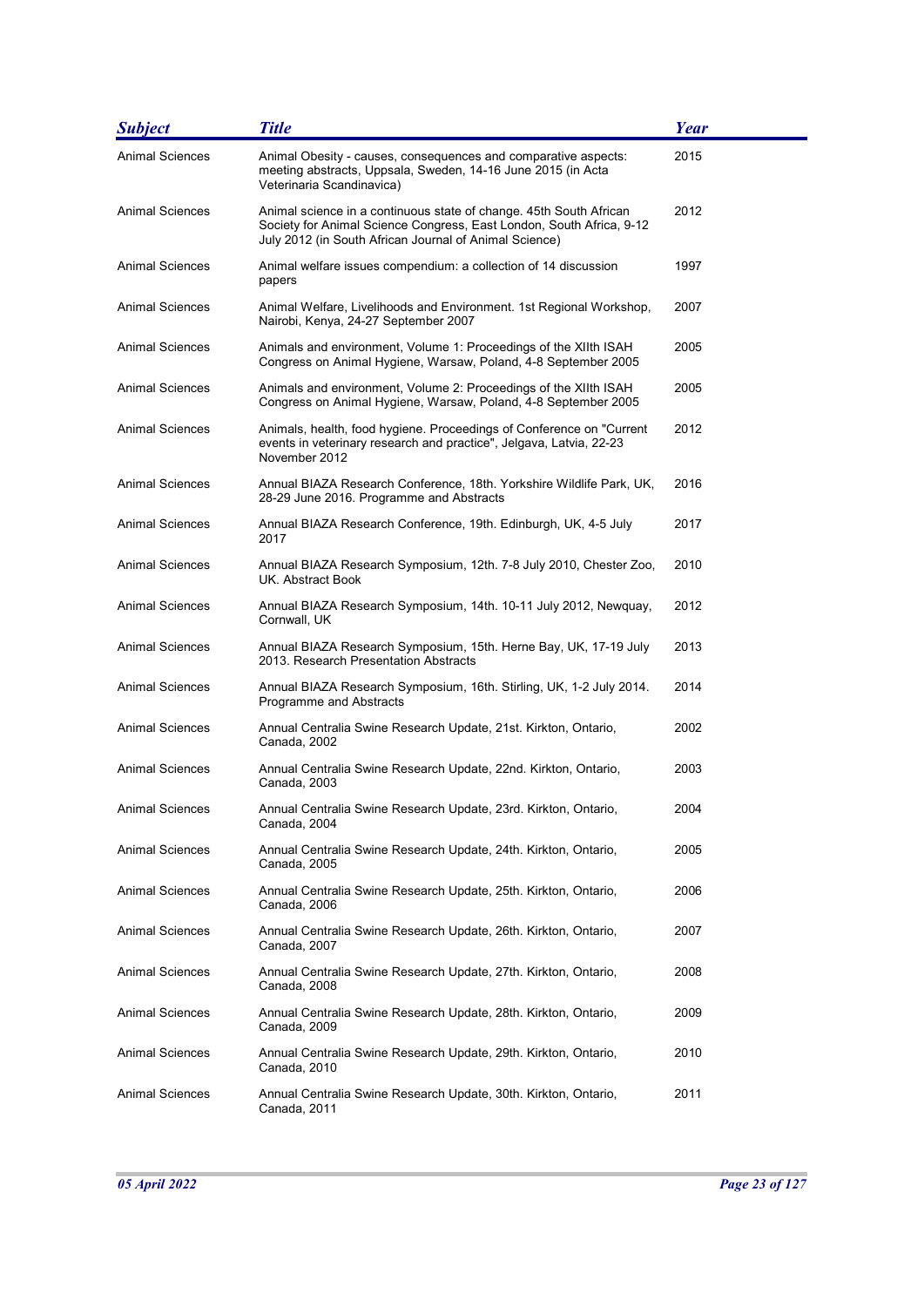| <b>Subject</b>         | <b>Title</b>                                                                                                                      | <b>Year</b> |
|------------------------|-----------------------------------------------------------------------------------------------------------------------------------|-------------|
| <b>Animal Sciences</b> | Annual Centralia Swine Research Update, 31st. Kirkton, Ontario,<br>Canada, 2012                                                   | 2012        |
| <b>Animal Sciences</b> | Annual Centralia Swine Research Update, 32nd. Kirkton, 30 January<br>2013, Ontario, Canada                                        | 2013        |
| <b>Animal Sciences</b> | Annual Centralia Swine Research Update, 33rd. Kirkton, Ontario,<br>Canada, 2014                                                   | 2014        |
| <b>Animal Sciences</b> | Annual Centralia Swine Research Update, 34th. 28 January 2015,<br>Kirkton, Ontario, Canada                                        | 2015        |
| Animal Sciences        | Annual Convention of the American Association of Equine<br>Practitioners, 49th. 2003                                              | 2003        |
| <b>Animal Sciences</b> | Annual Convention of the American Association of Equine<br>Practitioners, 50th. 2004                                              | 2004        |
| <b>Animal Sciences</b> | Annual Convention of the American Association of Equine<br>Practitioners, 51st. 2005                                              | 2005        |
| <b>Animal Sciences</b> | Annual Convention of the American Association of Equine<br>Practitioners, 52nd. 2006                                              | 2006        |
| <b>Animal Sciences</b> | Annual Convention of the American Association of Equine<br>Practitioners, 53rd. 2007                                              | 2007        |
| <b>Animal Sciences</b> | Annual Convention of the American Association of Equine<br>Practitioners, 54th. 2008                                              | 2008        |
| Animal Sciences        | Annual Convention of the American Association of Equine<br>Practitioners, 55th. 2009                                              | 2009        |
| <b>Animal Sciences</b> | Annual Convention of the American Association of Equine<br>Practitioners, 56th. 2010                                              | 2010        |
| <b>Animal Sciences</b> | Annual Convention of the American Association of Equine<br>Practitioners, 57th. 2011                                              | 2011        |
| Animal Sciences        | Annual Convention of the American Association of Equine<br>Practitioners, 58th. Anaheim, California, USA, 1-5 December 2012       | 2012        |
| <b>Animal Sciences</b> | Annual Convention of the American Association of Equine<br>Practitioners, 59th. Nashville, Tennessee, USA, 7-11 December 2013     | 2013        |
| <b>Animal Sciences</b> | Annual Convention of the American Association of Equine<br>Practitioners, 60th. Salt Lake City, Utah, USA, 6-10 December 2014     | 2014        |
| Animal Sciences        | Annual Convention of the American Association of Equine<br>Practitioners, 61st. Las Vegas, Nevada USA, 5-9 December 2015          | 2015        |
| Animal Sciences        | Annual Convention of the American Association of Equine<br>Practitioners, 62nd. 3-7 December 2016, Orlando, Florida, USA          | 2016        |
| <b>Animal Sciences</b> | Annual Convention of the American Association of Equine<br>Practitioners, 63rd. San Antonio, Texas, USA, 17-21 November 2017      | 2017        |
| <b>Animal Sciences</b> | Annual Convention of the American Association of Equine<br>Practitioners, 64th. San Francisco, California, USA, 1-5 December 2018 | 2018        |
| <b>Animal Sciences</b> | Annual Convention of the American Association of Equine<br>Practitioners, 65th. Denver, Colorado, USA, 7-11 December 2019         | 2019        |
| Animal Sciences        | Annual Convention of the American Association of Equine<br>Practitioners, 66th. December 2020 (online)                            | 2020        |
| <b>Animal Sciences</b> | Annual Convention of the American Association of Equine<br>Practitioners, 67th. 4-8 December 2021, Nashville, Tennessee, USA      | 2021        |
| Animal Sciences        | Annual Meeting of Myanmar Veterinary Association, 27-28 December<br>2014, Mandalay, Myanmar. Proceedings                          | 2014        |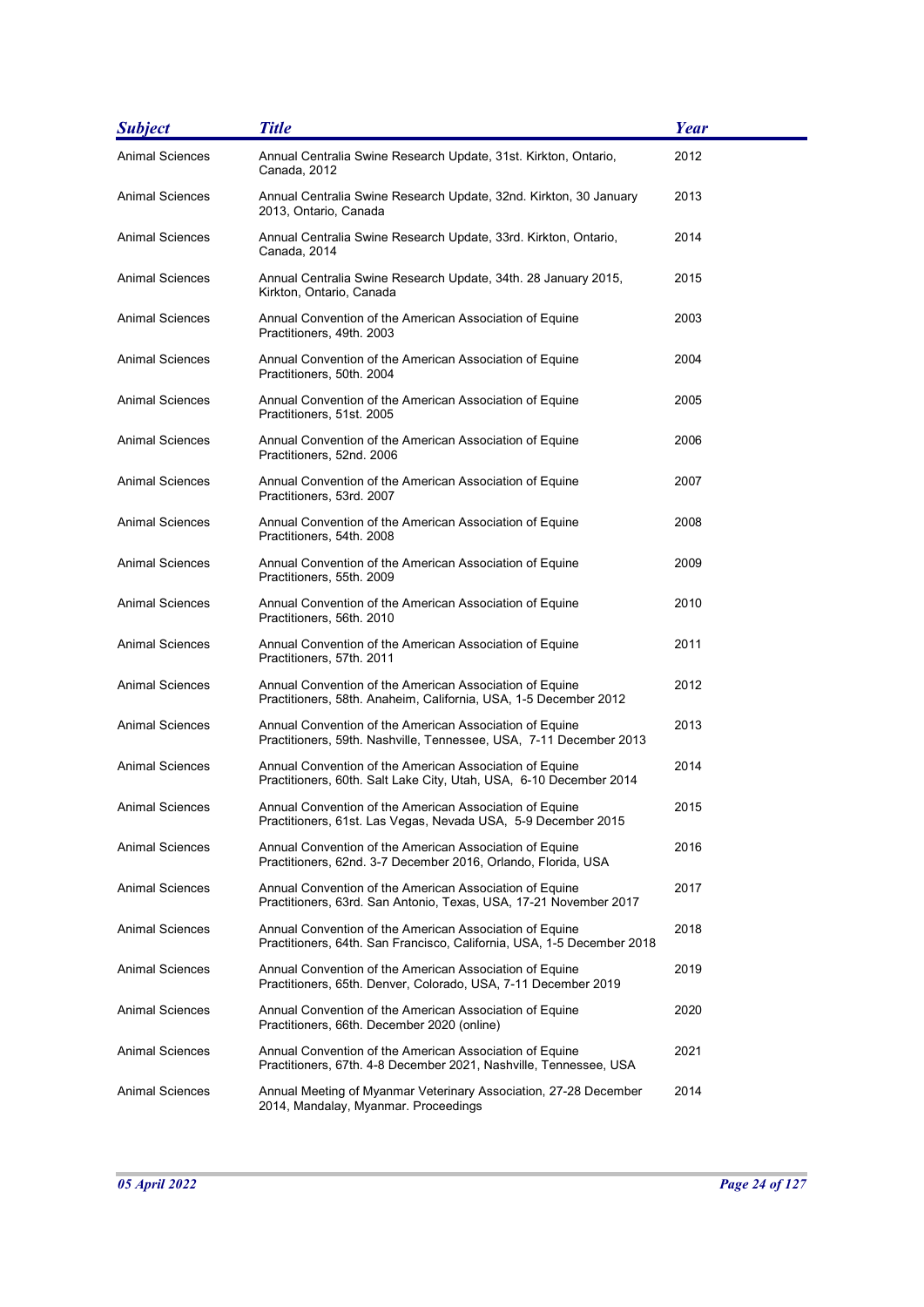| <b>Subject</b>         | <b>Title</b>                                                                                                                                                                                        | <b>Year</b> |
|------------------------|-----------------------------------------------------------------------------------------------------------------------------------------------------------------------------------------------------|-------------|
| Animal Sciences        | Annual Meeting of the Brazilian Society of Animal Science, 50th. The<br>integration of knowledge in animal production, 23-26 July 2013,<br>Campinas, Brazil                                         | 2013        |
| Animal Sciences        | Annual Meeting of the Brazilian Society of Animal Science, 51st.<br>Animal production in view of the climate and technological changes, 29<br>July-1 August 2014, Sergipe, Brazil                   | 2014        |
| Animal Sciences        | Annual Meeting of the Brazilian Society of Animal Science, 52nd. 19-23<br>July 2015, Belo Horizonte, Brazil                                                                                         | 2015        |
| Animal Sciences        | Annual Meeting of the Brazilian Society of Animal Science, 53rd. 1-4<br>August 2016, Gramador, Brazil                                                                                               | 2016        |
| Animal Sciences        | Annual Meeting of the Brazilian Society of Animal Science, 54th. A new<br>view of animal science: challenges and perspectives, 24-28 July 2017,<br>Foz do Iguaçu, Brazil                            | 2017        |
| <b>Animal Sciences</b> | Annual Midwest Swine Nutrition Conference, 20th. Danville, Indiana,<br>USA, 9 September 2021                                                                                                        | 2021        |
| Animal Sciences        | Annual Report 2003-2004, DFID Animal Health Programme                                                                                                                                               | 2004        |
| Animal Sciences        | Annual Report 2021: The Global AMR R&D Funding Landscape                                                                                                                                            | 2021        |
| Animal Sciences        | Annual Southern African Society for Veterinary Epidemiology and<br>Preventive Medicine Congress, 10th. 1-3 August 2012, Pretoria, South<br>Africa                                                   | 2012        |
| <b>Animal Sciences</b> | Annual Southern African Society for Veterinary Epidemiology and<br>Preventive Medicine Congress, 11th. 14-16 August 2013, KZN Dolphin<br>Coast, South Africa                                        | 2013        |
| <b>Animal Sciences</b> | Annual Southern African Society for Veterinary Epidemiology and<br>Preventive Medicine Congress, 12th. 20-22 August 2014, Port<br>Elizabeth, South Africa                                           | 2014        |
| <b>Animal Sciences</b> | Annual Southern African Society for Veterinary Epidemiology and<br>Preventive Medicine Congress, 13th. 19-21 August 2015, Bloemfontein,<br>South Africa                                             | 2015        |
| <b>Animal Sciences</b> | Annual Southern African Society for Veterinary Epidemiology and<br>Preventive Medicine Congress, 14th. 24-26 August 2016, Cape Town,<br>South Africa                                                | 2016        |
| <b>Animal Sciences</b> | Annual Southern African Society for Veterinary Epidemiology and<br>Preventive Medicine Congress, 9th. Pretoria, South Africa                                                                        | 2010        |
| <b>Animal Sciences</b> | Annual state-of-the-art report on animal health research on IRC<br>priorities. Deliverable 4.6. September 2021                                                                                      | 2021        |
| <b>Animal Sciences</b> | Annual Symposium on Contribution of the Scientific Research to<br>Veterinary Medicine Progress, Bucharest, Romania, 21-22 November<br>2013 (in Scientific Works. Series C. Veterinary Medicine)     | 2013        |
| <b>Animal Sciences</b> | Annual Tanzania Veterinary Association (TVA) Conference, 30th.<br>Contribution of the Veterinary Profession to the Improvement of Human<br>Health, 11-13 December 2012, Tanzania. Book of Abstracts | 2012        |
| <b>Animal Sciences</b> | Annual Tanzania Veterinary Association (TVA) Conference, 31st. 3-5<br>December 2013, Arusha, Tanzania. Book of Abstracts                                                                            | 2013        |
| <b>Animal Sciences</b> | Annual Tanzania Veterinary Association (TVA) Conference, 32nd. 25-<br>27 November 2014, Arusha, Tanzania. Book of Abstracts                                                                         | 2014        |
| Animal Sciences        | Annual Tanzania Veterinary Association (TVA) Conference, 33rd.<br>"Modernization of the Livestock Sector through Improved Animal<br>Health", Arusha, Tanzania, 1-3 December 2015. Book of Abstracts | 2015        |
| <b>Animal Sciences</b> | Annual Tanzania Veterinary Association (TVA) Conference, 34th.<br>Disease Control as the Main Driver for Improving Productivity and<br>Livestock Market Access, Arusha, Tanzania, 6-8 December 2016 | 2016        |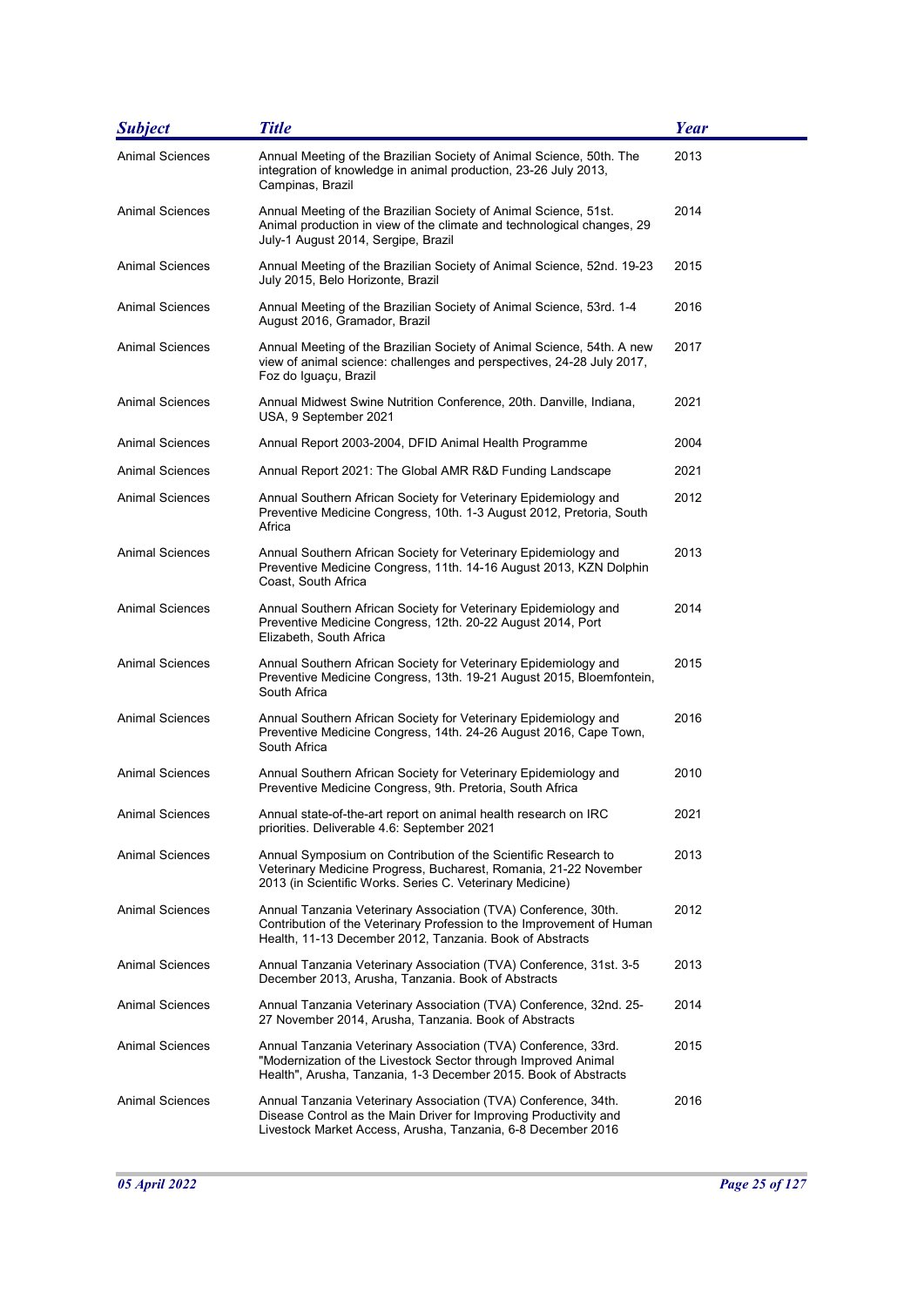| <b>Subject</b>         | <b>Title</b>                                                                                                                             | <b>Year</b> |
|------------------------|------------------------------------------------------------------------------------------------------------------------------------------|-------------|
| <b>Animal Sciences</b> | Annual Tri-State Dairy Nutrition Conference Proceedings, 14th. Fort<br>Wayne, Indiana, USA, 2005                                         | 2005        |
| <b>Animal Sciences</b> | Annual Tri-State Dairy Nutrition Conference Proceedings, 15th. Fort<br>Wayne, Indiana, USA, 2006                                         | 2006        |
| Animal Sciences        | Annual Tri-State Dairy Nutrition Conference Proceedings, 16th. Fort<br>Wayne, Indiana, USA, 2007                                         | 2007        |
| Animal Sciences        | Annual Tri-State Dairy Nutrition Conference Proceedings, 17th. Fort<br>Wayne, Indiana, USA, 2008                                         | 2008        |
| Animal Sciences        | Annual Tri-State Dairy Nutrition Conference Proceedings, 18th. Fort<br>Wayne, Indiana, USA, 2009                                         | 2009        |
| Animal Sciences        | Annual Tri-State Dairy Nutrition Conference Proceedings, 19th. Fort<br>Wayne, Indiana, USA, 2010                                         | 2010        |
| Animal Sciences        | Annual Tri-State Dairy Nutrition Conference Proceedings, 20th. Fort<br>Wayne, Indiana, USA, 2011                                         | 2011        |
| <b>Animal Sciences</b> | Annual Tri-State Dairy Nutrition Conference Proceedings, 21st. Fort<br>Wayne, Indiana, USA, 2012                                         | 2012        |
| Animal Sciences        | Annual Tri-State Dairy Nutrition Conference Proceedings, 22nd. Fort<br>Wayne, Indiana, USA, 2013                                         | 2013        |
| Animal Sciences        | Annual Tri-State Dairy Nutrition Conference, 18-20 April 2016, Fort<br>Wayne, Indiana, USA. 25th Anniversary                             | 2016        |
| <b>Animal Sciences</b> | Annual Tri-State Dairy Nutrition Conference, 23rd. Fort Wayne, Indiana,<br>USA, 2014                                                     | 2014        |
| <b>Animal Sciences</b> | Annual Tri-State Dairy Nutrition Conference, 24th. 20-22 April, 2015,<br>Fort Wayne, Indiana, USA                                        | 2015        |
| Animal Sciences        | Annual Tri-State Dairy Nutrition Conference, 26th. Fort Wayne, Indiana,<br>USA, 17-19 April 2017                                         | 2017        |
| Animal Sciences        | Annual Tri-State Dairy Nutrition Conference, 27th. 16-18 April 2018,<br>Fort Wayne, Indiana, USA                                         | 2018        |
| Animal Sciences        | Annual Tri-State Dairy Nutrition Conference, 28th. Fort Wayne, Indiana,<br>USA, 22-24 April 2019                                         | 2019        |
| Animal Sciences        | Antioxidants 2009, Nitra, Slovakia, 5 June 2009  (in Journal of Central<br>European Agriculture)                                         | 2009        |
| Animal Sciences        | Atti della SIPAS, Società Italiana di Patologia ed Allevamento dei Suini,<br>XLV Meeting Annuale, Rezzato (BS), Italia, 21-22 marzo 2019 | 2019        |
| Animal Sciences        | Bain Fallon Memorial Lectures, 29th. July 2007, Fremantle, Western<br>Australia, Australia                                               | 2007        |
| Animal Sciences        | Bain Fallon Memorial Lectures, 30th. July 2008, Cairns, Queensland,<br>Australia                                                         | 2008        |
| <b>Animal Sciences</b> | Bain Fallon Memorial Lectures, 31st. July 2009, Queensland, Australia                                                                    | 2009        |
| Animal Sciences        | Bain Fallon Memorial Lectures, 32nd. July 2010, Lovedale, New South<br>Wales, Australia                                                  | 2010        |
| <b>Animal Sciences</b> | Bain Fallon Memorial Lectures, 33rd. July 2011, Alice Springs, Northern<br>Territory, Australia                                          | 2011        |
| Animal Sciences        | Bain Fallon Memorial Lectures, 34th. Reproduction - Behaviour -<br>Podiatry, 8-13 July, 2012, Brisbane, Queensland, Australia            | 2012        |
| <b>Animal Sciences</b> | Bain Fallon Memorial Lectures, 35th. Medicine - Surgery -<br>Ophthalmology, 14-18 July 2013, Melbourne, Victoria, Australia              | 2013        |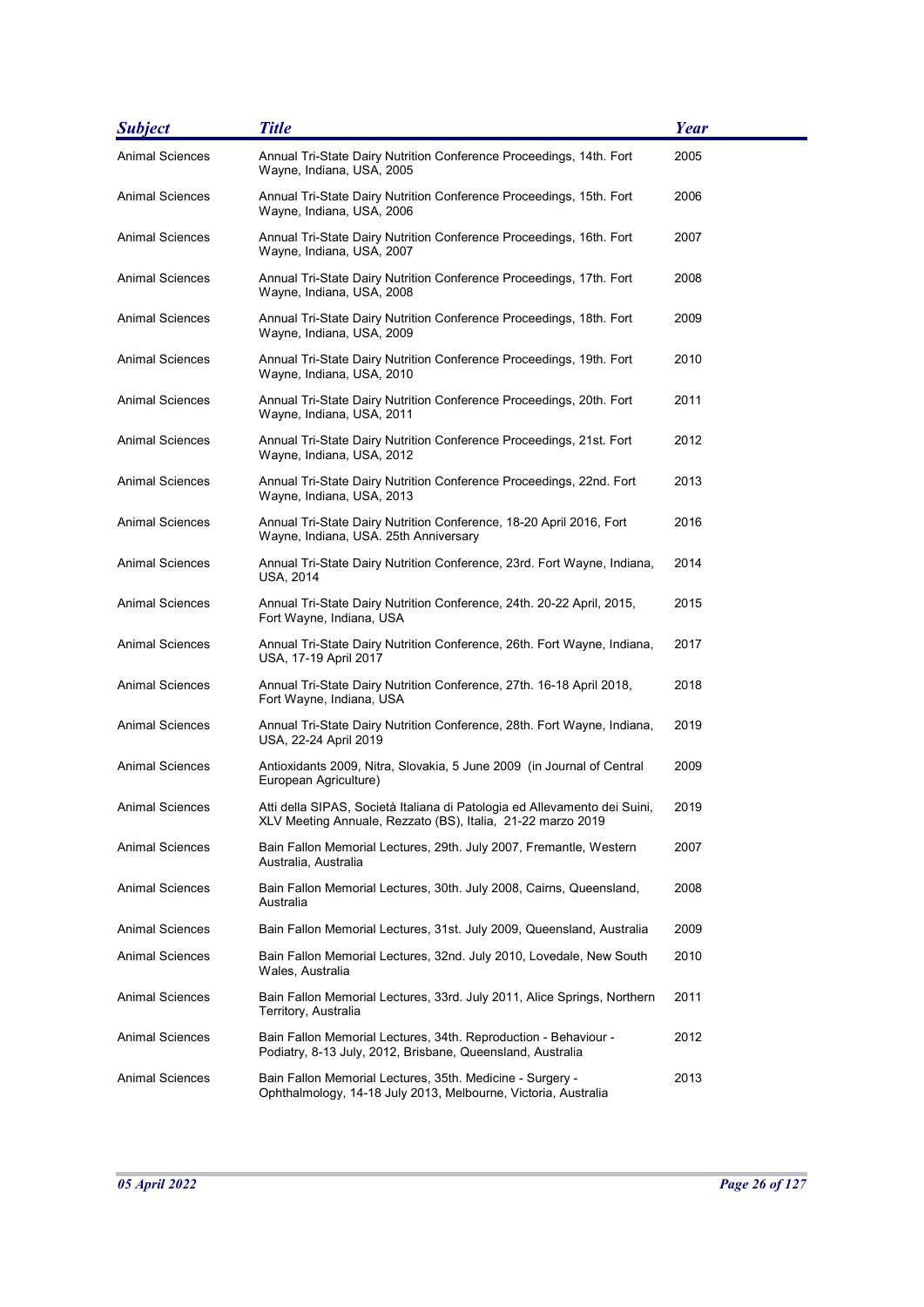| <b>Subject</b>         | <b>Title</b>                                                                                                                                                                                                                                      | Year      |
|------------------------|---------------------------------------------------------------------------------------------------------------------------------------------------------------------------------------------------------------------------------------------------|-----------|
| <b>Animal Sciences</b> | Bain Fallon Memorial Lectures, 36th. Internal Medicine - Surgery -<br>Infectious Diseases, 13-17 July 2014, Gold Coast, Queensland,<br>Australia                                                                                                  | 2014      |
| Animal Sciences        | Bain Fallon Memorial Lectures, 37th. Reproduction - Podiatry and<br>Lameness - Foal Medicine and Surgery, 19-24 July 2015, Lovedale,<br>New South Wales, Australia                                                                                | 2015      |
| <b>Animal Sciences</b> | Banat's University of Agronomical Sciences and Veterinary Medicine<br>International Scientific Symposium, Timisoara, Romania, 14-15 May<br>2009 (Lucrări Stiințifice, Universitatea de Stiințe Agricole Și Medicină<br>Veterinară a Banatului)    | 2009      |
| <b>Animal Sciences</b> | Banat's University of Agronomical Sciences and Veterinary Medicine<br>International Scientific Symposium, Timisoara, Romania, 20-21 May<br>2010 (in Lucrări Științifice, Universitatea de Științe Agricole Și Medicină<br>Veterinară a Banatului) | 2010      |
| <b>Animal Sciences</b> | Banff Pork Seminar Proceedings 2003                                                                                                                                                                                                               | 2003      |
| Animal Sciences        | Banff Pork Seminar Proceedings 2004                                                                                                                                                                                                               | 2004      |
| <b>Animal Sciences</b> | Banff Pork Seminar Proceedings 2005                                                                                                                                                                                                               | 2005      |
| Animal Sciences        | Banff Pork Seminar Proceedings 2006                                                                                                                                                                                                               | 2006      |
| <b>Animal Sciences</b> | Banff Pork Seminar Proceedings 2007                                                                                                                                                                                                               | 2007      |
| <b>Animal Sciences</b> | Banff Pork Seminar Proceedings 2008                                                                                                                                                                                                               | 2008      |
| Animal Sciences        | Banff Pork Seminar Proceedings 2009                                                                                                                                                                                                               | 2009      |
| Animal Sciences        | Banff Pork Seminar Proceedings 2010                                                                                                                                                                                                               | 2010      |
| <b>Animal Sciences</b> | <b>Banff Pork Seminar Proceedings 2011</b>                                                                                                                                                                                                        | 2011      |
| Animal Sciences        | Banff Pork Seminar Proceedings 2012                                                                                                                                                                                                               | 2012      |
| <b>Animal Sciences</b> | Banff Pork Seminar Proceedings 2013                                                                                                                                                                                                               | 2013      |
| Animal Sciences        | Banfield Applied Research & Knowledge (BARK) Team Reports                                                                                                                                                                                         | 2010-2012 |
| <b>Animal Sciences</b> | Biotechnology in animal biodiversity. 1st International Scientific<br>Conference Biotechnology of Farm Animals, Slovak Republic, 5<br>December 2013 (in Slovak Journal of Animal Science)                                                         | 2013      |
| <b>Animal Sciences</b> | Breeding Focus 2014 - Improving resilience                                                                                                                                                                                                        | 2014      |
| Animal Sciences        | Breeding Focus 2016 - Improving welfare                                                                                                                                                                                                           | 2016      |
| <b>Animal Sciences</b> | Breeding Focus 2018 - Reducing heat stress                                                                                                                                                                                                        | 2018      |
| <b>Animal Sciences</b> | Breeding Focus 2021 - Improving Reproduction, May 2021, Armidale,<br>Australia                                                                                                                                                                    | 2021      |
| <b>Animal Sciences</b> | <b>British Mastitis Conference 2005</b>                                                                                                                                                                                                           | 2005      |
| <b>Animal Sciences</b> | British Mastitis Conference 2007                                                                                                                                                                                                                  | 2007      |
| <b>Animal Sciences</b> | <b>British Mastitis Conference 2008</b>                                                                                                                                                                                                           | 2008      |
| <b>Animal Sciences</b> | British Mastitis Conference 2009, Stoneleigh Park, Warwickshire, UK,<br>14th October 2009                                                                                                                                                         | 2009      |
| Animal Sciences        | British Mastitis Conference 2010, Sixways, Worcester, UK, 6th October<br>2010                                                                                                                                                                     | 2010      |
| <b>Animal Sciences</b> | British Mastitis Conference 2011, Worcester, UK, 2 November 2011                                                                                                                                                                                  | 2011      |
| Animal Sciences        | British Mastitis Conference 2012, Worcester, UK, 17 October 2012                                                                                                                                                                                  | 2012      |
| <b>Animal Sciences</b> | British Mastitis Conference 2013, Worcester, UK, 13 November 2013                                                                                                                                                                                 | 2013      |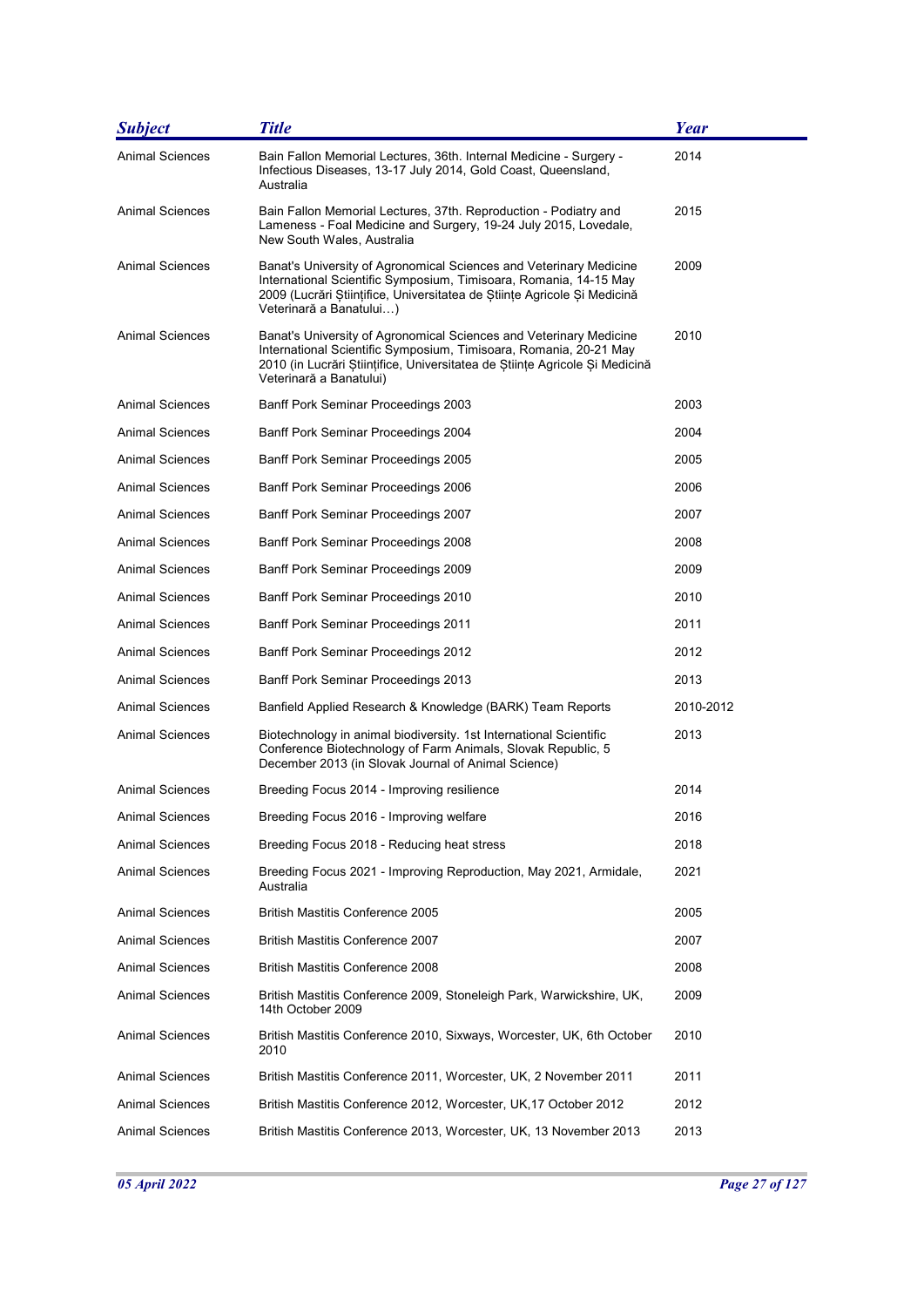| <b>Subject</b>         | <b>Title</b>                                                                                                                                                                                                  | Year |
|------------------------|---------------------------------------------------------------------------------------------------------------------------------------------------------------------------------------------------------------|------|
| <b>Animal Sciences</b> | British Mastitis Conference 2014, Worcester, UK, 12 November 2014                                                                                                                                             | 2014 |
| Animal Sciences        | British Mastitis Conference 2015, Sixways, Worcestershire, UK, 11<br>November 2015                                                                                                                            | 2015 |
| Animal Sciences        | British Mastitis Conference 2016, Worcester, UK, 2 November 2016                                                                                                                                              | 2016 |
| <b>Animal Sciences</b> | British Mastitis Conference 2017, 15 November 2017, Worcester, UK                                                                                                                                             | 2017 |
| Animal Sciences        | British Mastitis Conference 2018, Worcester, UK, 7 November 2018                                                                                                                                              | 2018 |
| <b>Animal Sciences</b> | British Mastitis Conference 2019, Worcester, UK, 6 November 2019                                                                                                                                              | 2019 |
| Animal Sciences        | British Mastitis Conference 2020, Virtual Conference, 11 November<br>2020                                                                                                                                     | 2020 |
| Animal Sciences        | British Veterinary Zoological Society Proceedings of the 50th<br>Anniversary Autumn Meeting, Carden Park Hotel, Cheshire, UK, 12-13<br>November 2011                                                          | 2011 |
| Animal Sciences        | British Veterinary Zoological Society Proceedings of the Autumn<br>Meeting 2008                                                                                                                               | 2008 |
| <b>Animal Sciences</b> | British Veterinary Zoological Society Proceedings of the Autumn<br>Meeting 2009, Park Inn, York, 7-8 November 2009. Sex- aspects<br>affecting exotics and wildlife.                                           | 2009 |
| Animal Sciences        | British Veterinary Zoological Society Proceedings of the Autumn<br>Meeting 2010, Dudley, UK, 6-7 November 2010. Recent Updates in<br>Avian Medicine and Surgery                                               | 2010 |
| Animal Sciences        | British Veterinary Zoological Society Proceedings of the Autumn<br>Meeting 2012, Edinburgh Zoo, Edinburgh, UK, 10-11 November 2012.<br>Anaesthesia and surgery                                                | 2012 |
| <b>Animal Sciences</b> | British Veterinary Zoological Society Proceedings of the Autumn<br>Meeting 2013, The Holiday Inn, Luton South and ZSL Whipsnade Zoo,<br>UK, 9-10 November 2013. Conservation, education and research          | 2013 |
| <b>Animal Sciences</b> | British Veterinary Zoological Society Proceedings of the Autumn<br>Meeting 2014, Lancaster University and Blackpool Zoo, UK, 7-9<br>November 2014. Invertebrates and Megavertebrates - Veterinary<br>Advances | 2014 |
| <b>Animal Sciences</b> | British Veterinary Zoological Society Proceedings of the November<br>Meeting 2007                                                                                                                             | 2007 |
| Animal Sciences        | British Veterinary Zoological Society Proceedings of the Satellite<br>Meeting 2009, ICC, Birmingham, UK, 1st April 2009. Avian Medicine                                                                       | 2009 |
| <b>Animal Sciences</b> | British Veterinary Zoological Society Proceedings of the Satellite<br>Meeting 2010, ICC, Birmingham, UK, 7 April 2010. Exotics for GP Vets                                                                    | 2010 |
| <b>Animal Sciences</b> | British Veterinary Zoological Society Proceedings of the Satellite<br>Meeting 2011, ICC, Birmingham, UK, 30 March 2011. Exotics for GP<br>Vets II                                                             | 2011 |
| <b>Animal Sciences</b> | British Veterinary Zoological Society Proceedings of the Satellite<br>Meeting 2012, ICC, Birmingham, UK, 11 April 2012. Exotics In Depth<br>for GP Vets                                                       | 2012 |
| <b>Animal Sciences</b> | British Veterinary Zoological Society Proceedings of the Satellite<br>Meeting 2013, ICC, Birmingham, UK, 3 April 2013. Exotics in Depth for<br>GP Vets (Number Four)                                          | 2013 |
| <b>Animal Sciences</b> | British Veterinary Zoological Society Proceedings of the Spring Meeting<br>2008                                                                                                                               | 2008 |
| <b>Animal Sciences</b> | British Veterinary Zoological Society Proceedings of the Spring Meeting<br>2009, Durrell Wildlife Conservation Trust, Jersey, 25-26 April 2009.<br><b>Conservation Medicine</b>                               | 2009 |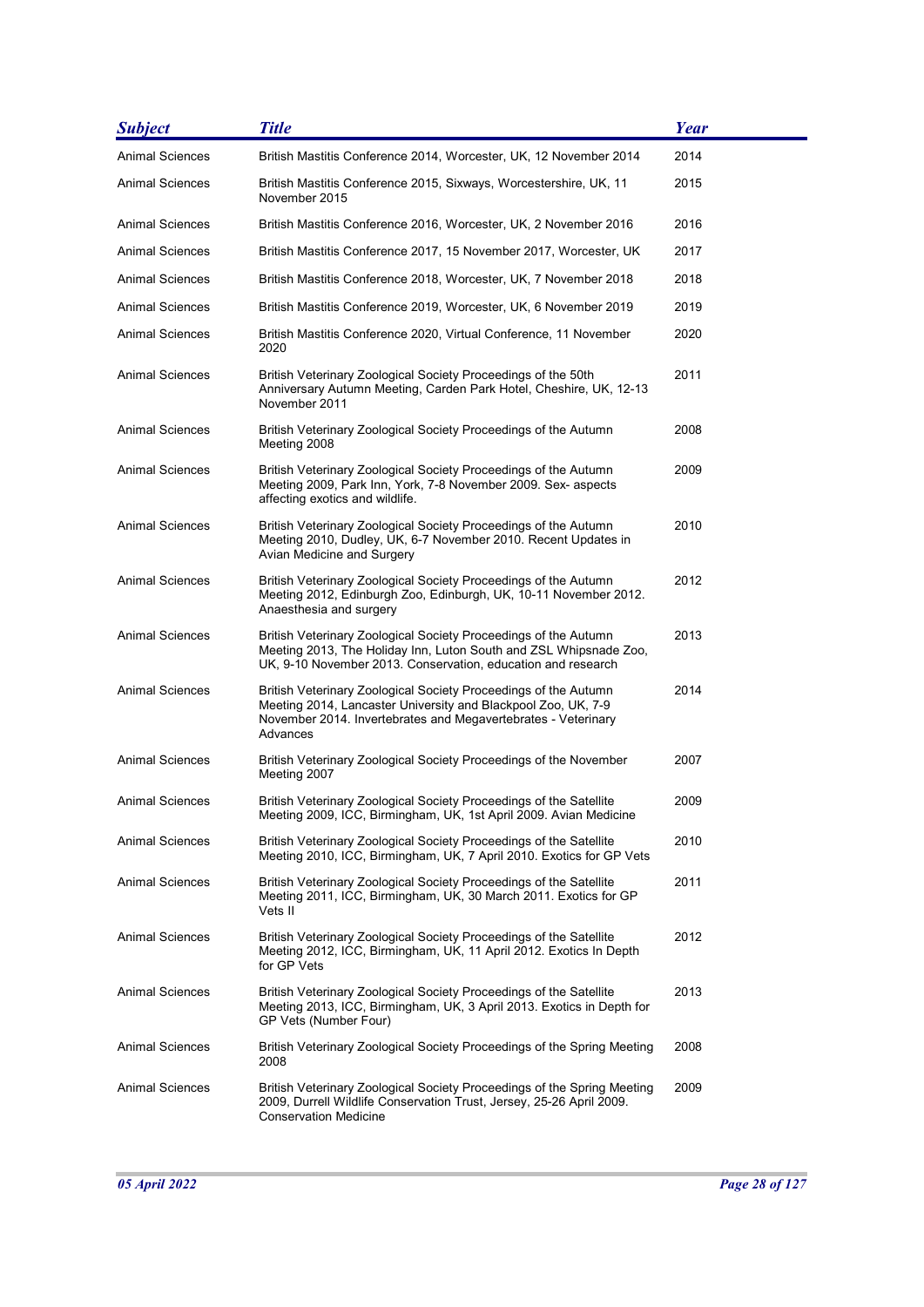| <b>Subject</b>         | <b>Title</b>                                                                                                                                                                                                               | <b>Year</b> |
|------------------------|----------------------------------------------------------------------------------------------------------------------------------------------------------------------------------------------------------------------------|-------------|
| <b>Animal Sciences</b> | British Veterinary Zoological Society Proceedings of the Spring Meeting<br>2010, Torquay, UK, 24-25 April 2010                                                                                                             | 2010        |
| <b>Animal Sciences</b> | British Veterinary Zoological Society Proceedings of the Spring Meeting<br>2011, Port Lympne, UK, 30 April-1 May 2011                                                                                                      | 2011        |
| <b>Animal Sciences</b> | British Veterinary Zoological Society Proceedings of the Spring Meeting<br>2012, Slimbridge and Holiday Inn, Gloucester, UK, 21-22 April 2012.<br>Disease Management and Epidemiology/Avian Medicine and Surgery           | 2012        |
| <b>Animal Sciences</b> | British Veterinary Zoological Society Proceedings of the Spring Meeting<br>2013, The Moller Centre, Cambridge, UK, 23-24 March 2013.<br>Diagnostics of all Zoo, Wildlife and Pet Exotic Species                            | 2013        |
| <b>Animal Sciences</b> | British Veterinary Zoological Society Proceedings of the Spring Meeting<br>2014, Marwell Zoo, UK, 26-27 April 2014. Focus on Exotic Pets (with<br>expert-led debate "Exotic pets: welfare and trade")                      | 2014        |
| <b>Animal Sciences</b> | British Veterinary Zoological Society Satellite Meeting 2008                                                                                                                                                               | 2008        |
| Animal Sciences        | British Veterinary Zoological Society: Proceedings of BVZS Conference<br>2018, 9-11 November 2018, Birmingham, UK                                                                                                          | 2018        |
| <b>Animal Sciences</b> | British Veterinary Zoological Society: Proceedings of the Autumn<br>Meeting 2015, 6-8 November 2015, Bristol Zoo Education Centre, UK.<br>Ferrets and Pharmacology                                                         | 2015        |
| <b>Animal Sciences</b> | British Veterinary Zoological Society: Proceedings of the Autumn<br>Meeting 2016, 23-25 September 2016, Pembroke College, Oxford,<br>Cotswold Wildlife Park and Crodiles of the World, UK                                  | 2016        |
| Animal Sciences        | British Veterinary Zoological Society: Proceedings of the BVZS<br>Conference 2017, 13-15 October 2017, Zoological Society of London,<br>London Zoo, London, UK                                                             | 2017        |
| Animal Sciences        | British Veterinary Zoological Society: Proceedings of the Spring<br>Meeting 2015, 20-22 March 2015, Holywell Park, Imago, Loughborough<br>University and Twycross Zoo, UK. Camelid Medicine & Zoo Population<br>Management | 2015        |
| Animal Sciences        | British Veterinary Zoological Society: Proceedings of the Spring<br>Meeting 2016, 11-13 March 2016, Chester Racecourse and Chester<br>Zoo, UK                                                                              | 2016        |
| <b>Animal Sciences</b> | BSAVA Congress 2015: Scientific Proceedings, 9-12 April 2015,<br>Birmingham, UK                                                                                                                                            | 2015        |
| Animal Sciences        | BSAVA Congress 2016 Proceedings, 7-10 April 2016, Birmingham, UK                                                                                                                                                           | 2016        |
| <b>Animal Sciences</b> | Camel Research (1986-2013) - NRC on Camel                                                                                                                                                                                  | 2014        |
| <b>Animal Sciences</b> | Canines and Childhood Cancer: Examining the effects of therapy dogs<br>with childhood cancer patients and their families. Literature review.                                                                               | 2012        |
| <b>Animal Sciences</b> | Center for Food Security and Public Health Factsheets                                                                                                                                                                      | 2004-       |
| <b>Animal Sciences</b> | Certification and Education Programs: Current Status of Farm Animal<br>Welfare, USDA                                                                                                                                       | 2005        |
| <b>Animal Sciences</b> | Chulalongkorn University Veterinary Conference, 15th. CUVC 2016:<br>Research in Practice, Bangkok, Thailand, 20-22 April 2016 (in Thai<br>Journal of Veterinary Medicine vol 46, supplement, 2016)                         | 2016        |
| Animal Sciences        | Chulalongkorn University Veterinary Conference, 16th. CUVC 2017:<br>Research in Practice, Bangkok, Thailand, 22-24 March 2017 (in Thai<br>Journal of Veterinary Medicine vol 47, supplement, 2017)                         | 2017        |
| Animal Sciences        | Climate Smart Brachiaria Grasses for Improving Livestock Production<br>in East Africa - Kenya Experience. Proceedings of a workshop,<br>Naivasha, Kenya, 14-15 September 2016                                              | 2016        |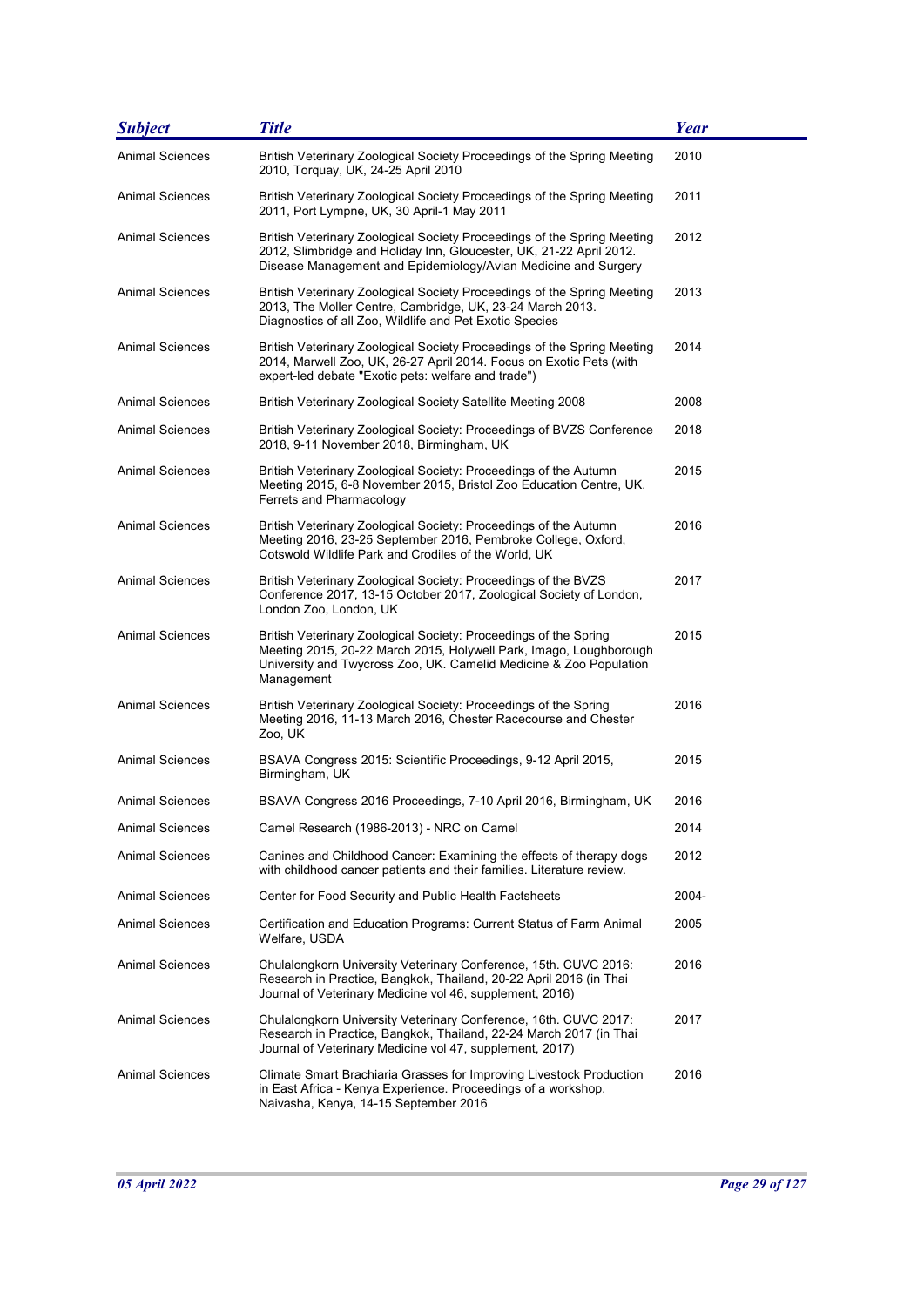| <b>Subject</b>         | <b>Title</b>                                                                                                                                                                            | Year |
|------------------------|-----------------------------------------------------------------------------------------------------------------------------------------------------------------------------------------|------|
| <b>Animal Sciences</b> | Conference of the Association for the Advancement of Animal Breeding<br>and Genetics (AAABG), 21st. Lorne, Victoria, Australia, 28-30<br>September 2015                                 | 2015 |
| <b>Animal Sciences</b> | Conference of the Association for the Advancement of Animal Breeding<br>and Genetics (AAABG), 22nd. Townsville, Queensland, Australia, 2-5<br><b>July 2017</b>                          | 2017 |
| Animal Sciences        | Conference of the Association for the Advancement of Animal Breeding<br>and Genetics (AAABG), 23rd. Armidale, New South Wales, Australia,<br>27 October-1 November 2019                 | 2019 |
| Animal Sciences        | Conference of the Association for the Advancement of Animal Breeding<br>and Genetics, 12th. 6-10 April 1997, RSL Complex and Western Plains<br>Zoo, Dubbo, New South Wales, Australia   | 1997 |
| Animal Sciences        | Conference of the Association for the Advancement of Animal Breeding<br>and Genetics, 14th. 30 July-2 August 2001, Queenstown, New Zealand                                              | 2001 |
| <b>Animal Sciences</b> | Conference of the Australian Association of Animal Breeding and<br>Genetics, 11th. 3-5 July 1995, University of Adelaide, Australia                                                     | 1995 |
| <b>Animal Sciences</b> | Conference of the Australian Association of Animal Breeding and<br>Genetics, 8th. 5-9 February 1990, Hamilton and Palmerston North, New<br>Zealand                                      | 1990 |
| <b>Animal Sciences</b> | Conference of the Australian Association of Animal Breeding and<br>Genetics, 9th. Genetics for profit and prophets for genetics, 24-27 June<br>1991, University of Melbourne, Australia | 1991 |
| <b>Animal Sciences</b> | Congresso Internazionale Multisala SIVAR, Cremona, Italy, 6-7 Maggio<br>2011 (in Large Animal Review)                                                                                   | 2011 |
| Animal Sciences        | Congresso Internazionale SIVAR - Cremona, Italy, 6-7 Maggio 2011 (in<br>Large Animal Review)                                                                                            | 2011 |
| <b>Animal Sciences</b> | Congresso Internazionale SIVAR, Palazzo Trecchi, Cremona, Italy, 10-<br>12 May 2012 (in Large Animal Review)                                                                            | 2012 |
| <b>Animal Sciences</b> | Cow Longevity Conference, 28-29 August 2013, Tumba, Sweden                                                                                                                              | 2013 |
| <b>Animal Sciences</b> | Crissey Zoological Nutrition Symposium Proceedings, 1st. 12-13<br>December 2003, Raleigh, North Carolina, USA                                                                           | 2003 |
| Animal Sciences        | Crissey Zoological Nutrition Symposium Proceedings, 2nd. 10-11<br>December 2004, Raleigh, North Carolina, USA                                                                           | 2004 |
| Animal Sciences        | Crissey Zoological Nutrition Symposium Proceedings, 3rd. 9-10<br>December 2005, Raleigh, North Carolina, USA                                                                            | 2005 |
| Animal Sciences        | Crissey Zoological Nutrition Symposium Proceedings, 4th. 7-8<br>December 2007, Raleigh, North Carolina, USA                                                                             | 2007 |
| Animal Sciences        | Crissey Zoological Nutrition Symposium Proceedings, 5th. 12-13<br>December 2008, Raleigh, North Carolina, USA                                                                           | 2008 |
| Animal Sciences        | Crissey Zoological Nutrition Symposium Proceedings, 6th. 10-11<br>December 2010, Raleigh, North Carolina, USA                                                                           | 2010 |
| Animal Sciences        | Crissey Zoological Nutrition Symposium Proceedings, 7th. 7-8<br>December 2012, Raleigh, North Carolina, USA                                                                             | 2012 |
| Animal Sciences        | Croatian Symposium on Invasive Species with international<br>participation, 1st. 24 November 2014, Zagreb, Croatia. Book of<br>Abstracts                                                | 2014 |
| Animal Sciences        | Croatian Symposium on Invasive Species with international<br>participation, 2nd. 21-22 November 2016, Zagreb, Croatia. Book of<br>Abstracts                                             | 2016 |
| Animal Sciences        | Croatian Symposium on Invasive Species, 3rd. 26-27 November 2018,<br>Zagreb, Croatia. Book of Abstracts                                                                                 | 2018 |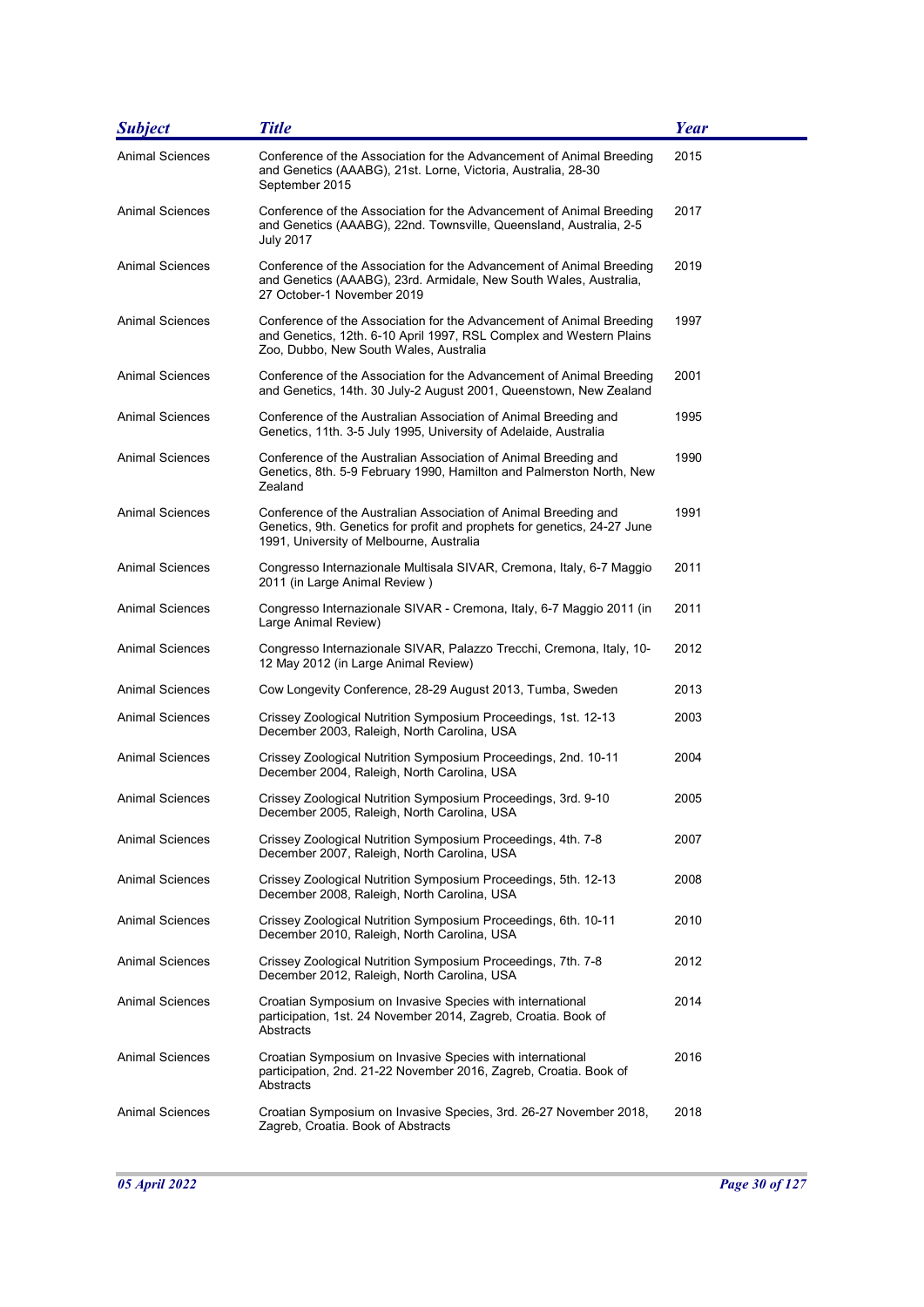| <b>Subject</b>         | <b>Title</b>                                                                                                                                                                                                                                                        | Year      |
|------------------------|---------------------------------------------------------------------------------------------------------------------------------------------------------------------------------------------------------------------------------------------------------------------|-----------|
| Animal Sciences        | Cultivating the future based on science. Volume 2: Livestock, socio-<br>economy and cross disciplinary research in organic agriculture.<br>Proceedings of the Second Scientific Conference of the International<br>Society of Organic Agriculture Research (ISOFAR) | 2008      |
| <b>Animal Sciences</b> | Dangerous dogs - an APGAW mini-report May 2008                                                                                                                                                                                                                      | 2008      |
| Animal Sciences        | Days of Veterinary Medicine, 2-4 September 2012, Skopje, Macedonia                                                                                                                                                                                                  | 2012      |
| <b>Animal Sciences</b> | Days of Veterinary Medicine, 28-30 October 2010, Ohrid, Macedonia                                                                                                                                                                                                   | 2010      |
| <b>Animal Sciences</b> | Days of Veterinary Medicine, 5-7 September 2014, Ohrid, Macedonia<br>(Macedonian Veterinary Review 2014 Supplement)                                                                                                                                                 | 2014      |
| Animal Sciences        | Days of Veterinary Medicine, 6-8 September 2013, Struga, Macedonia                                                                                                                                                                                                  | 2013      |
| Animal Sciences        | Days of Veterinary Medicine, 9-11 September 2011, Ohrid, Macedonia                                                                                                                                                                                                  | 2011      |
| Animal Sciences        | Disease control tools: gaps and needs for infectious disease control in<br>ruminants                                                                                                                                                                                | 2020      |
| <b>Animal Sciences</b> | Diseases Affecting Cattle in the Periurban Regions of Pondicherry, India                                                                                                                                                                                            | 2003      |
| <b>Animal Sciences</b> | Egyptian Dairy Science and Technology Conference, 10th                                                                                                                                                                                                              | 2007      |
| Animal Sciences        | EPC 2006 - 12th European Poultry Conference, Verona, Italy                                                                                                                                                                                                          | 2006      |
| Animal Sciences        | Equine Musculoskeletal Biomarkers, Colorado, USA, 30 October-2<br>November 2005 (in Havemeyer Foundation Monograph Series)                                                                                                                                          | 2005      |
| <b>Animal Sciences</b> | European Buiatrics Forum, Marseille, France, 2009                                                                                                                                                                                                                   | 2009      |
| Animal Sciences        | European Equine Health & Nutrition Congress, 1st. Antwerp, Belgium,<br>2002                                                                                                                                                                                         | 2002      |
| Animal Sciences        | European Equine Health & Nutrition Congress, 2nd. Equine Research<br>Centre, Waiboerhoeve, Lelystad, Netherlands, 19-20 March 2004<br>(Invited speaker presentations)                                                                                               | 2004      |
| <b>Animal Sciences</b> | European Equine Health & Nutrition Congress, 3rd. Merelbeke, Belgium<br>(Invited speaker presentations)                                                                                                                                                             | 2006      |
| Animal Sciences        | European Equine Health & Nutrition Congress, 4th. Wageningen, The<br>Netherlands                                                                                                                                                                                    | 2008      |
| <b>Animal Sciences</b> | European Society of Veterinary Orthopaedics and Traumatology<br>Congress Proceedings, 13th                                                                                                                                                                          | 2006      |
| Animal Sciences        | European Society of Veterinary Orthopaedics and Traumatology<br>Congress Proceedings, 14th                                                                                                                                                                          | 2008      |
| <b>Animal Sciences</b> | European Society of Veterinary Orthopaedics and Traumatology<br>Congress Proceedings, 15th. & 3rd World Veterinary Orthopaedic<br>Congress, 15-18 September 2010, Bologna, Italy                                                                                    | 2010      |
| <b>Animal Sciences</b> | European Society of Veterinary Orthopaedics and Traumatology<br>Congress Proceedings, 12th                                                                                                                                                                          | 2004      |
| <b>Animal Sciences</b> | EuroPRRS2011 - Understanding and combating PRRS in Europe, 12-<br>14 October 2011, Novi Sad, Serbia. Proceedings                                                                                                                                                    | 2011      |
| <b>Animal Sciences</b> | Farm Animal Welfare Committee (FAWC) UK - Publications                                                                                                                                                                                                              | 2011-     |
| Animal Sciences        | Farm Animal Welfare Council (UK) - Publications                                                                                                                                                                                                                     | 1981-2011 |
| Animal Sciences        | Field epidemiology in action. 17th Annual SASVEPM (South African<br>Society for Veterinary Epidemiology and Preventive Medicine)<br>Congress, 19-23 August 2019, Umhlanga, South Africa. Abstracts                                                                  | 2019      |
| <b>Animal Sciences</b> | Fifth DairyCare Conference, Thessaloniki, Greece, 19-20 March 2018                                                                                                                                                                                                  | 2018      |
| Animal Sciences        | First DairyCare Conference 2014, Copenhagen, Denmark, 22-23<br>August 2014                                                                                                                                                                                          | 2014      |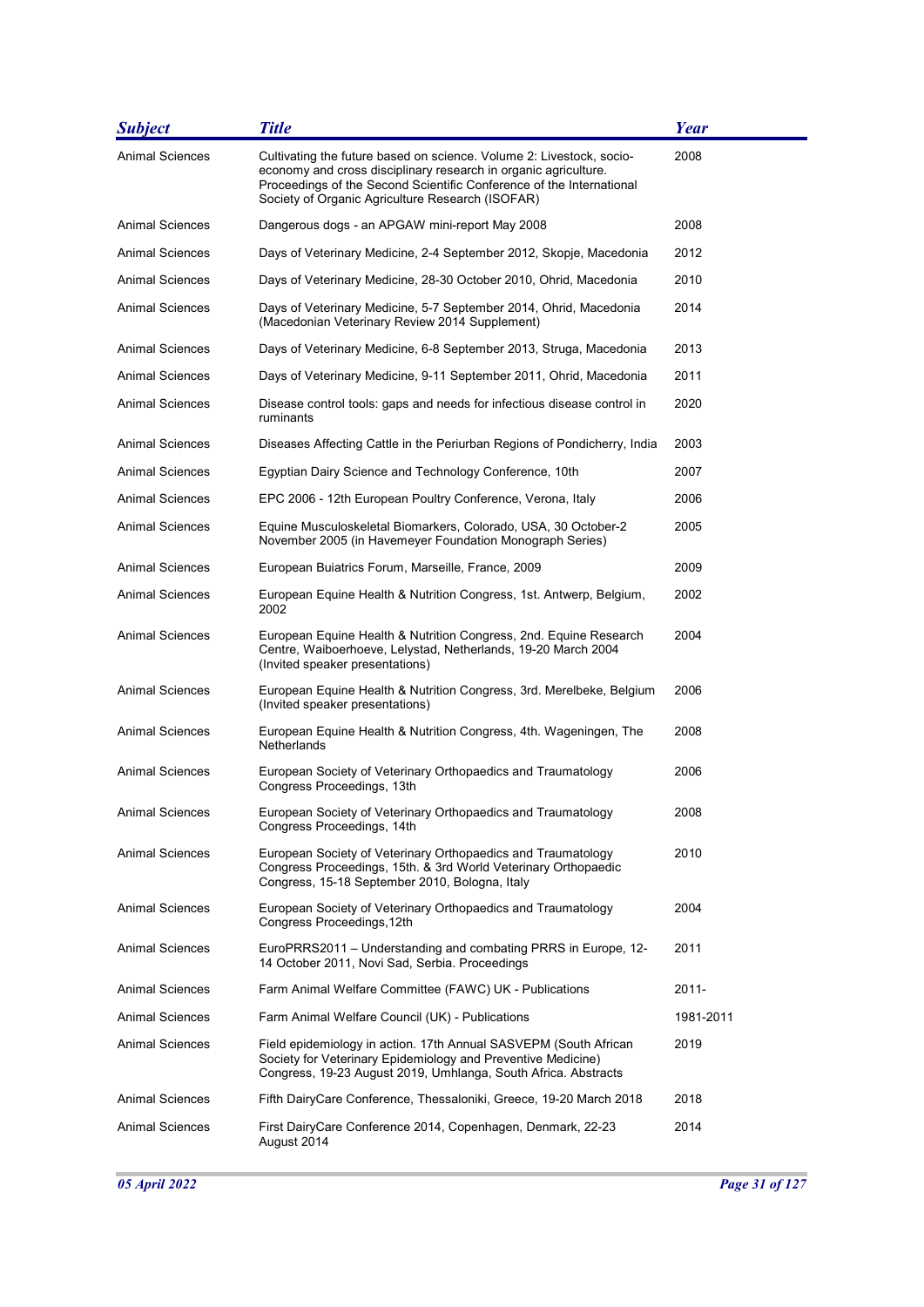| <b>Subject</b>         | <b>Title</b>                                                                                                                                                                                                                                                     | <b>Year</b> |
|------------------------|------------------------------------------------------------------------------------------------------------------------------------------------------------------------------------------------------------------------------------------------------------------|-------------|
| <b>Animal Sciences</b> | First International Conference and Annual Meeting of the Myanmar<br>Veterinary Association, 2-3 February 2014, Yangon, Myanmar.<br>Proceedings                                                                                                                   | 2014        |
| <b>Animal Sciences</b> | First International Symposium of Veterinary Medicine "One Health -<br>New Challenges" (ISVM2015), 21-23 May 2015, Vrdnik, Serbia                                                                                                                                 | 2015        |
| <b>Animal Sciences</b> | First ISOCARD conference Al-Ain (United Arab Emirates) 15-17 April<br>2006 (in Journal of Camelid Science)                                                                                                                                                       | 2006        |
| Animal Sciences        | Fisheries & Aquaculture. Proceedings of the Cluster Workshop, 12-14<br>December 2010, Mwanza, Tanzania                                                                                                                                                           | 2010        |
| <b>Animal Sciences</b> | Food Animal Agriculture in 2020: one in a series of Educational<br>Programs Presented by the Future Trends in Animal Agriculture                                                                                                                                 | 2007        |
| <b>Animal Sciences</b> | Fourth DairyCare Conference 2016, Lisbon, Portugal, 13-14 October<br>2016                                                                                                                                                                                        | 2016        |
| <b>Animal Sciences</b> | Freshwater Invasives Networking for Strategy (FINSII) Conference, July<br>2016, Zagreb, Croatia. Book of Abstracts                                                                                                                                               | 2016        |
| <b>Animal Sciences</b> | Genetic and breeding research on pigs with special reference to<br>indigenous breeds, 20-21 October 2005, Poznań, Poland (in Animal<br>Science Papers and Reports)                                                                                               | 2005        |
| <b>Animal Sciences</b> | Global Alliance for Livestock Veterinary Medicines (GALVmed) Reports<br>and Publications                                                                                                                                                                         | $2011 -$    |
| <b>Animal Sciences</b> | Global Approach to Control of Diseases and Improvement of<br>Productivity in Dairy Cattle through the Recent Advance in Nutritional,<br>Metabolic, Immunological and Genetic Studies, Okayama, Japan, 13-<br>14 February 2015 (in Acta Veterinaria Scandinavica) | 2015        |
| <b>Animal Sciences</b> | Global Fisheries and Aquaculture Research Conference, 2nd. Cairo,<br>Egypt                                                                                                                                                                                       | 2009        |
| <b>Animal Sciences</b> | Global Fisheries and Aquaculture Research Conference, 3rd. 2010                                                                                                                                                                                                  | 2010        |
| Animal Sciences        | Global Fisheries and Aquaculture Research Conference, 4th. Giza,<br>Egypt, 2011                                                                                                                                                                                  | 2011        |
| <b>Animal Sciences</b> | Harnessing and hitching donkeys, mules and horses for work (booklet)                                                                                                                                                                                             | 2003        |
| <b>Animal Sciences</b> | Helminth infection control in farmed ruminants: key research priority<br>needs (August 2020)                                                                                                                                                                     | 2020        |
| Animal Sciences        | Humane Society International/Humane Society of the United States<br>Publications                                                                                                                                                                                 | 2006-       |
| Animal Sciences        | I Simpósio Internacional de Ultrassonografia em Pequenos Animais, 01<br>a 03 de julho de 2011, Botucatu, SP, Brasil (in Veterinária e Zootecnia)                                                                                                                 | 2011        |
| Animal Sciences        | ICOPHAI 2019 - 5th International Congress on Pathogens at the<br>Human-Animal Interface, 24-26 September 2019. Quebec City,<br>Canada. Book of Abstracts                                                                                                         | 2019        |
| <b>Animal Sciences</b> | III Simpósio Nacional de Bovinocultura e Bubalinocultura, Botucatu,<br>Brazil, 28-30 September 2018 (in Veterinária e Zootecnia)                                                                                                                                 | 2018        |
| <b>Animal Sciences</b> | III Simpósio UFRGS Sobre Produção, Reprodução e Sanidade Súína<br>SINSUI - Simpósio Internacional de Suinocultura, Porto Alegre, Rio<br>Grande do Sul, Brazil, 7-9 Maio 2008 (in Acta Scientiae Veterinariae)                                                    | 2008        |
| <b>Animal Sciences</b> | Illustrated Manual of Infectious Diseases of Livestock in Afghanistan                                                                                                                                                                                            | 2008        |
| Animal Sciences        | Improving the quality of meat for the consumer, Jastrzebiec, Poland, 11<br>April 2005 (in Animal Science Papers and Reports)                                                                                                                                     | 2005        |
| <b>Animal Sciences</b> | Information Kiosk for Dissemination of Cattle Health Knowledge                                                                                                                                                                                                   | 2003        |
| Animal Sciences        | Interbull Meeting, Auckland, New Zealand, 10-12 February 2018 (in<br>Interbull Bulletin)                                                                                                                                                                         | 2018        |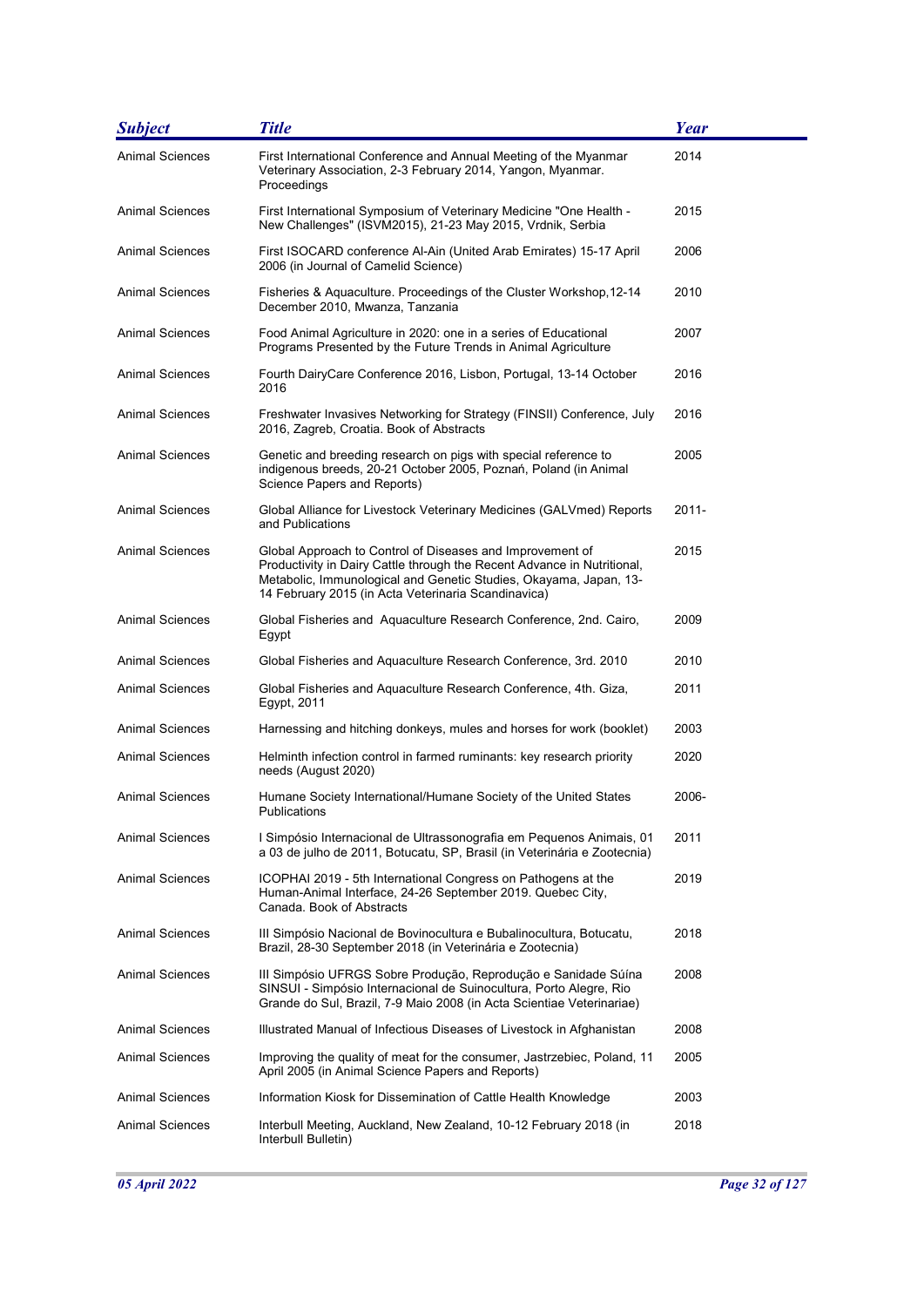| <b>Subject</b>         | <b>Title</b>                                                                                                                                                                                                                                           | Year |
|------------------------|--------------------------------------------------------------------------------------------------------------------------------------------------------------------------------------------------------------------------------------------------------|------|
| <b>Animal Sciences</b> | Interbull Meeting, Berlin, Germany, 20-21 May 2014 (in Interbull Bulletin)                                                                                                                                                                             | 2014 |
| Animal Sciences        | Interbull Meeting, Tallinn, Estonia, 25-28 August 2017 (in Interbull<br>Bulletin)                                                                                                                                                                      | 2017 |
| Animal Sciences        | International Camel Conference, 17-20 February 2013, King Faisal<br>University, Al-Hasa, Kingdom of Saudi Arabia                                                                                                                                       | 2013 |
| Animal Sciences        | International Colloquium on Paratuberculosis, 13th. Nantes, France, 20-<br>24 June 2016. Abstracts                                                                                                                                                     | 2016 |
| <b>Animal Sciences</b> | International Colloquium on Paratuberculosis, 14th. Riviera Maya,<br>Mexico, 4-8 June 2018. Abstracts                                                                                                                                                  | 2018 |
| <b>Animal Sciences</b> | International Colloquium on Working Equids - 2014, 7th. 1-3 July 2014,<br>Royal Holloway, University of London, London, UK                                                                                                                             | 2014 |
| <b>Animal Sciences</b> | International Colloquium on Working Equids, 6th. Learning from Others.<br>Proceedings of an International Colloquium held in New Delhi, India, 29<br>November-2 December 2010                                                                          | 2010 |
| <b>Animal Sciences</b> | International Colloquium on Working Equines, 5th. The Future for<br>Working Equines, Addis Ababa University, Ethiopia                                                                                                                                  | 2006 |
| <b>Animal Sciences</b> | International Conference Ensminger for the Livestock, Zamorano<br>University, Honduras, 13-14 May 2016 (in CEIBA)                                                                                                                                      | 2016 |
| Animal Sciences        | International Conference Forage Conservation, 17th. 27-29 September<br>2016, Horny Smokovec, Slovak Republic                                                                                                                                           | 2016 |
| <b>Animal Sciences</b> | International Conference of Indian Virological Society. Emerging and re-<br>emerging viral diseases of the tropics and subtropics, Indian<br>Agricultural Research Institute, New Delhi, India, 11-14 December 2007<br>(in Indian Journal of Virology) | 2007 |
| <b>Animal Sciences</b> | International Conference of the Animal Health and Information<br>Specialists, 5th                                                                                                                                                                      | 2005 |
| Animal Sciences        | International Conference on Animal Genetics (ISAG), 30th, Porto<br>Seguro, Brazil                                                                                                                                                                      | 2006 |
| <b>Animal Sciences</b> | International Conference on Animal Genetics (ISAG), 31st, Amsterdam,<br>The Netherlands                                                                                                                                                                | 2008 |
| <b>Animal Sciences</b> | International Conference on Animal Health Surveillance (ICAHS), Lyon,<br>France, 17-20 May, 2011 (in Épidémiologie et Santé Animale)                                                                                                                   | 2011 |
| <b>Animal Sciences</b> | International Conference on Fisheries and Aquaculture, 3rd. Negombo,<br>Sri Lanka, 24-25 August 2016                                                                                                                                                   | 2016 |
| Animal Sciences        | International Conference on Goats, 11th. Industrial and Rural Activities<br>in the Goat Sector including Science, Innovation and Development, 24-<br>27 September 2012, Canary Islands, Spain                                                          | 2012 |
| <b>Animal Sciences</b> | International Conference on Goats, 9th. Sustainable Goat Production:<br>Challenges and Opportunities of Small and Large Enterprises, 31<br>August-4 September 2008, Querétaro, Mexico                                                                  | 2008 |
| Animal Sciences        | International Conference on Life Sciences, 1st. May 2018, Timişoara,<br>Romania. Book of Abstracts                                                                                                                                                     | 2018 |
| <b>Animal Sciences</b> | International Conference on Life Sciences, 2nd. 23-24 May 2019,<br>Timişoara, Romania. Book of Abstracts                                                                                                                                               | 2019 |
| Animal Sciences        | International Conference on Sustainable Animal Agriculture for<br>Developing Countries (SAADC2013), 4th. Proceedings. 27-31 July<br>2013, Lanzhou, P.R. China                                                                                          | 2013 |
| <b>Animal Sciences</b> | International Conference, Forage Conservation, 13th. 3-5 September<br>2008, Nitra, Slovakia                                                                                                                                                            | 2008 |
| <b>Animal Sciences</b> | International Conference, Forage Conservation, 15th. 24-26 September<br>2013, High Tatras, Slovakia                                                                                                                                                    | 2013 |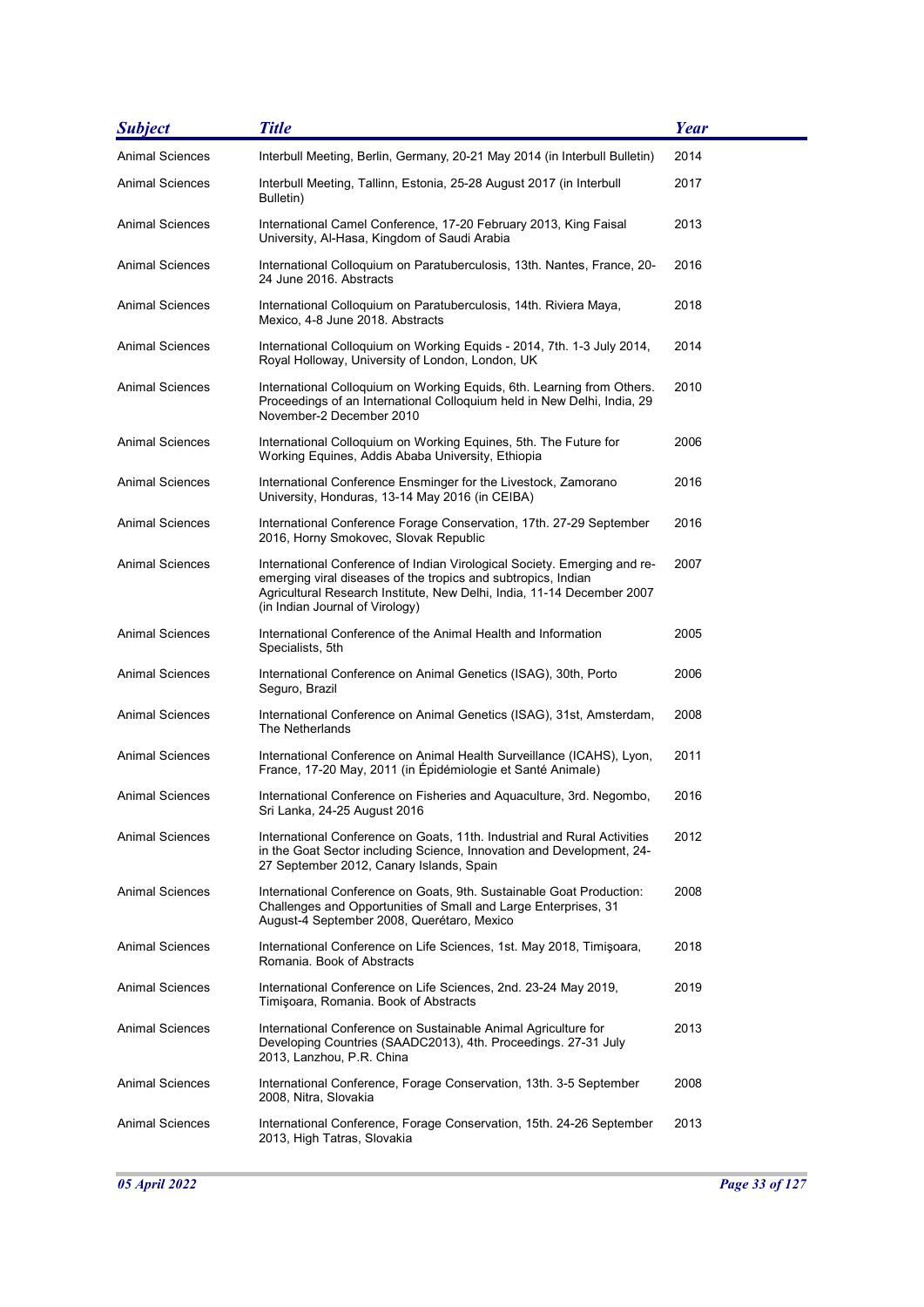| <b>Subject</b>         | <b>Title</b>                                                                                                                                                                                    | <b>Year</b> |
|------------------------|-------------------------------------------------------------------------------------------------------------------------------------------------------------------------------------------------|-------------|
| <b>Animal Sciences</b> | International Congress on Advances in Bioscience and Biotechnology<br>(ICABB), 25-29 October 2017, Sarajevo, Bosnia and Herzegovina.<br><b>Book of Abstracts</b>                                | 2017        |
| Animal Sciences        | International Congress on Advances in Bioscience and Biotechnology<br>(ICABB), 2nd. 26-30 June 2018, Podgorica, Montenegro. Book of<br>Abstracts                                                | 2018        |
| Animal Sciences        | International Congress on Advances in Bioscience and Biotechnology<br>(ICABB), 2nd. 26-30 June 2018, Podgorica, Montenegro. Book of<br>Proceedings                                              | 2018        |
| Animal Sciences        | International Congress on Advances in Bioscience and Biotechnology<br>(ICABB), 3rd. 10-14 July 2019, Kiev, Ukraine. Book of Abstracts                                                           | 2019        |
| <b>Animal Sciences</b> | International Congress on Advances in Bioscience and Biotechnology<br>(ICABB), 3rd. 10-14 July 2019, Kiev, Ukraine. Book of Proceedings                                                         | 2019        |
| <b>Animal Sciences</b> | International Congress on Advances in Veterinary Science and<br>Technics (ICAVST), 4th. 10-14 July 2019, Kiev, Ukraine. Abstract Book                                                           | 2019        |
| Animal Sciences        | International Congress on Advances in Veterinary Science and<br>Technics (ICAVST), 4th. 10-14 July 2019, Kiev, Ukraine. Book of<br>Proceedings                                                  | 2019        |
| <b>Animal Sciences</b> | International Congress on Advances in Veterinary Sciences & Technics<br>(ICAVST), 3rd. 5-9 September 2018, Belgrade, Serbia. Book of<br>Abstracts                                               | 2018        |
| <b>Animal Sciences</b> | International Congress on Advances in Veterinary Sciences & Technics<br>(ICAVST), 25-29 August 2016, Sarajevo, Bosnia and Herzegovina.<br><b>Book of Abstracts</b>                              | 2016        |
| <b>Animal Sciences</b> | International Congress on Advances in Veterinary Sciences & Technics<br>(ICAVST), 2nd. 4-8 October 2017, Skopje, Macedonia. Book of<br>Abstracts                                                | 2017        |
| <b>Animal Sciences</b> | International Congress on Advances in Veterinary Sciences & Technics<br>(ICAVST), 3rd. 5-9 September 2018, Belgrade, Serbia. Book of<br>Proceedings                                             | 2018        |
| <b>Animal Sciences</b> | International Congress on Pathogens at the Human Animal Interface<br>(ICOPHAI), 1st. Impact, Limitations and Needs in Developing<br>Countries, 15-17 September 2011, Addis Ababa, Ethiopia      | 2011        |
| <b>Animal Sciences</b> | International Congress on Pathogens at the Human-Animal Interface<br>(ICOPHAI), 2nd. One Health for Sustainable Development, 14-17<br>August 2013, Porto de Galinhas, Brazil. Book of Abstracts | 2013        |
| <b>Animal Sciences</b> | International Forum on Mycotoxins in Animal Production, Curitiba,<br>Brazil, 3-5 December 2018 (in Revista Acadêmica: Ciência Animal)                                                           | 2018        |
| Animal Sciences        | International Fund for Animal Welfare - Reports                                                                                                                                                 | 2006-       |
| Animal Sciences        | International Pectinid Workshop, 15th. Queensland, Australia                                                                                                                                    | 2005        |
| Animal Sciences        | International Poultry Meat Congress, 1st. Antalya, Turkey, 11-15 May<br>2011. Proceedings                                                                                                       | 2011        |
| <b>Animal Sciences</b> | International Poultry Meat Congress, 3rd. Antalya, Turkey, 22-26 April<br>2015. Proceedings                                                                                                     | 2015        |
| <b>Animal Sciences</b> | International Poultry Meat Congress, 4th. Antalya, Turkey, 26-30 April<br>2017                                                                                                                  | 2017        |
| <b>Animal Sciences</b> | International Poultry Meat Congress, 5th. 24-28 April 2019, Antalya,<br>Turkey                                                                                                                  | 2019        |
| <b>Animal Sciences</b> | International Scientific Conference on Food/Feed Quality, Safety and<br>Risks in Agriculture (FLAVOURE Conference) Tallinn, Estonia, 25-28<br>October 2011 (in Agronomy Research)               | 2011        |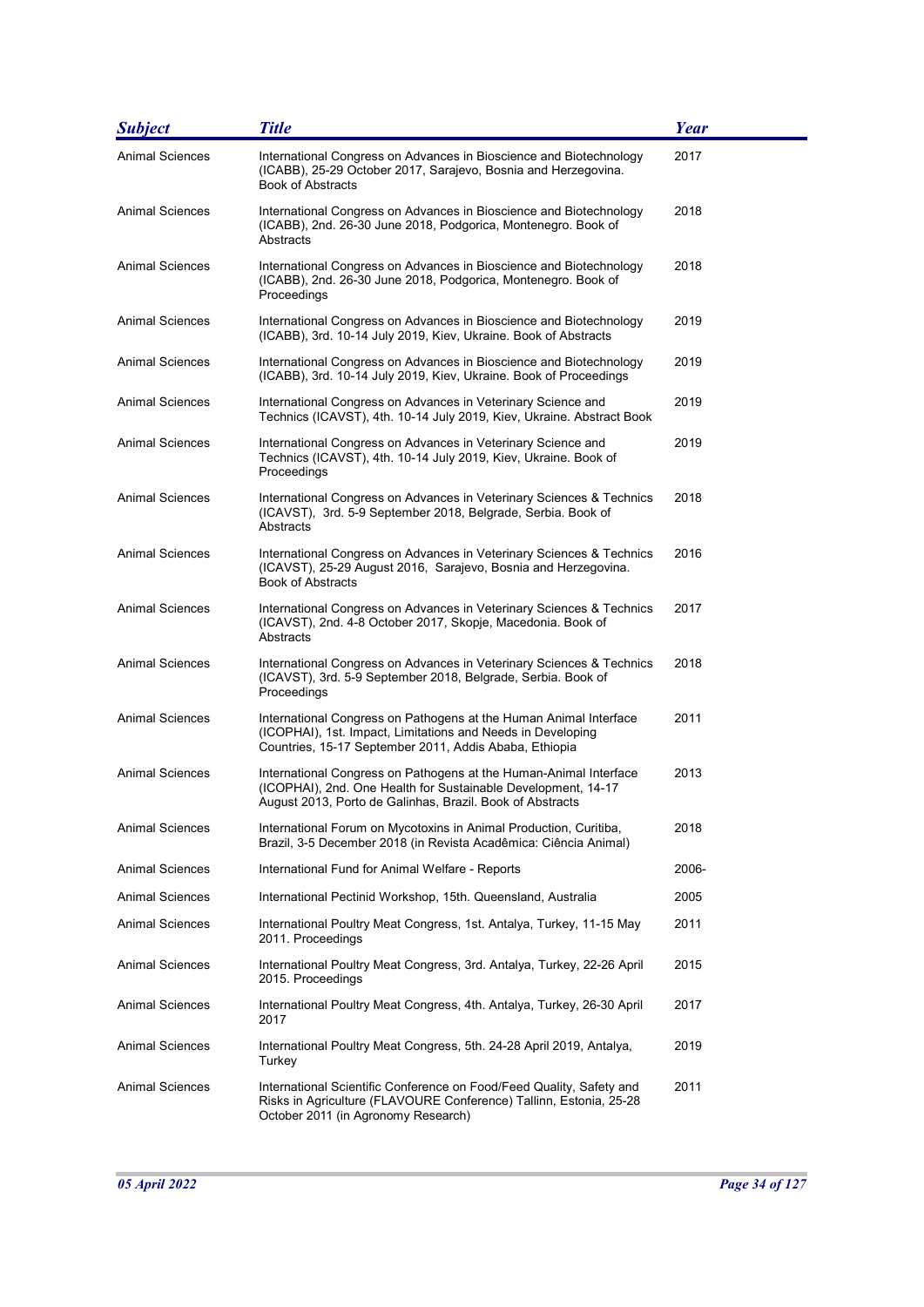| <b>Subject</b>         | <b>Title</b>                                                                                                                                                                                                                         | <b>Year</b> |
|------------------------|--------------------------------------------------------------------------------------------------------------------------------------------------------------------------------------------------------------------------------------|-------------|
| <b>Animal Sciences</b> | International Scientific Symposium, Forage Conservation, 11th. 9-11<br>September 2003, Nitra, Slovakia                                                                                                                               | 2003        |
| <b>Animal Sciences</b> | International Society for Anthrozoology (ISAZ) 2015. Topics in<br>Human-Animal Interactions: Significance in History and for the Future,<br>Saratoga Springs, New York, USA, 7-9 July 2015. Book of Abstracts                        | 2015        |
| <b>Animal Sciences</b> | International Society for Anthrozoology (ISAZ) 2016. Exploring Human-<br>Animal Interactions: a multidisciplianry approach from behavioral and<br>social sciences, 7-10 July 2016, Barcelona, Spain. Proceedings                     | 2016        |
| <b>Animal Sciences</b> | International Society for Anthrozoology (ISAZ) Conference, 27th.<br>Animals in our lives: multidisciplinary approaches to the study of human-<br>animal interactions, 2-5 July 2018, Sydney, Australia                               | 2018        |
| <b>Animal Sciences</b> | International Society for Anthrozoology (ISAZ), 20th Anniversary,<br>Human-Animal Interactions: Challenges and rewards, 4-6 August 2011,<br>Indianapolis, Indiana, USA. Abstract Book                                                | 2011        |
| <b>Animal Sciences</b> | International Society for Anthrozoology (ISAZ), Animals and Humans<br>Together: Integration in Society, 19-22 July 2014, Vienna, Austria.<br><b>Abstract Book</b>                                                                    | 2014        |
| <b>Animal Sciences</b> | International Society for Anthrozoology (ISAZ), Cross-cultural<br>Perspectives on Human-Animal Interactions, 30 June 2010, Stockholm,<br>Sweden. Abstract Book                                                                       | 2010        |
| <b>Animal Sciences</b> | International Society for Anthrozoology (ISAZ), Evidence-based<br>Approaches to the Study of Human-Animal Interactions, 18-19 July<br>2013, Chicago, Illinois, USA. Conference Abstract Book                                         | 2013        |
| <b>Animal Sciences</b> | International Society for Anthrozoology (ISAZ), Human-Animal Bond:<br>Theory, Research, Practice, 13-15 August 2008, Toronto, Ontario,<br>Canada, Abstract Book                                                                      | 2008        |
| Animal Sciences        | International Society for Anthrozoology (ISAZ), Human-Animal<br>Interaction: Impacting Multiple Species, 20-25 October 2009, Kansas<br>City, Missouri, USA. Abstract Book                                                            | 2009        |
| <b>Animal Sciences</b> | International Society for Anthrozoology (ISAZ), The Arts & Sciences of<br>Human-Animal Interaction, 11-13 July 2012, Cambridge, UK. Abstract<br>Book                                                                                 | 2012        |
| Animal Sciences        | International Society for Anthrozoology (ISAZ), The Power of Animals:<br>Approaches to Identifying New Roles for Animals in Society, 4-5<br>October 2007, Tokyo, Japan. Abstract Book                                                | 2007        |
| Animal Sciences        | International Society for Anthrozoology Conference, ISAZ 2017, Human-<br>Animal Interconnections, UC Davis, California, USA, 22-25 June 2017                                                                                         | 2017        |
| Animal Sciences        | International Symposium "Modern zootechnics, factor of sustainable<br>development", USAMV Iași, Romania, 26-27 April 2012 (in Lucrări<br>Stiințifice - Universitatea de Științe Agricole și Medicină Veterinară,<br>Seria Zootehnie) | 2012        |
| <b>Animal Sciences</b> | International Symposium Forage Conservation, 16th. 3-6 June 2014,<br>Brno, Czech Republic                                                                                                                                            | 2014        |
| <b>Animal Sciences</b> | International Symposium of the World Association of Veterinary<br>Laboratory Diagnosticians, 14th. Madrid, Spain                                                                                                                     | 2009        |
| <b>Animal Sciences</b> | International Symposium on Dairy Animal Reproduction, Lahore,<br>Pakistan, 30-31 March 2015 (in Journal of Veterinary & Animal<br>Sciences (Lahore))                                                                                 | 2015        |
| <b>Animal Sciences</b> | International Symposium on Fish Parasites, 9th. 31 August-4<br>September 2015, Valencia, Spain. Book of Abstracts                                                                                                                    | 2015        |
| <b>Animal Sciences</b> | International Symposium on Forage Conservation, 10th. 10-12<br>September 2001, Brno, Czech Republic                                                                                                                                  | 2001        |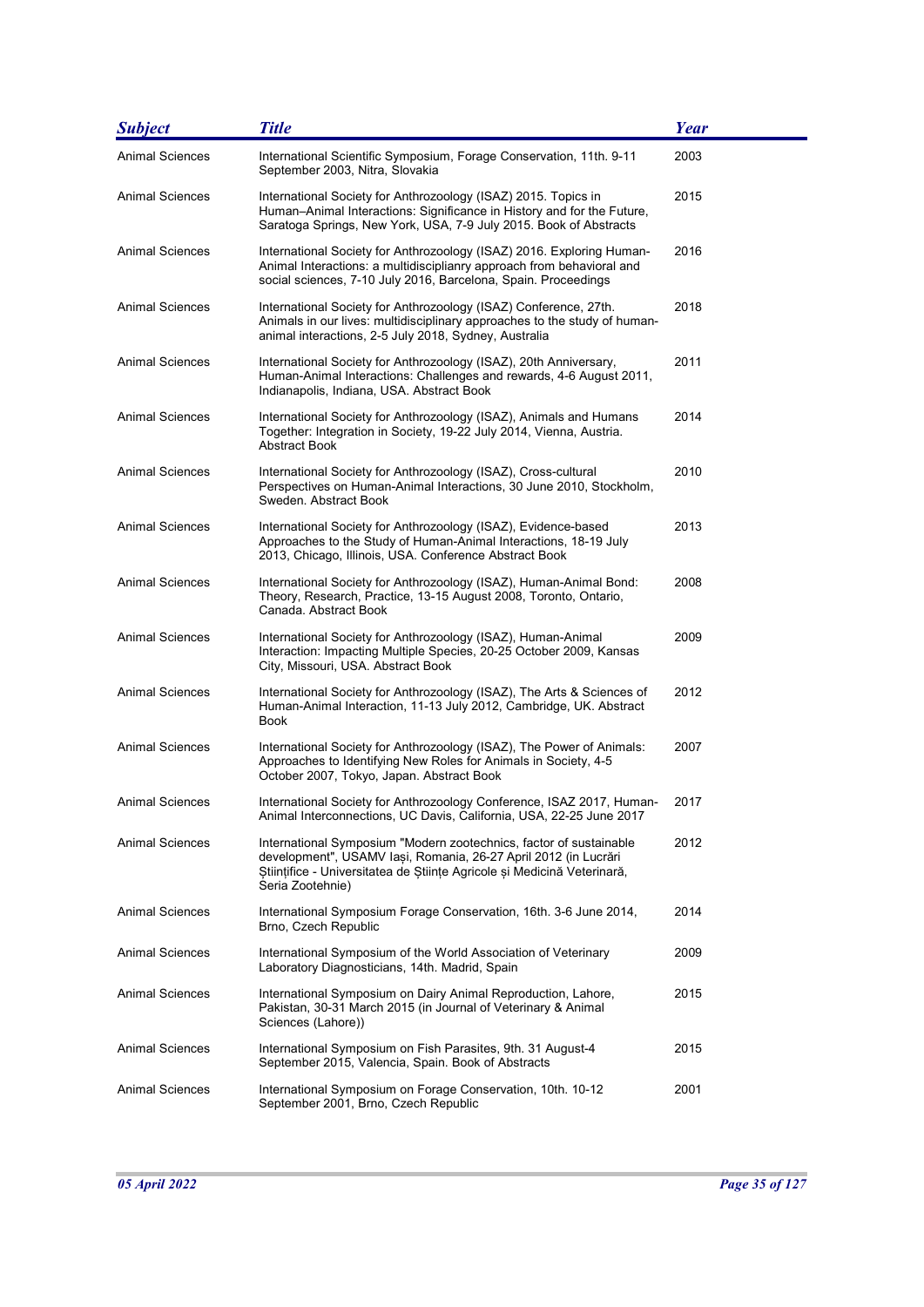| <b>Subject</b>         | <b>Title</b>                                                                                                                                                                                                                                                  | Year  |
|------------------------|---------------------------------------------------------------------------------------------------------------------------------------------------------------------------------------------------------------------------------------------------------------|-------|
| <b>Animal Sciences</b> | International Symposium on Monogenea, 7th. 4-9 August 2013, Rio de<br>Janeiro, Brazil Abstract Book                                                                                                                                                           | 2013  |
| Animal Sciences        | International Symposium on Pet Bird Nutrition, 2nd. Hannover, Germany                                                                                                                                                                                         | 2007  |
| Animal Sciences        | International Symposium on Tilapia in Aquaculture, 6th. New<br>Dimensions on Farmed Tilapia. Manila, Philippines, 12-16 September<br>2004                                                                                                                     | 2004  |
| <b>Animal Sciences</b> | International Symposium on Tilapia in Aquaculture, 8th. From the<br>Pharaohs to the Future. Cairo, Egypt, 12-14 October 2006                                                                                                                                  | 2006  |
| <b>Animal Sciences</b> | International Symposium on Tilapia in Aquaculture, 9th. Better Science,<br>Better Fish, Better Life. Shanghai, China, 22-24 April 2011                                                                                                                        | 2011  |
| <b>Animal Sciences</b> | International Symposium on Worldwide Infectious Diseases of Farm<br>Animal in Production Medicine: Prospective and Perspective, Hokkaido,<br>Japan, 3-4 February 2012 (in Japanese Journal of Veterinary Research)                                            | 2012  |
| <b>Animal Sciences</b> | International Symposium, Forage Conservation, 12th. 3-5 April 2006,<br>Brno, Czech Republic                                                                                                                                                                   | 2006  |
| <b>Animal Sciences</b> | International Workshop on the Fisheries of the Zambezi Basin,<br>Livingstone, Zambia, 31 May-2 June 2004 (in WorldFish Center<br>Conference Proceedings)                                                                                                      | 2004  |
| <b>Animal Sciences</b> | Invasive Animals Cooperative Research Centre (Australia) - Reports                                                                                                                                                                                            | 2004- |
| <b>Animal Sciences</b> | IV Congresso Nazionale Multisala SIVAR, Cremona, Italy, 31 March-2<br>April 2002 (in Large Animal Review)                                                                                                                                                     | 2002  |
| Animal Sciences        | IV International Conference on Bluetongue and Related Orbiviruses,<br>Rome, Italy, 5-7 November 2014 (in Veterinaria Italiana)                                                                                                                                | 2014  |
| <b>Animal Sciences</b> | IV International Conference Ragusa SHWA, "Safety Health and<br>Welfare in Agriculture, Agro-Food and Forestry Systems," 8-11<br>September 2015, Lodi, Italy. Proceedings                                                                                      | 2015  |
| <b>Animal Sciences</b> | IV SINSUI - Simpósio Internacional de Suinocultura Produção,<br>Reprodução e Sanidade Suína, 20-22 Maio 2009 (in Acta Scientiae<br>Veterinariae)                                                                                                              | 2009  |
| Animal Sciences        | IV. Scientific Days of Animal Breeding, Gödöllő, Hungary (in Animal<br>Welfare, Ethology and Housing Systems)                                                                                                                                                 | 2013  |
| <b>Animal Sciences</b> | Joint ESENIAS and DIAS Scientific Conference and 8th ESENIAS<br>Workshop, Management and sharing of IAS data to support<br>knowledge-based decision making at<br>regional level, 26-28 September 2018, Bucharest, Romania. Book of<br>Abstracts               | 2018  |
| <b>Animal Sciences</b> | Joint ESENIAS and DIAS Scientific Conference and 9th ESENIAS<br>Workshop, Species, ecosystems and areas of conservation concern<br>under threat from the invasive alien species, 3–6 September 2019,<br>Ohrid, Republic of North Macedonia. Book of Abstracts | 2019  |
| Animal Sciences        | Kansas State University Swine Day 1990                                                                                                                                                                                                                        | 1990  |
| <b>Animal Sciences</b> | Kansas State University Swine Day 1991                                                                                                                                                                                                                        | 1991  |
| Animal Sciences        | Kansas State University Swine Day 1992                                                                                                                                                                                                                        | 1992  |
| <b>Animal Sciences</b> | Kansas State University Swine Day 1993                                                                                                                                                                                                                        | 1993  |
| Animal Sciences        | Kansas State University Swine Day 1994                                                                                                                                                                                                                        | 1994  |
| <b>Animal Sciences</b> | Kansas State University Swine Day 1995                                                                                                                                                                                                                        | 1995  |
| Animal Sciences        | Kansas State University Swine Day 1996                                                                                                                                                                                                                        | 1996  |
| <b>Animal Sciences</b> | Kansas State University Swine Day 1997                                                                                                                                                                                                                        | 1997  |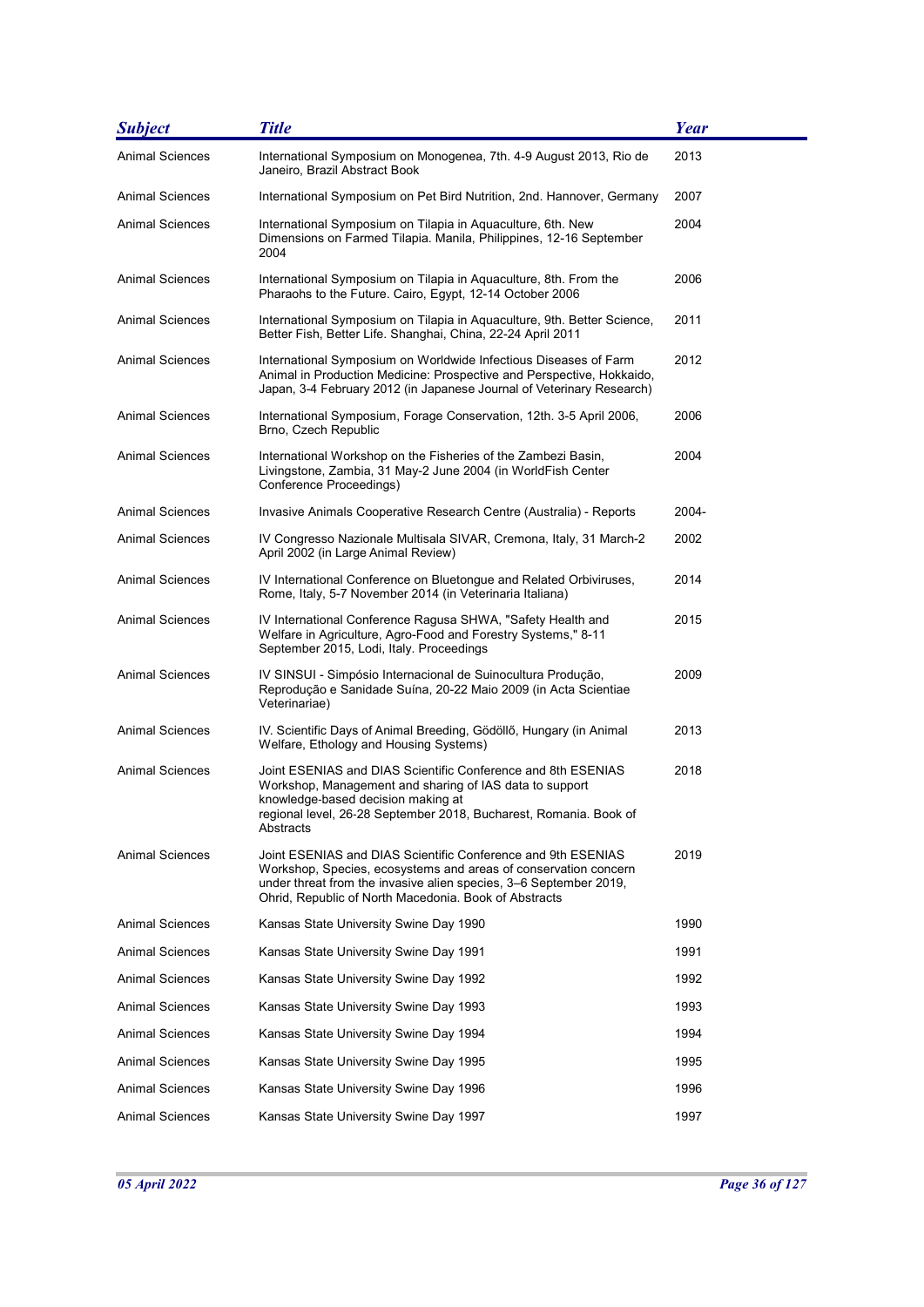| <b>Subject</b>         | <b>Title</b>                                                                                                                                                                                             | <b>Year</b> |
|------------------------|----------------------------------------------------------------------------------------------------------------------------------------------------------------------------------------------------------|-------------|
| <b>Animal Sciences</b> | Kansas State University Swine Day 1998                                                                                                                                                                   | 1998        |
| Animal Sciences        | Kansas State University Swine Day 1999                                                                                                                                                                   | 1999        |
| <b>Animal Sciences</b> | Kansas State University Swine Day 2000                                                                                                                                                                   | 2000        |
| Animal Sciences        | Kansas State University Swine Day 2001                                                                                                                                                                   | 2001        |
| Animal Sciences        | Kansas State University Swine Day 2002                                                                                                                                                                   | 2002        |
| Animal Sciences        | Kansas State University Swine Day 2003                                                                                                                                                                   | 2003        |
| Animal Sciences        | Kansas State University Swine Day 2004                                                                                                                                                                   | 2004        |
| Animal Sciences        | Kansas State University Swine Day 2005                                                                                                                                                                   | 2005        |
| Animal Sciences        | Kansas State University Swine Day 2006                                                                                                                                                                   | 2006        |
| Animal Sciences        | Kansas State University Swine Day 2007                                                                                                                                                                   | 2007        |
| Animal Sciences        | Kansas State University Swine Day 2008                                                                                                                                                                   | 2008        |
| Animal Sciences        | Kansas State University Swine Day 2009                                                                                                                                                                   | 2009        |
| Animal Sciences        | Kansas State University Swine Day 2010                                                                                                                                                                   | 2010        |
| <b>Animal Sciences</b> | Kansas State University Swine Day 2011                                                                                                                                                                   | 2011        |
| Animal Sciences        | Kansas State University Swine Day 2012                                                                                                                                                                   | 2012        |
| Animal Sciences        | Kansas State University Swine Day 2013                                                                                                                                                                   | 2013        |
| Animal Sciences        | Kansas State University Swine Day, 2014                                                                                                                                                                  | 2014        |
| <b>Animal Sciences</b> | Kasetsart University Annual Conference, 47th. 17-20 March 2009,<br>Kasetsart University, Thailand. Subject: Animals                                                                                      | 2009        |
| <b>Animal Sciences</b> | Kasetsart University Annual Conference, 47th. 17-20 March 2009,<br>Kasetsart University, Thailand. Subject: Veterinary Medicine                                                                          | 2009        |
| Animal Sciences        | Kasetsart University Annual Conference, 47th.17-20 March 2009,<br>Kasetsart University, Thailand. Subject: Fisheries                                                                                     | 2009        |
| Animal Sciences        | Kasetsart University Annual Conference, 48th. 3-5 March 2010,<br>Kasetsart University, Thailand. Subject: Animals                                                                                        | 2010        |
| Animal Sciences        | Kasetsart University Annual Conference, 48th. 3-5 March 2010,<br>Kasetsart University, Thailand. Subject: Fisheries                                                                                      | 2010        |
| <b>Animal Sciences</b> | Kasetsart University Annual Conference, 48th. 3-5 March 2010,<br>Kasetsart University, Thailand. Subject: Veterinary Medicine                                                                            | 2010        |
| <b>Animal Sciences</b> | Kasetsart University Annual Conference, 49th. Kasetsart University,<br>Thailand, 1-4 February, 2011. Volume 2. Subject: Animals and<br>Veterinary Medicine                                               | 2011        |
| <b>Animal Sciences</b> | Kasetsart University Annual Conference, 49th. Kasetsart University,<br>Thailand, 1-4 February, 2011. Volume 3. Subject: Fisheries                                                                        | 2011        |
| Animal Sciences        | Kasetsart University Annual Conference, 50th. 31 January-2 February<br>2012. Volume 1. Subject: Animals, Veterinary Medicine, Fisheries                                                                  | 2012        |
| <b>Animal Sciences</b> | Kasetsart University Annual Conference, 52nd. Agricultural Sciences:<br>Leading Thailand to World Class Standards. 4-7 February 2014,<br>Bangkok, Thailand. Vol 2: Animals, Veterinary Medicine          | 2014        |
| <b>Animal Sciences</b> | Kasetsart University Annual Conference, 53rd. 3-5 February 2015,<br>Thailand. Plants, Animals, Veterinary Medicine, Fisheries, Agricultural<br><b>Extension and Home Economics</b>                       | 2015        |
| <b>Animal Sciences</b> | Kasetsart University Annual Conference, 54th. 2-5 February 2016,<br>Kasetsart University, Thailand. Vol 1, Plants, Animals, Veterinary<br>Medicine, Fisheries, Agricultural Extension and Home Economics | 2016        |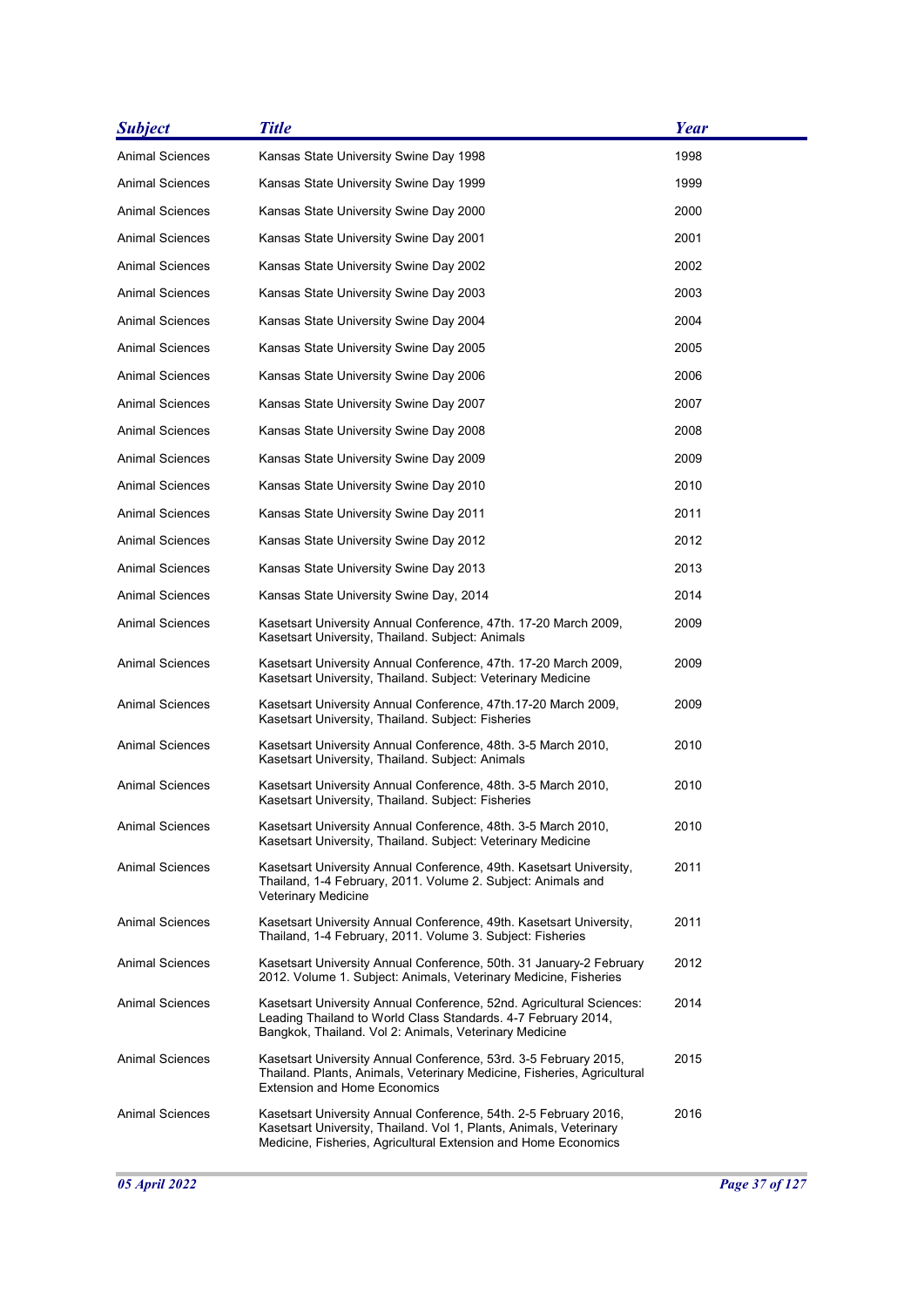| <b>Subject</b>         | <b>Title</b>                                                                                                                                                                           | Year |
|------------------------|----------------------------------------------------------------------------------------------------------------------------------------------------------------------------------------|------|
| <b>Animal Sciences</b> | Knowledge Dissemination on Cattle Health through Information Kiosks<br>in Veterinary Centres. Designing, delivering and evaluation of farmer-<br>usable touch screen information kiosk | 2004 |
| <b>Animal Sciences</b> | Laminitis Awareness 2010. For Vets & Farriers                                                                                                                                          | 2010 |
| <b>Animal Sciences</b> | Laminits Awareness 2010. For the owner and carer of Equines                                                                                                                            | 2010 |
| Animal Sciences        | Large Animal Edition. Proceedings of the NAVC Conference, 17-21<br>January 2015, Orlando, Florida, USA. Volume 29                                                                      | 2015 |
| <b>Animal Sciences</b> | Large animal. NAVC Conference Proceedings, 4 - 8 February 2017,<br>Orlando, Florida, USA                                                                                               | 2017 |
| Animal Sciences        | Large Animal. Proceedings of the NAVC Conference, 16-20 January<br>2016, Orlando, Florida, USA. Volume 30                                                                              | 2016 |
| <b>Animal Sciences</b> | Large Animal. Proceedings of the NAVC Conference, Orlando, Florida,<br>USA, 2014                                                                                                       | 2014 |
| Animal Sciences        | Large animal. Proceedings of the North American Veterinary<br>Conference, Orlando, Florida, USA, 2003                                                                                  | 2003 |
| <b>Animal Sciences</b> | Large animal. Proceedings of the North American Veterinary<br>Conference, Orlando, Florida, USA, 2004                                                                                  | 2004 |
| <b>Animal Sciences</b> | Large animal. Proceedings of the North American Veterinary<br>Conference, Orlando, Florida, USA, 2005                                                                                  | 2005 |
| <b>Animal Sciences</b> | Large animal. Proceedings of the North American Veterinary<br>Conference, Orlando, Florida, USA, 2006                                                                                  | 2006 |
| <b>Animal Sciences</b> | Large animal. Proceedings of the North American Veterinary<br>Conference, Orlando, Florida, USA, 2007                                                                                  | 2007 |
| Animal Sciences        | Large animal. Proceedings of the North American Veterinary<br>Conference, Orlando, Florida, USA, 2008                                                                                  | 2008 |
| Animal Sciences        | Large animal. Proceedings of the North American Veterinary<br>Conference, Orlando, Florida, USA, 2009                                                                                  | 2009 |
| <b>Animal Sciences</b> | Large animal. Proceedings of the North American Veterinary<br>Conference, Orlando, Florida, USA, 2010                                                                                  | 2010 |
| <b>Animal Sciences</b> | Large animal. Proceedings of the North American Veterinary<br>Conference, Orlando, Florida, USA, 2011                                                                                  | 2011 |
| Animal Sciences        | Large animal. Proceedings of the North American Veterinary<br>Conference, Orlando, Florida, USA, 2012                                                                                  | 2012 |
| <b>Animal Sciences</b> | Large animal. Proceedings of the North American Veterinary<br>Conference, Orlando, Florida, USA, 2013                                                                                  | 2013 |
| <b>Animal Sciences</b> | Liquid Feed Symposium, Austin, Texas, USA                                                                                                                                              | 2008 |
| Animal Sciences        | Livestock and wealth creation: improving the husbandry of animals kept<br>by resource-poor people in developing countries                                                              | 2005 |
| Animal Sciences        | Local and Global Considerations in Animal Agriculture: the Big Picture.<br>Future Trends in Animal Agriculture, Washington DC, USA                                                     | 2004 |
| <b>Animal Sciences</b> | London Swine Conference 2001, London, Ontario, Canada                                                                                                                                  | 2001 |
| Animal Sciences        | London Swine Conference 2002, London, Ontario, Canada                                                                                                                                  | 2002 |
| <b>Animal Sciences</b> | London Swine Conference 2003, London, Ontario, Canada                                                                                                                                  | 2003 |
| Animal Sciences        | London Swine Conference 2004, London, Ontario, Canada                                                                                                                                  | 2004 |
| <b>Animal Sciences</b> | London Swine Conference 2005, London, Ontario, Canada                                                                                                                                  | 2005 |
| <b>Animal Sciences</b> | London Swine Conference 2006, London, Ontario, Canada                                                                                                                                  | 2006 |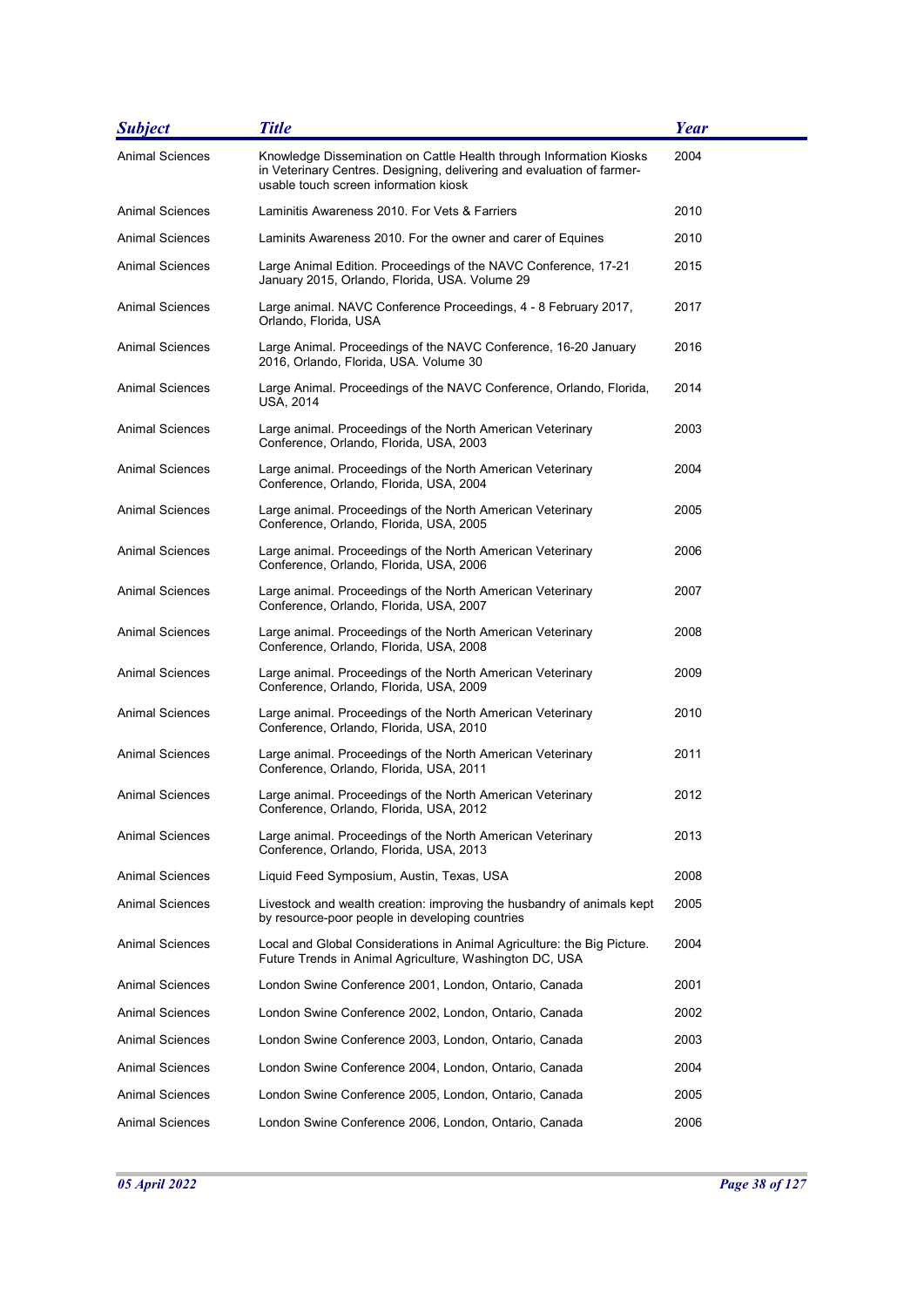| <b>Subject</b>         | <b>Title</b>                                                                                                                                                                                  | Year |
|------------------------|-----------------------------------------------------------------------------------------------------------------------------------------------------------------------------------------------|------|
| <b>Animal Sciences</b> | London Swine Conference 2007, London, Ontario, Canada                                                                                                                                         | 2007 |
| Animal Sciences        | London Swine Conference 2008, London, Ontario, Canada                                                                                                                                         | 2008 |
| Animal Sciences        | London Swine Conference 2009, London, Ontario, Canada                                                                                                                                         | 2009 |
| Animal Sciences        | London Swine Conference 2010, London, Ontario, Canada                                                                                                                                         | 2010 |
| Animal Sciences        | London Swine Conference 2011, London, Ontario, Canada                                                                                                                                         | 2011 |
| Animal Sciences        | London Swine Conference 2012, London, Ontario, Canada                                                                                                                                         | 2012 |
| Animal Sciences        | London Swine Conference 2013, London, Ontario, Canada                                                                                                                                         | 2013 |
| Animal Sciences        | London Swine Conference 2014, London, Ontario, Canada                                                                                                                                         | 2014 |
| Animal Sciences        | London Swine Conference 2015, London, Ontario, Canada                                                                                                                                         | 2015 |
| <b>Animal Sciences</b> | London Swine Conference 2016, London, Ontario, Canada                                                                                                                                         | 2016 |
| Animal Sciences        | London Swine Conference 2017, Ontario, Canada                                                                                                                                                 | 2017 |
| <b>Animal Sciences</b> | London Swine Conference 2018, London, Ontario, Canada                                                                                                                                         | 2018 |
| Animal Sciences        | London Swine Conference 2019, London, Ontario, Canada                                                                                                                                         | 2019 |
| <b>Animal Sciences</b> | LXIX Convegno SISVet, XV Convegno SICV, XIII Convegno SIRA, XII<br>Convegno AIPVet, XI Convegno SoFiVet, II Convegno RNIV, Perugia,<br>Italia, 15-17 giugno 2015. Atti 2015                   | 2015 |
| <b>Animal Sciences</b> | LXVIII Convegno Nazionale SISVet, Convegno SICV, XI Convegno<br>AIPVet, XII Convegno SIRA, Pisa, Italia, 16-18 giugno 2014                                                                    | 2014 |
| Animal Sciences        | LXXI Convegno SISVet, XVII Convegno SICV - XV Convegno SIRA -<br>XIV Convegno AIPVet, XII Convegno SoFiVet - IV Convegno RNIV - I<br>Convegno ANIV, 28 giugno - 1 luglio 2017, Napoli, Italia | 2017 |
| <b>Animal Sciences</b> | Manitoba Swine Seminar, Winnipeg, Manitoba, Canada                                                                                                                                            | 2007 |
| Animal Sciences        | Manual for the commercial pond production of the African catfish in<br>Uganda                                                                                                                 | 2009 |
| Animal Sciences        | Massey University Advancing Pork Production Seminar 2019,<br>Palmerston North, New Zealand, 20 May 2019. Vol 6                                                                                | 2019 |
| <b>Animal Sciences</b> | Massey University Advancing Pork Production Seminar, 15 May 2017,<br>Palmerston North, New Zealand                                                                                            | 2017 |
| <b>Animal Sciences</b> | Massey University Advancing Pork Production Seminar, Palmerston<br>North, New Zealand, June 2009                                                                                              | 2009 |
| <b>Animal Sciences</b> | Massey University Advancing Pork Production Seminar, Palmerston<br>North, New Zealand, June 2011                                                                                              | 2011 |
| <b>Animal Sciences</b> | Massey University Advancing Pork Production Seminar, Palmerston<br>North, New Zealand, May 2013                                                                                               | 2013 |
| Animal Sciences        | Massey University Advancing Pork Production Seminar, Palmerston<br>North, New Zealand, May 2015                                                                                               | 2015 |
| <b>Animal Sciences</b> | Measuring the benefits. Companion animals and the health of older<br>persons. Executive summary                                                                                               | 2014 |
| Animal Sciences        | Memorias de la XXII Reunión ALPA, Montevideo, Uruguay, 24-26<br>octubre de 2011 (in Archivos Latinoamericanos de Producción Animal)                                                           | 2011 |
| <b>Animal Sciences</b> | Middle East and North Africa (MENA) Region Animal Wealth<br>Conference. Future of Animal Wealth, Cairo International Convention<br>Center, Egypt, 16-18 October 2008                          | 2008 |
| Animal Sciences        | Midwest Swine Nutrition Conference 2018, Indianapolis, Indiana, USA,<br>6 September 2018                                                                                                      | 2018 |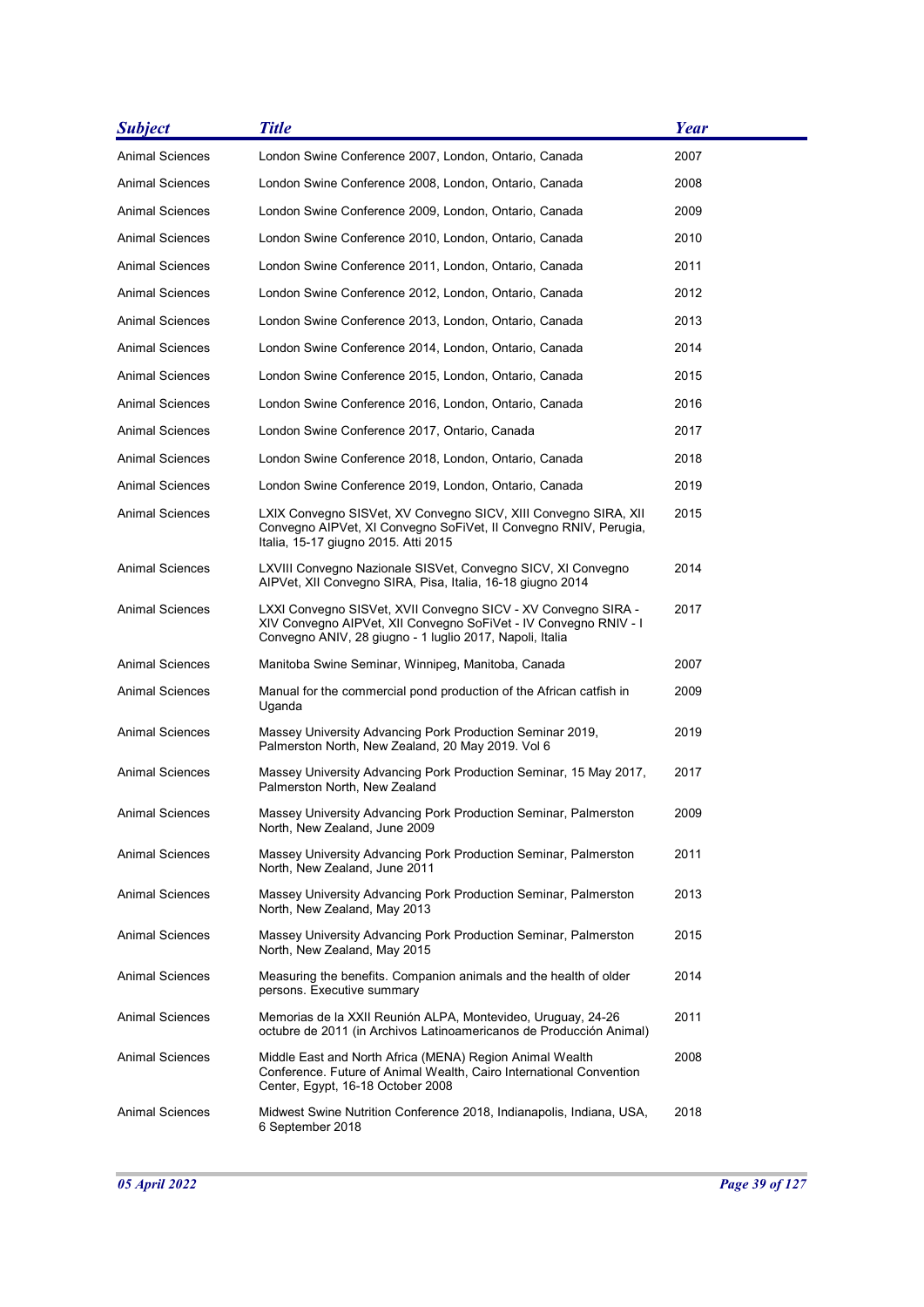| <b>Subject</b>         | <b>Title</b>                                                                                                                                                                                                                             | <b>Year</b> |
|------------------------|------------------------------------------------------------------------------------------------------------------------------------------------------------------------------------------------------------------------------------------|-------------|
| <b>Animal Sciences</b> | MidWest Swine Nutrition Conference Proceedings 2005, Indiana, USA                                                                                                                                                                        | 2005        |
| Animal Sciences        | MidWest Swine Nutrition Conference Proceedings 2006, Indiana, USA                                                                                                                                                                        | 2006        |
| Animal Sciences        | MidWest Swine Nutrition Conference Proceedings 2007, Indiana, USA                                                                                                                                                                        | 2007        |
| Animal Sciences        | MidWest Swine Nutrition Conference Proceedings 2008, Indiana, USA                                                                                                                                                                        | 2008        |
| Animal Sciences        | Midwest Swine Nutrition Conference Proceedings 2009                                                                                                                                                                                      | 2009        |
| Animal Sciences        | Midwest Swine Nutrition Conference Proceedings 2010                                                                                                                                                                                      | 2010        |
| Animal Sciences        | Midwest Swine Nutrition Conference Proceedings 2011                                                                                                                                                                                      | 2011        |
| Animal Sciences        | Midwest Swine Nutrition Conference Proceedings 2012                                                                                                                                                                                      | 2012        |
| <b>Animal Sciences</b> | Midwest Swine Nutrition Conference Proceedings 2013                                                                                                                                                                                      | 2013        |
| Animal Sciences        | Midwest Swine Nutrition Conference Proceedings 2014                                                                                                                                                                                      | 2014        |
| Animal Sciences        | Midwest Swine Nutrition Conference Proceedings 2015                                                                                                                                                                                      | 2015        |
| Animal Sciences        | Midwest Swine Nutrition Conference Proceedings 2016                                                                                                                                                                                      | 2016        |
| Animal Sciences        | Midwest Swine Nutrition Conference Proceedings 2017                                                                                                                                                                                      | 2017        |
| Animal Sciences        | Minerals for Grazing Ruminants in Tropical Regions                                                                                                                                                                                       | 2005        |
| <b>Animal Sciences</b> | National Cattlemen's Beef Association (USA) - Reports                                                                                                                                                                                    | 2008-       |
| <b>Animal Sciences</b> | National Congress on Parasitology, 22nd. 30 October-1 November<br>2010, West Bengal, India                                                                                                                                               | 2010        |
| <b>Animal Sciences</b> | National Poultry Waste Management Symposium Proceedings, Ocean<br>City, Maryland, USA                                                                                                                                                    | 2000        |
| <b>Animal Sciences</b> | NATO Advanced Research Workshop 'Emergent pathogens in the 21st<br>century', Microsporidia of invertebrate and vertebrate hosts, České<br>Budějovice, Czech Republic, 12-15 July 2004. Papers and abstracts (in<br>Folia Parasitologica) | 2004        |
| <b>Animal Sciences</b> | Nontraditional Lamb Market in the United States: Characteristics and<br><b>Marketing Strategies</b>                                                                                                                                      | 2010        |
| <b>Animal Sciences</b> | Nordic Feed Science Conference Proceedings, 1st. 22-23 June 2010,<br>Uppsala, Sweden                                                                                                                                                     | 2010        |
| Animal Sciences        | Nordic Feed Science Conference Proceedings, 2nd. 15-16 June 2011,<br>Uppsala, Sweden                                                                                                                                                     | 2011        |
| <b>Animal Sciences</b> | Nordic Feed Science Conference Proceedings, 3rd. 28-29 June 2012,<br>Uppsala, Sweden                                                                                                                                                     | 2012        |
| <b>Animal Sciences</b> | Nordic Feed Science Conference Proceedings, 4th. 12-13 June 2013,<br>Uppsala, Sweden                                                                                                                                                     | 2013        |
| <b>Animal Sciences</b> | Nordic Feed Science Conference Proceedings, 5th. 10-11 June, 2014,<br>Uppsala, Sweden                                                                                                                                                    | 2014        |
| Animal Sciences        | Nordic Feed Science Conference Proceedings, 6th. 4-5 June 2015,<br>Uppsala, Sweden                                                                                                                                                       | 2015        |
| <b>Animal Sciences</b> | Nordic Feed Science Conference, 10th. Uppsala, Sweden, 11-12 June<br>2019                                                                                                                                                                | 2019        |
| <b>Animal Sciences</b> | Nordic Feed Science Conference, 7th. Uppsala, Sweden, 14-15 June<br>2016                                                                                                                                                                 | 2016        |
| <b>Animal Sciences</b> | Nordic Feed Science Conference, 8th. Uppsala, Sweden, 13-14 June<br>2017                                                                                                                                                                 | 2017        |
| <b>Animal Sciences</b> | Nordic Feed Science Conference, 9th. 12-13 June 2018, Uppsala,<br>Sweden                                                                                                                                                                 | 2018        |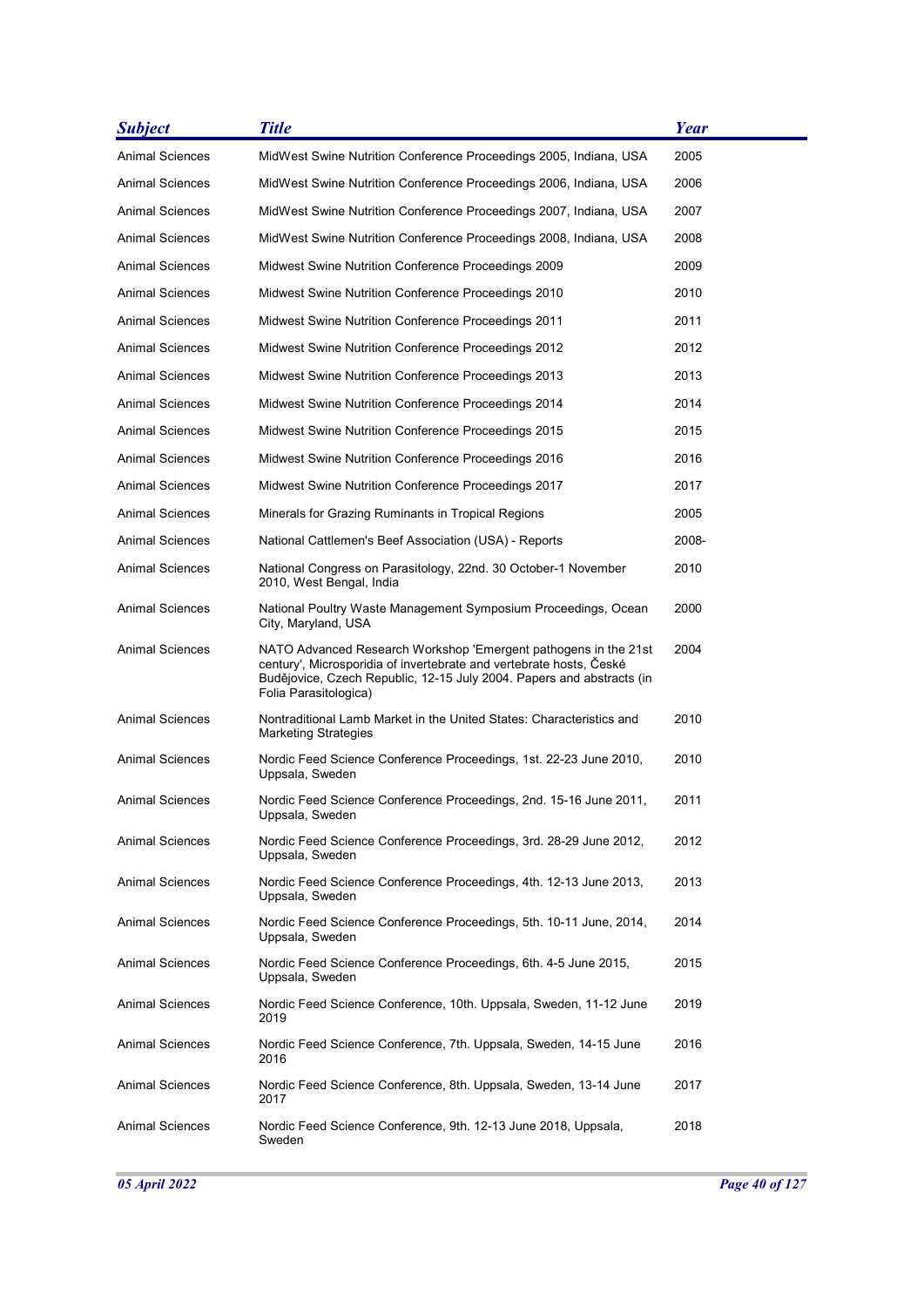| <b>Subject</b>         | <b>Title</b>                                                                                                                                                                                                                                        | <b>Year</b> |
|------------------------|-----------------------------------------------------------------------------------------------------------------------------------------------------------------------------------------------------------------------------------------------------|-------------|
| <b>Animal Sciences</b> | North American Veterinary Community (NAVC) Veterinary Meeting &<br>Expo (VMX 2020), Orlando, Florida, USA. Small animal & exotics -<br>Book 1 & Book 2. Proceedings                                                                                 | 2020        |
| <b>Animal Sciences</b> | Ontario Veterinary Medical Association (OVMA) Conference<br>Proceedings, 2005                                                                                                                                                                       | 2005        |
| <b>Animal Sciences</b> | Ontario Veterinary Medical Association (OVMA) Conference<br>Proceedings, 2006                                                                                                                                                                       | 2006        |
| <b>Animal Sciences</b> | Ontario Veterinary Medical Association (OVMA) Conference<br>Proceedings, 2007                                                                                                                                                                       | 2007        |
| <b>Animal Sciences</b> | Ontario Veterinary Medical Association (OVMA) Conference<br>Proceedings, 2008                                                                                                                                                                       | 2008        |
| Animal Sciences        | Ontario Veterinary Medical Association (OVMA) Conference<br>Proceedings, 2009                                                                                                                                                                       | 2009        |
| <b>Animal Sciences</b> | Ontario Veterinary Medical Association (OVMA) Conference<br>Proceedings, 2010                                                                                                                                                                       | 2010        |
| <b>Animal Sciences</b> | Ontario Veterinary Medical Association (OVMA) Conference<br>Proceedings, 2012                                                                                                                                                                       | 2012        |
| <b>Animal Sciences</b> | Ontario Veterinary Medical Association (OVMA) Conference<br>Proceedings, 2013                                                                                                                                                                       | 2013        |
| <b>Animal Sciences</b> | Ontario Veterinary Medical Association (OVMA) Conference<br>Proceedings, 2014                                                                                                                                                                       | 2014        |
| Animal Sciences        | Ontario Veterinary Medical Association (OVMA) Conference<br>Proceedings, 2015                                                                                                                                                                       | 2015        |
| Animal Sciences        | Ontario Veterinary Medical Association (OVMA) Conference, 30<br>January-1 February 2020, Toronto, Ontario, Canada                                                                                                                                   | 2020        |
| <b>Animal Sciences</b> | Options and strategies for the conservation of farm animal genetic<br>resources. Report of an International workshop, Montpellier, France                                                                                                           | 2005        |
| <b>Animal Sciences</b> | Pan Commonwealth Veterinary Association, 4th. Barbados, West Indies                                                                                                                                                                                 | 2007        |
| Animal Sciences        | PANDEMIC! A one health view of emerging infectious diseases. What<br>veterinary sciences can contribute. Meeting report                                                                                                                             | 2020        |
| <b>Animal Sciences</b> | Parasitology in changing world. Proceedings of the V Congress of<br>Russian Society of Parasitologists of the Russian Academy of<br>Sciences: all-Russian Conference with international participation, 23-26<br>September 2013, Novosibirsk, Russia | 2013        |
| <b>Animal Sciences</b> | Parasitology in XXI Century - Problems, Methods, Solutions.<br>Proceedings of the IV Congress of the Russian Society of<br>Parasitologists - Russian Academy of Sciences, 20-25 October 2008,<br>St Petersburg, Russia. Vol 1                       | 2008        |
| <b>Animal Sciences</b> | Parasitology in XXI Century - Problems, Methods, Solutions.<br>Proceedings of the IV Congress of the Russian Society of<br>Parasitologists - Russian Academy of Sciences, 20-25 October 2008,<br>St Petersburg, Russia. Vol 2                       | 2008        |
| <b>Animal Sciences</b> | Parasitology in XXI century - Problems, Methods, Solutions.<br>Proceedings of the IV Congress of the Russian Society of<br>Parasitologists - Russian Academy of Sciences, 20-25 October 2008,<br>St Petersburg, Russia. Vol 3                       | 2008        |
| <b>Animal Sciences</b> | Perinatal death in domestic animals: 20th Symposium of the Nordic<br>Committee for Veterinary Scientific Cooperation (NKVet), Reykjavik,<br>Iceland, 26-27 April 2007 (in Acta Veterinaria Scandinavica)                                            | 2007        |
| <b>Animal Sciences</b> | Pig and Poultry Nutrition Conference, 9th. Halle, Germany                                                                                                                                                                                           | 2006        |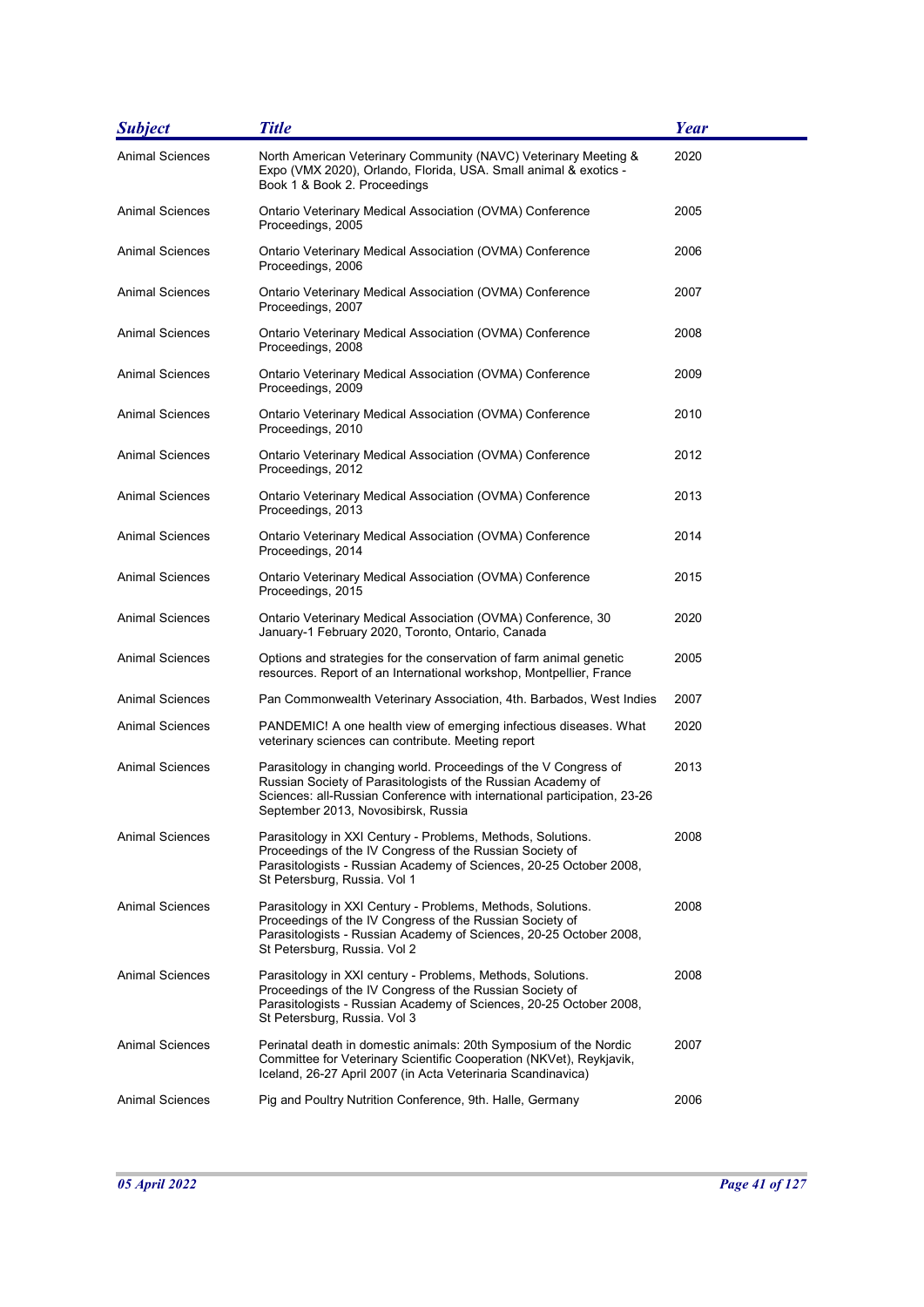| <b>Subject</b>         | <b>Title</b>                                                                                                                                                                        | Year |
|------------------------|-------------------------------------------------------------------------------------------------------------------------------------------------------------------------------------|------|
| <b>Animal Sciences</b> | Poultry research priorities to 2020. Proceedings of National Seminar.<br>Contributory papers. Central Avian Research Institute, Izatnagar, India,<br>2-3 November 2006              | 2006 |
| <b>Animal Sciences</b> | Poultry research priorities to 2020. Recommendations of National<br>Seminar. Central Avian Research Institute, Izatnagar, India, 2-3<br>November 2006                               | 2006 |
| Animal Sciences        | Prevention of Classical Swine Fever in the Border Region Croatia-<br>Serbia, International Conference, 7-8 June 2012, Novi Sad, Serbia.<br>Proceedings                              | 2012 |
| Animal Sciences        | Prevention of honeybee colony losses. 7th COLOSS Conference,<br>Belgrade, Serbia, 26-28 August 2011 (in Mellifera)                                                                  | 2011 |
| Animal Sciences        | Proceedings of National Seminar on Poultry Research Priorities to<br>2020. Keynote addresses and lead papers, Izatnagar, India                                                      | 2006 |
| Animal Sciences        | Proceedings of the 18th Scientific Conference of the Tanzania<br>Veterinary Association, Arusha, Tanzania, 5-7 December 2000 (in<br>Tanzanian Veterinary Journal)                   | 2000 |
| <b>Animal Sciences</b> | Proceedings of the 22nd International Symposium Animal Science<br>Days, Keszthely, Hungary, 2014 (in Acta Agraria Kaposváriensis)                                                   | 2014 |
| Animal Sciences        | Proceedings of the 4th Scientific Conference of Animal Wealth<br>Research in the Middle East and North Africa, Foreign Agricultural<br>Relations (FAR), Egypt, 3-5 October 2011     | 2011 |
| <b>Animal Sciences</b> | Proceedings of the 5th Scientific Conference of Animal Wealth<br>Research in the Middle East and North Africa, Faculty of Agriculture,<br>Cairo University, Egypt, 1-3 October 2012 | 2012 |
| <b>Animal Sciences</b> | Proceedings of the 8th International Congress of Veterinary Virology,<br>Budapest, Hungary, 23-26 August 2009                                                                       | 2009 |
| <b>Animal Sciences</b> | Proceedings of the Association of Reptilian and Amphibian<br>Veterinarians (ARAV), 13th Annual Conference, Baltimore, Maryland,<br>USA                                              | 2006 |
| <b>Animal Sciences</b> | Proceedings of the Association of Reptilian and Amphibian<br>Veterinarians (ARAV), 14th Annual Conference, New Orleans,<br>Louisiana, USA                                           | 2007 |
| <b>Animal Sciences</b> | Proceedings of the Association of Reptilian and Amphibian<br>Veterinarians (ARAV), 15th Annual Conference, Los Angeles,<br>California, USA                                          | 2008 |
| <b>Animal Sciences</b> | Proceedings of the Association of Reptilian and Amphibian<br>Veterinarians (ARAV), 16th Annual Conference, Milwaukee, Wisconsin,<br>USA                                             | 2009 |
| <b>Animal Sciences</b> | Proceedings of the Australian Poultry Science Symposium 2004                                                                                                                        | 2004 |
| Animal Sciences        | Proceedings of the Australian Poultry Science Symposium 2005                                                                                                                        | 2005 |
| Animal Sciences        | Proceedings of the Australian Poultry Science Symposium 2006                                                                                                                        | 2006 |
| Animal Sciences        | Proceedings of the Australian Poultry Science Symposium 2007                                                                                                                        | 2007 |
| Animal Sciences        | Proceedings of the Australian Poultry Science Symposium, 2009                                                                                                                       | 2009 |
| Animal Sciences        | Proceedings of the Australian Poultry Science Symposium, 2010                                                                                                                       | 2010 |
| Animal Sciences        | Proceedings of the Australian Poultry Science Symposium, 2011                                                                                                                       | 2011 |
| Animal Sciences        | Proceedings of the Australian Poultry Science Symposium, 2012                                                                                                                       | 2012 |
| Animal Sciences        | Proceedings of the Australian Poultry Science Symposium, 2013                                                                                                                       | 2013 |
| <b>Animal Sciences</b> | Proceedings of the Heartworm Symposium '89, Charleston, South<br>Carolina, USA                                                                                                      | 1989 |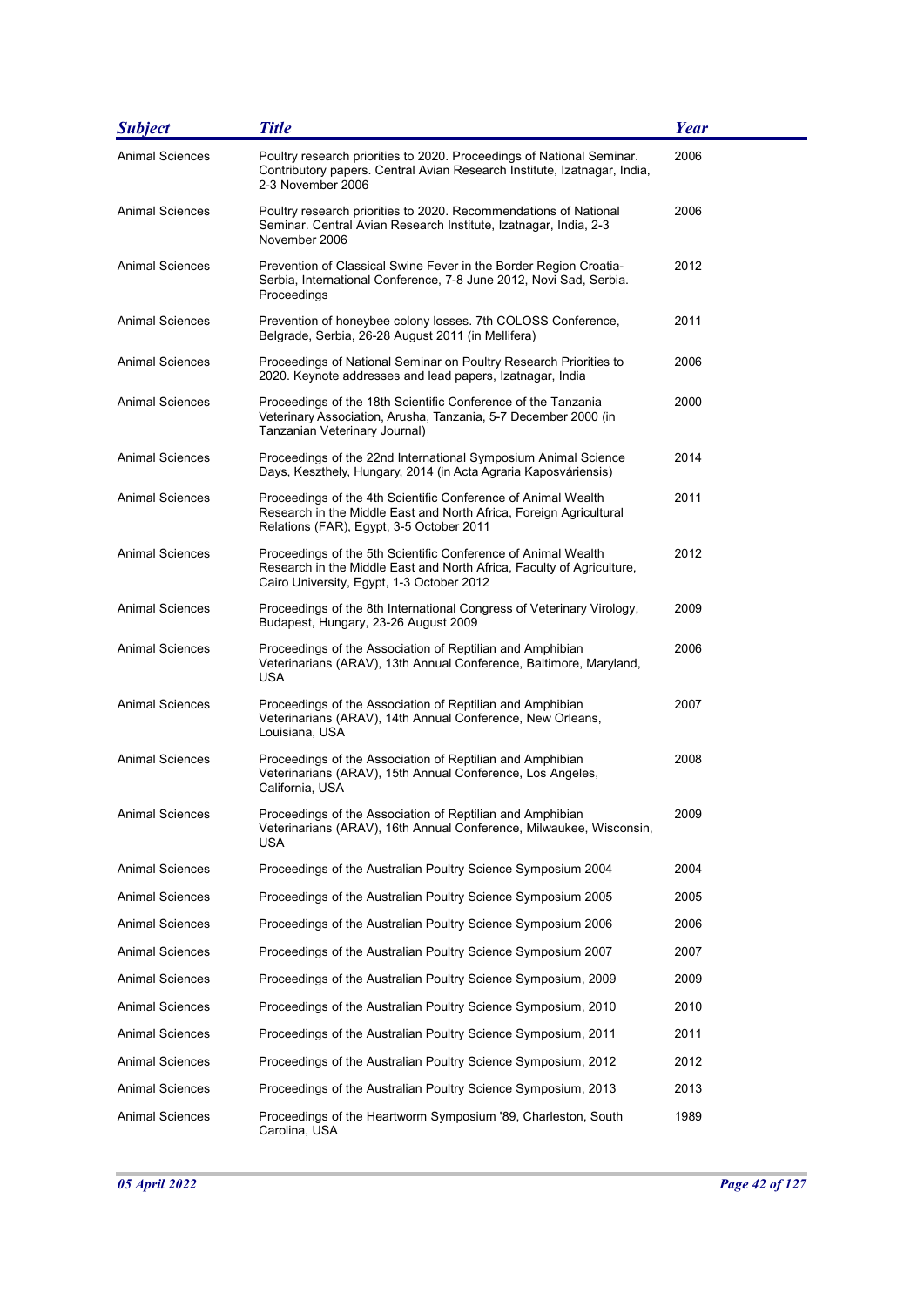| <b>Subject</b>         | <b>Title</b>                                                                                                                                                                                                              | <b>Year</b> |
|------------------------|---------------------------------------------------------------------------------------------------------------------------------------------------------------------------------------------------------------------------|-------------|
| <b>Animal Sciences</b> | Proceedings of the International Conference on Molecular Biology and<br>Stem Cells (ICMS), Ain Shamas University, Cairo, Egypt, 22-23 May<br>2013                                                                         | 2013        |
| Animal Sciences        | Proceedings of the International Scientific Meeting of Anatomy and<br>Physiology, Fundamentals of Medicine, Zagreb, Croatia                                                                                               | 2009        |
| <b>Animal Sciences</b> | Proceedings of the IXth International Coccidiosis Conference, Foz de<br>Iguassu, Parana, Brazil, 19-23 September, 2005                                                                                                    | 2005        |
| Animal Sciences        | Proceedings of the Joint 17th Scientific Conference of the Tanzania<br>Society for Animal Production and the 20th Scientific Conference of the<br>Tanzania Veterinary Association, Arusha, Tanzania, 3-5 December<br>2002 | 2002        |
| <b>Animal Sciences</b> | Proceedings of the U.S. Sheep and Outreach Programs. American<br>Sheep Industry Association Convention, Nashville, Tennessee, USA,<br>21 January 2010                                                                     | 2010        |
| <b>Animal Sciences</b> | Proceedings of the XVth International Congress of the International<br>Society for Animal Hygiene "Animal Hygiene and Sustainable Livestock<br>Production", Vienna, Austria, 3-7 July 2011, Volume 1                      | 2011        |
| <b>Animal Sciences</b> | Proceedings of the XVth International Congress of the International<br>Society for Animal Hygiene "Animal Hygiene and Sustainable Livestock<br>Production", Vienna, Austria, 3-7 July 2011, Volume 2                      | 2011        |
| <b>Animal Sciences</b> | Proceedings of the XVth International Congress of the International<br>Society for Animal Hygiene "Animal Hygiene and Sustainable Livestock<br>Production", Vienna, Austria, 3-7 July 2011, Volume 3                      | 2011        |
| <b>Animal Sciences</b> | Proceedings of the XXVI World Buiatrics Congress, Santiago, Chile, 14-<br>18 November 2010                                                                                                                                | 2010        |
| <b>Animal Sciences</b> | Proceedings of U.S. Sheep Research Programs, American Sheep<br>Industry Association Convention, San Diego, California, USA, 21-24<br>January 2009                                                                         | 2009        |
| <b>Animal Sciences</b> | Proceedings, 14th International Congress of the International Society<br>for Animal Hygiene (ISAH), Vechta, Germany. Volume 1                                                                                             | 2009        |
| <b>Animal Sciences</b> | Proceedings, 14th International Congress of the International Society<br>for Animal Hygiene (ISAH), Vechta, Germany. Volume 2                                                                                             | 2009        |
| <b>Animal Sciences</b> | Proceedings, Annual Symposium on Zoo Research, 10th                                                                                                                                                                       | 2008        |
| Animal Sciences        | Proceedings, Annual Symposium on Zoo Research, 2nd                                                                                                                                                                        | 2000        |
| Animal Sciences        | Proceedings, Annual Symposium on Zoo Research, 3rd                                                                                                                                                                        | 2001        |
| Animal Sciences        | Proceedings, Annual Symposium on Zoo Research, 4th                                                                                                                                                                        | 2002        |
| Animal Sciences        | Proceedings, Annual Symposium on Zoo Research, 5th                                                                                                                                                                        | 2003        |
| Animal Sciences        | Proceedings, Annual Symposium on Zoo Research, 6th                                                                                                                                                                        | 2004        |
| <b>Animal Sciences</b> | Proceedings, Annual Symposium on Zoo Research, 7th                                                                                                                                                                        | 2005        |
| Animal Sciences        | Proceedings, Annual Symposium on Zoo Research, 8th                                                                                                                                                                        | 2006        |
| Animal Sciences        | Proceedings, Annual Symposium on Zoo Research, 9th                                                                                                                                                                        | 2007        |
| Animal Sciences        | Recent Advances in Heartworm Disease: 1998 Symposium                                                                                                                                                                      | 1998        |
| Animal Sciences        | Recent Advances in Heartworm Disease: 2001 Symposium                                                                                                                                                                      | 2004        |
| Animal Sciences        | Recent advances in livestock keeper-based tsetse control: the way<br>forward                                                                                                                                              | 2003        |
| <b>Animal Sciences</b> | Reclaiming Research in Livestock Development Through Policy<br>Interventions. Proceedings and Recommendations of National<br>Workshop 26-27 April 2011                                                                    | 2011        |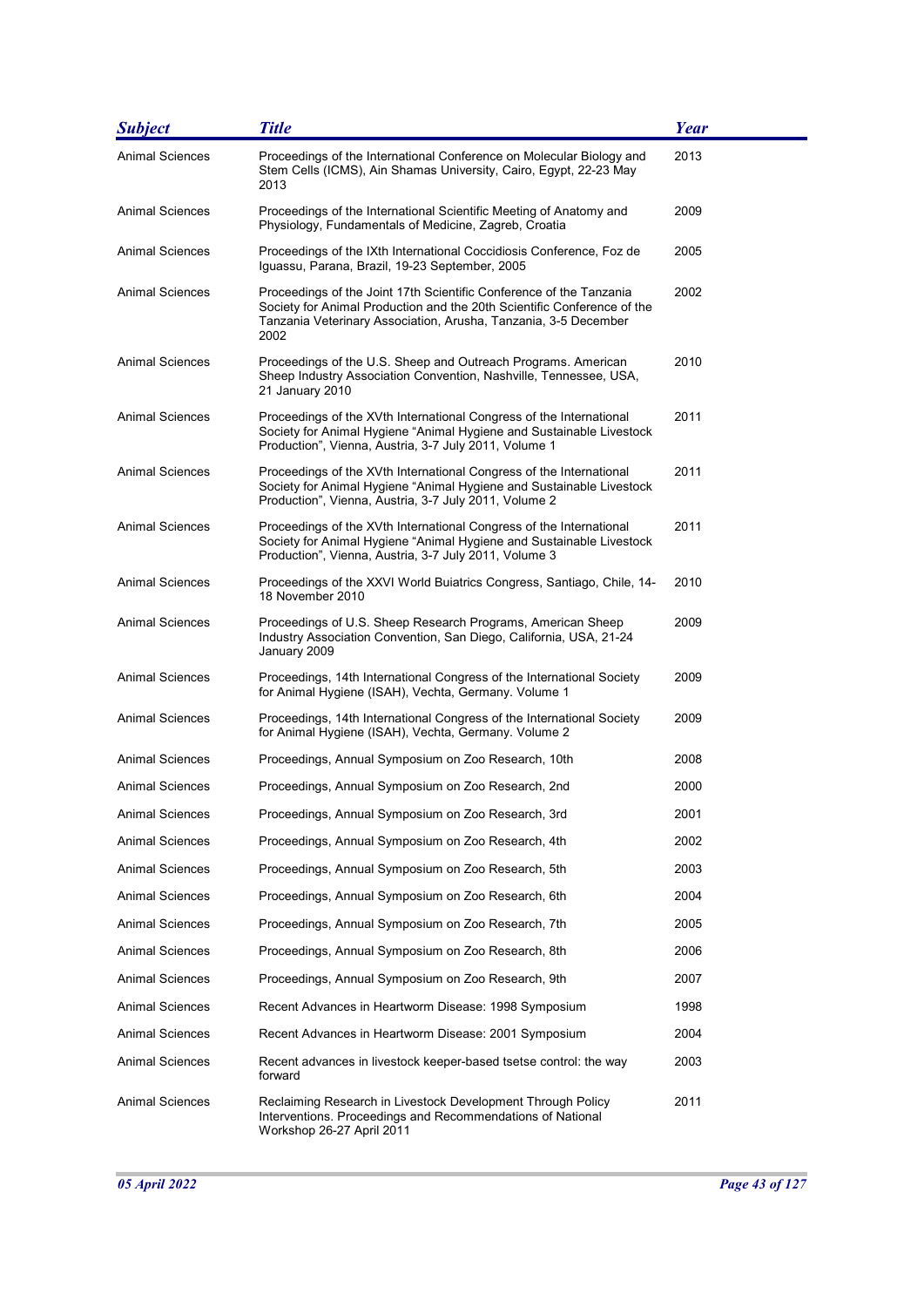| <b>Subject</b>         | <b>Title</b>                                                                                                                                                                                                                              | <b>Year</b> |
|------------------------|-------------------------------------------------------------------------------------------------------------------------------------------------------------------------------------------------------------------------------------------|-------------|
| <b>Animal Sciences</b> | Research Reports - Australian Pork Cooperative Research Centre                                                                                                                                                                            | 2007-       |
| Animal Sciences        | Residues of Veterinary Drugs in Food. Volume 1, 2 & 3. Proceedings of<br>the EuroResidue VII Conference, Egmond aan Zee, The Netherlands,<br>14-16 May 2012                                                                               | 2012        |
| <b>Animal Sciences</b> | Review and Recommendations for Developing an Effective England-<br>Wide Strategy for Dogs                                                                                                                                                 | 2014        |
| Animal Sciences        | Risk and Benefit Analysis of Gain of Function Research. Final Report -<br>April 2016                                                                                                                                                      | 2016        |
| Animal Sciences        | RSPCA Australia Animal Welfare Seminar 2016, Melbourne, Australia,<br>25 November 2016, Abstracts                                                                                                                                         | 2016        |
| <b>Animal Sciences</b> | RSPCA Australia Animal Welfare Seminar 2018, Canberra, Australia,<br>22 February 2018. Abstracts                                                                                                                                          | 2018        |
| <b>Animal Sciences</b> | RSPCA Australia Animal Welfare Seminar, Farm animal welfare &<br>gene technology: the good, the bad and the ugly, 22 February 2019,<br>Canberra Airport, Australia                                                                        | 2019        |
| <b>Animal Sciences</b> | RSPCA Australia Scientific Seminar 26 February 2002. Equine welfare:<br>balancing tradition and science                                                                                                                                   | 2002        |
| <b>Animal Sciences</b> | SASVEPM 2018. Proceedings of the Ruminant Veterinary Association<br>of South Africa (RuVASA) and the Southern African Society for<br>Veterinary Epidemiology and Preventive Medicine (SASVEPM), 18-20<br>June 2018, Gauteng, South Africa | 2018        |
| <b>Animal Sciences</b> | Sbornik dokladi ot nauchnata konferentsiya: Traditsii i s'vremenhost v'v<br>veterinarnata meditsina                                                                                                                                       | 2008        |
| <b>Animal Sciences</b> | Sbornik dokladi ot nauchnata konferentsiya: Traditsii i s'vremenhost v'v<br>veterinarnata meditsina, 23 noemvri 2007 g., Sofia, Bulgaria                                                                                                  | 2007        |
| <b>Animal Sciences</b> | Scientific Conference of Animal Health Research in the Middle East<br>and North Africa (MENA), 2nd                                                                                                                                        | 2009        |
| Animal Sciences        | Scientific Conference of Animal Wealth Research in the Middle East<br>and North Africa, 3rd                                                                                                                                               | 2010        |
| Animal Sciences        | Scientific Conference on "Theory and practice of struggle against<br>parasitic diseases", 16th. Moscow, Russia, 19-20 May 2015                                                                                                            | 2015        |
| <b>Animal Sciences</b> | Scientific Conference on "Theory and practice of struggle against<br>parasitic diseases", 17th. Moscow, Russia, 17-18 May 2016                                                                                                            | 2016        |
| Animal Sciences        | Second DairyCare Conference 2015, Cordoba, Spain, 3-4 March 2015                                                                                                                                                                          | 2015        |
| Animal Sciences        | Second Workshop on Embryonic and Fetal Nutrition, Ravello, Italy, 29<br>May-1 June 2006 (in Havemeyer Foundation Monograph Series)                                                                                                        | 2006        |
| Animal Sciences        | Sentinel animals. AEEMA-AESA meeting, Maisons-Alfort, France, 4-5<br>June 2009 (in Épidémiologie et Santé Animale)                                                                                                                        | 2009        |
| Animal Sciences        | Sharing costs of changes in food animal production: producers,<br>consumers, society and the environment, USDA, Jefferson Auditorium,<br>Washington, DC, USA, 17 September 2003                                                           | 2003        |
| Animal Sciences        | Sheep Care Guide                                                                                                                                                                                                                          | 2005        |
| Animal Sciences        | Sheep Industry Economic Impact Analysis                                                                                                                                                                                                   | 2008        |
| Animal Sciences        | Simpósio de pós-graduação em ciência animal e da XI Semana de<br>divulgação científica da Faculdade de Medicina Veterinária da UNESP<br>de Araçatuba (in Veterinária e Zootecnia)                                                         | 2012        |
| Animal Sciences        | Simpósio Internacional de Emergências em Pequenos Animais, Porto<br>Alegre, Brazil, 1 e 2 de Junho de 2012 (in Acta Scientiae Veterinariae)                                                                                               | 2012        |
| <b>Animal Sciences</b> | Small Animal & Exotics. Proceedings of the NAVC Conference, 16-20<br>January 2016, Orlando, Florida, USA. Volume 30                                                                                                                       | 2016        |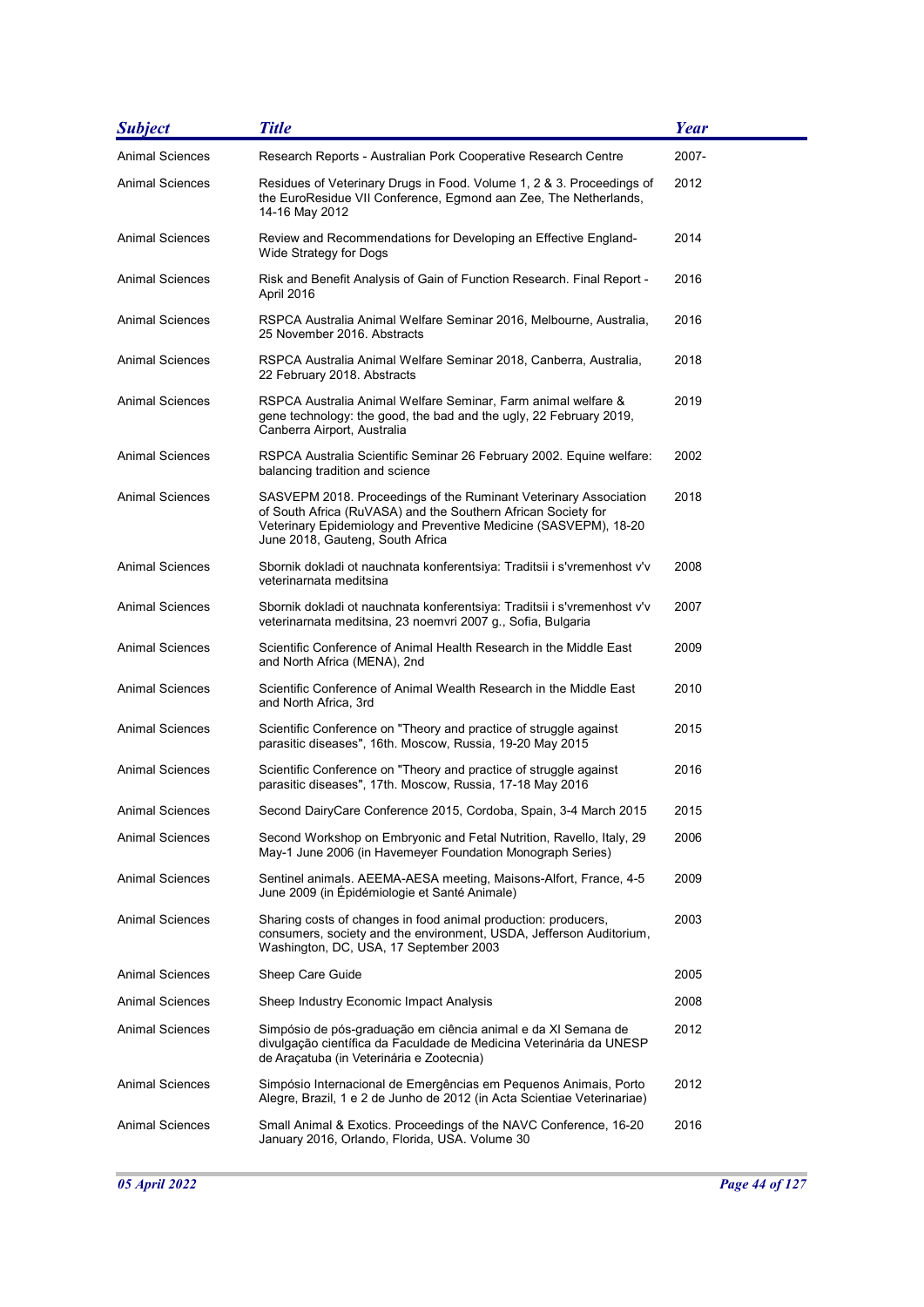| <b>Subject</b>         | <b>Title</b>                                                                                                                                                                                                                                                        | <b>Year</b> |
|------------------------|---------------------------------------------------------------------------------------------------------------------------------------------------------------------------------------------------------------------------------------------------------------------|-------------|
| <b>Animal Sciences</b> | Small Animal and Exotics Edition, Book 1 & Book 2. Proceedings of the<br>NAVC Conference, 17-21 January 2015, Orlando, Florida, USA.<br>Volume 29                                                                                                                   | 2015        |
| <b>Animal Sciences</b> | Small animal and exotics. Book one: Alternative medicine -<br>ophthalmology. Proceedings of the North American Veterinary<br>Conference, Orlando, Florida, USA, 2012                                                                                                | 2012        |
| <b>Animal Sciences</b> | Small animal and exotics. Book one: Alternative medicine -<br>orthopedics. Proceedings of the North American Veterinary<br>Conference, Orlando, Florida, USA, 2004                                                                                                  | 2004        |
| <b>Animal Sciences</b> | Small animal and exotics. Book two: Orthopedics - zoological medicine.<br>Proceedings. Book Two. North American Veterinary Conference,<br>Orlando, Florida, USA, 2012                                                                                               | 2012        |
| Animal Sciences        | Small animal and exotics. Book two: Pain management - zoonosis.<br>Proceedings of the North American Veterinary Conference, Orlando,<br>Florida, USA, 2004                                                                                                          | 2004        |
| Animal Sciences        | Small animal and exotics. Proceedings of the NAVC Conference,<br>Orlando, Florida, USA, 2014                                                                                                                                                                        | 2014        |
| <b>Animal Sciences</b> | Small animal and exotics. Proceedings of the North American<br>Veterinary Conference, Orlando, Florida, USA, 2005                                                                                                                                                   | 2005        |
| <b>Animal Sciences</b> | Small animal and exotics. Proceedings of the North American<br>Veterinary Conference, Orlando, Florida, USA, 2006                                                                                                                                                   | 2006        |
| Animal Sciences        | Small animal and exotics. Proceedings of the North American<br>Veterinary Conference, Orlando, Florida, USA, 2007                                                                                                                                                   | 2007        |
| <b>Animal Sciences</b> | Small animal and exotics. Proceedings of the North American<br>Veterinary Conference, Orlando, Florida, USA, 2008                                                                                                                                                   | 2008        |
| Animal Sciences        | Small animal and exotics. Proceedings of the North American<br>Veterinary Conference, Orlando, Florida, USA, 2009                                                                                                                                                   | 2009        |
| <b>Animal Sciences</b> | Small animal and exotics. Proceedings of the North American<br>Veterinary Conference, Orlando, Florida, USA, 2010                                                                                                                                                   | 2010        |
| <b>Animal Sciences</b> | Small animal and exotics. Proceedings of the North American<br>Veterinary Conference, Orlando, Florida, USA, 2011                                                                                                                                                   | 2011        |
| <b>Animal Sciences</b> | Small animal and exotics. Proceedings of the North American<br>Veterinary Conference, Orlando, Florida, USA, 2013                                                                                                                                                   | 2013        |
| <b>Animal Sciences</b> | Society of Feed Technologists, Proceedings 2003                                                                                                                                                                                                                     | 2004        |
| <b>Animal Sciences</b> | Society of Feed Technologists, Proceedings 2004                                                                                                                                                                                                                     | 2004        |
| Animal Sciences        | Society of Feed Technologists, Proceedings 2005                                                                                                                                                                                                                     | 2005        |
| Animal Sciences        | Society of Feed Technologists, Proceedings 2006                                                                                                                                                                                                                     | 2006        |
| Animal Sciences        | Society of Feed Technologists, Proceedings 2007                                                                                                                                                                                                                     | 2007        |
| Animal Sciences        | Society of Feed Technologists, Proceedings 2008                                                                                                                                                                                                                     | 2008        |
| Animal Sciences        | Society of Feed Technologists, Proceedings 2009                                                                                                                                                                                                                     | 2009        |
| Animal Sciences        | Society of Feed Technologists, Proceedings 2010                                                                                                                                                                                                                     | 2010        |
| Animal Sciences        | Society of Feed Technologists, Proceedings 2011                                                                                                                                                                                                                     | 2011        |
| Animal Sciences        | Steps to Sustainable Livestock International Conference 2016, Bristol,<br>UK, 12-15 January 2016. Abstracts Book                                                                                                                                                    | 2016        |
| <b>Animal Sciences</b> | Strategies and Challenges for Sustainable Animal Agriculture-Crop<br>Systems. Proceedings of the 3rd International Conference on<br>Sustainable Animal Agriculture for Developing Countries, Nakhon<br>Ratchasima, Thailand, 26-29 July 2011. Vol I: Invited papers | 2011        |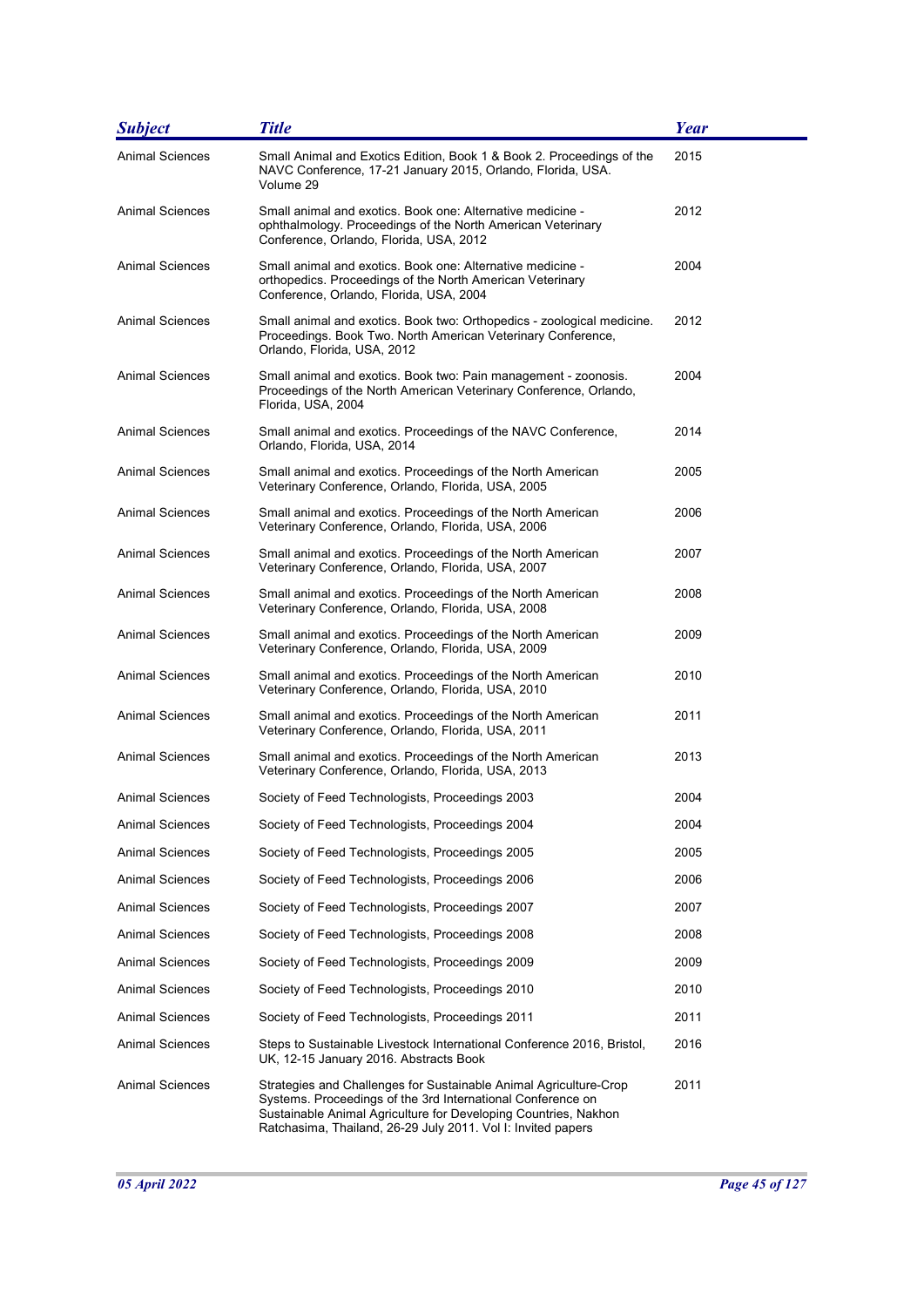| <b>Subject</b>         | <b>Title</b>                                                                                                                                                                                                                                                         | <b>Year</b> |
|------------------------|----------------------------------------------------------------------------------------------------------------------------------------------------------------------------------------------------------------------------------------------------------------------|-------------|
| <b>Animal Sciences</b> | Strategies and Challenges for Sustainable Animal Agriculture-Crop<br>Systems. Proceedings of the 3rd International Conference on<br>Sustainable Animal Agriculture for Developing Countries, Nakhon<br>Ratchasima, Thailand, 26-29 July 2011. Vol II: Abstracts      | 2011        |
| Animal Sciences        | Strategies and Challenges for Sustainable Animal Agriculture-Crop<br>Systems. Proceedings of the 3rd International Conference on<br>Sustainable Animal Agriculture for Developing Countries, Nakhon<br>Ratchasima, Thailand, 26-29 July 2011. Vol III: Full papers   | 2011        |
| <b>Animal Sciences</b> | Strengthening the veterinary profession in India to improve food<br>security. New Delhi, India, 25-26 November 2011                                                                                                                                                  | 2011        |
| <b>Animal Sciences</b> | Symposium of the International Society for Veterinary Epidemiology<br>and Economics (ISVEE), 9th                                                                                                                                                                     | 2000        |
| Animal Sciences        | Symposium of the Thai Society for Animal Reproduction, 1st. Bangkok,<br>Thailand, 29-30 September 2011 (in Thai Journal of Veterinary<br>Medicine)                                                                                                                   | 2011        |
| Animal Sciences        | The Animal Health AMR R&D Landscape in Low- and Middle-Income<br>Countries. November 2021                                                                                                                                                                            | 2021        |
| <b>Animal Sciences</b> | The future of Animal Agriculture: 2030: one in a series of Educational<br>Programs Presented by the Future Trends in Animal Agriculture                                                                                                                              | 2009        |
| <b>Animal Sciences</b> | The Pit Bull Placebo (Karen Delise)                                                                                                                                                                                                                                  | 2009        |
| Animal Sciences        | The Relevance of Breed in Selecting a Companion Dog (Janis Bradley)                                                                                                                                                                                                  | 2011        |
| <b>Animal Sciences</b> | The role of biotechnology in animal agriculture to address poverty in<br>Africa: Opportunities and challenges. 4th All Africa Conference on<br>Animal Agriculture and the 31st Annual Meeting of the Tanzania<br>Society for Animal Production (TSAP)                | 2005        |
| <b>Animal Sciences</b> | The role of the veterinarian in animal welfare. Animal welfare: too much<br>or too little? The 21st Symposium of the Nordic Committee for<br>Veterinary Scientific Cooperation (NKVet), Værløse, Denmark, 24-25<br>September 2007 (in Acta Veterinaria Scandinavica) | 2007        |
| <b>Animal Sciences</b> | The role of veterinarians and livestock farmers in food security and<br>poverty alleviation. 5th Pan Commonwealth Veterinary Conference,<br>Accra, Ghana, 21-25 March 2011 (in Journal of Commonwealth<br>Vetinerary Association)                                    | 2011        |
| <b>Animal Sciences</b> | The science and ethics behind animal well-being assessment, USDA,<br>Jamie L. Whitten Federal Building, Washington, DC, USA, 28th May<br>2003                                                                                                                        | 2003        |
| Animal Sciences        | The state of public and philanthropic investments in AMR R&D: the<br>2020 annual report of the Global AMR R&D Hub's Dynamic Dashboard.<br>November 2020                                                                                                              | 2020        |
| Animal Sciences        | The urgent need for an effective enforceable and enforced equine<br>identification system                                                                                                                                                                            | 2014        |
| <b>Animal Sciences</b> | The use of animals in vaccine testing for humans                                                                                                                                                                                                                     | 2005        |
| Animal Sciences        | The welfare of greyhounds                                                                                                                                                                                                                                            | 2007        |
| <b>Animal Sciences</b> | Third DairyCare Conference 2015, Zadar, Croatia, 5-6 October 2015                                                                                                                                                                                                    | 2015        |
| Animal Sciences        | Tick-borne diseases and poverty                                                                                                                                                                                                                                      | 2003        |
| Animal Sciences        | Treizièmes Journées de la Recherche Avicole et Palmipèdes à Foie<br>Gras, Tours, France, 20 et 21 mars 2019                                                                                                                                                          | 2019        |
| <b>Animal Sciences</b> | Tsetse control: the next 100 years                                                                                                                                                                                                                                   | 2002        |
| Animal Sciences        | Tsetse eradication: sufficiency, necessity and desirability                                                                                                                                                                                                          | 2003        |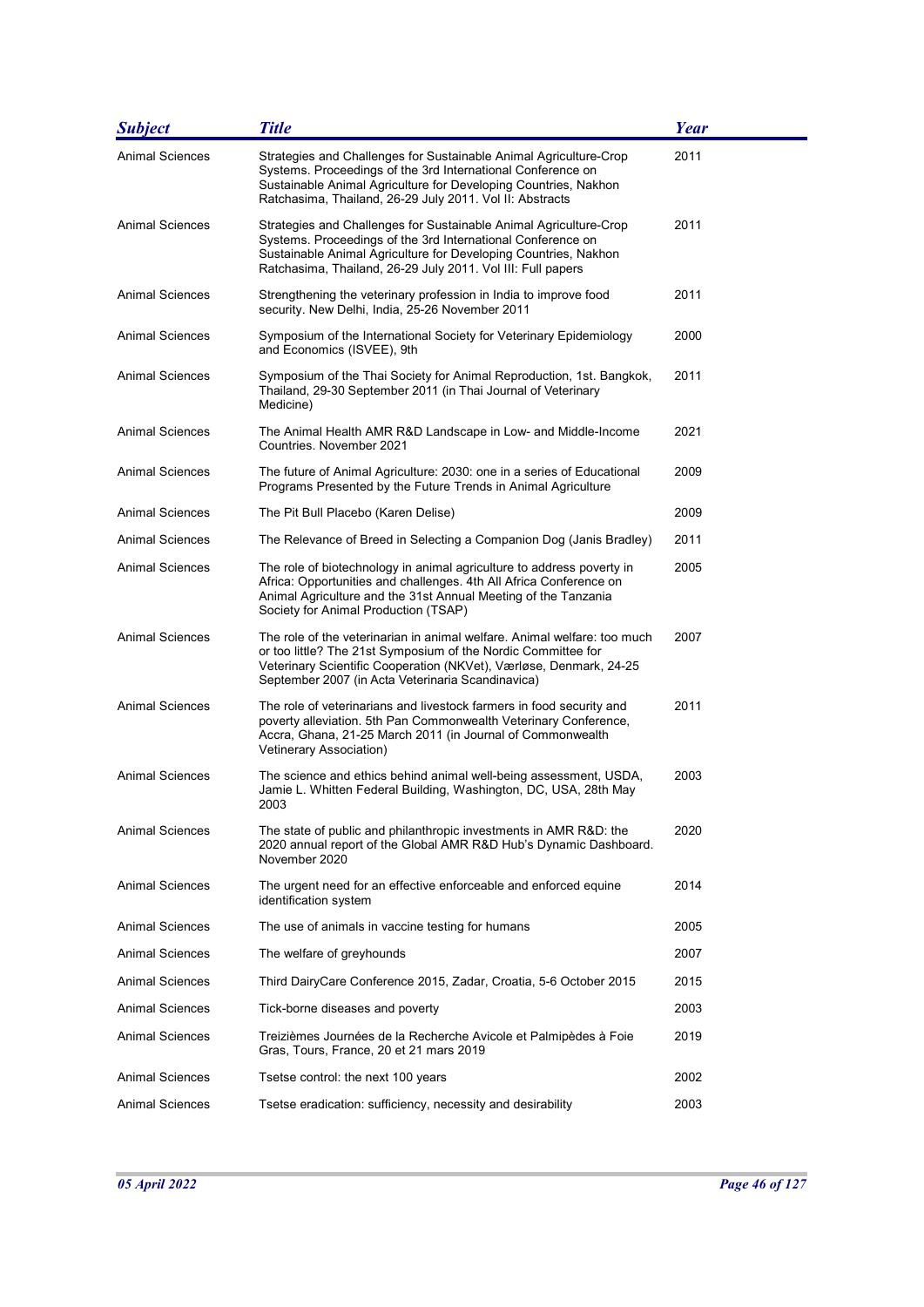| <b>Subject</b>         | <b>Title</b>                                                                                                                                                       | Year  |
|------------------------|--------------------------------------------------------------------------------------------------------------------------------------------------------------------|-------|
| <b>Animal Sciences</b> | Updates on Ruminant Production and Medicine, XXVI World Buiatrics<br>Congress, Santiago, Chile, 14-18 November 2010                                                | 2010  |
| <b>Animal Sciences</b> | Using cows for work                                                                                                                                                | 2003  |
| Animal Sciences        | Using the Dynamic Dashboard to identify gaps and opportunities for the<br>development of veterinary vaccines in an effort to reduce antibiotic use.<br>August 2021 | 2021  |
| Animal Sciences        | V CESMEV, Universidade Estadual do Ceará - Campus Itaperi, 16 a 20<br>de julho de 2018 (in Ciência Animal)                                                         | 2018  |
| Animal Sciences        | Veterinary Association for Wildlife Management. Reports                                                                                                            | 2009- |
| Animal Sciences        | Veterinary Technician and Practice Manager. Proceedings of the NAVC<br>Conference, 16-20 January 2016, Orlando, Florida, USA. Volume 30                            | 2016  |
| Animal Sciences        | Veterinary Technician and Practice Manager. Proceedings of the NAVC<br>Conference, 17-21 January 2015, Orlando, Florida, USA. Volume 29                            | 2015  |
| <b>Animal Sciences</b> | Veterinary Technician and Practice Manager. Proceedings of the NAVC<br>Conference, Orlando, Florida, USA, 2014                                                     | 2014  |
| Animal Sciences        | Veterinary technician and practice manager. Proceedings of the North<br>American Veterinary Conference, Orlando, Florida, USA, 2013                                | 2013  |
| <b>Animal Sciences</b> | Veterinary technician. NAVC Conference Proceedings, 4 - 8 February<br>2017, Orlando, Florida, USA                                                                  | 2017  |
| <b>Animal Sciences</b> | Veterinary technician. Proceedings of the North American Veterinary<br>Conference, Orlando, Florida, USA, 2010                                                     | 2010  |
| Animal Sciences        | Veterinary technician. Proceedings of the North American Veterinary<br>Conference, Orlando, Florida, USA, 2011                                                     | 2011  |
| Animal Sciences        | Veterinary technician. Proceedings of the North American Veterinary<br>Conference, Orlando, Florida, USA, 2012                                                     | 2012  |
| Animal Sciences        | Veterinary technicians and practice managers. Proceedings of the<br>North American Veterinary Conference, Orlando, Florida, USA, 2006                              | 2006  |
| <b>Animal Sciences</b> | Veterinary technicians and practice managers. Proceedings of the<br>North American Veterinary Conference, Orlando, Florida, USA, 2007                              | 2007  |
| <b>Animal Sciences</b> | Veterinary technicians and practice managers. Proceedings of the<br>North American Veterinary Conference, Orlando, Florida, USA, 2008                              | 2008  |
| Animal Sciences        | Veterinary technicians. Proceedings of the North American Veterinary<br>Conference, Orlando, Florida, USA, 2009                                                    | 2009  |
| Animal Sciences        | VI Congresso Norte Nordeste de Reprodução Animal, Fortaleza, Brasil,<br>27-29 June 2012 (in Ciência Animal)                                                        | 2012  |
| <b>Animal Sciences</b> | VI Curso de Atualização em Oncologia Veterinária, Realizado em<br>Botucatu nos dias 15 a 17 de outubro de 2010 (in Veterinária e<br>Zootecnia)                     | 2010  |
| <b>Animal Sciences</b> | VI International Balkan Animal Science Conference, Balnimalcon 2013,<br>Abstract Book, 3-5 October 2013, Tekirdag, Turkey                                          | 2013  |
| Animal Sciences        | VII SIMCEAS e I SIMNEAS (in Ciência Animal)                                                                                                                        | 2019  |
| <b>Animal Sciences</b> | VIII Simpósio ABRAVEQ Nordeste e III Simpósio Alagoano de<br>Medicina Equina (in Ciência Veterinária nos Trópicos)                                                 | 2014  |
| <b>Animal Sciences</b> | Western Nutrition Conference, 27th. Winnipeg, Manitoba, Canada                                                                                                     | 2006  |
| Animal Sciences        | Western Nutrition Conference, 30th. Optimizing efficiency of animal<br>production, Winnipeg, Canada, 23-24 September 2009                                          | 2009  |
| <b>Animal Sciences</b> | Western Nutrition Conference, 31st. Challenging conventional nutrition<br>dogma, Saskatoon, Saskatchewan, Canada, 21-23 September 2010                             | 2010  |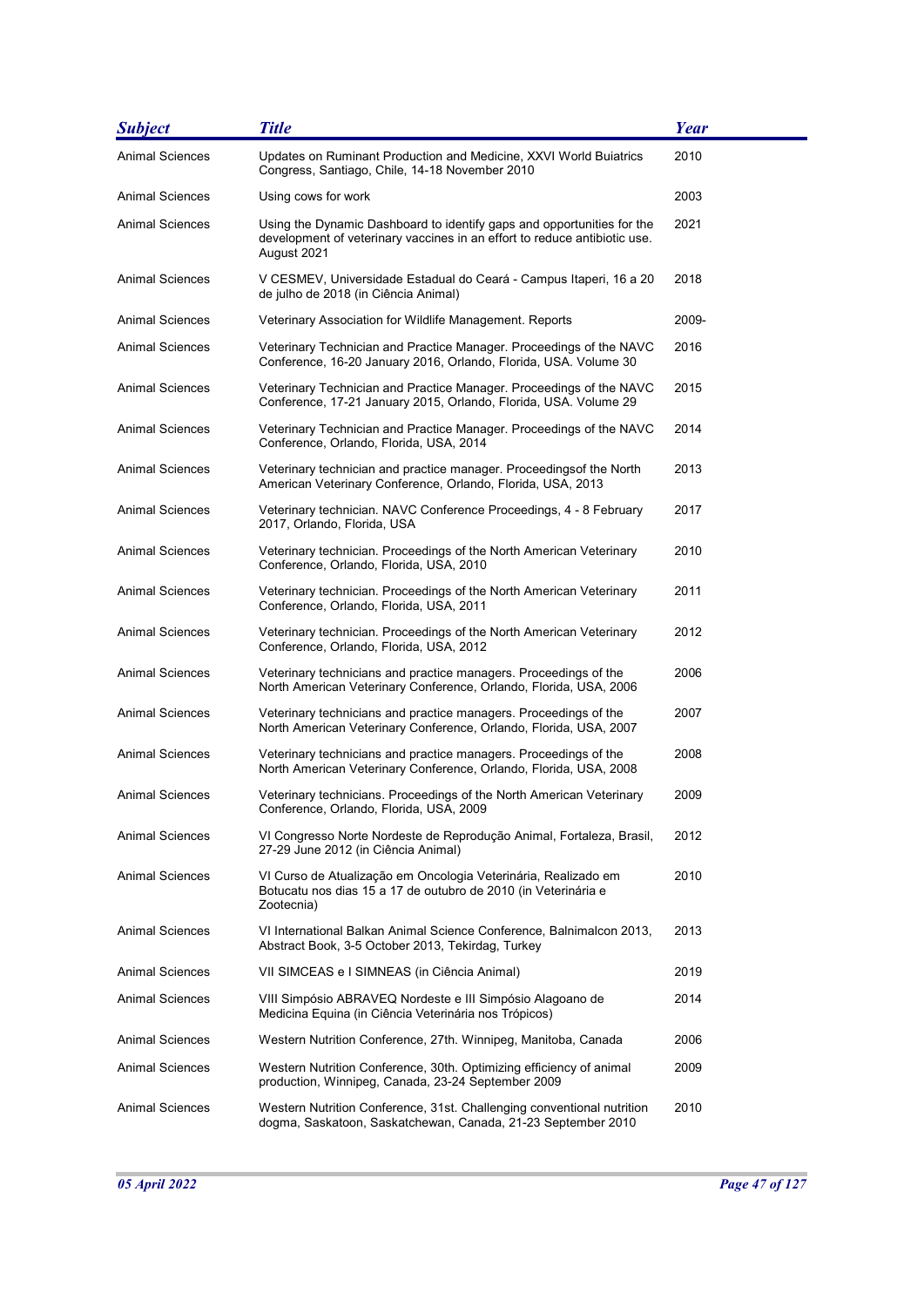| <b>Subject</b>         | <b>Title</b>                                                                                                                                                                                                          | <b>Year</b> |
|------------------------|-----------------------------------------------------------------------------------------------------------------------------------------------------------------------------------------------------------------------|-------------|
| <b>Animal Sciences</b> | Western Nutrition Conference, 32nd. Quality from complexity,<br>Edmonton, Alberta, Canada, 14-15 September 2011                                                                                                       | 2011        |
| <b>Animal Sciences</b> | Western Nutrition Conference, 33rd. Optimizing efficiency of animal<br>production, Winnipeg, Manitoba, Canada, 19-20 September 2012                                                                                   | 2012        |
| <b>Animal Sciences</b> | Western Nutrition Conference, 34th. Processing, performance and<br>profit, Saskatoon, Saskatchewan, Canada, 24-26 September 2013                                                                                      | 2013        |
| <b>Animal Sciences</b> | Western Nutrition Conference, 35th. Better Nutrition, Better Health, 24-<br>25 September 2014, Edmonton, Alberta, Canada                                                                                              | 2014        |
| <b>Animal Sciences</b> | What about the dogs? A report on the welfare implications for hunting<br>dogs in the event of a ban                                                                                                                   | 2004        |
| Animal Sciences        | Workshop in Internationalisation in Veterinary Sciences: perspectives<br>for research between UNESP and the University of Glasgow, Scotland,<br>UK, Botucatu, Brazil, 10-12 October 2016 (in Veterinária e Zootecnia) | 2016        |
| Animal Sciences        | Workshop on Food Security: Infectious Diseases in Farm Animals in<br>the UK and Egypt, 4-7 April 2016, Oxford, UK. Book of Abstracts                                                                                  | 2016        |
| <b>Animal Sciences</b> | Workshop on Mare Reproductive Loss Syndrome, 1st                                                                                                                                                                      | 2002        |
| Animal Sciences        | Workshop on Understanding Cell Communication Using Modern<br>Microelectronics, Ljubljana, Slovenia, 23-24 August 2010 (in Slovenian<br>Veterinary Research)                                                           | 2010        |
| <b>Animal Sciences</b> | World Buiatrics Conference, 24th. Nice, France                                                                                                                                                                        | 2006        |
| <b>Animal Sciences</b> | World Congress on Genetics Applied to Livestock Production, 8th                                                                                                                                                       | 2006        |
| Animal Sciences        | World Orthopaedic Veterinary Congress Proceedings, 1st. 5-8<br>September 2002, Munich, Germany                                                                                                                        | 2002        |
| Animal Sciences        | World Poultry Science Association, 30th Poultry Science Symposium<br>Proceedings, Glasgow, Scotland, 7-9 September 2011                                                                                               | 2011        |
| Animal Sciences        | World Poultry Science Association, 4th European Poultry Genetics<br>Symposium, Dubrovnik, Croatia, 6-8 October, 2005                                                                                                  | 2005        |
| <b>Animal Sciences</b> | World Poultry Science Association, 7th European Symposium on<br>Poultry Genetics, 5-7 October 2011, Peebles Hydro, near Edinburgh,<br>Scotland                                                                        | 2011        |
| <b>Animal Sciences</b> | World Poultry Science Association, 9th French Poultry Research Days,<br>29-30 March 2011, Tours, France                                                                                                               | 2011        |
| Animal Sciences        | World Poultry Science Association, Proceedings of the 16th European<br>Symposium on Poultry Nutrition, August 26 - 30, 2007 Strasbourg,<br>France                                                                     | 2007        |
| <b>Animal Sciences</b> | World Poultry Science Association, Proceedings of the 19th European<br>Symposium on Quality of Poultry meat, 13th European Symposium on<br>the Quality of Eggs and Egg Products, Turku, Finland, 21-25 June 2009      | 2009        |
| <b>Animal Sciences</b> | World Poultry Science Association, Proceedings of the 8th Avian<br>French Research Days, St Malo, France, 25-26 March 2009                                                                                            | 2009        |
| <b>Animal Sciences</b> | World Poultry Science Association, Proceedings of the 8th European<br>Symposium on Poultry Welfare, 18-22 May, 2009 Cervia, Italy                                                                                     | 2009        |
| <b>Animal Sciences</b> | World Poultry Science Association, XVII European Symposium on the<br>Quality of Poultry Meat and XI European Symposium on the Quality of<br>Eggs and Egg Products, Doorwerth, The Netherlands, 23-26 May 2005         | 2005        |
| Animal Sciences        | World Poultry Science Association, XVIII European Symposium on the<br>Quality of Poultry Meat and XII European Symposium on the Quality of<br>Eggs and Egg Products, Prague, Czech Republic, 2-5 September 2007       | 2007        |
| <b>Animal Sciences</b> | World Rabbit Congress, 8th. Pueblo, Mexico                                                                                                                                                                            | 2004        |
| <b>Animal Sciences</b> | World Rabbit Congress, 9th. Verona, Italy                                                                                                                                                                             | 2008        |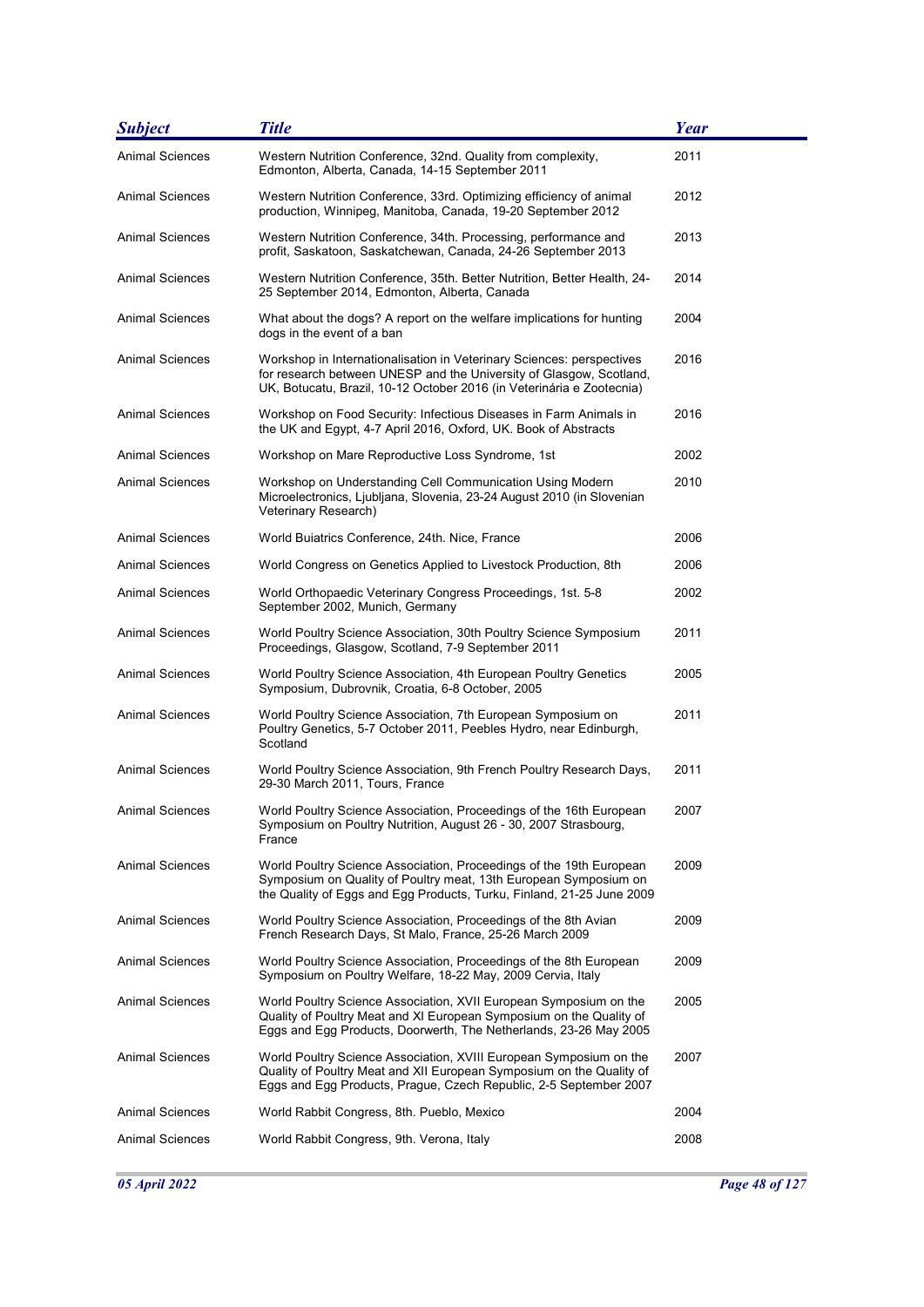| <b>Subject</b>         | <b>Title</b>                                                                                                                                                                                                           | Year  |
|------------------------|------------------------------------------------------------------------------------------------------------------------------------------------------------------------------------------------------------------------|-------|
| <b>Animal Sciences</b> | World Small Animal Veterinary Association Congress, 32nd                                                                                                                                                               | 2007  |
| Animal Sciences        | World Small Animal Veterinary Association Congress, 33rd                                                                                                                                                               | 2008  |
| Animal Sciences        | World Small Animal Veterinary Association Congress, 34th                                                                                                                                                               | 2009  |
| Animal Sciences        | World Small Animal Veterinary Association Congress, 35th                                                                                                                                                               | 2010  |
| <b>Animal Sciences</b> | World Small Animal Veterinary Association Congress, 39th. Cape<br>Town, South Africa, 16-19 September 2014                                                                                                             | 2014  |
| <b>Animal Sciences</b> | World Small Animal Veterinary Association Congress, 40th. Bangkok,<br>Thailand, 15-18 May 2015                                                                                                                         | 2015  |
| <b>Animal Sciences</b> | World Small Animal Veterinary Association Congress, 41st. 27-30<br>September 2016, Cartagena, Colombia                                                                                                                 | 2016  |
| Animal Sciences        | World Society for the Protection of Animals/World Animal Protection -<br>Reports                                                                                                                                       | 2004- |
| <b>Animal Sciences</b> | X Congreso Asociacion Latino-Americana de Especialistas en<br>Pequeños Rumiantes y Camelidos sud Americanos, Chile, 2017 (in<br>Revista Argentina de Producción Animal)                                                | 2017  |
| <b>Animal Sciences</b> | X International Scientific Conference: Advance in Technology,<br>Engineering, Analytics and Management of Dairy Industry. Olsztyn,<br>Poland; 9-10 February 2006 (in Polish Journal of Food and Nutrition<br>Sciences) | 2006  |
| <b>Animal Sciences</b> | XIII International Congress in Animal Hygiene 2007. Tartu, Estonia.<br>Volume 1                                                                                                                                        | 2007  |
| <b>Animal Sciences</b> | XIII International Congress in Animal Hygiene 2007. Tartu, Estonia.<br>Volume 2                                                                                                                                        | 2007  |
| Animal Sciences        | XIII Middle European Buiatrics Congress, Belgrade, Serbia, 5-8 June<br>2013                                                                                                                                            | 2013  |
| <b>Animal Sciences</b> | XIII. Risk Factors of Food Chain conference (in Animal Welfare,<br>Ethology and Housing Systems)                                                                                                                       | 2013  |
| <b>Animal Sciences</b> | XIV Reunión Nacional de Mejora Genética Animal, Seville, Spain, 19-<br>21 June 2008 (in ITEA)                                                                                                                          | 2008  |
| <b>Animal Sciences</b> | XIX Congresso Nazionale Società Italiana di Diagnostica di Laboratorio<br>Veterinaria (S.I.Di.L.V.), Matera, Italia, 23-25 ottobre 2019                                                                                | 2019  |
| <b>Animal Sciences</b> | XIX Jornadas sobre Producción Animal, 1 y 2 de junio de 2021 (online)                                                                                                                                                  | 2021  |
| <b>Animal Sciences</b> | XL Congreso Nacional y XVL Congreso Internacional de la Sociedad<br>Española de Ovinotecnia y Caprinotecnia (SEOC), 16-18 de<br>septiembre de 2015, Castellón, España                                                  | 2015  |
| Animal Sciences        | XL Convegno Annuale SIPA (Società Italiana Patologia Aviare (in Large<br>Animals Review)                                                                                                                               | 2001  |
| <b>Animal Sciences</b> | XLI Congreso Nacional y XVII Congreso Internacional de la Sociedad<br>Española de Ovinotecnia y Caprinotecnia (SEOC), 14-16 de<br>septiembre de 2016, Talavera de la Reina, España                                     | 2016  |
| <b>Animal Sciences</b> | XLI Convegno Annuale Societa Italiana Patologia Aviare (SIPA).<br>Malattie metaboliche e tecnopatie. Relazione e comunicazioni. Forli,<br>Italy, 3-4 ottobre 2002 (in Large Animal Review)                             | 2002  |
| <b>Animal Sciences</b> | XLII Congreso Nacional y XVIII Congreso Internacional de la Sociedad<br>Española de Ovinotecnia y Caprinotecnia (SEOC), 20-22 de<br>septiembre de 2017, Salamanca, España                                              | 2017  |
| <b>Animal Sciences</b> | XLII Convegno Annuale Società Italiana Patologia Aviare (SIPA).<br>Patologia neonatale infettiva e nutrizionale del tacchino. Relazioni e<br>comunicazioni. Forlì, Italy, 2-3 Ottobre 2003 (in Large Animals Review)   | 2003  |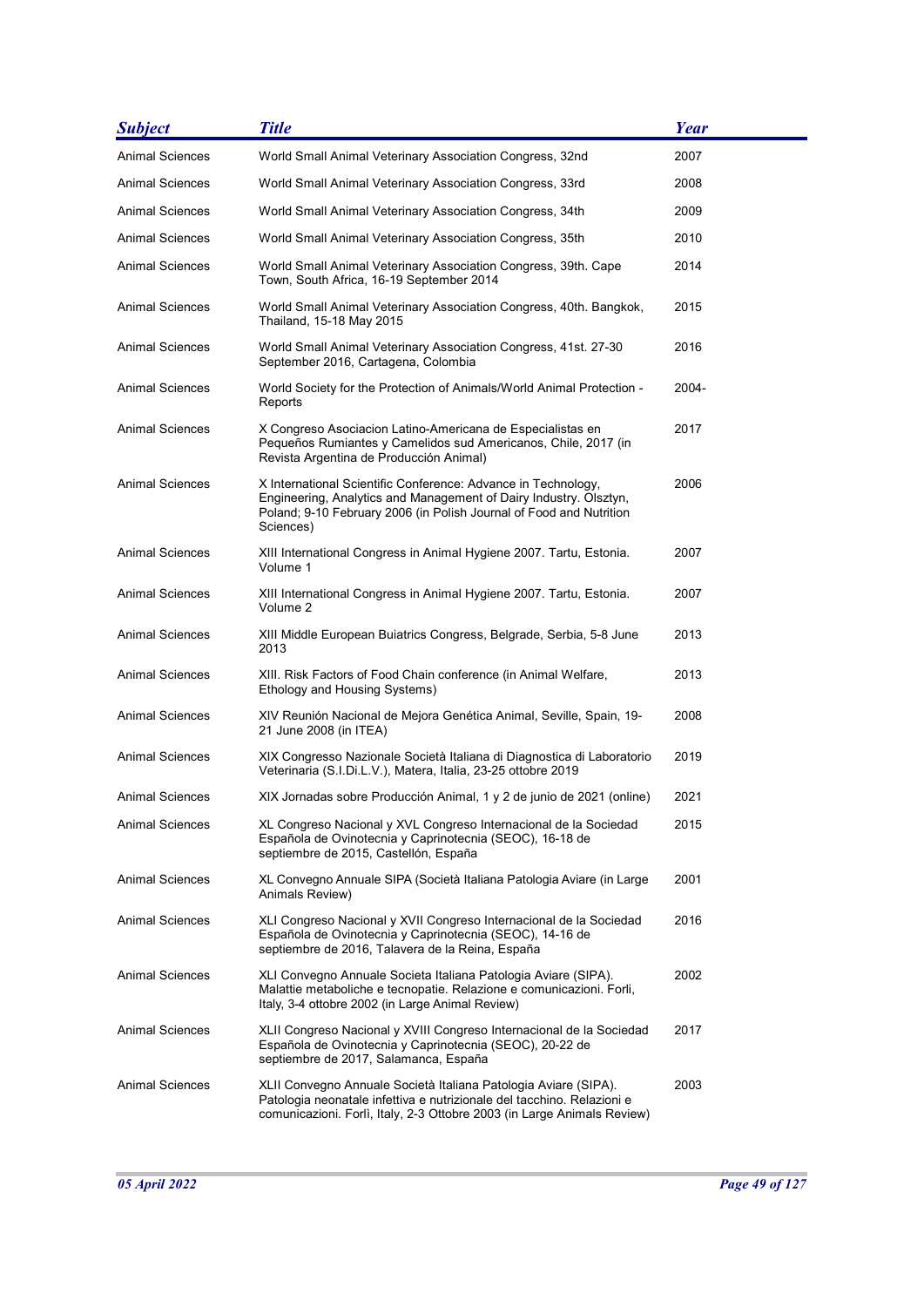| <b>Subject</b>         | <b>Title</b>                                                                                                                                                                    | <b>Year</b> |
|------------------------|---------------------------------------------------------------------------------------------------------------------------------------------------------------------------------|-------------|
| <b>Animal Sciences</b> | XLIII Congreso Nacional y XIX Congreso Internacional de la Sociedad<br>Española de Ovinotecnia y Caprinotecnia (SEOC), 19-21 de<br>septiembre de 2018, Zaragoza, España         | 2018        |
| <b>Animal Sciences</b> | Xth International Congress of Veterinary Virology of ESVV, 9th Annual<br>Meeting of EPIZONE, Montpellier, France, 31 August-3 September 2015                                    | 2015        |
| <b>Animal Sciences</b> | XV International Feed Technology Symposium, COST - Feed for Health<br>Joint Workshop, Novi Sad, Serbia, 3-5 October 2012                                                        | 2012        |
| <b>Animal Sciences</b> | XV Jornadas sobre Produccion Animal, Zaragoza 14 y 15 de mayo de<br>2013, Tomo I and II                                                                                         | 2013        |
| <b>Animal Sciences</b> | XVI Epizootiology Days of Serbia Symposium, Zrenjanin, Serbia, 6-7<br>November 2014. Book of Abstracts                                                                          | 2014        |
| Animal Sciences        | XVI International Silage Conference, 2-4 July 2012, Hämeenlinna,<br>Finland                                                                                                     | 2012        |
| Animal Sciences        | XVI International Symposium "Feed Technology", 28-30 October 2014,<br>Novi Sad, Serbia. Book of Abstracts                                                                       | 2014        |
| <b>Animal Sciences</b> | XVI International Symposium "Feed Technology", 28-30 October 2014,<br>Novi Sad, Serbia. Proceedings                                                                             | 2014        |
| <b>Animal Sciences</b> | XVII International Congress on Animal Hygiene 2015, Animal hygiene<br>and welfare in livestock production - the first step to food hygiene, 7-11<br>June 2015, Kosice, Slovakia | 2015        |
| <b>Animal Sciences</b> | XVII International Symposium "Feed Technology", 25-27 October 2016,<br>Novi Sad, Serbia. Proceedings                                                                            | 2016        |
| Animal Sciences        | XVIII International Silage Conference, 24-26 July 2018, Bonn, Germany                                                                                                           | 2018        |
| Animal Sciences        | XVIII Jornadas sobre Producción Animal, 7 y 8 de mayo de 2019,<br>Zaragoza, España                                                                                              | 2019        |
| <b>Animal Sciences</b> | XVth National Aquaculture Symposium, Rize, Turkey, 1-4 July 2009 (in<br>Journal of FisheriesSciences.com)                                                                       | 2009        |
| <b>Animal Sciences</b> | XX Congreso Internacional y XLV Congreso Nacional de la Sociedad<br>Española de Ovinotecnia y Caprinotecnia (SEOC), 18-20 de<br>septiembre de 2019, Córdoba, España             | 2019        |
| <b>Animal Sciences</b> | XXI Animal Science Days International Symposium, Padova, Italy, 18-<br>20 September 2013 (in Agriculturae Conspectus Scientificus<br>(Poljoprivredna Znanstvena Smotra))        | 2013        |
| <b>Animal Sciences</b> | XXI Reunión de ALPA, San Juan, Puerto Rico, 18-23 Octubre 2009 (in<br>Archivos Latinoamericanos de Producción Animal)                                                           | 2009        |
| Animal Sciences        | XXII Reunião Anual Da Sociedade Brasileira De Tecnologia De<br>Embriões (SBTE), São Paulo, Brazil, 21-24 Agosto 2008 (in Acta<br>Scientiae Veterinariae)                        | 2008        |
| Animal Sciences        | XXIII Congresso Nazionale: Società Italiana di Patologia ed<br>Allevamento degli Ovini e dei Caprini, Napoli, 12-14 settembre 2018 (in<br>Mappe Parassitologiche)               | 2018        |
| Animal Sciences        | XXIX Jornadas Científicas y VIII Internacionales de la Sociedad<br>Española de Ovinotecnia y Caprinotecnia, Lleida, España, 22 al 25 de<br>septiembre de 2004                   | 2004        |
| Animal Sciences        | XXV Jornadas Científicas y IV Internacionales de la Sociedad Española<br>de Ovinotecnia y Caprinotecnia, Teruel, España, 28-30 de septiembre<br>del 2000                        | 2000        |
| <b>Animal Sciences</b> | XXVI Jornadas Científicas y V Internacionales de la Sociedad Española<br>de Ovinotecnia y Caprinotecnia, Sevilla, España, 20-22 de septiembre<br>de 2001                        | 2001        |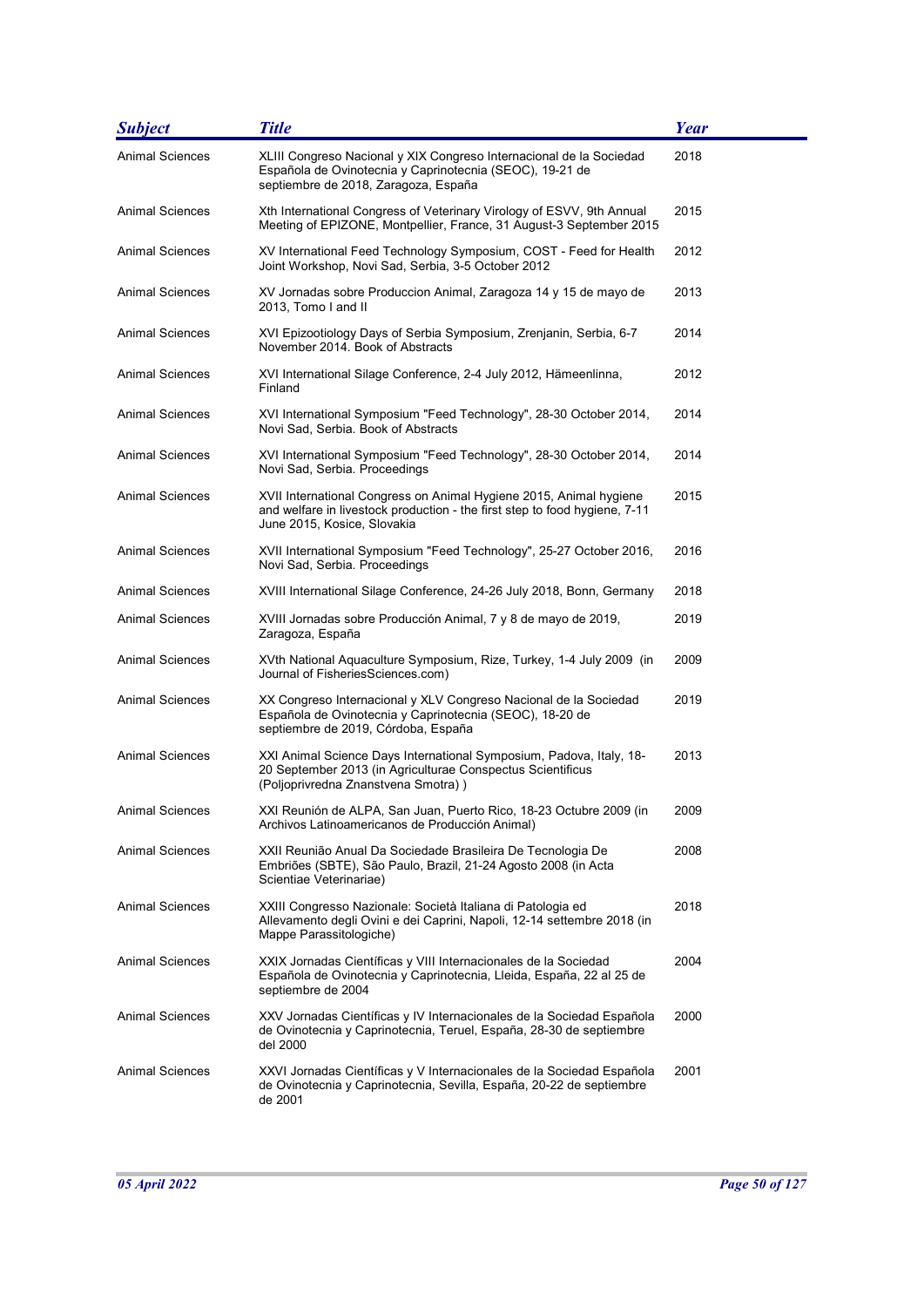| <b>Subject</b>         | <b>Title</b>                                                                                                                                                                                                                                                 | Year  |
|------------------------|--------------------------------------------------------------------------------------------------------------------------------------------------------------------------------------------------------------------------------------------------------------|-------|
| <b>Animal Sciences</b> | XXVI Reunión de la Asociación Latinoamericana de Producción Animal,<br>V Simposio Internacional de Producción Animal, Guayaquil, Ecuador,<br>28-31 mayo 2018 (in Archivos Latinoamericanos de Producción Animal)                                             | 2018  |
| <b>Animal Sciences</b> | XXVII Jornadas Científicas y VI Internacionales de la Sociedad<br>Española de Ovinotecnia y Caprinotecnia, Valencia, España, 19-21<br>septiembre 2002                                                                                                        | 2002  |
| Animal Sciences        | XXVIII Jornadas Científicas y VII Internacionales de la Sociedad<br>Española de Ovinotecnia y Caprinotecnia, Badajoz, España, 25 a 27<br>septiembre de 2003                                                                                                  | 2003  |
| Animal Sciences        | XXX Jornadas Científicas y IX Internacionales de la Sociedad Española<br>de Ovinotecnia y Caprinotecnia, Granada, España, 28-30 de<br>septiembre y 1 de octubre 2005                                                                                         | 2005  |
| Animal Sciences        | XXXI Jornadas Científicas y X Internacionales de la Sociedad Española<br>de Ovinotecnia y Caprinotecnia, Zamora, España, 20-22 de septiembre<br>2006                                                                                                         | 2006  |
| Animal Sciences        | XXXII Jornadas Científicas y XII Internacionales de la Sociedad<br>Española de Ovinotecnia y Caprinotecnia, Mallorca, España, 19-21 de<br>septiembre de 2007                                                                                                 | 2007  |
| Animal Sciences        | XXXIII Jornadas Científicas y XII Internacionales de la Sociedad<br>Española de Ovinotecnia y Caprinotecnia, Almería, España, 24-27 de<br>septiembre de 2008                                                                                                 | 2008  |
| Animal Sciences        | XXXIII National Congress Italian Society of Pathology and Breeding of<br>Sheep and Goats [XXIII Congresso Nazionale: Società Italiana di<br>Patologia ed Allevamento degli Ovini e dei Caprini, Napoli, 12-14<br>settembre 2018] (in Mappe Parassitologiche) | 2018  |
| <b>Animal Sciences</b> | XXXIX Congreso Anual de la Sociedad Chilena de Produccion Animal y<br>37° Congresso Argentino de Producción Animal (in Revista Argentina<br>de Producción Animal)                                                                                            | 2014  |
| Animal Sciences        | XXXIX Congreso Nacional de la Sociedad Española de Ovinotecnia y<br>Caprinotecnia (SEOC) Ourense, España, 17-19 de septiembre de 2014                                                                                                                        | 2014  |
| Animal Sciences        | XXXV Congreso Nacional de la Sociedad Española de Ovinotecnia y<br>Caprinotecnia, Valladolid, España, 22-24 de septiembre de 2010                                                                                                                            | 2010  |
| Animal Sciences        | XXXVI Congreso Nacional de la Sociedad Española de Ovinotecnia y<br>Caprinotecnia, Donostia-San Sebastián, España, 6-7 de octubre de<br>2011                                                                                                                 | 2011  |
| Animal Sciences        | XXXVII Congreso Nacional de la Sociedad Española de Ovinotecnia y<br>Caprinotecnia, Ciudad Real, España, 19-21 de septiembre de 2012                                                                                                                         | 2012  |
| <b>Animal Sciences</b> | XXXVIII Congreso Nacional y XIV Internacional de la Sociedad<br>Española de Ovinotecnia y Caprinotecnia, 18-20 de septiembre 2013,<br>Málaga, España                                                                                                         | 2013  |
| <b>Animal Sciences</b> | Zoo Research Guidelines                                                                                                                                                                                                                                      | 2003- |
| Human Sciences         | [21st Scientific Expert Conference in Agriculture and Food Industry -<br>Neum 2010] XXI Naučno-stručna konferencija poljoprivrede i<br>prehrambene industrije. Zbornik radova. 29. September - 2. Oktober,<br>2010, Neum, Bosnia i Hercegovina               | 2010  |
| Human Sciences         | [4. Slovenian Gynaecology and Reproduction Conference] 4. Kongress<br>ginekologov in porodničarjev Slovenije z mednarodno udeležbo,<br>Portorož, Slovenia, 11-13 November 2009 (in Zdravniški Vestnik)                                                       | 2009  |
| <b>Human Sciences</b>  | [4th National Congress on Science and Technology] 4 Conferência<br>Nacional de Ciência, Tecnologia e Inovacao, 3 de Agosto de 2009,<br>Brasil (in Ciência e Tecnologia de Alimentos)                                                                         | 2009  |
| <b>Human Sciences</b>  | [6th National Conference o nScience and Technology of Meat] 6°<br>Coloquio Nacional de Ciencia y Tecnología de la Carne, 24-26<br>September 2014, México (in Nacameh)                                                                                        | 2014  |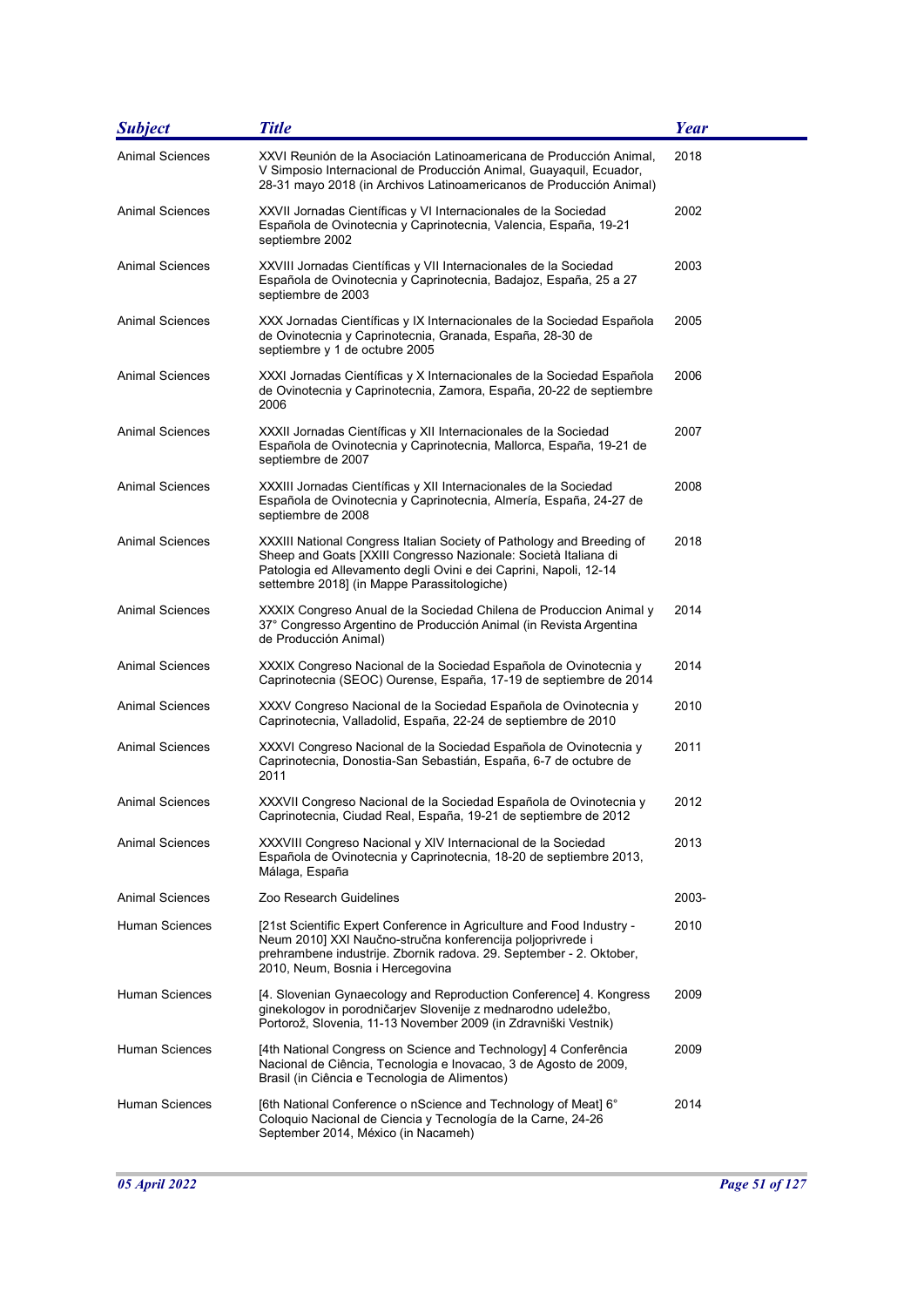| <b>Subject</b>        | <b>Title</b>                                                                                                                                                                                                                                                           | <b>Year</b> |
|-----------------------|------------------------------------------------------------------------------------------------------------------------------------------------------------------------------------------------------------------------------------------------------------------------|-------------|
| <b>Human Sciences</b> | [Applied Research in Sport Management: Sport Business Symposium<br>2017] Investigación Aplicada en Gestión del Deporte: Sport Business<br>Symposium 2017, Tarragona, Spain, 28-29 April 2017 (in PODIUM:<br>Sport, Leisure and Tourism Review)                         | 2017        |
| Human Sciences        | [DDD and ZUPP 2010] Zbornik Radova 22. Znanstveno Stručno<br>Edukativni Seminar DDD i ZUPP 2010: Djelatnost dezinfekcije,<br>dezinsekcije, deratizacije i zaštite uskladištenih, Pula, Croatia, 24-26<br>March, 2010                                                   | 2010        |
| <b>Human Sciences</b> | [DDD and ZUPP 2012] Zbornik Radova 24. Znanstveno Stručno<br>Edukativni Seminar DDD i ZUPP 2011: Djelatnost dezinfekcije,<br>dezinsekcije, deratizacije i zaštite uskladištenih, Split, Republike<br>Hrvatske, 20. do 23. ožuijak 2012                                 | 2012        |
| Human Sciences        | [DDD and ZUPP 2013] Zbornik Radova 25. Znanstveno Stručno<br>Edukativni Seminar DDD i ZUPP 2013: Djelatnost dezinfekcije,<br>dezinsekcije, deratizacije i zaštite uskladištenih, poljoprivrednih<br>proizvoda, Split, Republike Hrvatske, 2.do 5. travnja 2013         | 2013        |
| <b>Human Sciences</b> | [DDD and ZUPP 2014] Zbornik Radova: 26. Znanstveno, Stručno,<br>Edukativni Seminar DDD I ZUPP 2014. Djelatnost dezinfekcije,<br>dezinsekcije, deratizacije I zaštite uskladištenih poljoprivrednih<br>proizvoda, Split, 25. do 28. ožujka 2014                         | 2014        |
| <b>Human Sciences</b> | [DDD and ZUPP 2015] 27. Znanstveno Stručno Edukativni Seminar s<br>Međunarodnim Sudjelovanjem DDD i ZUPP 2015. Djelatnost<br>dezinfekcije, dezinsekcije, deratizacije i zaštite uskladištenih,<br>poljoprivrednih proizvoda, Mošćenička Draga, 24. do 27. ožuijak 2015 | 2015        |
| Human Sciences        | [DDD and ZUPP 2016] 28. Znansteveno, Stručno, Edukativni Seminar<br>s Medunarodnim Sudjelovanjem DDD I ZUPP 2016, Moscenicka<br>Draga, 5. do 8. travnja 2016                                                                                                           | 2016        |
| Human Sciences        | [DDD and ZUPP 2017] 29. znanstveno ztručno edukativni seminar s<br>međunarodnim sudjelovanjem, Djelatnost dezinfekcije, dezinsekcije,<br>deratizacije i zaštite uskladištenih, poljoprivrednih proizvoda,<br>Mošćenička Draga, Hrvatska, 4-7 travnja 2017              | 2017        |
| <b>Human Sciences</b> | [DDD and ZUPP 2018] 30. Znanstveno ztručno edukativni seminar s<br>međunarodnim sudjelovanjem, Djelatnost dezinfekcije, dezinsekcije,<br>deratizacije i zaštite uskladištenih, poljoprivrednih proizvoda, Novigrad,<br>Hrvatska, 3. do 6. travnja 2018                 | 2018        |
| Human Sciences        | [DDD and ZUPP 2019] 31. Znanstveno-Stručno-Edukativni Seminar s<br>Međunarodnim Sudjelovanjem DDD i ZUPP 2019. Djelatnost<br>dezinfekcije, dezinsekcije, deratizacije i zaštite uskladištenih<br>poljoprivrednih proizvoda, 26. do 29. ožujka 2019, Novigrad, Croatia  | 2019        |
| Human Sciences        | [Gastronomy Congress] Gastronomi Kongresi, Ankara, 22-25 Mart<br>2018 (in Güncel Turizm Araştırmaları Dergisi)                                                                                                                                                         | 2018        |
| Human Sciences        | [Iguassu International Tourism Forum 2019] Fórum Internacional de<br>Turismo do Iguassu 2019 (in Turismo e Sociedade)                                                                                                                                                  | 2019        |
| <b>Human Sciences</b> | [II International Meeting of Sports and Entertainment Management] II<br>Encontro Internacional de Gestão do Esporte e do Entretenimento,<br>Liberdade - São Paulo-SP, 20 e 21 de novembro de 2014 (in PODIUM:<br>Sport, Leisure and Tourism Review)                    | 2014        |
| <b>Human Sciences</b> | [International Conference on Innovation, Technology, Education and<br>Management, 4th.] 4. međunarodne konferencije Inovacije, tehnologije,<br>edukacija i menadžment, Sv. Martin na Muri, Croatia, 14. i 15. travnja<br>2016. Zbornik radova                          | 2016        |
| Human Sciences        | [International Conference on Innovation, Technology, Education and<br>Management, 5th. Vol 2] 5. međunarodne konferencije Inovacije,<br>tehnologije, edukacija i menadžment, Sv. Martin na Muri, Croatia,<br>travanj 2018. Svezak 2. Zbornik radova                    | 2018        |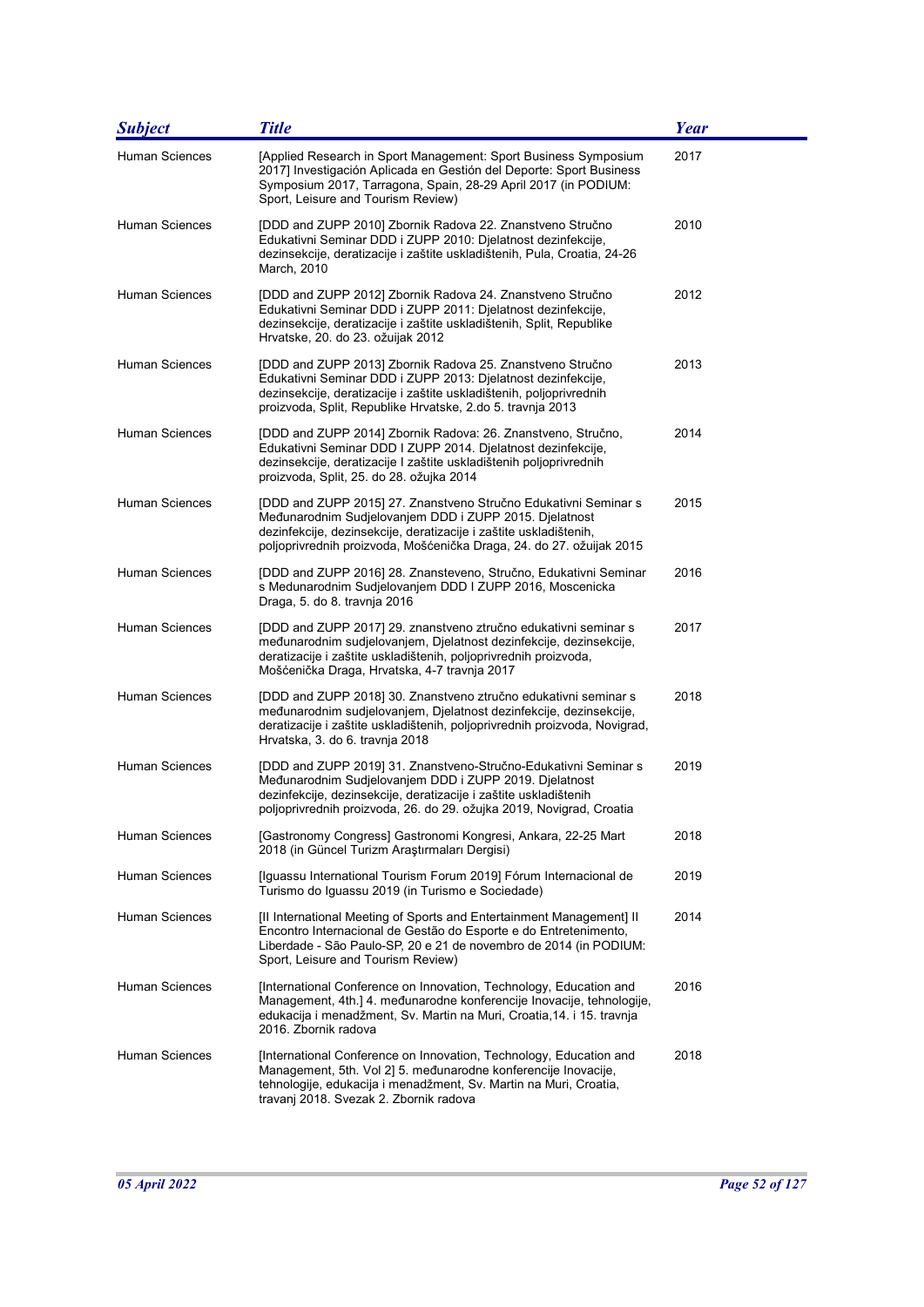| <b>Subject</b>        | <b>Title</b>                                                                                                                                                                                                                                                            | <b>Year</b> |
|-----------------------|-------------------------------------------------------------------------------------------------------------------------------------------------------------------------------------------------------------------------------------------------------------------------|-------------|
| <b>Human Sciences</b> | [International Conference on Innovation, Technology, Education and<br>Management, 5th. Vol. 1] 5. međunarodne konferencije Inovacije,<br>tehnologije, edukacija i menadžment, Sv. Martin na Muri, Croatia,<br>travanj 2018. Svezak 1. Zbornik radova                    | 2018        |
| Human Sciences        | [International Conference on Tourism and Sports Management, 2nd.] 2.<br>međunarodne konferencije o menadžmentu u turizmu i sportu na temu,<br>Sv. Martin na Muri, Croatia, 12.-13. travnja 2012. Zbornik radova                                                         | 2012        |
| Human Sciences        | [International Conference on Tourism and Sports Management, 3rd.] 3.<br>međunarodne konferencije Menadžment turizma i sporta na temu:<br>Tehnološki razvoj u funkciji održivog turizma i sporta, Sv. Martin na<br>Muri, Croatia, 10. i 11. travnja 2014. Zbornik radova | 2016        |
| <b>Human Sciences</b> | [International Rural Tourism Congress, 4th.] 4. međunarodni kongres o<br>ruralnom turizmu, Novo vrijeme – vrijeme za ruralni turizam, 9. – 13.<br>svibnja 2018., Supetar, Hrvatska. Zbornik radova                                                                      | 2018        |
| <b>Human Sciences</b> | [International Scientific and Professional Conference, 14th Ružička<br>Days, "Science Today - Tomorrow Industry"] Međunarodni<br>znanstveno-stručni skup, 14. Ružičkini dani, "Danas znanost - sutra<br>industrija", Vukovar, Croatia, 13.-15. rujna, 2012              | 2012        |
| <b>Human Sciences</b> | [International Scientific-Practical Conference, Food, Technologies &<br>Health - 2014] Mezhdunarodna nauchno-prakti-cheska konferentsiya<br>Khrani, tekhnologii i zdrave -2014. 13 Noemvri 2014, Plovdiv, Bulgaria                                                      | 2014        |
| <b>Human Sciences</b> | [Sports Tourism Congress, 1st. Book of abstracts] 1. Kongres<br>Sportskog Turizma, 26.-27. 11. 2015, Zagreb, Hrvatska. Zbornik<br>sažetaka                                                                                                                              | 2015        |
| <b>Human Sciences</b> | [Sports Tourism Congress, 2nd. Selected papers] 2. Kongresa<br>Sportskog Turizma, Makarska, Hrvatska, 11. i 12. studeni 2016.<br>godine. Zbornik odabranih znanstvenih radova                                                                                           | 2016        |
| Human Sciences        | [XIV Congress Prof. Julian Aleksandrowicz Polish Society for<br>Magnesium Research] Dziś i jutro magnezu. XIV Zjazd Polskiego<br>Towarzystwa Magnezologicznego im. prof. Juliana Aleksandrowicza,<br>Polska, 2012 (in Journal of Elementology)                          | 2012        |
| <b>Human Sciences</b> | [XV Southern Regional Meeting of Food Science and Technology] XV<br>encontro regional sul de ciencia e tecnologia de alimentos, Curitiba,<br>Parana, Brasil, 28 e 29 novembro 2019 (in Revista Acadêmica: Ciência<br>Animal)                                            | 2019        |
| Human Sciences        | [XXI Chilean Congress of Food Science and Technology SOCHITAL]<br>XXI Congreso Chileno de Ciencias y Tecnologia de Alimentos<br>SOCHITAL, Santiago, Chile, 22-24 de Mayo 2017 (in Agro Sur)                                                                             | 2017        |
| <b>Human Sciences</b> | [XXIV International Conference on Practical Nutrition and I Congress on<br>History of Food] XXIV Jornadas Internacionales Nutricion Practica y I<br>Congreso de Historia de la Alimentacion, 12 y 13 de febrero 2020 (in<br>Nutrición Clínica y Dietética Hospitalaria) | 2020        |
| <b>Human Sciences</b> | 10. Stamparovi dani, 2018 (in Hrana u Zdravlju i Bolesti/Food in Health<br>and Disease)                                                                                                                                                                                 | 2018        |
| Human Sciences        | 11. Stamparovi dani, 2019 (in Hrana u Zdravlju i Bolesti/Food in Health<br>and Disease)                                                                                                                                                                                 | 2019        |
| <b>Human Sciences</b> | 119th EAAE Seminar - Sustainability in the Food Sector: Rethinking the<br>Relationship between the Agro-Food System and the Natural, Social,<br>Economic and Institutional Environments, Naples, Italy, 30 June - 2<br>July 2010 (in Internation                        | 2010        |
| <b>Human Sciences</b> | 145th EAAE Seminar "Intellectual Property Rights for Geographical<br>Indications: What is at stake in the TTIP?", Parma, Italy, 14-15 April<br>2015 (in Bio-based and Applied Economics)                                                                                | 2015        |
| Human Sciences        | 14th International conference 'Romanian Rural Tourism in the Context<br>of Sustainable Development. Present and Prospects'                                                                                                                                              | 2012        |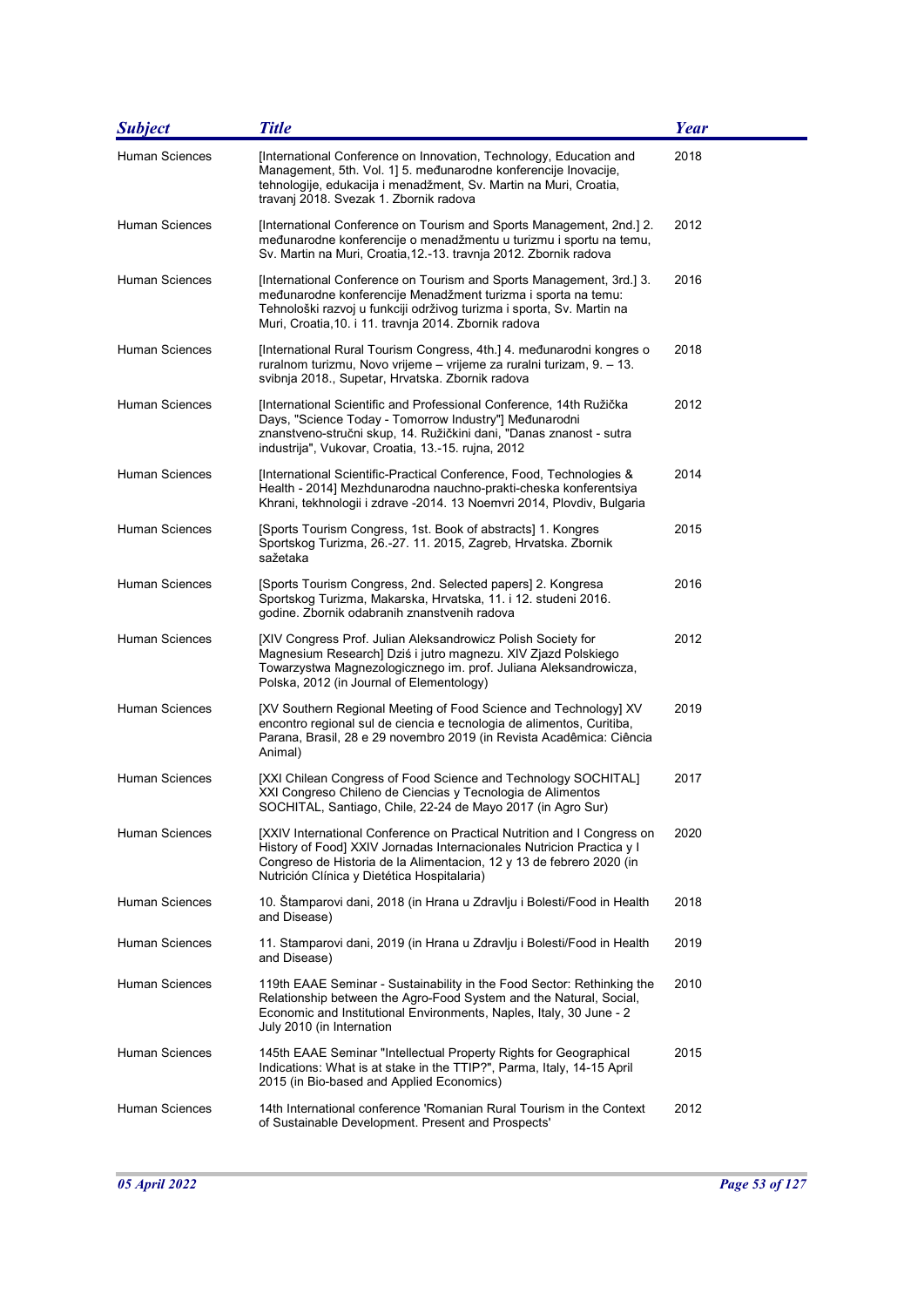| <b>Subject</b>        | <b>Title</b>                                                                                                                                                                                     | <b>Year</b> |
|-----------------------|--------------------------------------------------------------------------------------------------------------------------------------------------------------------------------------------------|-------------|
| <b>Human Sciences</b> | 15th International Conference "Romanian rural tourism in the context of<br>sustainable development: present and prospects", Vatra Dornei,<br>Romania, 23-25 May 2013                             | 2013        |
| Human Sciences        | 16th International and Iranian Congress of Microbiology, Tehran, Iran,<br>25-27 August 2015 (in Iranian Journal of Public Health)                                                                | 2015        |
| <b>Human Sciences</b> | 16th Norwegian Conference on Epidemiology, Bergen, Norway, 11-12<br>November, 2008 (in Norsk Epidemiologi)                                                                                       | 2008        |
| Human Sciences        | 18th Norwegian Epidemiology Conference, Stiklestad, Norway, 4-5<br>November 2010 (in Norsk Epidemiologi)                                                                                         | 2010        |
| <b>Human Sciences</b> | 1st International conference 'Competitiveness of agro-food and<br>environmental economy' (CAFEE`12), Bucharest, Romania, 8-9<br>November 2012                                                    | 2012        |
| <b>Human Sciences</b> | 1st International Congress of the Turkish Journal of Agriculture - Food<br>Science and Technology, 2019 (in Turkish Journal of Agriculture - Food<br>Science and Technology)                     | 2019        |
| Human Sciences        | 1st International Scientific Conference Tourism in South East Europe<br>2011, Opatija, Croatia, 4-7 May 2011                                                                                     | 2011        |
| Human Sciences        | 2013 Global Health Workshop for the Association of Pacific Rim<br>Universities (APRU), 29 October-1 November 2013, Zhejiang<br>University, China. Abstracts                                      | 2013        |
| Human Sciences        | 2014 Global Health Workshop for the Association of Pacific Rim<br>Universities (APRU), 24-27 September 2014, National Taiwan<br>University, Taiwan. Abstracts                                    | 2014        |
| <b>Human Sciences</b> | 2015 Global Health Workshop for the Association of Pacific Rim<br>Universities (APRU), 30 October-1 November 2015, Osaka University,<br>Japan. Abstracts                                         | 2015        |
| Human Sciences        | 2016 APRU Global Health Program Workshop, 28 September - 1<br>October 2016, Sydney, Australia                                                                                                    | 2016        |
| Human Sciences        | 2017 APRU Global Health Program, 16 - 19 October 2017, Quezon<br>City, Philippines                                                                                                               | 2017        |
| Human Sciences        | 20th Norwegian Conference on Epidemiology, Bergen, Norway, 23-24<br>August 2012 (in Norsk Epidemiologi)                                                                                          | 2012        |
| <b>Human Sciences</b> | 20th Scientific Expert Conference in Agriculture and Food Industry-<br>Neum 2009                                                                                                                 | 2009        |
| Human Sciences        | 21st Norwegian Conference on Epidemiology, Tromsø, Norway, 30<br>October-1 November 2013 (in Norsk Epidemiologi)                                                                                 | 2013        |
| <b>Human Sciences</b> | 22nd Norwegian Conference on Epidemiology, Trondheim, Norway, 29-<br>30 October 2014 (in Norsk Epidemiologi)                                                                                     | 2014        |
| Human Sciences        | 23rd International Scientific-Experts Congress on Agriculture and Food<br>Industry, Izmir, Turkey, 27-29 September 2012 (Ege Üniversitesi Ziraat<br>Fakültesi Dergisi 2013 Special Issues 1 & 2) | 2012        |
| Human Sciences        | 23rd Norwegian Conference on Epidemiology, Bergen, Norway, 26-27<br>September 2016 (in Norsk Epidemiologi)                                                                                       | 2016        |
| <b>Human Sciences</b> | 24th Annual CAUTHE Conference "Tourism and Hospitality in the<br>Contemporary World: Trends, Change and Complexity"                                                                              | 2014        |
| Human Sciences        | 25th International Congress of Pediatrics and 11th National Congress<br>of Pediatric Nursing, Children's Medical Center, Tehran, Iran, 10-14<br>October 2013 (in Iranian Journal of Pediatrics)  | 2013        |
| Human Sciences        | 25th Norwegian Conference on Epidemiology, Trondheim, Norway, 14-<br>15 November 2018 (in Norsk Epidemiologi)                                                                                    | 2018        |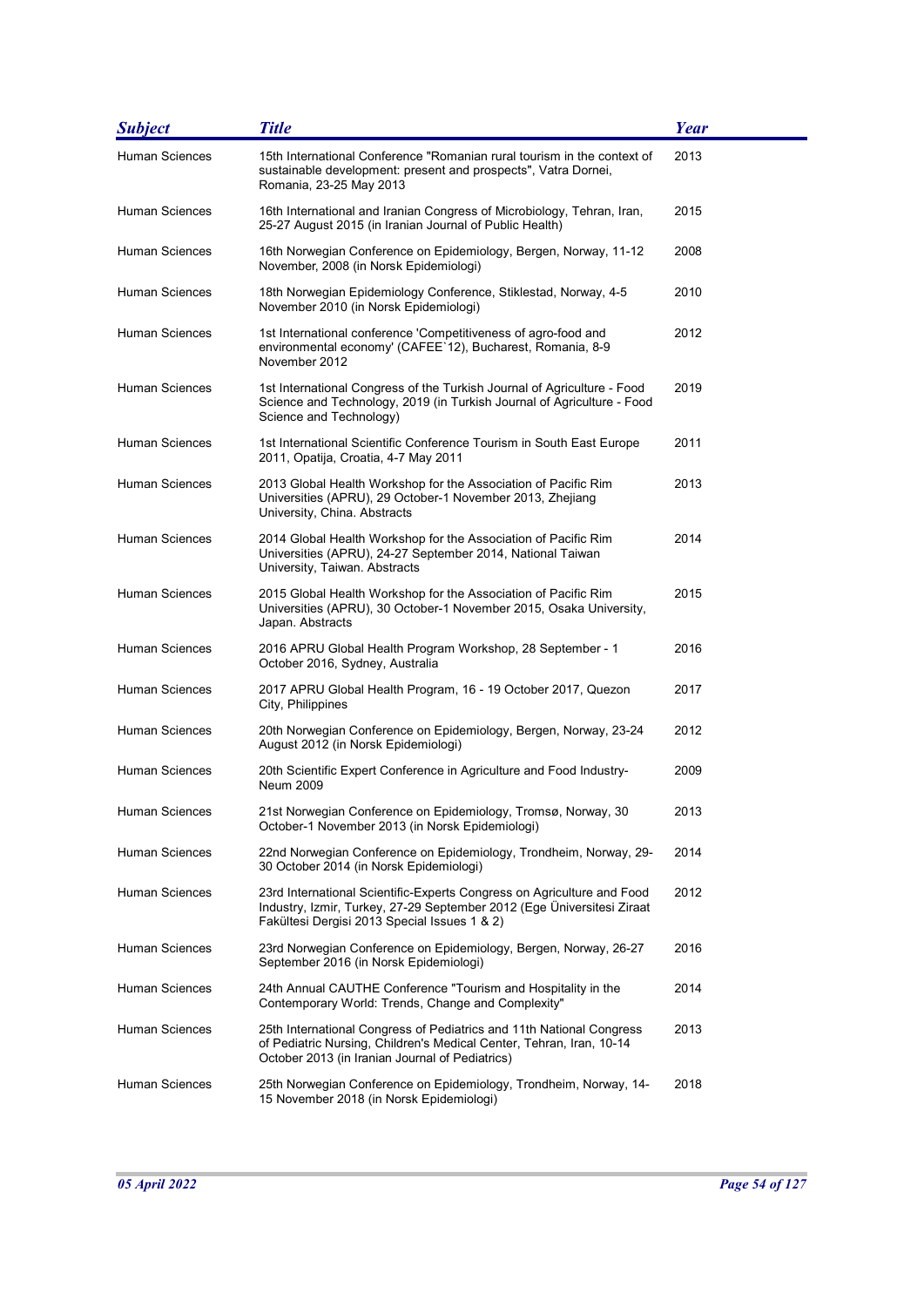| <b>Subject</b>        | <b>Title</b>                                                                                                                                                                                                                    | <b>Year</b> |
|-----------------------|---------------------------------------------------------------------------------------------------------------------------------------------------------------------------------------------------------------------------------|-------------|
| <b>Human Sciences</b> | 26th International Scientific-Expert Conference of Agriculture and Food<br>Industry, Sarajevo, Bosnia and Herzegovina, 27-30 September 2015 (in<br>Works of the Faculty of Agriculture University of Sarajevo)                  | 2015        |
| Human Sciences        | 2nd conference 'Economics, Sociology, Theory and Practice of Public<br>Health', Kiev, Ukraine, 12-13 April 2012 (in Tobacco Control and Public<br>Health in Eastern Europe)                                                     | 2012        |
| Human Sciences        | 2nd Global Public Health Conference (GlobeHEAL 2019), 14-15<br>February 2019, Colombo, Sri Lanka. Book of Abstracts                                                                                                             | 2019        |
| <b>Human Sciences</b> | 2nd Global Public Health Conference (GlobeHEAL 2019), 14-15<br>February 2019, Colombo, Sri Lanka. Proceedings                                                                                                                   | 2019        |
| Human Sciences        | 2nd International Behçet Uz Child Congress, Izmir, Turkey, 4-7 March<br>2020 (in Izmir Dr. Behçet Uz Çocuk Hastanesi Dergisi)                                                                                                   | 2020        |
| Human Sciences        | 2nd International Conference on Kenaf and Allied Fibres, Selangor,<br>Malaysia, 3-5 December 2013 (in Pertanika Journal of Tropical<br>Agricultural Science)                                                                    | 2013        |
| <b>Human Sciences</b> | 2nd International Conference on Public Health, Colombo, Sri Lanka, 28-<br>29 July 2016                                                                                                                                          | 2016        |
| Human Sciences        | 2nd International Conference on Public Health, Solo, Indonesia, 6-7<br>September 2017                                                                                                                                           | 2017        |
| Human Sciences        | 2nd International Scientific Conference "Tourism in Southern and<br>Eastern Europe 2013"                                                                                                                                        | 2013        |
| Human Sciences        | 2nd International Workshop on Micronutrients and Child Health, New<br>Delhi, India, 3-7 November 2014 (in Indian Journal of Community<br>Health)                                                                                | 2014        |
| Human Sciences        | 30th Iranian Congress of Radiology, Olympic Hotel, Tehran, Iran, 13-16<br>May 2014 (in Iranian Journal of Radiology)                                                                                                            | 2014        |
| Human Sciences        | 32nd EuroCHRIE conference "Hospitality and Tourism Futures", 6-9<br>October 2014 Dubai, UAE                                                                                                                                     | 2014        |
| Human Sciences        | 35th Conference of the Romanian Society of Medical Informatics<br>(SRIM), Cluj-Napoca, Romania, 19-20 September 2019 (in Applied<br>Medical Informatics)                                                                        | 2019        |
| Human Sciences        | 3rd Baltic Conference on Food Science and Technology, FOODBALT-<br>2008, Latvia University of Agriculture                                                                                                                       | 2008        |
| Human Sciences        | 3rd International and 20th Croatian Congress of Technologists for Post-<br>harvest Technology, Stubicke Toplice, Croatia, 18-20 November 2008<br>(inAgriculturae Conspectus Scientificus (Poljoprivredna Znanstvena<br>Smotra)) | 2008        |
| Human Sciences        | 3rd International Conference on Ergonomics & 1st International<br>Conference on Industrial Engineering (ICE & ICIE Malaysia 2015),<br>Kuala Lumpur, Malaysia, 19-20 August 2015 (in Iranian Journal of<br>Public Health)        | 2015        |
| Human Sciences        | 3rd International Scientific Conference "Tourism in Southern and<br>Eastern Europe 2015"                                                                                                                                        | 2015        |
| Human Sciences        | 3rd International Symposium "Agrarian Economy and Rural<br>Development - realities and perspectives for Romania" (AERD 12)                                                                                                      | 2012        |
| <b>Human Sciences</b> | 3rd QATEM 'Quantitative Approaches in Tourism Economics and<br>Management' workshop, University of Corsica, Corte, France, 13 July<br>2012 (in European Journal of Tourism Research)                                            | 2013        |
| Human Sciences        | 4th Conference of Epidemiological Longitudinal Studies in Europe<br>(CELSE), Bergen, Norway, 12-14 November 2008 (in Norsk<br>Epidemiologi)                                                                                     | 2008        |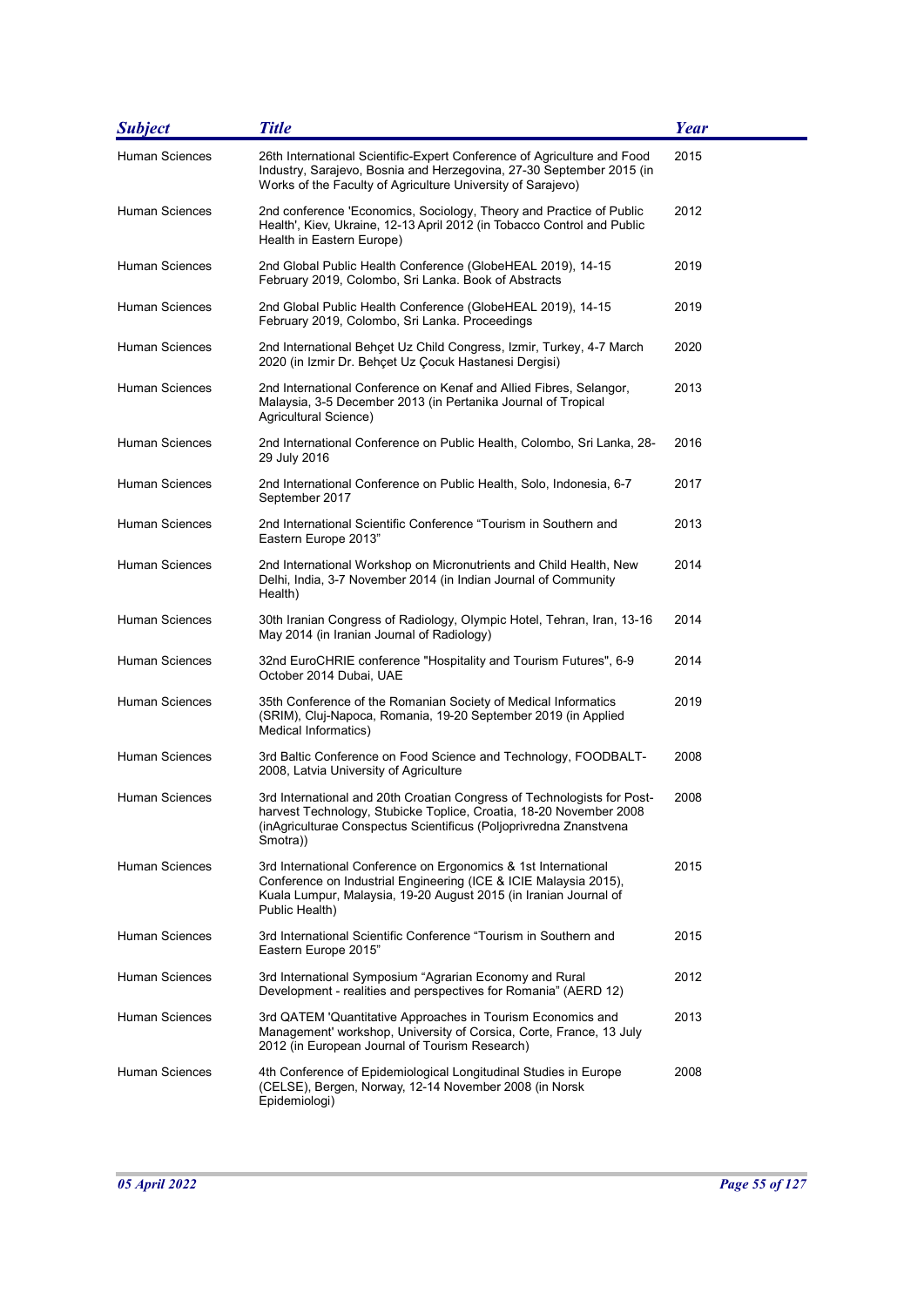| <b>Subject</b>        | <b>Title</b>                                                                                                                                                                                                                                                 | Year |
|-----------------------|--------------------------------------------------------------------------------------------------------------------------------------------------------------------------------------------------------------------------------------------------------------|------|
| Human Sciences        | 4th International Anatolian Agriculture, Food, Environment and Biology<br>Congress - TARGID 2019 (in Turkish Journal of Agriculture - Food<br>Science and Technology)                                                                                        | 2019 |
| Human Sciences        | 4th International Interscience Conference of Infection and<br>Chemotherapy and 12th International Symposium on Antimicrobial<br>Agents and Resistance (ICIC & ISAAR 2019), Gyeongju, Korea<br>Republic, 26-28 September 2019 (in Infection and Chemotherapy) | 2019 |
| Human Sciences        | 4th International Scientific Conference ToSEE - Tourism in Southern<br>and Eastern Europe 2017 "Tourism and Creative Industries: Trends<br>and Challenges", Opatija, Croatia, 4-6 May 2017                                                                   | 2017 |
| Human Sciences        | 4th International Scientific Conference, Agribusiness MAK-2017,<br>"European Road" IPARD 2015-2020, 27-28 January 2017, Kopaonik,<br>Serbia                                                                                                                  | 2017 |
| Human Sciences        | 4th International Scientific Meeting on "Mycology, Mycotoxicology and<br>Mycoses", Novi Sad, Serbia, 20-22 April 2011 (in Matica Srpska<br>Proceedings for Natural Sciences)                                                                                 | 2011 |
| <b>Human Sciences</b> | 4th International Symposium of Public Health, Brisbane, Australia, 29-<br>31 October 2019 (in Journal of Public Health Research)                                                                                                                             | 2019 |
| Human Sciences        | 5 A Day International Symposium Proceedings (edited by Stables G.;<br>Farrell M.)                                                                                                                                                                            | 2000 |
| <b>Human Sciences</b> | 50 years FoodRDI. Food Technologies and Health, International<br>Scientific-Practical Conference, Plovdiv, Bulgaria, 8 November 2012                                                                                                                         | 2012 |
| <b>Human Sciences</b> | 5th Balkan Congress of Immunology, Ohrid, Republic of Macedonia, 1-<br>3 June 2008 (in Macedonian Journal of Medical Sciences)                                                                                                                               | 2008 |
| <b>Human Sciences</b> | 62nd Annual Meeting of the Japan Society of Medical Entomology and<br>Zoology, Kagoshima, Japan, 2-4 April 2010 (in Medical Entomology and<br>Zoology)                                                                                                       | 2010 |
| Human Sciences        | 6th Baltic Conference on Food Science and Technology "Innovations<br>for Food Science and Production", FOODBALT-2011, May 5–6, 2011,<br>Jelgava, Latvia                                                                                                      | 2011 |
| <b>Human Sciences</b> | 6th BIOATLAS Conference, Brasov, Romania, 27-28 May 2016 (in<br>Journal of EcoAgriTourism)                                                                                                                                                                   | 2016 |
| Human Sciences        | 6th International Congress Flour-Bread '11 and 8th Croatian Congress<br>of Cereal Technologists, Opatija, Croatia, 12-14 October 2011                                                                                                                        | 2011 |
| Human Sciences        | 7. simpozija "Štamparovi dani" (in Hrana u Zdravlju i Bolesti/Food in<br>Health and Disease)                                                                                                                                                                 | 2015 |
| <b>Human Sciences</b> | 70th Annual Meeting of the Japan Society of Medical Entomology and<br>Zoology (in Medical Entomology and Zoology)                                                                                                                                            |      |
| <b>Human Sciences</b> | 71st Annual Meeting of the Japan Society of Medical Entomology and<br>Zoology (in Medical Entomology and Zoology)                                                                                                                                            | 2019 |
| Human Sciences        | 7th Asian Society of Agricultural Economists (ASAE) International<br>Conference, Hanoi, Vietnam, 13-15 October 2011 (in Asian Journal of<br>Agriculture and Development)                                                                                     | 2011 |
| Human Sciences        | 7th Bioatlas Conference, Sibiu, Romania, 25-26 May 2018 (in Journal<br>of EcoAgriTourism)                                                                                                                                                                    | 2018 |
| Human Sciences        | 7th International Congress and the 9th Croatian Congress of Cereal<br>Technologists "Flour-Bread '13", 16-18 October 2013, Opatija, Croatia                                                                                                                  | 2013 |
| Human Sciences        | 7th International Congress of Food Technologists, Biotechnologists and<br>Nutritionists, Opatija, Croatia, 20-23 September 2011 (in Croatian<br>Journal of Food Technology, Biotechnology and Nutrition)                                                     | 2011 |
| Human Sciences        | 7th International Congress of Food Technologists, Biotechnologists and<br>Nutritionists, Opatija, Croatia, 20-23 September 2011 (in Food<br>Technology and Biotechnology)                                                                                    | 2011 |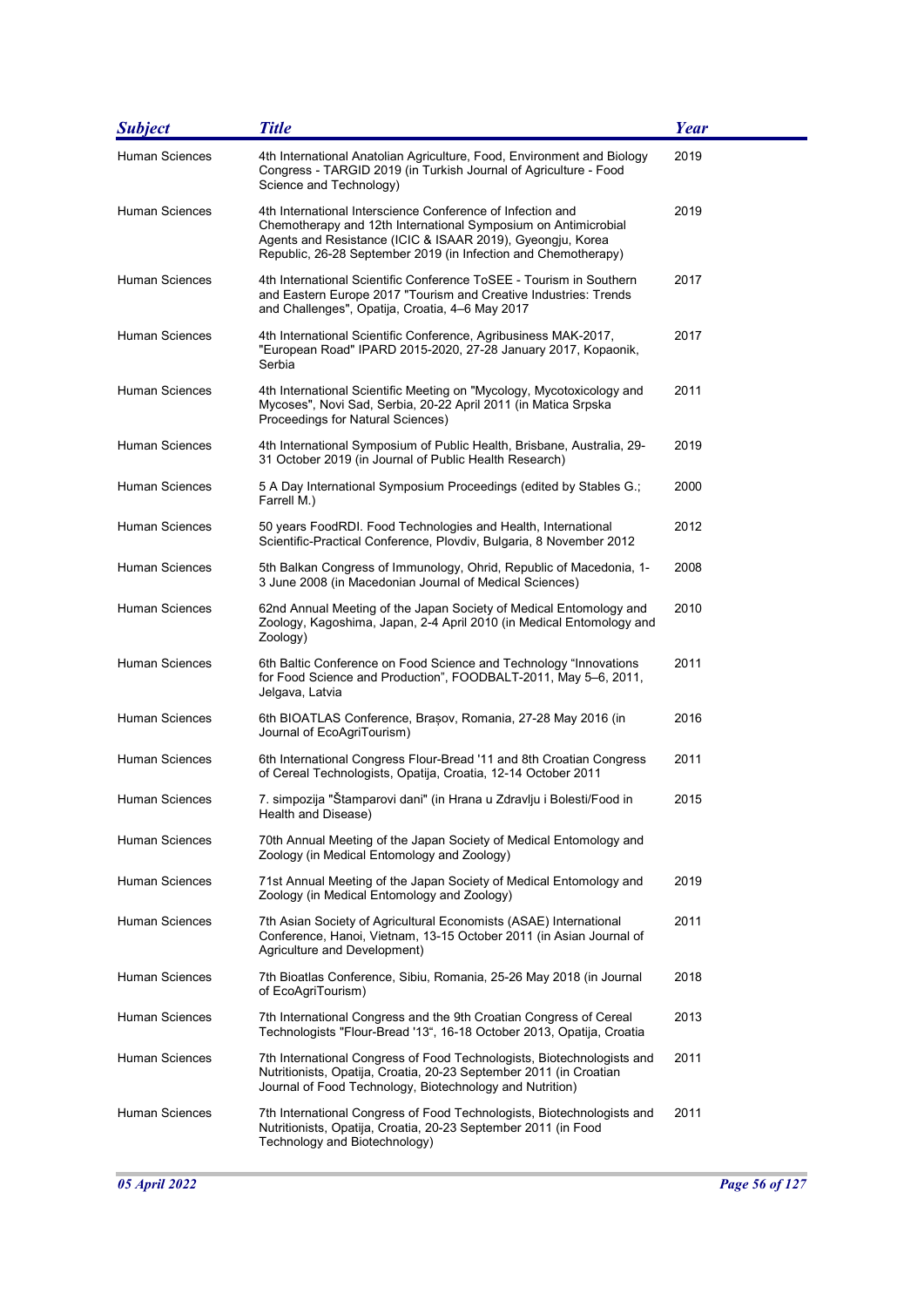| <b>Subject</b>        | <b>Title</b>                                                                                                                                                                                            | Year |
|-----------------------|---------------------------------------------------------------------------------------------------------------------------------------------------------------------------------------------------------|------|
| <b>Human Sciences</b> | 7th International Symposium EuroAliment 2015, Galati, Romania, 24-<br>26 September 2015 (in Annals of the University "Dunarea de Jos" of<br>Galati - Fascicle VI: Food Technology)                      | 2015 |
| Human Sciences        | 7th National Conference on Food Science & Technology, 13-14 June<br>2014, Kathmandu, Nepal                                                                                                              | 2014 |
| Human Sciences        | 7th Nordic Conference on Epidemiology and Registry-based Health<br>Research - NordicEpi 2015, Oslo, Norway, 21-23 September 2015 (in<br>Norsk Epidemiologi)                                             | 2015 |
| Human Sciences        | 8. simpozija "Štamparovi dani," Brodskog Drenovca, 8. do 11. prosinca<br>2016 (in Hrana u Zdravlju i Bolesti/Food in Health and Disease)                                                                | 2016 |
| Human Sciences        | 87th Agricultural Economics Society Annual Conference Posters,<br>Warwick, UK, 8-10 April 2013                                                                                                          | 2013 |
| Human Sciences        | 8th Asian Society of Agricultural Economists (ASAE) International<br>Conference, Savar, Dhaka, Bangladesh, 14-17 October 2014 (in Asian<br>Journal of Agriculture and Development)                      | 2014 |
| <b>Human Sciences</b> | 8th International Congress and the 10th Croatian Congress of Cereal<br>Technologists, "Flour-Bread '15", 29-30 October 2015, Opatija, Croatia                                                           | 2015 |
| Human Sciences        | 8th International Workshop on Biological effects of Electromagnetic<br>Fields, Varna, Bulgaria, 21-26 September 2014 (in Bulgarian Journal of<br>Public Health)                                         | 2014 |
| Human Sciences        | 9th Baltic Conference on Food Science and Technology "Food for<br>Consumer Well-Being" FOODBALT 2014, Jelgava, Latvia, 8-9 May,<br>2014                                                                 | 2014 |
| Human Sciences        | 9th International Conference on Molluscan Shellfish Safety, Sydney,<br>Australia, 17-22 March 2013                                                                                                      | 2013 |
| Human Sciences        | 9th International Congress "Flour-Bread '17", 11th Croatian Congress of<br>Cereal Technologists "Brašno-Kruh '17", Opatija, Croatia, 25-27<br>October 2017                                              | 2017 |
| Human Sciences        | A case study of integrated management of childhood illness (IMCI)<br>implementation in Kenya                                                                                                            | 2008 |
| Human Sciences        | Acrylamide, furans and other food-borne contaminants, from plant<br>science to food chemistry, Freising, Germany, 8-9 October 2012 (in<br>Aspects of Applied Biology)                                   | 2012 |
| Human Sciences        | Advances in cider and fruit wine technology, Pershore College, Worcs,<br>UK, 7 April 2011 (in Aspects of Applied Biology)                                                                               | 2011 |
| Human Sciences        | Advances in Hospitality & Tourism Marketing & Management<br>Conference, 4th. Mauritius, 25-27 June 2014                                                                                                 | 2014 |
| Human Sciences        | Advances in Hospitality & Tourism Marketing & Management<br>Conference, 6th. Guangzhou, China, 14-17 July 2016                                                                                          | 2016 |
| Human Sciences        | Advances in Hospitality & Tourism Marketing & Management<br>Conference, 7th. Famagusta, Cyprus, 10-15 July 2017                                                                                         | 2017 |
| <b>Human Sciences</b> | Advances in Hospitality & Tourism Marketing and Management<br>(AHTMM) Conference, 5th. Beppu, Japan, 18-21 June 2015                                                                                    | 2015 |
| Human Sciences        | Advances in Hospitality and Tourism Marketing and Management<br>(AHTMM) Conference, 8th. Bangkok, Thailand, 25-29 June 2018                                                                             | 2018 |
| Human Sciences        | Advances in Hospitality and Tourism Marketing and Management<br>(AHTMM) Conference, 9th. Portsmouth, UK, 9-12 July 2019                                                                                 | 2019 |
| Human Sciences        | AFSA Conference on Food Safety and Food Security, 3rd. 15-17<br>September 2016, KIIT University, Bhubaneswar, India                                                                                     | 2016 |
| Human Sciences        | Agriculture for Nutrition Security. 24th Annual Conference of<br>Agricultural Economics Research Association, Uttar Pradesh, India, 15-<br>17 December 2016 (in Agricultural Economics Research Review) | 2016 |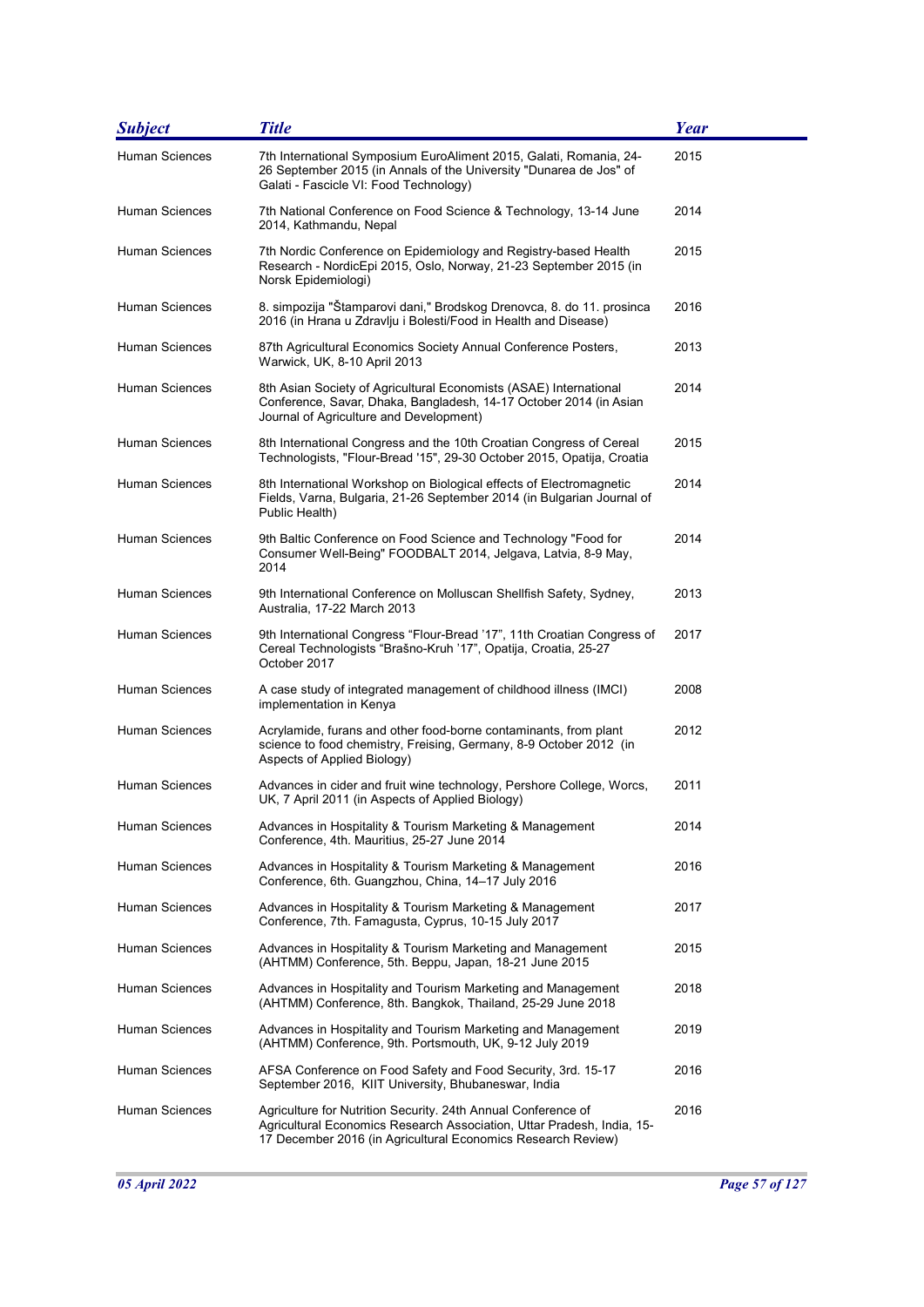| <b>Subject</b>        | <b>Title</b>                                                                                                                                                                                                                          | <b>Year</b> |
|-----------------------|---------------------------------------------------------------------------------------------------------------------------------------------------------------------------------------------------------------------------------------|-------------|
| <b>Human Sciences</b> | Annual 15th International Scientific Conference Proceedings "Research<br>for Rural Development 2009", Jelgava, Latvia                                                                                                                 | 2009        |
| Human Sciences        | Annual APRU (Association of Pacific Rim Universities) Global Health<br>Conference, 12th. Planetary health, the next frontier, 28-30 October<br>2018, Kuala Lumpur, Malaysia. Abstract Book                                            | 2018        |
| Human Sciences        | Annual International Conference of the Romanian Society of<br>Biochemistry and Molecular Biology, Bucharest, Romania, 29-31 May<br>2008. Abstract Book (in Romanian Journal of Biochemistry)                                          | 2008        |
| Human Sciences        | Annual Report - Medicines for Malaria Venture, 2007                                                                                                                                                                                   | 2007        |
| <b>Human Sciences</b> | Artemisia annua, artemisinin, acts and malaria control in Africa:<br>tradition, science and public policy                                                                                                                             | 2013        |
| Human Sciences        | ASEAN Congress of Tropical Medicine and Parasitology, 3rd. Bangkok,<br>Thailand                                                                                                                                                       | 2008        |
| <b>Human Sciences</b> | Balancing development and sustainability in tourism destinations.<br>Tropical Tourism Outlook Conference, Lombok, Indonesia, 29-31 July<br>2015 (in Tourism, Leisure and Global Change)                                               | 2015        |
| Human Sciences        | BDA Research Symposium, Birmingham, UK, 4 December 2013 (in<br>European Journal of Nutrition and Food Safety)                                                                                                                         | 2013        |
| <b>Human Sciences</b> | Between crisis and development: which role for the bio-economy.<br>AIEAA conference 2013, Parma, Italy, 6-7 June 2013 (in Bio-based and<br>Applied Economics)                                                                         | 2013        |
| <b>Human Sciences</b> | Biennial International Congress, 22nd. Tourism & Hospitality Industry<br>2014, Trends and challenges, 8-9 May 2014, Opatija, Croatia                                                                                                  | 2014        |
| Human Sciences        | Biennial International Congress, 23rd. Tourism & Hospitality Industry<br>2016, Trends and challenges, 28-29 April 2016, Opatija, Croatia                                                                                              | 2016        |
| Human Sciences        | Biennial International Congress, 24th. Tourism & Hospitality Industry<br>2018, Trends and challenges, 26-27 April 2018, Opatija, Croatia                                                                                              | 2018        |
| Human Sciences        | Biennial International Congress, 25th. Tourism & Hospitality Industry<br>2020, Trends and Challenges, 4-6 May 2020, Opatija, Croatia                                                                                                  | 2020        |
| Human Sciences        | BIOATLAS 2014 Conference, Brasov, Romania, 15-17 May 2014 (in<br>Journal of EcoAgriTourism)                                                                                                                                           | 2014        |
| Human Sciences        | Biodiversity mainstreaming for healthy & sustainable food systems: A<br>toolkit to support incorporating biodiversity into policies and programmes                                                                                    | 2018        |
| Human Sciences        | Biological Food Safety & Quality. Proceedings of the International<br>Conference, Belgrade, Serbia, 4-5 October 2012 (BFSQ 2012)                                                                                                      | 2012        |
| Human Sciences        | Biotechnology and quality of raw materials and foodstuffs. 7th<br>International Scientific Conference, Manor House Mojmírovce,<br>Slovakia, 1-2 February 2012 (in Journal of Microbiology, Biotechnology<br>and Food Sciences)        | 2012        |
| Human Sciences        | Cassava value chains and livelihoods in South-East Asia. A regional<br>research symposium, Pematang Siantar, North Sumatra, Indonesia, 1-<br>5 July 2019 (in ACIAR Proceedings Series)                                                | 2019        |
| Human Sciences        | Children and AIDS. Compendium of Abstracts presented at the 17th<br>ICASA, December 2013                                                                                                                                              | 2013        |
| Human Sciences        | Children's food practices and school meals. An International<br>Conference Entitled "Food, Children and Youth: What's Eating?",<br>Lisbon, Portugal, February 2014 (in International Journal of Sociology<br>of Agriculture and Food) | 2014        |
| Human Sciences        | ChimAISi 2012, IX° Italian Congress of Food Chemistry, Food,<br>Functional Foods and Nutraceuticals, Ischia, Italy, 3-7 June 2012 (in<br>Emirates Journal of Food and Agriculture)                                                    | 2012        |

J.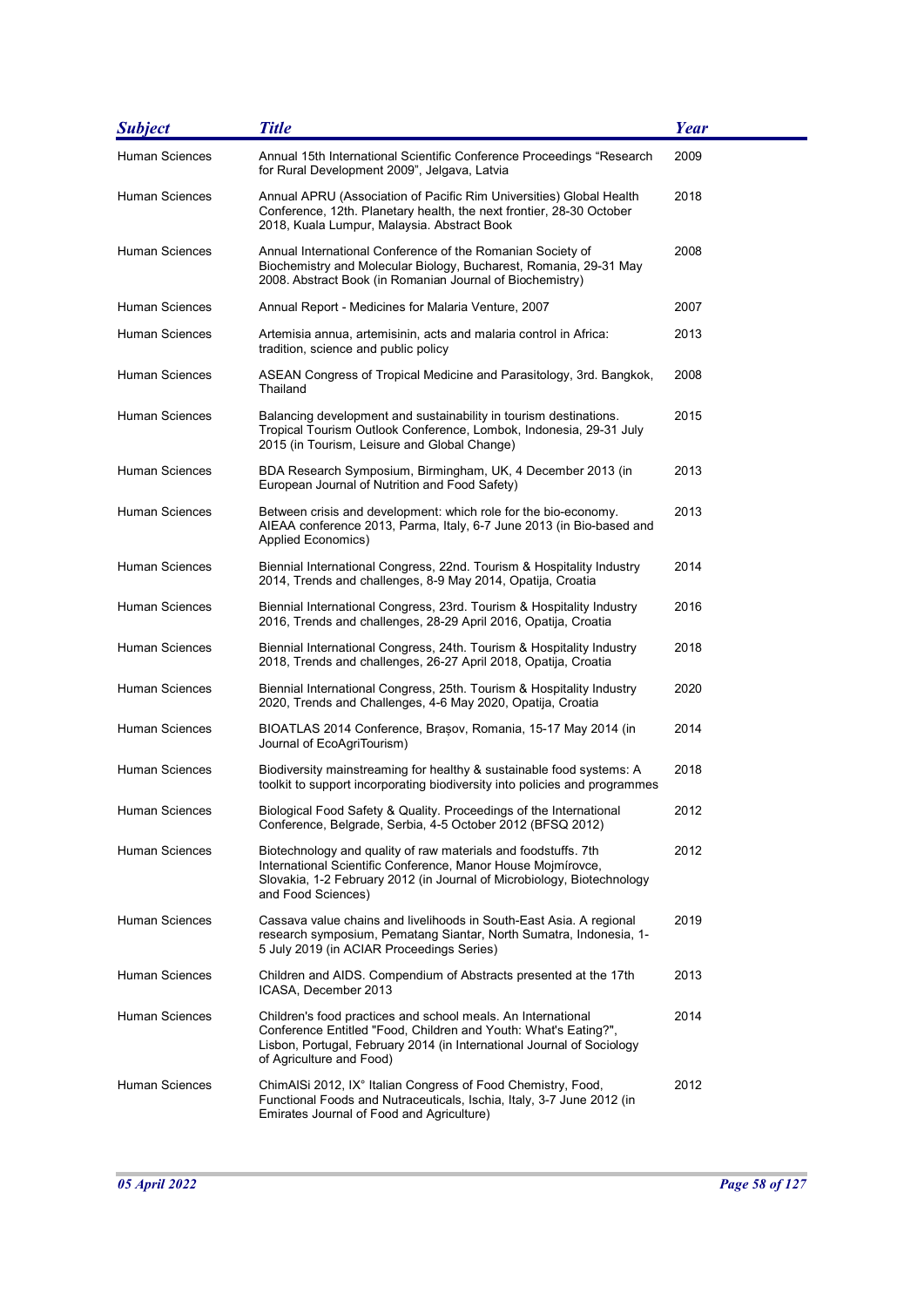| <b>Subject</b>        | <b>Title</b>                                                                                                                                                                                                                                              | <b>Year</b> |
|-----------------------|-----------------------------------------------------------------------------------------------------------------------------------------------------------------------------------------------------------------------------------------------------------|-------------|
| <b>Human Sciences</b> | Cities as Creative Spaces for Cultural Tourism Conference, Istanbul,<br>Turkey, 19-21 November 2009 (in PASOS: Revista de Turismo y<br>Patrimonio Cultural)                                                                                               | 2009        |
| <b>Human Sciences</b> | Community health funds in Tanzania: a literature review                                                                                                                                                                                                   | 2007        |
| Human Sciences        | Community health workers: a review of concepts, practice and policy<br>concerns                                                                                                                                                                           | 2007        |
| <b>Human Sciences</b> | Competitiveness, Environment, Quality of Life and Rural Development,<br>10th biannual conference of the Hellenic Association of Agricultural<br>Economists                                                                                                | 2008        |
| Human Sciences        | Confronting the HIV challenge in Pakistan: How human rights abuses<br>are fuelling HIV risk. Programme for Research and Capacity Building in<br>Reproductive and Sexual Health and HIV/AIDS in Developing Countries<br>Policy Briefing No. 2              | 2009        |
| <b>Human Sciences</b> | Confronting the HIV challenge in Pakistan: Urgent need for health<br>services in most-at-risk communities. Programme for Research and<br>Capacity Building in Reproductive and Sexual Health and HIV/AIDS in<br>Developing Countries Policy Briefing No.1 | 2009        |
| <b>Human Sciences</b> | Controls of NTDs around Lake Victoria, Tanzania Sympsoium (in<br>Korean Journal of Parasitology)                                                                                                                                                          | 2015        |
| <b>Human Sciences</b> | COVID-19 impact and policy responses in the Hindu Kush Himalaya                                                                                                                                                                                           | 2020        |
| Human Sciences        | Critical Tourism Studies conference VI: "10 years CTS: Reflections on<br>the road less travelled and the journey ahead"                                                                                                                                   | 2015        |
| <b>Human Sciences</b> | Current Issues and (Im)possible Solutions: an interdisciplinary dialogue<br>in tourism and leisure                                                                                                                                                        | 2012        |
| <b>Human Sciences</b> | Dental Management Summer University. Strategic and innovative<br>development. Enhancing the transfer of national and international<br>research in dental medical practice, Cluj-Napoca, Romania, 11-14 July<br>2016 (in HVM Bioflux)                      | 2016        |
| <b>Human Sciences</b> | Doubling farmers' income. Agricultural Economics Research<br>Association Silver Jubilee Conference, Hyderabad, Telangana, India, 7-<br>9 November 2017 (in Agricultural Economics Research Review)                                                        | 2017        |
| <b>Human Sciences</b> | Economics of culture and food in evolving agri-food systems and rural<br>areas. 174th Seminar of the European Association of Agricultural<br>Economists (EAAE), Matera, Italy, 10-12 October 2019 (in Bio-based<br>and Applied Economics)                 | 2019        |
| Human Sciences        | Encouraging women to use professional care at childbirth. Does<br>Nepal's safe delivery incentive programme work? Evidence from the<br>district of Makwanpur                                                                                              | 2008        |
| <b>Human Sciences</b> | Erciyes Medical Genetics Days 2018, Kayseri, Turkey, 7-10 March<br>2018 (in Erciyes Medical Journal)                                                                                                                                                      | 2018        |
| <b>Human Sciences</b> | Expanding reach of ACTs in the private sector: dialogue with countries.<br>MMV access symposium, Accra, Ghana                                                                                                                                             | 2008        |
| Human Sciences        | Exploring combinations of antimalarial drugs, Pennsylvania,<br>Philadelphia, USA                                                                                                                                                                          | 2007        |
| <b>Human Sciences</b> | Fifth AIEAA Conference, Bologna, Italy, 16-17 June 2016 (in Bio-based<br>and Applied Economics)                                                                                                                                                           | 2016        |
| Human Sciences        | Financial Incentives for Maternal Health. The US Government Evidence<br>Summit on Enhancing Provision and Use of Maternal Health Services<br>through Financial Incentives 24-25 April 2012 (in Journal of Health,<br>Population and Nutrition)            | 2012        |
| <b>Human Sciences</b> | First Advances in Hospitality and Tourism Marketing and Management<br>Conference (AHTMM 2011), Istanbul, Turkey, 19-24 June 2011 (in<br>PASOS: Revista de Turismo y Patrimonio Cultural)                                                                  | 2011        |

J.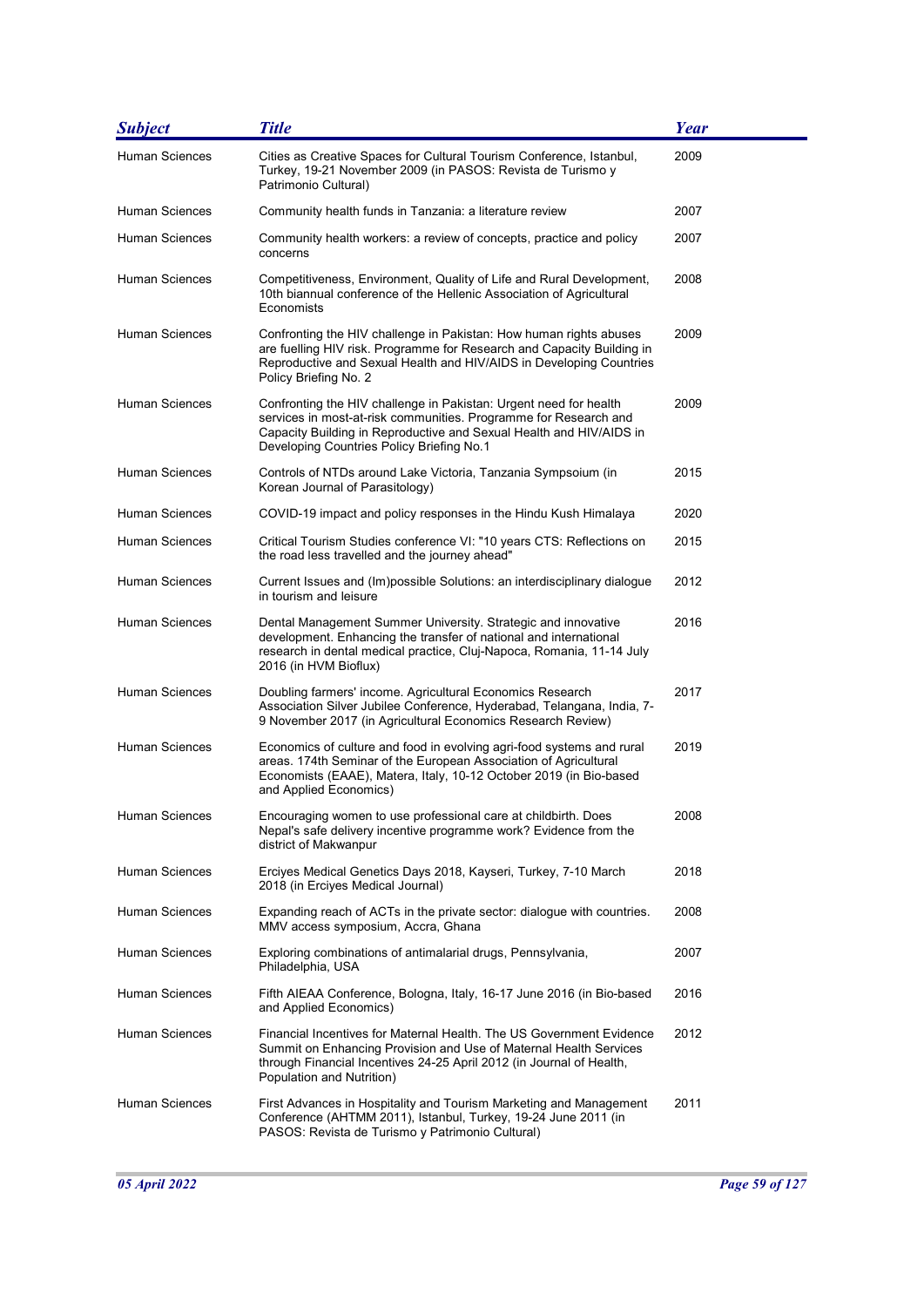| <b>Subject</b>        | <b>Title</b>                                                                                                                                                                                                                                 | <b>Year</b> |
|-----------------------|----------------------------------------------------------------------------------------------------------------------------------------------------------------------------------------------------------------------------------------------|-------------|
| <b>Human Sciences</b> | First AFSSA Conference on Food Safety and Food Security, Osaka,<br>Japan, 15-17 September 2012                                                                                                                                               | 2012        |
| <b>Human Sciences</b> | First International Congress on Social Studies on Health, Shiraz, Iran,<br>21-23 December 2016 (in Shiraz E Medical Journal)                                                                                                                 | 2016        |
| Human Sciences        | First National Congress of Parasitic Diseases and Zoonotic Parasites,<br>13-14 November 2018 (in Iranian Journal of Veterinary Medicine)                                                                                                     | 2018        |
| Human Sciences        | First Northern Food Quality and Safety Symposium (in Journal of Food<br>Safety and Quality)                                                                                                                                                  | 2015        |
| Human Sciences        | First Symposium on COPD and Therapeutic Approaches, Tehran, Iran,<br>26-28 November 2016 (in TANAFFOS - Journal of Respiratory Disease,<br>Thoracic Surgery, Intensive Care and Tuberculosis)                                                | 2016        |
| <b>Human Sciences</b> | Food and biobased cafeteriaware composting for federal facilities in<br>WDC: a perspectives roundtable discussion, USDA, ARS, Henry A.<br>Wallace Research Center, Beltsville, MD, USA                                                       | 2005        |
| Human Sciences        | Food and Function 2009, Zilina, Slovakia. Abstracts                                                                                                                                                                                          | 2009        |
| Human Sciences        | Food and Nutrition Discussion Forum: Nutrition and Sustainable<br>Development (in Iranian Journal of Nutrition Sciences & Food<br>Technology)                                                                                                | 2018        |
| <b>Human Sciences</b> | Food Composition Tables for Kingdom of Bahrain                                                                                                                                                                                               | 2011        |
| Human Sciences        | Food Consumption Patterns in the Eastern Mediterranean Region                                                                                                                                                                                | 2011        |
| <b>Human Sciences</b> | Food security. XXIV Congress of the European Society for Rural<br>Sociology, Chania, Crete, Greece, August 2011 (in International Journal<br>of Sociology of Agriculture and Food)                                                           | 2011        |
| Human Sciences        | Food, health and trade. International Conference on Agriculture and<br>Agro-Industry 2010, Mae Fah Luang University, Chiang Rai, Thailand,<br>19-20 November 2010 (in Thai Journal of Agricultural Science)                                  | 2011        |
| <b>Human Sciences</b> | FOODBALT 2017. 11th Baltic Conference on Food Science and<br>Technology "Food science and technology in a changing world",<br>Jelgava, Latvia, 27-28 April 2017                                                                              | 2017        |
| <b>Human Sciences</b> | FOODBALT 2017. 11th Baltic Conference on Food Science and<br>Technology "Food science and technology in a changing world",<br>Jelgava, Latvia, 27-28 April 2017. Abstract book                                                               | 2017        |
| Human Sciences        | FOODBALT 2019. 13th Baltic Conference on Food Science and<br>Technology "Food, nutrition, well-being", Jelgava, Latvia, 2-3 May 2019                                                                                                         | 2019        |
| <b>Human Sciences</b> | Forms and norms of tourism and culture in the age of innovation. 2nd<br>International Association of Cultural and Digital Tourism Conference,<br>Athens, Greece, 21-24 May 2015 (in Academica Turistica)                                     | 2015        |
| Human Sciences        | Future of Indian agriculture: opportunities and challenges. 28th Annual<br>Conference of the Agricultural Economics Research Association,<br>Bengaluru, Karnataka, India, 16-18 December 2020 (in Agricultural<br>Economics Research Review) | 2020        |
| <b>Human Sciences</b> | Getting antimalarials to patients. MMV access symposium, Kampala,<br>Uganda                                                                                                                                                                  | 2007        |
| Human Sciences        | Global and local challenges in food science and technology. 3rd<br>NEEFOOD Congress, Brasov, Romania, 20-23 May 2015 (in Journal of<br>EcoAgriTourism)                                                                                       | 2015        |
| Human Sciences        | Helminthiases in Greater Mekong Subregion. The 1st Asian Parasites<br>by Asian Parasitologists Meeting, Khon Kaen, Thailand, 12 May 2013<br>(in Korean Journal of Parasitology)                                                              | 2013        |
| Human Sciences        | Heritage tourism beyond borders and civilizations. 11th Tourism<br>Outlook Conference, Eskisehir, Turkey, 2-5 October 2018 (in Tourism,<br>Leisure and Global Change)                                                                        | 2018        |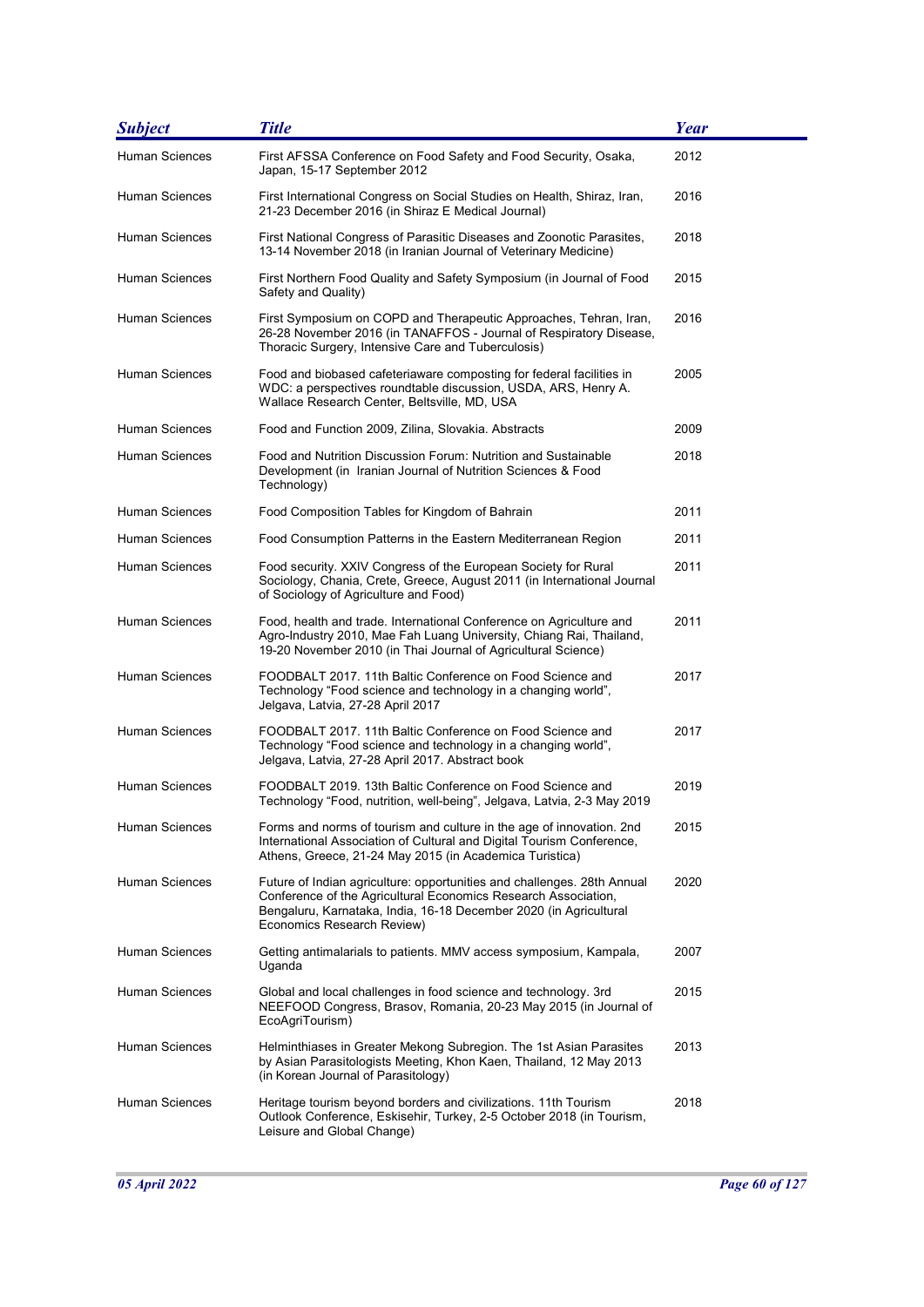| <b>Subject</b>        | <b>Title</b>                                                                                                                                                                                                           | Year      |
|-----------------------|------------------------------------------------------------------------------------------------------------------------------------------------------------------------------------------------------------------------|-----------|
| <b>Human Sciences</b> | ICASA 2015 - 18th International Conference on AIDS and STIs in<br>Africa, 29 November-4 December 2015, Harare, Zimbabwe. Abstract<br>Book                                                                              | 2015      |
| Human Sciences        | ICASA 2017. 19th International Conference on AIDS and STIs in Africa,<br>Africa: Ending AIDS-delivering differently", 4-9 December 2017,<br>Abidjan, Cote d'Ivoire. Abstracts                                          | 2017      |
| <b>Human Sciences</b> | ICBF-2006, Patras, Greece, 18-21 June 2006. Selected papers (in<br>Food Technology and Biotechnology)                                                                                                                  | 2006      |
| Human Sciences        | <b>ICIMOD Annual Report 2019</b>                                                                                                                                                                                       | 2020      |
| <b>Human Sciences</b> | Identifying optimal strategies for microbicide distribution in India and<br>South Africa: Modelling and cost-effectiveness analyses                                                                                    | 2008      |
| Human Sciences        | II International Congress "Food Technology, Quality and Safety, 28-30<br>October 2014, Novi Sad, Serbia. Book of Abstracts                                                                                             | 2014      |
| Human Sciences        | II International Congress "Food Technology, Quality and Safety, 28-30<br>October 2014, Novi Sad, Serbia. Proceedings                                                                                                   | 2014      |
| <b>Human Sciences</b> | III International Congress "Food Technology, Quality and Safety", 25-27<br>October 2016, Novi Sad, Serbia. Proceedings                                                                                                 | 2016      |
| Human Sciences        | ILSI Europe Concise Monograph Series                                                                                                                                                                                   | 2008-2015 |
| <b>Human Sciences</b> | ILSI Europe Report Series                                                                                                                                                                                              | 2009-     |
| Human Sciences        | Improving access to ACTs in the private sector. Ministry of Health /<br>Medicines for Malaria Venture (MMV) stakeholder consultative meeting.<br>Kampala, Uganda                                                       | 2007      |
| <b>Human Sciences</b> | In an era of transnational migration. Fourth Mahidol Migration Center<br>Conference, Nakhon Pathom, Thailand, 28-30 June 2016 (in Journal of<br>Population and Social Studies)                                         | 2016      |
| Human Sciences        | Innovation in smallholder farming in Africa: recent advances &<br>recommendations. Proceedings of the International Workshop on<br>Agricultural Innovation Systems in Africa (AISA), 29-31 May 2013,<br>Nairobi, Kenya | 2013      |
| <b>Human Sciences</b> | Integrated Assessment of Agriculture and Sustainable Development:<br>Setting the Agenda for Science and Policy, AgSAP 2009 Conference                                                                                  | 2009      |
| <b>Human Sciences</b> | International 56th Meat Industry Conference, Tara, Serbia, 12-15 June<br>2011 (in Tehnologija Mesa)                                                                                                                    | 2011      |
| Human Sciences        | International 57th Meat Industry Conference. Meat and meat products -<br>perspectives of sustainable production, 10-12 June 2013, Belgrade,<br>Serbia                                                                  | 2013      |
| <b>Human Sciences</b> | International Antalya Hospitality Tourism and Travel Research<br>Conference, Antalya, Turkey, 9-12 December 2014                                                                                                       | 2014      |
| <b>Human Sciences</b> | International Asthma Allergy Symposium, Seoul, South Korea, October<br>2009 (in Allergy, Asthma & Immunology Research)                                                                                                 | 2009      |
| Human Sciences        | International Conference of Molecular Medicine in Nutrition, Health and<br>Disease, Selangor, Malaysia, 16-17 April 2018 (in Journal of Clinical<br>and Health Sciences)                                               | 2018      |
| Human Sciences        | International Conference of Molecular Medicine in Nutrition, Health and<br>Disease, Selangor, Malaysia, 16-17 April 2018 (in Journal of Clinical<br>and Health Sciences)                                               | 2018      |
| <b>Human Sciences</b> | International Conference on Climate, Tourism and Recreation -<br>CCTR2015, 4th. 17-19 September 2015, Istanbul, Turkey                                                                                                 | 2015      |
| Human Sciences        | International Conference on Climate, Tourism and Recreation -<br>CCTR2018, 5th. 25-27 June 2018, Umeå, Sweden                                                                                                          | 2018      |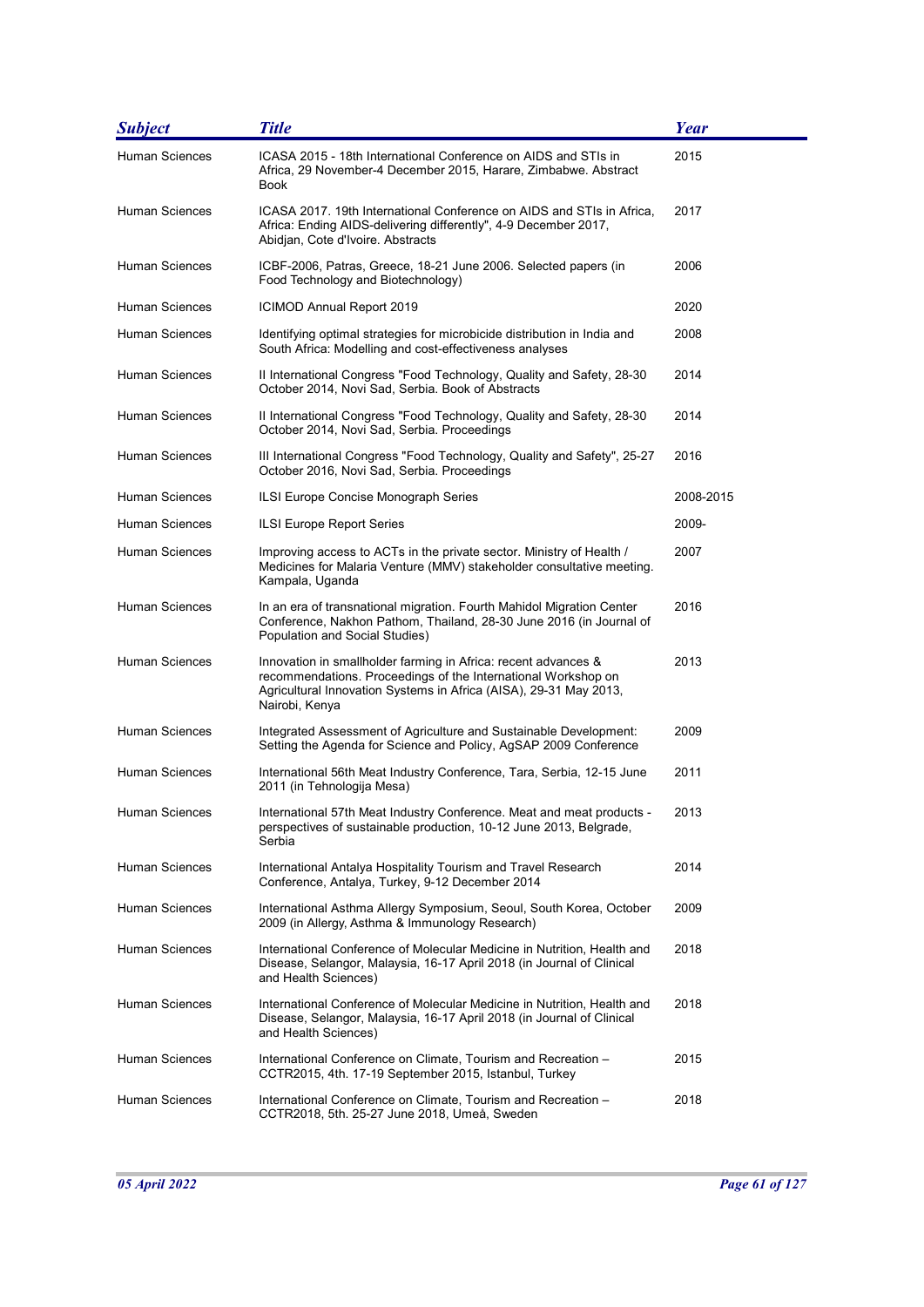| <b>Subject</b>        | <b>Title</b>                                                                                                                                                                                                                        | Year  |
|-----------------------|-------------------------------------------------------------------------------------------------------------------------------------------------------------------------------------------------------------------------------------|-------|
| Human Sciences        | International Conference on Clinical and Health Sciences 2017,<br>Universiti Teknologi Mara, Malaysia, 1-2 November 2017 (in Journal of<br>Clinical and Health Sciences)                                                            | 2017  |
| Human Sciences        | International Conference on Economic Research, 20-21 October 2017,<br>Alanya, Turkey. Proceedings                                                                                                                                   | 2017  |
| Human Sciences        | International Conference on Economic Research, 2nd.19-20 October<br>2018, Alanya, Turkey. Proceedings                                                                                                                               | 2018  |
| Human Sciences        | International Conference on Food Quality, Safety and Security (FOOD<br>QualSS 2018), 24-25 October 2018, Colombo, Sri Lanka                                                                                                         | 2018  |
| Human Sciences        | International Conference on Food Quality, Safety and Security,<br>Colombo, Sri Lanka, 24-25 October 2017                                                                                                                            | 2017  |
| Human Sciences        | International Conference on Nutritional and Genetic Epidemiology, 6-7<br>November 2017, Colombo, Sri Lanka. Book of Abstracts                                                                                                       | 2017  |
| Human Sciences        | International Conference on Public Health, 1st. "Accelerating the<br>Achievement of Sustainable Development Goals for the Improvement<br>and Equitable Distribution of Population Health", 14-15 September<br>2016, Solo, Indonesia | 2016  |
| Human Sciences        | International Conference on Sustainable Tourism and Development,<br>The Chinese University of Hong Kong, China, 24-26 May 2017 (in<br>Tourism, Leisure and Global Change)                                                           | 2017  |
| Human Sciences        | International Conference on Sustainable Tourism in Developing<br>Countries, Zanzibar Beach Resort, 8-9 August 2012                                                                                                                  | 2012  |
| Human Sciences        | International Conference on Urban Pests, 5th. 11-13 July 2005,<br>Singapore                                                                                                                                                         | 2005  |
| Human Sciences        | International Conference on Urban Pests, 6th. 13-16 July 2008,<br>Budapest, Hungary                                                                                                                                                 | 2008  |
| Human Sciences        | International Conference on Urban Pests, 7th. 7-10 August, 2011, Ouro<br>Preto, Brazil                                                                                                                                              | 2011  |
| <b>Human Sciences</b> | International Conference on Urban Pests, 8th. Zurich, Switzerland, 20-<br>23 July 2014                                                                                                                                              | 2014  |
| Human Sciences        | International Conference on Urban Pests, 9th. 9-12 July 2017,<br>Birmingham, UK                                                                                                                                                     | 2017  |
| Human Sciences        | International Congress on Bioprocesses in Food Industries 2010,<br>Curitiba, Brazil, 5-8 October 2010. Selected papers (in Food<br>Technology and Biotechnology)                                                                    | 2010  |
| Human Sciences        | International Congress on Food Technology, 1st. (Book of Abstracts)                                                                                                                                                                 | 2010  |
| Human Sciences        | International Congress on Rural Health as a social, economic and<br>cultural engine, 8-11 September 2015, Lodi, Italy. Book of Abstracts                                                                                            | 2015  |
| Human Sciences        | International Development Research Centre (IDRC) publications                                                                                                                                                                       | 2005- |
| <b>Human Sciences</b> | International Dry-Cured Meat Congress, 1st. Oslo, Norway                                                                                                                                                                            | 2006  |
| Human Sciences        | International Participated Erciyes Medical Genetics Days, Kayseri,<br>Turkey, 21-23 February 2019 (in Erciyes Medical Journal)                                                                                                      | 2019  |
| Human Sciences        | International Probiotic Conference, 4-7 June 2008, High Tatras,<br>Slovakia. Abstracts                                                                                                                                              | 2008  |
| Human Sciences        | International Scientific Conference on Brucellosis in South Eastern<br>Europe (SEE) and Mediterranean Region, Struga, Republic of<br>Macedonia, 12-14 November 2009 (in Macedonian Journal of Medical<br>Sciences)                  | 2009  |
| Human Sciences        | International Scientific Conference on Probiotics and Prebiotics - IPC<br>2010, Kosice, Slovakia, 15-17 June 2010                                                                                                                   | 2010  |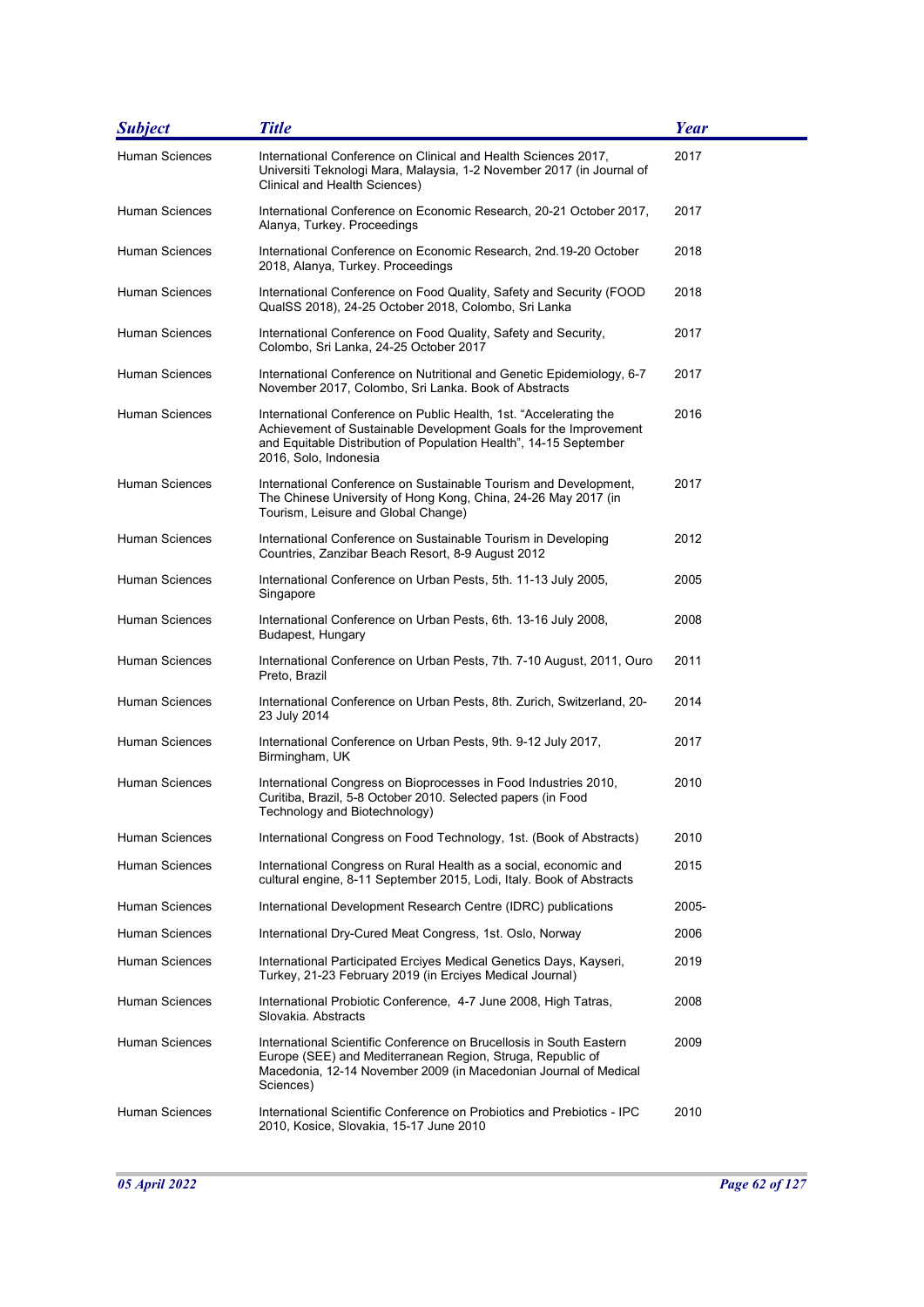| <b>Subject</b>        | <b>Title</b>                                                                                                                                                                                                             | Year |
|-----------------------|--------------------------------------------------------------------------------------------------------------------------------------------------------------------------------------------------------------------------|------|
| <b>Human Sciences</b> | International Scientific Conference on Probiotics and Prebiotics - IPC<br>2011, Kosice, Slovakia, 14-16 June 2011                                                                                                        | 2011 |
| Human Sciences        | International Scientific Conference on Probiotics and Prebiotics - IPC<br>2012, Kosice, Slovakia, 12-14 June 2012                                                                                                        | 2012 |
| Human Sciences        | International Scientific Conference on Probiotics and Prebiotics - IPC<br>2013, Kosice, Slovakia, 11-13 June 2013                                                                                                        | 2013 |
| Human Sciences        | International Scientific Conference on Probiotics and Prebiotics - IPC<br>2014, Budapest, Hungary, 24-26 June 2014                                                                                                       | 2014 |
| Human Sciences        | International Scientific Conference on Probiotics and Prebiotics - IPC<br>2015, Budapest, Hungary, 23-25 June 2015                                                                                                       | 2015 |
| Human Sciences        | International Scientific Conference on Probiotics and Prebiotics - IPC<br>2016, Budapest, Hungary, 21-23 June 2016                                                                                                       | 2016 |
| Human Sciences        | International Scientific Conference on Probiotics and Prebiotics - IPC<br>2017, Budapest, Hungary, 20-22 June 2017                                                                                                       | 2017 |
| Human Sciences        | International Scientific Conference ToSEE, 5th, Tourism in Southern<br>and Eastern Europe 2019 "Creating Innovative Tourism Experiences:<br>The Way to Extend the Tourist Season", Opatija, Croatia, 16 – 18 May<br>2019 | 2019 |
| Human Sciences        | International Scientific-Expert Conference of Agriculture and Food<br>Industry, 28th. 27-29 September 2017, Sarajevo, Bosnia and<br>Herzegovina (Radovi Poljoprivrednog Fakulteta Univerziteta u Sarajevu<br>2017)       | 2017 |
| Human Sciences        | International Scientific-Practical Conference, Food, Technologies &<br>Health - 2015, Plovdiv, Bulgaria, 20 November 2015                                                                                                | 2015 |
| Human Sciences        | International Scientific-Practical Conference, Food, Technologies and<br>Health 2013, Plovdiv, Bulgaria, 7-8 November 2013                                                                                               | 2013 |
| Human Sciences        | International Tourism Conference Dubrovnik, Tourism in the VUVA<br>world: towards the era of ir (responsibility), 6-9 November 2019,<br>Dubrovnik, Croatia. Book of Abstracts                                            | 2019 |
| Human Sciences        | International Tourism Conference Dubrovnik, Tourism in the VUVA<br>world: towards the era of ir (responsibility), 6-9 November 2019,<br>Dubrovnik, Croatia. Proceedings                                                  | 2019 |
| Human Sciences        | Investigating the role of power and institutions in hospital-level<br>implementation of equity-oriented policies                                                                                                         | 2008 |
| Human Sciences        | Iranian Congress of Gastroenterology and Hepatology - ICGH 2013,<br>Tehran, Iran, 27-29 November 2013 (in Govaresh)                                                                                                      | 2013 |
| Human Sciences        | Iranian Congress of Gastroenterology and Hepatology - ICGH 2014,<br>Tehran, Iran, 19-21 November 2014 (in Govaresh)                                                                                                      | 2014 |
| Human Sciences        | Iranian Congress of Gastroenterology and Hepatology - ICGH 2015,<br>Tehran, Iran, 24-27 November 2015 (in Govaresh)                                                                                                      | 2015 |
| Human Sciences        | Iranian Congress of Gastroenterology and Hepatology - ICGH 2016.<br>Tehran, Iran, 8-11 November 2016 (in Govaresh)                                                                                                       | 2016 |
| Human Sciences        | Iranian Congress of Gastroenterology and Hepatology - ICGH 2017,<br>Tehran, Iran, 21-24 November 2017 (in Govaresh)                                                                                                      | 2017 |
| Human Sciences        | Iranian Congress of Gastroenterology and Hepatology, Iran, 31 October-<br>2 November 2018 (in Govaresh)                                                                                                                  | 2018 |
| Human Sciences        | IX Congresso da APDEA e III Encontro Lusófono em Economia,<br>Sociologia, Ambiente e Desenvolvimento Rural, Lisboa e Oeiras, 15 a<br>18 de outubro de 2019 (in Revista de Ciências Agrárias (Portugal))                  | 2019 |
| Human Sciences        | IX Italian Congress on Food Chemistry, ChimAISi 2012, Ischia, Napoli,<br>Italy, 3-7 June 2012 (in Journal of Food Research)                                                                                              | 2012 |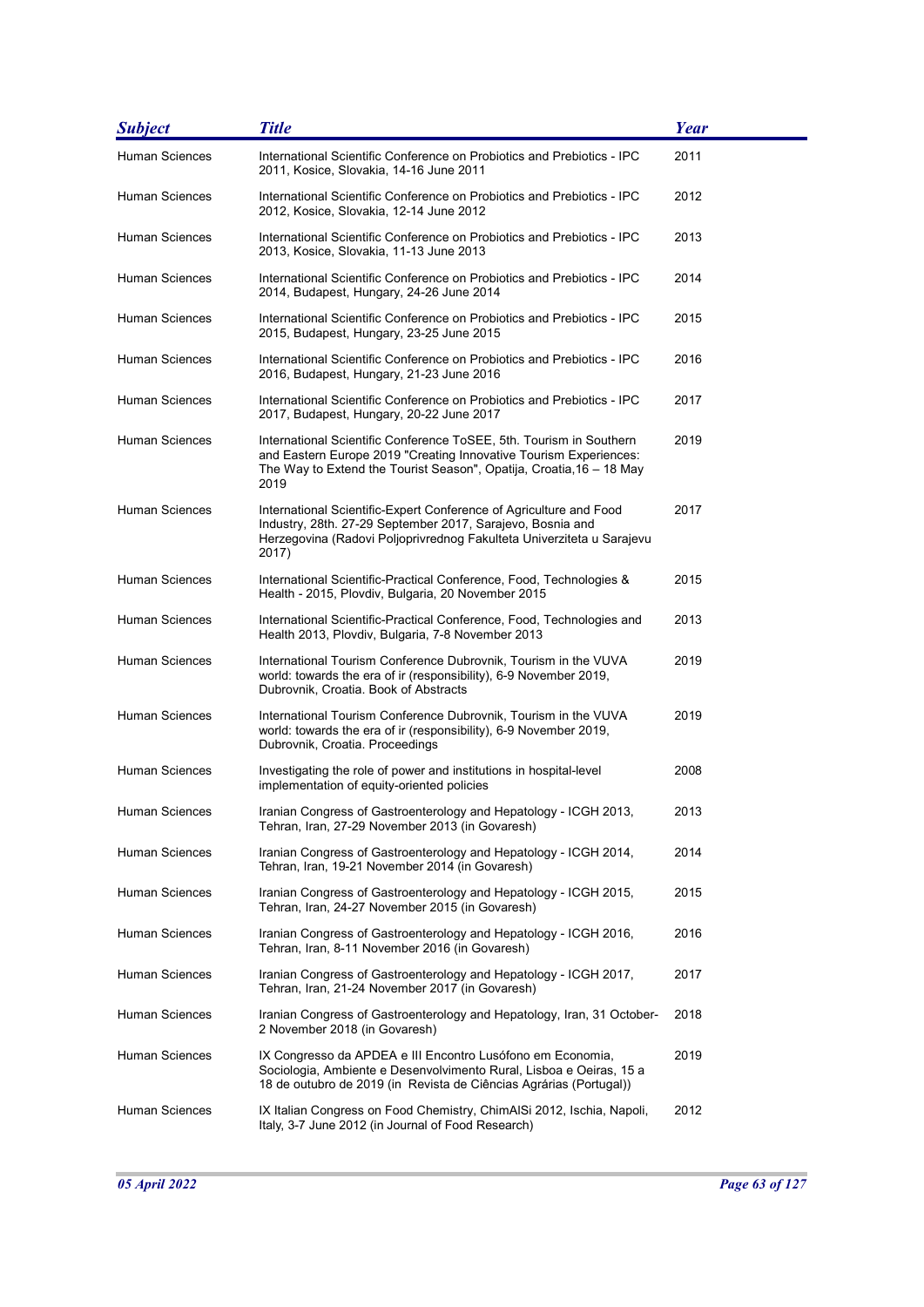| <b>Subject</b>        | <b>Title</b>                                                                                                                                                                                                                                 | <b>Year</b> |
|-----------------------|----------------------------------------------------------------------------------------------------------------------------------------------------------------------------------------------------------------------------------------------|-------------|
| Human Sciences        | Kasetsart University Annual Conference, 48th. 3-5 March 2010,<br>Kasetsart University, Thailand. Subject: Economics and Business<br>Administration                                                                                           | 2010        |
| Human Sciences        | Knowledge Kit Exhibition. Designing knowledge pathways to alleviate<br>poverty                                                                                                                                                               | 2009        |
| Human Sciences        | Landless Livestock Farming: problems and prospects. Proceedings of<br>the workshop held on 29 January 2001 at RAGACOVAS                                                                                                                      | 2001        |
| Human Sciences        | Landless Women and Dairying. The opportunities for development<br>within a poverty perspective                                                                                                                                               | 2002        |
| Human Sciences        | Livelihood Security among Livestock- Dependent Women Self Help<br>Groups in South India. Empirical evidence from DeIPHE Project                                                                                                              | 2010        |
| Human Sciences        | Meeting the Malaria Treatment Challenge: Effective introduction of new<br>technologies for a sustainable supply of ACTs. Report of the 2008<br>Artemisinin Enterprise Conference                                                             | 2008        |
| Human Sciences        | Methods and techniques for clinical trials on antimalarial drug efficacy:<br>genotyping to identify parasite populations, Amsterdam, The<br><b>Netherlands</b>                                                                               | 2007        |
| Human Sciences        | Micronutrients in South and South East Asia, Proceedings of an<br>international workshop, Kathmandu, Nepal                                                                                                                                   | 2004        |
| Human Sciences        | Migrants, Minorities, and Refugees: Integration and Well-being. 2nd<br>Regional Consultative Meeting of the Mahidol Migration Center, Salaya,<br>Thailand, 23-24 April 2012 (in Journal of Population and Social Studies)                    | 2012        |
| Human Sciences        | MIRA Janakpur multiple micronutrient supplementation study. The<br>effects of antenatal multiple micronutrient supplementation on<br>birthweight, gestation and infection: a double blind, randomised<br>controlled trial conducted in Nepal | 2010        |
| Human Sciences        | MIRA Makwanpur - mother infant research activities                                                                                                                                                                                           | 2005        |
| Human Sciences        | National Academic Publications 2010 Meeting by TUBITAK-ULAKBIM,<br>Ankara, Turkey, 26 November 2010 (in GIDA - Journal of Food)                                                                                                              | 2010        |
| Human Sciences        | National Association of County and City Health Officials (NACCHO)<br>publications                                                                                                                                                            | 2008-       |
| Human Sciences        | National Food Institute, Technical University of Denmark (DTU) Reports                                                                                                                                                                       | 2012-       |
| Human Sciences        | NUS 2013. 3rd International Conference on Neglected and<br>Underutilized Species: for a Food-Secure Africa, Accra, Ghana, 25-27<br>September 2013. Book of Abstracts                                                                         | 2013        |
| Human Sciences        | Overweight and Obesity in Arab Countries: Need for Action                                                                                                                                                                                    | 2007        |
| Human Sciences        | Perinatal Mental Health Project - Annual Report: January 2007 to end<br>December 2007                                                                                                                                                        | 2008        |
| Human Sciences        | Perspectives on health tourism. International Forum for Health Tourism,<br>lasi, Romania, 25-27 January 2013 (in International Journal for<br>Responsible Tourism)                                                                           | 2013        |
| Human Sciences        | Phase 1. Country report: a situation analysis of mental health policy<br>development and implementation in Ghana                                                                                                                             | 2008        |
| Human Sciences        | Planning and Financing Nutrition Programmes in ECOWAS. 12th<br>ECOWAS Nutrition Forum, Grand Bassam, Republic of Cote d'Ivoire,<br>20-24 September 2010 (in SCN News)                                                                        | 2010        |
| <b>Human Sciences</b> | Poor oral health, a potential new geriatric giant. Significant oral health<br>(care) issues in frail older people                                                                                                                            | 2011        |
| Human Sciences        | Population and Global Health in Health Professional Education,<br>Melbourne, Australia, October 2015 (in Journal of Public Health<br>Research)                                                                                               | 2015        |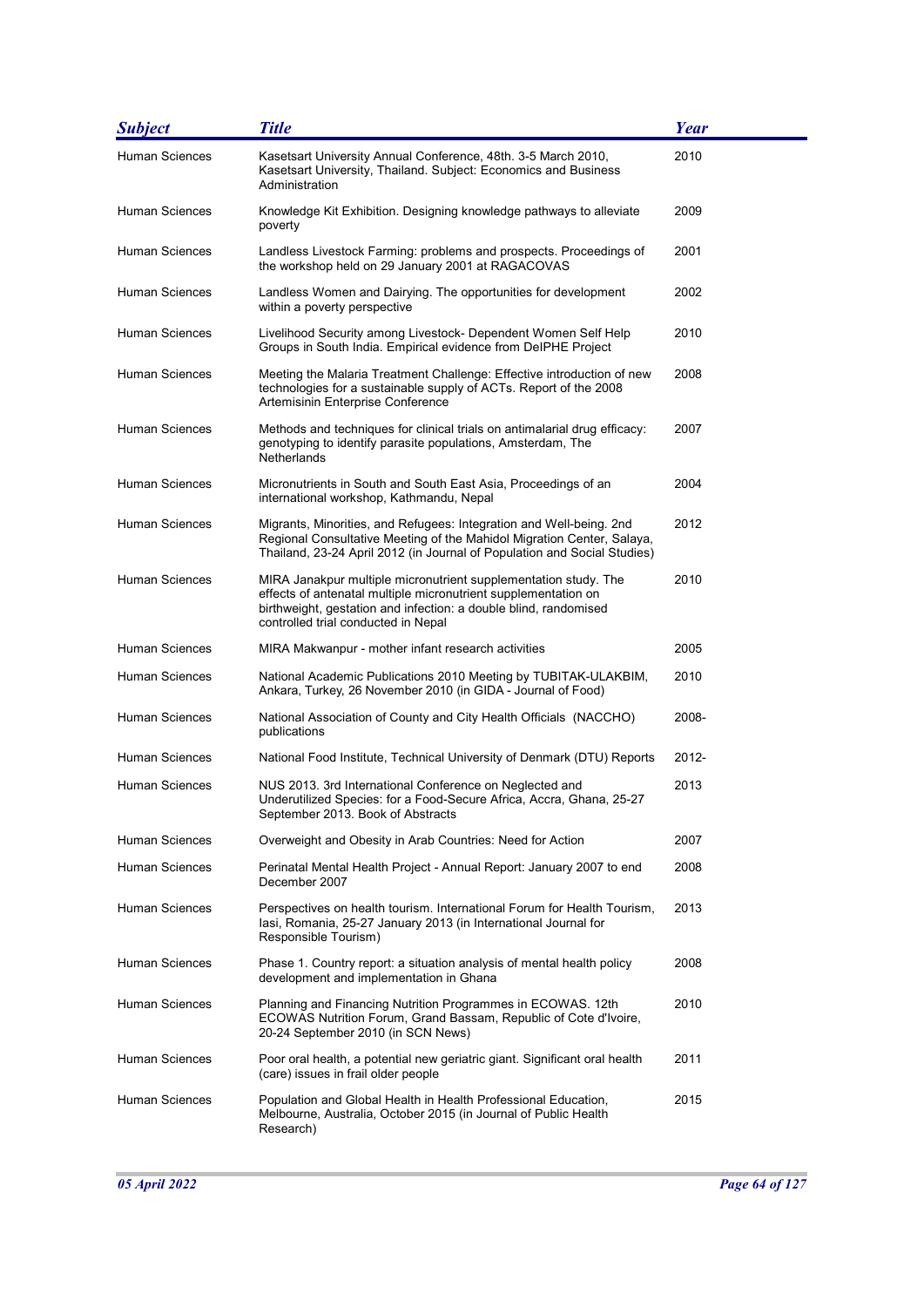| <b>Subject</b>        | <b>Title</b>                                                                                                                                                                                            | <b>Year</b> |
|-----------------------|---------------------------------------------------------------------------------------------------------------------------------------------------------------------------------------------------------|-------------|
| <b>Human Sciences</b> | Preparing for microbicide access: country profile reports                                                                                                                                               | 2006-2007   |
| Human Sciences        | Proceeding of the 26th International Congress of Pediatrics (in Iranian<br>Journal of Pediatrics)                                                                                                       | 2014        |
| Human Sciences        | Proceedings of 15th International Congress of Microbiology, Tehran,<br>Iran, 26-28 August 2014 (in Iranian Journal of Public Health)                                                                    | 2014        |
| Human Sciences        | Proceedings of 2nd National Symposium on Tourism Research<br>"Theories and Applications", Penang, Malaysia                                                                                              | 2009        |
| Human Sciences        | Proceedings of International Conference on Tourism Development<br>'Building The Future Of Tourism', Penang, Malaysia, 4-5 February 2013                                                                 | 2013        |
| Human Sciences        | Proceedings of National Symposium on Tourism Research "Designing<br>tourism research for practical applications", Penang, Malaysia                                                                      | 2008        |
| <b>Human Sciences</b> | Proceedings of Regional Conference on Tourism Research "The State<br>of the Art and its Sustainability", Penang, Malaysia                                                                               | 2010        |
| Human Sciences        | Proceedings of the 10th International Congress "Flour-Bread '19", 12th<br>Croatian Congress of Cereal Technologists "Brašno-Kruh '19", Osijek,<br>Croatia, 11-14 June 2019                              | 2019        |
| <b>Human Sciences</b> | Proceedings of the 2nd Regional Conference on Tourism Research<br>'Venturing Into New Tourism Research'                                                                                                 | 2011        |
| Human Sciences        | Proceedings of the 3rd International Congress of Cereal Technologists<br>and International Participation 'Flour-Bread '05', Opatija, Croatia                                                            | 2005        |
| Human Sciences        | Proceedings of the 4th International Congress of Cereal Technologists<br>and International Participation 'Flour-Bread '07', Opatija, Croatia                                                            | 2007        |
| Human Sciences        | Proceedings of the 5th Annual Research Congress of the Bagiyatallah<br>University of Medical Sciences (in Iranian Journal of Pediatrics)                                                                | 2014        |
| <b>Human Sciences</b> | Proceedings of the 5th International Congress "Flour-Bread '09" and the<br>7th Croatian Congress of Cereal Technologists, Opatija, Croatia, 2009                                                        | 2009        |
| Human Sciences        | Proceedings of the Crawford Fund 2009 Annual International<br>Conference: World food security: can private sector R&D feed the poor?                                                                    | 2009        |
| Human Sciences        | Proceedings of the Crawford Fund 2010 Annual Development<br>Conference: Biodiversity and world food security: nourishing the planet<br>and its people                                                   | 2010        |
| <b>Human Sciences</b> | Proceedings of the Crawford Fund 2011 Annual Parliamentary<br>Conference: The Supermarket Revolution in Food: Good, bad or ugly<br>for the world's farmers, consumers and retailers?                    | 2011        |
| <b>Human Sciences</b> | Proceedings of the Crawford Fund 2013 Annual Conference, A joint<br>conference of the Crawford Fund and the Africa Australia Research<br>Forum: Mining, agriculture and development: bread from stones? | 2013        |
| <b>Human Sciences</b> | Proceedings of the Crawford Fund 2014 Annual Parliamentary<br>Conference: Ethics, efficiency and food security: feeding the 9 billion,<br>well.                                                         | 2014        |
| <b>Human Sciences</b> | Proceedings of the Crawford Fund 2015 Annual Parliamentary<br>Conference: The business of food security: profitability, sustainability<br>and risk                                                      | 2015        |
| Human Sciences        | Proceedings of the Crawford Fund 2016 Annual Conference: Waste<br>not, want not: the circular economy to food security                                                                                  | 2016        |
| Human Sciences        | Proceedings of the Crawford Fund 2017 Annual Conference:<br>Transforming lives and livelihoods: The digital revolution in agriculture                                                                   | 2017        |
| <b>Human Sciences</b> | Proceedings of the Crawford Fund 2018 Annual Conference:<br>Reshaping Agriculture for Better Nutrition: The Agriculture, Food,<br>Nutrition, Health Nexus                                               | 2018        |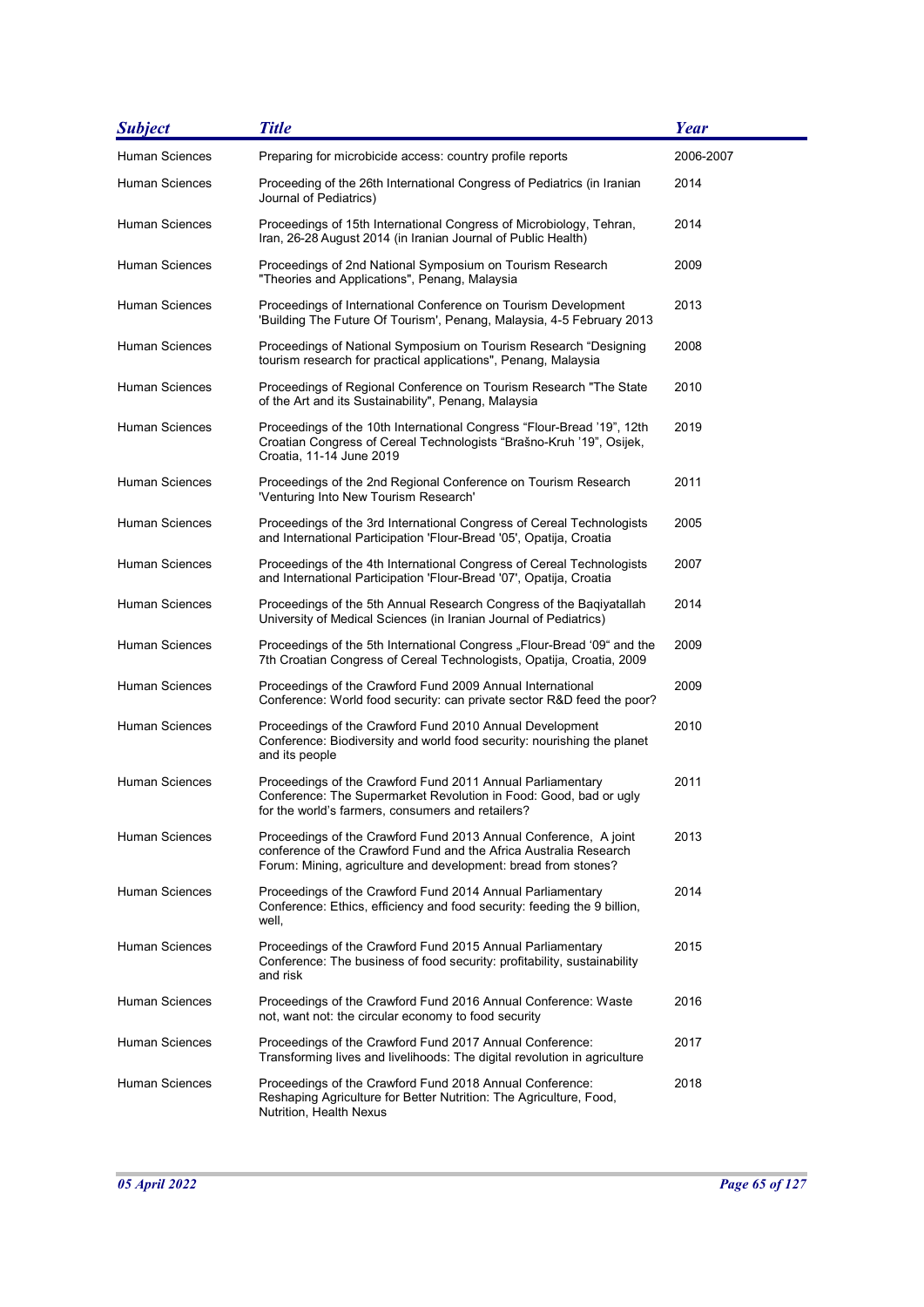| <b>Subject</b>        | <b>Title</b>                                                                                                                                                                                                                                          | <b>Year</b> |
|-----------------------|-------------------------------------------------------------------------------------------------------------------------------------------------------------------------------------------------------------------------------------------------------|-------------|
| <b>Human Sciences</b> | Proceedings of the Economics, Sociology, Theory and Practice of<br>Public Health, Kiev, Ukraine, 12-15 April 2011 (in Tobacco Control and<br>Public Health in Eastern Europe)                                                                         | 2011        |
| Human Sciences        | Proceedings of the International Conference on Natural Resources,<br>Tourism and Services Management 2015                                                                                                                                             | 2015        |
| Human Sciences        | Proceedings of the International Scientific Conference "Latvia<br>University of Agriculture – 70. Research results – Actualities -<br>Prospects", Jelgava, Latvia, 29 October 2009                                                                    | 2009        |
| Human Sciences        | Rabies in the Americas International Meeting, RITA XXVII, 23 - 28<br>October 2016, Belém, Pará -Brasil. Abstracts                                                                                                                                     | 2016        |
| Human Sciences        | Rabies in the Americas, RITA XIX, 28 September-3 October 2008,<br>Atlanta, Georgia, USA. Abstracts                                                                                                                                                    | 2008        |
| Human Sciences        | Rabies in the Americas, RITA XX, 18-22 October 2009, Quebec,<br>Canada. Abstracts                                                                                                                                                                     | 2009        |
| Human Sciences        | Rabies in the Americas. XII International meeting on advances in rabies<br>research and control in the Americas, Peterborough, Ontario, Canada,<br>12-16 November 2001. Abstracts                                                                     | 2001        |
| Human Sciences        | Rapporteurs of the III International Symposium on Attention Deficit<br>Hyperactivity Disorder in Children: Problems and Solutions,<br>Arkhangelsk, Russia, November 2010. (in Ekologiya Cheloveka /<br>Human Ecology)                                 | 2010        |
| Human Sciences        | Redefining rural development in the modern digital era. 15th<br>Panhellenic Conference on Agricultural Economics, Thessaloniki,<br>Greece, 1-2 November 2018 (in Agricultural Economics Review)                                                       | 2018        |
| Human Sciences        | Regional Southeastern Europe Conference on Safe Communities, 1st.<br>Novi Sad, Serbia                                                                                                                                                                 | 2009        |
| Human Sciences        | Regional Workshop on Competency Certification for Agricultural<br>Workers, Los Baños, Laguna, Philippines, 9-10 May 2018 (in<br>Discussion Paper Series - Southeast Asian Regional Center for<br>Graduate Study and Research in Agriculture (SEARCA)) | 2018        |
| Human Sciences        | Re-inventing rural tourism and the rural tourism experience -<br>Conserving, innovating and co-creating for sustainability, University of<br>Aveiro, Portugal, September 2013 (in PASOS Revista de Turismo y<br>Patrimonio Cultural)                  | 2013        |
| Human Sciences        | Religious and cultural tourism development. Papers from an<br>international conference on 'Tourism, religion and culture', Lecce, Italy,<br>October 2009 (in Tourism (Zagreb))                                                                        | 2009        |
| Human Sciences        | Responsibly improving access to ACTs in the private sector. Report of<br>the MoH-MMV workshop series, Kampala, Uganda                                                                                                                                 | 2007        |
| Human Sciences        | Reviewing 'Emergencies' for Swaziland: Shifting the Paradigm in a New<br>Era                                                                                                                                                                          | 2007        |
| Human Sciences        | RITA 30, 30th International Rabies in the Americas Conference, 27<br>October-1 November 2019, Kansas City, Kansas, USA. Oral and poster<br>presentations                                                                                              | 2019        |
| Human Sciences        | RITA XVII. International Conference Rabies in the Americas, 15-20<br>October 2006, Brasilia, Brazil. Annals                                                                                                                                           | 2006        |
| Human Sciences        | RITA XXII. San Juan, Puerto Rico, 16-21 October 2011. Abstracts                                                                                                                                                                                       | 2011        |
| Human Sciences        | Romanian rural tourism in international context: Present and<br>prospects (Vol. 47). Tourism and Rural Space in National and<br>International Context (TARS), Iași, 27 May 2021                                                                       | 2021        |
| Human Sciences        | RoMedInf 2017 "E-Health for Smart Cities" Conference, Timisoara,<br>Romania, 23-24 November 2017 (in Applied Medical Informatics)                                                                                                                     | 2017        |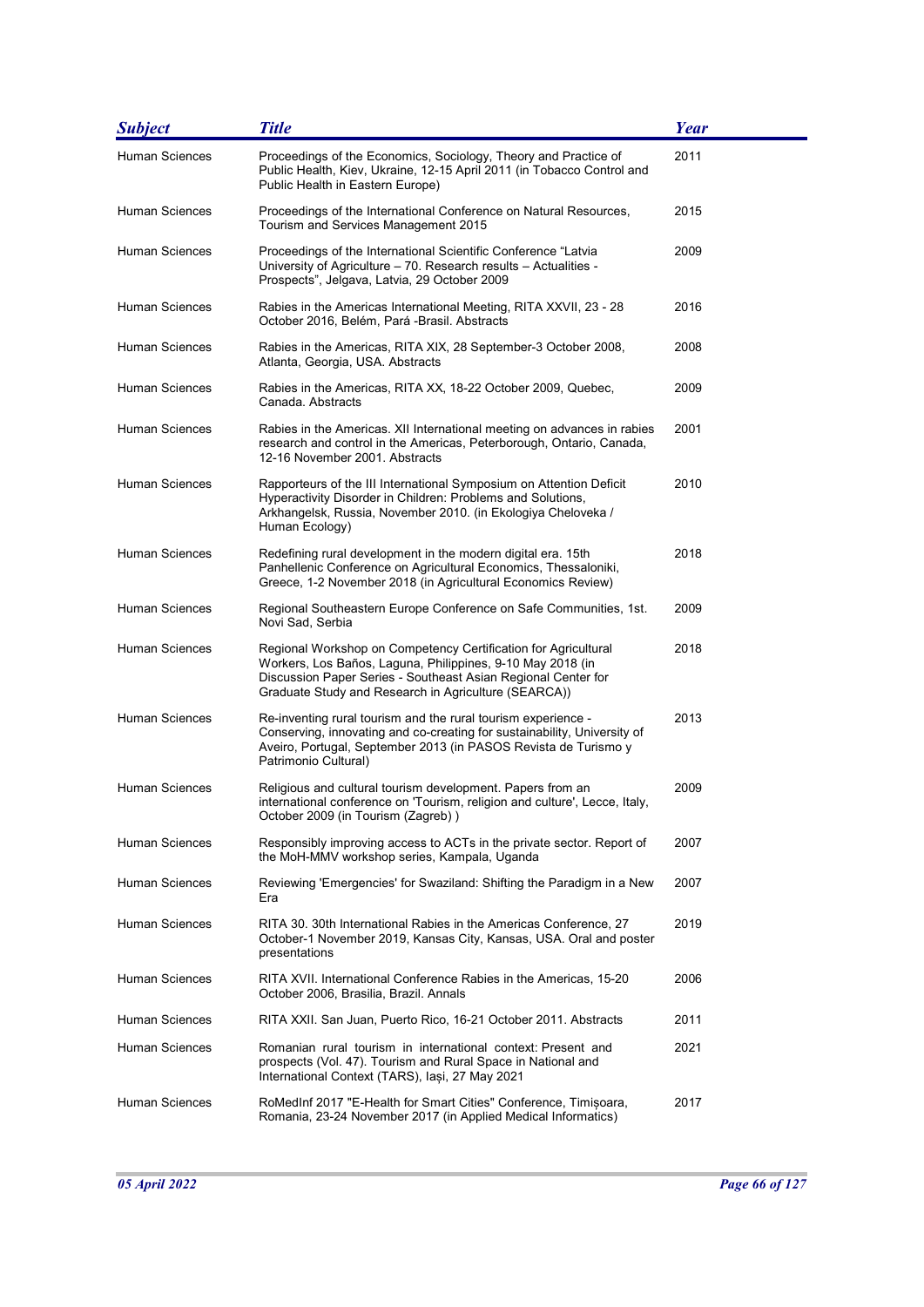| <b>Subject</b>        | <b>Title</b>                                                                                                                                                                                                                                       | Year  |
|-----------------------|----------------------------------------------------------------------------------------------------------------------------------------------------------------------------------------------------------------------------------------------------|-------|
| <b>Human Sciences</b> | RPC no. 7: final five-year report - April 2005 to March 2010                                                                                                                                                                                       | 2010  |
| Human Sciences        | Satellite Workshop on Spatio-Temporal Statistics of the XXVIIth<br>International Biometric Society Conference, Valencia, Spain, 13-14 July<br>2014 (in Geospatial Health)                                                                          | 2014  |
| Human Sciences        | SEAVEG 2014: Families, Farms, Food - Regional Symposium on<br>Sustaining Small-Scale Vegetable Production and Marketing Systems<br>for Food and Nutrition Security, 25-27 February 2014, Bangkok,<br>Thailand                                      | 2014  |
| <b>Human Sciences</b> | Second AFSSA Conference on Food Safety and Food Security, Dong<br>Nai, Vietnam, 15-18 August 2014                                                                                                                                                  | 2014  |
| Human Sciences        | Second International Conference on Mycology in MENA (ICM-2018),<br>"Fungi in a Changing World", Ismailia, Egypt, 16-18 October 2018.<br>Abstract Book                                                                                              | 2018  |
| Human Sciences        | Second Neuro Metabolic Disorder Congress, Mofid Children Hospital,<br>Tehran, Iran, 20 December 2012 (in Iranian Journal of Child Neurology)                                                                                                       | 2012  |
| Human Sciences        | Shiraz Second International Congress on mHealth, Shiraz, Fars<br>Province, Iran, 22-23 February 2017 (in Shiraz E Medical Journal)                                                                                                                 | 2017  |
| Human Sciences        | South Carolina Rural Health Research Center (Miscellaneous Reports)                                                                                                                                                                                | 2006- |
| Human Sciences        | Sport tourism: new challenges in a globalized world. Sport Tourism<br>Conference 2014, Coimbra, Portugal, 10-12 December 2014 (in<br>European Journal of Tourism Research)                                                                         | 2014  |
| Human Sciences        | Strategic review of health inequalities in England post-2010. Marmot<br>review: first phase report                                                                                                                                                 | 2009  |
| Human Sciences        | Supply chain and price components of antimalarial medicines: Uganda<br>2007                                                                                                                                                                        | 2008  |
| Human Sciences        | Sustainable Agriculture and Food Production: Adaptations to a<br>Changing Social, Economic and Institutional Environment, 11th<br>biannual conference of the Hellenic Association of Agricultural<br>Economists                                    | 2010  |
| Human Sciences        | Sustainable Agriculture and Rural Development in Terms of the<br>Republic of Serbia Strategic Goals Realization within the Danube<br>Region Series. Achieving regional competitiveness. Thematic<br>Proceedings, 5-7 December 2013, Topola, Serbia | 2013  |
| <b>Human Sciences</b> | Sustainable Agriculture and Rural Development in Terms of the<br>Republic of Serbia Strategic Goals Realization within the Danube<br>Region Series. Preservation of rural values. Thematic Proceedings, 6-8<br>December 2012, Tara, Serbia         | 2012  |
| Human Sciences        | Sustainable Agriculture and Rural Development in Terms of the<br>Republic of Serbia Strategic Goals Realization within the Danube<br>Region Series. Rural development and (un)limited resources. 5-6 June<br>2014, Belgrade, Serbia                | 2014  |
| Human Sciences        | Sustainable Rural Development. International Scientific Symposium,<br>Timișoara, Romania, 25 May 2012 (in Lucrări Științifice, Universitatea<br>de Stiințe Agricole Și Medicină Veterinară a Banatului, Timisoara, Seria<br>I, Management Agricol) | 2012  |
| <b>Human Sciences</b> | Swedish National Institute of Public Health (Miscellaneous Reports)                                                                                                                                                                                | 2008- |
| Human Sciences        | Symposium on Asian Taenia, Osong, Korea, October 2011 (in Korean<br>Journal of Parasitology)                                                                                                                                                       | 2011  |
| Human Sciences        | The impact of population growth on the attainment of the Millennium<br>development goals                                                                                                                                                           | 2006  |
| Human Sciences        | The mental health and poverty project: mental health policy<br>development and implementation in four African countries HD6, final<br>report 23 July 2010                                                                                          | 2010  |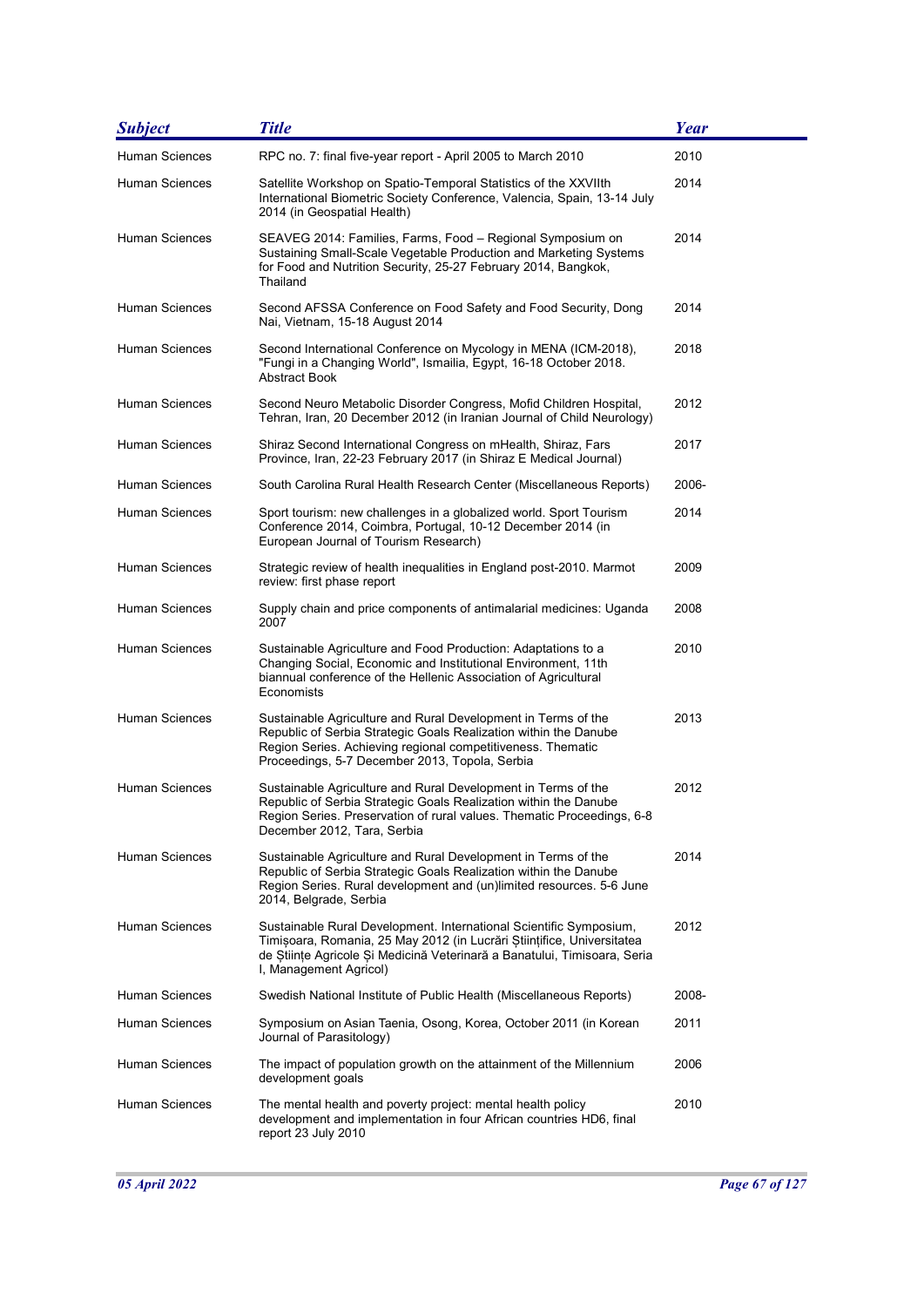| <b>Subject</b>        | <b>Title</b>                                                                                                                                                                                                                                     | <b>Year</b> |
|-----------------------|--------------------------------------------------------------------------------------------------------------------------------------------------------------------------------------------------------------------------------------------------|-------------|
| Human Sciences        | The Micronutrient Forum Global Conference - Bridging Discovery and<br>Delivery, Addis Ababa, Ethiopia, 2-6 June 2014 (in European Journal of<br>Nutrition and Food Safety)                                                                       | 2014        |
| Human Sciences        | The role of cohesion policy in rural development. Proceedings of the<br>conference, 'What Future for Cohesion Policy? - An Academic and<br>Policy Debate', Bled, Slovenia, 16-18 March 2011 (in Studies in<br>Agricultural Economics (Budapest)) | 2011        |
| Human Sciences        | Tourism destination marketing & management. 1st International<br>Conference of Contemporary Marketing Issues, Thessaloniki, Greece,<br>13-15 June 2012 (in Tourismos)                                                                            | 2012        |
| Human Sciences        | Tourism, hospitality & gastronomy. 7th Asia Euro Conference 2018,<br>Manila, Philippines, 14-17 November 2018 9in Asia-Pacific Journal of<br>Innovation in Hospitality and Tourism)                                                              | 2018        |
| Human Sciences        | Towards a Sustainable Bio-economy: economic issues and policy<br>challenges. AIEAA conference, Trento, Italy, 4-5 June 2012 (in Bio-<br>based and Applied Economics)                                                                             | 2012        |
| Human Sciences        | Towards global health equity: opportunities and threats. 13th World<br>Congress on Public Health, Addis Ababa, Ethiopia. 23-27 April 2012 (in<br>Ethiopian Journal of Health Development)                                                        | 2012        |
| <b>Human Sciences</b> | Tropical Fruits in Human Nutrition and Health Conference, Couran<br>Cove Island Resort, Gold Coast, Australia, 8-11 November, 2008                                                                                                               | 2008        |
| Human Sciences        | Understanding the economic impact of BXW and its management<br>practices in East and Central Africa                                                                                                                                              | 2018        |
| Human Sciences        | Women Self Help Groups and Cattle Rearing. Preliminary performance<br>appraisal. Conference Document, 7-8 February 2007                                                                                                                          | 2007        |
| Human Sciences        | Women's hidden harvest: indigenous vegetables and AmaXhosa<br>cultural survival in Hobeni village, South Africa                                                                                                                                  | 2018        |
| Human Sciences        | Workshop on socio-behavioural aspects of microbicide trials for HIV<br>prevention, New Delhi, India                                                                                                                                              | 2005        |
| Human Sciences        | World Conference on Agricultural Information and IT, IAALD AFITA<br>WCCA 2008 conference, Tokyo, Japan                                                                                                                                           | 2008        |
| Human Sciences        | World Convention on Hospitality, Tourism and Event Research &<br>International convention & Expo Summit 2013 [WHTER & ICES 2013]                                                                                                                 | 2013        |
| Human Sciences        | Worldleish 4-Abstracts, Lucknow, India, 2009                                                                                                                                                                                                     | 2009        |
| Human Sciences        | XI International Congress of Parasitology (ICOPA), Glasgow, UK. 6-11,<br>August 2006. Selected papers (in Folia Parasitologica)                                                                                                                  | 2006        |
| Human Sciences        | XI International meeting on research advances and rabies control in the<br>Americas, Lima, Peru, 18-21 October 2000. Abstracts                                                                                                                   | 2000        |
| Human Sciences        | XIII International meeting on research advances and rabies control in<br>the Americas, Oaxaca City, Mexico, 3-8 November 2002. Abstracts                                                                                                         | 2002        |
| Human Sciences        | XIX Norwegian Conference of Epidemiology, Oslo, Norway, 17-18<br>November 2011 (in Norsk Epidemiologi)                                                                                                                                           | 2011        |
| Human Sciences        | XVI International conference on rabies in the Americas, Ottawa,<br>Ontario, Canada, 16-21 October 2005. Programme and abstract book                                                                                                              | 2005        |
| Human Sciences        | XVIII Congreso Nacional de Ciencia y Tecnología de los alimentos y II<br>Congreso Latinoamericano y IV del Caribe Sobre Inocuidad y Calidad<br>en Alimentos (in Agro Sur)                                                                        | 2011        |
| Human Sciences        | XVIII National Conference of Indian Virological Society, Chandigarh,<br>India, 11-13 December 2008 (in Indian Journal of Virology)                                                                                                               | 2008        |
| Human Sciences        | XXéme Colloque International - "La Biométrie Humaine À L'ère<br>Numérique", 03, 04 & 05 Juillet 2013 (in Biometrie Humaine et<br>Anthropologie)                                                                                                  | 2013        |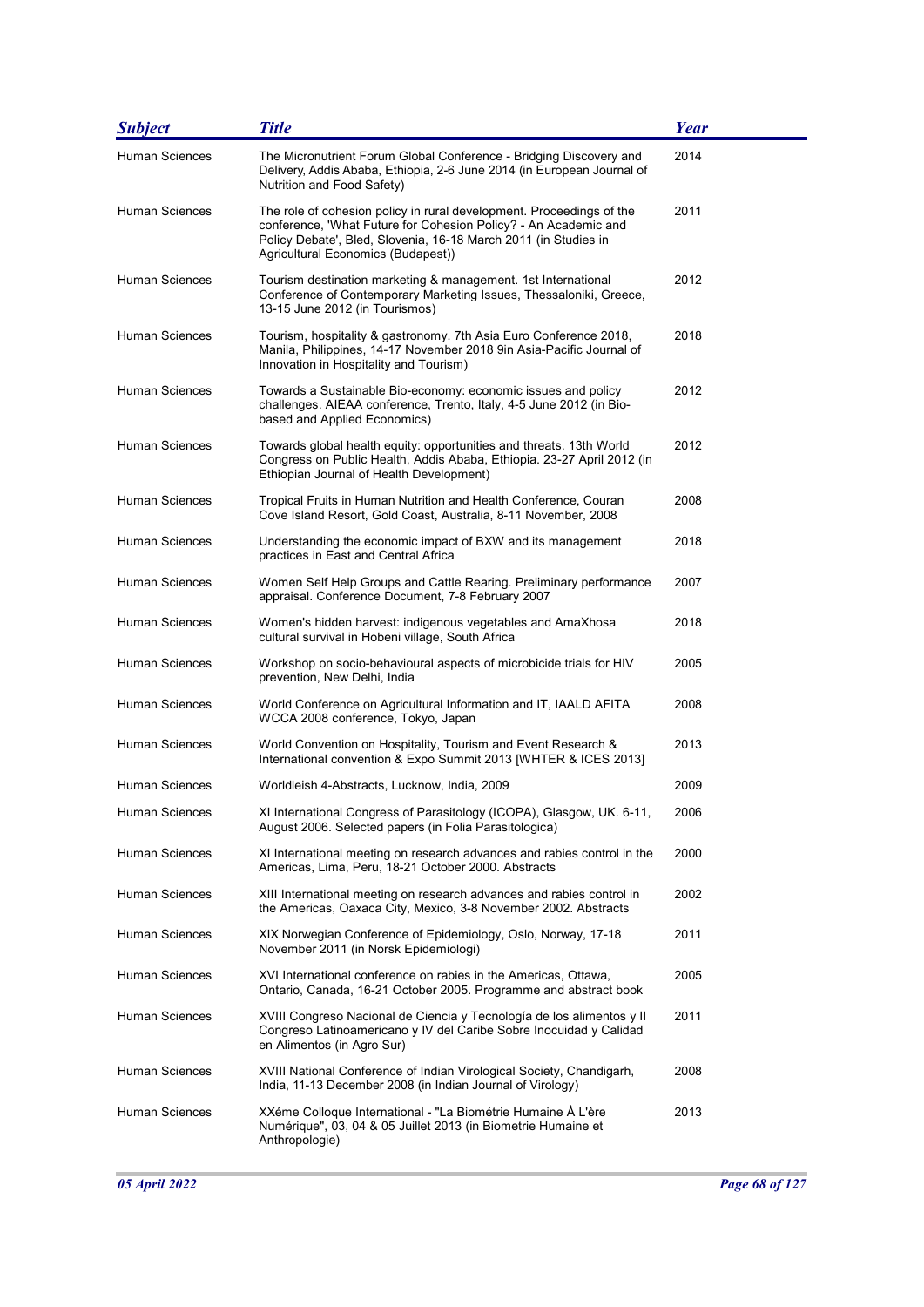| <b>Subject</b>           | <b>Title</b>                                                                                                                                                                                                                                                               | <b>Year</b> |
|--------------------------|----------------------------------------------------------------------------------------------------------------------------------------------------------------------------------------------------------------------------------------------------------------------------|-------------|
| <b>Natural Resources</b> | [13th International Peat Congress] Soiden tulevaisuus - 13.<br>kansainvälinen suo- ja turvekongressi Tullamoressa Irlannissa (in Suo)                                                                                                                                      | 2008        |
| <b>Natural Resources</b> | [60th Anniversary of the founding of the Italian Academy of Forest<br>Sciences] Sessantesimo anniversario della fondazione dell'Academia<br>Italiana di Scienze Forestali, Italia, 2011 (in Italia Forestale e Montana)                                                    | 2011        |
| <b>Natural Resources</b> | [8th International Conference Water for all] 8. međunarodna<br>konferencija Voda za sve, 21-22 March 2019, Osijek, Croatia. Zbornik<br>radova                                                                                                                              | 2019        |
| <b>Natural Resources</b> | [Acclimatization and introduction of woody plants in the conditions of<br>global<br>warming] Aklimatizácia a introdukcia drevín v podmienkach globálneho<br>otepľovania. Zborník referátov z vedeckej konferencie, 11.-12.<br>September 2007, Vieska nad Žitavou, Slovakia | 2007        |
| <b>Natural Resources</b> | [Dendrological Days of the Mlyňany Arboretum SAS 2012]<br>Dendrologické Dni v Arboréte Mlyňany SAV 2012, Vieska nad Žitavou,<br>Slovakia, 18-19 septembra 2012                                                                                                             | 2012        |
| <b>Natural Resources</b> | [Dendrological Days of the Mlyňany Arboretum SAS 2014]<br>Dendrologické Dni v Arboréte Mlyňany SAV 2014, "Prostredie a vitalita<br>drevin", Vieska nad Žitavou, Slovakia, 18. septembra 2014                                                                               | 2014        |
| <b>Natural Resources</b> | [Dendrological Days of the Mlyňany Arboretum SAS 2016]<br>Dendrologické Dni v Arboréte Mlyňany SAV 2016, Vieska nad Žitavou,<br>Slovakia, 5. októbra 2016                                                                                                                  | 2016        |
| <b>Natural Resources</b> | [Dendrological Days of the Mlyňany Arboretum SAS 2018]<br>Dendrologické Dni v Arboréte Mlyňany SAV 2018, "Dreviny a<br>prostredie", Vieska nad Žitavou, Slovakia, 11. októbra 2018                                                                                         | 2018        |
| <b>Natural Resources</b> | [Dendrological Days SAS 2008] Dendrologické dni v Arboréte Mlyňany<br>SAV 2008, 15.-16. Október 2008, Vieska nad Žitavou, Slovakia.<br>Zbornik referatov z vedeckej konferencie                                                                                            | 2008        |
| <b>Natural Resources</b> | [Dendrological Days SAS 2009] Dendrologické Dni v Arboréte Mlyňany<br>SAV 2009, Vieska nad Žitavou, Slovakia, 22. október 2009. Zbornik<br>referatov z vedeckej konferencie                                                                                                | 2009        |
| <b>Natural Resources</b> | [Dendrological Days SAS 2011] Dendrologické Dni v Arboréte Mlyňany<br>SAV 2011, Vieska nad Žitavou, Slovakia, 22. november 2011. Zbornik<br>referatov z vedeckej konferencie                                                                                               | 2011        |
| <b>Natural Resources</b> | [Grassland Ecology: Scientific papers] Ekológia Trávneho Porastu VIII.<br>Banská Bystrica, Slovakia, 19-20 March 2013                                                                                                                                                      | 2013        |
| Natural Resources        | [II Brazilian Congress of Science and Technology of Wood] II<br>Congresso Brasileiro de Ciência e Tecnologia da Madeira (CBCTEM),<br>Belo Horizonte, 20-22 de setembro de 2015 (in Ciência da Madeira)                                                                     | 2015        |
| <b>Natural Resources</b> | [Il Seminar on Energy Engineering in Agriculture] Il Seminrio de<br>Engenharia de Energia na Agricultura, 30.11.2017, Cascavel, Brazil (in<br>Acta Iguazu)                                                                                                                 | 2017        |
| <b>Natural Resources</b> | [III Iberian Congress of Soil Science] Uso do solo e qualidade<br>ambiental num contexto de mudanças globais. III Congresso ibérico da<br>Ciencia do Solo, Évora, Portugal, julho 2008 (in Revista de Ciências<br>Agrárias (Portugal))                                     | 2008        |
| <b>Natural Resources</b> | [IV Brazilian Symposium on Natural Resources of the Semiarido -<br>SBNRS] IV Simposio Brasileiro de Recursos Naturais do Semiarido -<br>SBNRS, Crato, Ceara, Brasil, 22 a 24 de maio de 2019 (in Revista<br>Brasileira de Agricultura Irrigada)                            | 2019        |
| <b>Natural Resources</b> | [Multifunctionality of rangelands: sustainable livestock production and<br>management of ecosystems] La multifuncionalidad de los pastos:<br>producción ganadera sostenible y gestión de los ecosistemas, Huesca,<br>Spain                                                 | 2009        |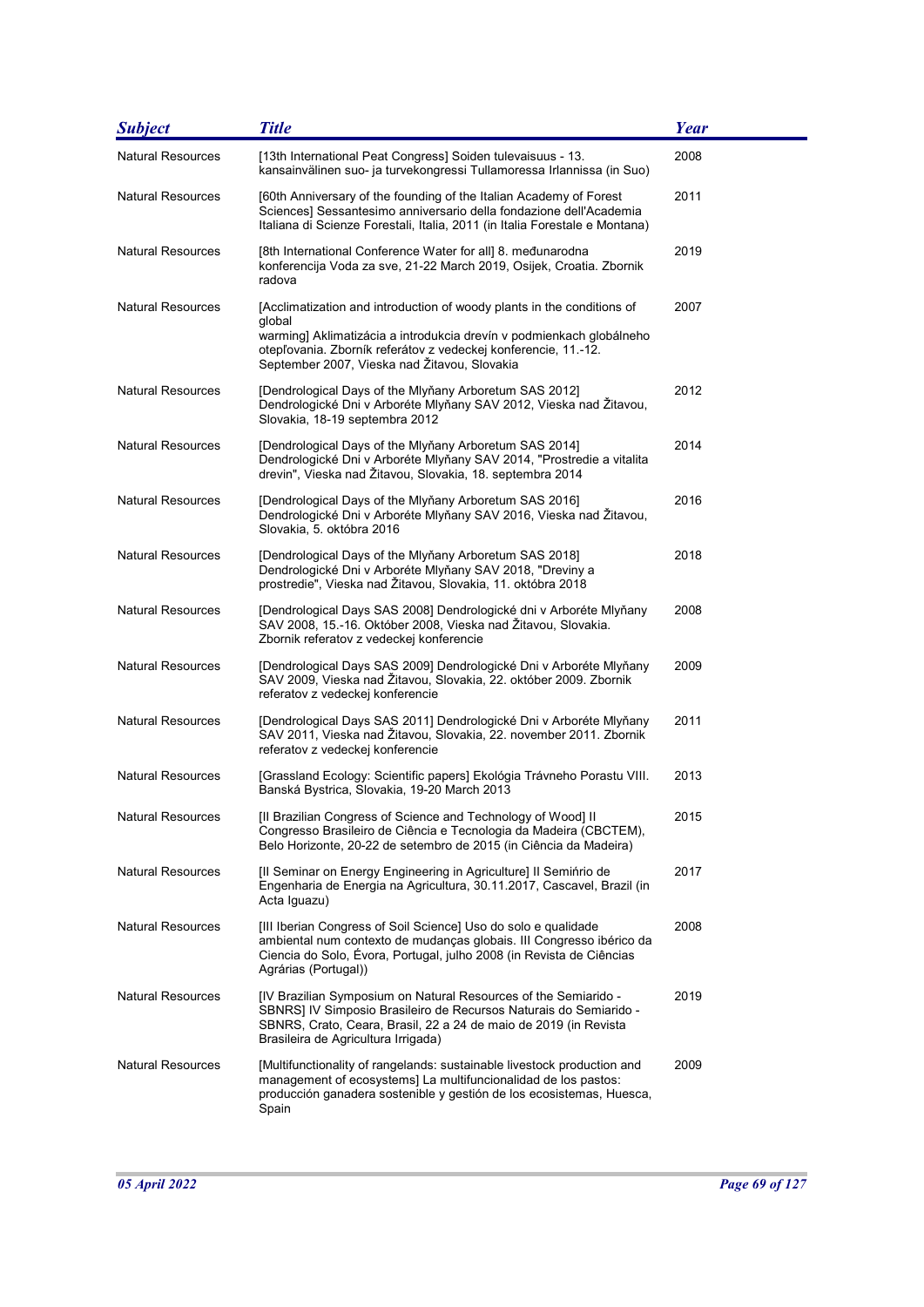| <b>Subject</b>           | <b>Title</b>                                                                                                                                                                                                                                | <b>Year</b> |
|--------------------------|---------------------------------------------------------------------------------------------------------------------------------------------------------------------------------------------------------------------------------------------|-------------|
| <b>Natural Resources</b> | [Natural grasslands Congress] Congreso de Pastizales Naturales, 9 al<br>12 de Abril de 2013, Santa Rosa, Argentina (in Revista de la Facultad<br>de Agronomía de la Universidad Nacional de La Pampa)                                       | 2013        |
| <b>Natural Resources</b> | [New regulations and enhancement of forestry production] Nouve<br>normative e valorizzazione delle produzioni forestali, Firenze, 7<br>dicembre 2016 (in Italia Forestale e Montana)                                                        | 2016        |
| <b>Natural Resources</b> | [Peatland Day 2.2.2018] Suopäivä, 2.2.2018 (in Suo)                                                                                                                                                                                         | 2018        |
| <b>Natural Resources</b> | [Pedological and agrochemical characteristics of the wine-growing<br>region Tri Morave] Pedoloske I agrohemijske karakteristike<br>vinogradarskog rejona tri Morave                                                                         | 2016        |
| <b>Natural Resources</b> | [Proceedings of conference held on centennnial of the Forest Research<br>Institute] Az erti 100 éves jubileuma alkalmából 1998. Október 7-én<br>sárváron megrendezett konferencia előadásai (in Erdészeti Kutatások)                        | 1998        |
| <b>Natural Resources</b> | [Proceedings of the Biennial International Symposium Forest and<br>Sustainable Development, Brașov, Romania, 17-18 October 2008]<br>Lucrările sesiunii științifice bienale cu participare internațională Pădurea<br>șI Dezvoltarea Durabilă | 2008        |
| <b>Natural Resources</b> | [Proceedings of the Biennial International Symposium Forest and<br>Sustainable Development, Braşov, Romania, 27-28 October 2006]<br>Lucrările sesiunii științifice bienale cu participare internațională Pădurea<br>și Dezvoltarea Durabilă | 2006        |
| <b>Natural Resources</b> | [Proceedings of the Biennial International Symposium, Brasov,<br>Romania, 2005] Lucrările sesiuni științifice Pădurea și dezvoltarea<br>durabilă                                                                                            | 2005        |
| <b>Natural Resources</b> | [Protection of the environment] Atti del convegno La tutela del<br>patrimonio ambientale: proposte di reforma pur una Costituzione<br>ambientalmente orientata, Firenze, Italia, 9 gennaio 2012 (in Italia<br>Forestale e Montana)          | 2012        |
| <b>Natural Resources</b> | [Public forest management in Sardinia] Gestione forestale pubblica in<br>Sardegna: ruolo e prospettive dell'Ente Foreste, Cagliari, Italia, 25<br>gennaio 2013 (in Italia Forestale e Montana)                                              | 2013        |
| <b>Natural Resources</b> | [Scientific Conference on Sustainable Land Use] Zbornik radova<br>naučno-stručnog skupa "Održivo korišćenje zemljišta", Rimski Šančevi,<br>Serbia, 10 September 2015                                                                        | 2015        |
| <b>Natural Resources</b> | [Sustainable agro-energy districts, Italian Academy of Sciences]<br>Distretti energetici agroforestali sostenibili, Accademia Italiana di<br>Scienze, Forestall, Firenze, Italia, 10 febbraio 2011 (in Italia Forestale e<br>Montana)       | 2011        |
| <b>Natural Resources</b> | [Watershed management in forests] Amenajarea bazinelor hidrografice<br>torențiale, predominant forestiere, Brasov, Romania, 3 April 2012 (in<br>Revista Pădurilor)                                                                          | 2012        |
| <b>Natural Resources</b> | [Workshop 'Agro-ecosystem functions of soil organic materials'] Atelier<br>"Fonctions agro-écosystémiques des matières organiques du sol",<br>Peyresg, France, 18-22 mai 2015 (in Biotechnologie, Agronomie,<br>Société et Environnement)   | 2015        |
| <b>Natural Resources</b> | 10th International Conference on Wood Science and Engineering in the<br>Third Millennium, Brasov, Romania, 5-7 November 2015 (in Pro Ligno)                                                                                                 | 2015        |
| <b>Natural Resources</b> | 11th International Conference "Wood Science and Engineering in the<br>Third Millennium", Brasov, Romania, 2-4 November 2017 (in Pro Ligno)                                                                                                  | 2017        |
| <b>Natural Resources</b> | 11th International Symposium on Legal Aspects of European Forest<br>Sustainable Development, Zvolen, Slovakia, 13-15 May 2009                                                                                                               | 2009        |
| <b>Natural Resources</b> | 13th North American Agroforestry Conference, 19-21 June 2013,<br>Charlottetown, Prince Edward Island, Canada                                                                                                                                | 2013        |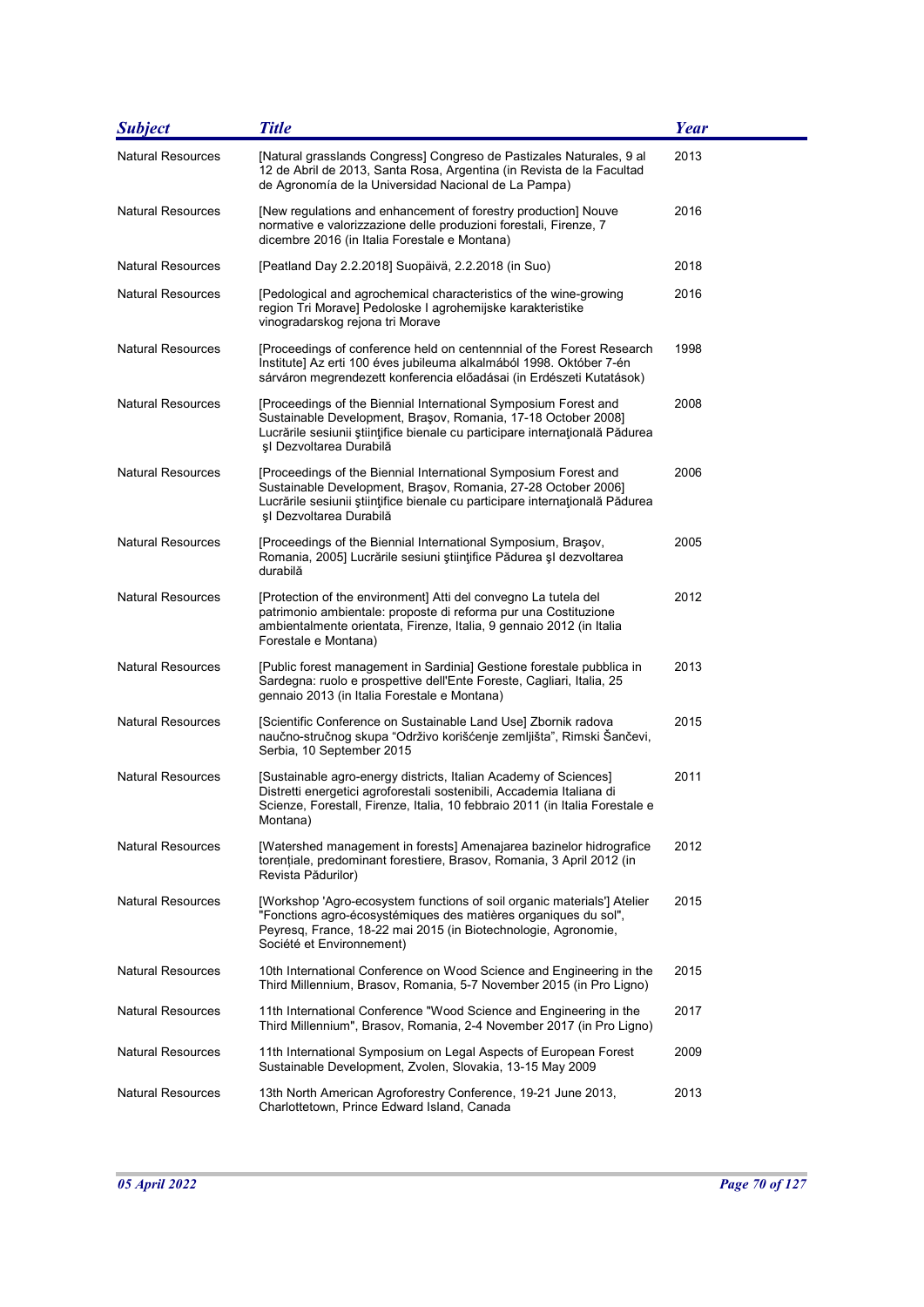| <b>Subject</b>           | <b>Title</b>                                                                                                                                                                                 | Year |
|--------------------------|----------------------------------------------------------------------------------------------------------------------------------------------------------------------------------------------|------|
| <b>Natural Resources</b> | 14th IUFRO Fir Symposium, Ilgaz Mountain Resort Hotel, Kastamonu,<br>Turkey, 12-14 September 2012 (in Kastamonu Üniversitesi Orman<br>Fakültesi Dergisi)                                     | 2012 |
| <b>Natural Resources</b> | 15th International Congress on Nitrogen Fixation, Cape Town, South<br>Africa, 21-26 January 2007 (in Symbiosis (Rehovot))                                                                    | 2007 |
| <b>Natural Resources</b> | 15th ISCO Congress, Soil and Water Conservation, Climate Change<br>and Environmental Sensitivity, 18-23 May 2008, Budapest, Hungary.<br><b>Book of Abstracts</b>                             | 2008 |
| <b>Natural Resources</b> | 16th Alps-Adria Workshop - Synergism in science, Opatija, Croatia, 3-8<br>April 2017 (in Columella - Journal of Agricultural and Environmental<br>Sciences)                                  | 2017 |
| <b>Natural Resources</b> | 17th Malaysian Forestry Conference, A century of forest management:<br>lessons learnt & the way forward, 11-12 November 2014, Kota<br>Kinabalu, Sabah, Malaysia                              | 2014 |
| <b>Natural Resources</b> | 18th Nitrogen Workshop. The Nitrogen Challenge: Building a Blueprint<br>for Nitrogen Use Efficiency and Food Security, 30 June-3 July 2014,<br>Lisbon, Portugal                              | 2014 |
| <b>Natural Resources</b> | 19th International Symposium "The Environment & The Industry" - SIMI<br>2016, Bucharest, Romania, 13-14 October 2016                                                                         | 2016 |
| <b>Natural Resources</b> | 19th Meeting of the International Humic Substances Society, Bulgaria,<br>16-21 September 2018 (in Silva Balcanica)                                                                           | 2018 |
| <b>Natural Resources</b> | 19th Nitrogen Workshop: Efficient use of different sources of nitrogen in<br>agriculture - from theory to practice, Skara, Sweden, 27-29 June 2016                                           | 2016 |
| <b>Natural Resources</b> | 1er Colloque International "Ressources Sylvopastorales et<br>Développement Durable en Méditerranée", tenu à Tabarka du 19 au 21<br>Octobre 2010 (in Annales de l'INRGREF)                    | 2010 |
| <b>Natural Resources</b> | 1st AXEMA-EurAgEng conference "Intensive and environmentally<br>friendly agriculture: an opportunity for innovation in machinery and<br>systems", Paris, France, 25 February 2017            | 2017 |
| <b>Natural Resources</b> | 1st International Conference on Climate Change, Colombo, Sri Lanka,<br>16-17 February 2017 - Issue 1 & 2                                                                                     | 2017 |
| Natural Resources        | 1st International Scientific Conference on Soil Tillage - Open<br>Approach, Osijek, Croatia, 9-11 September 2010. Book of Abstracts                                                          | 2010 |
| <b>Natural Resources</b> | 2012 IUFRO Conference Division 5 Forest Products, Estoril, Lisbon,<br>Portugal, 8-13 July 2012. Final program, proceedings and abstract book                                                 | 2012 |
| <b>Natural Resources</b> | 2013 International SWAT Conference, Toulouse, France, 15-19 July<br>2013 (in International Journal of Agricultural and Biological Engineering)                                               | 2013 |
| <b>Natural Resources</b> | 20th International Symposium "" The Environment and the Industry" -<br>SIMI 2017, 28-29 September 2017, Bucharest, Romania                                                                   | 2017 |
| Natural Resources        | 20th Nitrogen Workshop, "Coupling C - N - P - S Cycles", 25-27 June<br>2018, Rennes, France. Proceedings                                                                                     | 2018 |
| <b>Natural Resources</b> | 21st International Symposium "The Environment and the Industry",<br>SIMI 2018, Bucharest, Romania, 20-21 September 2018. Proceedings                                                         | 2018 |
| <b>Natural Resources</b> | 22nd International Symposium "The Environment and the Industry",<br>SIMI 2019, Bucharest, Romania, 26-27 September 2019. Proceedings<br>Book                                                 | 2019 |
| <b>Natural Resources</b> | 23rd International Symposium "The Environment and the Industry", E-<br>SIMI 2020, 24-25 September 2020, Romania. Book of Abstracts                                                           | 2020 |
| Natural Resources        | 2e Journée de réflexion de l'EDT GEPROC: Génie des procédés<br>appliqué aux bio-industries. 16 Décembre 2009, Gembloux, Belgique<br>(in Biotechnologie, Agronomie, Société et Environnement) | 2009 |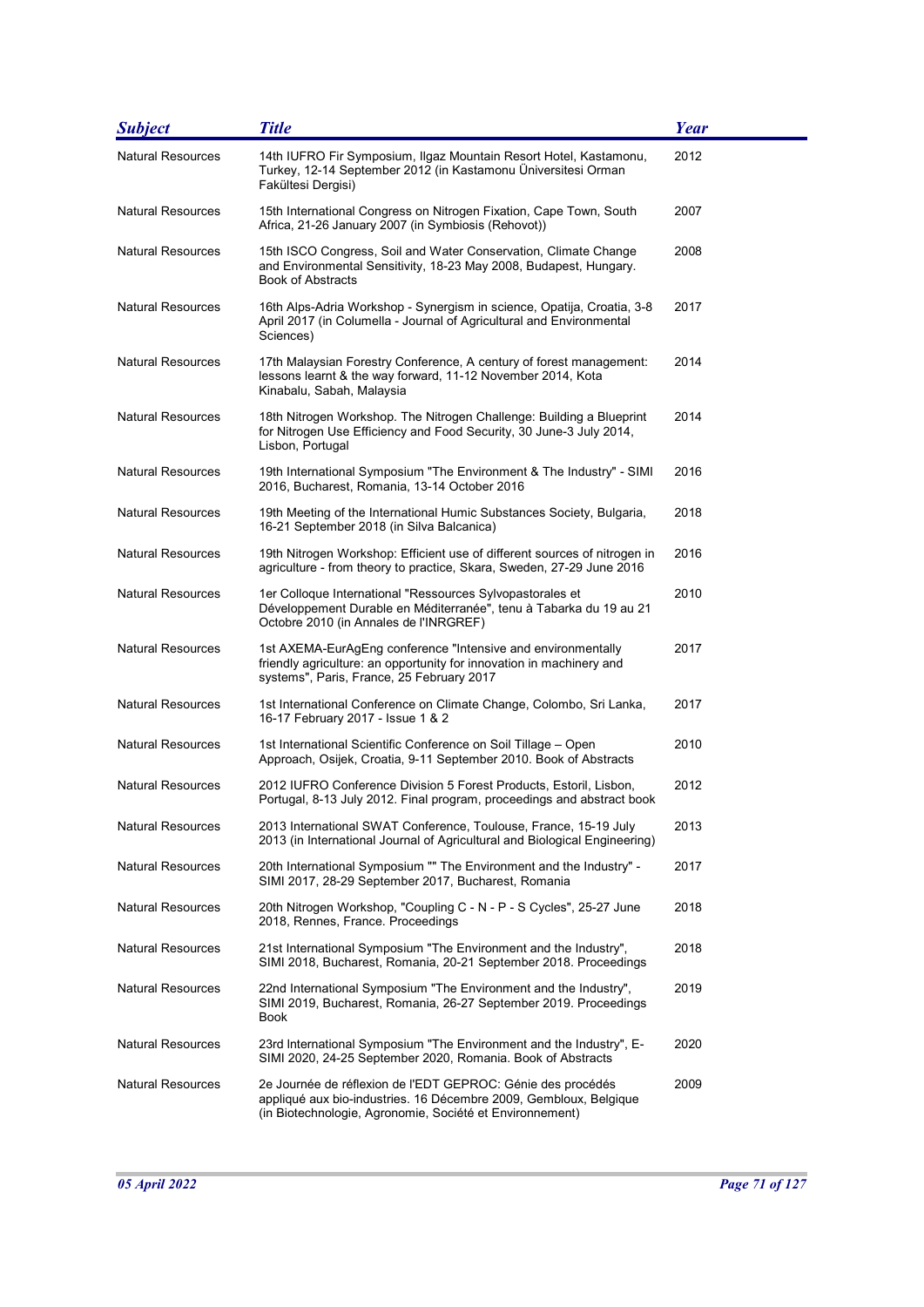| <b>Subject</b>           | <b>Title</b>                                                                                                                                                                                                                                 | Year |
|--------------------------|----------------------------------------------------------------------------------------------------------------------------------------------------------------------------------------------------------------------------------------------|------|
| <b>Natural Resources</b> | 2nd International and 6th Croatian Scientific and Professional<br>Conference "Water for All", Osijek, Croatia, 18 March 2016                                                                                                                 | 2016 |
| <b>Natural Resources</b> | 2nd International Conference on Agriculture and Forestry, ICOAF -<br>2015, Colombo, Sri Lanka, 10-12 June 2015                                                                                                                               | 2015 |
| <b>Natural Resources</b> | 2nd International Scientific Conference on Soil and Crop Management:<br>Adaptation and Mitigation of Climate Change, Osijek, Croatia, 26-28<br>September 2013                                                                                | 2013 |
| <b>Natural Resources</b> | 3rd Conference on Hydrology of a Small Basin, Prague, Czech<br>Republic, 2008 (in Soil and Water Research)                                                                                                                                   | 2008 |
| <b>Natural Resources</b> | 3rd International Conference on Agriculture and Forestry 2016:<br>Sustainable Agriculture and Forestry as Essential Response to the<br>Challenges of Global Food Security and Environmental Stability,<br>Manila, Philippines, 1-3 June 2016 | 2016 |
| <b>Natural Resources</b> | 48th Croatian and 8th International Symposium on Agriculture, 17-22<br>February 2013, Dubrovnik, Croatia                                                                                                                                     | 2013 |
| <b>Natural Resources</b> | 4th International Conference on Agriculture and Forestry, Colombo, Sri<br>Lanka, 24-25 August 2017                                                                                                                                           | 2017 |
| Natural Resources        | 4th International Conference on Agriculture and Forestry, Colombo, Sri<br>Lanka, 24-25 August 2017. Book of Abstracts                                                                                                                        | 2017 |
| Natural Resources        | 4th International Congress of the European Society for Soil<br>Conservation (ESSC), 25-29 May 2004, Budapest, Hungary                                                                                                                        | 2004 |
| <b>Natural Resources</b> | 5th International Conference on Communication, Management and<br>Information Technology, Vienna, Austria, 26-28 March 2019 (in Global<br>Journal of Environmental Science and Management)                                                    | 2019 |
| <b>Natural Resources</b> | 6 Simposio Nacional Forestal, Bosques Naturales y plantados: La<br>Seguridad Alimentaria en el Contexto del Cambio Climático, Medellín,<br>2014 (in Revista Colombia Forestal)                                                               | 2014 |
| Natural Resources        | 7th International Scientific and Professional Conference "Water for All",<br>Osijek, Croatia, 9-10 March 2017                                                                                                                                | 2017 |
| <b>Natural Resources</b> | 8th International Conference of Environmental Legislation, Safety<br>Engineering and Disaster Management (ELSEDIMA) 2010, Cluj-<br>Napoca, Romania, 21-23 October 2010 (in AES Bioflux)                                                      | 2010 |
| <b>Natural Resources</b> | 90 Years Forest Research Institute - for the Society and Nature, 24-26<br>October 2018, Sofia, Bulgaria                                                                                                                                      | 2018 |
| Natural Resources        | 9th Congress of the Soil Science Society of Bosnia and Herzegovina,<br>Mostar, Bosnia and Herzegovina, 23-25 November 2015 (in Radovi<br>Šumarskog Fakulteta Univerziteta u Sarajevu. Posebno izdanje)                                       | 2015 |
| <b>Natural Resources</b> | Acacia 2014. Sustaining the future of Acacia plantation forestry.<br>International Conference Working Party 2.08.07: Genetics and<br>silviculture of Acacia, 18-21 March 2014, Hue, Vietnam                                                  | 2014 |
| <b>Natural Resources</b> | Actual tasks on agricultural engineering, International Symposium on<br>Agricultural Engineering, 35th. Opatija, Croatia, 19-23 February 2007                                                                                                | 2007 |
| <b>Natural Resources</b> | Actual tasks on agricultural engineering, International Symposium on<br>Agricultural Engineering, 36th. Opatija, Croatia, 11-15 February 2008                                                                                                | 2008 |
| <b>Natural Resources</b> | Actual tasks on agricultural engineering, International Symposium on<br>Agricultural Engineering, 37th. Opatija, Croatia, 10-13 February 2009                                                                                                | 2009 |
| <b>Natural Resources</b> | Actual Tasks on Agricultural Engineering, International Symposium on<br>Agricultural Engineering, 38th. Opatija, Croatia, 20-22 February 2010                                                                                                | 2010 |
| Natural Resources        | Actual Tasks on Agricultural Engineering, International Symposium on<br>Agricultural Engineering, 40th. Opatija, Croatia, 21-24 February 2012                                                                                                | 2012 |
| <b>Natural Resources</b> | Actual Tasks on Agricultural Engineering, International Symposium on<br>Agricultural Engineering, 41st. Opatija, Croatia, 19-22 February 2013                                                                                                | 2013 |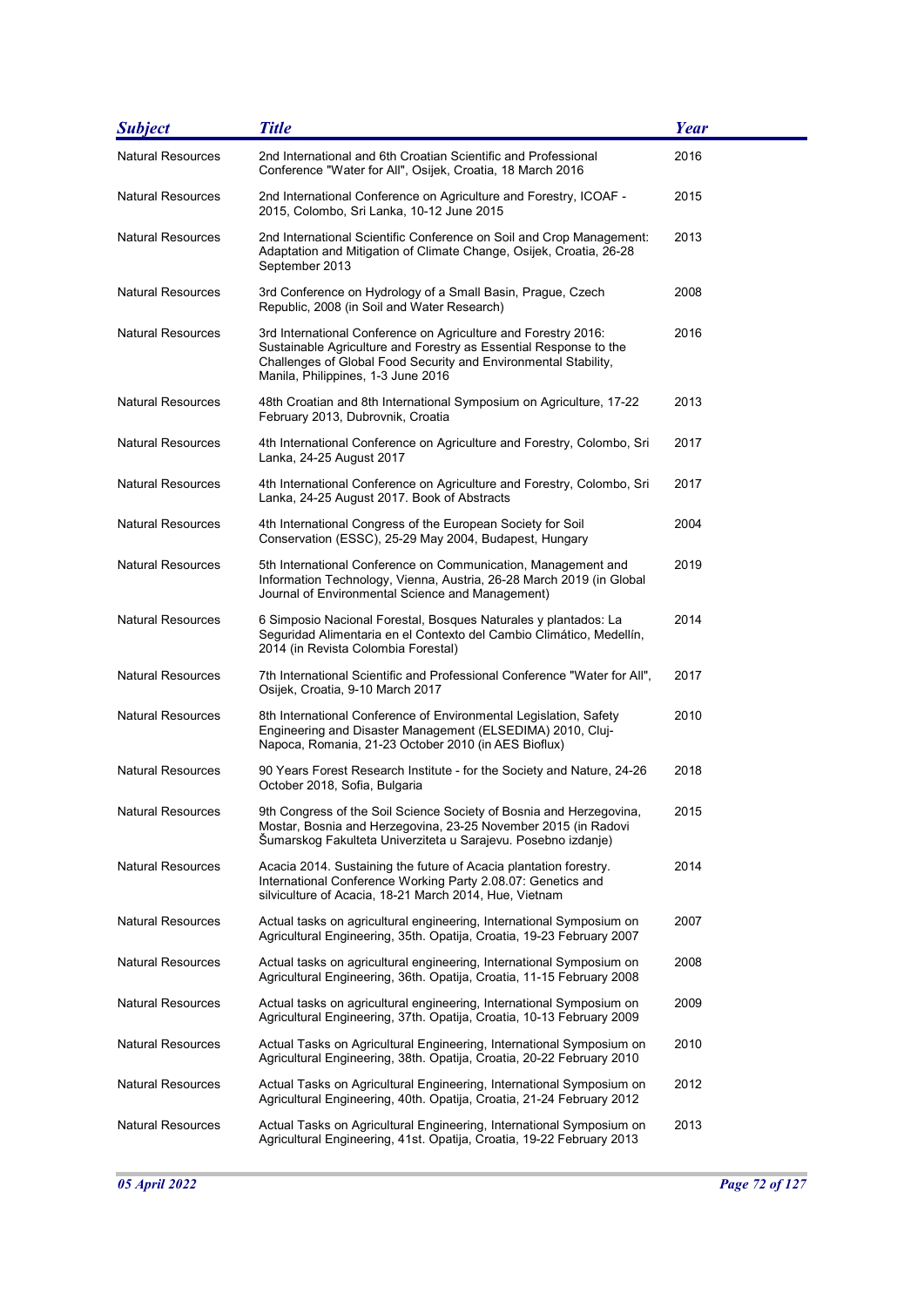| <b>Subject</b>           | <b>Title</b>                                                                                                                                                                                                                | <b>Year</b> |
|--------------------------|-----------------------------------------------------------------------------------------------------------------------------------------------------------------------------------------------------------------------------|-------------|
| <b>Natural Resources</b> | Actual Tasks on Agricultural Engineering, International Symposium on<br>Agricultural Engineering, 42nd. 25-28 February 2014, Opatija, Croatia                                                                               | 2014        |
| <b>Natural Resources</b> | Actual Tasks on Agricultural Engineering, International Symposium on<br>Agricultural Engineering, 43rd. 24-27 February 2015, Opatija, Croatia                                                                               | 2015        |
| <b>Natural Resources</b> | Actual Tasks on Agricultural Engineering, International Symposium on<br>Agricultural Engineering, 44th. Opatija, Croatia, 23-26 February 2016                                                                               | 2016        |
| <b>Natural Resources</b> | Actual Tasks on Agricultural Engineering, International Symposium on<br>Agricultural Engineering, 45th. 21-24 February 2017, Opatija, Croatia                                                                               | 2017        |
| <b>Natural Resources</b> | Actual Tasks on Agricultural Engineering, International Symposium on<br>Agricultural Engineering, 46th. Opatija, Croatia, 27 February - 1 March,<br>2018                                                                    | 2018        |
| <b>Natural Resources</b> | Actual Tasks on Agricultural Engineering, Proceedings of the 48th<br>International Symposium, 2-4 March 2021, Zagreb, Croatia                                                                                               | 2021        |
| <b>Natural Resources</b> | AgEng 2008 - International Conference on Agricultural Engineering,<br>Crete, Greece                                                                                                                                         | 2008        |
| <b>Natural Resources</b> | AgEng 2010 - International Conference on Agricultural Engineering,<br>Clermont-Ferrand, France                                                                                                                              | 2010        |
| <b>Natural Resources</b> | Agriculture in Nature and Environment Protection. International<br>Scientific/Professional Conference, 2nd. 4-6 June 2009, Vukovar,<br>Croatia                                                                              | 2009        |
| <b>Natural Resources</b> | Agriculture in Nature and Environment Protection. International<br>Scientific/Professional Conference, 3rd. 31 May-2 June 2010, Vukovar,<br>Croatia                                                                         | 2010        |
| <b>Natural Resources</b> | Agriculture in Nature and Environment Protection. International<br>Scientific/Professional Conference, 4th. 1-3 June 2011, Vukovar,<br>Croatia                                                                              | 2011        |
| <b>Natural Resources</b> | Agriculture in Nature and Environment Protection. International<br>Scientific/Professional Conference, 5th. 4-6 June 2012, Vukovar,<br>Croatia                                                                              | 2012        |
| <b>Natural Resources</b> | Agriculture in Nature and Environment Protection. International<br>Scientific/Professional Conference, 6th. 27-29 May 2013, Vukovar,<br>Croatia                                                                             | 2013        |
| <b>Natural Resources</b> | Agriculture in Nature and Environment Protection. International<br>Scientific/Professional Conference, 7th. 28-30 May 2014, Vukovar,<br>Croatia                                                                             | 2014        |
| <b>Natural Resources</b> | Agriculture in Nature and Environment Protection. International<br>Scientific/Professional Conference, 8th. 1-3 June 2015, Vukovar,<br>Croatia                                                                              | 2015        |
| <b>Natural Resources</b> | Agriculture in Nature and Environment Protection. International<br>Scientific/Professional Conference, 9th. 6-8 June 2016, Vukovar,<br>Croatia                                                                              | 2016        |
| <b>Natural Resources</b> | Agroforestry Comes of Age: Putting Science into Practice. Proceedings<br>of the 11th North American Agroforestry Conference, May 31-June 3,<br>2009, Columbia, Missouri, USA                                                | 2009        |
| <b>Natural Resources</b> | Agroforestry for a Vibrant Future: Connecting People, Creating<br>Livelihoods, Sustaining Places, 15th North American Agroforestry<br>Conference (NAAC) 27-29 June 2017, Blacksburg, Virginia, USA.<br>Abstract Proceedings | 2017        |
| <b>Natural Resources</b> | Agroforestry: A Profitable Land Use. Proceedings of the 12th North<br>American Agroforestry Conference, 4-9 June, 2011, Athens, Georgia,<br>USA                                                                             | 2011        |
| <b>Natural Resources</b> | Alternative functions of grassland. Proceedings of the 15th European<br>Grassland Federation Symposium, Brno, Czech Republic, 2009                                                                                          | 2009        |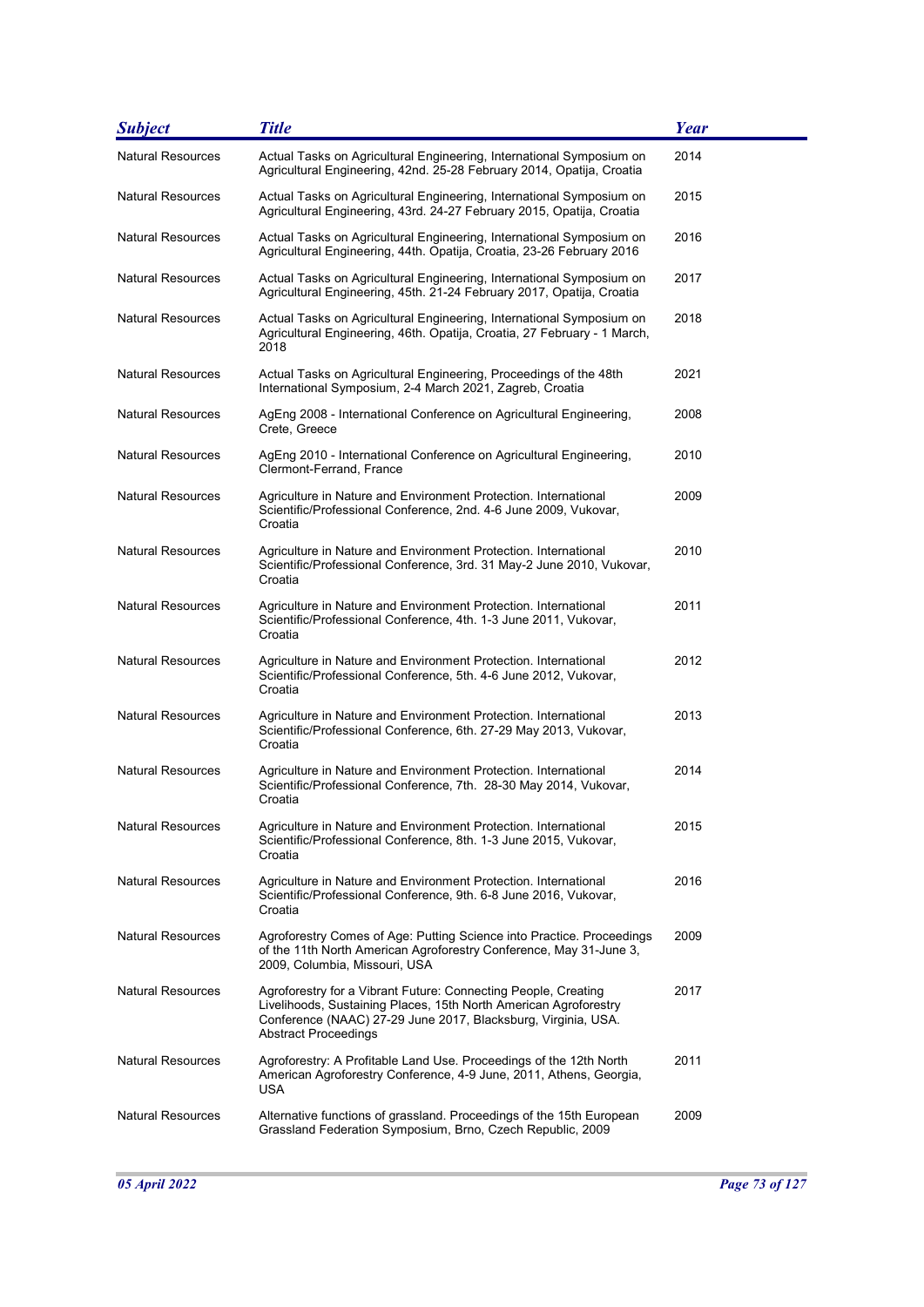| <b>Subject</b>           | <b>Title</b>                                                                                                                                                                                                                                                        | Year  |
|--------------------------|---------------------------------------------------------------------------------------------------------------------------------------------------------------------------------------------------------------------------------------------------------------------|-------|
| <b>Natural Resources</b> | Assessment of Plant Genetic Resources for Water-use Efficiency<br>(WUE): Managing Water Scarcity, Marrakech, Morocco, 2005                                                                                                                                          | 2005  |
| <b>Natural Resources</b> | Atelier Nitrate - Eau, Évaluation du Programme de Gestion Durable de<br>l'Azote, 2-5 Juin 2009, Peyresq, France (in Biotechnologie, Agronomie,<br>Société et Environnement)                                                                                         | 2009  |
| <b>Natural Resources</b> | Atti della giornata di studio "Un laboratorio naturale permanente nel<br>Parco Nazionale del Pollino: premessa conoscitiva per una gestione<br>sostenibile", Terranova di Pollino, 4 dicembre 2013 (in talia Forestale e<br>Montana)                                | 2013  |
| <b>Natural Resources</b> | Biodiversity and Animal Feed: Future challenges for Grassland<br>Production. 22nd European Grassland Federation Meeting, Sweden,<br>2008                                                                                                                            | 2008  |
| Natural Resources        | Biodiversity Technologies: Biodiversity Institute Symposium, Oxford,<br>UK, 27-28 September 2012                                                                                                                                                                    | 2012  |
| <b>Natural Resources</b> | Biomass and energy crops V, Brussels, Belgium, 20-22 October 2015<br>(in Aspects of Applied Biology)                                                                                                                                                                | 2015  |
| <b>Natural Resources</b> | Boreal forests in a changing world: challenges and needs for actions.<br>Proceedings of the International Conference, 15-21 August 2011,<br>Krasnoyarsk, Russia                                                                                                     | 2011  |
| <b>Natural Resources</b> | Building disaster resilience in a changing world. 11th International<br>Conference on Environmental Legislation, Safety Engineering and<br>Disaster Management, Cluj-Napoca, Romania, 26-28 May 2016 (in<br>AES Bioflux)                                            | 2016  |
| <b>Natural Resources</b> | Capitalisation and sharing of experiences on the interaction between<br>forest policies and land use patterns in Asia: link people with resources.<br>Proceedings of a workshop, Godavari, Nepal, 2005. Volume 1.<br><b>Proceedings Summary</b>                     | 2007  |
| Natural Resources        | Capitalisation and sharing of experiences on the interaction between<br>forest policies and land use patterns in Asia: link people with resources.<br>Proceedings of a workshop, Godavari, Nepal, 2005. Volume 2.<br><b>Technical Papers</b>                        | 2005  |
| <b>Natural Resources</b> | Carbon forestry: who will benefit? Proceedings of Workshop on Carbon<br>Sequestration and Sustainable Livelihoods, Bogor, Indonesia, 2005                                                                                                                           | 2005  |
| <b>Natural Resources</b> | Carbon Lean UK. A role for our trees, woods and forests? Institute of<br>Chartered Foresters National Conference, Edinburgh, UK, 2008                                                                                                                               | 2008  |
| Natural Resources        | Center for International Forestry Research (CIFOR) Publications                                                                                                                                                                                                     | 2001- |
| Natural Resources        | Challenges of establishment and management of trans-border<br>biosphere reserve between Bulgaria and Turkey in Strandzha Mountain.<br>Proceedings of a UNESCO-BAS-MOEW workshop, Bourgas, Bulgaria,<br>2005                                                         | 2005  |
| <b>Natural Resources</b> | ConForest Working Session 7, The concept for European forests,<br>Olomouc, Czech Republic, 19-21 May 2008 (in Journal of Forest<br>Science)                                                                                                                         | 2008  |
| <b>Natural Resources</b> | Conifers Network: Report of the First Meeting, Brdo/Kranj, Slovenia,<br>2000                                                                                                                                                                                        | 2000  |
| <b>Natural Resources</b> | Conifers Network: Report of the Fourth Meeting, Pitlochry, UK, 2003                                                                                                                                                                                                 | 2003  |
| <b>Natural Resources</b> | Conifers Network: Report of the Second (20-22 September 2001,<br>Valsain, Spain) and Third (17-19 October 2002, Kostrzyca, Poland)<br>Meetings                                                                                                                      | 2001  |
| <b>Natural Resources</b> | Construction, properties and quality of wood. VI International<br>Symposium in honour of B.N. Ugoleva, dedicated to the 50th<br>anniversary of the Regional Coordination Council<br>on modern problems of wood science, 10-16 September 2018<br>Krasnoyarsk, Russia | 2019  |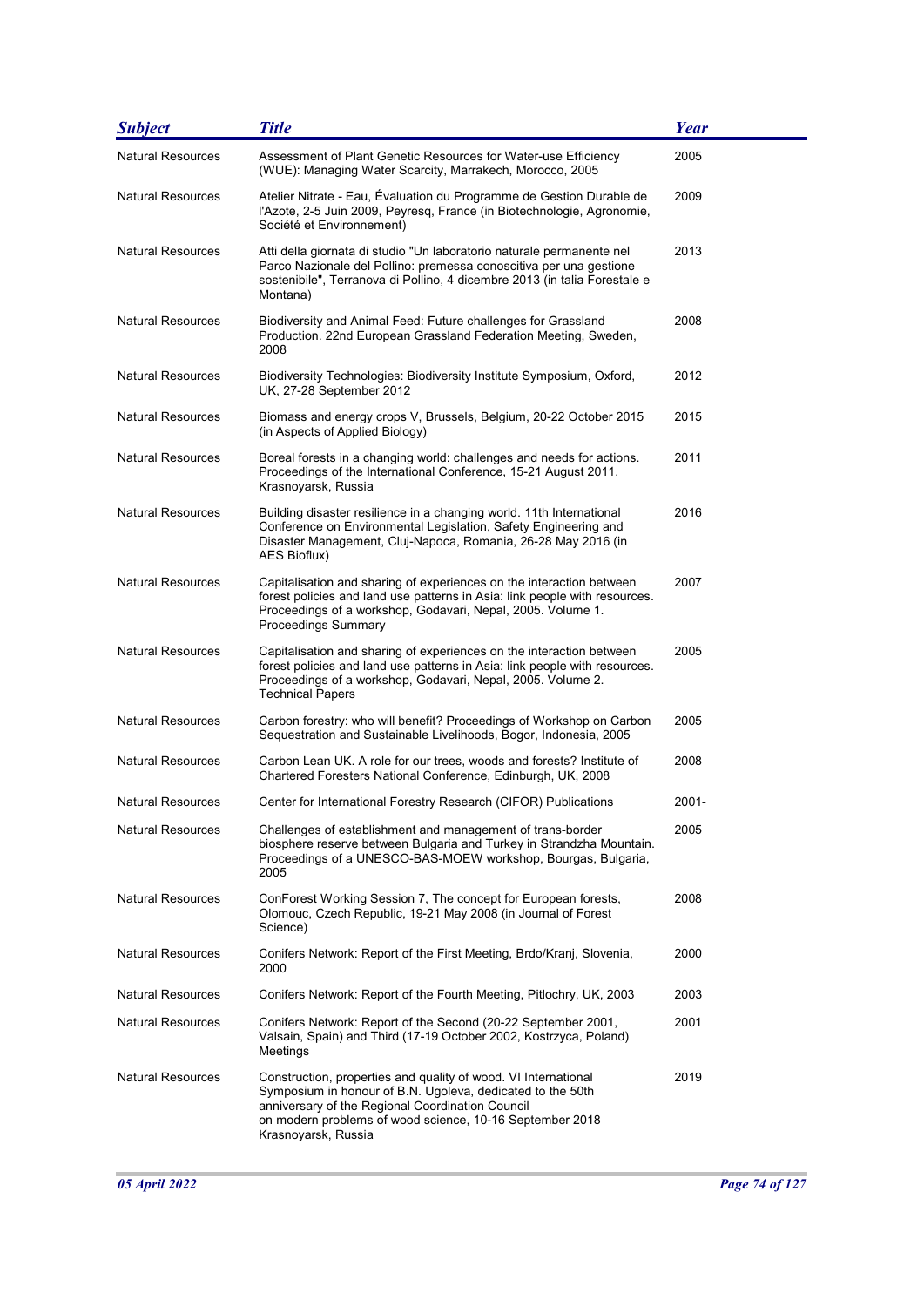| <b>Subject</b>           | <b>Title</b>                                                                                                                                                                                                                                                  | <b>Year</b> |
|--------------------------|---------------------------------------------------------------------------------------------------------------------------------------------------------------------------------------------------------------------------------------------------------------|-------------|
| <b>Natural Resources</b> | Coppice Forests in Europe                                                                                                                                                                                                                                     | 2018        |
| <b>Natural Resources</b> | Coppice Forests in Europe: a traditional natural resource with great<br>potential, 19-21 June 2017, Limoges, France. Book of Abstracts                                                                                                                        | 2017        |
| <b>Natural Resources</b> | Ecosystems and their functions. Proceedings of the International<br>Scientific Conference, Banská Bystrica, Slovakia, 16th-18th October<br>2012                                                                                                               | 2012        |
| <b>Natural Resources</b> | El suelo: clave para una gestion ambiental sostenible en un scenario<br>de cambio global. Libro de resúmenes del IX Simposio Nacional sobre<br>el Control de la Degradación y Recuperación de Suelos (CONDEGRES<br>2021), Elche, España, 24 y 25 de mayo 2021 | 2021        |
| <b>Natural Resources</b> | ELSEDIMA International Conference, Cluj-Napoca, Romania, 2012 (in<br>AES Bioflux)                                                                                                                                                                             | 2012        |
| <b>Natural Resources</b> | Engineering for Rural Development. Proceedings of the 8th<br>International Scientific Conference, Jelgava, Latvia, 28-29 May, 2009                                                                                                                            | 2009        |
| <b>Natural Resources</b> | Engineering for Rural Development. Proceedings of the 9th<br>International Scientific Conference, Jelgava, Latvia, 27-28 May, 2010                                                                                                                            | 2010        |
| <b>Natural Resources</b> | Entomological research in Mediterranean Forest Ecosystems.<br>MEDINSECT 3, Hammamet, Tunisia, 8-11 May 2012 (in Annales de<br>I'INRGREF)                                                                                                                      | 2012        |
| <b>Natural Resources</b> | Eurasian Soil Workshop on The Biophysical Attributes of Soil Quality,<br>29-31 May 2013, Samsun, Turkey                                                                                                                                                       | 2013        |
| <b>Natural Resources</b> | European Agroforestry Conference, 1st. What priorities for European<br>agroforestry? 9-10 October 2012, Brussels, Belgium                                                                                                                                     | 2012        |
| <b>Natural Resources</b> | European Agroforestry Conference, 2nd. 4-6 June 2014, Cottbus,<br>Germany                                                                                                                                                                                     | 2014        |
| <b>Natural Resources</b> | European Agroforestry Conference, 3rd. Celebrating 20 Years of<br>Agroforestry Research in Europe, Montpellier, France, 23-25 May 2016.<br><b>Book of Abstracts</b>                                                                                           | 2016        |
| <b>Natural Resources</b> | European Agroforestry Conference, 4th. Agroforestry as Sustainable<br>Land Use, 28-30 May 2018, Nijmegen, The Netherlands                                                                                                                                     | 2018        |
| <b>Natural Resources</b> | European Forest Institute Publications                                                                                                                                                                                                                        | 2011-       |
| <b>Natural Resources</b> | Evaluation and Sustainable Management of Soil Carbon and<br>Sequestration in Asian Countries, Bogor, Indonesia, 28-29 September<br>2010. Proceedings of International Workshop                                                                                | 2010        |
| <b>Natural Resources</b> | Farm machinery and processes management in sustainable<br>agriculture. VI International Scientific Symposium, Lublin, Poland, 20-<br>22 November 2013                                                                                                         | 2013        |
| <b>Natural Resources</b> | Flood-based Farming for Food Security and Adaptation to Climate<br>Change in Ethiopia: Potential and Challenges, 30-31 October, 2013,<br>Adama, Ethiopia                                                                                                      | 2013        |
| <b>Natural Resources</b> | Forest biogeocenoses of the boreal zone: geography, structure,<br>functions, dynamics. All-Russian scientific conference, 70th anniversary<br>of establishment of the Institute of Forest VN Sukachev SB RAS,<br>Krasnoyarsk, 16-19 September 2014            | 2014        |
| <b>Natural Resources</b> | Forest ecosystems of boreal zone: biodiversity, bioeconomy, ecological<br>risks. Proceedings of the All-Russian Conference with International<br>Participation, Krasnoyarsk, 26-31 August 2019                                                                | 2019        |
| <b>Natural Resources</b> | Forest Genetic Resources Conservation and Management.<br>Proceedings of the Asia-Pacific Forest Genetic Resources Programme<br>(APFORGEN) Inception Workshop. Kepong, Kuala Lumpur, Malaysia                                                                  | 2003        |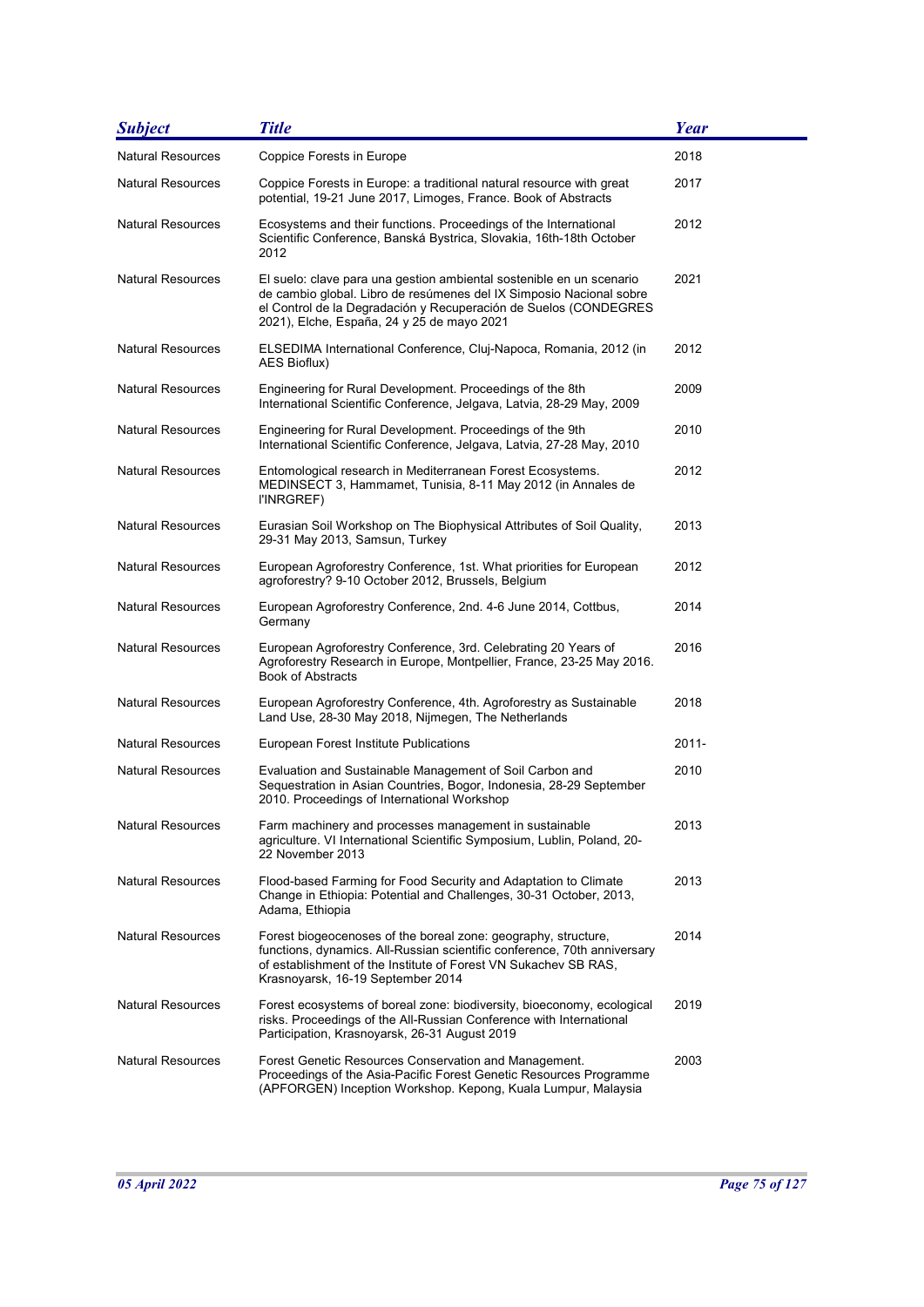| <b>Subject</b>           | <b>Title</b>                                                                                                                                                                                                                | <b>Year</b> |
|--------------------------|-----------------------------------------------------------------------------------------------------------------------------------------------------------------------------------------------------------------------------|-------------|
| <b>Natural Resources</b> | FORESTERRA Final Conference "Key questions for future research on<br>Mediterranean forests", Lisbon, Portugal, 24-26 November 2015 (in<br>Forest Systems)                                                                   | 2015        |
| <b>Natural Resources</b> | Forests and Energy: maximising their potential. Proceedings of the ICF<br>National Conference, Newcastle-upon-Tyne, UK, 28-29 April 2010                                                                                    | 2010        |
| <b>Natural Resources</b> | FORMEC 2006. 39th International Symposium on Forestry<br>Mechanization, Sofia, Bulgaria                                                                                                                                     | 2006        |
| <b>Natural Resources</b> | FORMEC 2011. Pushing the Boundaries with Research and Innovation<br>in Forest Engineering. Proceedings of the 44th International<br>Symposium on Forestry Mechanisation, Graz, Austria, 9-13 October<br>2011                | 2011        |
| <b>Natural Resources</b> | FORMEC 2015. Forest engineering: Making a positive contribution,<br>48th Symposium on Forest Mechanization, Linz, Austria, December<br>2015                                                                                 | 2015        |
| <b>Natural Resources</b> | Global Change and Forest Diseases: New Threats, New Strategies.<br>Working Party Meeting, Montesclaros Monastery, Cantabria, Spain, 23-<br>27 May 2011 (in Forest Systems)                                                  | 2011        |
| <b>Natural Resources</b> | Grassland – a European resource? Proceedings of the 24th General<br>Meeting of the European Grassland Federation, Lublin, Poland, 3-7<br>June 2012                                                                          | 2012        |
| <b>Natural Resources</b> | Grassland - part of mountain agriculture and landscape, GMARI,<br>Banska Bystrica, Slovakia                                                                                                                                 | 2006        |
| <b>Natural Resources</b> | Grassland and forages in high output dairy farming systems.<br>Proceedings of the 18th Symposium of the European Grassland<br>Federation, 15-17 June 2015, Wageningen, The Netherlands                                      | 2015        |
| <b>Natural Resources</b> | Grassland and the Water Framework Directive, Teagasc, Johnstown<br>Castle Environment Research Centre, Wexford, Ireland, 12-14<br>November 2008 (in Tearmann)                                                               | 2008        |
| <b>Natural Resources</b> | Grassland farming and land management systems in mountainous<br>regions. Proceedings of the 16th Symposium of the European<br>Grassland Federation, Gumpenstein, Austria, 29th-31st August, 2011                            | 2011        |
| <b>Natural Resources</b> | Grassland in a changing world. 23rd General meeting of the European<br>Grassland Federation, Kiel, Germany, 2010                                                                                                            | 2010        |
| <b>Natural Resources</b> | Grassland resources for extensive farming systems in marginal lands:<br>major drivers and future scenarios. Proceedings of the 19th<br>Symposium of the European Grassland Federation, Alghero, Italy, 7-10<br>May 2017     | 2017        |
| Natural Resources        | Grasslands Ecology VII, Slovakia                                                                                                                                                                                            | 2007        |
| Natural Resources        | Guidelines for equitable and sustainable non-timber forest product<br>management                                                                                                                                            | 2018        |
| <b>Natural Resources</b> | I Congresso Ibérico da Ciência do Solo, 15 a 18 de Junho de 2004,<br>Bragança, Portugal                                                                                                                                     | 2004        |
| <b>Natural Resources</b> | I Congresso Ibérico da Ciência do Solo, Bragança, Portugal, 15 a 18 de<br>Junho de 2004 & Il Congresso Ibérico da Ciência do Solo, Huelva,<br>Spain, 13-17 de Junho de 2006 (in Revista de Ciências Agrárias<br>(Portugal)) | 2006        |
| <b>Natural Resources</b> | I INOVAGRI International Meeting & IV WINOTEC, Fortaleza, Ceará,<br>Brazil, 28-31 May 2012 (in IRRIGA)                                                                                                                      | 2012        |
| <b>Natural Resources</b> | I INOVAGRI INTERNATIONAL MEETING e IV WINOTEC (Workshop<br>de Inovações Tecnológicas na Irrigação), Brazil, 28-31 May 2012 (in<br>Revista Brasileira de Agricultura Irrigada)                                               | 2012        |
| <b>Natural Resources</b> | Il Congreso Ibérico de la Ciencia del Suelo/II Congresso Ibérico da<br>Ciência do Solo (IICICS2006), Huelva, España, 13-17 de junio de 2006                                                                                 | 2006        |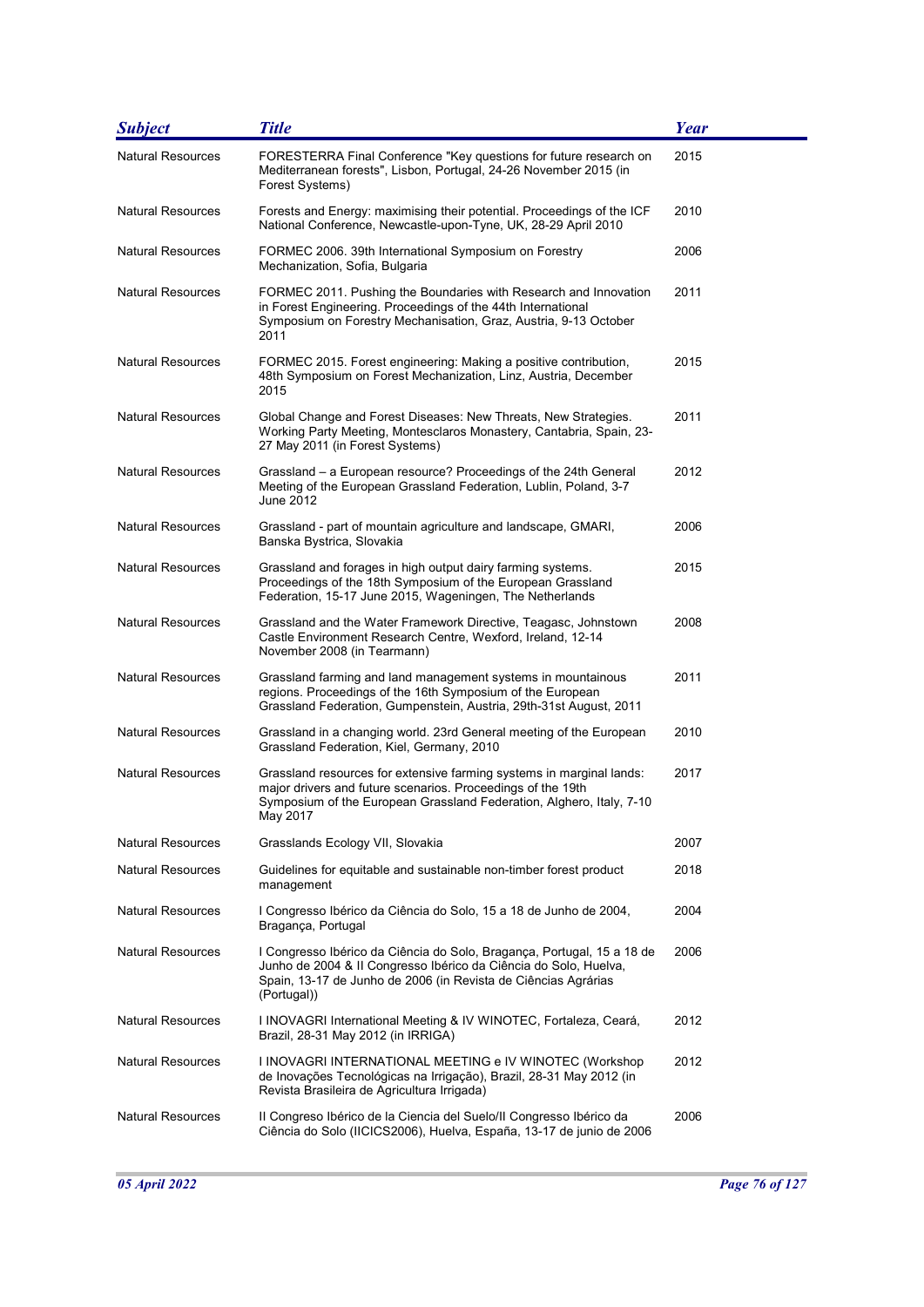| <b>Subject</b>           | <b>Title</b>                                                                                                                                                                                                         | <b>Year</b> |
|--------------------------|----------------------------------------------------------------------------------------------------------------------------------------------------------------------------------------------------------------------|-------------|
| <b>Natural Resources</b> | Il Simposio Nacional sobre Control de la Degradación de Suelos, 6-8<br>julio 2005, Madrid, España. Libro de actas                                                                                                    | 2005        |
| <b>Natural Resources</b> | III Congresso Ibérico da Ciência do Solo/III Congreso Ibérico de la<br>Ciencia del Suelo (III CICS 2008), Évora, Portugal, 1 a 4 julho de 2008.<br>Livro de resumos                                                  | 2008        |
| <b>Natural Resources</b> | III Simposio sobre Control de la Degradación de Suelos y la<br>Desertificación, Fuerteventura, Las Canarias, España, 16-20<br>septiembre 2007. Libro de actas                                                        | 2007        |
| <b>Natural Resources</b> | Integrating efficient grassland farming and biodiversity. Proceedings of<br>the 13th International Occasional Symposium of the European<br>Grassland Federation, Tartu, Estonia                                      | 2005        |
| <b>Natural Resources</b> | Intensification of the Russian forest management: problems and<br>innovative solutions. Proceedings of the All-Russian Research and<br>Technical Conference, Krasnoyarsk, Russia, 19-23 September 2016               | 2016        |
| <b>Natural Resources</b> | International Agricultural Engineering Conference, Bangkok (Thailand) -<br>IAEC 2009                                                                                                                                 | 2009        |
| <b>Natural Resources</b> | International Agroforestry Conference Promotion of Agroforestry for<br>Rural Income Generation, Climate Change Mitigation and Adaptation<br>27–29 April 2018, Kathmandu, Nepal                                       | 2018        |
| <b>Natural Resources</b> | International Boreal Research Association Conference, 17th. 24-29<br>May 2015, Rovaniemi, Finland. Book of Abstracts                                                                                                 | 2015        |
| <b>Natural Resources</b> | International Centre for Integrated Mountain Development (ICIMOD)<br><b>Publications</b>                                                                                                                             | 2007-       |
| <b>Natural Resources</b> | International Conference "Wood Science and Engineering in the Third<br>Millennium", Brașov, Romania, 7-9 November 2013 (in Pro Ligno)                                                                                | 2013        |
| Natural Resources        | International Conference "Wood Science and Engineering in the Third<br>Millennium", Brasov, Romania, 7-9 November 2019 (in Pro Ligno)                                                                                | 2019        |
| Natural Resources        | International Conference of Agricultural Engineering (CIGR<br>2008/Brazil), Iguassu Falls City, Brazil                                                                                                               | 2008        |
| <b>Natural Resources</b> | International Conference of Agricultural Engineering (CIGR-AgEng<br>2012): Agriculture and engineering for a healthier life. Valencia, Spain                                                                         | 2012        |
| <b>Natural Resources</b> | International Conference of Environmental Sciences (ICES), Ain<br>Shamas University, Cairo, Egypt, 21-22 May 2013                                                                                                    | 2013        |
| Natural Resources        | International Conference of the European Society for Soil Conservation<br>(ESSC), Pruhonice, Czech Republic, 22-25 June 2009 (in Soil and<br>Water Research)                                                         | 2009        |
| Natural Resources        | International Conference on Development of Drylands, 13th. Converting<br>dryland areas from grey into green, 11-14 February 2019, Jodhpur, India                                                                     | 2019        |
| <b>Natural Resources</b> | International Conference on FORCOM/SFEM/2016, Mie University,<br>Japan, 30 August-2 September 2016 (in Journal of Forest Planning)                                                                                   | 2016        |
| <b>Natural Resources</b> | International Conference on Forest Multifunctionality and Social<br>Demand Over Forests - Multiple Views in the Context of Global<br>Changes, Suceava, Romania, 18 September 2009 (in Annals of Forest<br>Research)  | 2009        |
| <b>Natural Resources</b> | International Conference on Forests, Soil and Rural Livelihoods in a<br>Changing Climate, Kathmandu University, Nepal, 27-30 September<br>2014                                                                       | 2014        |
| <b>Natural Resources</b> | International Conference on in situ and ex situ Conservation of<br>Commercial Tropical Trees, Yogyakarta, Indonesia                                                                                                  | 2001        |
| <b>Natural Resources</b> | International Conference on Science and Technology for Desertification<br>Control, Wulanhaote, Inner Mongolia Autonomous Region, China, 14-<br>16 August 2009 (in Journal of Agriculture, Biotechnology and Ecology) | 2009        |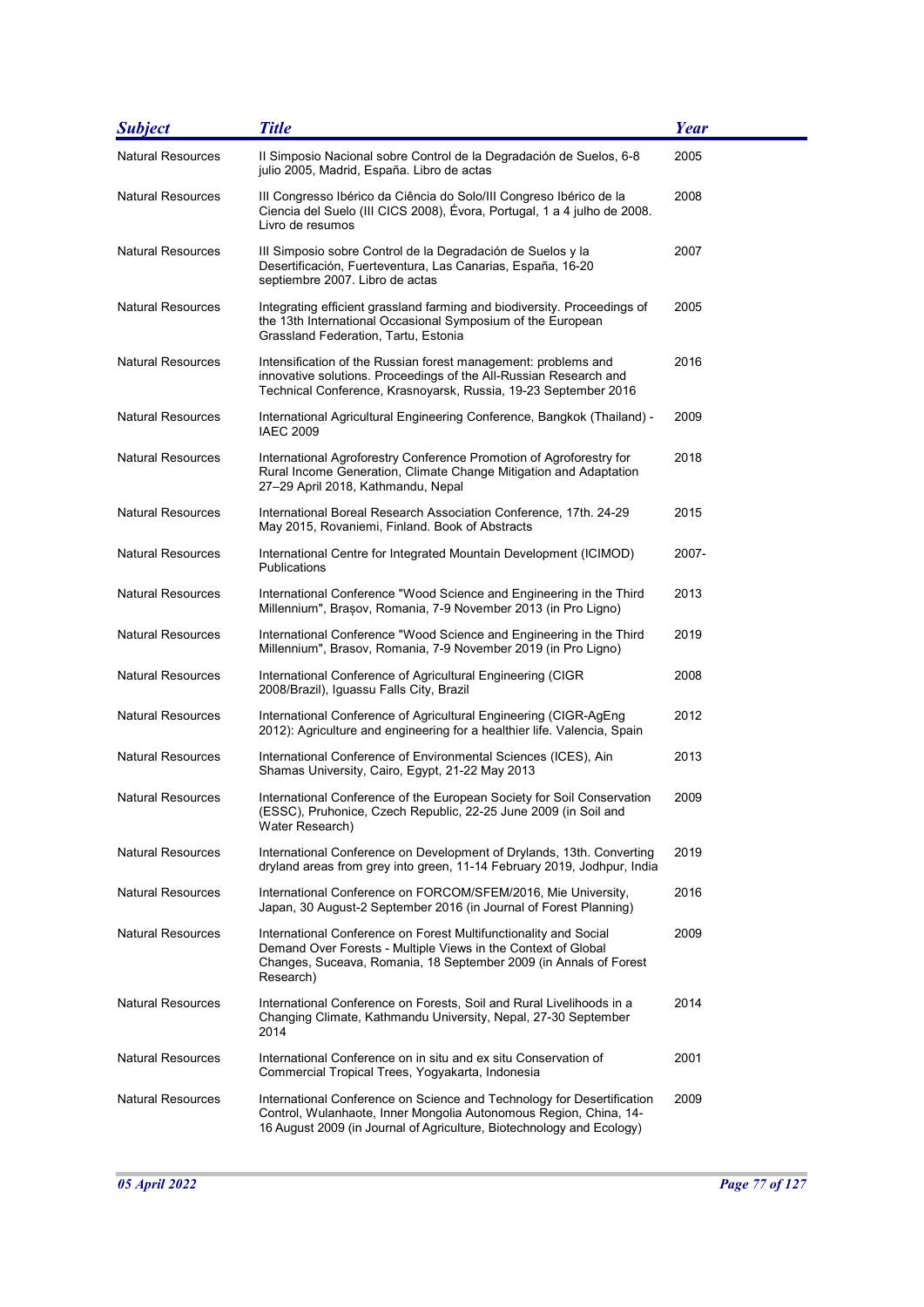| <b>Subject</b>           | <b>Title</b>                                                                                                                                                                                           | Year |
|--------------------------|--------------------------------------------------------------------------------------------------------------------------------------------------------------------------------------------------------|------|
| <b>Natural Resources</b> | International Conference, Reforestation Challenges, Belgrade, Serbia,<br>20-22 June 2018. Book of Abstracts                                                                                            | 2018 |
| <b>Natural Resources</b> | International Conference: Reforestation Challenges, 3-6 June 2015,<br>Belgrade, Serbia                                                                                                                 | 2015 |
| <b>Natural Resources</b> | International Dryland Development Conference,12th. "Sustainable<br>Development of Drylands in the Post 2015 World", 21-24 August 2016,<br>Alexandria, Egypt                                            | 2016 |
| <b>Natural Resources</b> | International Forestry Symposium, 2016 (in Kastamonu Üniversitesi<br>Orman Fakültesi Dergisi)                                                                                                          | 2016 |
| <b>Natural Resources</b> | International Scientific Conference "Forest Science for a Sustainable<br>Forestry and Human Wellbeing in a Changing World", Bucharest,<br>Romania, 18-21 September 2018 (in Annals of Forest Research) | 2018 |
| <b>Natural Resources</b> | International Scientific Conference Biosystems Engineering 2011,<br>Tartu, Estonia, 12-13 May 2011 (in Agronomy Research)                                                                              | 2011 |
| <b>Natural Resources</b> | International Scientific Conference Biosystems Engineering, Tartu,<br>Estonia, 10-11 May 2012 (in Agronomy Research)                                                                                   | 2012 |
| <b>Natural Resources</b> | International Soil Science Congress, "Soil Science in International Year<br>of Soils 2015", Sochi, Russia, 19-23 October 2015                                                                          | 2015 |
| <b>Natural Resources</b> | International Symposium on Forest and Sustainable Development, 9th.<br>16 October 2020, Braşov, Romania. Book of abstracts                                                                             | 2020 |
| <b>Natural Resources</b> | International Symposium on Forest and Sustainable Development, 9th.<br>16 October 2020, Brașov, Romania. Proceedings                                                                                   | 2020 |
| <b>Natural Resources</b> | International Symposium on Trace Elements in the Food Chain,<br>Budapest, Hungary                                                                                                                      | 2006 |
| <b>Natural Resources</b> | International Symposium, ISB-INMA TEH' 2017, Agricultural and<br>Mechanical Engineering, Bucharest, Romania, 26-28 October 2017                                                                        | 2017 |
| <b>Natural Resources</b> | International Symposium, ISB-INMA TEH' 2018, Agricultural and<br>Mechanical Engineering, Bucharest, Romania, 1-3 November 2018                                                                         | 2018 |
| <b>Natural Resources</b> | International Symposium, ISB-INMA-TEH, 31 October-1 November<br>2019, Bucharest, Romania                                                                                                               | 2019 |
| <b>Natural Resources</b> | International Workshop on Women in Agroforestry, 28-29 November<br>2013, Kathmandu, Nepal                                                                                                              | 2013 |
| <b>Natural Resources</b> | ISAE-2013. First International Symposium on Agricultural Engineering,<br>4-6 October 2013, Belgrade, Serbia                                                                                            | 2013 |
| <b>Natural Resources</b> | ISAE-2015. Second International Symposium on Agricultural<br>Engineering, 9-10 October 2015, Belgrade, Serbia                                                                                          | 2015 |
| <b>Natural Resources</b> | ISB-INMA TEH 2014. International Symposium: Agricultural and<br>Mechanical Engineering, Bucharest, Romania, 30-31 October 2014                                                                         | 2014 |
| Natural Resources        | ISB-INMA TEH 2015. International Symposium: Agricultural and<br>Mechanical Engineering, Bucharest, Romania, 29-31 October 2015                                                                         | 2015 |
| <b>Natural Resources</b> | ISB-INMA TEH 2016. International Symposium: Agricultural and<br>Mechanical Engineering, Bucharest, Romania, 27-29 October 2016                                                                         | 2016 |
| <b>Natural Resources</b> | ISB-INMA TEH 2020, Agricultural and mechanical engineering,<br>Bucharest, Romania, 30 October 2020. Jubilee edition                                                                                    | 2020 |
| <b>Natural Resources</b> | IUFRO Working Party 2.02.15 'Breeding and Genetic Resources of<br>Five-Needle Pines' conference, Valiug, Romania, 19-23 September<br>2006 (in Annals of Forest Research)                               |      |
| <b>Natural Resources</b> | IV Congreso Ibérico de la Ciencia del Suelo, El suelo: funciones y<br>manejo, Granada, España, 21 a 24 de septiembre de 2010. Libro de<br>actas                                                        | 2010 |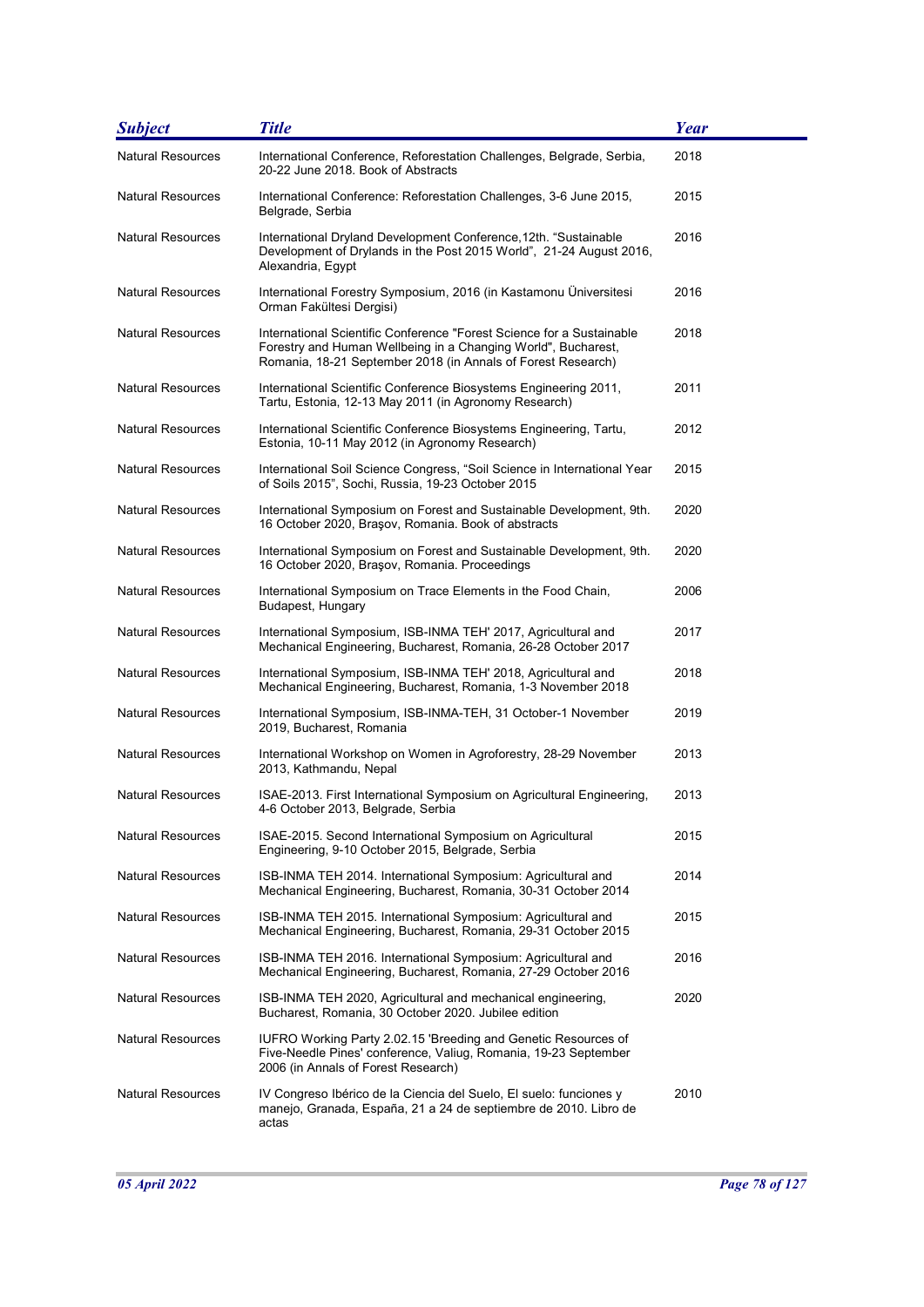| <b>Subject</b>           | <b>Title</b>                                                                                                                                                                                                  | <b>Year</b> |
|--------------------------|---------------------------------------------------------------------------------------------------------------------------------------------------------------------------------------------------------------|-------------|
| <b>Natural Resources</b> | IV Congreso Ibérico de la Ciencia del Suelo, El suelo: funciones y<br>manejo, Granada, España, 21 a 24 de septiembre de 2010. Libro de<br>resúmenes                                                           | 2010        |
| <b>Natural Resources</b> | IV Simposio sobre Control de la Degradación de los Suelos y Cambio<br>Global, Valencia, España, 8-11 septeimbre 2009. Libro de actas                                                                          | 2009        |
| <b>Natural Resources</b> | IX Congresso Ibérico de Agroengenharia: Livro de Resumos = IX<br>Congreso Ibérico de Agroingeniería: Libro de Resúmenes, Braganca,<br>Portugal, 4-6 setembro 2017                                             | 2017        |
| <b>Natural Resources</b> | Japanese-European Workshop on 'Cellulose and functional<br>polysaccharides', Vienna, Austria                                                                                                                  | 2005        |
| <b>Natural Resources</b> | Kasetsart University Annual Conference, 48th. 3-5 March 2010,<br>Kasetsart University, Thailand. Subject: Agro-Industry                                                                                       | 2010        |
| <b>Natural Resources</b> | Kasetsart University Annual Conference, 48th. 3-5 March 2010,<br>Kasetsart University, Thailand. Subject: Natural Resources and<br>Environment                                                                | 2010        |
| <b>Natural Resources</b> | Kasetsart University Annual Conference, 49th. Kasetsart University,<br>Thailand, 1-4 February, 2011. Volume 7. Subject: Agro-Industry                                                                         | 2011        |
| <b>Natural Resources</b> | Kasetsart University Annual Conference, 49th. Kasetsart University,<br>Thailand, 1-4 February, 2011. Volume 8. Subject: Natural Resources<br>and Environment                                                  | 2011        |
| <b>Natural Resources</b> | Kasetsart University Annual Conference, 52nd. Agricultural Sciences:<br>Leading Thailand to World Class Standards. 4-7 February 2014,<br>Bangkok, Thailand. Vol 4: Science, Natural Resources and Environment | 2014        |
| <b>Natural Resources</b> | Kasetsart University Annual Conference, 52nd. Agricultural Sciences:<br>Leading Thailand to World Class Standards. 4-7 February 2014,<br>Bangkok, Thailand. Vol 6: Agroforestry                               | 2014        |
| <b>Natural Resources</b> | Land use change: science and policy review                                                                                                                                                                    | 2010        |
| Natural Resources        | Land use systems in grassland dominated regions. Proceedings of the<br>20th General Meeting of the European Grassland Federation, Luzern,<br>Switzerland                                                      | 2004        |
| <b>Natural Resources</b> | Legal Aspects of European Forest Sustainable Development. IUFRO<br>Division 9, Forest Policy and Economics, Research Group 9.06.00:<br>Forest Law and Environmental Legislation                               | 2012        |
| Natural Resources        | Legal Aspects of European Forest Sustainable Development.<br>Proceedings of the 16th International Symposium, May 2015, Brasov,<br>Romania                                                                    | 2015        |
| <b>Natural Resources</b> | Legal Aspects of European Forest Sustainable Development:<br>Proceedings of the 12th International Symposium, 31 May-3 June<br>2010, Cyprus                                                                   | 2010        |
| <b>Natural Resources</b> | Legal Aspects of European Forest Sustainable Development:<br>Proceedings of the 15th International Symposium, Tirana, Albania, 2014                                                                           | 2014        |
| <b>Natural Resources</b> | Legal Aspects of European Forest Sustainable Development:<br>Proceedings of the 17th International Symposium, Prague, Czech<br>Republic, 18-20 May 2016                                                       | 2016        |
| <b>Natural Resources</b> | Manifesto for systemic silviculture, Italian Academy of Forest Sciences,<br>Florence, Italy, 15 February 2011 (in Italia Forestale e Montana)                                                                 | 2011        |
| Natural Resources        | Monitoring and biological control methods of woody plant pests and<br>pathogens: from theory to practice. Proceedings of Second<br>International conference, Moscow, Russia, 22-26 April 2019                 | 2019        |
| <b>Natural Resources</b> | Monograph on Management of Salt-Affected Soils and Water for<br>Sustainable Agriculture (M Ahmed, SA Al-Rawahy, N Hussain: Editors)                                                                           | 2010        |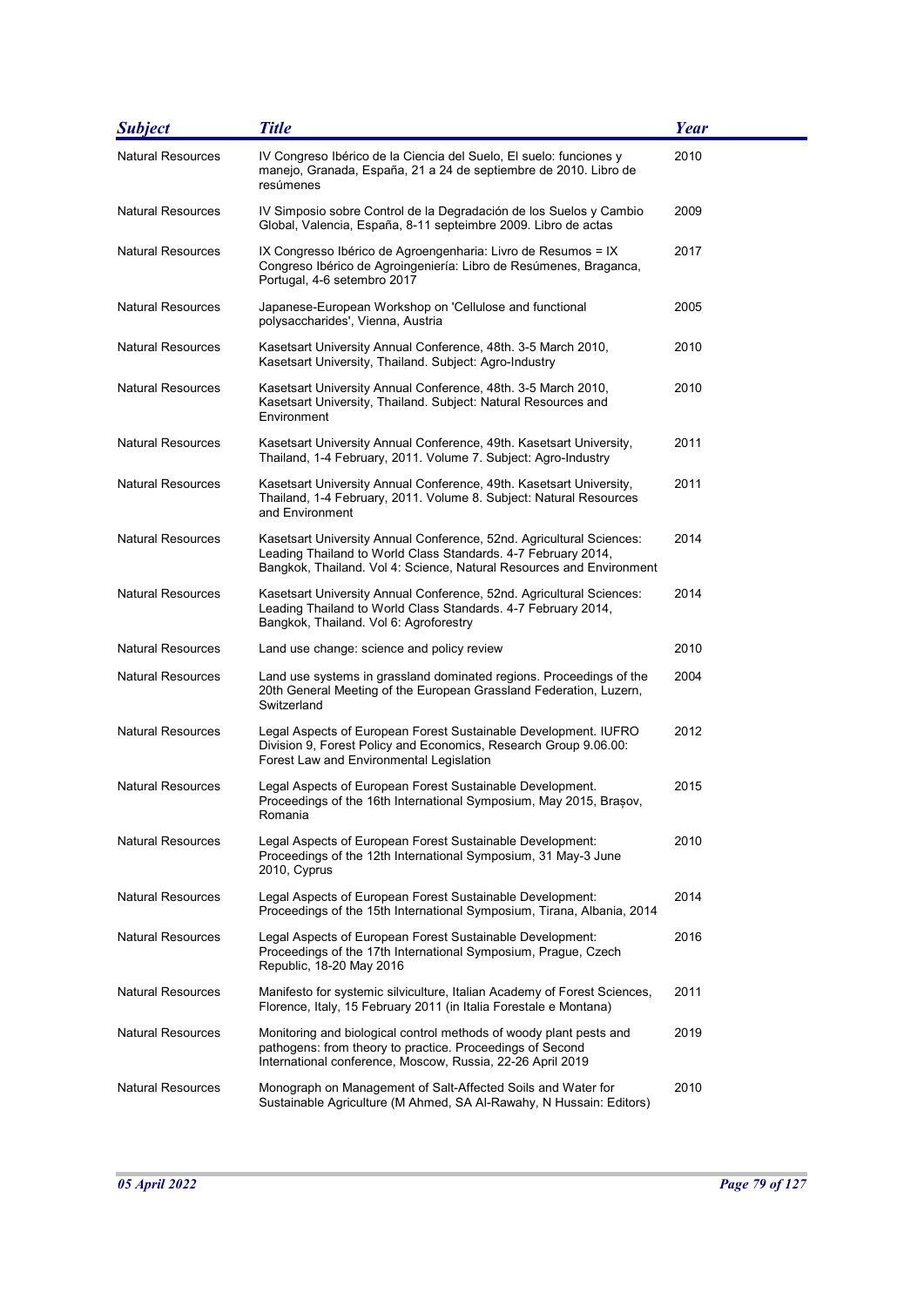| <b>Subject</b>           | <b>Title</b>                                                                                                                                                                                | <b>Year</b> |
|--------------------------|---------------------------------------------------------------------------------------------------------------------------------------------------------------------------------------------|-------------|
| <b>Natural Resources</b> | Multifunctional grasslands in a changing world, Volume 1: XXI<br>International Grassland Congress and VIII International Rangeland<br>Congress, Hohhot, China                               | 2008        |
| Natural Resources        | Multifunctional grasslands in a changing world, Volume II: XXI<br>International Grassland Congress and VIII International Rangeland<br>Congress, Hohhot, China                              | 2008        |
| Natural Resources        | National Workshop "Pollution Prevention Paradigm", Amity University,<br>Uttar Pradesh, Noida, India, 11 May 2012                                                                            | 2012        |
| <b>Natural Resources</b> | Natural Resources Green Technology & Sustainable Development, 26-<br>28 November 2014, Zagreb, Croatia. Proceedings                                                                         | 2014        |
| Natural Resources        | Natural Resources Management and Land Use. Proceedings of the<br>Cluster Workshop, 30 November-2 December 2011, Nairobi, Kenya                                                              | 2011        |
| Natural Resources        | Natural Resources, Green Technology & Sustainable Development, 5-7<br>October 2016, Zagreb, Croatia                                                                                         | 2016        |
| Natural Resources        | Natural Resources, Green Technology and Sustainable Development,<br>5-7 October 2016, Zagreb, Croatia. Book of Abstracts                                                                    | 2016        |
| Natural Resources        | Neobiota 2020. 11th International Conference on Biological Invasions:<br>The Human Role in Biological Invasions - a case of Dr Jekyll and Mr<br>Hyde? Vodice, Croatia, 15-18 September 2020 | 2020        |
| Natural Resources        | New technologies and materials in industries based on the forestry<br>sector. Proceedings of the 18th International Scientific Conference,<br>University of Zagreb, Croatia                 | 2007        |
| Natural Resources        | Nutrient management and decision-support systems, Side event of the<br>20th Nitrogen Workshop, 27 June 2018, Rennes, France                                                                 | 2018        |
| <b>Natural Resources</b> | Office of Environment and Heritage (New South Wales, Australia)                                                                                                                             | $2010 -$    |
| Natural Resources        | Optimal forage systems for animal production and the environment.<br>Proceedings of the 12th Symposium of the European Grassland<br>Federation, Pleven, Bulgaria                            | 2003        |
| Natural Resources        | Peatlands in balance. 14th International Peat Congress, Stockholm,<br>Sweden, 3-8 June 2012 (in Mires and Peat)                                                                             | 2012        |
| Natural Resources        | Peatlands in the Bioeconomy World - Peatland Day, Helsinki, Finland,<br>2 February 2016 (in Suo)                                                                                            | 2016        |
| Natural Resources        | Permanent and temporary grassland: Plant, environment and<br>economy. Proceedings of the 14th Symposium of the European<br>Grassland Federation, Ghent, Belgium, 3-5 September 2007         | 2007        |
| <b>Natural Resources</b> | Policy priorities for sustainable mountain development. Full<br>Proceedings of the ICIMOD regional policy workshop, Kathmandu,<br>Nepal, 18-20 September, 2006                              | 2006        |
| <b>Natural Resources</b> | Policy priorities for sustainable mountain development. Proceedings<br>and selected papers from the ICIMOD regional policy workshop,<br>Kathmandu, Nepal, 18-20 September, 2006             | 2006        |
| Natural Resources        | Proceedings of 2nd International Conference on Environmental<br>Research and Assessment, Bucharest, October 5-8, 2006                                                                       | 2006        |
| <b>Natural Resources</b> | Proceedings of a jubilee symposium marking 100 years from the<br>birthday of the Academician Boris Stephanov (1894-1979), Sofia,<br>Bulgaria                                                | 1994        |
| <b>Natural Resources</b> | Proceedings of a jubilee symposium marking 125 years of the<br>Bulgarian Academy of Sciences and 65 years of the Forest Research<br>Institute, Sofia, Bulgaria                              | 1994        |
| <b>Natural Resources</b> | Proceedings of an international scientific conference marking the 75<br>years of the Forest Research Institute of the Bulgarian Academy of<br>Sciences, Sofia, Bulgaria. Volume 1           | 2003        |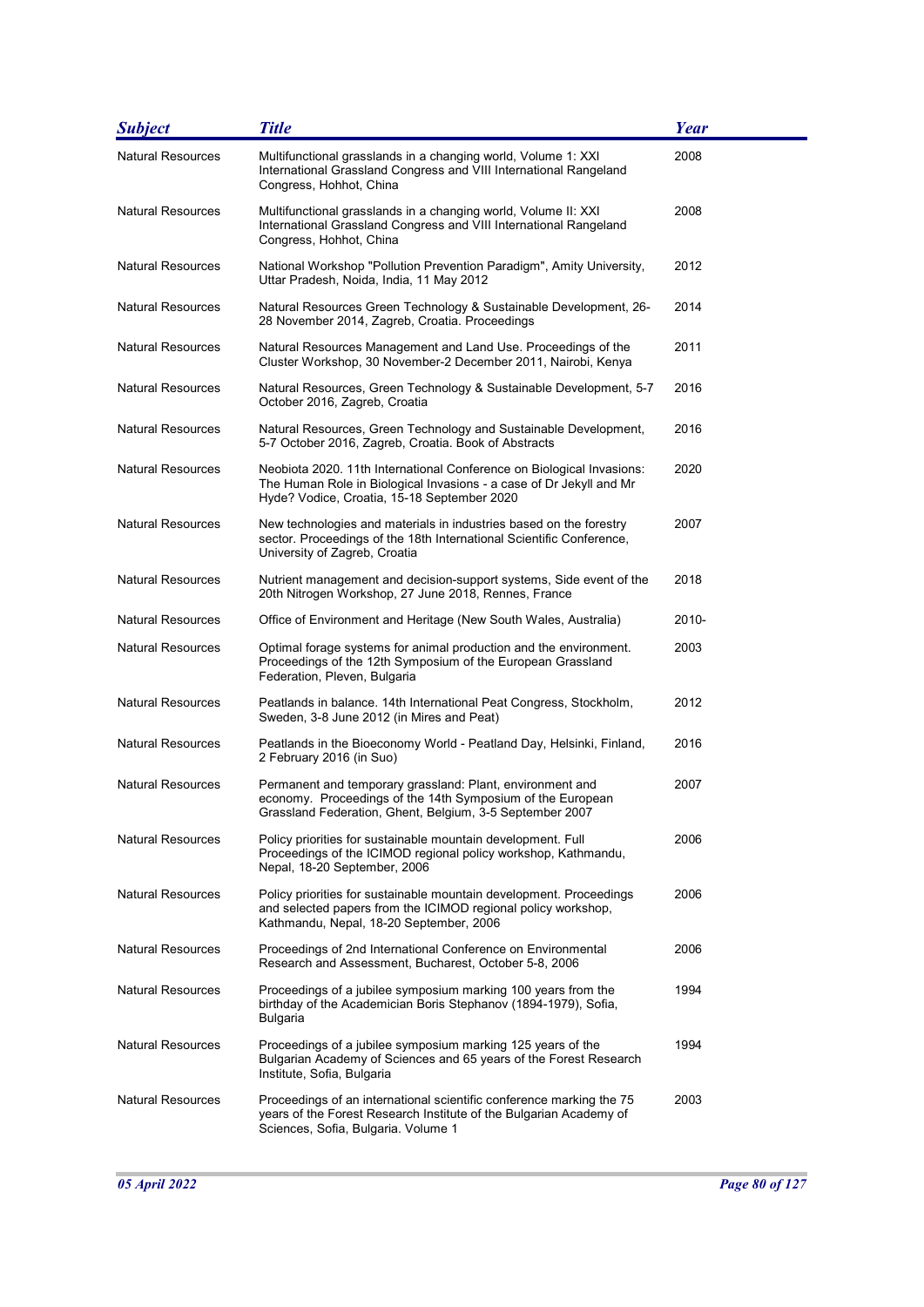| <b>Subject</b>           | <b>Title</b>                                                                                                                                                                                                         | Year |
|--------------------------|----------------------------------------------------------------------------------------------------------------------------------------------------------------------------------------------------------------------|------|
| <b>Natural Resources</b> | Proceedings of the 10th International Christmas Tree Research<br>& Extension Conference: IUFRO Working Unit 2.02.09 - Christmas<br>Trees, Eichgraben, Austria, 21-27 August 2011                                     | 2011 |
| <b>Natural Resources</b> | Proceedings of the 2nd International Scientific Conference on<br>Woodworking Technique, Zalesina, Croatia                                                                                                            | 2007 |
| Natural Resources        | Proceedings of the 3rd International Conference of the IUFRO unit<br>2.09.02 on "Woody plant production integrating genetic and vegetative<br>propagation technologies," 8-12 September 2014, Vitoria-Gasteiz, Spain | 2014 |
| <b>Natural Resources</b> | Proceedings of the 3rd International Conference, Integrated<br>Management of Environmental Resources, Suceava, Romania, 6-7<br>November 2015                                                                         | 2015 |
| <b>Natural Resources</b> | Proceedings of the 4th Edition of the International Conference,<br>Integrated Management of Environmental Resources, Suceava,<br>Romania, 3-4 November 2017                                                          | 2017 |
| <b>Natural Resources</b> | Proceedings of the 6th Research and Development Conference of<br>Central and Eastern European Institutes of Agricultural Engineering<br>(CEE AGENG), Raudondvaris, Lithuania                                         | 2009 |
| <b>Natural Resources</b> | Proceedings of the 9th International Christmas Tree Research<br>& Extension Conference, Corvallis, Oregon and Puyallup, Washington,<br>13-18 September, 2009                                                         | 2009 |
| <b>Natural Resources</b> | Proceedings of the Biennial International Symposium "Forest and<br>sustainable development", Brașov, Romania, 25-27 October 2018                                                                                     | 2018 |
| <b>Natural Resources</b> | Proceedings of the Biennial International Symposium, Forest and<br>sustainable development, Brasov, Romania, 7-8th October 2016                                                                                      | 2016 |
| <b>Natural Resources</b> | Proceedings of the Biennial International Symposium, Forest and<br>Sustainable Development, Braşov, Romania, 15-16 October 2010                                                                                      | 2010 |
| <b>Natural Resources</b> | Proceedings of the Biennial International Symposium, Forest and<br>Sustainable Development, Braşov, Romania, 19-20 October 2012                                                                                      | 2012 |
| Natural Resources        | Proceedings of the Biennial International Symposium. Forest and<br>sustainable development, Braşov, Romania, 24-25th October 2014                                                                                    | 2014 |
| <b>Natural Resources</b> | Proceedings of the Crawford Fund 2012 Annual Parliamentary<br>Conference: The scramble for natural resources: more food, less land?                                                                                  | 2012 |
| <b>Natural Resources</b> | Proceedings of the European Conference on Agricultural Engineering,<br>AgEng 2018, 8-12 July 2018, Wageningen, The Netherlands                                                                                       | 2018 |
| Natural Resources        | Proceedings of the International Conference, Integrated Management<br>of Environmental Resources, Suceava, Romania, 4-6 November 2011                                                                                | 2011 |
| Natural Resources        | Proceedings of the National Conference on water, food security and<br>climate change in Sri Lanka, BMICH, Colombo, 9-11 June, 2009.<br>Volume 2: Water quality, environment and climate change                       | 2009 |
| Natural Resources        | Proceedings of the National Conference on water, food security and<br>climate change in Sri Lanka, BMICH, Colombo, 9-11 June, 2009.<br>Volume 3: Policies, institutions and data needs for water management          | 2009 |
| <b>Natural Resources</b> | Proceedings of workshop on 'Prospects for high-value hardwood timber<br>species in the dry tropics of Northern Australia', North Queensland,<br>Australia, 2004                                                      | 2004 |
| Natural Resources        | Proceedings, 17th International Scientific Conference: European<br>Union - challenges and perspectives for the wood-processing industry                                                                              | 2006 |
| <b>Natural Resources</b> | Proceedings, 1st International Congress on Soil Science, XIII National<br>Congress in Soil Science, Soil - Water - Plant, Belgrade, Serbia, 23-26<br>September 2013                                                  | 2013 |
| Natural Resources        | R&D Conference 'Precision in arable farming - current practice and<br>future potential', Lincolnshire, UK                                                                                                            | 2009 |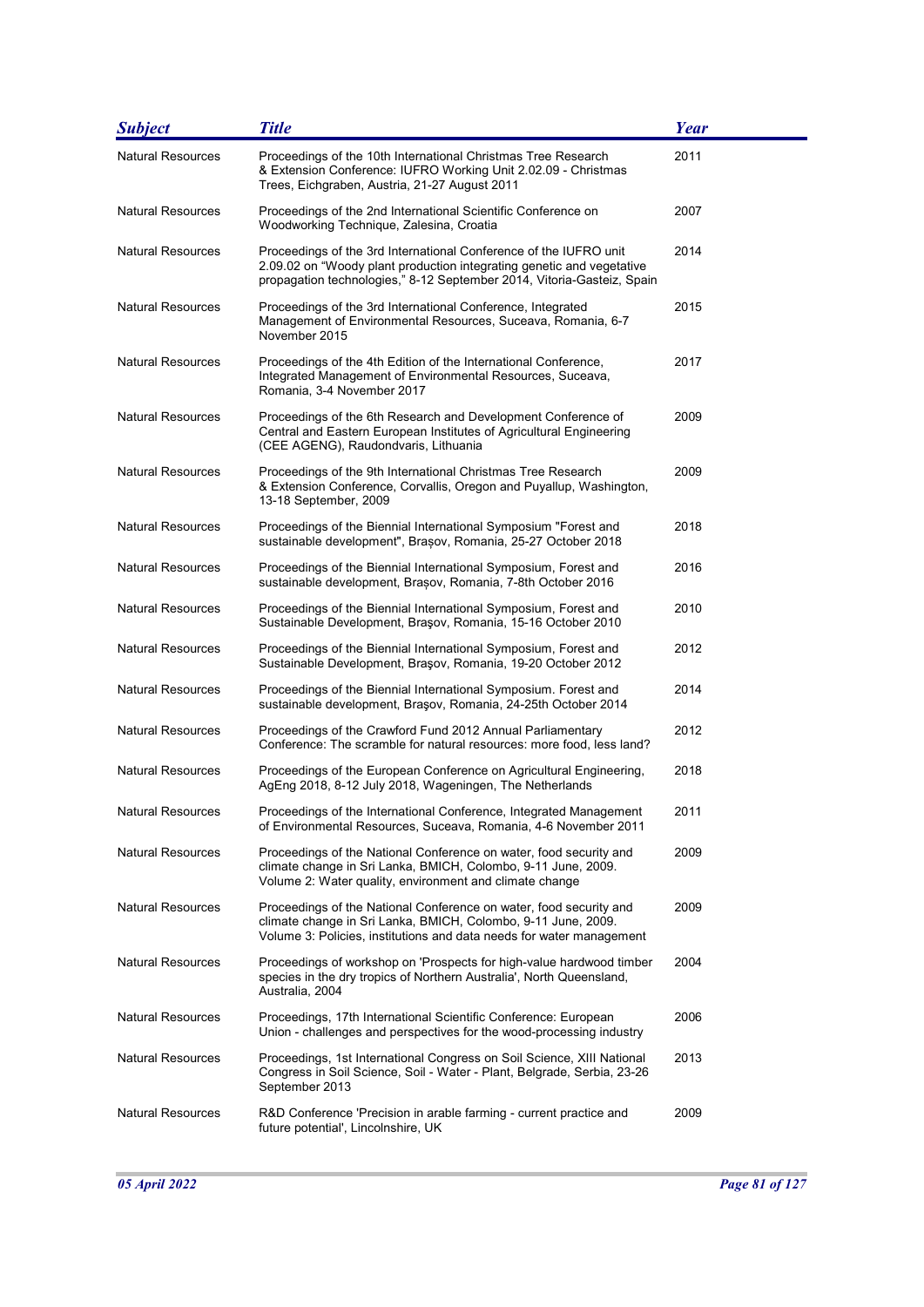| <b>Subject</b>           | <b>Title</b>                                                                                                                                                                                   | Year      |
|--------------------------|------------------------------------------------------------------------------------------------------------------------------------------------------------------------------------------------|-----------|
| <b>Natural Resources</b> | RAMIRAN 2013. 15th International Conference, Versailles, France, 3-5<br>June 2013                                                                                                              | 2013      |
| <b>Natural Resources</b> | Recent Advances in Biodegradation of Human Wastes, Assam, India,<br>16-17 December 2014 (in South Asian Journal of Experimental Biology)                                                       | 2014      |
| <b>Natural Resources</b> | Renewable resources from wet and rewetted peatlands. Second<br>International Paludiculture Conference, University of Greifswald,<br>Germany, September 2017 (in Mires and Peat)                | 2017      |
| <b>Natural Resources</b> | Research People and Actual Tasks on Multidisciplinary Sciences.<br>Proceedings of the Sixth International Conference, Lozenec, Bulgaria,<br>12-15 June 2019, Volume 1                          | 2019      |
| <b>Natural Resources</b> | Resource constraints and management options in mountain<br>watersheds of the Himalayas. Proceedings of a Regional Workshop,<br>Kathmandu, Nepal, 8-9 December 2003                             | 2003      |
| <b>Natural Resources</b> | Role of Research in Sustainable Development of Agriculture and Rural<br>Areas, Podgorica, Montenegro, 23-26 May 2012 (in Agriculture and<br>Forestry)                                          | 2012      |
| <b>Natural Resources</b> | Second International Conterence on FORCOM, Mie University, Japan,<br>25-30 September 2011 (in Journal of Forest Planning)                                                                      | 2011      |
| <b>Natural Resources</b> | Seed Orchard Conference 2017, Bålsta, Sweden, 4-6 September 2017                                                                                                                               | 2017      |
| <b>Natural Resources</b> | Seed Orchards and Breeding Theory Conference, 21-25 May 2012,<br>Antalya, Turkey                                                                                                               | 2012      |
| <b>Natural Resources</b> | Seed orchards and the link to long-term tree breeding in response to<br>climate change, 8-11 September, 2009, Jeju, Korea Republic                                                             | 2009      |
| <b>Natural Resources</b> | Seed orchards: Proceedings from a conference, Umea, Sweden                                                                                                                                     | 2007      |
| <b>Natural Resources</b> | Seed symposium: seeds for the future. Agronomy society of New<br>Zealand, Palmerston North, New Zealand, 26-27 November 2008                                                                   | 2008      |
| <b>Natural Resources</b> | Seeing the Forest Beyond the Trees: New possibilities and<br>expectations for products and services from small-scale forestry,<br>Morgantown, West Virginia, USA, 7-11 June 2009               | 2009      |
| <b>Natural Resources</b> | Silvilaser 2008: 8th International Conference on LiDAR applications in<br>forest assessment and inventory, Edinburgh, UK                                                                       | 2008      |
| <b>Natural Resources</b> | SilviLaser 2011. 11th International Conference on LiDAR Applications<br>for Assessing Forest Ecosystems, Hobart, Tasmania, Australia, 16-20<br>October 2011                                    | 2011      |
| <b>Natural Resources</b> | Site management and productivity in tropical plantation forests:<br>Proceedings of workshops in Piracicaba (Brazil), 22-26 November 2004<br>and Bogor (Indonesia), 6-9 November 2006           | 2004,2006 |
| <b>Natural Resources</b> | Sixth International Scientific Conference, June 5th - World Environment<br>Day, 18-19 June 2018, Bihać, Bosnia and Herzegovina. Book of<br>Proceedings                                         | 2019      |
| <b>Natural Resources</b> | Small-scale and Community Forestry and the Changing Nature of<br>Forest Landscapes, 11-15 October 2015, Sunshine Coast, Australia                                                              | 2015      |
| <b>Natural Resources</b> | Soil-bioengineering: ecological restoration with native plant and seed<br>material. Conference, HBLFA Raumberg-Gumpenstein, Austria                                                            | 2006      |
| <b>Natural Resources</b> | Strategies for sustainability in a climate change era. International<br>Conference on Multipurpose Forest Management, Niigata, Japan, 20-<br>25 September 2009 (in Journal of Forest Planning) | 2009      |
| <b>Natural Resources</b> | Study, conservation and utilisation of forest resources. Proceedings of<br>the Second Balkan Scientific Conference, Sofia, Bulgaria, 3-5 June<br>1996. Volume I                                | 1996      |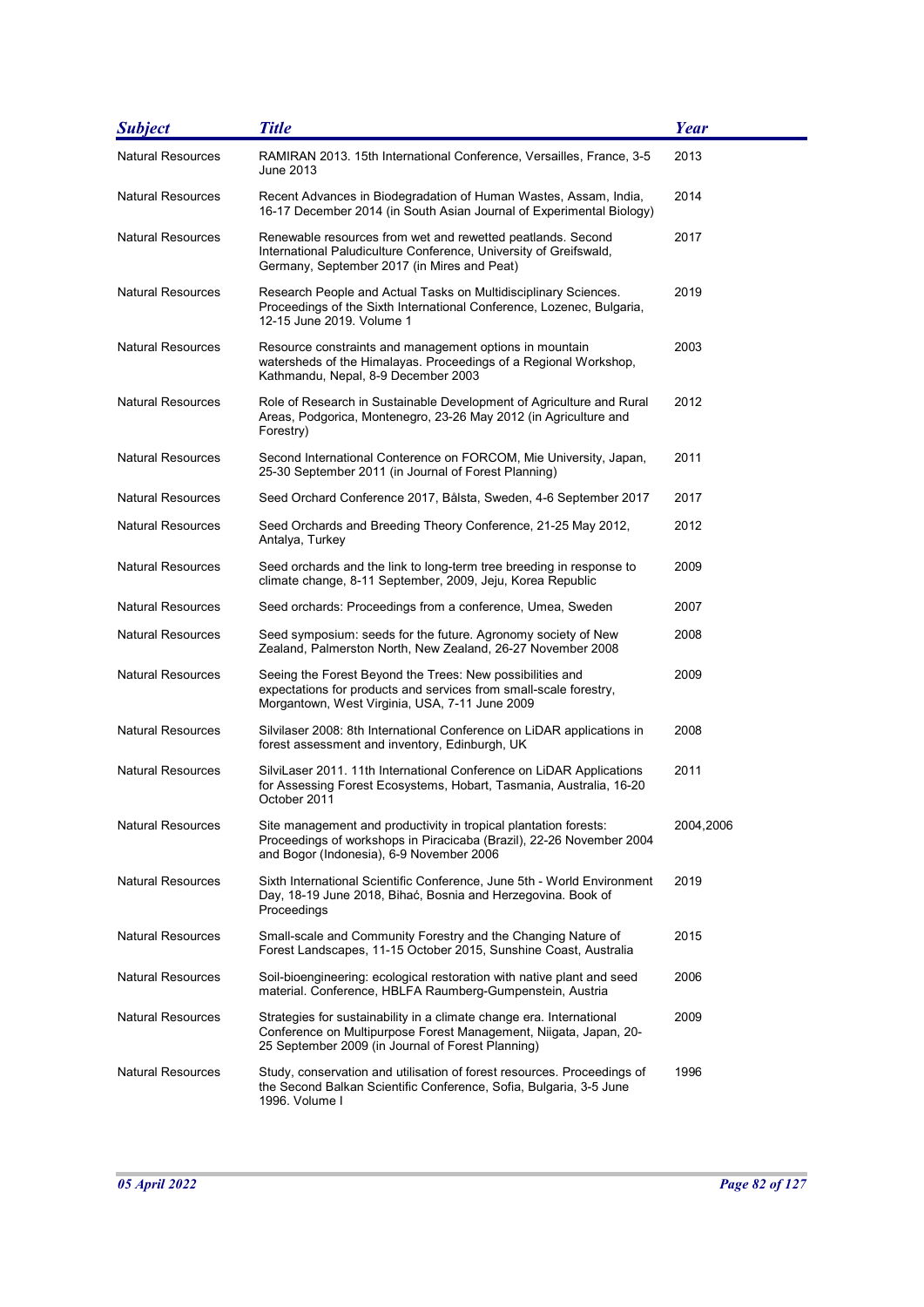| <b>Subject</b>           | <b>Title</b>                                                                                                                                                                                                                                     | Year |
|--------------------------|--------------------------------------------------------------------------------------------------------------------------------------------------------------------------------------------------------------------------------------------------|------|
| <b>Natural Resources</b> | Study, conservation and utilisation of forest resources. Proceedings of<br>the Second Balkan Scientific Conference, Sofia, Bulgaria, 3-5 June<br>1996. Volume II                                                                                 | 1996 |
| <b>Natural Resources</b> | Study, conservation and utilisation of forest resources. Proceedings of<br>the Third Balkan Scientific Conference, Sofia, Bulgaria, 2-6 October<br>2001. Volume I                                                                                | 2001 |
| <b>Natural Resources</b> | Study, conservation and utilisation of forest resources. Proceedings of<br>the Third Balkan Scientific Conference, Sofia, Bulgaria, 2-6 October<br>2001. Volume II                                                                               | 2001 |
| <b>Natural Resources</b> | Study, conservation and utilisation of forest resources. Proceedings of<br>the Third Balkan Scientific Conference, Sofia, Bulgaria, 2-6 October<br>2001. Volume III                                                                              | 2001 |
| Natural Resources        | Study, conservation and utilisation of forest resources. Proceedings of<br>the Third Balkan Scientific Conference, Sofia, Bulgaria, 2-6 October<br>2001. Volume IV                                                                               | 2001 |
| Natural Resources        | Surface Water Protection Against Diffuse Crop Protection Products<br>Release, Paris, France, 2007                                                                                                                                                | 2007 |
| <b>Natural Resources</b> | Sustainable grassland productivity: Proceedings of the 21st General<br>Meeting of the European Grassland Federation, Badajoz, Spain, 3-6<br>April, 2006                                                                                          | 2006 |
| <b>Natural Resources</b> | Sustainable meat and milk production from grasslands. Proceedings of<br>the 27th General Meeting of the European Grassland Federation, Cork,<br>Ireland, 17-21 June 2018                                                                         | 2018 |
| <b>Natural Resources</b> | Sustainable soil management for food and environment safety. XII<br>Congress of Croatian Society of Soil Science, Dubrovnik, Croatia, 22-<br>26 September 2014 (in Agriculturae Conspectus Scientificus (in<br>Poljoprivredna Znanstvena Smotra) | 2014 |
| Natural Resources        | Symposium on Forest Mechanization, 49th. From Theory to Practice:<br>Challenges for Forest Engineering - FORMEC 2016, 4-7 September<br>2016, Warsaw, Poland                                                                                      | 2016 |
| <b>Natural Resources</b> | Temporal and Spatial Validation of Forest Models. Nordic and Baltic<br>growth and yield researchers' meeting, Estonian University of Life<br>Sciences, Estonia, 21-23 October 2011 (in Forestry<br>Studies/Metsanduslikud Uurimused)             | 2011 |
| <b>Natural Resources</b> | The importance of within-field soil and crop growth variability to<br>improving food production in a changing Sahel                                                                                                                              | 2008 |
| Natural Resources        | The multiple roles of grassland in the European bioeconomy.<br>Proceedings of the 26th General Meeting of the European Grassland<br>Federation, Trondheim, Norway, 4-8 September 2016                                                            | 2016 |
| Natural Resources        | The role of grasslands in a green future: threats and perspectives in<br>less favoured areas. Proceedings of the 17th Symposium of the<br>European Grassland Federation, Akureyri, Iceland, 23-26 June 2013                                      | 2013 |
| <b>Natural Resources</b> | The Use of Vegetation to Improve Slope Stability, Vancouver, Canada.<br>3rd International Conference on Soil Bio- and Eco-engineering, 23-27<br><b>July 2012</b>                                                                                 | 2012 |
| Natural Resources        | Timber, mutton or fuel? Debating the economics of land use and<br>forestry. Institute of Chartered Foresters Annual Conference 2009                                                                                                              | 2009 |
| <b>Natural Resources</b> | Tropical forests and adaptation to climate change: in search of<br>synergies. Adaptation to climate change, sustainable livelihoods and<br>biological diversity, Turrialba, Costa Rica                                                           | 2005 |
| <b>Natural Resources</b> | V Congresso Ibérico da Ciência do Solo/V Congreso Ibérico de la<br>Ciencia del Suelo<br>(V CICS 2012), O solo suporte da produção alimentar, do meio<br>ambiente e da paisagem, Açores, Portugal, 6 a 10 setembro de 2012.<br>Livro de actas     | 2012 |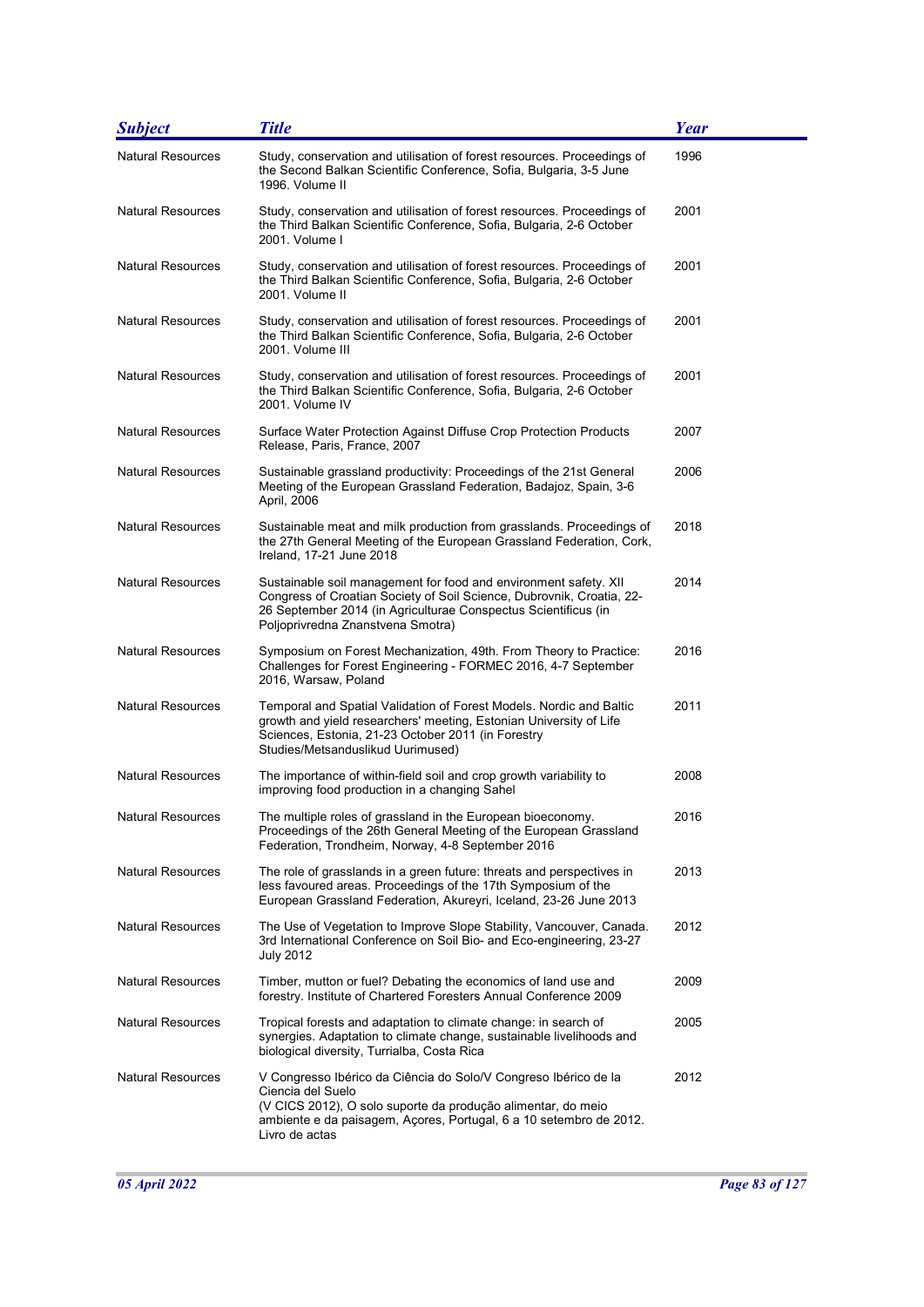| <b>Subject</b>           | <b>Title</b>                                                                                                                                                                                                                                   | <b>Year</b> |
|--------------------------|------------------------------------------------------------------------------------------------------------------------------------------------------------------------------------------------------------------------------------------------|-------------|
| <b>Natural Resources</b> | V Congresso Ibérico da Ciência do Solo/V Congreso Ibérico de la<br>Ciencia del Suelo<br>(V CICS 2012), O solo suporte da produção alimentar, do meio<br>ambiente e da paisagem, Açores, Portugal, 6 a 10 setembro de 2012.<br>Livro de resumos | 2012        |
| <b>Natural Resources</b> | V INOVAGRI Meeting (in Revista Brasileira de Agricultura Irrigada)                                                                                                                                                                             | 2019        |
| <b>Natural Resources</b> | V International Scientific Symposium 'Farm Machinery and Process<br>Management in Sustainable Agriculture'                                                                                                                                     | 2011        |
| <b>Natural Resources</b> | V Simposio sobre Control de la Degradación de los Suelos y uso<br>Sostenible del Suelo, Murcia, España, 27-30 junio 2011. Libro de actas                                                                                                       | 2011        |
| <b>Natural Resources</b> | V WINOTEC, Sobral - Ceará, 23 a 25 Maio 2018 (in Revista Brasileira<br>de Agricultura Irrigada)                                                                                                                                                | 2018        |
| <b>Natural Resources</b> | VI Congreso Ibérico de la Ciencia del Suelo (VI CICS 2014), Retos y<br>oportunidades<br>en la ciencia del suelo, Santiago de Compostela, España, 22-25 junio<br>2014                                                                           | 2014        |
| <b>Natural Resources</b> | VII Congresso Ibérico das Ciências do Solo (CICS 2016)/VI Congresso<br>Nacional de Rega e Drenagem, Solos e Água: fontes (esgotáveis) de<br>vida e de desenvolvimento, 13-15 setembro 2016, Beja, Portugal. Livro<br>de actas                  | 2016        |
| <b>Natural Resources</b> | VIII Congreso Ibérico de las Ciencias del Suelo/VIII Congresso Ibérico<br>de Ciências do Solo (CICS 2018), Donostia-San Sebastián, España, 20-<br>22 junio 2018                                                                                | 2018        |
| <b>Natural Resources</b> | Water & nitrogen use efficiency in plants and crops. Marston,<br>Lincolnshire, UK, 15-16 December 2010 (in Aspects of Applied Biology)                                                                                                         | 2010        |
| <b>Natural Resources</b> | Water for forests and people in the Mediterranean region: a challenging<br>balance                                                                                                                                                             | 2011        |
| <b>Natural Resources</b> | Where to from here with R&D to underpin plantations of high-value<br>timber species in the 'seasonally-dry' tropics of northern Australia?<br>Townsville, Australia                                                                            | 2008        |
| <b>Natural Resources</b> | Wind Farms on Peatland, Santiago de Compostela, Spain, 27-30 April<br>2008 (in Mires and Peat)                                                                                                                                                 | 2008        |
| <b>Natural Resources</b> | Wood is Good - User Oriented Material, Technology and Design, 24th<br>International Scientific Conference, Zagreb, Croatia, 18 October 2013                                                                                                    | 2013        |
| <b>Natural Resources</b> | Wood is good: properties, technology, valorisation, application.<br>Proceedings of the 19th international scientific conference, Zagreb,<br>Croatia                                                                                            | 2008        |
| <b>Natural Resources</b> | Wood is good: with knowledge and technology to a competitive forestry<br>and wood technology sector. Proceedings of the 23rd International<br>Scientific Conference, Zagreb, Croatia, 12th October 2012                                        | 2012        |
| <b>Natural Resources</b> | World Conference on Waste Management 2019 (WCWM 2019), 7-8<br>March 2019, Colombo, Sri Lanka. Book of Abstracts                                                                                                                                | 2019        |
| <b>Natural Resources</b> | World Congress of Agroforestry, 4th. Montpellier, France, 20-22 May<br>2019. Book of Abstracts                                                                                                                                                 | 2019        |
| <b>Natural Resources</b> | World Congress of Agroforestry, 4th. Montpellier, France, 20-22 May<br>2019. Posters                                                                                                                                                           | 2019        |
| <b>Natural Resources</b> | World Congress of Soil Science (WCSS), 20th. "Soils Embrace Life<br>and Universe", 8-13 June 2014, Jeju Island, Korea. Abstracts                                                                                                               | 2014        |
| <b>Natural Resources</b> | World Congress of Soil Science (WCSS), 21st. "Soil science: beyond<br>food and fuel", 12-17 August 2018, Rio de Janeiro, Brazil. Abstracts                                                                                                     | 2018        |
| <b>Natural Resources</b> | World Congress of Soil Science, 19th. Soil Solutions for a Changing<br>World                                                                                                                                                                   | 2010        |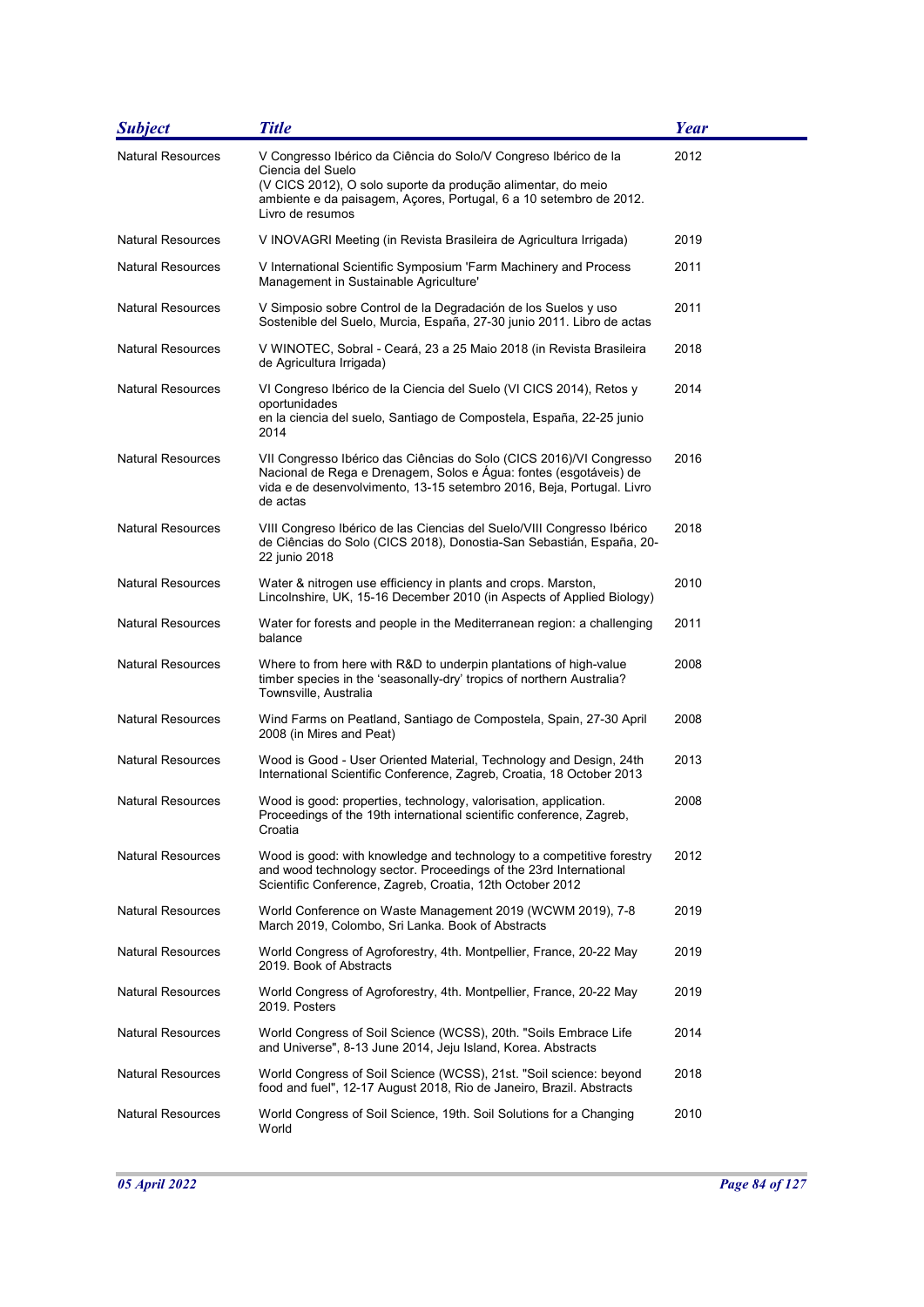| <b>Subject</b>           | <b>Title</b>                                                                                                                                                                                                                                      | Year |
|--------------------------|---------------------------------------------------------------------------------------------------------------------------------------------------------------------------------------------------------------------------------------------------|------|
| <b>Natural Resources</b> | X Congress of the Croatian Society of Soil Science, 'Soil functions in<br>the environment', Šibenik, Croatia, 14-17 June 2006 (in Agriculturae<br>Conspectus Scientificus (Poljoprivredna Znanstvena Smotra))                                     | 2006 |
| <b>Natural Resources</b> | XI Congress of Croatian Society of Soil Science on Perspectives of Soil<br>Management in The Future, Lika-Senj County, Karlovac County,<br>Croatia, 5-8 July 2010 (in Agriculturae Conspectus Scientificus<br>(Poljoprivredna Znanstvena Smotra)) | 2010 |
| <b>Natural Resources</b> | XVI World Fertilizer Congress of CIEC (International Scientific Center of<br>Fertilizers): New technologies in fertilizers for a sustainable tropical<br>agriculture, 20-24 October 2014, Rio de Janeiro, Brazil                                  | 2014 |
| <b>Natural Resources</b> | XXXI Reunión Nacional de Suelos, Madrid, España, del 6 al 9 de junio<br>de 2017. Libro de resúmenes                                                                                                                                               | 2017 |
| <b>Natural Resources</b> | XXXII Reunión Nacional de Suelos (RENS2019), Sevilla, España, 10-<br>13 de septiembre de 2019. Libro de resúmenes                                                                                                                                 | 2019 |
| <b>Plant Sciences</b>    | [10th International Conference on Plant Diseases] 10e Conférence<br>Internationale sur les Maladies des Plantes, Tours, France, 3, 4 & 5<br>Décembre, 2012                                                                                        | 2012 |
| <b>Plant Sciences</b>    | [10th Slovenian Conference on Plant Protection] Zbornik Predavanj in<br>Referatov, 10. Slovenskega Posvetovanja o Varstvu Rastlin,<br>Podcetrtek, Slovenia, 1-2 March 2011                                                                        | 2011 |
| <b>Plant Sciences</b>    | [11th International Conference on Plant Diseases] 11e Conférence<br>Internationale sur les Maladies des Plantes, Tours, France, 7 au 9<br>décembre 2015                                                                                           | 2015 |
| <b>Plant Sciences</b>    | [11th Slovenian Conference on Plant Protection with International<br>Participation] Zbornik Predavanj in Referatov, 11. Slovenskega<br>Posvetovanja o Varstvu Rastlin Z Mednarodno Udeležbo, Bled,<br>Slovenia, 5.-6. marec 2013                  | 2013 |
| <b>Plant Sciences</b>    | [12th Slovenian Conference on Plant Protection with international<br>participation] 12. Slovenskega posvetovanja o varstvu rastlin z<br>mednarodno udeležbo, 3.–4. marec 2015, Ptuj, Slovenija. Book of<br>abstracts                              | 2015 |
| <b>Plant Sciences</b>    | [12th Slovenian Conference on Plant Protection with International<br>Participation] Zbornik predavanj in referatov 12. slovenskega<br>posvetovanja o varstvu rastlin z mednarodno udelezbo, 3.-4. marec<br>2015, Ptuj, Slovenija                  | 2015 |
| <b>Plant Sciences</b>    | [13th National Turkey & 1st International Crop Science Congress]<br>Tumlaut rkiye 13. Ulusal, 1. Uluslararası Tarla Bitkileri Kongresi, 01-04<br>Kasiim 2019, Antaly (in Turkish Journal of Agriculture - Food Science<br>and Technolog)          | 2019 |
| <b>Plant Sciences</b>    | [13th Slovenian Conference on Plant Protection] Zbornik predavanj in<br>referatov 13. Slovenskega posvetovanja o varstvu rastlin z mednarodno<br>udeležbo, Rimske Toplice, Slovenia, 7.–8. marec 2017                                             | 2017 |
| <b>Plant Sciences</b>    | [14th Slovenian Conference on Plant Protection, Abstracts] Izvlečki<br>referatov, 14. slovensko posvetovanje o varstvu rastlin z mednarodno<br>udeležbo, 5.-6. marec 2019, Maribor, Slovenija                                                     | 2019 |
| <b>Plant Sciences</b>    | [14th Slovenian Conference on Plant Protection, Proceedings] Zbornik<br>predavanj in referatov, 14. slovensko posvetovanje o varstvu rastlin z<br>mednarodno udeležbo, 5.-6. marec 2019, Maribor, Slovenija                                       | 2019 |
| <b>Plant Sciences</b>    | [1st Congress of Beekeeping and Bee Products. Book of Abstracts and<br>Full Papers] Prvi kongres o pčelarstvu i pčelinjim proizvodima, 15<br>srpanj 2016, Tuzla, Bosna i Hercegovina. Zbornik radova i sažetaka                                   | 2016 |
| <b>Plant Sciences</b>    | [2017 Phytoiatric Meeting] Incontri Fitoiatrici 2017, 22 Marzo 2017 (in<br>Protezione delle Colture)                                                                                                                                              | 2017 |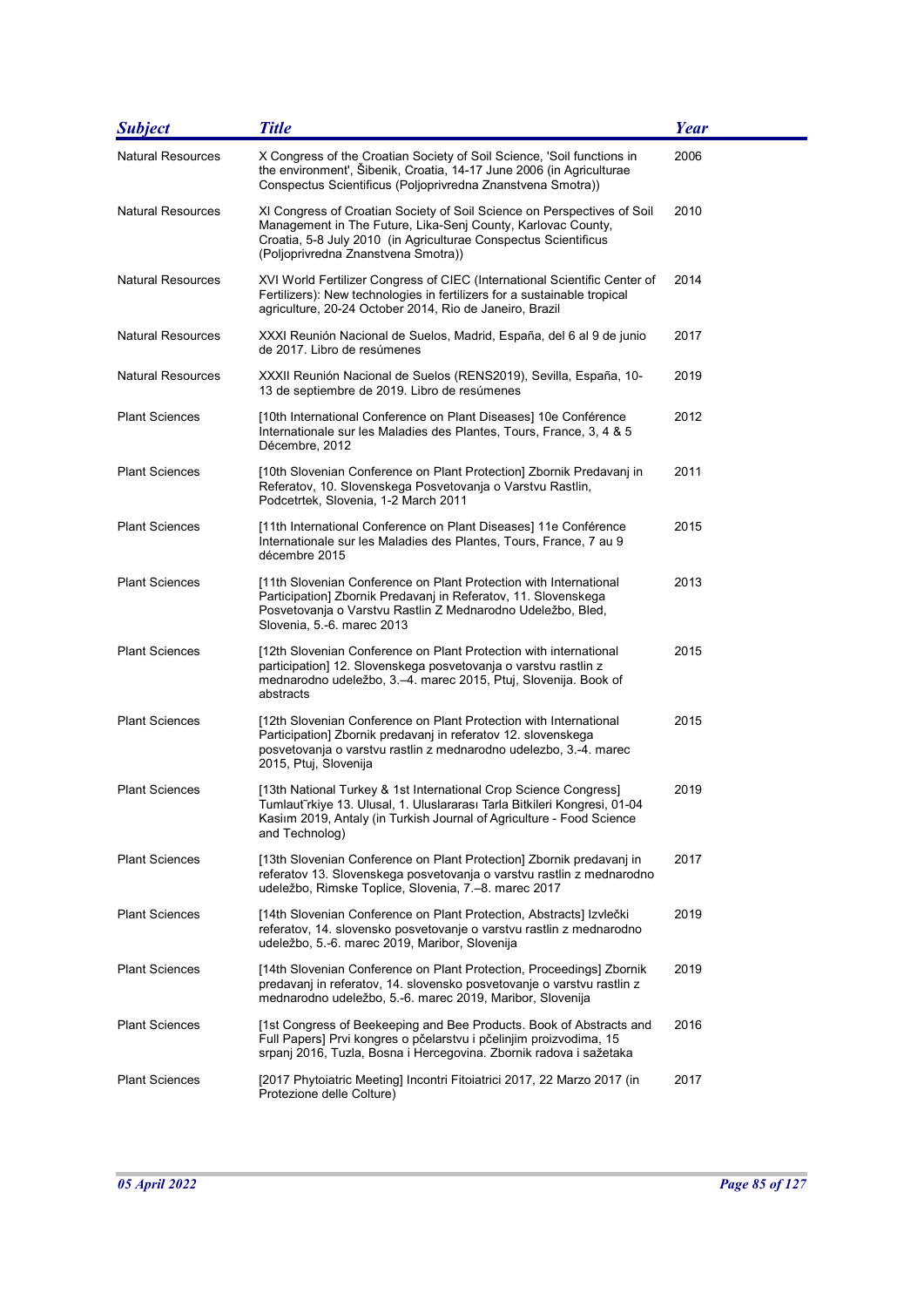| <b>Subject</b>        | <b>Title</b>                                                                                                                                                                                                                                   | Year |
|-----------------------|------------------------------------------------------------------------------------------------------------------------------------------------------------------------------------------------------------------------------------------------|------|
| <b>Plant Sciences</b> | [22nd COLUMA Conference International Meeting on Weed Control]<br>22e Conférence du COLUMA. Journées Internationales sur la Lutte<br>contre les Mauvaises Herbes. Dijon, France, 10-12 décembre 2013                                           | 2013 |
| <b>Plant Sciences</b> | [2nd Congress of Beekeeping and Bee Products. Book of Abstracts<br>and Full Papers] Drugi kongres o pčelarstvu i pčelinjim proizvodima, 20<br>kolovoz 2017, Gradačac, Bosna i Hercegovina. Zbornik radova i<br>sažetaka                        | 2017 |
| <b>Plant Sciences</b> | [2nd Symposium on Crop Mites] 2ème Colloque sur les Acariens des<br>Cultures, Montpellier, France, 24-25 octobre, 2005                                                                                                                         | 2005 |
| <b>Plant Sciences</b> | [3rd Conference on maintenance of amenities area] 3e Conference sur<br>l'entretien des Zones Non Agricoles, Toulouse, France, 15-17 octobre<br>2013                                                                                            | 2013 |
| <b>Plant Sciences</b> | [3rd Congress on Beekeeping and Bee Products] Zbornik sažetaka i<br>radova, 3. Kongresa o pčelarstvu i pčelinjim proizvodima s<br>međunarodnim učešćem, pčelarstvo i pčelinji proizvodi, Bihac, Bosnia<br>and Herzegovina, 17-18 November 2018 | 2018 |
| <b>Plant Sciences</b> | [3rd Symposium on Weed Problems in the Mediterranean Area,<br>Volume 1] 3ème Symposium sur les Mauvaises Herbes et le<br>Desherbage dans le Bassin Mediterraneen                                                                               | 1984 |
| <b>Plant Sciences</b> | [3rd Symposium on Weed Problems in the Mediterranean Area,<br>Volume 2] 3ème Symposium sur les Mauvaises Herbes et le<br>Desherbage dans le Bassin Mediterraneen                                                                               | 1984 |
| <b>Plant Sciences</b> | [3rd Symposium on Weed Problems in the Mediterranean Area,<br>Volume 3] 3ème Symposium sur les Mauvaises Herbes et le<br>Desherbage dans le Bassin Mediterraneen                                                                               | 1984 |
| <b>Plant Sciences</b> | [49th Croatian & 9th International Symposium on Agriculture. Book of<br>Abstracts] 49. Hrvatski I 9 Međunarodni Simpozij Agronoma. Zbornik<br>sažetaka. 16.–21. veljače 2014, Dubrovnik, Hrvatska                                              | 2014 |
| <b>Plant Sciences</b> | [49th Croatian & 9th International Symposium on Agriculture.<br>Proceedings] 49. Hrvatski I 9 Međunarodni Simpozij Agronoma. Zbornik<br>Radova. 16.-21. veljače 2014, Dubrovnik, Hrvatska                                                      | 2014 |
| <b>Plant Sciences</b> | [51st Croatian & 11th International Symposium on Agriculture. Book of<br>Abstracts], 51. hrvatski I 11. medunarodni simpozij agronoma, 15.-18.<br>veljace 2016, Opatija, Hrvatska. Zbornik sažetaka                                            | 2016 |
| <b>Plant Sciences</b> | [53. German Plant Protection Meeting] 53. Deutsche<br>Pflanzenschutztagung, Bonn, Germany                                                                                                                                                      | 2002 |
| <b>Plant Sciences</b> | [54. German Plant Protection Meeting] 54. Deutsche<br>Pflanzenschutztagung in Hamburg, Germany                                                                                                                                                 | 2004 |
| <b>Plant Sciences</b> | [54th Annual Meeting of the InterAmerican Society for Tropical<br>Horticulture] LIV Reunião Anual da Sociedade InterAmericana de<br>Horticultura Tropical, Vitória, Brasil, 12 a 17 outubro de 2008                                            | 2008 |
| <b>Plant Sciences</b> | [56th Annual Meeting of the InterAmerican Society for Tropical<br>Horticulture] LVI Reunión Annual de Sociedad InterAmericana de<br>Horticultura Tropical, Santiago, Chile, 26 a 29 septiembre 2010                                            | 2010 |
| <b>Plant Sciences</b> | [58th Annual Meeting of the InterAmerican Society for Tropical<br>Horticulture] 58ava Reunión Annual de Sociedad InterAmericana de<br>Horticultura Tropical, Lima, Perú, 3 al 6 de septiembre del 2012                                         | 2012 |
| <b>Plant Sciences</b> | [59th Annual Meeting of the Austrian Association of Plant Breeders and<br>Seed Merchants] Tagungsband der 59. Jahrestagung der Vereinigung<br>der Pflanzenzüchter und Saatgutkaufleute Österreichs, Raumberg-<br>Gumpenstein, Austria          | 2008 |
| <b>Plant Sciences</b> | [59th Annual Meeting of the InterAmerican Society for Tropical<br>Horticulture] LIX Reunión Annual de Sociedad Interamericana de<br>Horticultura Tropical, Querétaro, México, del 2 al 6 de septiembre 2013                                    | 2013 |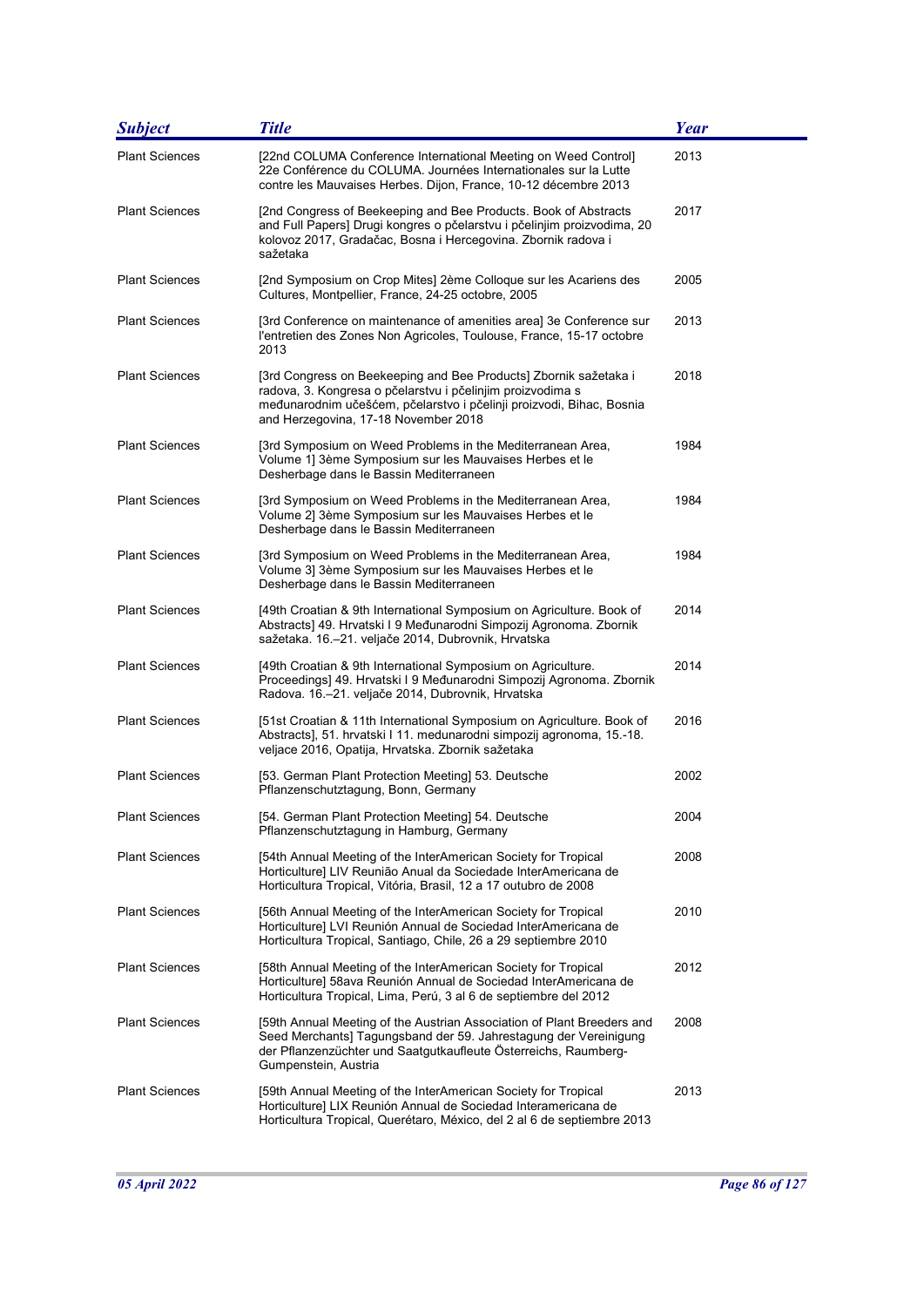| <b>Subject</b>        | <b>Title</b>                                                                                                                                                                                                                                                | <b>Year</b> |
|-----------------------|-------------------------------------------------------------------------------------------------------------------------------------------------------------------------------------------------------------------------------------------------------------|-------------|
| <b>Plant Sciences</b> | [5th International Conference on Alternative Methods of Crop<br>Protection] 5e Conférence Internationale sur les Méthodes Alternatives<br>de Protection des Plantes, 11 au 13 mars 2015, Lille, France                                                      | 2015        |
| <b>Plant Sciences</b> | [5th International Landscape Congress] 5° Congresso Internacional de<br>Paisagismo (in Revista Brasileira de Horticultura Ornamental)                                                                                                                       | 2010        |
| <b>Plant Sciences</b> | [60th Annual Meeting of the Austrian Association of Plant Breeders and<br>Seed Merchants] 60. Jahrestagung der Vereinigung der<br>Pflanzenzüchter und Saatgutkaufleute Österreichs, 24-26 November<br>2009, Raumberg-Gumpenstein, Austria                   | 2009        |
| <b>Plant Sciences</b> | [60th Annual Meeting of the InterAmerican Society for Tropical<br>Horticulture] 60 Reunión Annual de Sociedad InterAmericana de<br>Horticultura Tropical & V Congreso Colombiano de Horticultura,<br>Medellin, Colombia, del 6 al 10 de octubre 2014        | 2014        |
| <b>Plant Sciences</b> | [61st Annual Meeting of the Austrian Association of Plant Breeders and<br>Seed Merchants] Tagungsband der 61. Jahrestagung der Vereinigung<br>der Pflanzenzüchter und Saatgutkaufleute Österreichs, 23-25<br>November 2010, Austria                         | 2010        |
| <b>Plant Sciences</b> | [61st Annual Meeting of the InterAmerican Society for Tropical<br>Horticulture] Reunião Annual da Sociedade InterAmericana de<br>Horticultura Tropical, Manaus, Amazonas, Brasil, 23 a 27 de novembro<br>de 2015                                            | 2015        |
| <b>Plant Sciences</b> | [62nd Annual Meeting of the Austrian Association of Plant Breeders<br>and Seed Merchants] Tagungsband der 62. Jahrestagung der<br>Vereinigung der Pflanzenzüchter und Saatgutkaufleute Österreichs, 22-<br>23 November 2011, Österreichs                    | 2011        |
| <b>Plant Sciences</b> | [63rd Annual Meeting of the Austrian Association of Plant Breeders and<br>Seed Merchants] Tagungsband der 63. Jahrestagung der Vereinigung<br>der Pflanzenzüchter und Saatgutkaufleute Österreichs, 19-21<br>November 2012, Österreichs                     | 2012        |
| <b>Plant Sciences</b> | [64th Annual Meeting of the Austrian Association of Plant Breeders and<br>Seed Merchants] Tagungsband der 64. Jahrestagung der Vereinigung<br>der Pflanzenzüchter und Saatgutkaufleute Österreichs, 25.-26.<br>November 2013, Raumberg-Gumpenstein, Austria | 2013        |
| <b>Plant Sciences</b> | [65th Annual Meeting of the Austrian Association of Plant Breeders and<br>Seed Merchants] Tagungsband der 65. Jahrestagung der Vereinigung<br>der Pflanzenzüchter und Saatgutkaufleute Österreichs, 24.-26.<br>November 2014, Raumberg-Gumpenstein, Austria | 2014        |
| <b>Plant Sciences</b> | [66th Annual Meeting of the Austrian Association of Plant Breeders and<br>Seed Merchants] Tagungsband der 66. Jahrestagung der Vereinigung<br>der Pflanzenzüchter und Saatgutkaufleute Österreichs, Raumberg-<br>Gumpenstein, Austria, 2015                 | 2015        |
| <b>Plant Sciences</b> | [67th Annual Meeting of the Austrian Association of Plant Breeders and<br>Seed Merchants] Tagungsband der 67. Jahrestagung der Vereinigung<br>der Pflanzenzüchter und Saatgutkaufleute Österreichs, Raumberg-<br>Gumpenstein, Austria, 2016                 | 2016        |
| <b>Plant Sciences</b> | [68th Annual Meeting of the Austrian Association of Plant Breeders and<br>Seed Merchants] Tagungsband der 68. Jahrestagung der Vereinigung<br>der Pflanzenzüchter und Saatgutkaufleute Österreichs, Raumberg-<br>Gumpenstein, Austria, 2017                 | 2017        |
| <b>Plant Sciences</b> | [6th International Symposium on Landscaping] 6° Simpósio<br>Internacional de Paisagismo, Universidade Federal de Lavras (UFLA),<br>15 a 18 de maio de 2013 (in Revista Brasileira de Horticultura<br>Ornamenta)                                             | 2013        |
| <b>Plant Sciences</b> | [70th Annual Meeting of the Austrian Association of Plant Breeders and<br>Seed Merchants] Tagungsband der 70. Jahrestagung der Vereinigung<br>der Pflanzenzüchter und Saatgutkaufleute Österreichs, 25.-27.<br>November 2019, Raumberg-Gumpenstein, Austria | 2019        |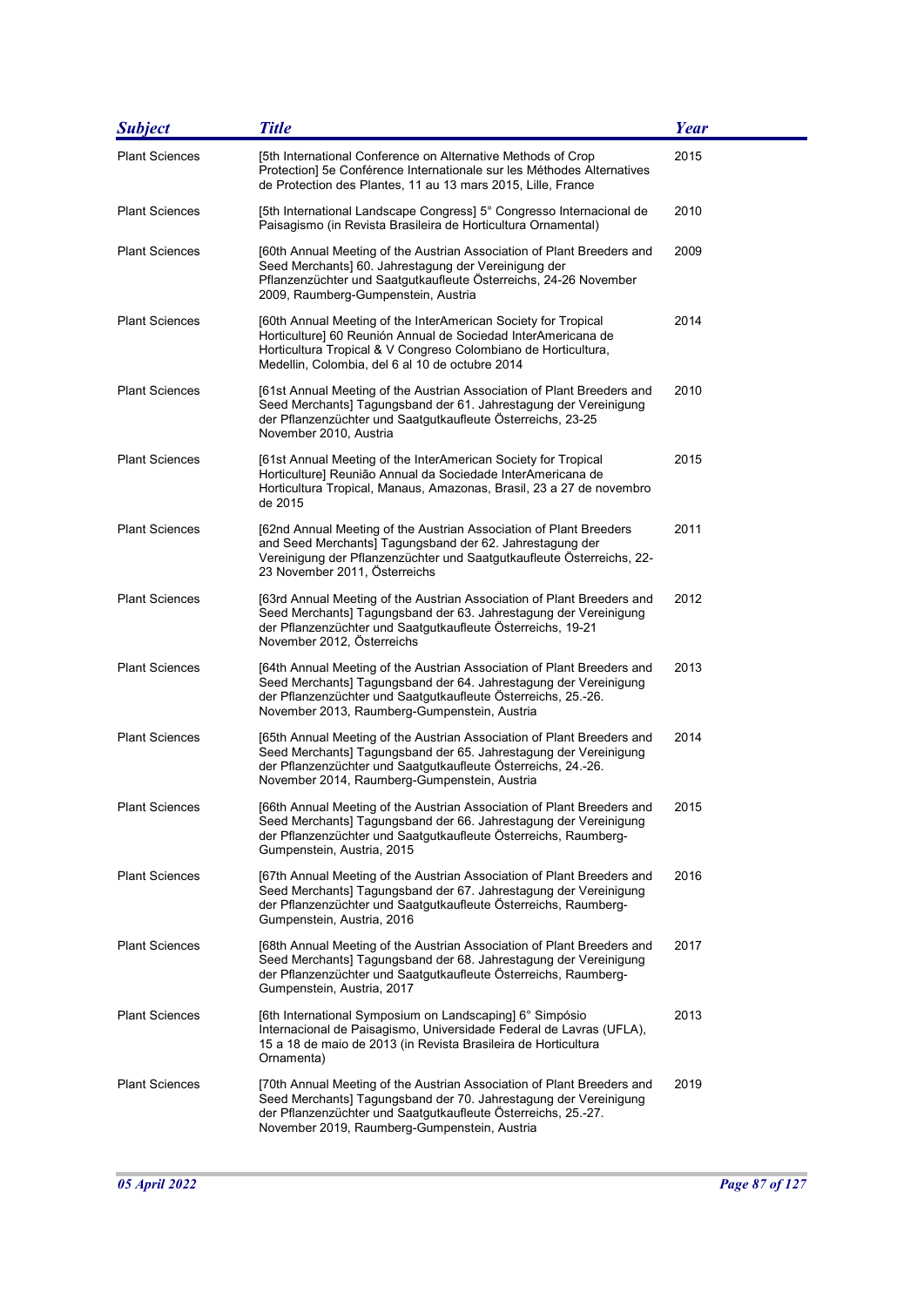| <b>Subject</b>        | <b>Title</b>                                                                                                                                                                                                                                                         | Year |
|-----------------------|----------------------------------------------------------------------------------------------------------------------------------------------------------------------------------------------------------------------------------------------------------------------|------|
| <b>Plant Sciences</b> | [7th International conference on pests in agriculture] 7ème Conférence<br>Internationale sur les Ravageurs en Agriculture, Montpellier, France                                                                                                                       | 2005 |
| <b>Plant Sciences</b> | [7th Slovenian Conference on Plant Protection] Zbornik Predavanj in<br>Referatov, 7. Slovensko Posvetovanje o Varstvu Rastlin, 8.-10. marec<br>2005, Zreče, Slovenija                                                                                                | 2005 |
| <b>Plant Sciences</b> | [8th International Conference on Pests in Agriculture] 8ème Conférence<br>Internationale sur les Ravageurs en Agriculture, Montpellier SupAgro,<br>France, 22-23 octobre 2008                                                                                        | 2008 |
| <b>Plant Sciences</b> | [8th International Conference on Plant Diseases] 8ème Conférence<br>International sur les Maladies des Plantes, Tours, France, 5-6<br>décembre, 2006                                                                                                                 | 2006 |
| <b>Plant Sciences</b> | [8th Slovenian Conference on Plant Protection] Zbornik Predavanj in<br>Referatov, 8. Slovenskega Posvetovanja o Varstvu Rastlin, Radenci,<br>Slovenija, 6-7. marec 2007                                                                                              | 2007 |
| <b>Plant Sciences</b> | [9th International Conference on Pests in Agriculture] 9ème Conférence<br>Internationale sur les Ravageurs en Agriculture, SupAgro, Montpellier,<br>France, 25-27 octobre 2011                                                                                       | 2011 |
| <b>Plant Sciences</b> | [9th International Conference on Plant Diseases] 9ème conférence<br>international sur les maladies des plantes, Tours, France, 8-9<br>décembre 2009                                                                                                                  | 2009 |
| <b>Plant Sciences</b> | [9th National Meeting on Integrated Pest Management] Actas do 9°<br>Encontro Nacional de Protecção Integrada (in Revista de Ciências<br>Agrárias (Portugal))                                                                                                         | 2012 |
| <b>Plant Sciences</b> | [9th Slovenian Conference on Plant Protection] Zbornik predavanj in<br>referatov 9. Slovenskega Posvetovanja o Varstvu Rastlin, Nova Gorica,<br>Slovenije, 4-5 marec 2009                                                                                            | 2009 |
| <b>Plant Sciences</b> | [Beekeeping and bee products, 4th Congress] Pčelarstvo i pčelinji<br>proizvodi. Zbornik sažetaka i radova sa četvrtog kongresa o pčelarstvu i<br>pčelinjim proizvodima - sa međunarodnim učešćem, 16. - 17. novembar<br>2019, Sarajevo, Bosnia i Hercegovina         | 2019 |
| <b>Plant Sciences</b> | [Biological control of plant parasitic nematodes with antagonistic<br>bacteria] Biologische Bekampfung pflanzenparasitarer Nematoden mit<br>antagonistischen Bakterien                                                                                               | 2003 |
| <b>Plant Sciences</b> | [Cultivation and plant protection for renewable resources (special<br>crops): protein, oil, dye, inulin and fibre plants] Anbau und<br>Pflanzenschutz Nachwachsender Rohstofffe (Sonderkulturen): Eiweiss-<br>, Ol-, Farber-, Inulin- und Faserpflanzen              | 2004 |
| <b>Plant Sciences</b> | [First National Congress of the Higher Agrarian Schools] I Congresso<br>Nacional das Escolas Superiores Agrárias, Escola Superior Agrária de<br>Bragança, 2 e 3 dezembro 2015 (in Revista de Ciências Agrárias<br>(Portugal))                                        | 2015 |
| <b>Plant Sciences</b> | [Genetic and socioeconomic principles for analysing the<br>agrobiodiversity of the region of Ucayali, Seminario, Pucallpa, Peru]<br>Fundamentos Geneticos y Socioeconomicos para Analizar la<br>Agrobiodiversidad en la Region de Ucayali. Seminario, Pucallpa, Peru | 2003 |
| <b>Plant Sciences</b> | [Il National Dried Fruit Symposium] Il Simpósio Nacional de Frutos<br>Secos, Mirandela, Portugal, 10-11 October 2019 (in Revista de<br>Ciências Agrárias (Portugal))                                                                                                 | 2019 |
| <b>Plant Sciences</b> | [Influence of Abiotic and Biotic Stresses on Properties of Plants 2005]<br>Vliv abiotických a biotických stresorů na vlastnosti rostlin 2005                                                                                                                         | 2005 |
| <b>Plant Sciences</b> | [Influence of Abiotic and Biotic Stresses on Properties of Plants 2006]<br>Vliv abiotických a biotických stresorů na vlastnosti rostlin 2006                                                                                                                         | 2006 |
| <b>Plant Sciences</b> | [Influence of Abiotic and Biotic Stresses on Properties of Plants 2007]<br>Vliv abiotických a biotických stresorů na vlastnosti rostlin 2007                                                                                                                         | 2007 |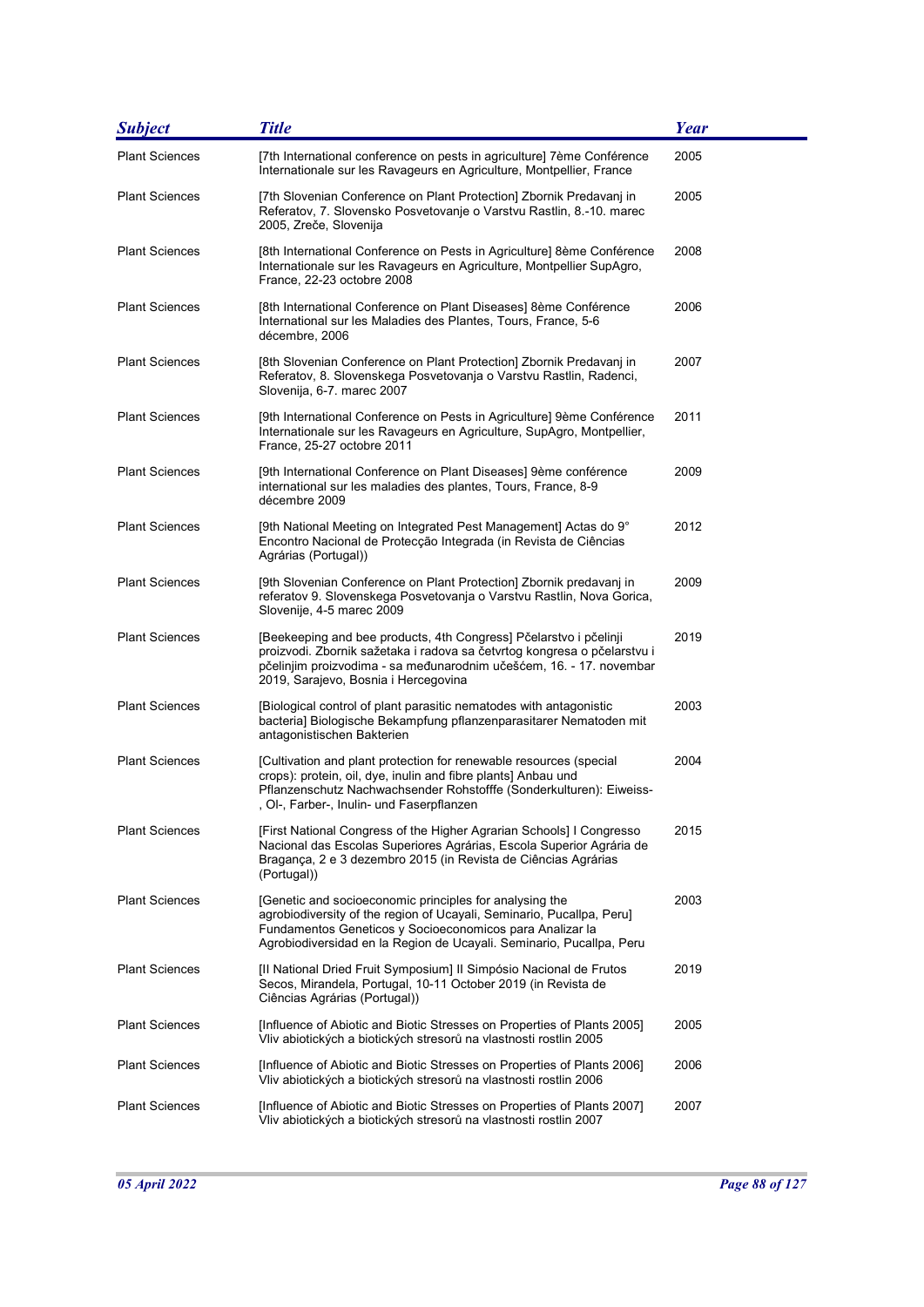| <b>Subject</b>        | <b>Title</b>                                                                                                                                                                           | <b>Year</b> |
|-----------------------|----------------------------------------------------------------------------------------------------------------------------------------------------------------------------------------|-------------|
| <b>Plant Sciences</b> | [Influence of Abiotic and Biotic Stresses on Properties of Plants 2008]<br>Vliv abiotických a biotických stresorů na vlastnosti rostlin 2008                                           | 2008        |
| <b>Plant Sciences</b> | [Influence of Abiotic and Biotic Stresses on Properties of Plants 2010]<br>Vliv abiotických a biotických stresorů na vlastnosti rostlin 2010                                           | 2010        |
| <b>Plant Sciences</b> | [Influence of Abiotic and Biotic Stresses on Properties of Plants 2012]<br>Vliv abiotických a biotických stresorů na vlastnosti rostlin 2012                                           | 2012        |
| <b>Plant Sciences</b> | [Influence of Abiotic and Biotic Stresses on Properties of Plants 2013]<br>Vliv abiotických a biotických stresorů na vlastnosti rostlin 2013                                           | 2013        |
| <b>Plant Sciences</b> | [Influence of abiotic and biotic stresses on properties of plants 2014]<br>Vliv abiotických a biotických stresorů na vlastnosti rostlin 2014, Zvolen,<br>Česká republika               | 2014        |
| <b>Plant Sciences</b> | [Influence of abiotic and biotic stresses on properties of plants 2015]<br>Vliv abiotických a biotických stresorů na vlastnosti rostlin, 16. -<br>17.9.2015, Česká republika           | 2015        |
| <b>Plant Sciences</b> | [Influence of abiotic and biotic stresses on properties of plants 2016]<br>Vliv abiotických a biotických stresorů na vlastnosti rostlin, 12. -<br>14.9.2016, Česká republika           | 2016        |
| <b>Plant Sciences</b> | [Influence of abiotic and biotic stresses on properties of plants 2017]<br>Vliv abiotických a biotických stresorů na vlastnosti rostlin 2017                                           | 2017        |
| <b>Plant Sciences</b> | [Influence of abiotic and biotic stresses on properties of plants 2018]<br>Vliv abiotických a biotických stresorů na vlastnosti rostlin 2018, 5.-<br>6.9.2018                          | 2018        |
| <b>Plant Sciences</b> | [Influence of abiotic and biotic stresses on properties of plants 2019]<br>Vliv abiotických a biotických stresorů na vlastnosti rostlin 2019, Sborník<br>recenzovaných vědeckých prací | 2019        |
| <b>Plant Sciences</b> | [Innovation in fruit growing II] Inovacije u voćarstvu, II savetovanje:<br>Unapređenje proizvodnje jabučastog voća, Beograd, Srbija, 11-12.<br>februar 2009. godine. Zbornik radova    | 2009        |
| <b>Plant Sciences</b> | [Innovation in fruit growing III] Inovacije u voćarstvu, III savetovanje:<br>Unapređenje proizvodnje trešnje i višnje, Beograd, Srbija, 10. februar<br>2011. godine. Zbornik radova    | 2011        |
| <b>Plant Sciences</b> | [Innovation in fruit growing IV] Inovacije u voćarstvu, IV savetovanje:<br>Unapređenje proizvodnje breskve i kajsije, Beograd, Srbija, 11. februar<br>2013. godine. Zbornik radova     | 2013        |
| <b>Plant Sciences</b> | [Innovation in fruit growing V] Inovacije u voćarstvu, V Savremena<br>proizvodnja jagode, Beograd, Srbija, 11. februar 2015. godine. Zbornik<br>radova                                 | 2015        |
| <b>Plant Sciences</b> | [Innovation in fruit growing VI] Inovacije u voćarstvu, VI savetovanje:<br>Upotreba bioregulatora u voćarstvu, Beograd, Srbija, 02. februar 2017.<br>godine. Zbornik radova            | 2017        |
| <b>Plant Sciences</b> | [Innovative defense strategies in horticulture] Strategie innovative di<br>difesa nel settore ortoflorofrutticolo, Torino, Italia, 3-4 Marzo 2010 (in<br>Protezione delle Colture)     | 2010        |
| <b>Plant Sciences</b> | [International Conference on Plant Diseases, 12th.] 12e Conférence<br>Internationale sur les Maladies des Plantes, 11 et 12 décembre 2018,<br>Tours, France                            | 2018        |
| <b>Plant Sciences</b> | [Invertebrate pests of fruit-plants in Latvia, and their practical<br>importance] Latvijas augļaugu kaitēkļi bezmugurkaulnieki un to<br>saimnieciskā nozīme                            | 2014        |
| <b>Plant Sciences</b> | [Keys to identification of pests by injuries to woody plants in fruit-<br>gardens and parks] Kokaugu kaitēkļu noteicējs pēc bojājumiem<br>augļdārzos un apstādījumos                   | 2014        |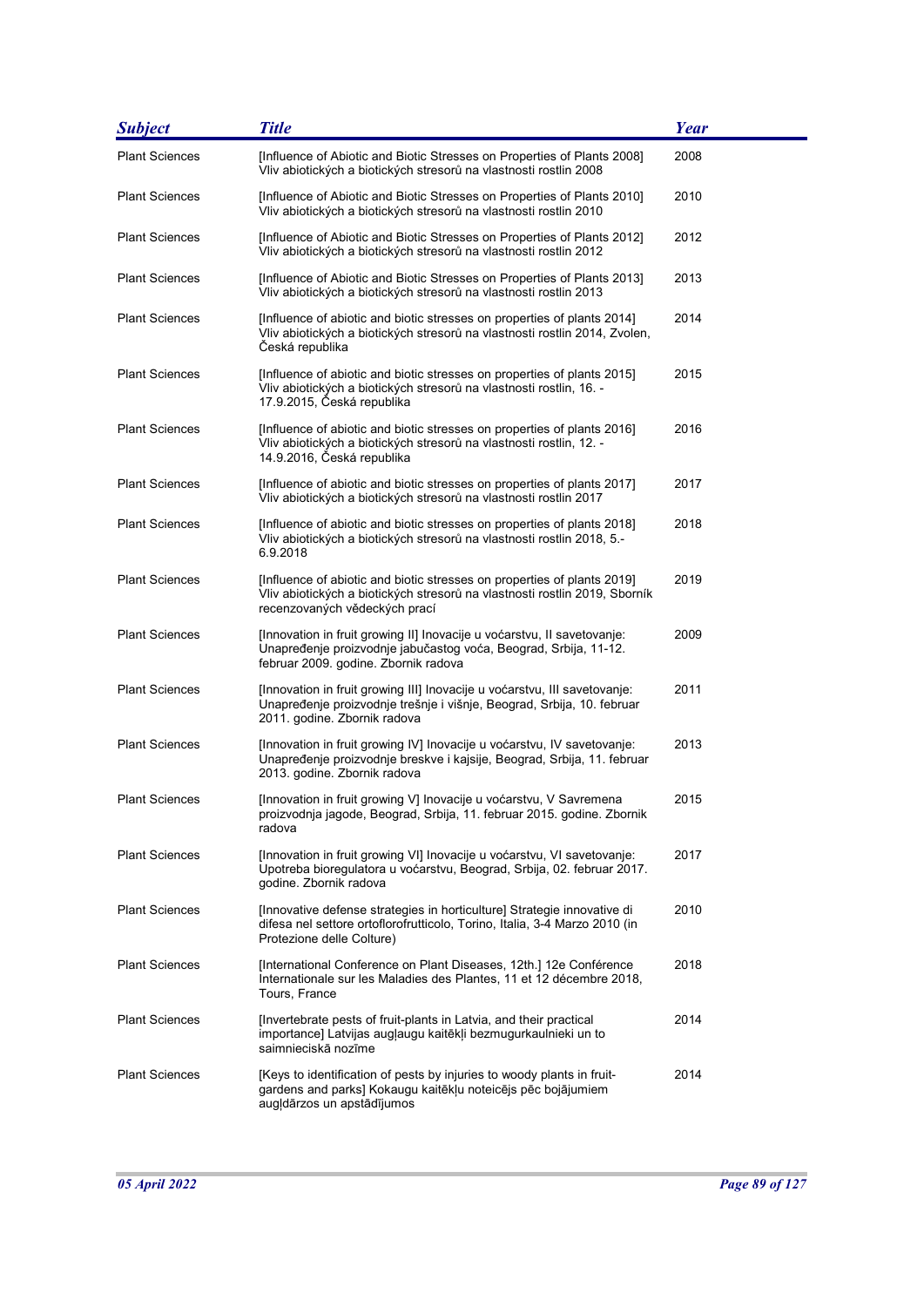| <b>Subject</b>        | <b>Title</b>                                                                                                                                                                                                                                                      | <b>Year</b> |
|-----------------------|-------------------------------------------------------------------------------------------------------------------------------------------------------------------------------------------------------------------------------------------------------------------|-------------|
| <b>Plant Sciences</b> | [MUSACO 5th Meeting of the Steering Committee, Summary Report]<br>MUSACO 5ème reunion du Comite de Pilotage. Rapport de Synthese,<br>Cotonou, Benin                                                                                                               | 2002        |
| <b>Plant Sciences</b> | [MUSACO 6th Meeting of the Steering Committee, Summary Report]<br>6ème reunion du Comite de Pilotage. Rapport de Synthese, Conakry,<br>Guinée                                                                                                                     | 2003        |
| <b>Plant Sciences</b> | [National Workshop on Current Research on the Cultivation of Tropical<br>Flowers] Jornada Nacional de Atualização Sobre o Cultivo de Flores<br>Tropicais, Pariquera-Açu, Brazil, 7-8 November, 2007 (in Revista<br>Brasileira de Horticultura Ornamental)         | 2007        |
| <b>Plant Sciences</b> | [New challenges in agronomy 2013] Novi izzivi v agronomiji 2013:<br>zbornik simpozija, Zreče, Slovenija, 24. in 25. januarja 2013                                                                                                                                 | 2013        |
| <b>Plant Sciences</b> | [New challenges in agronomy 2015] Novi izzivi v agronomiji 2015,<br>Laško, Slovenija, 29. in 30. januar 2015                                                                                                                                                      | 2015        |
| <b>Plant Sciences</b> | [New Challenges in Agronomy 2017] Novi izzivi v agronomiji 2017 z<br>mednarodno udeležbo, Laško, Slovenija, 26. in 27. januar 2017                                                                                                                                | 2017        |
| <b>Plant Sciences</b> | [New challenges in agronomy 2019] Novi izzivi v agronomiji zbornik<br>simpozija, Laško, Slovenija, 31. januar in 1 februar 2019                                                                                                                                   | 2019        |
| <b>Plant Sciences</b> | [New challenges in agronomy 2021: proceedings of online symposium]<br>Novi izzivi v agronomiji 2021: zbornik simpozija, spletni simpozij, 28. in<br>29. januar 2021                                                                                               | 2021        |
| <b>Plant Sciences</b> | [New challenges in field crop production 2010, Slovenian Society of<br>Agronomy] Novi izzivi v poljedelstvu 2010. Zbornik simpozija, Rogaška,<br>Slatina, 2-3 December 2010                                                                                       | 2010        |
| <b>Plant Sciences</b> | [Palm pest Mediterranean Conference] Colloque méditerranéen sur les<br>ravageurs des palmiers, 16-18 janvier 2013, Nice, France                                                                                                                                   | 2013        |
| <b>Plant Sciences</b> | [Plant protection for re-growing industrial plants: sugar beet, oil- and<br>fibre plants] Pflanzenschutz bei Nachwachsenden Rohstoffen.<br>Zuckerrube, OI- und Faserpflanzen                                                                                      | 2002        |
| <b>Plant Sciences</b> | [Proceedings of the III Congress 2004 of the Cuban Weed Science<br>Society, Jardín Botánico Nacional, Havana, 28, 29 and 30 April 2004]<br>III Congreso 2004 Sociedad Cubana de Malezología, Memorias, Jardín<br>Botánico Nacional, Ciudad Habana, Cuba           | 2004        |
| <b>Plant Sciences</b> | [Programme of forest genetic resources in sub-Saharan Africa. "Woody<br>Food Species" network] Programme de Ressources Genetiques<br>Forestieres en Afrique au Sud du Sahara. Reseau "Especes Ligneuses<br>Alimentaires", Burkina Faso, December 2000             | 2000        |
| <b>Plant Sciences</b> | [Prospects for the production and use of medicinal plants: chamomile]<br>Atti del convegno: 'Prospettive di produzione e di impiego delle piante<br>officinale: la camomilla', Pistrino, Italy, May 2003                                                          | 2003        |
| <b>Plant Sciences</b> | [Scientific and Practical Conference Proceedings, Harmonious<br>Agriculture 2020] Zinātniski praktiskā konferences raksti: "Līdzsvarota<br>Lauksaimniecība", 20.02.2020, Latvijas Lauksaimniecības universitāte,<br>Jelgava, Latvija                              | 2020        |
| <b>Plant Sciences</b> | [Scientific and Practical Conference Proceedings, Harmonious<br>Agriculture 2021] Zinātniski praktiskās konferences raksti: "Līdzsvarota<br>lauksaimniecība", 25.–26.02.2021, Latvijas Lauksaimniecības<br>universitāte, Jelgava, Latvija                         | 2021        |
| <b>Plant Sciences</b> | [Second international seminar on agricultural health] Segundo<br>Seminario Internacional de Sanidad Agropecuaria (SISA). Avances y<br>retos de la Sanidad Agropecuaria en el Siglo XXI, Varadero, Cuba, 18-<br>22 mayo de 2015 (in Revista de Protección Vegetal) | 2015        |
| <b>Plant Sciences</b> | [Second Symposium Ornamental Plant Breeding] Zweites Symposium<br>Zierpflanzenzüchtung in Quedlinburg, 13.-14. März 2017 (in Julius-<br>Kühn-Archiv)                                                                                                              | 2017        |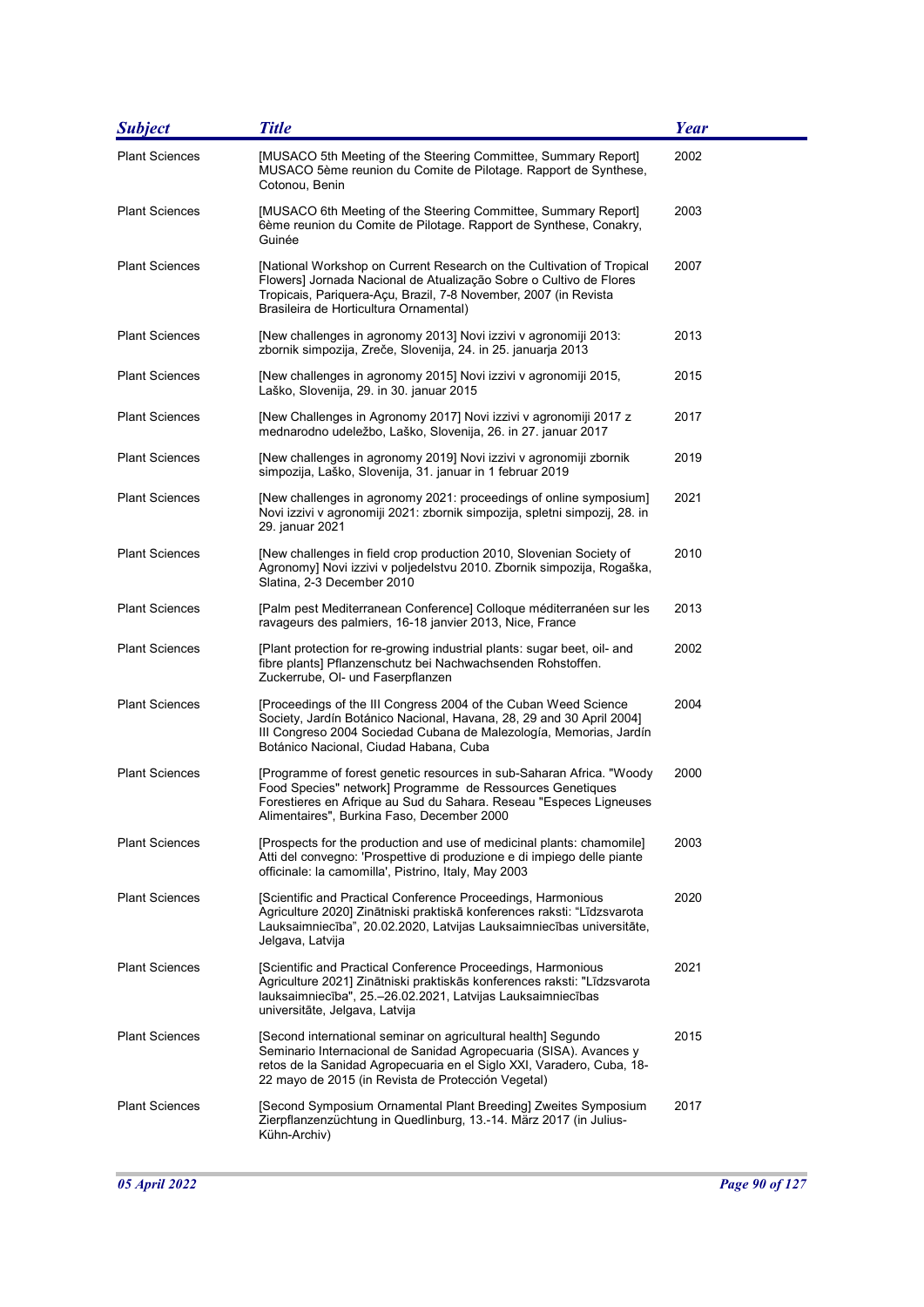| <b>Subject</b>        | <b>Title</b>                                                                                                                                                                                                                                                 | Year |
|-----------------------|--------------------------------------------------------------------------------------------------------------------------------------------------------------------------------------------------------------------------------------------------------------|------|
| <b>Plant Sciences</b> | [Symposium on tolerance of water deficiency in plants: adaptation of<br>crops to future climate] Simposio sobre Tolerancia a Deficiencia Hidrica<br>em Plantas: Adaptando as Culturas ao Clima do Futuro                                                     | 2010 |
| <b>Plant Sciences</b> | [VII Argentine Meeting of Parasitologists] VII Reunión Argentina de<br>Parasitoidólogos (VII RAP) "confluencia de diversas miradas", Santa<br>Rosa, Argentina, 11 al 13 de septiembre de 2019 (in SEMIÁRIDA -<br>Revista de la Facultad de Agronomía UNLPam) | 2019 |
| <b>Plant Sciences</b> | [VII International Symposium on Plant Biotechnology] VII Simposio<br>Internacional de Biotecnología vegetal, Instituto de Biotecnología de las<br>Plantas, Villa Clara, Cuba, 17-21 abril 2006                                                               | 2006 |
| <b>Plant Sciences</b> | [VIII International Symposium on Plant Biotechnology] VIII Simposio<br>Internacional de Biotecnología vegetal, Instituto de Biotecnología de las<br>Plantas, Villa Clara, Cuba                                                                               | 2008 |
| <b>Plant Sciences</b> | [XI Congress of the Spanish Society of Weed Science] XI Congreso de<br>la Sociedad Española de Malherbología (SEMh). La Malherbología en<br>los nuevos sistemas de producción agraria, Albacete, España, 7-9 de<br>noviembre de 2007                         | 2007 |
| <b>Plant Sciences</b> | [XII Congress of the Spanish Society of Weed Science] XII Congreso<br>de la Sociedad Española de Malherbología (SEMh). Herbologia e<br>biodiversidade numa agricultura sustentável, Lisboa, Portugal, 10-13<br>noviembre 2009                                | 2009 |
| <b>Plant Sciences</b> | [XIII Congress of the Spanish Society of Weed Science] XIII Congreso<br>de la Sociedad Española de Malherbología. Plantas invasoras<br>resistencias a herbicidas y detección de malas hierbas, San Cristóbal<br>de La Laguna, Canarias, 22-24 noviembre 2011 | 2011 |
| <b>Plant Sciences</b> | [XIII International Conference on Weed Biology] XIIIeme Colloque<br>International sur la Biologie des Mauvaises Herbes, Dijon, France, 8-10<br>septembre 2009                                                                                                | 2009 |
| <b>Plant Sciences</b> | [XIV Congress of the Spanish Society of Weed Science] XIV Congreso<br>da Sociedad Española de Malherbología (SEMh), Valencia, España, 5<br>al 7 de noviembre, 2013                                                                                           | 2013 |
| <b>Plant Sciences</b> | [XIX International Congress and XLIV National Congress of the<br>Mexican Society of Phytopathology] XIX Congreso Internacional y XLIV<br>Congreso Nacional de la Sociedad Mexicana de Fitopatología, julio<br>2017 (in Revista Mexicana de Fitopatología)    | 2017 |
| <b>Plant Sciences</b> | [XVI International Congress and XLI National Congress of the Mexican<br>Society of Plant Pathology] XVI Congreso Internacional y XLI Congreso<br>Nacional de la Sociedad Mexicana de Fitopatología, México, 2014 (in<br>Revista Mexicana de Fitopatología)   | 2014 |
| <b>Plant Sciences</b> | [XVI Latin American Weed Congress. XXIV National Congress of the<br>Mexican Association of Weed Science] XVI Congreso Latinoamericano<br>de Malezas; XXIV Congreso de la Asociacion Mexicana de la Ciencia<br>de la Maleza, Colima, Mexico, 2003             | 2003 |
| <b>Plant Sciences</b> | [XVII Congress of the Latin American Weed Association (ALAM), I<br>Iberoamerican Congress of Weed Science and IV National Congress of<br>Weed Science, Matanzas, Cuba, August-November 2005]                                                                 | 2005 |
| <b>Plant Sciences</b> | [XVIII Meeting of the National Sunflower Research and VI National<br>Symposium on Sunflower Culture] Anais da XVIII Reuniao Nacional de<br>Pesquisa do Girassol e VI Simposio Nacional sobre a Cultura do<br>Girassol, Pelotas, Brazil, 2009                 | 2009 |
| <b>Plant Sciences</b> | [XXV Brazilian Congress of Nematology] XXV Congresso Brasileiro de<br>Nematologia, Piracicaba, Brasil, 13 a 18 fevereiro de 2005. Abstracts<br>(in Nematologia Brasileira)                                                                                   | 2005 |
| <b>Plant Sciences</b> | [XXVI Brazilian Congress of Nematology. Abstracts] XXVI Congresso<br>Brasileiro de Nematologia, Campos dos Goytacazes, Brazil, 13-18<br>fevereiro 2006. Resumos (in Nematologia Brasileira)                                                                  | 2006 |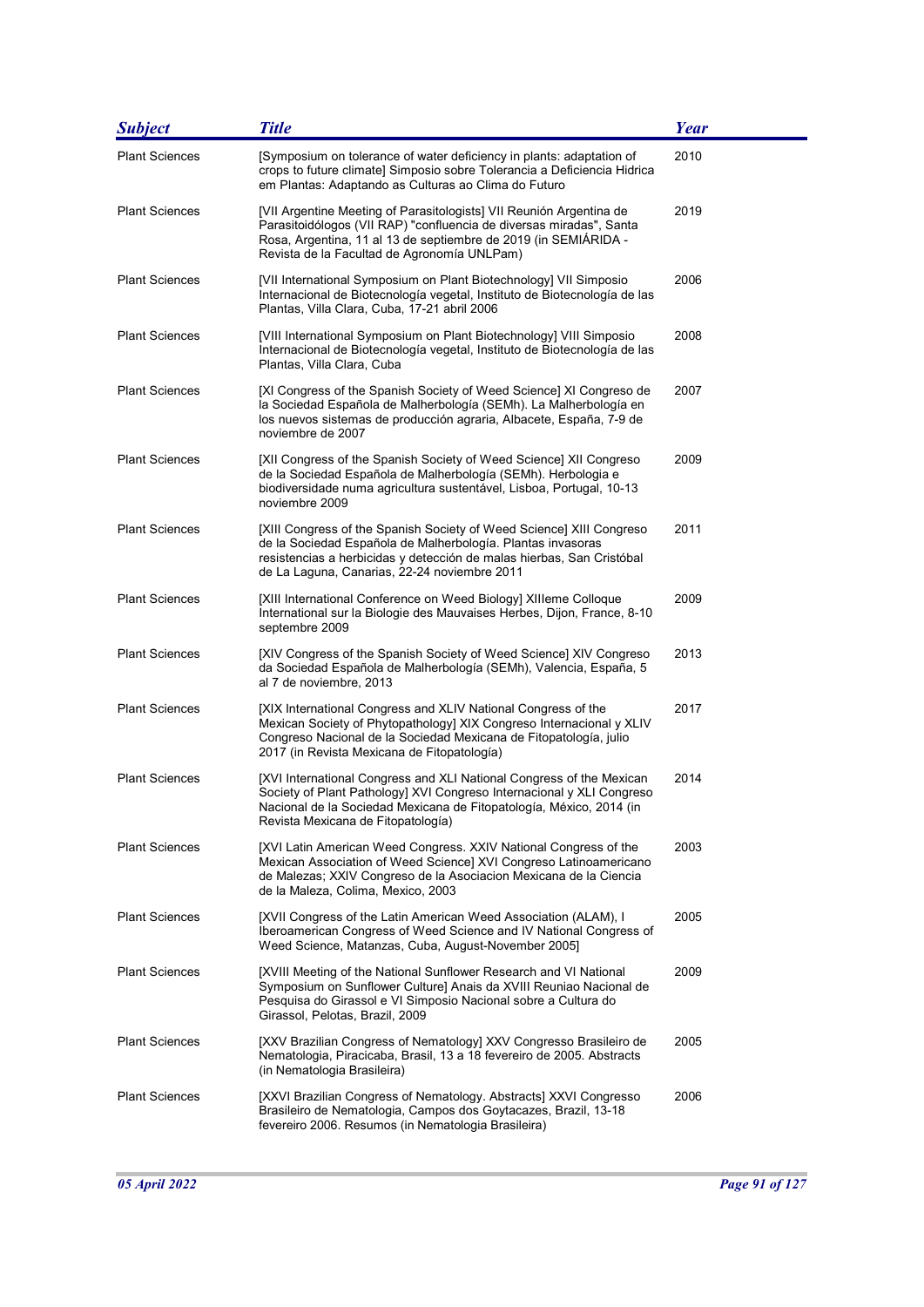| <b>Subject</b>        | <b>Title</b>                                                                                                                                                                                                                                               | <b>Year</b> |
|-----------------------|------------------------------------------------------------------------------------------------------------------------------------------------------------------------------------------------------------------------------------------------------------|-------------|
| <b>Plant Sciences</b> | 10. Tiszántúli Növényvédelmi Förum, 18-20 October 2005, Debrecen,<br>Hungary                                                                                                                                                                               | 2005        |
| <b>Plant Sciences</b> | 10th Anniversary Symposium Proceedings of the Samuel Roberts<br>Noble Foundation Plant Biology Division 1988-1998, Ardmore,<br>Oklahoma, USA, 7-10 October 1998                                                                                            | 1998        |
| <b>Plant Sciences</b> | 10th Annual National Scientific Conference, Kaunas, Lithuania, 26<br>March 2014 (in Optimization of ornamental and garden plant<br>assortment, technologies and environment)                                                                               | 2014        |
| <b>Plant Sciences</b> | 10th Conference on Medicinal and Aromatic Plants of Southeast<br>European Countries, Split, Croatia, 20-24 May 2018 (in Agriculturae<br>Conspectus Scientificus (Poljoprivredna Znanstvena Smotra))                                                        | 2018        |
| <b>Plant Sciences</b> | 10th International Workshop on Grapevine Trunk Diseases, Reims,<br>France, 4-7 July 2017 (in Phytopathologia Mediterranea)                                                                                                                                 | 2017        |
| <b>Plant Sciences</b> | 10th Nematological Event, International Conference on Nematology in<br>Pakistan and 35th All Pakistan Science Conference, University of<br>Karachi, Pakistan, 20-23 December 2008 (in Pakistan Journal of<br>Nematology)                                   | 2008        |
| <b>Plant Sciences</b> | 11th Hellenic Phytopathological Congress, Preveza, Greece, 1-4<br>October 2002 (in Phytopathologia Mediterranea)                                                                                                                                           | 2002        |
| <b>Plant Sciences</b> | 11th International Plant Virus Epidemiology Symposium and 3rd<br>Workshop of the Plant Virus Ecology Network, Ithaca, New York, USA                                                                                                                        | 2010        |
| <b>Plant Sciences</b> | 11th International Verticillium Symposium, Georg-August-Universität,<br>Göttingen, Germany, 5-8 May 2013                                                                                                                                                   | 2013        |
| <b>Plant Sciences</b> | 11th International Workshop on Grapevine Trunk Diseases, Penticton,<br>British Columbia, Canada, 7-12 July 2019 (in Phytopathologia<br>Mediterranea)                                                                                                       | 2019        |
| <b>Plant Sciences</b> | 11th Meeting of the International Cooperative Network on Cotton for the<br>Mediterranean and Middle East Regions                                                                                                                                           | 2012        |
| <b>Plant Sciences</b> | 12. Tiszántúli Növényvédelmi Fórum, 17-18 October 2007, Debrecen,<br>Hungary                                                                                                                                                                               | 2007        |
| <b>Plant Sciences</b> | 12th International BIOVEG Symposium "Plant Biodiversity and Food<br>Diversification" University of Agricultural Sciences and Veterinary<br>Medicine, Cluj-Napoca, Romania, 27-29 September 2010 (in Notulae<br>Botanicae, Horti Agrobotanici, Cluj-Napoca) | 2010        |
| <b>Plant Sciences</b> | 12th SABRAO Congress on Plant Breeding, Chiang Mai, Thailand, 13-<br>16 January 2012 (in SABRAO Journal of Breeding and Genetics)                                                                                                                          | 2012        |
| <b>Plant Sciences</b> | 13. Tiszántúli Növényvédelmi Fórum, 15-16 October 2008, Debrecen,<br>Hungary                                                                                                                                                                               | 2008        |
| <b>Plant Sciences</b> | 13th International Symposium on Frankia and Actinorhizal Plants,<br>Durham, New Hampshire, USA, 1-4 August 2004 (in Symbiosis<br>(Rehovot))                                                                                                                | 2004        |
| <b>Plant Sciences</b> | 13th International Wheat Genetics Symposium, 23-28 April 2017, Tulln,<br>Austria                                                                                                                                                                           | 2017        |
| <b>Plant Sciences</b> | 13th Triennial Symposium of the International Society for Tropical Root<br>Crops, 10-14 November 2003, Arusha, Tanzania                                                                                                                                    | 2003        |
| <b>Plant Sciences</b> | 15th Annual Scientific Meeting of the Crop Science Society of the<br>Philippines, Ilocos Norte, Philippines, 16-18 May 1984 (in Philippine<br>Journal of Crop Science)                                                                                     | 1984        |
| <b>Plant Sciences</b> | 15th International Conference on Ecology and Management of Alien<br>Plant Invasions, Prague, Czech Republic 2019. Book of Abstracts                                                                                                                        | 2019        |
| <b>Plant Sciences</b> | 15th Triennial Symposium, International Society for Tropical Root<br>Crops, Roots and tubers for sustainable development and food<br>security: issues and strategies, Lima, Peru, 2-6 November 2009                                                        | 2009        |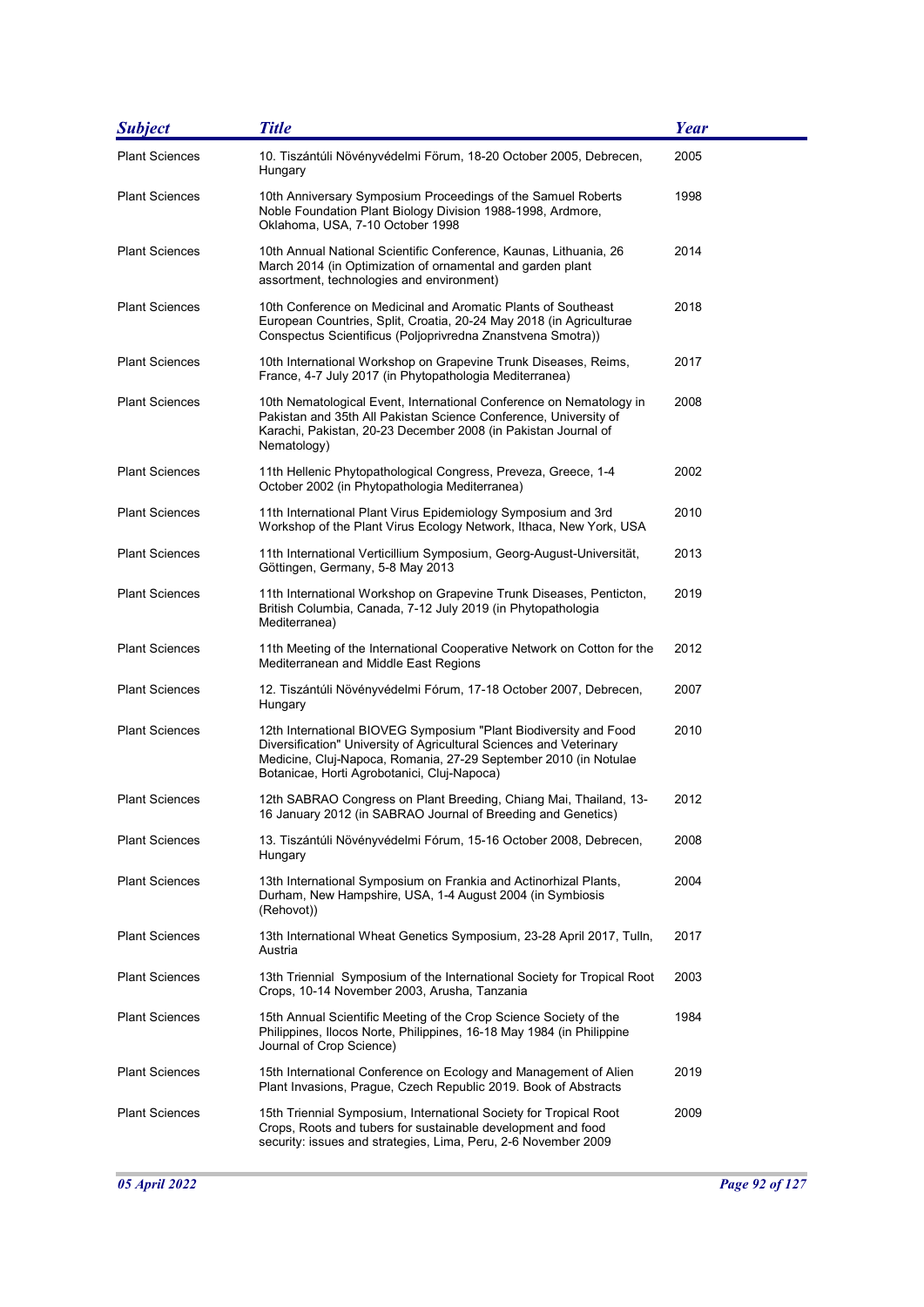| <b>Subject</b>        | <b>Title</b>                                                                                                                                                                                                  | <b>Year</b> |
|-----------------------|---------------------------------------------------------------------------------------------------------------------------------------------------------------------------------------------------------------|-------------|
| <b>Plant Sciences</b> | 16th Annual Convention and International Symposium of Indian<br>Virological Society on 'Management of vector-borne viruses', ICRISAT,<br>Hyderabad, India, 7-10 February 2006 (in Indian Journal of Virology) | 2006        |
| <b>Plant Sciences</b> | 16th Hellenic Phytopathological Congress, Thessaloniki, Greece, 16-18<br>October 2012 (in Hellenic Plant Protection Journal)                                                                                  | 2012        |
| <b>Plant Sciences</b> | 16th Triennial Symposium, International Society for Tropical Root<br>Crops, The roots (and tubers) of development and climate change,<br>Abeokuta, Nigeria, 23-28 September 2012. Book of Abstracts           | 2012        |
| <b>Plant Sciences</b> | 18th Congress of the International Council for the Study of Virus and<br>Virus-like Diseases of the Grapevine (ICVG), Ankara, Turkey, 7-11<br>September 2015                                                  | 2015        |
| <b>Plant Sciences</b> | 19th COLUMA Conference, International Meeting on Weed Control,<br>Dijon, France                                                                                                                               | 2004        |
| <b>Plant Sciences</b> | 1º Congreso Argentino de Fitopatología, 28-29 y 30 mayo, 2008,<br>Córdoba, Argentina. Libro de Resúmenes                                                                                                      | 2008        |
| <b>Plant Sciences</b> | 1st All Africa Postharvest Congress and Exhibition, 28-31 March 2017,<br>Nairobi, Kenya. Book of Abstracts                                                                                                    | 2017        |
| <b>Plant Sciences</b> | 1st All Africa Postharvest Congress and Exhibition, 28-31 March 2017,<br>Nairobi, Kenya. Proceedings                                                                                                          | 2017        |
| <b>Plant Sciences</b> | 1st Arab Conference for Applied Biological Pest Control, Cairo, Egypt,<br>5-7 April 2004 (in Egyptian Journal of Biological Pest Control)                                                                     | 2004        |
| <b>Plant Sciences</b> | 1st International Edible Legume Conference in Conjunction with IV<br>World Cowpea Congress, Durban, South Africa                                                                                              | 2005        |
| <b>Plant Sciences</b> | 2005 Annual meeting of the Taiwan Phytopathological Society (in Plant<br>Pathology Bulletin)                                                                                                                  | 2005        |
| <b>Plant Sciences</b> | 2007 National Fusarium Head Blight Forum, Kansas City, Missouri,<br>USA, 2-4 December 2007                                                                                                                    | 2007        |
| <b>Plant Sciences</b> | 2008 National Fusarium Head Blight Forum, Indianapolis, Indiana,<br>USA, 2-4 December 2008                                                                                                                    | 2008        |
| <b>Plant Sciences</b> | 2009 National Fusarium Head Blight Forum, Orlando, Florida, USA, 7-9<br>December 2009                                                                                                                         | 2009        |
| <b>Plant Sciences</b> | 2010 National Fusarium Head Blight Forum, Milwaukee, Wisconsin,<br>USA, 7-9 December 2010                                                                                                                     | 2010        |
| <b>Plant Sciences</b> | 2011 National Fusarium Head Blight Forum, St Louis, Missouri, USA, 4-<br>6 December 2011                                                                                                                      | 2011        |
| <b>Plant Sciences</b> | 2012 National Fusarium Head Blight Forum, 4-6 December 2012,<br>Orlando, Florida, USA                                                                                                                         | 2012        |
| <b>Plant Sciences</b> | 2013 National Fusarium Head Blight Forum, 3-5 December 2013,<br>Milwaukee, Wisconsin, USA                                                                                                                     | 2013        |
| <b>Plant Sciences</b> | 2014 National Fusarium Head Blight Forum, 7-9 December 2014, St.<br>Louis, Missouri, USA                                                                                                                      | 2014        |
| <b>Plant Sciences</b> | 2015 National Fusarium Head Blight Forum, 6-8 December 2015, St.<br>Louis, Missouri, USA                                                                                                                      | 2015        |
| <b>Plant Sciences</b> | 2016 National Fusarium Head Blight Forum, 4-6 December 2016, St.<br>Louis, Missouri, USA                                                                                                                      | 2016        |
| <b>Plant Sciences</b> | 2017 EFITA/WCCA Congress, Montpellier, France, 2-6 July 2017 (in<br>Journal of Agricultural Informatics)                                                                                                      | 2017        |
| <b>Plant Sciences</b> | 2017 National Fusarium Head Blight Forum, 3-5 December 2017,<br>Milwaukee, Wisconsin, USA                                                                                                                     | 2017        |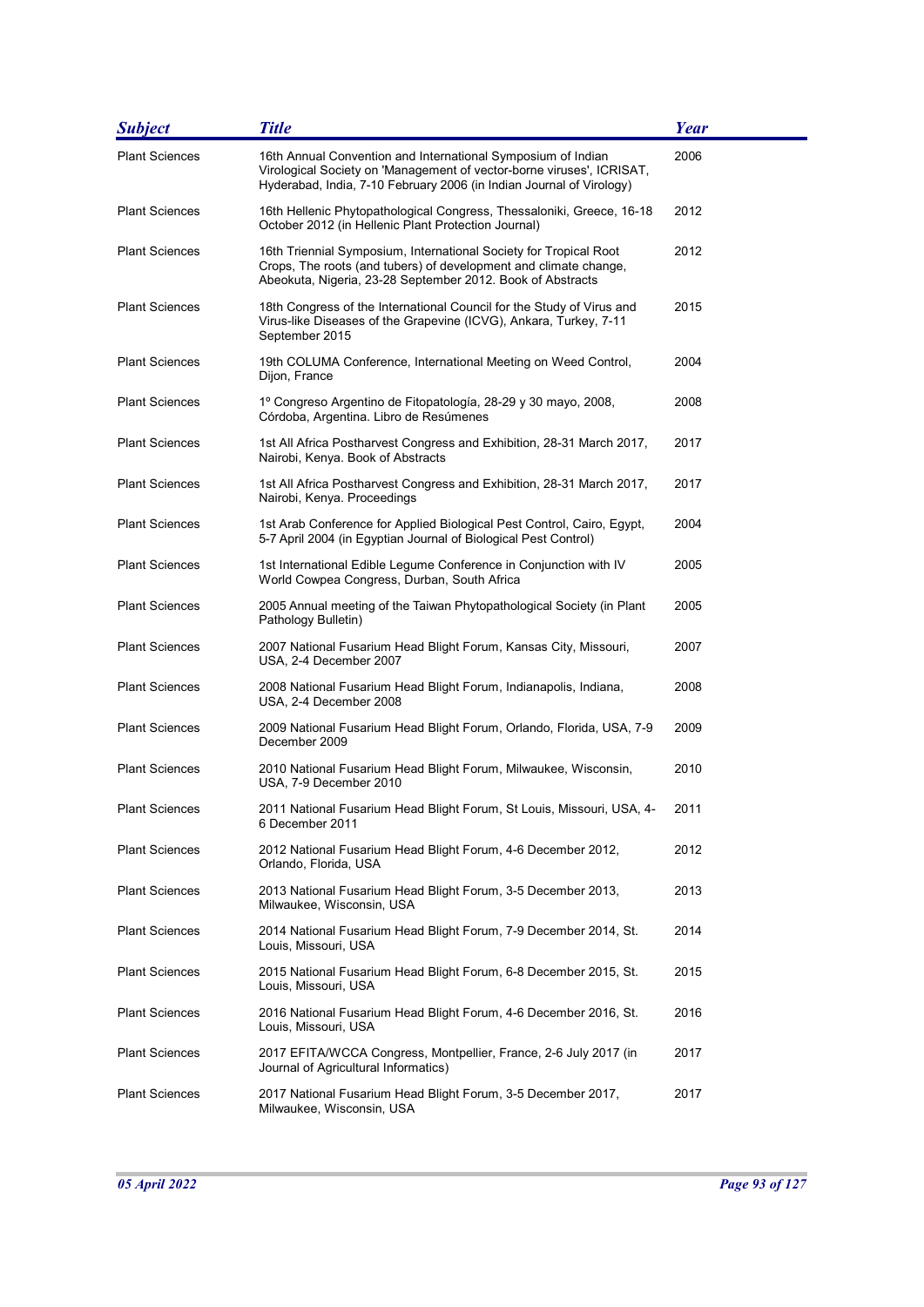| <b>Subject</b>        | <b>Title</b>                                                                                                                                                                                                   | <b>Year</b> |
|-----------------------|----------------------------------------------------------------------------------------------------------------------------------------------------------------------------------------------------------------|-------------|
| <b>Plant Sciences</b> | 2018 National Fusarium Head Blight Forum, St Louis, Missouri, USA, 2-<br>4 December 2018                                                                                                                       | 2018        |
| <b>Plant Sciences</b> | 2019 National Fusarium Head Blight Forum, Milwaukee, Wisconsin,<br>USA, 8-10 December 2019                                                                                                                     | 2019        |
| <b>Plant Sciences</b> | 2020 FFTC Dragon fruit workshop and steering committee meeting:<br>dragon fruit value chain for global markets, 22-23 September 2020,<br>Taichung, Taiwan                                                      | 2020        |
| <b>Plant Sciences</b> | 2020 National Fusarium Head Blight Forum, Virtual, 7-11 December<br>2020                                                                                                                                       | 2020        |
| <b>Plant Sciences</b> | 2021 National Fusarium Head Blight Forum (virtual), 6-7 December<br>2021                                                                                                                                       | 2021        |
| <b>Plant Sciences</b> | 20th Baltic Agronomy Forum Book of Abstracts                                                                                                                                                                   | 2016        |
| <b>Plant Sciences</b> | 20th COLUMA Conference, International Meeting on Weed Control,<br>Dijon, France                                                                                                                                | 2007        |
| <b>Plant Sciences</b> | 21st COLUMA Conference, International Meeting on Weed Control,<br>Dijon, France                                                                                                                                | 2010        |
| <b>Plant Sciences</b> | 22nd Asian-Pacific Weed Science Society Conference, Lahore,<br>Pakistan, 8-12 March 2010 (in Pakistan Journal of Weed Science<br>Research)                                                                     | 2010        |
| <b>Plant Sciences</b> | 22nd Asia-Pacific Weed Science Society Conference, Lahore,<br>Pakistan, 8-12 March 2010 (in Pakistan Journal of Weed Science<br>Research)                                                                      | 2010        |
| <b>Plant Sciences</b> | 22nd International Scientific-Expert Conference of Agriculture and Food<br>Industry - Sarajevo 2011, 28 September-1 October 2011, Sarajevo,<br>Bosnia and Herzegovina                                          | 2011        |
| <b>Plant Sciences</b> | 23e Conférence du COLUMA. Journées Internationales sur la Lutte<br>contre les Mauvaises Herbes, Dijon, France, 6-8 décembre 2016                                                                               | 2016        |
| <b>Plant Sciences</b> | 24e Conférence du COLUMA: Journées internationales sur la lutte<br>contre les mauvaises herbes, 3, 4 et 5 décembre 2019, Orleans, France                                                                       | 2019        |
| <b>Plant Sciences</b> | 25th EUCARPIA Fodder Crops and Amenity Grasses Section Meeting<br>and 15th EUCARPIA Medicago spp, Brno, Czech Republic, 1-4<br>September, 2003 (in Czech Journal of Genetics and Plant Breeding)               | 2003        |
| <b>Plant Sciences</b> | 25th German Conference on Weed Biology and Weed Control, Volume<br>1, Braunschweig, Germany, March 13-15, 2012 (in Julius-Kühn-Archiv)                                                                         | 2012        |
| <b>Plant Sciences</b> | 26th Southern Conservation Tillage Conference for Sustainable<br>Agriculture, Proceedings, Raleigh, North Carolina, USA                                                                                        | 2004        |
| <b>Plant Sciences</b> | 27th Southern Conservation Tillage Systems Conference Proceedings,<br>Florence, South Carolina, USA                                                                                                            | 2005        |
| <b>Plant Sciences</b> | 2nd Arab Conference of Applied Biological Pest Control, Cairo, Egypt,<br>7-10 April 2008 (in Egyptian Journal of Biological Pest Control)                                                                      | 2008        |
| <b>Plant Sciences</b> | 2nd International Symposium on Minor Fruits and Medicinal Plants<br>(ISMF&MP), Kamburupitiya, Matara, Sri Lanka, 20 December 2013 (in<br>International Journal of Minor Fruits, Medicinal and Aromatic Plants) | 2013        |
| <b>Plant Sciences</b> | 2nd International Symposium on Minor Fruits and Medicinal Plants for<br>Better Lives (2nd ISMF & MP)                                                                                                           | 2013        |
| <b>Plant Sciences</b> | 2nd Phytosanitary Conference. Phytosanitary systems for safe trade<br>and food security, Nairobi, Kenya, 4-8 June 2018. Book of Abstracts                                                                      | 2018        |
| <b>Plant Sciences</b> | 2º Congreso Argentino de Fitopatología, 1, 2 y 3 de junio de 2011,<br>Buenos Aires, Argentina. Libro de Resúmenes                                                                                              | 2011        |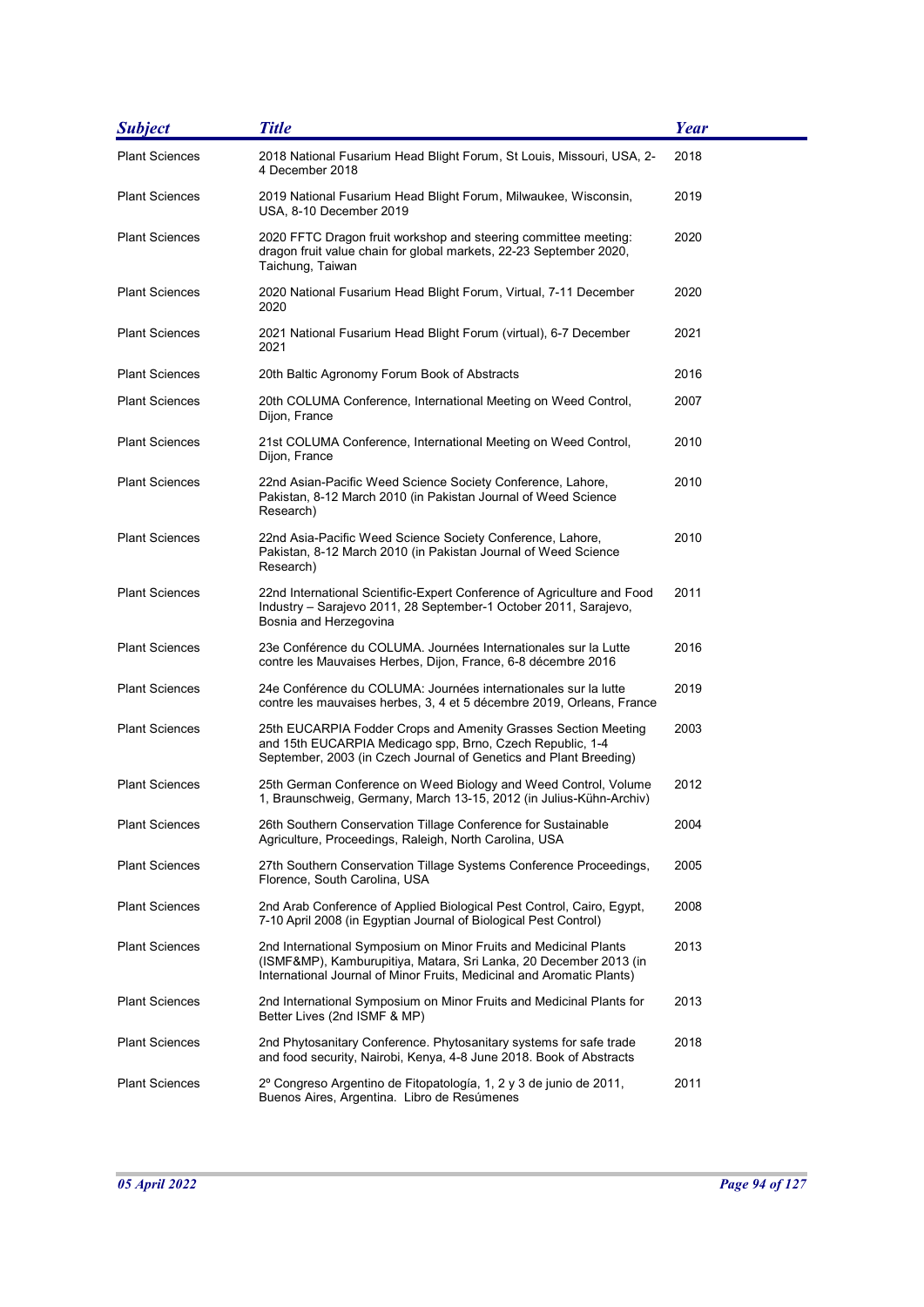| <b>Subject</b>        | <b>Title</b>                                                                                                                                                                                                | <b>Year</b> |
|-----------------------|-------------------------------------------------------------------------------------------------------------------------------------------------------------------------------------------------------------|-------------|
| <b>Plant Sciences</b> | 30th Annual Meeting of the Plant Growth Regulation Society of America<br>& Japanese Society for Chemical Regulation of Plants, Richmond,<br>British Columbia, Canada, 3-6 August, 2003 (in PGRSA Quarterly) | 2003        |
| <b>Plant Sciences</b> | 31st Annual Meeting of the Plant Growth Regulation Society of<br>America, Charleston, SC, USA, 1-4 Augus, 2004 (in PGRSA Quarterly)                                                                         | 2004        |
| <b>Plant Sciences</b> | 32nd Annual Conference of the Plant Growth Regulation Society of<br>America, Newport Beach, California, USA, 24-27 July, 2005 (in PGRSA<br>Quarterly)                                                       | 2005        |
| <b>Plant Sciences</b> | 33rd Annual Meeting of the Plant Growth Regulation Society of<br>America, Quebec City, Quebec, Canada, 8-13 July, 2006 (in PGRSA<br>Quarterly)                                                              | 2006        |
| <b>Plant Sciences</b> | 34º Actas Portuguesas de Horticultura. Il Simpósio Ibérico de<br>Engenharia Hortícola, 4-6 março 2020, Ponte de Lima, Portugal                                                                              | 2020        |
| <b>Plant Sciences</b> | 3º Congreso Argentino de Fitopatología, 4, 5 y 6 de junio de 2014,<br>Tucuman, Argentina. Libro de Resúmenes                                                                                                | 2014        |
| <b>Plant Sciences</b> | 3rd International Ascochyta Workshop - Ascochyta 2012, Cordoba,<br>Spain, 2012 (in Phytopathologia Mediterranea)                                                                                            | 2012        |
| <b>Plant Sciences</b> | 3rd International Plant Protection Symposium at Debrecen University<br>and 8th Trans-Tisza Plant Protection Forum, 15-16 October 2003,<br>Debrecen, Hungary                                                 | 2003        |
| <b>Plant Sciences</b> | 3rd international scientific conference "Sustainable Fruit Growing: From<br>Plant to Product" & 4th European Workshop on Seabuckthorn<br>EuroWorkS 2016, Riga-Dobele, 17–19 August 2016, Latvia             | 2016        |
| <b>Plant Sciences</b> | 3rd Scientific Conference Proceedings. New findings in organic farming<br>research and their possible use for Central and Eastern Europe. 14-15<br>November 2011, Prague, Czech Republic                    | 2011        |
| <b>Plant Sciences</b> | 3rd symposium on potato cyst nematodes, Harper Adams University<br>College, UK, 14-15 September 2010 (in Aspects of Applied Biology)                                                                        | 2010        |
| <b>Plant Sciences</b> | 40th Agronomy Society Conference, Lincoln, New Zealand, 2010 (in<br>Agronomy New Zealand)                                                                                                                   | 2010        |
| <b>Plant Sciences</b> | 45th International Symposium on Essential Oils, Istanbul, Turkey, 7-10<br>September 2014 (in Natural Volatiles & Essential Oils)                                                                            | 2014        |
| <b>Plant Sciences</b> | 46th International Symposium on Essential Oils, Lublin, Poland, 13-16<br>September 2015 (in Natural Volatiles & Essential Oils)                                                                             | 2015        |
| <b>Plant Sciences</b> | 47th International Symposium on Essential Oils, Nice, France, 11-14<br>September 2016 (in Natural Volatiles & Essential Oils)                                                                               | 2016        |
| <b>Plant Sciences</b> | 48th Agronomy Society Conference, Twizel, New Zealand, 2018 (in<br>Agronomy New Zealand)                                                                                                                    | 2018        |
| <b>Plant Sciences</b> | 48th International Symposium on Essential Oils, Pécs, Hungary, 10-13<br>September 2017 (in Natural Volatiles and Essential Oils)                                                                            | 2017        |
| <b>Plant Sciences</b> | 49th Agronomy Society Conference, Napier, New Zealand, 2019 (in<br>Agronomy New Zealand)                                                                                                                    | 2019        |
| <b>Plant Sciences</b> | 49th Annual Meeting, Interamerican Society for Tropical Horticulture,<br>Fortaleza, Brazil, 31 August-5 September 2003 (in Proceedings of the<br>Interamerican Society for Tropical Horticulture)           | 2003        |
| <b>Plant Sciences</b> | 4º Congreso Argentino de Fitopatología, 19, 20 y 21 de Abril de 2017,<br>Mendoza, Argentina. Libro de Resúmenes                                                                                             | 2017        |
| <b>Plant Sciences</b> | 4th ESENIAS Workshop: International Workshop on IAS in Agricultural<br>and Non-Agricultural Areas in ESENIAS Region, 16-17 December<br>2013, Canakkale, Turkey                                              | 2013        |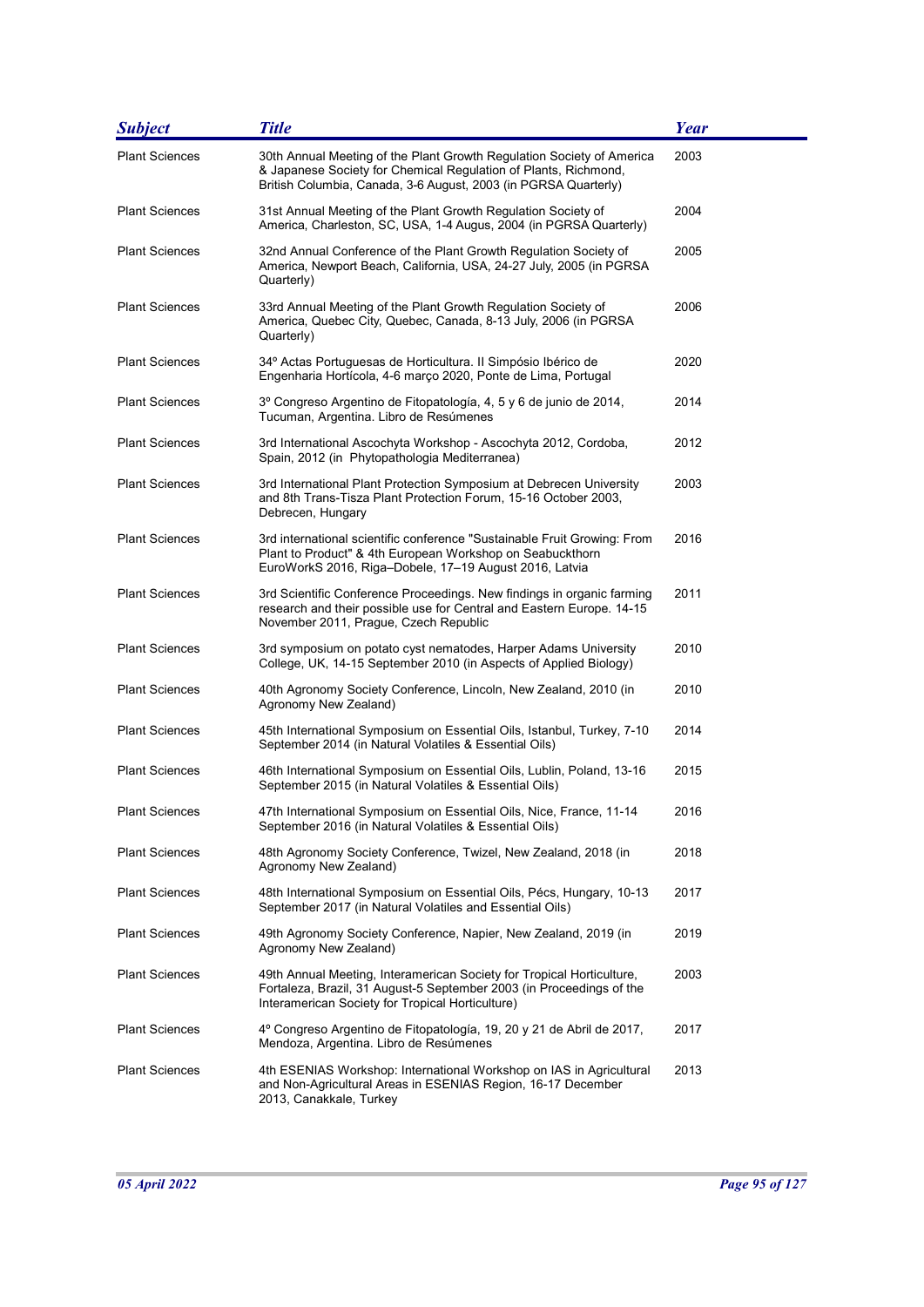| <b>Subject</b>        | <b>Title</b>                                                                                                                                                                                                                  | <b>Year</b> |
|-----------------------|-------------------------------------------------------------------------------------------------------------------------------------------------------------------------------------------------------------------------------|-------------|
| <b>Plant Sciences</b> | 4th European Bois Noir Workshop, Klosterneuburg, Austria, 9-11 March<br>2016 (in Mitteilungen Klosterneuburg, Rebe und Wein, Obstbau und<br>Früchteverwertung)                                                                | 2016        |
| <b>Plant Sciences</b> | 4th International Conference, ESPCP 2015, Cairo, Egypt, 19-22<br>October 2015 (in Egyptian Journal of Biological Pest Control)                                                                                                | 2015        |
| <b>Plant Sciences</b> | 4th International Plant Protection Symposium at Debrecen University<br>and 11th Trans-Tisza Plant Protection Forum, 18-19 October, 2006,<br>Debrecen, Hungary                                                                 | 2006        |
| <b>Plant Sciences</b> | 4th International Symposium "New Research in Biotechnology",<br>University of Agronomical Sciences and Veterinary Medicine,<br>Bucharest, Romania, 10-11 November 2011 (in Scientific Bulletin.<br>Series F. Biotechnologies) | 2011        |
| <b>Plant Sciences</b> | 4th International Workshop on Grapevine Trunk Diseases 'Esca and<br>Grapevine Declines', Stellenbosch, South Africa, 20-21 January 2005.<br>Abstracts (in Phytopatholgia Mediterranea)                                        | 2005        |
| <b>Plant Sciences</b> | 4th Slovenian Symposium on Plant Biology with International<br>Participation, 12-15 September 2006, Ljubljana, Slovenia. Book of<br>abstracts                                                                                 | 2006        |
| <b>Plant Sciences</b> | 4th Symposium of Potato Cyst Nematode Management, Harper Adams<br>University, Newport, UK, 7-8 September 2015 (in Aspects of Applied<br>Biology)                                                                              | 2015        |
| <b>Plant Sciences</b> | 50th Annual Meeting, Interamerican Society for Tropical Horticulture,<br>EARTH, Limón, Costa Rica, 7-11 October 2004 (in Proceedings of the<br>Interamerican Society for Tropical Horticulture)                               | 2004        |
| <b>Plant Sciences</b> | 50th International Symposium on Essential Oils (ISEO2019), Vienna,<br>Austria, 9-11 September 2019 (in Natural Volatiles & Essential Oils)                                                                                    | 2019        |
| <b>Plant Sciences</b> | 57th Annual Meeting of the InterAmerican Society for Tropical<br>Horticulture, Amherst, Massachusetts, USA, 29 August - 3 September,<br>2011                                                                                  | 2011        |
| <b>Plant Sciences</b> | 57th Conference Proceedings of the New Zealand Plant Protection<br>Society, Hamilton, New Zealand, 10-12 August 2004 (in New Zealand<br>Plant Protection)                                                                     | 2004        |
| <b>Plant Sciences</b> | 5th Congress of beekeeping and bee products with international<br>participation, November 2020, Tuzla, Bosnia and Herzegovina. Book of<br>abstracts and full papers                                                           | 2020        |
| <b>Plant Sciences</b> | 5th International Scientific Meeting Mycology, Mycotoxicology and<br>Mycoses, Matica Srpska, Serbia, 17-19 April 2013 (in Matica Srpska<br>Journal for Natural Sciences)                                                      | 2013        |
| <b>Plant Sciences</b> | 5th International Symbiosis Society Congress, Vienna, Austria, 4-10<br>August 2006 (in Symbiosis (Rehovot))                                                                                                                   | 2006        |
| <b>Plant Sciences</b> | 6. Tiszántúli Növényvédelmi Fórum, 6-8 November 2001, Debrecen,<br>Hungary                                                                                                                                                    | 2001        |
| <b>Plant Sciences</b> | 60 Years of Hungarian Hybrid Maize 1953-2013. Hybrid Maize<br>Conference, 14 November 2013, Martonvásár, Hungary                                                                                                              | 2013        |
| <b>Plant Sciences</b> | 60th anniversary establishment of the Department of Grassland<br>Ecosystems and Forage Crops, Nitra, Slovakia, 20 September 2007 (in<br>Journal of Central European Agriculture)                                              | 2007        |
| <b>Plant Sciences</b> | 6e COMAPPI, Conférence sur les Moyens Alternatifs de Protection<br>pour une Production Intégrée, Lille, France, 21-23 mars 2017                                                                                               | 2017        |
| <b>Plant Sciences</b> | 6th Congress of beekeeping and bee products with international<br>participation 2021, Tuzla and Osijek, Bosnia and Herzegovina and<br>Croatia. Book of abstracts and full papers                                              | 2021        |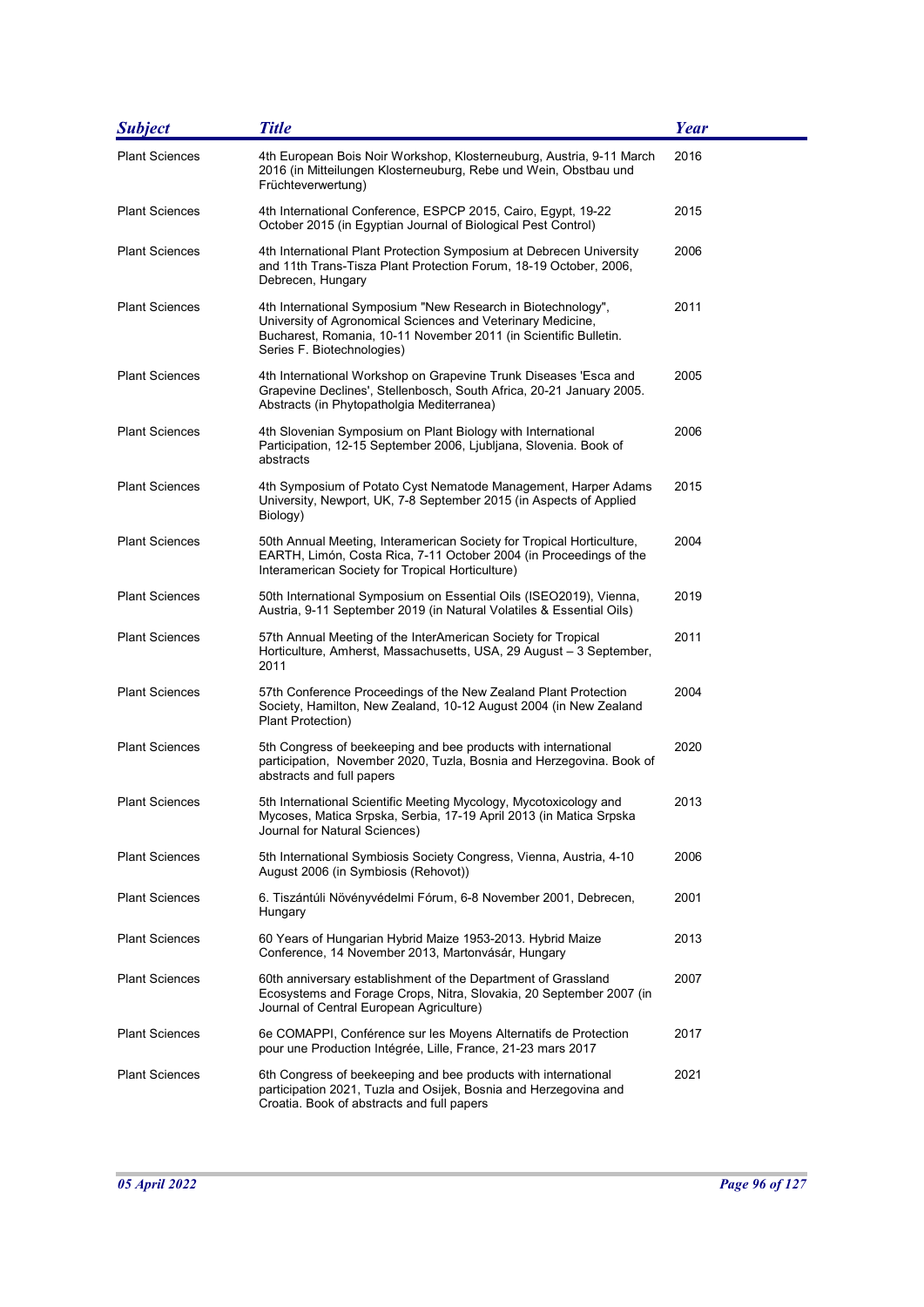| <b>Subject</b>        | <b>Title</b>                                                                                                                                                                                                                                                         | <b>Year</b> |
|-----------------------|----------------------------------------------------------------------------------------------------------------------------------------------------------------------------------------------------------------------------------------------------------------------|-------------|
| <b>Plant Sciences</b> | 7. Tiszántúli Növényvédelmi Fórum, 16-17 October 2002, Debrecen,<br>Hungary                                                                                                                                                                                          | 2002        |
| <b>Plant Sciences</b> | 71st Conference, Breeding for resilience against biotic and abiotic<br>stresses, 23-24 November 2020, Online Conference                                                                                                                                              | 2020        |
| <b>Plant Sciences</b> | 7th International Fig Wasp Symposium, Yunnan, China, 23-26 July<br>2006 (in Symbiosis (Rehovot))                                                                                                                                                                     | 2006        |
| <b>Plant Sciences</b> | 7th International Workshop on Grapevine Trunk Diseases, Santa Cruz,<br>Chile, 17-21 January 2010. Abstracts (in Phytopathologia Mediterranea)                                                                                                                        | 2010        |
| <b>Plant Sciences</b> | 7th Slovenian Symposium on Plant Biology, 17-18 September 2018,<br>Liubliana, Slovenia. Book of abstracts                                                                                                                                                            | 2018        |
| <b>Plant Sciences</b> | 85th Annual Congress of the South African Sugar Technologists'<br>Association, Durban, South Africa, 15-17 August 2012 (in Proceedings<br>of the Annual Congress - South African Sugar Technologists'<br>Association)                                                | 2012        |
| <b>Plant Sciences</b> | 8th International Symposium "Prospects for the Third Millennium<br>Agriculture," Cluj-Napoca, Romania, 7-10 October 2009 (in Bulletin of<br>University of Agricultural Sciences and Veterinary Medicine Cluj-<br>Napoca. Horticulture)                               | 2009        |
| <b>Plant Sciences</b> | 8th International Wheat Conference + BGRI 2010 Technical Workshop,<br>St. Petersburg, Russia, 30 May-4 June 2010 (in Czech Journal of<br>Genetics and Plant Breeding)                                                                                                | 2010        |
| <b>Plant Sciences</b> | 8th International Workshop on Grapevine Trunk Diseases, Valencia,<br>Spain, 18-21 June 2012 (in Phytopathologia Mediterranea)                                                                                                                                        | 2012        |
| <b>Plant Sciences</b> | 9. Tiszántúli Növényvédelmi Fórum, 20-21 October 2004, Debrecen,<br>Hungary                                                                                                                                                                                          | 2004        |
| <b>Plant Sciences</b> | 92nd SASTA Congress, Durban, South Africa, 20-22 August 2019 (in<br>Proceedings of the Annual Congress - South African Sugar<br>Technologists' Association)                                                                                                          | 2019        |
| <b>Plant Sciences</b> | 9th Annual National Scientific Conference, Mastaiciai, Lithuania, 28<br>March 2013 (In Dekoratyviųjų ir sodo augalų sortimento, technologijų ir<br>aplinkos optimizavimas = Optimization of Ornamental and Garden Plant<br>Assortment, Technologies and Environment) | 2013        |
| <b>Plant Sciences</b> | 9th CASEE (Central and South Eastern Europe) Conference,<br>"Research based education at life science universities in the Danube<br>region towards a sustainable future", 6-9 June 2018, București,<br>Romania. Book of Abstracts                                    | 2018        |
| <b>Plant Sciences</b> | 9th International IOBC/WPRS Workshop on Integrated Plant Protection<br>of soft fruits, 5-7 September 2018, Riga, Latvia. Abstracts                                                                                                                                   | 2018        |
| <b>Plant Sciences</b> | 9th Triennial Conference of the African Potato Association,<br>"Transforming potato and sweetpotato value chains for food and<br>nutrition security", Naivasha, Kenya, 30 June - 4 July 2013. Book of<br>Abstracts                                                   | 2013        |
| <b>Plant Sciences</b> | 9th Triennial Conference of the African Potato Association,<br>"Transforming potato and sweetpotato value chains for food and<br>nutrition security", Naivasha, Kenya, 30 June-4 July 2013                                                                           | 2013        |
| <b>Plant Sciences</b> | A Global Compendium of Weeds (2nd edition)                                                                                                                                                                                                                           | 2012        |
| <b>Plant Sciences</b> | A Global Compendium of Weeds (3rd edition)                                                                                                                                                                                                                           | 2017        |
| <b>Plant Sciences</b> | AASW'18, 17th Alps-Adria Scientific Workshop, 9-14 April 2018,<br>Hnanice, Czech Republic. Abstract book                                                                                                                                                             | 2018        |
| <b>Plant Sciences</b> | AASW'19, 18th Alps-Adria Scientific Workshop, 1-6 April 2019,<br>Cattolica, Italy. Abstract book                                                                                                                                                                     | 2019        |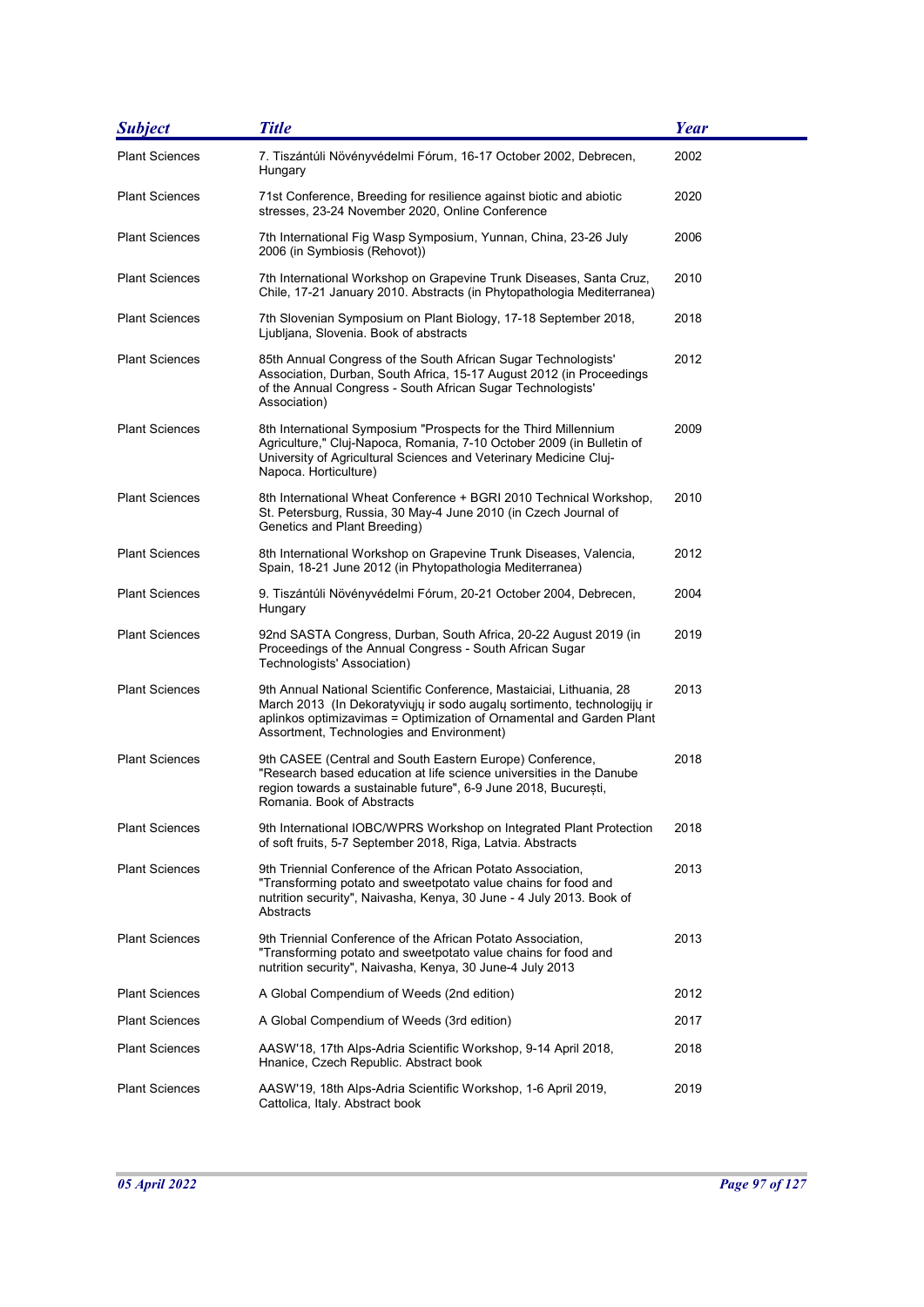| <b>Subject</b>        | <b>Title</b>                                                                                                                                                                                                                                                     | Year |
|-----------------------|------------------------------------------------------------------------------------------------------------------------------------------------------------------------------------------------------------------------------------------------------------------|------|
| <b>Plant Sciences</b> | Accelerating technology transfer in small farm agriculture. Workshop<br>sponsored by Crop Science Society of the Philippines, in cooperation<br>with (FCSSP) (PCARRD) (SEARC), Los Baños, Philippines, 9 October<br>1986 (in Philippine Journal of Crop Science) | 1986 |
| <b>Plant Sciences</b> | Acrylamide: Influence of plant genetics, agronomy and food processing,<br>Rothamsted Research, Harpenden, UK, 11-12 November 2009 (in<br>Aspects of Applied Biology)                                                                                             | 2009 |
| <b>Plant Sciences</b> | Actas AEL 7. VI Seminario de Judia, 25 y 26 de octubre de 2016                                                                                                                                                                                                   | 2016 |
| <b>Plant Sciences</b> | Actas Portuguesas de Horticultura nº 25. IV Colóquio Nacional de<br>Horticultura Biológica, Faro, Portugal, 17 a 19 de março de 2016                                                                                                                             | 2016 |
| <b>Plant Sciences</b> | Actas Portuguesas de Horticultura nº 26. V Colóquio Nacional da<br>Produção de pequeno Frutos, Oeiras, Portugal, 14 e 15 de outubro de<br>2016                                                                                                                   | 2016 |
| <b>Plant Sciences</b> | Actas Portuguesas de Horticultura nº 27. I Coloquio Nacional<br>Horticultura Social e Terapêutica, Estoril, Portugal, 20 e 21 de outubro<br>de 2016                                                                                                              | 2016 |
| <b>Plant Sciences</b> | Actas Portuguesas de Horticultura nº 28. IX Simpósio Ibérico de<br>Maturação e Pós-Colheita, Lisboa, Portugal, 2 a 4 de novembro de<br>2016                                                                                                                      | 2016 |
| <b>Plant Sciences</b> | Actas Portuguesas de Horticultura nº 29. I Congresso Luso-Brasileiro<br>de Horticultura, Lisboa, Portugal, 1 a 4 de novembro de 2017                                                                                                                             | 2017 |
| <b>Plant Sciences</b> | Actas Portuguesas de Horticultura, nº 30. VIII Congresso Ibérico de<br>Ciências Hortícolas                                                                                                                                                                       | 2020 |
| <b>Plant Sciences</b> | Actas Portuguesas de Horticultura, nº 31. VIII Simpósio Nacional de<br>Olivicultura                                                                                                                                                                              | 2020 |
| <b>Plant Sciences</b> | Actas Portuguesas de Horticultura, nº 32. 4º Simpósio Nacional de<br><b>Fruticultura</b>                                                                                                                                                                         | 2020 |
| <b>Plant Sciences</b> | Actas Portuguesas de Horticultura, nº 33. 2º Congresso Luso-<br>Brasileiro de Horticultura (CLBHort2019)                                                                                                                                                         | 2019 |
| <b>Plant Sciences</b> | Addressing global change - a new agenda for botanic gardens. Fourth<br>Global Botanic Gardens Congress, Dublin, Irish Republic, 13 June to<br>18 June 2010                                                                                                       | 2010 |
| <b>Plant Sciences</b> | Advances in Legume Science and Practice, Jurys Inn Hotel, Glasgow,<br>UK, 21-22 March 2018 (in Aspects of Applied Biology)                                                                                                                                       | 2018 |
| Plant Sciences        | Advancing Banana and Plantain R&D in Asia and the Pacific - Vol. 13.<br>Proceedings of the 3rd BAPNET Steering Committee Meeting in<br>Guangzhou, China                                                                                                          | 2004 |
| <b>Plant Sciences</b> | Advancing banana and plantain R&D in Asia and the Pacific.<br>Proceedings of the 9th INIBAP-ASPNET Regional Advisory Committee<br>meeting, Guangzhou, China                                                                                                      | 1999 |
| <b>Plant Sciences</b> | African Crop Science Society Conference, 10th. Maputo, Mozambique                                                                                                                                                                                                | 2011 |
| <b>Plant Sciences</b> | African Crop Science Society Conference, 11th. Entebbe, Uganda, 14-<br>17 October 2013                                                                                                                                                                           | 2013 |
| <b>Plant Sciences</b> | African Crop Science Society Conference, 8th. El-Minia, Egypt                                                                                                                                                                                                    | 2007 |
| Plant Sciences        | African Crop Science Society Conference, 9th. Cape Town, South Africa                                                                                                                                                                                            | 2009 |
| <b>Plant Sciences</b> | AGBIOL 2018. International Agricultural, Biological & Life Science<br>Conference, 2-5 September 2018, Edirne, Turkey. Abstract Book                                                                                                                              | 2018 |
| <b>Plant Sciences</b> | AGBIOL 2018. International Agricultural, Biological & Life Science<br>Conference, 2-5 September 2018, Edirne, Turkey. Proceedings                                                                                                                                | 2018 |
| <b>Plant Sciences</b> | AGBIOL 2020. Il International Agricultural, Biological & Life Science<br>Conference, 1-3 September 2020, Edirne, Turkey. Proceedings                                                                                                                             | 2020 |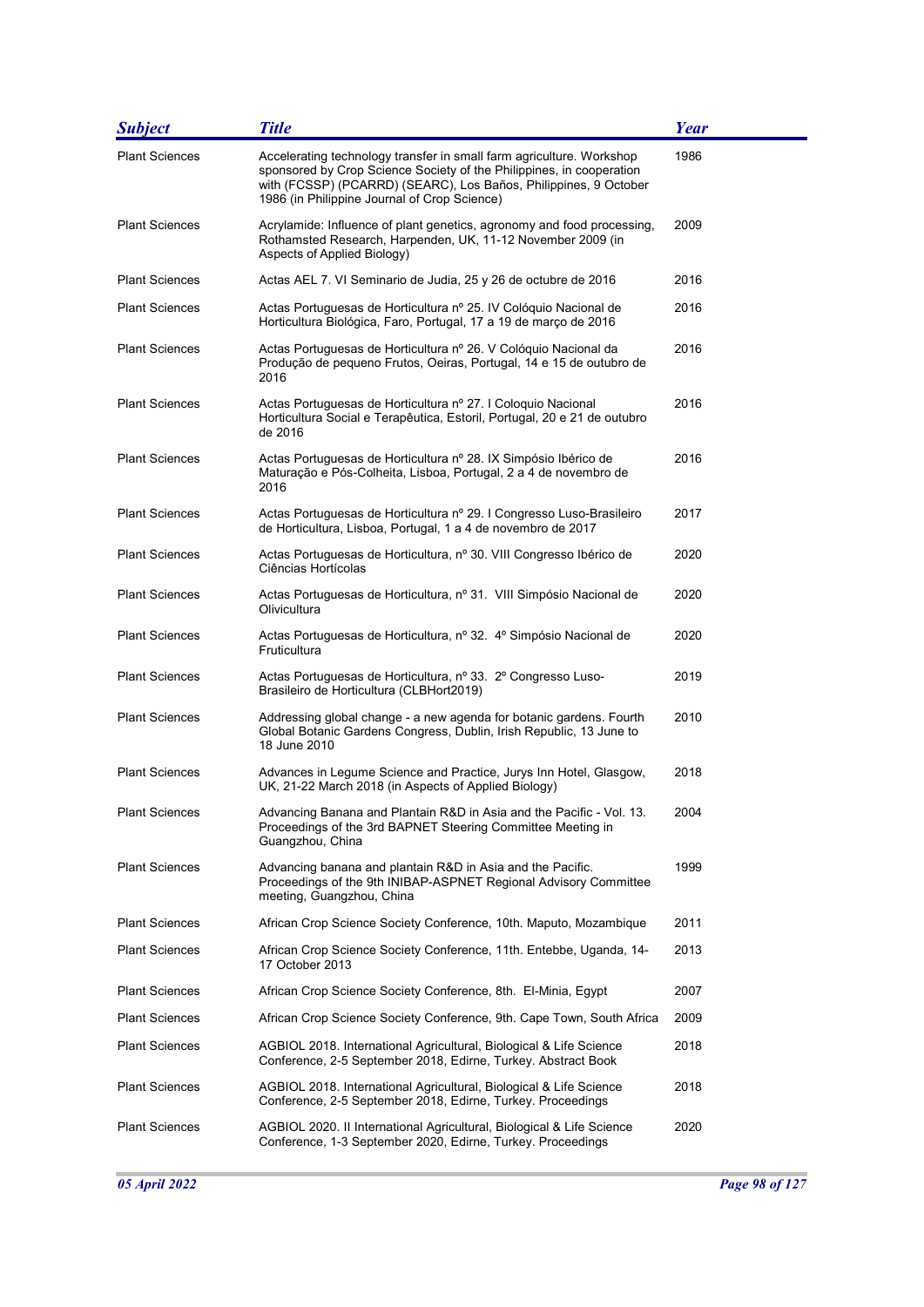| <b>Subject</b>        | <b>Title</b>                                                                                                                                                                                   | <b>Year</b> |
|-----------------------|------------------------------------------------------------------------------------------------------------------------------------------------------------------------------------------------|-------------|
| <b>Plant Sciences</b> | Agricultural Ecology Research: its role in delivering sustainable farm<br>systems, West Park Centre, Dundee, UK, 15-16 June 2011 (in Aspects<br>of Applied Biology)                            | 2011        |
| <b>Plant Sciences</b> | Agriculture in nature and environment protection, 13th International<br>Scientific/Professional Conference, Osijek, Croatia, 7-9 September<br>2020. Proceedings & Abstracts                    | 2020        |
| <b>Plant Sciences</b> | Agriculture: Africa's "engine for growth" - plant science and<br>biotechnology hold the key, Rothamsted Research, Harpenden, UK, 12-<br>14 October 2009 (in Aspects of Applied Biology)        | 2009        |
| <b>Plant Sciences</b> | Agrobiodiversity conservation on-farm: Nepal's contribution to a<br>scientific basis for national policy recommendations. Proceedings of a<br>workshop, Kathmandu, Nepal, 2002                 | 2002        |
| <b>Plant Sciences</b> | Agronomic decision making in an uncertain climate, Leeds, UK, 19-20<br>June 2014 (in Aspects of Applied Biology)                                                                               | 2014        |
| <b>Plant Sciences</b> | Agronomy - growing a greener future. Proceedings of the 5th Australian<br>Agronomy Conference, Busselton, Katanning, Merredin and Perth,<br>Western Australia, Australia, 25-29 September 1989 | 1989        |
| <b>Plant Sciences</b> | Agronomy – growing a greener future. Proceedings of the 9th<br>Australian Agronomy Conference, Wagga Wagga, New South Wales,<br>Australia, 20-23 July 1998                                     | 1998        |
| <b>Plant Sciences</b> | Agrosym 2012. Third International Scientific Symposium, 15-17<br>November 2012, Jahorina, Bosnia and Hercegovina                                                                               | 2012        |
| <b>Plant Sciences</b> | Agrosym 2013. Fourth International Scientific Symposium, 3-6 October<br>2013, Jahorina, Bosnia and Hercegovina                                                                                 | 2013        |
| <b>Plant Sciences</b> | Agrosym 2014, Fifth International Scientific Symposium, 23-26 October<br>2014, Jahorina, Bosnia and Herzegovina                                                                                | 2014        |
| <b>Plant Sciences</b> | American Society of Sugar Beet Technologists, Proceedings from the<br>36th Biennial Meeting, 2-5 March 2011, Albuquerque, New Mexico, USA                                                      | 2011        |
| <b>Plant Sciences</b> | American Society of Sugar Beet Technologists, Proceedings from the<br>37th Biennial Meeting, 27 February-3 March 2013, Anaheim, California,<br>USA                                             | 2013        |
| <b>Plant Sciences</b> | American Society of Sugar Beet Technologists, Proceedings from the<br>38th Biennial Meeting, 23-27 February 2015, Clearwater Beach,<br>Florida, USA                                            | 2015        |
| <b>Plant Sciences</b> | American Society of Sugar Beet Technologists, Proceedings of the<br>39th Biennial Meeting, Greenville, South Carolina, USA, February<br>27th - March 2nd, 2017                                 | 2017        |
| <b>Plant Sciences</b> | An invasive species system assessment for Kenya                                                                                                                                                | 2019        |
| <b>Plant Sciences</b> | Annual 16th International Scientific Conference Proceedings "Research"<br>for Rural Development 2010", Jelgava, Latvia                                                                         | 2010        |
| <b>Plant Sciences</b> | Annual International Tropical Fruits Conference, 20-22 October 2000,<br>Hawaii, USA, 10th                                                                                                      | 2000        |
| <b>Plant Sciences</b> | Annual International Tropical Fruits Conference, 21-23 October 2005,<br>Hawaii, USA, 15th                                                                                                      | 2005        |
| <b>Plant Sciences</b> | Annual International Tropical Fruits Conference, 29 October-1<br>November 2006, Hawaii, USA, 16th                                                                                              | 2006        |
| <b>Plant Sciences</b> | Annual Meeting of the 2006 Taiwan Phytopathological Society.<br>Abstracts (in Plant Pathology Bulletin)                                                                                        | 2006        |
| <b>Plant Sciences</b> | Annual Meeting of the Plant Growth Regulation Society of America,<br>32nd.                                                                                                                     | 2005        |
| <b>Plant Sciences</b> | Annual Meeting of the Plant Growth Regulation Society of America,<br>33rd.                                                                                                                     | 2006        |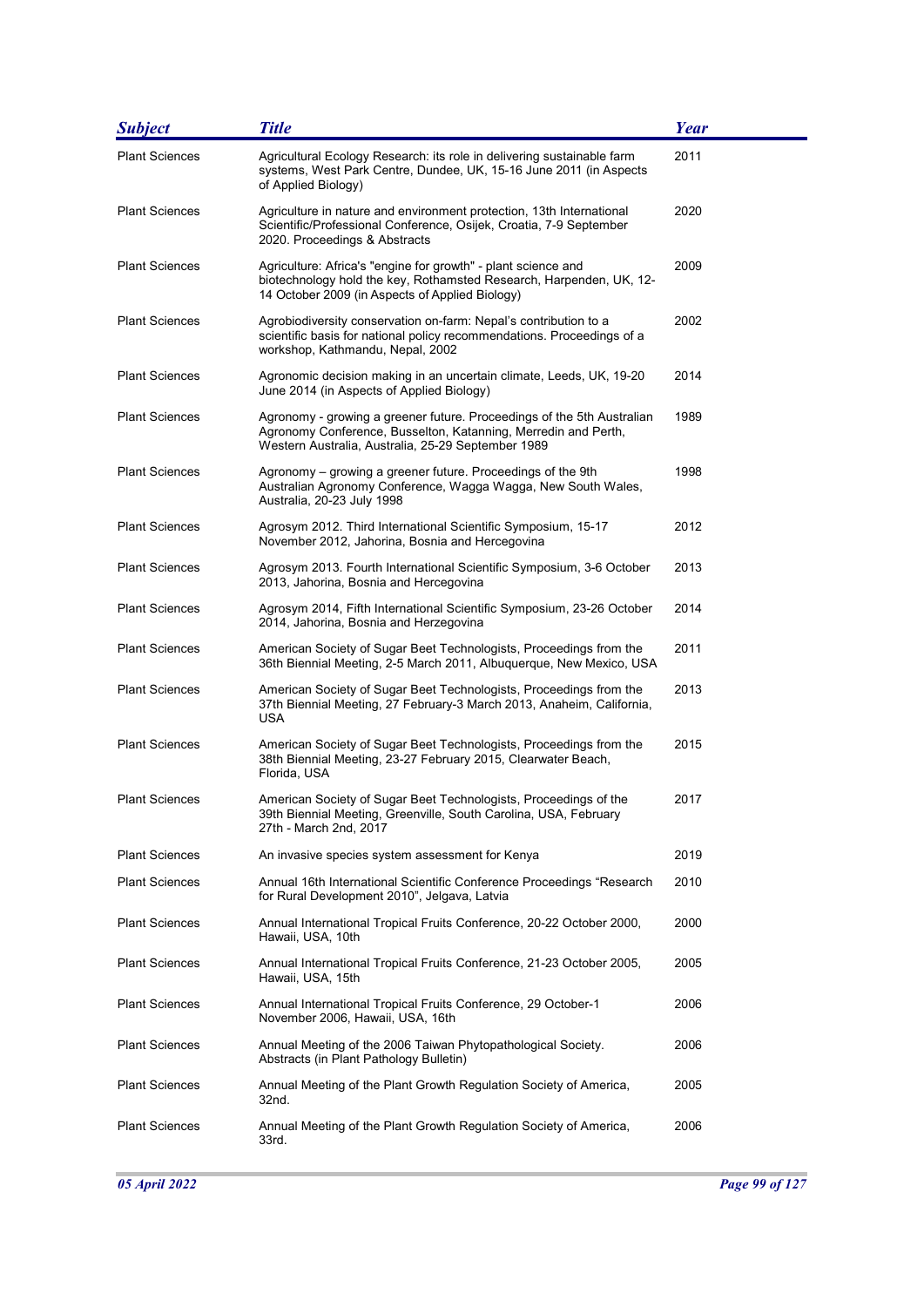| <b>Subject</b>        | <b>Title</b>                                                                                                                                                                    | <b>Year</b> |
|-----------------------|---------------------------------------------------------------------------------------------------------------------------------------------------------------------------------|-------------|
| <b>Plant Sciences</b> | Annual Meeting of the Plant Growth Regulation Society of America,<br>35th.                                                                                                      | 2008        |
| <b>Plant Sciences</b> | Annual Meeting of the Plant Growth Regulation Society of America,<br>36th.                                                                                                      | 2009        |
| <b>Plant Sciences</b> | Annual Meeting of the Plant Growth Regulation Society of America,<br>37th.                                                                                                      | 2010        |
| <b>Plant Sciences</b> | Annual Meeting of the Plant Growth Regulation Society of America,<br>38th.                                                                                                      | 2011        |
| <b>Plant Sciences</b> | Annual Meeting of the Plant Growth Regulation Society of America,<br>39th.                                                                                                      | 2012        |
| <b>Plant Sciences</b> | Annual Meeting of the Plant Growth Regulation Society of America,<br>41st.                                                                                                      | 2014        |
| <b>Plant Sciences</b> | Annual Meeting of the Plant Growth Regulation Society of America,<br>42nd.                                                                                                      | 2015        |
| <b>Plant Sciences</b> | Arab Palm Conference, Riyadh, Saudi Arabia, 4-7 December 2011 (in<br>Emirates Journal of Food and Agriculture)                                                                  | 2011        |
| Plant Sciences        | Asian Crop Science Association Conference, 7th. 27-30 September<br>2011, Bogor, Indonesia                                                                                       | 2011        |
| <b>Plant Sciences</b> | Asian Crop Science Association Conference, 8th. Sustainable Crop<br>Production in Response to Global Climate Change and Food Security,<br>23-25 September 2014, Ha Noi, Vietnam | 2014        |
| <b>Plant Sciences</b> | Asian Pacific Weed Science Society (APWSS) Conference, 21st. 2-6<br>October 2007, Colombo, Sri Lanka                                                                            | 2007        |
| <b>Plant Sciences</b> | Asian PGPR Conference, 4th. 3-6 May 2015, Hanoi, Vietnam. Book of<br>Abstracts                                                                                                  | 2015        |
| <b>Plant Sciences</b> | Asian PGPR Conference, 4th. Recent Trends in PGPR Research for<br>Sustainable Crop Productivity, 3-6 May 2015, Hanoi, Vietnam.<br>Proceedings                                   | 2015        |
| <b>Plant Sciences</b> | Asian PGPR International Conference for Sustainable Agriculture, 5th.<br>16-19 July 2017, Bogor, Indonesia. Book of Abstracts                                                   | 2017        |
| <b>Plant Sciences</b> | Asian-Pacific Weed Science Society Conference, 23rd. 26-29<br>September 2011, The Sebel Cairns, Australia. Volume 1                                                             | 2011        |
| <b>Plant Sciences</b> | Asian-Pacific Weed Science Society Conference, 23rd. 26-29<br>September 2011, The Sebel Cairns, Australia. Volume 2                                                             | 2011        |
| <b>Plant Sciences</b> | Asian-Pacific Weed Science Society Conference, 24th. The role of<br>weed science in supporting food security by 2020, 22-25 October 2013,<br>Bandung, Indonesia                 | 2013        |
| <b>Plant Sciences</b> | Asian-Pacific Weed Science Society Conference, 25th. 13-16 October<br>2015, Hyderabad, India, Vol II (oral papers)                                                              | 2015        |
| <b>Plant Sciences</b> | Asian-Pacific Weed Science Society Conference, 25th. 13-16 October<br>2015, Hyderabad, India, Vol III (poster papers)                                                           | 2015        |
| <b>Plant Sciences</b> | Assessing the need for change. Proceedings of the 2nd Australian<br>Agronomy Conference, Wagga Wagga, New South Wales, Australia,<br><b>July 1982</b>                           | 1982        |
| <b>Plant Sciences</b> | Atti degli Incontri Fitoiatrici 2014, Centro Congressi Torino Incontra,<br>Sala Giolitti, Via Costa 8, Torino, Italia, 13 Marzo 2014 (in Protezione<br>delle Colture)           | 2014        |
| <b>Plant Sciences</b> | Atti Degli Incontri Fitoiatrici 2016, Torino, 16 Marzo 2016 (in Protezione<br>delle Colture)                                                                                    | 2016        |
| <b>Plant Sciences</b> | Atti Degli Incontri Fitoiatrici 2018 (in Protezione delle Colture)                                                                                                              | 2018        |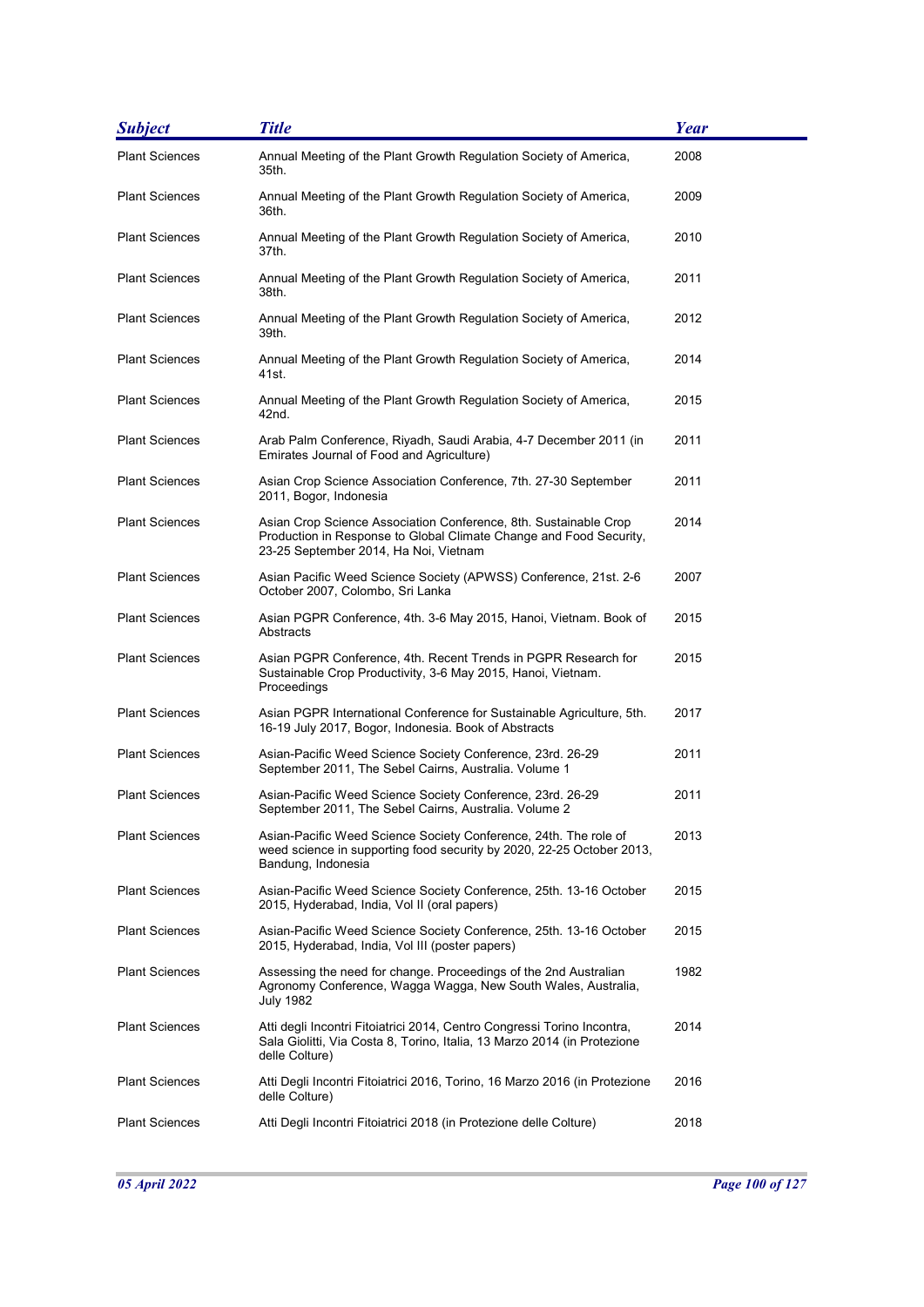| <b>Subject</b>        | <b>Title</b>                                                                                                                                                                             | Year |
|-----------------------|------------------------------------------------------------------------------------------------------------------------------------------------------------------------------------------|------|
| <b>Plant Sciences</b> | Atti, Giornate Fitopatologiche, Chianciano Terme (SI), Italia, 6-9 marzo<br>2018, Volume primo                                                                                           | 2018 |
| <b>Plant Sciences</b> | Atti, Giornate Fitopatologiche, Chianciano Terme (SI), Italia, 6-9 marzo<br>2018, Volume secondo                                                                                         | 2018 |
| <b>Plant Sciences</b> | Australasian Soilborne Diseases Symposium, 6th. 2010                                                                                                                                     | 2010 |
| <b>Plant Sciences</b> | Australasian Vertebrate Pest Conference, 13th. Wellington, New<br>Zealand                                                                                                                | 2005 |
| <b>Plant Sciences</b> | Australasian Weeds Conference, 18th                                                                                                                                                      | 2012 |
| <b>Plant Sciences</b> | Australasian Weeds Conference, 19th. Science, Community and Food<br>Security: the Weed Challenge, Hobart, Tasmania, Australia, 1-4<br>September 2014                                     | 2014 |
| <b>Plant Sciences</b> | Australasian Weeds Conference, 20th. 11-15 September 2016, Perth,<br>Australia                                                                                                           | 2016 |
| <b>Plant Sciences</b> | Australasian Weeds Conference, 21st. "Weed Biosecurity - Protecting<br>our Future", Sydney, New South Wales, Australia, 9-13 September 2018                                              | 2018 |
| <b>Plant Sciences</b> | Australian Agronomy Conference, 16th. Capturing Opportunities and<br>Overcoming Obstacles in Australian Agronomy, 14-18 October 2012,<br>Armidale, NSW, Australia                        | 2012 |
| <b>Plant Sciences</b> | Australian Weeds Conference, 10th. and Asian Pacific Weed Science<br>Society Conference, 14th. Brisbane, Australia, 6-10 September 1993                                                  | 1993 |
| <b>Plant Sciences</b> | Australian Weeds Conference, 11th. Melbourne, Australia, 30<br>September-3 October 1996                                                                                                  | 1996 |
| <b>Plant Sciences</b> | Australian Weeds Conference, 12th. Papers and Proceedings, Hobart,<br>Tasmania, Australia, 12-16 September 1999. Weed management into<br>the 21st century: do we know where we're going? | 1999 |
| <b>Plant Sciences</b> | Australian Weeds Conference, 14th. Weed management: balancing<br>people, planet, profit. Wagga Wagga, New South Wales, Australia, 6-9<br>September 2004                                  | 2004 |
| <b>Plant Sciences</b> | Australian Weeds Conference, 15th                                                                                                                                                        | 2006 |
| <b>Plant Sciences</b> | Australian Weeds Conference, 16th                                                                                                                                                        | 2008 |
| <b>Plant Sciences</b> | Australian Weeds Conference, 17th                                                                                                                                                        | 2010 |
| <b>Plant Sciences</b> | Australian Weeds Conference, 7th (volume 1). Perth, Western<br>Australia, 17-21 September 1984                                                                                           | 1984 |
| <b>Plant Sciences</b> | Australian Weeds Conference, 7th (volume 2). Perth, Australia, 17-21<br>September 1984                                                                                                   | 1984 |
| <b>Plant Sciences</b> | Australian Weeds Conference, 8th. Sydney, Australia, 21-25<br>September 1987                                                                                                             | 1987 |
| <b>Plant Sciences</b> | Background Information on the PPQ Weed Risk Assessment Process<br>and Products                                                                                                           | 2012 |
| <b>Plant Sciences</b> | Banana root system: towards a better understanding for its productive<br>management. Proceedings of an International Symposium, San José,<br>Costa Rica, 2003                            | 2003 |
| <b>Plant Sciences</b> | Bioacademy 2008 Proceedings. New developments in science and<br>research on organic agriculture, 3-5 September 2008, Lednice na<br>Morave, Czech Republic                                | 2008 |
| <b>Plant Sciences</b> | Bioacademy 2009 Proceedings. Organic farming – a response to<br>economic and environmental challenges, 24-26 June 2009, Lednice na<br>Morave, Czech Republic                             | 2009 |
| <b>Plant Sciences</b> | Biology and management of invasive apple snails (Joshi RC, Cowie RH<br>& Sebastian LS, eds)                                                                                              | 2017 |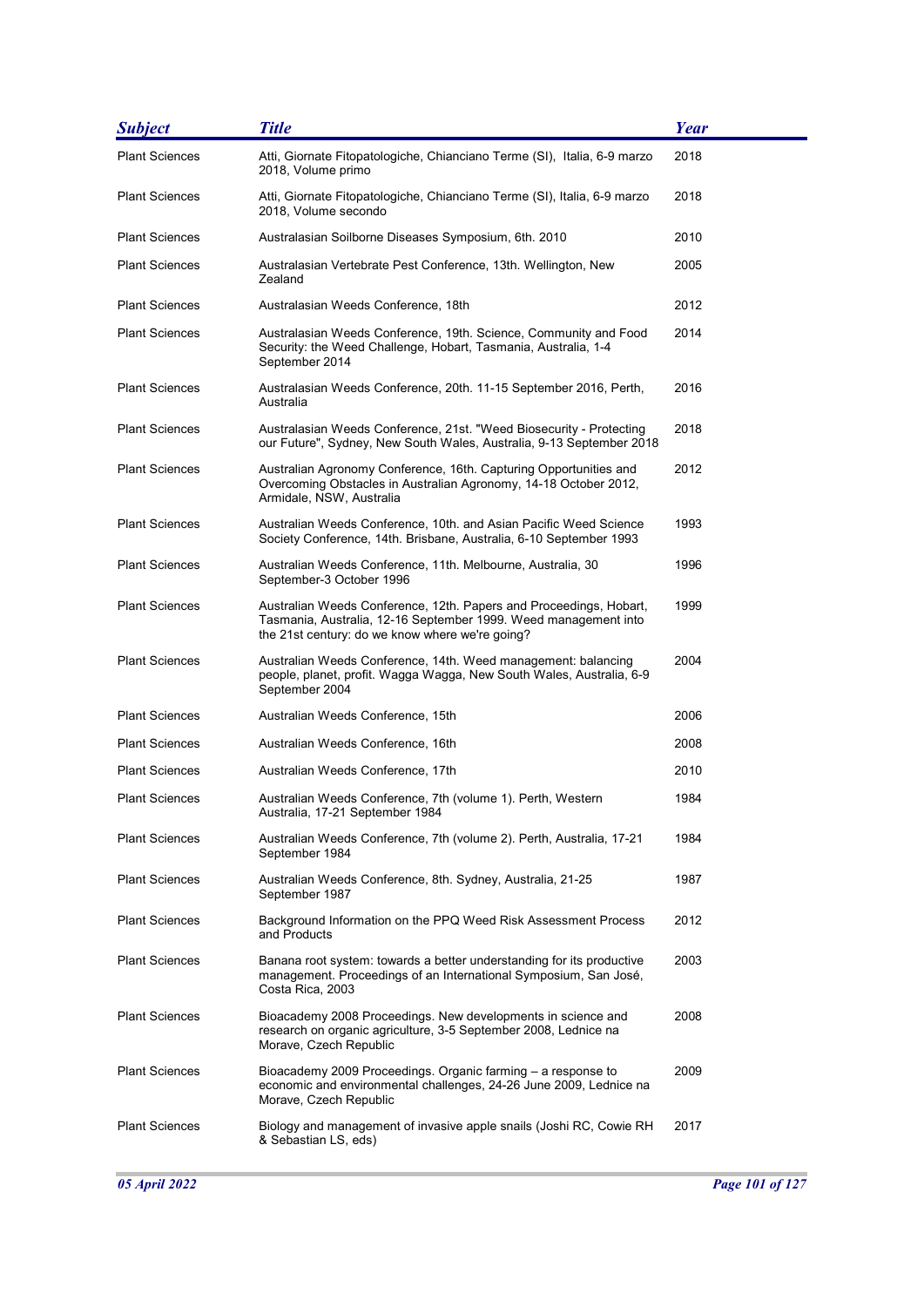| <b>Subject</b>        | <b>Title</b>                                                                                                                                                                                | <b>Year</b> |
|-----------------------|---------------------------------------------------------------------------------------------------------------------------------------------------------------------------------------------|-------------|
| <b>Plant Sciences</b> | Biology and Management of Invasive Terrestrial Weed Species of<br>Trinidad                                                                                                                  | 2015        |
| <b>Plant Sciences</b> | Biomass and Energy Crops IV, University of Illinois, Champaign, USA<br>(in Aspects of Applied Biology)                                                                                      |             |
| <b>Plant Sciences</b> | Biotechnology Summit 2012, Mérida, Yucatán, Mexico                                                                                                                                          | 2012        |
| Plant Sciences        | Biotechnology Summit 2014. Santa María Huatulco, Oaxaca, Mexico, 8-<br>10 October, 2014                                                                                                     | 2014        |
| <b>Plant Sciences</b> | Borlaug Global Rust Initiative (BGRI) Posters, 2018                                                                                                                                         | 2018        |
| <b>Plant Sciences</b> | Borlaug Global Rust Initiative (BGRI) Technical Workshop, Poster<br>Session, 7-9 October 2020, UK                                                                                           | 2020        |
| <b>Plant Sciences</b> | Borlaug Global Rust Initiative BGRI 2010 Technical Workshop                                                                                                                                 | 2010        |
| <b>Plant Sciences</b> | Borlaug Global Rust Initiative BGRI 2011 Technical Workshop, 13-16<br>June, St Paul, Minnesota, USA. Oral presentations                                                                     | 2011        |
| <b>Plant Sciences</b> | Borlaug Global Rust Initiative BGRI 2012 Technical Workshop                                                                                                                                 | 2012        |
| <b>Plant Sciences</b> | Borlaug Global Rust Initiative BGRI 2014 Technical Workshop, 22-25<br>March 2014, Cd. Obregon, Mexico. Abstracts & Posters                                                                  | 2014        |
| <b>Plant Sciences</b> | Borlaug Global Rust Initiative BGRI 2015 Technical Workshop, 17-20<br>September 2015, Sydney, Australia                                                                                     | 2015        |
| <b>Plant Sciences</b> | Breeding and seed production for conventional and organic agriculture.<br>XXVI EUCARPIA Fodder Crops and Amenity Grasses and XVI<br>Medicago spp. Group Joint Meeting, Perugia, Italy, 2006 | 2006        |
| <b>Plant Sciences</b> | Breeding for resilience: a strategy for organic and low-input farming<br>systems? EUCARPIA 2nd Conference of the "Organic and Low-Input<br>Agriculture" Section                             | 2010        |
| <b>Plant Sciences</b> | Breeding for Stress Tolerance in Fodder Crops and Amenity Grasses<br>Proceedings of the 23rd Meeting of the Fodder Crops and Amenity<br>Grasses Section of EUCARPIA, Azores, Portugal, 2006 | 2000        |
| <b>Plant Sciences</b> | Breeding Plants to Cope with Future Climate Change, Leeds, UK, 16-<br>18 June 2014 (in Aspects of Applied Biology)                                                                          | 2014        |
| <b>Plant Sciences</b> | British Ecological Society - miscellaneous publications                                                                                                                                     | 2015-       |
| <b>Plant Sciences</b> | California Conference on Biological Control II                                                                                                                                              | 2000        |
| <b>Plant Sciences</b> | California Conference on Biological Control III                                                                                                                                             | 2002        |
| <b>Plant Sciences</b> | California Conference on Biological Control IV                                                                                                                                              | 2004        |
| <b>Plant Sciences</b> | California Conference on Biological Control V                                                                                                                                               | 2006        |
| <b>Plant Sciences</b> | Canadian Organic Science Conference and Science Cluster Strategic<br>Meetings, Proceedings, Winnipeg, Manitoba, Canada, 21-23 February<br>2012                                              | 2012        |
| <b>Plant Sciences</b> | Cereal cyst nematodes: status, research and outlook. Proceedings of<br>the First workshop of the International Cereal Cyst Nematode Initiative,<br>21-23 October 2009, Ankara, Turkey       | 2009        |
| <b>Plant Sciences</b> | CIH keys to the nematode parasites of vertebrates. No. 10. Keys to<br>genera of the Superfamily Trichostrongyloidea                                                                         | 1983        |
| <b>Plant Sciences</b> | CIH keys to the nematode parasites of vertebrates. No. 3. Keys to<br>genera of the Order Spirurida. Part 3. Diplotriaenoidea, Aproctoidea<br>and Filarioidea                                | 1976        |
| <b>Plant Sciences</b> | CIH keys to the nematode parasites of vertebrates. No. 6. Keys to<br>genera of the Superfamilies Cosmocercoidea, Seuratoidea,<br>Heterakoidea and Subuluroidea                              | 1978        |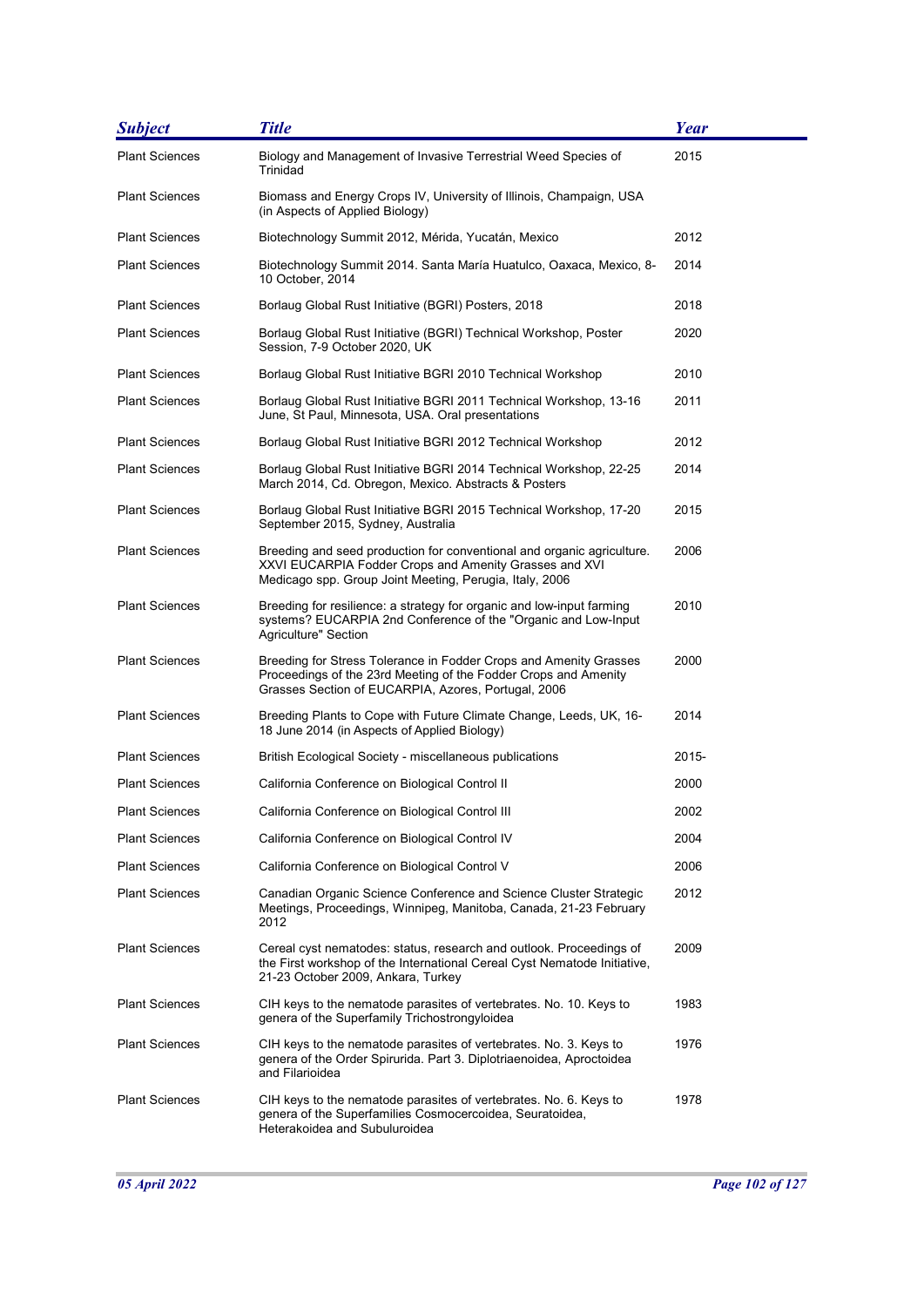| <b>Subject</b>        | <b>Title</b>                                                                                                                                                                                   | Year |
|-----------------------|------------------------------------------------------------------------------------------------------------------------------------------------------------------------------------------------|------|
| <b>Plant Sciences</b> | CIH keys to the nematode parasites of vertebrates. No. 7. Keys to<br>genera of the Superfamily Strongyloidea                                                                                   | 1980 |
| <b>Plant Sciences</b> | CIH keys to the nematode parasites of vertebrates. No. 8. Keys to<br>genera of the Superfamilies Ancylostomatoidea and<br>Diaphanocephaloidea                                                  | 1980 |
| <b>Plant Sciences</b> | CIH keys to the nematode parasites of vertebrates. No. 9. Keys to<br>genera of the Superfamilies Rhabditoidea, Dioctophymatoidea,<br>Trichinelloidea and Muspiceoidea                          | 1982 |
| <b>Plant Sciences</b> | C-IPM Workshop on Breeding for IPM in Sustainable and Low Input<br>Agricultural Systems, 5-6 July 2016, IHAR-PIB Radzików, Poland.<br>Abstracts                                                | 2016 |
| <b>Plant Sciences</b> | Climatic change and genetic resources in northern Europe. Report of a<br>workshop, Rovaniemi, Finland                                                                                          | 2006 |
| <b>Plant Sciences</b> | Coconut Embryo In Vitro Culture. Proceedings of the first workshop on<br>Embryo Culture, Albay, Philippines, 1997                                                                              | 1997 |
| <b>Plant Sciences</b> | Coconut Embryo In-vitro Culture: Part II. Proceedings of the Second<br>International coconut Embryo Culture Worshop, Merida, Yucatan,<br>Mexico, 2000                                          | 2000 |
| <b>Plant Sciences</b> | Conference on Medicinal and Aromatic Plants of South-East European<br>Countries (CMAPSEEC), 3rd. 5-8 September 2004, Belgrade, Serbia                                                          | 2004 |
| <b>Plant Sciences</b> | Conference on Medicinal and Aromatic Plants of South-East European<br>Countries (CMAPSEEC), 4th. 28-31 May 2006, Iasi, Romania                                                                 | 2006 |
| <b>Plant Sciences</b> | Conference on Medicinal and Aromatic Plants of Southeast European<br>Countries (CMAPSEEC), 5th. 2-5 September 2008, Brno, Czech<br>Republic                                                    | 2008 |
| <b>Plant Sciences</b> | Conference on Medicinal and Aromatic Plants of Southeast European<br>Countries (CMAPSEEC), 7th. 27-31 May, 2012, Subotica, Serbia                                                              | 2012 |
| <b>Plant Sciences</b> | Conference on Medicinal and Aromatic Plants of Southeast European<br>Countries, 10th. 20-24 May 2018, Split, Croatia. Book of Abstracts                                                        | 2018 |
| <b>Plant Sciences</b> | Conference on Medicinal and Aromatic Plants of Southeast European<br>Countries, 8th. (8th CMAPSEEC), 19-22 May 2014, Durres, Albania                                                           | 2014 |
| <b>Plant Sciences</b> | Congreso de Pastizales Naturales, 9 al 12 de Abril de 2013 en Santa<br>Rosa, Argentina (in Revista de la Facultad de Agronomía de la<br>Universidad Nacional de La Pampa)                      | 2013 |
| Plant Sciences        | Congress of Croatian Society of Biochemistry and Molecular Biology,<br>Osijek, Croatia, 17-20 September 2008. Selected papers (in Food<br>Technology and Biotechnology)                        | 2008 |
| <b>Plant Sciences</b> | Congress of the Entomological Society of Southern Africa, 15th.<br>Grahamstown, South Africa, July 2005                                                                                        | 2005 |
| <b>Plant Sciences</b> | Congress on Plant Protection, 7th. 24-28 November 2014, Zlatibor,<br>Serbia                                                                                                                    | 2014 |
| <b>Plant Sciences</b> | Conservation and sustainable use of biodiversity of fruit crops and wild<br>fruit species, 23-26 August 2011, Tashkent, Uzbekistan                                                             | 2011 |
| <b>Plant Sciences</b> | Conservation and Use of Native Tropical Fruit Species Biodiversity in<br>Asia. Proceedings of the First Annual Meeting of Tropical Fruit Genetic<br>Resources Project, Pattaya, Thailand, 2001 | 2001 |
| <b>Plant Sciences</b> | Conservation and Use of Native Tropical Fruit Species Biodiversity in<br>Asia. Proceedings of the Second Annual Meeting of Tropical Fruit<br>Genetic Resources Project, Hanoi, Vietnam, 2002   | 2002 |
| <b>Plant Sciences</b> | Conservation and Use of Native Tropical Fruit Species Biodiversity in<br>Asia. Proceedings of the Third Annual Meeting of Tropical Fruit Genetic<br>Resources Project, Chongqing, China, 2003  | 2003 |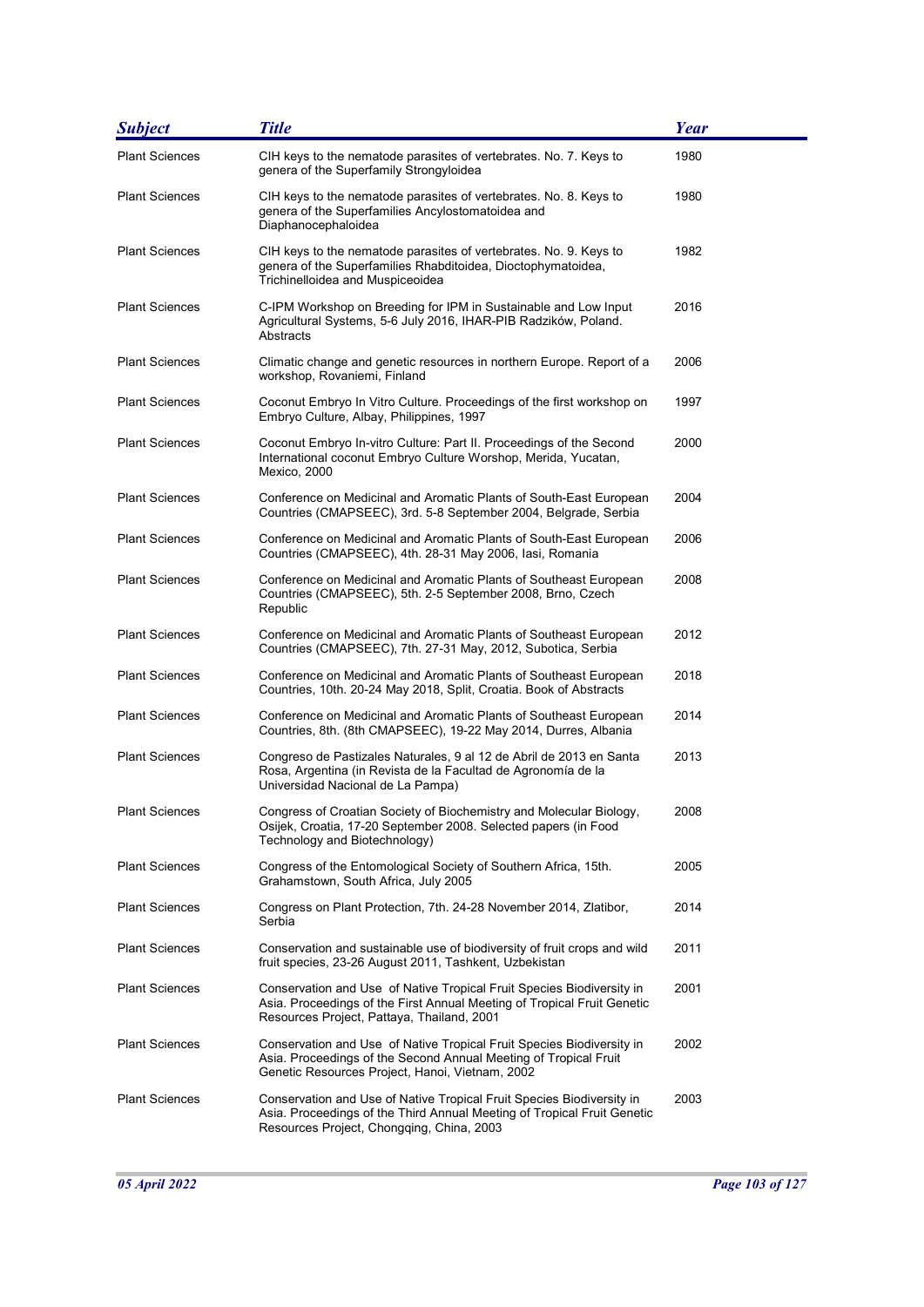| <b>Subject</b>        | <b>Title</b>                                                                                                                                                                                                                              | <b>Year</b> |
|-----------------------|-------------------------------------------------------------------------------------------------------------------------------------------------------------------------------------------------------------------------------------------|-------------|
| <b>Plant Sciences</b> | Conservation and utilization of sweet potato genetic resources in Asia.<br>Proceedings of 2nd Asian Network for Sweet Potato Genetic<br>Resources, Bogor, Indonesia, 1999                                                                 | 1999        |
| <b>Plant Sciences</b> | Conservation of fruit tree diversity in Central Asia: Policy options and<br>challenges                                                                                                                                                    | 2014        |
| <b>Plant Sciences</b> | COST 849 Combined Meeting of Working Groups 1, 2, 3 and 4<br>Workshop on "State of the art in Orobanche control", Bari, Italy, 2001                                                                                                       | 2001        |
| <b>Plant Sciences</b> | COST 849 Joint Working Groups and MC meeting Workshop on<br>"Broomrape biology, control and management", Reading University,<br>UK, 2005                                                                                                  | 2005        |
| <b>Plant Sciences</b> | COST 849 Joint Working Groups and MC meeting Workshop<br>Broomrape management, Nitra, Slovakia, 2004                                                                                                                                      | 2004        |
| <b>Plant Sciences</b> | COST 849 Meeting on Mechanisms of susceptibility and resistance in<br>parasitic angiosperm-host symbioses: a comparative approach,<br>Wageningen, The Netherlands, 2004                                                                   | 2004        |
| <b>Plant Sciences</b> | COST 849 Parasitic plant management in sustainable agriculture.<br>Broomrape: biology and resistance. Joint Meeting of WG 1+3, Sofia,<br>Bulgaria, 2002                                                                                   | 2002        |
| <b>Plant Sciences</b> | COST 849 Parasitic plant management in sustainable agriculture.<br>Integrated control of broomrape. WG2+WG4+MC meeting,<br>Obermarchtal, Germany, 2002                                                                                    | 2002        |
| <b>Plant Sciences</b> | COST 849 Parasitic plant management in sustainable agriculture.<br>Meeting on biology and control of broomrape, Athens, Greece, 2003                                                                                                      | 2003        |
| <b>Plant Sciences</b> | COST 849 Parasitic plant management in sustainable agriculture.<br>Thematic meeting "Genetic diversity of parasitic plants", Córdoba,<br>Spain, 2004                                                                                      | 2004        |
| <b>Plant Sciences</b> | COST 849 Use of natural compounds for parasitic plant management,<br>Naples, Italy, 2004                                                                                                                                                  | 2004        |
| <b>Plant Sciences</b> | COST 849: Parasitic Plant Management in Sustainable Agriculture.<br>Final meeting of COST 849, ITQB Oeiras-Lisbon, Portugal, 2006                                                                                                         | 2006        |
| <b>Plant Sciences</b> | COST 849: Parasitic Plant Management in Sustainable Agriculture.<br>WG1+4 Workshop on "Means for limiting Orobanche propagation and<br>dispersal in agricultural fields", Israel, 2005                                                    | 2005        |
| <b>Plant Sciences</b> | COST Action 870 Meeting, Calella, Spain, March 2009 (in Spanish<br>Journal of Agricultural Research)                                                                                                                                      | 2009        |
| <b>Plant Sciences</b> | CRC for Australian Weed Management Technical Series no. 7.<br>Biological Control of Weeds Symposium and Workshop.                                                                                                                         | 2002        |
| <b>Plant Sciences</b> | Crop plant resistance to biotic and abiotic factors: current potential and<br>future demands. Proceedings of the 3rd International Symposium on<br>Plant Protection and Plant Health in Europe, Berlin-Dahlem, Germany,<br>14-16 May 2009 | 2009        |
| <b>Plant Sciences</b> | Crop Production in Southern Britain, Peterborough, UK, 15-16 February<br>2017 (in Aspects of Applied Biology)                                                                                                                             | 2017        |
| <b>Plant Sciences</b> | Crop Production in Southern Britain, Peterborough, UK, 15-16 February<br>2017 (in Aspects of Applied Biology)                                                                                                                             | 2017        |
| <b>Plant Sciences</b> | Crop Protection in Southern Britain, Impington, Cambridge, 23-24<br>February 2011 (in Aspects of Applied Biology)                                                                                                                         | 2011        |
| <b>Plant Sciences</b> | Crop protection in southern Britain. Proceedings of an AAB conference,<br>Peterborough, UK, 27-28 November 2012 (in Aspects of Applied<br>Biology)                                                                                        | 2012        |
| <b>Plant Sciences</b> | Cucurbitaceae 2006, Asheville, North Carolina, USA, 2006                                                                                                                                                                                  | 2006        |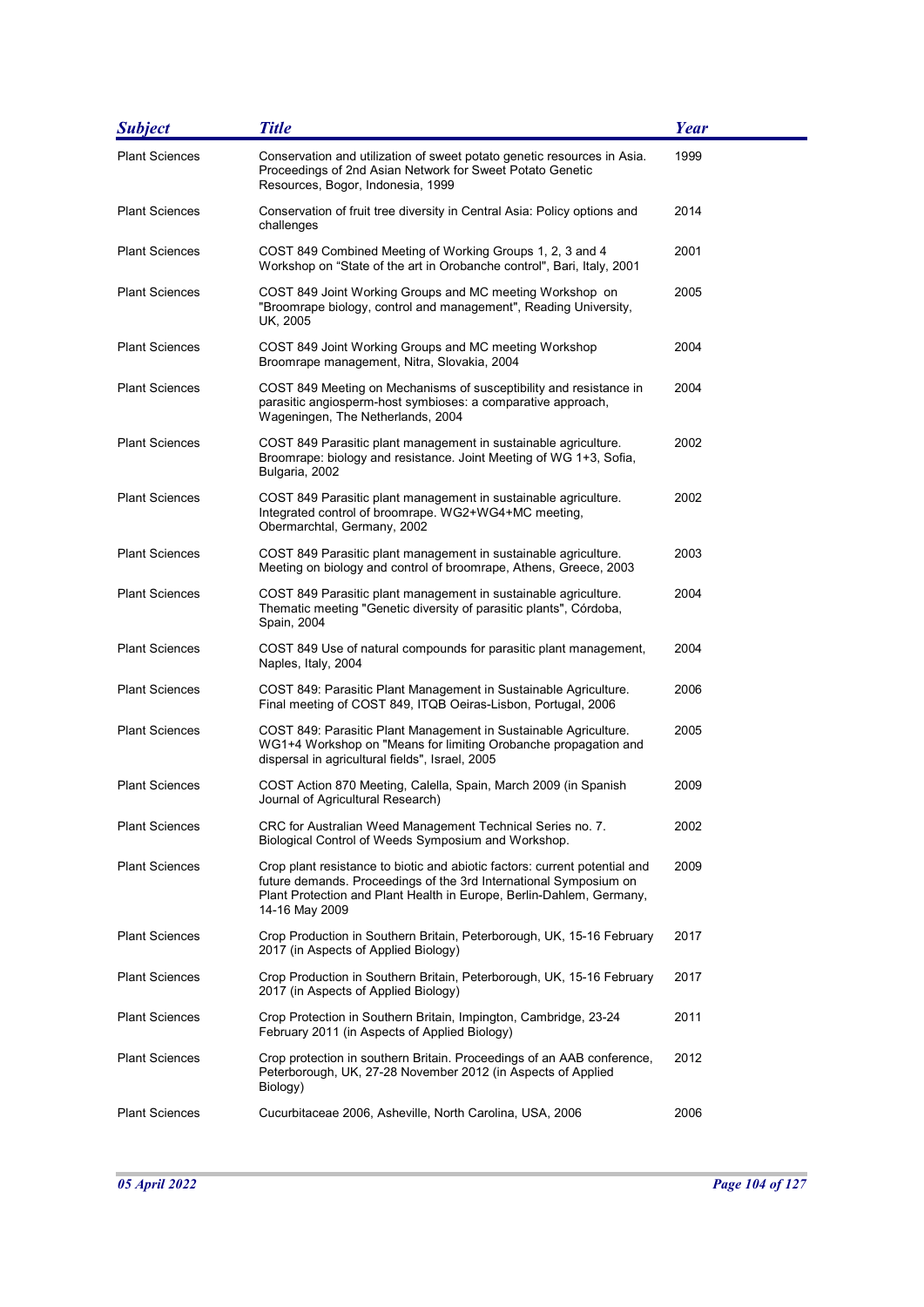| <b>Subject</b>        | <b>Title</b>                                                                                                                                                                                                                                      | Year |
|-----------------------|---------------------------------------------------------------------------------------------------------------------------------------------------------------------------------------------------------------------------------------------------|------|
| <b>Plant Sciences</b> | Cucurbitaceae 2012. Proceedings of the Xth EUCARPIA Meeting on<br>Genetics and Breeding of Cucurbitaceae, 15-18 October, 2012,<br>Antalya, Turkey                                                                                                 | 2012 |
| <b>Plant Sciences</b> | Cucurbitaceae 2016. XIth Eucarpia Meeting on Cucurbit Genetics and<br>Breeding, 24-28 July 2016, Warsaw, Poland                                                                                                                                   | 2016 |
| <b>Plant Sciences</b> | Cultivating the future based on science. Volume 1: Organic Crop<br>Production. Proceedings of the Second Scientific Conference of the<br>International Society of Organic Agriculture Research (ISOFAR),<br>Modena, Italy                         | 2008 |
| <b>Plant Sciences</b> | Custodian farmers of agriculture biodiversity: selected profiles from<br>South and South East Asia. Proceedings of the Workshop on<br>Custodian Farmers of Agricultural Biodiversity, New Delhi, India, 11-12<br>February 2013                    | 2013 |
| <b>Plant Sciences</b> | D. L. Umali Forum Series No. 1 - Pesticides and Environmental<br>Sustainability, Laguna, Philippines, 1 July 1994 (in Philippine Journal of<br>Crop Science)                                                                                      | 1994 |
| <b>Plant Sciences</b> | Damage, diversity and genetic vulnerability: the role of crop genetic<br>diversity in the agricultural production system to reduce pest and<br>disease damage. Proceedings of an International Symposium, Rabat,<br>Morocco, 15-17 February 2011  | 2011 |
| <b>Plant Sciences</b> | Delivering Profitable, Sustainable and Resilient Farming Systems. 42nd<br>Agronomy Society Conference, Lincoln University, Canterbury, New<br>Zealand, 20-22 November 2012 (in Agronomy New Zealand)                                              | 2012 |
| <b>Plant Sciences</b> | Descriptors for farmers' knowledge of plants                                                                                                                                                                                                      | 2009 |
| <b>Plant Sciences</b> | Developing a Regional Strategy to Address the Outbreak of Banana<br>Xanthomonas Wilt in East and Central Africa. Proceedings of the<br>Banana Xanthomonas Wilt Regional Preparadness and Strategy<br>Development Workshop held in Kampala, Uganda | 2005 |
| <b>Plant Sciences</b> | Development of Biocontrol Agents of Diseases for Commercial<br>Applications in Food Production Systems, Sevilla, Spain                                                                                                                            | 2004 |
| <b>Plant Sciences</b> | Development of plant breeding and crop management in time and<br>space. Proceedings on an international conference, Priekuli, Latvia, 16-<br>18 July 2008 (in Agronomijas Vestis)                                                                 | 2008 |
| <b>Plant Sciences</b> | Dieback of European Ash (Fraxinus spp.) – Consequences and<br>Guidelines for Sustainable Management                                                                                                                                               | 2017 |
| <b>Plant Sciences</b> | Discovery learning about cocoa. An inspirational guide for training<br>facilitators                                                                                                                                                               | 2003 |
| <b>Plant Sciences</b> | Ecofruit. 12th International Conference on Cultivation Technique and<br>Phytopathological Problems in Organic Fruit-Growing                                                                                                                       | 2006 |
| <b>Plant Sciences</b> | Ecofruit. 13th International Conference on Cultivation Technique and<br>Phytopathological Problems in Organic Fruit-Growing                                                                                                                       | 2008 |
| <b>Plant Sciences</b> | Ecofruit. 14th International Conference on Organic Fruit-Growing                                                                                                                                                                                  | 2010 |
| <b>Plant Sciences</b> | Ecofruit. 15th International Conference on Organic Fruit-Growing, 20-22<br>February, 2012, Hohenheim, Germany                                                                                                                                     | 2012 |
| <b>Plant Sciences</b> | Ecofruit. 16th International Conference on Organic Fruit-Growing, 17-19<br>February 2014, Hohenheim, Germany                                                                                                                                      | 2014 |
| <b>Plant Sciences</b> | Ecofruit. 17th International Conference on Organic Fruit-Growing, 15-17<br>February 2016, Hohenheim, Germany                                                                                                                                      | 2016 |
| <b>Plant Sciences</b> | Ecofruit. 18th International Conference on Organic Fruit Growing,<br>University of Hohenheim, Germany, 19-21 February 2018                                                                                                                        | 2018 |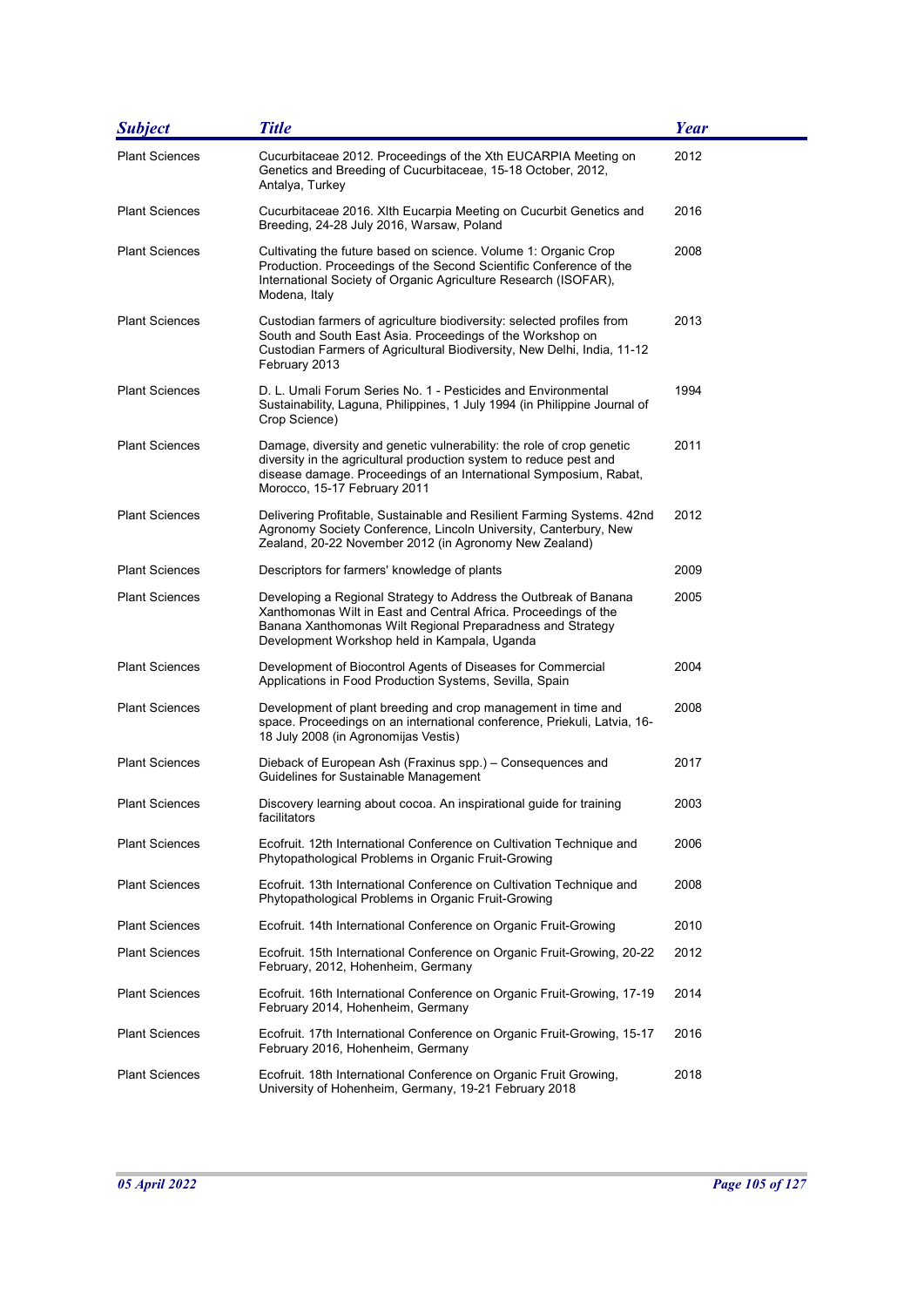| <b>Subject</b>        | <b>Title</b>                                                                                                                                                                                                                            | <b>Year</b> |
|-----------------------|-----------------------------------------------------------------------------------------------------------------------------------------------------------------------------------------------------------------------------------------|-------------|
| <b>Plant Sciences</b> | Écologie Chimique: nouvelles contributions à la protection des cultures<br>contre les ravageurs et 11e Conférence Internationale sur les<br>Ravageurs et Auxiliaires en Agriculture, 24 au 26 octobre 2017,<br>Montpellier, France 2017 | 2017        |
| <b>Plant Sciences</b> | Ecosystem and habitat management: research, policy, practice",<br>University of Worcester, Worcester, UK, 27-28 March 2018 (in Aspects<br>of Applied Biology)                                                                           | 2018        |
| <b>Plant Sciences</b> | ECP/GR In-situ and On-farm Conservation Network. Report of a Task<br>Force on Wild Species Conservation in Genetic Reserves and a Task<br>Force on On-farm Conservation and Management. Joint meeting, Isola<br>Polvese, Italy          | 2000        |
| <b>Plant Sciences</b> | EGF at 50: The future of European grasslands. Proceedings of the 25th<br>General Meeting of the European Grassland Federation, Aberystwyth,<br>Wales, 7-11 September 2014                                                               | 2014        |
| <b>Plant Sciences</b> | Eighth International Workshop on Biological Control and Management<br>of Chromolaena odorata and other Eupatorieae, Nairobi, Kenya, 1-2<br>November 2010                                                                                | 2010        |
| <b>Plant Sciences</b> | Encontro Anual da Sociedade Portuguesa da Ciê do Solo:<br>Situaccircumflex ão do Conhecimento do Solo em Portugal, Castelo<br>Branco, Portugal, 29 de Junho-1 de Julho de 2005 (in Revista de<br>Ciências Agrárias (Portugal))          | 2005        |
| <b>Plant Sciences</b> | Endophytes for plant protection: the state of the art. Proceedings of the<br>5th International Symposium on Plant Protection and Plant Health in<br>Europe, 26-29 May 2013, Berlin, Germany                                             | 2013        |
| <b>Plant Sciences</b> | English Language International Symposium of the Russian Society of<br>Nematologists, 6th. Moscow, Russia                                                                                                                                | 2005        |
| <b>Plant Sciences</b> | Enhancing the Use of Crop Genetic Diversity to Manage Abiotic Stress<br>in agricultural Production Systems, Budapest, Hungary                                                                                                           | 2005        |
| <b>Plant Sciences</b> | Environmental Management on Farmland, Brigg, Lincolnshire, UK, 23-<br>25 April 2013 (in Aspects of Applied Biology)                                                                                                                     | 2013        |
| <b>Plant Sciences</b> | Epichloae, endophytes of cool season grasses: implications, utilization<br>and biology. Proceedings of the 7th International Symposium on Fungal<br>Endophytes of Grasses, Lexington, Kentucky, USA, 28 June to 1 July<br>2010          | 2010        |
| <b>Plant Sciences</b> | ESA14 - Growing Landscapes - Cultivating innovative agricultural<br>systems, Edinburgh, UK, 5-9 September 2016 (in Aspects of Applied<br>Biology)                                                                                       | 2016        |
| <b>Plant Sciences</b> | Ethnobotany and Health. Proceedings of the Cluster Workshop, 4-7<br>September 2010, Entebbe, Uganda                                                                                                                                     | 2010        |
| <b>Plant Sciences</b> | EUCARPIA International Symposium on Protein Crops - V Meeting<br>AEL, Plant Proteins for the Future, 4-7 May 2015, Pontevedra, Spain.<br><b>Book of Abstracts</b>                                                                       | 2015        |
| <b>Plant Sciences</b> | EUCARPIA International Symposium on Protein Crops, V Meeting AEL<br>(V Jornadas de la AEL), 4-7 May 2015, Pontevedra, Spain (Actas AEL<br>6)                                                                                            | 2015        |
| <b>Plant Sciences</b> | EUFRIN 4th Plum and Prune Working Group Meeting "Challenges of<br>Plum Growing in Europe", Jelgava - Dobele, Latvia, 5-7 September<br>2018                                                                                              | 2018        |
| <b>Plant Sciences</b> | EuroBlight Workshop Proceedings, 10th. Bologna, Italy, 2-5 May 2007                                                                                                                                                                     | 2007        |
| <b>Plant Sciences</b> | EuroBlight Workshop Proceedings, 11th. Hamar, Norway, 28-31<br>October 2008                                                                                                                                                             | 2008        |
| <b>Plant Sciences</b> | EuroBlight Workshop Proceedings, 12th. Arras, France, 3-6 May 2010                                                                                                                                                                      | 2010        |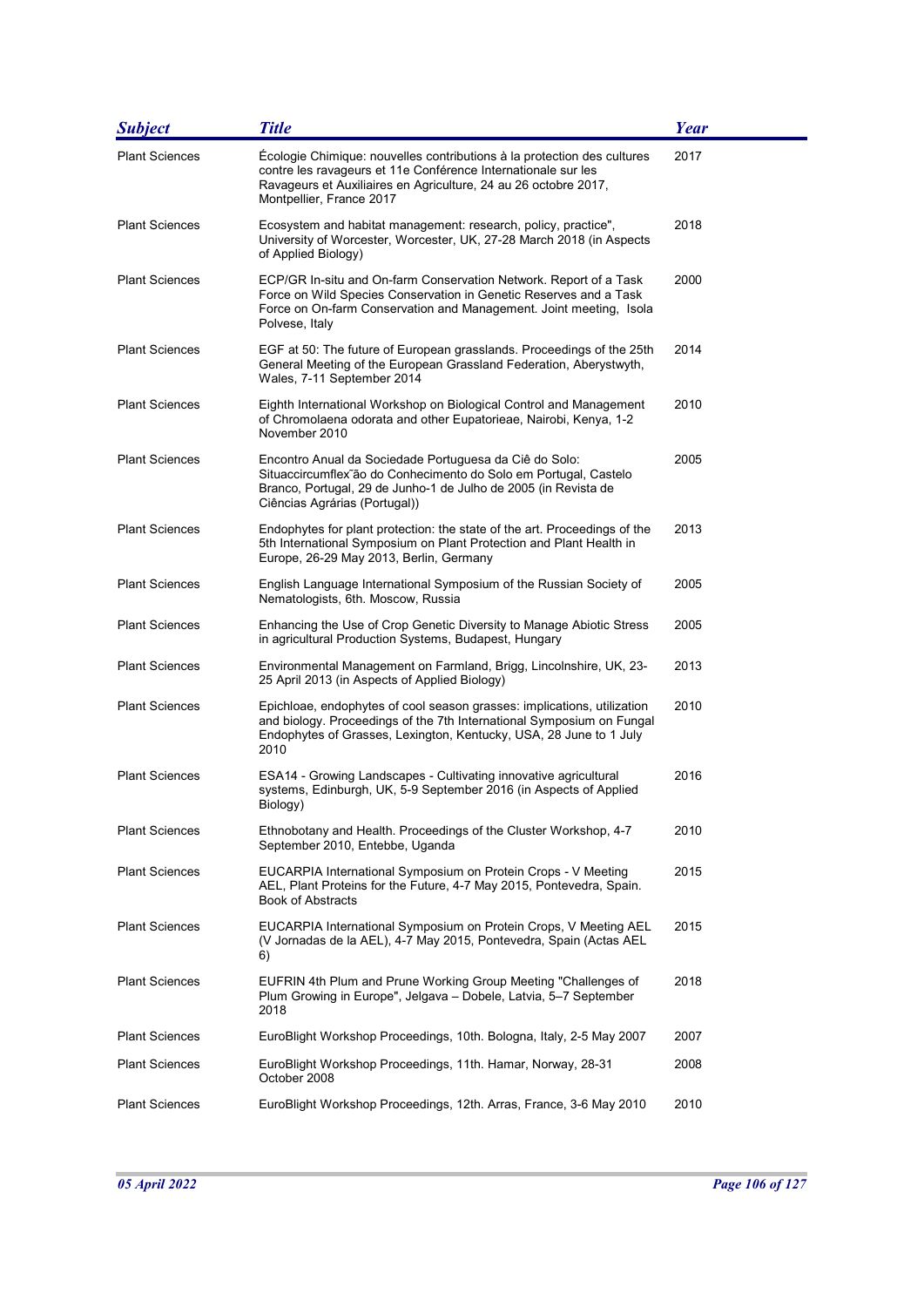| <b>Subject</b>        | <b>Title</b>                                                                                                                                                   | <b>Year</b> |
|-----------------------|----------------------------------------------------------------------------------------------------------------------------------------------------------------|-------------|
| <b>Plant Sciences</b> | EuroBlight Workshop Proceedings, 13th. St. Petersburg, Russia, 9-12<br>October 2011                                                                            | 2011        |
| <b>Plant Sciences</b> | EuroBlight Workshop Proceedings, 14th. Limassol, Cyprus, 12-15 May<br>2013                                                                                     | 2013        |
| <b>Plant Sciences</b> | Euroblight Workshop Proceedings, 15th. 13-15 May 2015, Brasov,<br>Romania                                                                                      | 2015        |
| <b>Plant Sciences</b> | Euroblight Workshop Proceedings, 16th. 14-17 May 2017, Aarhus,<br>Denmark                                                                                      | 2017        |
| <b>Plant Sciences</b> | European Association for Potato Research (EAPR) Virology Section<br>Meeting, 12th. Rennes, France                                                              | 2004        |
| <b>Plant Sciences</b> | European Association for Potato Research (EAPR) Virology Section<br>Meeting, 13th. Aviemore, UK                                                                | 2007        |
| <b>Plant Sciences</b> | European Bee Conference, 6th. Cardiff, UK, 2002                                                                                                                | 2002        |
| <b>Plant Sciences</b> | European Collections of Vegetatively Propagated Allium. Report of a<br>Workshop. Gatersleben, Germany                                                          | 2001        |
| <b>Plant Sciences</b> | European International Farming Systems Association (IFSA)<br>Symposium, 10th. Aarhus University, Denmark, 1-4 July 2012                                        | 2012        |
| <b>Plant Sciences</b> | European International Farming Systems Association (IFSA)<br>Symposium, 9th. Vienna, Austria, 4-7 July 2010                                                    | 2010        |
| <b>Plant Sciences</b> | European Meeting '04 on Plum Pox (EMPPV04), Rogów and<br>skierniewice, Poland, 1-4 September, 2004 (in Phytopathologia<br>Polonica)                            | 2004        |
| <b>Plant Sciences</b> | European Weed Research Society Symposium, 17th. EWRS 2015, 23-<br>26 June 2015, Montpellier SupAgro, France                                                    | 2015        |
| <b>Plant Sciences</b> | European Workshop on Standardised Procedure for the Inspection on<br>Sprayers in Europe, 1st. Braunschweig, Germany                                            | 2004        |
| <b>Plant Sciences</b> | EWRS (European Weed Research Society Symposium), 13th. Bari,<br>Italy                                                                                          | 2005        |
| <b>Plant Sciences</b> | EWRS (European Weed Research Society) Mediterranean<br>Symposium, 7th. Cukurova University, Adana, Turkey                                                      | 2003        |
| <b>Plant Sciences</b> | EWRS (European Weed Research Society) Symposium, 10th. Poznan,<br>Poland                                                                                       | 1997        |
| <b>Plant Sciences</b> | EWRS (European Weed Research Society) Symposium, 11th. Basel,<br>Switzerland                                                                                   | 1999        |
| <b>Plant Sciences</b> | EWRS International Symposium on Aquatic Weeds, 10th. Lisbon,<br>Portugal                                                                                       | 1998        |
| <b>Plant Sciences</b> | EWRS symposium on aquatic weeds, 8th                                                                                                                           | 1990        |
| <b>Plant Sciences</b> | EWRS symposium on weed problems in Mediterranean climates. 4th.<br>Vol. 2. Problems of weed control in fruit, horticultural crops and rice,<br>Valenica, Spain | 1989        |
| <b>Plant Sciences</b> | EWRS symposium on weed problems in Mediterranean climates. 4th.<br>Vol.1. Problems of weed control in fruit, horticultural crops and rice,<br>Valenica, Spain  | 1989        |
| <b>Plant Sciences</b> | EWRS Symposium Wageningen 2002, 12th                                                                                                                           | 2002        |
| <b>Plant Sciences</b> | EWRS Symposium, 14th. Hamar, Norway, 17-21 June 2007                                                                                                           | 2007        |
| <b>Plant Sciences</b> | Farming – from paddock to plate. Proceedings of the 7th Australian<br>Agronomy Conference, Adelaide, South Australia, Australia, 19-24<br>September 1993       | 1993        |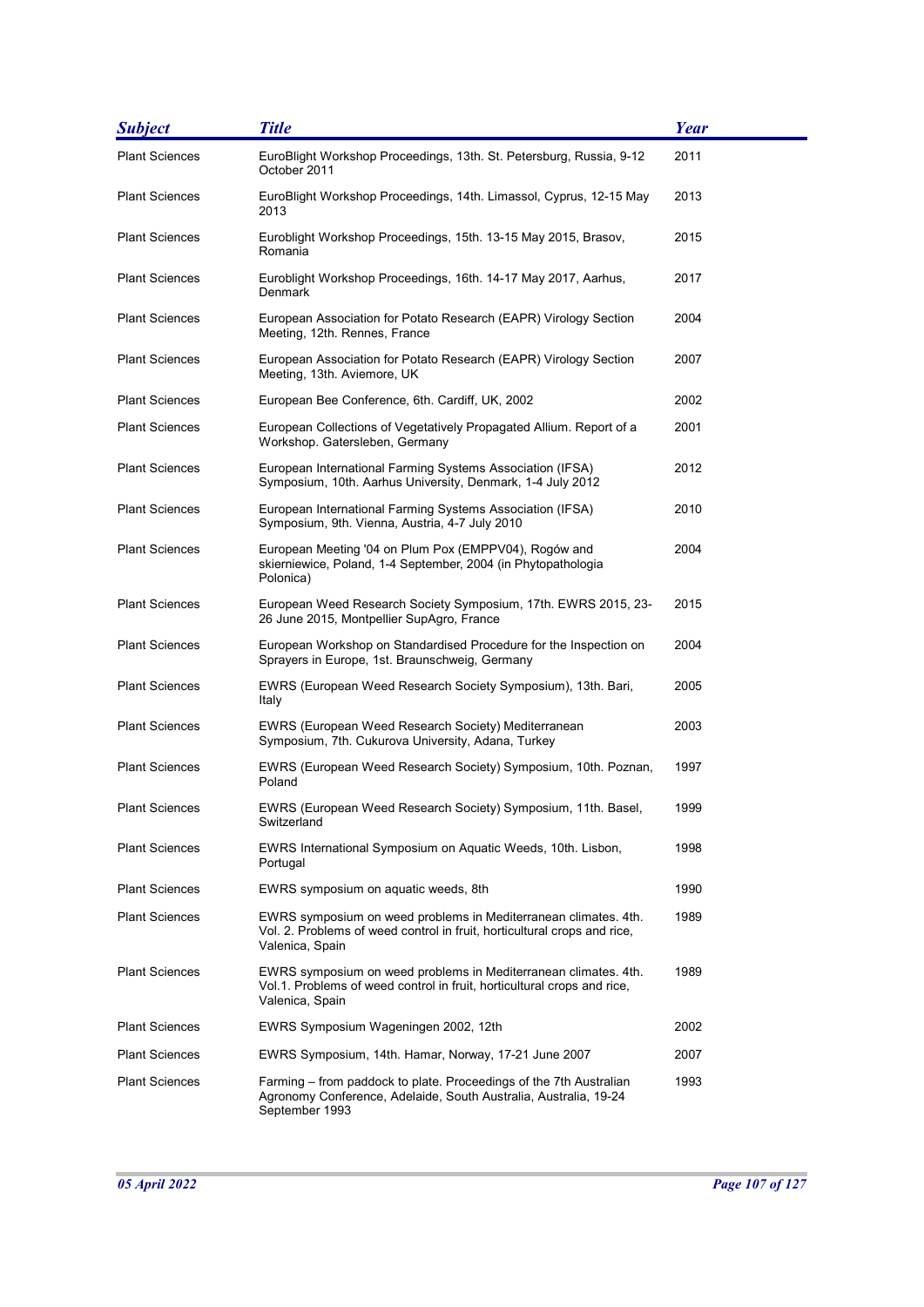| <b>Subject</b>        | <b>Title</b>                                                                                                                                                                                                       | <b>Year</b> |
|-----------------------|--------------------------------------------------------------------------------------------------------------------------------------------------------------------------------------------------------------------|-------------|
| <b>Plant Sciences</b> | Feeding the planet and greening agriculture: challenges and<br>opportunities for the bio-economy. Third AIEAA Conference, Alghero,<br>Italy, 25-2 June 2014 (in Bio-based and Applied Economics)                   | 2014        |
| <b>Plant Sciences</b> | Fifth Asian Crop Science Conference, Brisbane, Australia,<br>September/October 2004 (in Plant Production Science)                                                                                                  | 2004        |
| <b>Plant Sciences</b> | First Conference of Basic and Applied Mycology, Assiut University,<br>Egypt, 9-11 March 2010 (in Journal of Basic and Applied Mycology)                                                                            | 2010        |
| <b>Plant Sciences</b> | First EUCARPIA Workshop on Implementing Plant–Microbe Interaction<br>in Plant Breeding, München, Germany, 25-26 June 2015                                                                                          | 2015        |
| <b>Plant Sciences</b> | First International Conference on Fungal Conservation in the Middle<br>East and North of Africa - ICFC-2016, 18-20 October 2016, Ismailia,<br>Egypt. Abstract Book                                                 | 2016        |
| <b>Plant Sciences</b> | First International Conference on Fungal Conservation in the Middle<br>East and North of Africa - ICFC-2016, 18-20 October 2016, Ismailia,<br>Egypt. Posters                                                       | 2016        |
| <b>Plant Sciences</b> | First International Meeting on Cassava Plant Breeding and<br>Biotechnology, Brasilia, Brazil                                                                                                                       | 2006        |
| <b>Plant Sciences</b> | First International Symposium on Fire Blight of Rosaceous Plants,<br>Girona, Spain, 5-8 July 2016 (in Journal of Plant Pathology)                                                                                  | 2016        |
| <b>Plant Sciences</b> | First International Symposium on Fire Blight of Rosaceous Plants,<br>Girona, Spain, 5-8 July 2016 (in Journal of Plant Pathology)                                                                                  | 2016        |
| <b>Plant Sciences</b> | First Legume Society Conference 2013: A Legume Odyssey. Novi<br>Sad, Serbia,-11 May 2013                                                                                                                           | 2013        |
| <b>Plant Sciences</b> | First Maghreb Symposium on Integrated Plant Protection, Sousse,<br>Tunisia, 30 October-1 November 2017 (in Tunisian Journal of Plant<br>Protection)                                                                | 2017        |
| <b>Plant Sciences</b> | First Maghreb Symposium on Integrated Plant Protection, Sousse,<br>Tunisia, 30 October-1 November 2017 (in Tunisian Journal of Plant<br>Protection)                                                                | 2017        |
| <b>Plant Sciences</b> | Fleabane Workshop, Toowoomba, Australia                                                                                                                                                                            | 2004        |
| <b>Plant Sciences</b> | Food and biomass production - basis for a sustainable rural<br>development. 4th CASEE Conference, Zagreb, Croatia, 1-3 July 2013<br>(in Agriculturae Conspectus Scientificus (Poljoprivredna Znanstvena<br>Smotra) | 2013        |
| <b>Plant Sciences</b> | Food barley: importance, uses and local knowledge. Proceedings of a<br>workshop on food barley improvement, Hammamet, Tunisia                                                                                      | 2002        |
| <b>Plant Sciences</b> | Fourth International Mediterranean Symposium on Medicinal and<br>Aromatic Plants MESMAP - 4, Antalya, Turkey, 18-22 April 2018 (in<br>International Journal of Agriculture, Environment and Food Sciences)         | 2018        |
| <b>Plant Sciences</b> | Fruits & roots: a celebration and forward look. East Malling Centenery<br>Conference, East Malling, Kent, UK, 6-7 November 2013 (in Aspects of<br>Applied Biology)                                                 | 2013        |
| <b>Plant Sciences</b> | General Meeting of the ASSBT, Orlando, Florida, USA, 25-28 February<br>2009. Abstracts (in Journal of Sugar Beet Research)                                                                                         | 2009        |
| <b>Plant Sciences</b> | Genetic erosion and pollution assessment methodologies, Portugal                                                                                                                                                   | 2004        |
| <b>Plant Sciences</b> | Genetic variation for plant breeding. Proceedings of the 17th<br>EUCARPIA General Congress, Tulln, Austria                                                                                                         | 2004        |
| <b>Plant Sciences</b> | Getting the Most Out of Cover Crops, Wyndham Garden Grantham<br>Hotel, Marston, Lincolnshire, UK, 24-25 June 2015 (in Aspects of<br>Applied Biology)                                                               | 2015        |
| <b>Plant Sciences</b> | Giornate Fitopatologiche 2010, Cervia (RA), Italia, 9-12 marzo 2010.<br>Atti, volume primo                                                                                                                         | 2010        |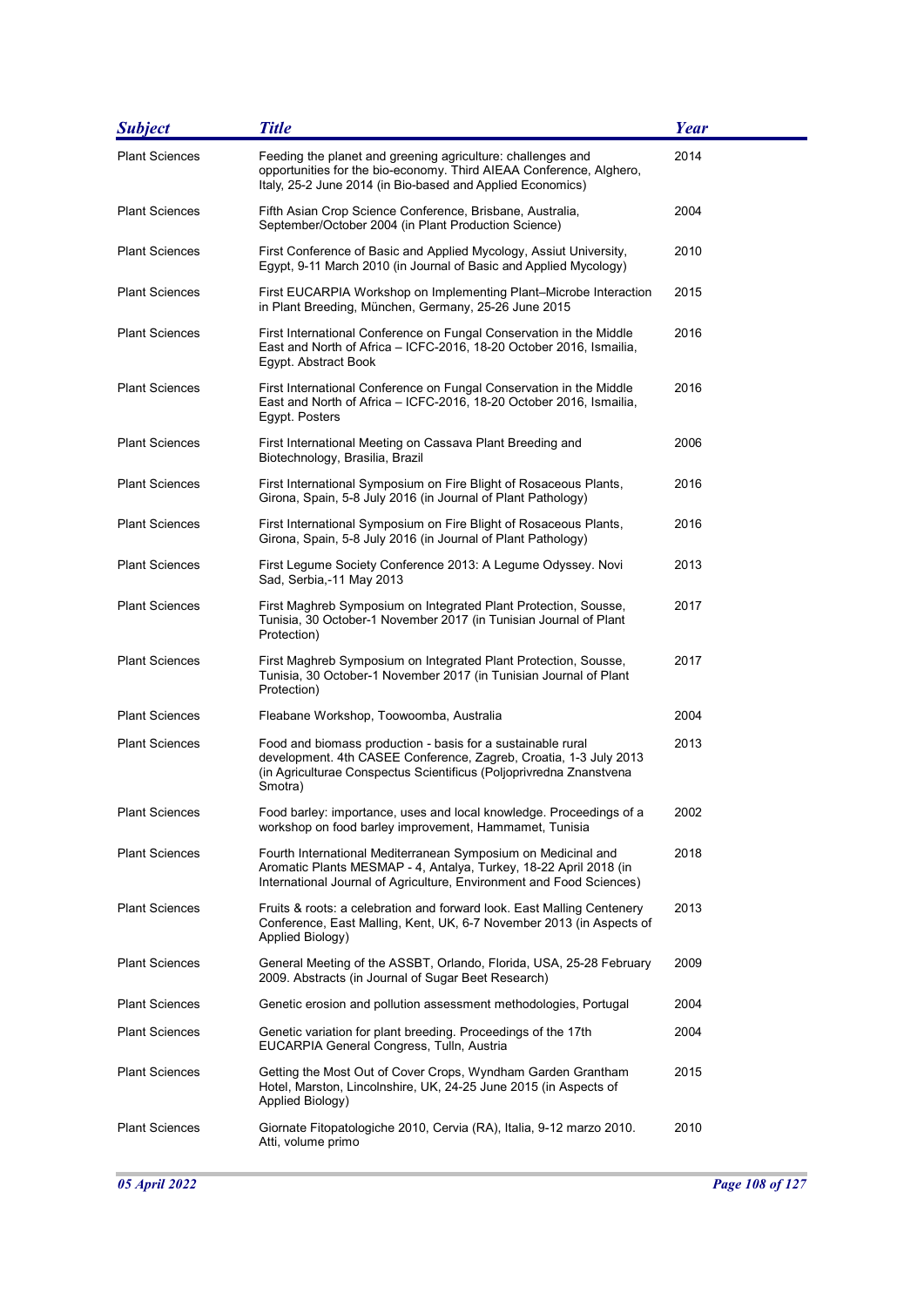| <b>Subject</b>        | <b>Title</b>                                                                                                                                                                                                                  | <b>Year</b> |
|-----------------------|-------------------------------------------------------------------------------------------------------------------------------------------------------------------------------------------------------------------------------|-------------|
| <b>Plant Sciences</b> | Giornate Fitopatologiche 2010, Cervia (RA), Italia, 9-12 marzo 2010.<br>Atti, volume secondo                                                                                                                                  | 2010        |
| <b>Plant Sciences</b> | Giornate Fitopatologiche 2014, Protezione delle piante, qualita,<br>ambiente. Atti. Chianciano Terme (Siena), Italia, 18-21 marzo 2014,<br>Volume primo e secondo                                                             | 2014        |
| <b>Plant Sciences</b> | Giornate Fitopatologiche 2016. Atti. Chianciano Terme (Siena), Italia, 8-<br>11 marzo 2016, Volume primo                                                                                                                      | 2016        |
| <b>Plant Sciences</b> | Giornate Fitopatologiche 2016. Atti. Chianciano Terme (Siena), Italia, 8-<br>11 marzo 2016, Volume secondo                                                                                                                    | 2016        |
| <b>Plant Sciences</b> | Giornate Fitopatologiche 2020, 27 ottobre-12 novembre 2020, Bologna,<br>Italy                                                                                                                                                 | 2020        |
| <b>Plant Sciences</b> | Global approaches to cocoa germplasm utilization and conservation:<br>final report of the CFC/ICCO/IPGRI project (1998-2004) and<br>proceedings of the closing workshop, Reading, UK                                          | 2004        |
| <b>Plant Sciences</b> | Global Botanic Gardens Congress, 3rd                                                                                                                                                                                          | 2007        |
| <b>Plant Sciences</b> | Global Botanic Gardens Congress, 5th. 20-26 October 2013, Dunedin,<br>New Zealand                                                                                                                                             | 2013        |
| <b>Plant Sciences</b> | Global Conference on Horticulture for Food, Nutrition and Livelihood<br>Options. Thematic Plenary and Keynote Lectures, Lectures and Poster<br>Abstracts, Workshops                                                           | 2012        |
| <b>Plant Sciences</b> | GM Crops: from basic research to application, Rothamsted Research,<br>Harpenden, UK, 28-29 June 2011 (in Aspects of Applied Biology)                                                                                          | 2011        |
| <b>Plant Sciences</b> | GMO Polemic Conference Proceedings. Georgikon Faculty, Pannon<br>University, Keszthely, Hungary, 28 September 2010                                                                                                            | 2010        |
| <b>Plant Sciences</b> | Grass Breeders' Work Planning Conference Proceedings, 36th                                                                                                                                                                    | 2000        |
| <b>Plant Sciences</b> | Grass Breeders' Work Planning Conference Proceedings, 37th                                                                                                                                                                    | 2002        |
| <b>Plant Sciences</b> | Grassland management after translation of the Agenda 2000 into<br>action - problems and perspectives for agriculture and nature<br>conservation                                                                               | 2002        |
| <b>Plant Sciences</b> | Guide to invasive alien species of European Union concern (in<br>Bulgarian) (Trichkova T; Vladimirov V; Tomov R; Todorov M. eds)                                                                                              | 2017        |
| <b>Plant Sciences</b> | Guidelines: access and benefit sharing in research projects                                                                                                                                                                   | 2012        |
| Plant Sciences        | Home Gardens and In Situ Conservation of Plant Genetic Resources in<br>Farming Systems. Proceedings of the Second International Home<br>Gardens Workshop, Witzenhausen, Germany                                               | 2001        |
| <b>Plant Sciences</b> | Home Gardens in Nepal. Proceedings of a National Workshop,<br>Pokhara, Nepal                                                                                                                                                  | 2004        |
| <b>Plant Sciences</b> | Hunger and Poverty: The Role of Biodiversity. Report of an<br>International Consultation on The Role of Biodiversity in Achieving the<br>UN Millennium Development Goal of Freedom from Hunger and<br>Poverty, Chennai, India | 2005        |
| <b>Plant Sciences</b> | IBRA International Conference on Tropical Bees, 8th and VI Encontro<br>sobre Abelhas                                                                                                                                          | 2004        |
| <b>Plant Sciences</b> | III Congress of Serbian Geneticists, 30 November - 4 December 2004,<br>Subotica, Serbia. Book of Abstracts                                                                                                                    | 2004        |
| <b>Plant Sciences</b> | III Jornada Nacional de Fitopatología y I Jornada Nacional de<br>Protección Vegetal, 3 de setiembre 2015, Montevideo, Uruguay                                                                                                 | 2015        |
| <b>Plant Sciences</b> | III Jornadas de la Asociacion Española de Leguminosas y IV Seminario<br>de Judías de la Península Ibérica, Valladolid, España, 2-4 de<br>Septiembre de 2008 (Actas AEL 3)                                                     | 2008        |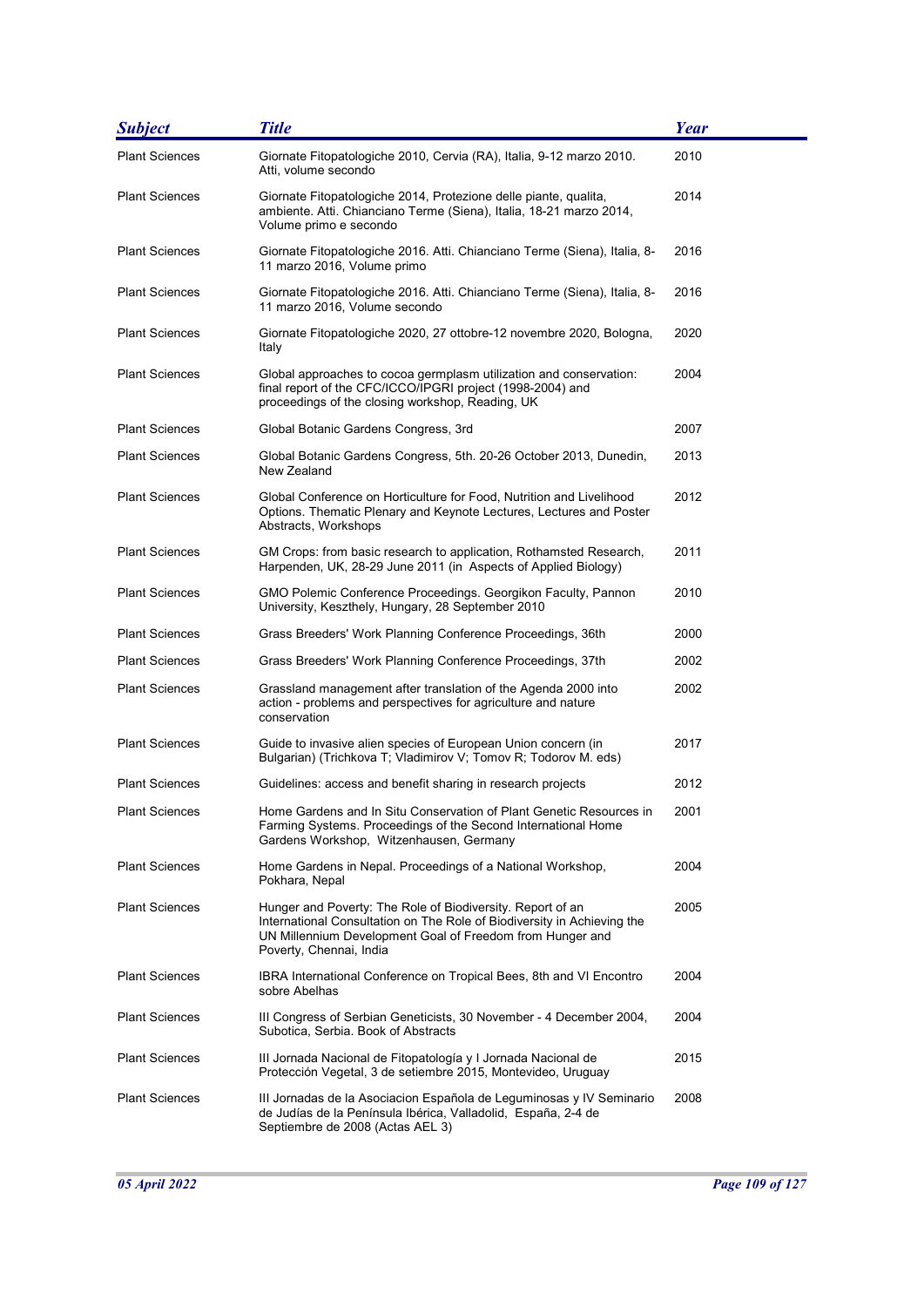| <b>Subject</b>        | <b>Title</b>                                                                                                                                                                                                                                                            | <b>Year</b> |
|-----------------------|-------------------------------------------------------------------------------------------------------------------------------------------------------------------------------------------------------------------------------------------------------------------------|-------------|
| <b>Plant Sciences</b> | Improvement and unification of plant disease diagnostics, Skierniewice,<br>Poland, 30 August-1 September 2004. Workshop papers (in<br>Phytopathologia Polonica)                                                                                                         | 2004        |
| <b>Plant Sciences</b> | Improving sown grasslands through breeding and management.<br>Proceedings of the Joint 20th Symposium of the European Grassland<br>Federation and the 33rd Meeting of the EUCARPIA Section 'Fodder<br>Crops and Amenity Grasses', 24-27 June 2019, Zurich, Switzerland. | 2019        |
| <b>Plant Sciences</b> | Incontri Fitoiatrici 2015. Centro Congressi di Torino Incontra, Via Nino<br>Costa 8, Torino, Italia, 17 Marzo 2015 (in Protezione delle Colture)                                                                                                                        | 2015        |
| <b>Plant Sciences</b> | Increasing the resilience of cacao to major pest and disease threats in<br>the 21st century. Asia-Pacific Regional Cocoa IPM symposium, Bali,<br>Indonesia, 9-11 April 2019 (in ACIAR Proceedings Series)                                                               | 2019        |
| <b>Plant Sciences</b> | Innovation and Sustainable Development in Agriculture and Food<br>(ISDA), Montpellier, France                                                                                                                                                                           | 2010        |
| <b>Plant Sciences</b> | Innovations in Organic Food Systems for Sustainable Production and<br>Ecosystem Services, Long Beach, California, USA, 1-2 November 2014<br>(in Sustainable Agriculture Research)                                                                                       | 2014        |
| <b>Plant Sciences</b> | In-situ Conservation of Agricultural Biodiversity On-farm: Lessons<br>Learned and Policy Implications, Hanoi, Vietnam                                                                                                                                                   | 2004        |
| <b>Plant Sciences</b> | Integrated Agricultural Systems: Methodologies, Modelling and<br>Measuring, Edinburgh, UK, 2-4 June 2009 (in Aspects of Applied<br>Biology)                                                                                                                             | 2009        |
| <b>Plant Sciences</b> | International advances in pesticide application, Barcelona, Spain, 13-15<br>January 2015 (in Aspects of Applied Biology)                                                                                                                                                | 2015        |
| <b>Plant Sciences</b> | International advances in pesticide application, Brighton, UK, 9-11<br>January 2018 (in Aspects of Applied Biology)                                                                                                                                                     | 2018        |
| <b>Plant Sciences</b> | International Advances in Pesticide Application, Cambridge, UK, 5-7<br>January 2010 (in Aspects of Applied Biology)                                                                                                                                                     | 2010        |
| <b>Plant Sciences</b> | International advances in pesticide application, Oxford, UK, 8-10<br>January 2014 (in Aspects of Applied Biology)                                                                                                                                                       | 2014        |
| <b>Plant Sciences</b> | International Advances in Pesticide Application, Wageningen,<br>Netherlands, 10-12 January 2012 (in Aspects of Applied Biology)                                                                                                                                         | 2012        |
| <b>Plant Sciences</b> | International Bacterial Wilt Symposium, 4th. York, UK                                                                                                                                                                                                                   | 2006        |
| <b>Plant Sciences</b> | International Botrytis Symposium, 14th. Cape Town, South Africa. Book<br>of Abstracts                                                                                                                                                                                   | 2007        |
| <b>Plant Sciences</b> | International Conference "Biological and Pro-ecological Methods for<br>Control of Diseases in Orchards and Small Fruit Plantations",<br>Skierniewice, Poland, 29-31 August, 2005 (in Phytopathologia Polonica)                                                          | 2005        |
| <b>Plant Sciences</b> | International Conference on "Triticale Biology, Breeding and<br>Production", IHAR-PIB Radzików, Poland, 2-5 July 2017. Abstracts                                                                                                                                        | 2017        |
| <b>Plant Sciences</b> | International Conference on Alternative Methods in Crop Protection,<br>4th. Evolution of the European and French regulatory framework - new<br>ways and innovative strategies, Nouveau Siècle, Lille, France, 8-10<br>March 2011                                        | 2011        |
| <b>Plant Sciences</b> | International Conference on Bioscience: Biotechnology and<br>Biodiversity. Step in the future. The Fourth Joint UNS-PSU Conference,<br>18-20 June 2012, Novi Sad, Serbia. Book of Proceedings                                                                           | 2012        |
| <b>Plant Sciences</b> | International Conference on Bioscience: Biotechnology and<br>Biodiversity. Step in the future. The Fourth Joint UNS-PSU Conference,<br>18-20 June 2012, Novi Sad, Serbia. Conference Proceedings                                                                        | 2012        |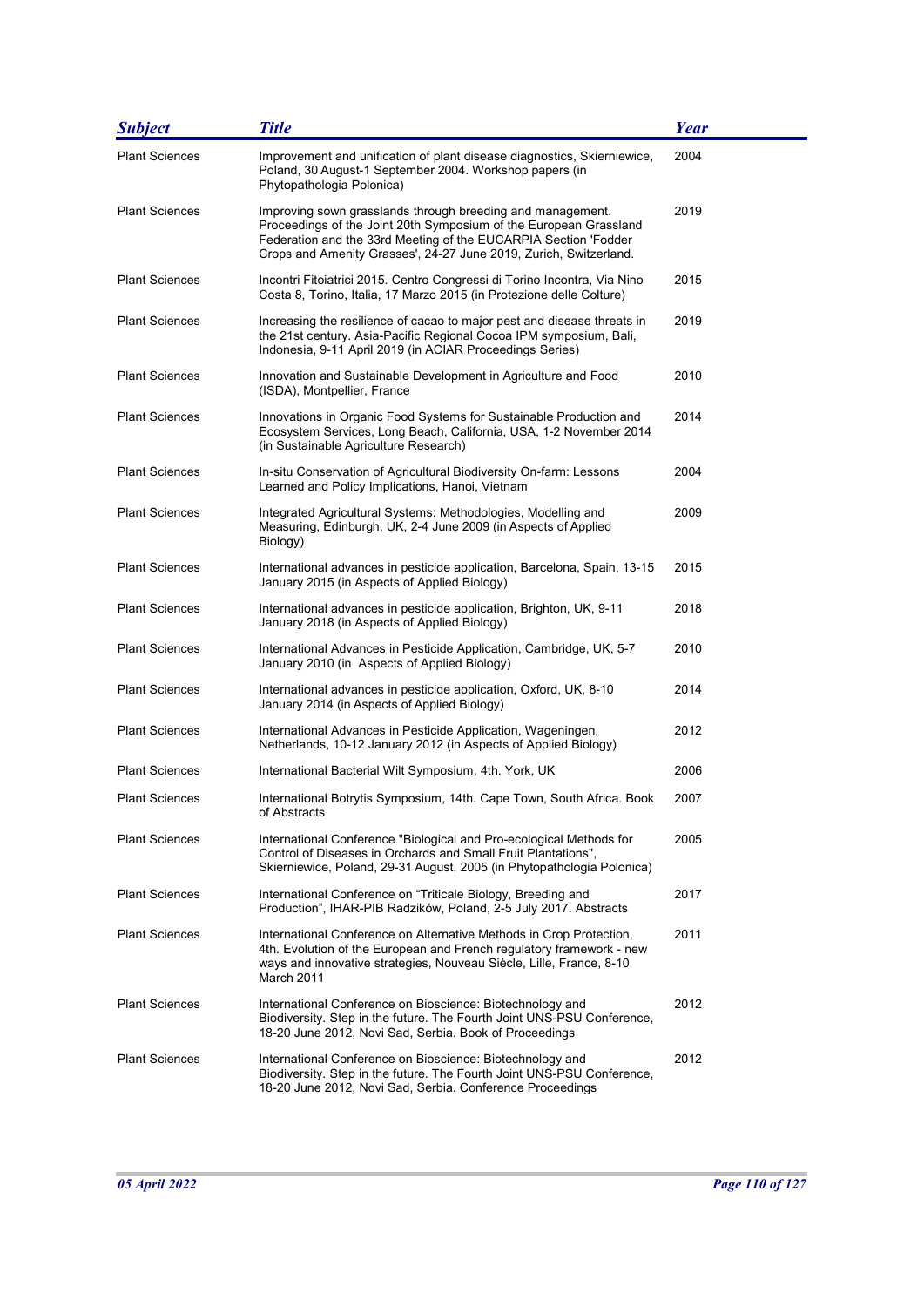| <b>Subject</b>        | <b>Title</b>                                                                                                                                                                                                                         | <b>Year</b> |
|-----------------------|--------------------------------------------------------------------------------------------------------------------------------------------------------------------------------------------------------------------------------------|-------------|
| <b>Plant Sciences</b> | International Conference on Crop Improvement (ICCI) 2013, Malaysia,<br>25-26 November 2013 (in Pertanika Journal of Tropical Agricultural<br>Science)                                                                                | 2013        |
| <b>Plant Sciences</b> | International Conference on ENHANCED GENEPOOL UTILIZATION -<br>Capturing wild relative and landrace diversity for crop improvement,<br>Cambridge, UK, 16-20 June 2014. Book of Abstracts                                             | 2014        |
| <b>Plant Sciences</b> | International Conference on Insect Science, Bangalore, India, 14-17<br>February 2013 (in Current Biotica)                                                                                                                            | 2013        |
| <b>Plant Sciences</b> | International Conference on Novel and Sustainable Weed Management<br>in Arid and Semi-Arid Agro-Ecosystems, 2nd. Santorini, Greece                                                                                                   | 2009        |
| <b>Plant Sciences</b> | International Conference on Organic Fruit-Growing, 19th. Proceedings<br>of the Conference, 17-19 February 2020, Hohenheim, Germany                                                                                                   | 2020        |
| <b>Plant Sciences</b> | International Conference on Plant Physiology 2014, Bali, Indonesia, 26-<br>28 August 2014. Enhancing Strategic Plant Physiological Research and<br>Technologies for Sustainable Resources                                            | 2014        |
| <b>Plant Sciences</b> | International congress on health and wine. Wine as part of a healthy<br>diet and lifestyle, Spier, Stellenbosch, South Africa, 13-16<br>September, 2005. Papers and posters (in South African Journal of<br>Enology and Viticulture) | 2005        |
| <b>Plant Sciences</b> | International congress on Musa: harnessing research to improve<br>livelihoods, Penang, Malaysia                                                                                                                                      | 2004        |
| <b>Plant Sciences</b> | International Grassland Congress, 22nd. Revitalising grasslands to<br>sustain our communities. 15-19 September 2013, Sydney, Australia                                                                                               | 2013        |
| <b>Plant Sciences</b> | International Lupin Conference, 10th. Wild and cultivated lupins from<br>the tropics to the poles, Laugarvatn, Iceland                                                                                                               | 2004        |
| <b>Plant Sciences</b> | International Lupin Conference, 11th. Guadalajara, Jalisco, Mexico                                                                                                                                                                   | 2005        |
| <b>Plant Sciences</b> | International Lupin Conference, 12th. Freemantle, Western Australia,<br>14-18 September 2008                                                                                                                                         | 2008        |
| <b>Plant Sciences</b> | International Lupin Conference, 13th. Lupin crops - an opportunity for<br>today, a promise for the future. Poznań, Poland, 6-10 June 2011                                                                                            | 2011        |
| <b>Plant Sciences</b> | International Lupin Conference, 9th. Lupin, an ancient crop for the new<br>millennium, Klink/Muritz, Germany                                                                                                                         | 1999        |
| <b>Plant Sciences</b> | International Organization of Citrus Virologists Conference, 18th. 7-12<br>November 2010, Campinas, Brazil                                                                                                                           | 2010        |
| <b>Plant Sciences</b> | International Organization of Citrus Virologists Proceedings, 14th. 13-<br>18 September 1998, Campinas, Brazil                                                                                                                       | 1998        |
| <b>Plant Sciences</b> | International Organization of Citrus Virologists Proceedings, 15th.11-16<br>November 2001, Paphos, Cyprus                                                                                                                            | 2001        |
| <b>Plant Sciences</b> | International Organization of Citrus Virologists Proceedings, 16th. 2004,<br>Monterrey, Mexico                                                                                                                                       | 2004        |
| <b>Plant Sciences</b> | International Organization of Citrus Virologists Proceedings, 17th.<br>October 2007, Adana, Turkey                                                                                                                                   | 2007        |
| <b>Plant Sciences</b> | International Palm Oil Sustainability Conference 2012, Putrajaya,<br>Malaysia, 10-11 September 2012 (in Journal of Oil Palm & the<br>Environment)                                                                                    | 2012        |
| <b>Plant Sciences</b> | International Plant Cold Hardiness Seminar, 8th                                                                                                                                                                                      | 2007        |
| <b>Plant Sciences</b> | International Research Conference on Methyl Bromide Alternatives and<br>Emissions Reduction, 2006                                                                                                                                    | 2006        |
| <b>Plant Sciences</b> | International Research Conference on Methyl Bromide Alternatives and<br>Emissions Reductions, 2007                                                                                                                                   | 2007        |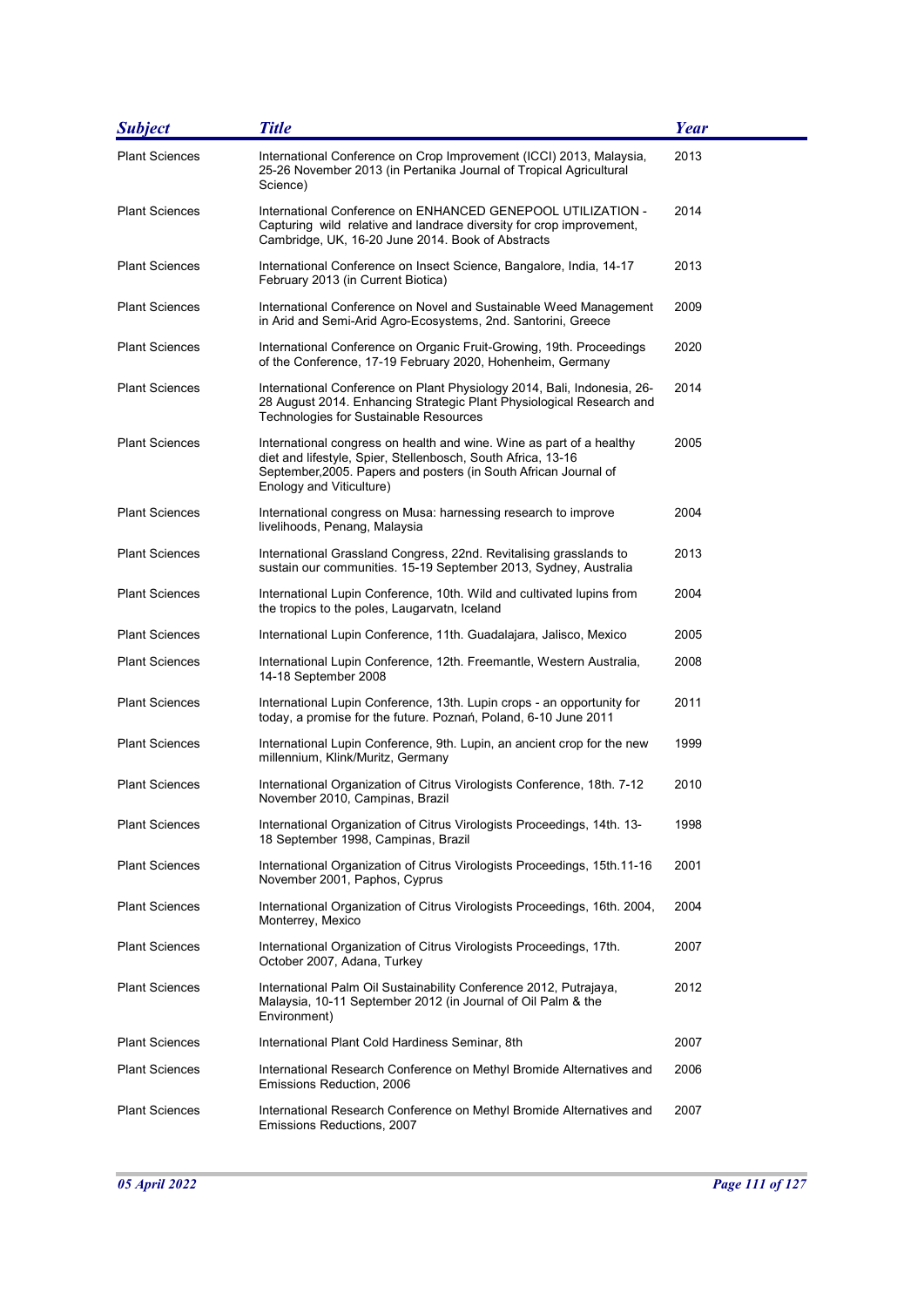| <b>Subject</b>        | <b>Title</b>                                                                                                                                                                                                                                       | Year |
|-----------------------|----------------------------------------------------------------------------------------------------------------------------------------------------------------------------------------------------------------------------------------------------|------|
| <b>Plant Sciences</b> | International Research Conference on Methyl Bromide Alternatives and<br>Emissions Reductions, 2008                                                                                                                                                 | 2008 |
| <b>Plant Sciences</b> | International Research Conference on Methyl Bromide Alternatives and<br>Emissions Reductions, 2009                                                                                                                                                 | 2009 |
| <b>Plant Sciences</b> | International Research Conference on Methyl Bromide Alternatives and<br>Emissions Reductions, 2010                                                                                                                                                 | 2010 |
| <b>Plant Sciences</b> | International Safflower Conference, 5th. Safflower: A Multipurpose<br>Species with Unexploited Potential and World Adaptability, USA                                                                                                               | 2001 |
| <b>Plant Sciences</b> | International Safflower Conference, 6th. Safflower: a unique crop for oil,<br>spices and health consequently, a better life for you, Istanbul, Turkey                                                                                              | 2005 |
| <b>Plant Sciences</b> | International Safflower Conference, 7th. New South Wales, Australia                                                                                                                                                                                | 2008 |
| <b>Plant Sciences</b> | International scientific conference "Fruit flies and other dipterous plant<br>pests", Riga, Latvia, 9-12 July 2012                                                                                                                                 | 2012 |
| <b>Plant Sciences</b> | International Scientific Conference and NJF seminar No 426, Jelgava,<br>Latvia, 6-9 October 2009 (in Agronomijas Vestis)                                                                                                                           | 2009 |
| <b>Plant Sciences</b> | International Scientific Conference on Environmentally Friendly Fruit<br>Growing, Polli, Estonia                                                                                                                                                   | 2005 |
| <b>Plant Sciences</b> | International Scientific Conference on Sustainable Farming Systems,<br>5th                                                                                                                                                                         | 2008 |
| <b>Plant Sciences</b> | International Scientific Conference, Risks in Agriculture: Environmental<br>and Economic Consequences, Tallinn, Estonia, 8-10 June 2010 (in<br>Agronomy Research)                                                                                  | 2010 |
| <b>Plant Sciences</b> | International Sclerotinia Workshop, 13th. Monterey, California, USA                                                                                                                                                                                | 2005 |
| <b>Plant Sciences</b> | International Society of Sugar Cane Technologists: Proceedings of the<br>XXVIIIth Congress, 24-27 June 2013, São Paulo, Brazil                                                                                                                     | 2013 |
| <b>Plant Sciences</b> | International Society of Sugar Cane Technologists: Proceedings of the<br>XXVIIth Congress, 7-11 March 2010, Veracruz, Mexico                                                                                                                       | 2010 |
| <b>Plant Sciences</b> | International Symposium for Agriculture and Food, XXXVII Faculty-<br>Economy Meeting, IV Macedonian Symposium for Viticulture and Wine<br>Production, VII Symposium for Vegetable and Flower Production, 12-14<br>December 2012, Skopje, Macedonia | 2012 |
| <b>Plant Sciences</b> | International Symposium on Advances in Lamiaceae Science, Antalya,<br>Turkey, 26-29 April 2017 (in Natural Volatiles & Essential Oils)                                                                                                             | 2017 |
| <b>Plant Sciences</b> | International Symposium on Agriculturally Important Microorganisms:<br>Conservation, Utilisation, Bioremediation and Ecological Significance,<br>Kolkata, India, 23-25 February, 2006. Abstracts (in Journal of<br>Mycopathological Research)      | 2006 |
| <b>Plant Sciences</b> | International Symposium on Biodiversity of Nematodes in Pakistan,<br>Karachi, Pakistan                                                                                                                                                             | 2004 |
| <b>Plant Sciences</b> | International Symposium on Biological Control of Arthropods, 2nd.<br>Davos, Switzerland                                                                                                                                                            | 2005 |
| <b>Plant Sciences</b> | International Symposium on Biological Control of Arthropods, 3rd.<br>Christchurch, New Zealand                                                                                                                                                     | 2009 |
| <b>Plant Sciences</b> | International Symposium on Biological Control of Arthropods, 5th. 11-<br>15 September 2017, Langkawi, Malaysia                                                                                                                                     | 2017 |
| <b>Plant Sciences</b> | International Symposium on Biological Control of Weeds, XIV. Kruger<br>National Park, South Africa, 2-7 March 2014                                                                                                                                 | 2014 |
| <b>Plant Sciences</b> | International Symposium on Cocoa Research (ISCR), Lima, Peru, 13-<br>17 November 2017                                                                                                                                                              | 2017 |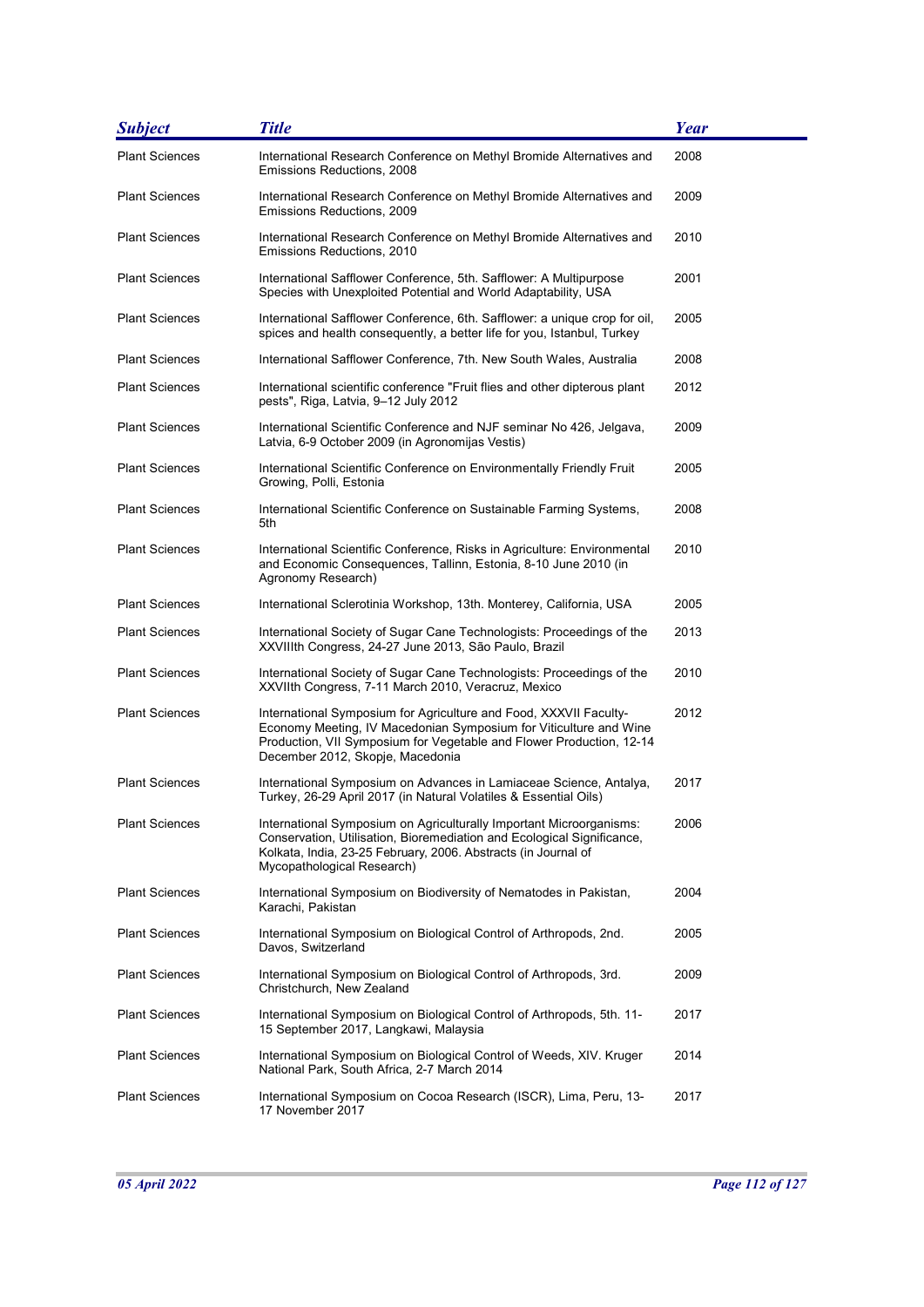| <b>Subject</b>        | <b>Title</b>                                                                                                                                                                          | <b>Year</b> |
|-----------------------|---------------------------------------------------------------------------------------------------------------------------------------------------------------------------------------|-------------|
| <b>Plant Sciences</b> | International Symposium on Current Trends in Plant Protection, 25-28<br>September 2012, Belgrade, Serbia. Proceedings                                                                 | 2012        |
| <b>Plant Sciences</b> | International Symposium on Food Security Dilemma: Plant Health and<br>Climate Change Issues, Kalyani, India, December 7-9, 2012                                                       | 2012        |
| <b>Plant Sciences</b> | International Symposium on Fruit Flies of Economic Importance, 6th                                                                                                                    | 2002        |
| <b>Plant Sciences</b> | International Symposium on Fruit Flies of Economic Importance, 7th.<br>Fruit Flies of Economic Importance: From Basic to Applied Knowledge,<br>10-15 September 2006, Salvador, Brazil | 2006        |
| <b>Plant Sciences</b> | International Symposium on Fruit Flies of Economic Importance, 8th.<br>26 September-1 October 2010, Valencia, Spain                                                                   | 2010        |
| <b>Plant Sciences</b> | International Symposium on Fruit Flies of Economic Importance, 9th.<br>12-16 May 2014, Bangkok, Thailand                                                                              | 2014        |
| <b>Plant Sciences</b> | International Symposium on Fusarium wilt on banana, 2nd. Brazil                                                                                                                       | 2003        |
| <b>Plant Sciences</b> | International Symposium on Minor Fruits and Medicinal Plants for<br>Health and Ecology Security (ISMF&MP)                                                                             | 2011        |
| <b>Plant Sciences</b> | International Symposium on New Crops and Uses, 5th. Their role in a<br>rapidly changing world, Southampton, UK                                                                        | 2007        |
| <b>Plant Sciences</b> | International Symposium on Plant Health in Urban Horticulture, 2nd.<br>Berlin, Germany, 2003                                                                                          | 2003        |
| <b>Plant Sciences</b> | International Symposium on Sustainable Fruit Production, Donja<br>Stubica, Croatia, 21-24 March 2016 (in Agriculturae Conspectus<br>Scientificus (Poljoprivredna Znanstvena Smotra)   | 2016        |
| <b>Plant Sciences</b> | International Symposium on the Biosafety of Genetically Modified<br>Organisms, 10th. Wellington, New Zealand                                                                          | 2008        |
| <b>Plant Sciences</b> | International Symposium on the Biosafety of Genetically Modified<br>Organisms, 11th. Buenos Aires, Argentina                                                                          | 2010        |
| <b>Plant Sciences</b> | International Symposium on the Biosafety of Genetically Modified<br>Organisms, 7th. Beijing, China                                                                                    | 2002        |
| <b>Plant Sciences</b> | International Symposium on the Biosafety of Genetically Modified<br>Organisms, 8th. Montpellier, France                                                                               | 2004        |
| <b>Plant Sciences</b> | International Symposium on the Biosafety of Genetically Modified<br>Organisms, 9th. Jeju Island, Korea                                                                                | 2006        |
| <b>Plant Sciences</b> | International Symposium on Tropical Fruits (ISTF2017), 23-25 October<br>2017, Nadi, Fiji                                                                                              | 2017        |
| <b>Plant Sciences</b> | International Symposium, Forage Conservation, 18th. Brno, Czech<br>Republic, 13-16 August 2019                                                                                        | 2019        |
| <b>Plant Sciences</b> | International Working Conference on Stored Product Protection (9th<br>IWSPP)                                                                                                          | 2006        |
| <b>Plant Sciences</b> | International Working Group on Plant Viruses with Fungal Vectors<br>(IWGPVFV), 1st. Braunschweig, Germany. Symposium Proceedings                                                      | 1990        |
| <b>Plant Sciences</b> | International Working Group on Plant Viruses with Fungal Vectors<br>(IWGPVFV), 2nd. Montreal, Canada. Symposium Proceedings                                                           | 1993        |
| <b>Plant Sciences</b> | International Working Group on Plant Viruses with Fungal Vectors<br>(IWGPVFV), 3rd. Dundee, UK. Symposium Proceedings                                                                 | 1996        |
| <b>Plant Sciences</b> | International Working Group on Plant Viruses with Fungal Vectors<br>(IWGPVFV), 4th. California, USA. Symposium Proceedings                                                            | 1999        |
| <b>Plant Sciences</b> | International Working Group on Plant Viruses with Fungal Vectors<br>(IWGPVFV), 5th. Zurich, Switzerland. Symposium Proceedings                                                        | 2002        |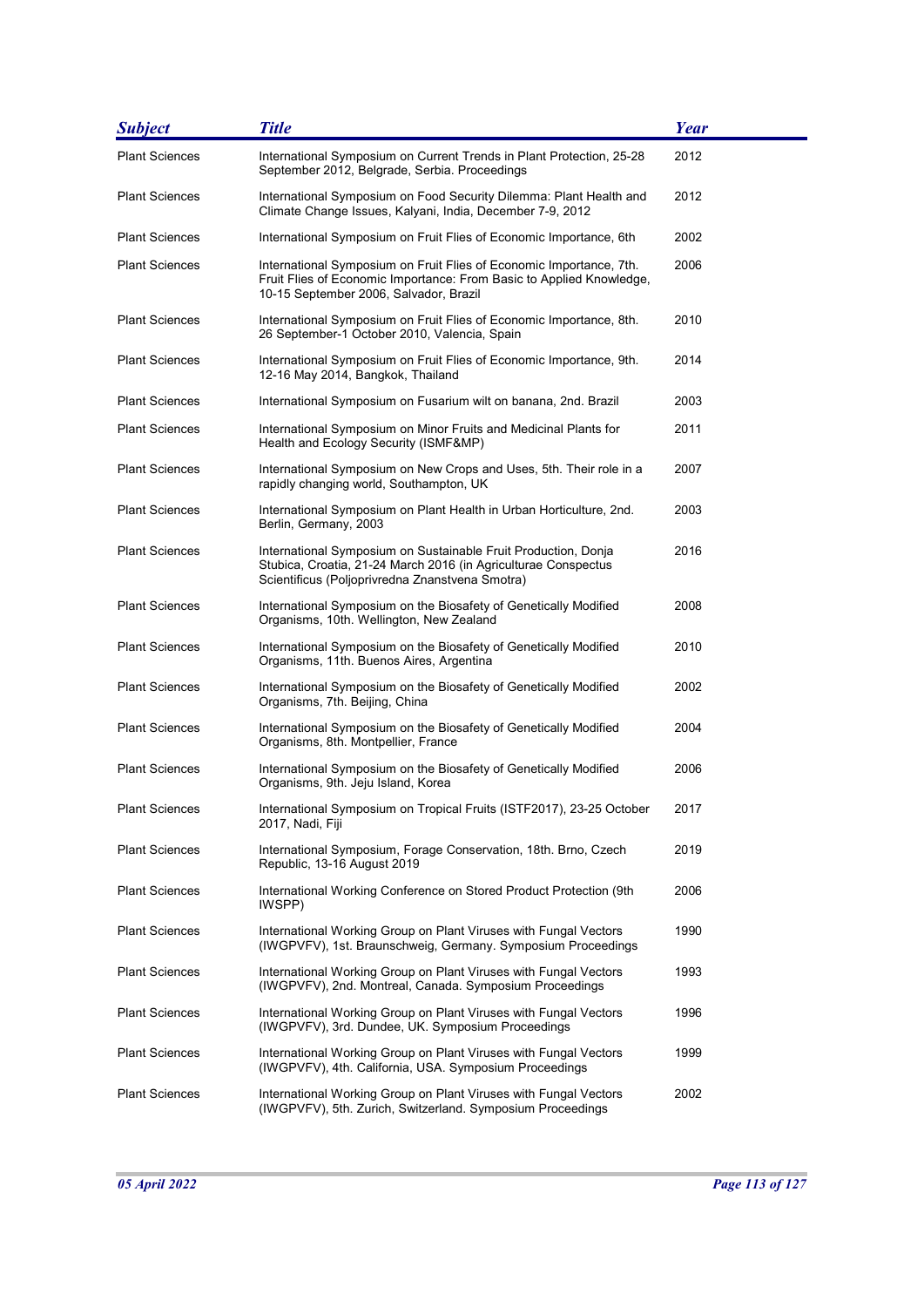| <b>Subject</b>        | <b>Title</b>                                                                                                                                                                        | <b>Year</b> |
|-----------------------|-------------------------------------------------------------------------------------------------------------------------------------------------------------------------------------|-------------|
| <b>Plant Sciences</b> | International Working Group on Plant Viruses with Fungal Vectors<br>(IWGPVFV), 6th. Bologna, Italy. Symposium Proceedings                                                           | 2005        |
| <b>Plant Sciences</b> | International Working Group on Plant Viruses with Fungal Vectors<br>(IWGPVFV), 7th. Quedlinburg, Germany. Symposium Proceedings                                                     | 2008        |
| <b>Plant Sciences</b> | International Working Group on Plant Viruses with Fungal Vectors<br>(IWGPVFV), 8th. Universite Catholique de Louvain, Belgium.<br>Symposium Proceedings                             | 2011        |
| <b>Plant Sciences</b> | International Working Group on Plant Viruses with Fungal Vectors, 9th.<br>Obihiro, Hokkaido, Japan, 19-22 August 2013                                                               | 2013        |
| <b>Plant Sciences</b> | International workshop on certified forest products and sustainable<br>forestry, Beijing, China, 30-31 October 2018                                                                 | 2018        |
| <b>Plant Sciences</b> | ISTH 51st Annual Meeting, Boca Chica, Dominican Republic, 10-14<br>October, 2005 (in Proceedings of the Interamerican Society for Tropical<br>Horticulture)                         | 2005        |
| <b>Plant Sciences</b> | ISTH 52nd Annual Meeting, Puerto Rico, USA, 24-30 September, 2006<br>(in Proceedings of the Interamerican Society for Tropical Horticulture)                                        | 2006        |
| <b>Plant Sciences</b> | ISTH 53rd Annual Meeting, Morelia, Mexico, October 2007 (in<br>Proceedings of the Interamerican Society for Tropical Horticulture)                                                  | 2007        |
| <b>Plant Sciences</b> | IV Congress of the Serbian Genetic Society, 1-5 June 2009, Tara,<br>Serbia, Book of Abstracts                                                                                       | 2009        |
| <b>Plant Sciences</b> | IV Jornada Uruguaya de Fitopatología, II Jornada Uruguaya de<br>Protección Vegetal, 1 de setiembre, 2017. Libro de resumenes                                                        | 2017        |
| <b>Plant Sciences</b> | IV Jornadas de la AEL - V Seminario de Judía, Pontevedra, España,<br>2012 (Actas AEL 5)                                                                                             | 2012        |
| <b>Plant Sciences</b> | Joint international conference on viticultural zoning, Cape Town, South<br>Africa, 15-19 November 2004. Papers and posters (in South African<br>Journal of Enology and Viticulture) | 2004        |
| <b>Plant Sciences</b> | Kasetsart University Annual Conference, 47th. 17-20 March 2009,<br>Kasetsart University, Thailand. Subject: Plants                                                                  | 2009        |
| <b>Plant Sciences</b> | Kasetsart University Annual Conference, 48th. 3-5 March 2010,<br>Kasetsart University, Thailand. Subject: Plants                                                                    | 2010        |
| <b>Plant Sciences</b> | Kasetsart University Annual Conference, 49th. Kasetsart University,<br>Thailand, 1-4 February, 2011. Volume 1. Subject: Plants                                                      | 2011        |
| <b>Plant Sciences</b> | Kasetsart University Annual Conference, 50th. 31 January-2 February<br>2012. Volume 2. Subject: Agricultural Extension and Home Economics,<br>Plants                                | 2012        |
| <b>Plant Sciences</b> | Kasetsart University Annual Conference, 52nd. Agricultural Sciences:<br>Leading Thailand to World Class Standards. 4-7 February 2014,<br>Bangkok, Thailand. Vol 1: Plants           | 2014        |
| <b>Plant Sciences</b> | LIFE+ ELMIAS Ash and Elm, and IUFRO WP 7.02.01 Root and Stem<br>Rots Conference (LIFE-IUFRO) 26/8/18-1/9/18, Sweden                                                                 | 2018        |
| <b>Plant Sciences</b> | Logging to control insects: The science and myths behind managing<br>insect pests - [a report]                                                                                      | 2005        |
| <b>Plant Sciences</b> | Looking back – planning ahead. Proceedings of the 6th Australian<br>Agronomy Conference, Armidale, New South Wales, Australia, 10-14<br>February 1992                               | 1992        |
| <b>Plant Sciences</b> | Making crop rotations fit for the future, Great North Museum at the<br>Hancock, Newcastle-upon-Tyne, UK, 20-21 December 2011 (in<br>Aspects of Applied Biology)                     | 2011        |
| <b>Plant Sciences</b> | Malaysian Biological Symposium 2009, Bangi, Selangor, Malaysia, 17-<br>18 November 2009 (in Pertanika Journal of Tropical Agricultural<br>Science)                                  | 2009        |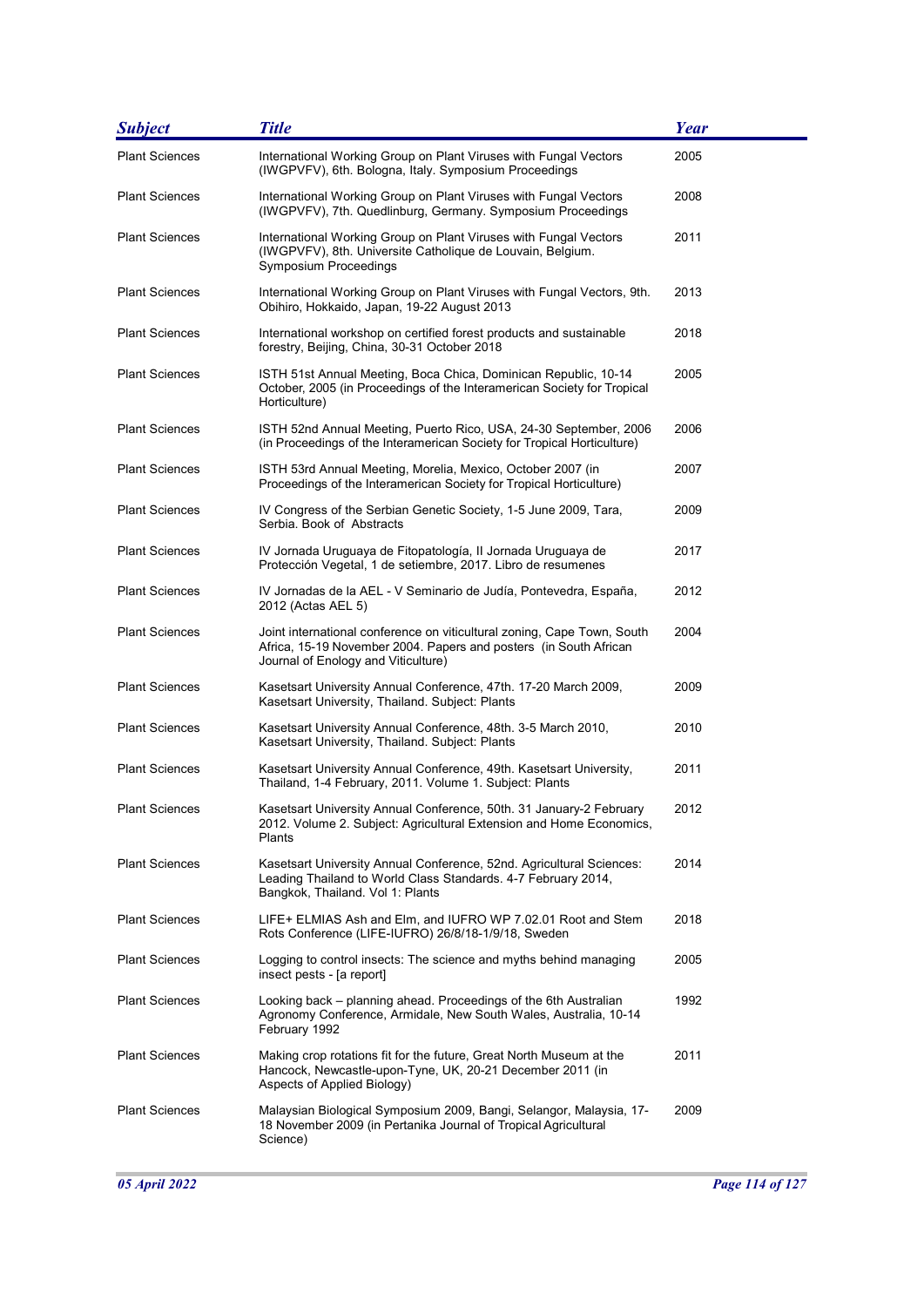| <b>Subject</b>        | <b>Title</b>                                                                                                                                                                                                   | <b>Year</b> |
|-----------------------|----------------------------------------------------------------------------------------------------------------------------------------------------------------------------------------------------------------|-------------|
| <b>Plant Sciences</b> | Malaysian Society of Plant Physiology Conference, 20th. (MSPPC<br>2009), Port Dickson, Negri Sembilan, Malaysia, 24-26 July 2009<br>(Transactions of the Malaysian Society of Plant Physiology Volume 18)      | 2009        |
| <b>Plant Sciences</b> | Malaysian Society of Plant Physiology Conference, 21st. (MSPPC<br>2010), Cameron Highlands, Pahang, Malaysia, 13-14 December 2010<br>(Transactions of the Malaysian Society of Plant Physiology Volume 19)     | 2010        |
| <b>Plant Sciences</b> | Malaysian Society of Plant Physiology Conference, 22nd. (MSPPC<br>2011), Johor Bahru, Malaysia, 21-23 November 2011 (Transactions of<br>the Malaysian Society of Plant Physiology Volume 20)                   | 2011        |
| <b>Plant Sciences</b> | Malaysian Society of Plant Physiology Conference, 23rd. (MSPPC<br>2012), Langkawi, Kedah, Malaysia, 18-20 December 2012<br>(Transactions of the Malaysian Society of Plant Physiology Volume 21)               | 2012        |
| <b>Plant Sciences</b> | Malaysian Society of Plant Physiology Conference, 24th. (MSPPC<br>2013), Terengganu, Malaysia, 27-29 August 2013 (Transactions of the<br>Malaysian Society of Plant Physiology Volume 22)                      | 2013        |
| <b>Plant Sciences</b> | Malaysian Society of Plant Physiology Conference, 25th. (MSPPC<br>2015), Ipoh, Perak, Malaysia, 18-20 August 2015 (Transactions of the<br>Malaysian Society of Plant Physiology Volume 23)                     | 2015        |
| <b>Plant Sciences</b> | Malaysian Society of Plant Physiology Conference, 26th. (MSPCC<br>2016), Kuching, Sarawak, Malaysia, 9-11 August 2016 (Transactions of<br>the Malaysian Society of Plant Physiology Volume 24)                 | 2016        |
| <b>Plant Sciences</b> | Malaysian Society of Plant Physiology Conference, 27th. (MSPCC<br>2017), Johor, Malaysia, 21-23 August 2017 (Transactions of the<br>Malaysian Society of Plant Physiology Volume 25)                           | 2017        |
| <b>Plant Sciences</b> | Malaysian Society of Plant Physiology Conference, 28th. (MSPCC<br>2018), Kelantan, Malaysia, 28-30 August 2018 (Transactions of the<br>Malaysian Society of Plant Physiology Volume 26)                        | 2018        |
| <b>Plant Sciences</b> | Medicinal Plants Research in Asia. Volume I: The Framework and<br>Project Workplans. Asia-Pacific Medicinal Plants Research Meeting.<br>Kuala Lumpur, Malaysia. 7-9 April 2003                                 | 2003        |
| <b>Plant Sciences</b> | Mediterranean Oaks Network. Report of the first meeting. Antalya,<br>Turkey                                                                                                                                    | 2000        |
| <b>Plant Sciences</b> | Meeting the Challenges of Global Climate Change and Food Security<br>through Innovative Maize Research. Proceedings of the 3rd National<br>Maize Workshop of Ethiopia, 18-20 April 2011, Addis Ababa, Ethiopia | 2011        |
| <b>Plant Sciences</b> | Meeting the future demands for grassland production. Proceedings of<br>the 28th General Meeting of the European Grassland Federation, 19-22<br>October 2020, Helsinki, Finland                                 | 2020        |
| <b>Plant Sciences</b> | Modern Fungicides and Antifungal Compounds V. Proceedings of the<br>15th International Reinhardsbrunn Symposium, 6-10 May 2007,<br>Friedrichroda, Germany                                                      | 2007        |
| <b>Plant Sciences</b> | Modern Fungicides and Antifungal Compounds VI. Proceedings of the<br>16th International Reinhardsbrunn Symposium, 25-29 April 2010,<br>Friedrichroda, Germany                                                  | 2009        |
| <b>Plant Sciences</b> | Modern Fungicides and Antifungal Compounds VII. Proceedings of the<br>17th International Reinhardsbrunn Symposium, 21-25 April 2013,<br>Friedrichroda, Germany                                                 | 2013        |
| <b>Plant Sciences</b> | Modern fungicides and antifungal compounds VIII. Proceedings of the<br>18th International Reinhardsbrunn Symposium, 24-28 April 2016,<br>Friedrichroda, Germany                                                | 2016        |
| <b>Plant Sciences</b> | Modern fungicides and antifungal compounds XIX. Proceedings of the<br>19th International<br>Reinhardsbrunn Symposium, 7-11 April 2019, Friedrichroda, Germany                                                  | 2019        |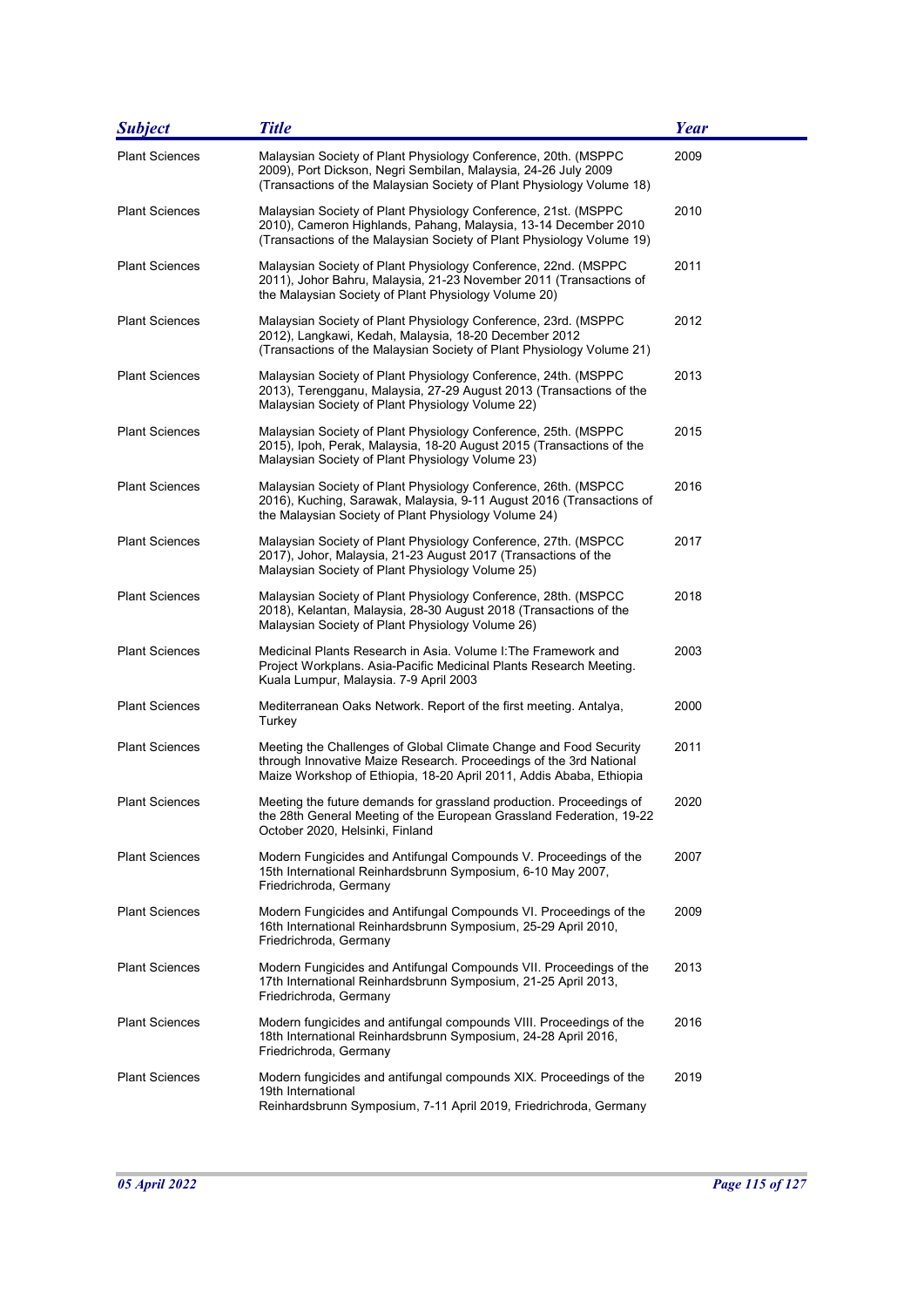| <b>Subject</b>        | <b>Title</b>                                                                                                                                                                                                  | <b>Year</b> |
|-----------------------|---------------------------------------------------------------------------------------------------------------------------------------------------------------------------------------------------------------|-------------|
| <b>Plant Sciences</b> | Modern variety breeding for present and future needs. EUCARPIA 18th<br>General Congress, Valencia, Spain                                                                                                      | 2008        |
| <b>Plant Sciences</b> | Molecular Markers for Allele Mining. Proceedings of a workshop, MS<br>Swaminathan Research Foundation, Chennai, India                                                                                         | 2005        |
| <b>Plant Sciences</b> | Monitoring and biological control methods of woody plant pests and<br>pathogens: from theory to practice, Proceedings of an International<br>Conference, 18-22 April 2016, Moscow, Russia                     | 2016        |
| <b>Plant Sciences</b> | Multifunctional agriculture at the outset of the XXI century: challenges<br>and risks. Proceedings of an international conference, Jelgava, Latvia,<br>22-23 March 2007 (in Agronomijas Vestis)               | 2007        |
| <b>Plant Sciences</b> | Mushroom Biology and Mushroom Products. Proceedings of the 7th<br>International Conference on Mushroom Biology and Mushroom<br>Products, 4-7 October, 2011, Arcachon, France. Volume 1: Oral<br>presentations | 2011        |
| <b>Plant Sciences</b> | Mushroom Biology and Mushroom Products. Proceedings of the 7th<br>International Conference on Mushroom Biology and Mushroom<br>Products, 4-7 October, 2011, Arcachon, France. Volume 2: Poster<br>session     | 2011        |
| <b>Plant Sciences</b> | Mushroom Biology and Mushroom Products. Proceedings of the Sixth<br>International Conference on Mushroom Biology and Mushroom<br>Products, Bonn, Germany                                                      | 2008        |
| <b>Plant Sciences</b> | Mycorrhiza Works. Proceedings of the International Symposium<br>"Mycorrhiza for Plant Vitality" and the Joint Meeting of Working Groups<br>1-4 of COST Action 870, 3-5 October 2007, Hannover, Germany        | 2007        |
| <b>Plant Sciences</b> | Mycosphaerella leaf spot diseases of bananas: present status and<br>outlook, San Jose, Costa Rica                                                                                                             | 2002        |
| <b>Plant Sciences</b> | National Plant Breeding Congress, 2nd. Coimbatore, India, 2006                                                                                                                                                | 2006        |
| <b>Plant Sciences</b> | National Seminar on Recent Trends in Horticultural Crops - Issues and<br>Strategies for Research and Development, Hisar, India, 22-24 March<br>2010 (in Haryana Journal of Horticultural Sciences)            | 2010        |
| <b>Plant Sciences</b> | National Seminar on Recent Trends in Horticultural Crops - Issues and<br>Strategies for Research and Development, Hisar, India, 22-24 March<br>2010 (in Haryana Journal of Horticultural Sciences)            | 2010        |
| <b>Plant Sciences</b> | National Symposium and Workshop on Recent Advances in Prospects<br>and Potential of Medicinal Plants, Rewa, India                                                                                             | 2009        |
| <b>Plant Sciences</b> | National Symposium on Biochemical Approaches for Utilization and<br>Exploitation of Commercially Important Plants, Jorhat, India                                                                              | 2003        |
| <b>Plant Sciences</b> | National Symposium on Biological Control of Sucking Pests held during<br>26-27 May, 2006, in Bangalore, India (in Journal of Biological Control)                                                              | 2006        |
| <b>Plant Sciences</b> | National symposium on climate change, plant protection and food<br>security interface                                                                                                                         | 2009        |
| <b>Plant Sciences</b> | National Symposium on Microbial Diversity and Plant Health, Kalyani,<br>India, 29-30 November 2007. Abstracts (in Journal of Mycopathological<br>Research)                                                    | 2007        |
| <b>Plant Sciences</b> | National symposium on plant protection-technology interface, West<br>Bengal, India                                                                                                                            | 2007        |
| <b>Plant Sciences</b> | National Symposium on Production, Utilization and Export of<br>Underutilized Fruits with Commercial Potentialities, West Bengal, India                                                                        | 2006        |
| <b>Plant Sciences</b> | Natural England, UK - miscellaneous publications                                                                                                                                                              | 2019-       |
| <b>Plant Sciences</b> | Natural Resource Management Ecological Perspectives. Proceedings<br>of the Indian Ecological Society: International Conference, Jammu,<br>India, 18-20 February 2016. Volumes 1 & 2                           | 2016        |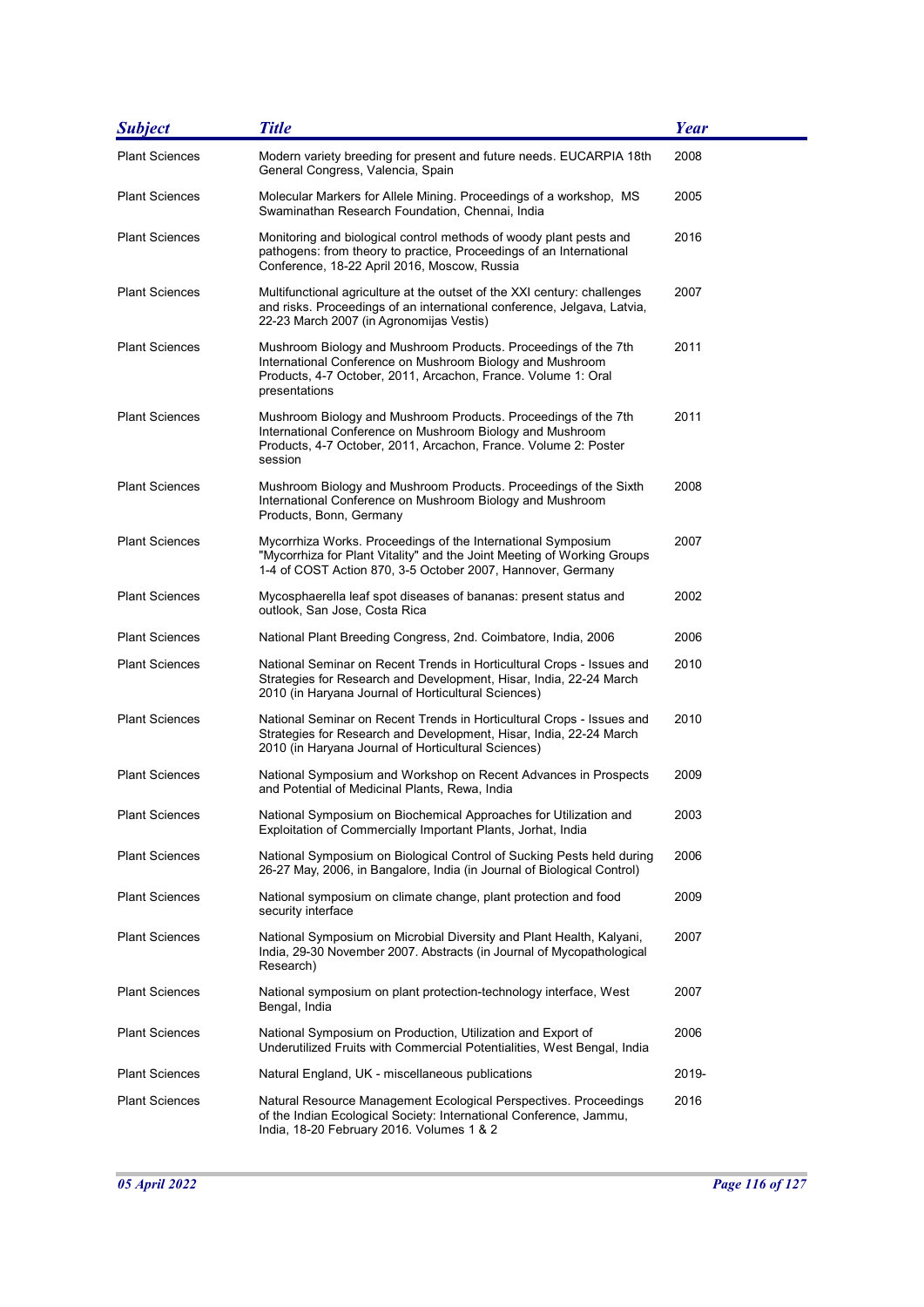| <b>Subject</b>        | <b>Title</b>                                                                                                                                                                                                         | <b>Year</b> |
|-----------------------|----------------------------------------------------------------------------------------------------------------------------------------------------------------------------------------------------------------------|-------------|
| <b>Plant Sciences</b> | Nematode-bacterium symbioses workshop, Tucson, AZ, USA, 21-23<br>April 2007 (in Symbiosis (Rehovot))                                                                                                                 | 2007        |
| <b>Plant Sciences</b> | NEOBIOTA 2014. 8th International Conference on Biological Invasions:<br>from understanding to action. Proceedings, 3-8 November 2014,<br>Antalya, Turkey                                                             | 2014        |
| <b>Plant Sciences</b> | NEOBIOTA 2016. 9th International Conference on Biological Invasions,<br>14-16 September 2016, Vianden, Luxembourg                                                                                                    | 2016        |
| <b>Plant Sciences</b> | New Approaches to Plant Breeding of Orphan Crops in Africa.<br>Proceedings of an International Conference, 19-21 September 2007,<br>Bern, Switzerland                                                                | 2007        |
| <b>Plant Sciences</b> | New Zealand Plant Protection Society's Annual Conference, Dunedin,<br>New Zealand, 11-13 August 2009 (in New Zealand Plant Protection)                                                                               | 2009        |
| <b>Plant Sciences</b> | New Zealand Plant Protection Society's Annual Conference, Chateau<br>on the Park, Christchurch, New Zealand, 11-13 August 2015 (in New<br>Zealand Plant Protection)                                                  | 2015        |
| <b>Plant Sciences</b> | New Zealand Plant Protection Society's Annual Conference, Napier<br>War Memorial Conference Centre, Napier, New Zealand, 13-15 August<br>2013 (in New Zealand Plant Protection)                                      | 2013        |
| <b>Plant Sciences</b> | New Zealand Plant Protection Society's Annual Conference, New<br>Plymouth, New Zealand, 10-12 August 2010 (in New Zealand Plant<br>Protection)                                                                       | 2010        |
| <b>Plant Sciences</b> | New Zealand Plant Protection Society's Annual Conference,<br>Palmerston North, New Zealand, 9-11 August 2016 (in New Zealand<br>Plant Protection)                                                                    | 2016        |
| <b>Plant Sciences</b> | New Zealand Plant Protection Society's Annual Conference, Rotorua,<br>New Zealand, 9-11 August 2011 in New Zealand Plant Protection)                                                                                 | 2011        |
| <b>Plant Sciences</b> | New Zealand Plant Protection Society's Annual Conference, Rutherford<br>Hotel, Nelson, New Zealand, 14-16 August 2012 (in New Zealand Plant<br>Protection)                                                           | 2012        |
| <b>Plant Sciences</b> | New Zealand Plant Protection Society's Annual Conference, Stamford<br>Plaza, Auckland New Zealand, 13-15 August 2019 (in New Zealand<br>Plant Protection)                                                            | 2019        |
| <b>Plant Sciences</b> | New Zealand Plant Protection Society's Annual Conference, Wairakei<br>Resort, Taupo, New Zealand, 12-14 August 2014 (in New Zealand<br>Plant Protection)                                                             | 2014        |
| <b>Plant Sciences</b> | Ninety first South African Sugar Technologists' Association Congress,<br>Durban, South Africa, 14-16 August 2018 (in Proceedings of the Annual<br>Congress - South African Sugar Technologists' Association)         | 2018        |
| <b>Plant Sciences</b> | Non Food Uses of Crops, Wyboston Lakes Conference Centre,<br>Warwick, UK, 10-11 May 2010 (in Aspects of Applied Biology)                                                                                             | 2010        |
| <b>Plant Sciences</b> | North American Pulse Improvement Association Meeting, San Juan,<br>Puerto Rico, 2-4 November 2011 (in Pisum Genetics)                                                                                                | 2011        |
| <b>Plant Sciences</b> | Novel approaches for the control of postharvest diseases and<br>disorders, 3-5 May 2007, Bologna, Italy                                                                                                              | 2007        |
| <b>Plant Sciences</b> | Novel Tasks Posed on Plant Breeding Programmes to Cope with<br>Climate Change, Kuremaa, Jõgeva County, Estonia, 7-9 July 2010 (in<br>Agronomy Research)                                                              | 2010        |
| <b>Plant Sciences</b> | On farm conservation of neglected and underutilized species: status,<br>trends and novel approaches to cope with climate change. Proceedings<br>of an international conference, Frankfurt, Germany, 14-16 June, 2011 | 2011        |
| <b>Plant Sciences</b> | On-Farm Conservation of Agricultural Biodiversity in Nepal. Volume I.<br>Assessing the Amount and Distribution of Genetic Diversity On-farm.<br>Proceedings of the Second National Workshop, Nagarkot, Nepal         | 2004        |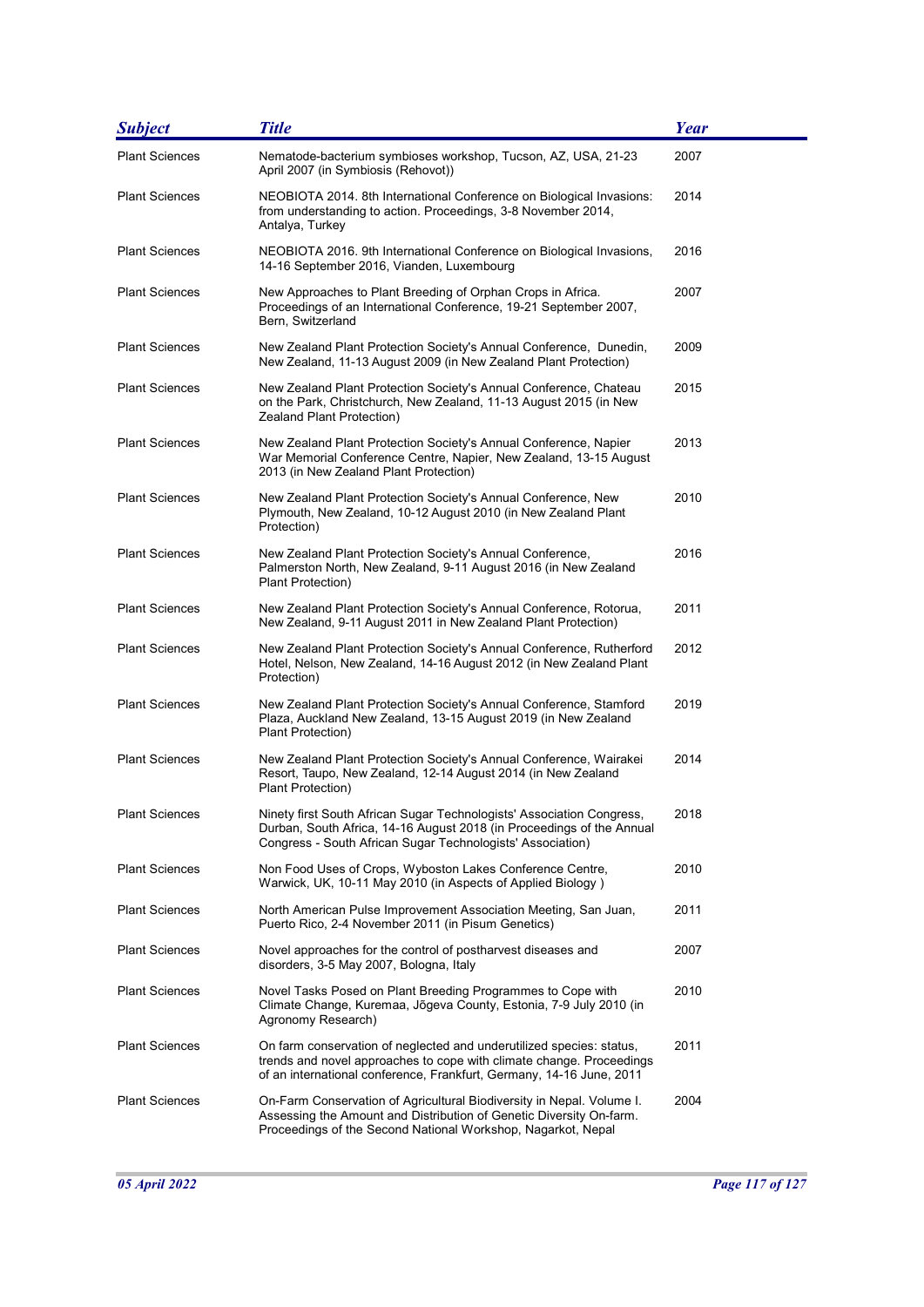| <b>Subject</b>        | <b>Title</b>                                                                                                                                                                                                   | Year |
|-----------------------|----------------------------------------------------------------------------------------------------------------------------------------------------------------------------------------------------------------|------|
| <b>Plant Sciences</b> | On-Farm Conservation of Agricultural Biodiversity in Nepal. Volume II.<br>Managing Diversity and Promoting its Benefits. Proceedings of the<br>Second National Workshop, Nagarkot, Nepal                       | 2004 |
| <b>Plant Sciences</b> | On-farm Management of Agricultural Biodiversity in Vietnam.<br>Proceedings of a Symposium, Hanoi, Vietnam, 6-12 December 2001                                                                                  | 2001 |
| <b>Plant Sciences</b> | Organic Seed Growers Conference Proceedings, 4th. Oregon, USA, 11-<br>12 January 2006                                                                                                                          | 2006 |
| <b>Plant Sciences</b> | Organic Seed Growers Conference Proceedings, 5th. Salem, Oregon,<br>USA, 14-15 February 2008                                                                                                                   | 2008 |
| <b>Plant Sciences</b> | Organic Seed Growers Conference Proceedings, 6th. Washington,<br>USA, 19-21 January, 2012                                                                                                                      | 2012 |
| <b>Plant Sciences</b> | Organic Seed Growers Conference Proceedings, 7th. Corvallis,<br>Oregon, USA, 30 January-1 February 2014                                                                                                        | 2014 |
| <b>Plant Sciences</b> | Organic Seed Growers Conference, 10th. 12-15 February 2020,<br>Corvallis, Oregon, USA                                                                                                                          | 2020 |
| <b>Plant Sciences</b> | Organic Seed Growers Conference, 8th. Cultivating resilience, 4-6<br>February 2016, Corvallis, Oregon, USA                                                                                                     | 2016 |
| <b>Plant Sciences</b> | Organic Seed Growers Conference, 9th. Synergy that Sustains, 14-17<br>February 2018, Corvallis, Oregon, USA                                                                                                    | 2018 |
| <b>Plant Sciences</b> | Pacific Rim conference on the biotechnology of Bacillus thuringiensis<br>and its environmental impact, 6th                                                                                                     | 2005 |
| <b>Plant Sciences</b> | Patholux, 1st Luxembourgian Conference on the Impact of Plant<br>Pathogens on Food Quality of Agricultural Crops and Wine, Remich,<br>Luxembourg, 22-23 November 2010 (in Journal of Plant Pathology)          | 2010 |
| <b>Plant Sciences</b> | Plant breeding: the art of bringing science to life. Abstracts of the 20th<br>EUCARPIA General Congress, Zurich, Switzerland, 29 August - 1<br>September 2016                                                  | 2016 |
| <b>Plant Sciences</b> | Plant Disease Management: 50 Years of Challenges. An International<br>Workshop in the Occasion of Professor Angelo Garibaldi's Retirement,<br>Torino, Italy, 23 September 2010 (in Journal of Plant Pathology) | 2010 |
| <b>Plant Sciences</b> | Plant Genetic Resources and Food Security in West and Central Africa.<br>Regional Conference, Ibadan, Nigeria, 26-30 April 2004                                                                                | 2004 |
| <b>Plant Sciences</b> | Plant Genetic Resources Network in East Asia. Proceedings of the<br>Meeting for the Regional Network for Conservation and Use of Plant<br>Genetic Resources in East Asia. Ulaanbaatar, Mongolia                | 2001 |
| <b>Plant Sciences</b> | Plant Health for Sustainable Agriculture Conference, 11-12 May 2015,<br>Ljubljana, Slovenia. Book of Abstracts                                                                                                 | 2015 |
| <b>Plant Sciences</b> | Plant health sustaining mediterranean ecosystems. 15th Congress of<br>the Mediterranean Phytopathological Union, Córdoba, Spain, 20-23<br>June 2017 (in Phytopathologia Mediterranea)                          | 2017 |
| <b>Plant Sciences</b> | Plantation Crops Symposium Placrosym XV, 15th. Mysore, India                                                                                                                                                   | 2002 |
| <b>Plant Sciences</b> | Pollinators and pollination: a resource book for policy and practice                                                                                                                                           | 2006 |
| <b>Plant Sciences</b> | Positive Plant Microbial Interactions in Relation to Plant Performance<br>and Ecosystem Function, Grantham, Lincolnshire, UK, 15-16<br>December 2009 (in Aspects of Applied Biology)                           | 2009 |
| <b>Plant Sciences</b> | Positive plant microbial interactions: their role in maintaining<br>sustainable and natural ecosystems, Brigg, UK, 2-3 September 2013<br>(in Aspects of Applied Biology)                                       | 2013 |
| <b>Plant Sciences</b> | Potatoes: Viruses and their Vectors, Edinburgh, UK, 16 September<br>2009 (in Aspects of Applied Biology)                                                                                                       | 2009 |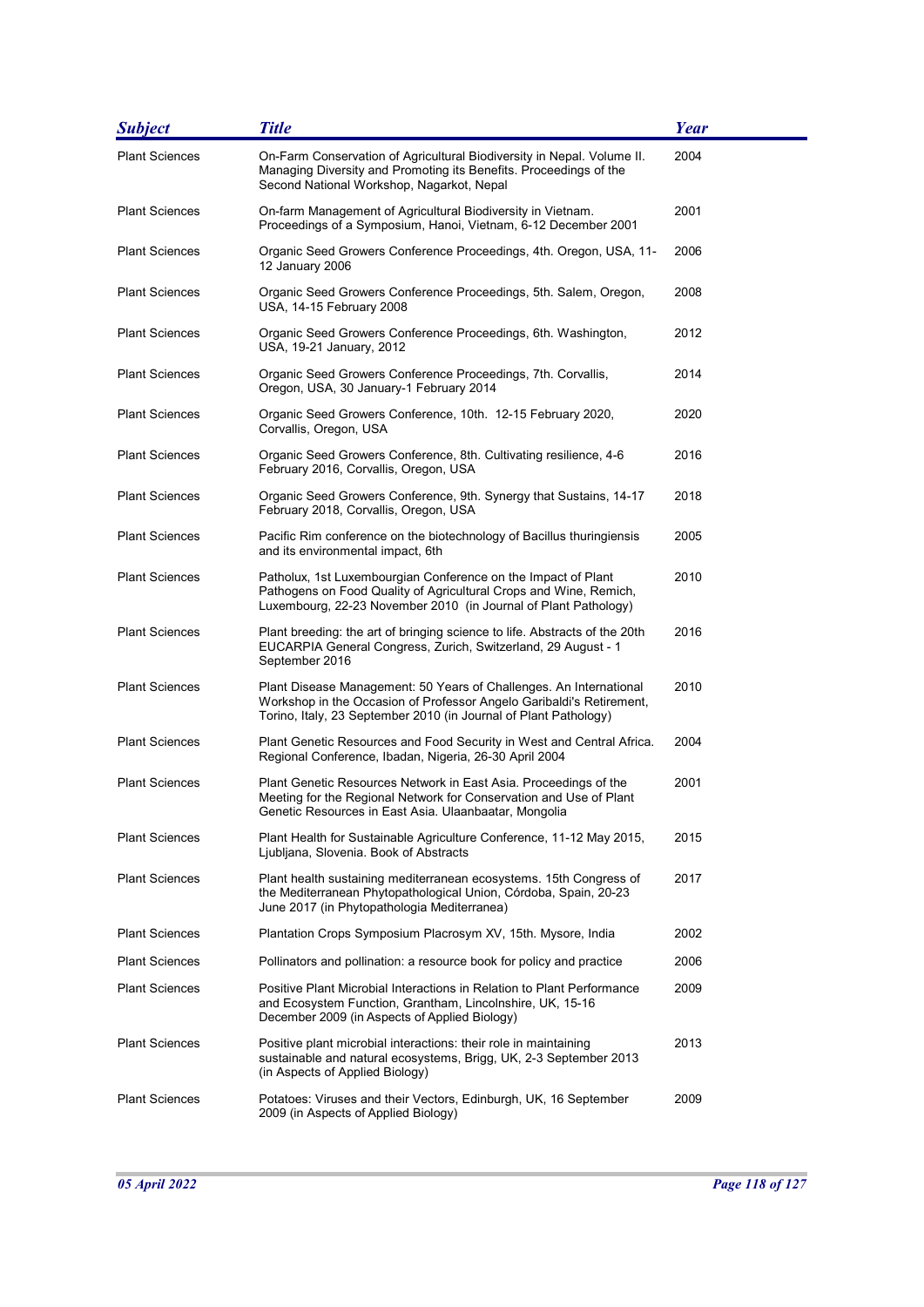| <b>Subject</b>        | <b>Title</b>                                                                                                                                                                                                                                       | <b>Year</b> |
|-----------------------|----------------------------------------------------------------------------------------------------------------------------------------------------------------------------------------------------------------------------------------------------|-------------|
| <b>Plant Sciences</b> | Precision systems in agricultural and horticultural production, Pershore,<br>UK, 27 October 2017 (in Aspects of Applied Biology)                                                                                                                   | 2017        |
| <b>Plant Sciences</b> | Proceedings 25th EUCARPIA Fodder Crops and Amenity Grasses<br>Section Meeting and 15th EUCARPIA Medicago spp. Group Meeting<br>Biodiversity and genetic resources as the bases for future breeding.<br>Brno, Czech Republic                        | 2003        |
| <b>Plant Sciences</b> | Proceedings of a conference, Wellington, New Zealand, 9-11 August<br>2005 (inNew Zealand Plant Protection)                                                                                                                                         | 2005        |
| <b>Plant Sciences</b> | Proceedings of an International Workshop: Strengthening Policy and<br>Institutional Frameworks for Conservation and Sustainable Use of Plant<br>Genetic Resources. Zschortau, Germany                                                              | 2002        |
| <b>Plant Sciences</b> | Proceedings of the 2nd Asian PGPR Conference, 21-24 August 2011,<br>Beijing, PR China                                                                                                                                                              | 2011        |
| <b>Plant Sciences</b> | Proceedings of the 2nd Scientific Seminar on "Stress in plants:<br>theoretical and applied aspects", Agricultural University - Plovdiv,<br>Bulgaria, 10 January 2011 (in Agrarni Nauki)                                                            | 2011        |
| <b>Plant Sciences</b> | Proceedings of the 3rd Asian PGPR Conference, 21-24 April 2013,<br>Manila, Philippines                                                                                                                                                             | 2013        |
| <b>Plant Sciences</b> | Proceedings of the 5th EWRS Mediterranean Symposium, Perugia,<br>Italy, 6-8 June, 1994. Weed control in sustainable agriculture in the<br>Mediterranean area                                                                                       | 1994        |
| <b>Plant Sciences</b> | Proceedings of the 5th Workshop of the EWRS Working Group: crop-<br>weed interactions. Working group 4: Plant-plant interactions,<br>Rothamsted, UK                                                                                                | 2006        |
| <b>Plant Sciences</b> | Proceedings of the BIOEXPLOIT/EUCARPIA Workshop on the role of<br>Marker Assisted Selection in breeding varieties for organic agriculture,<br>Wageningen, The Netherlands, 25-27 February, 2009                                                    | 2009        |
| <b>Plant Sciences</b> | Proceedings of the Colloque Biodiversite et Changements Climatiques,<br>Montpellier, France                                                                                                                                                        | 2008        |
| <b>Plant Sciences</b> | Proceedings of the Crawford Fund 2019 Annual Conference,<br>Weathering the 'perfect storm': addressing the agriculture, energy,<br>water, climate change nexus, Canberra ACT, Australia, 12-13 August,<br>2019                                     | 2019        |
| <b>Plant Sciences</b> | Proceedings of the EUCARPIA Meeting on Leafy Vegetables Genetics<br>and Breeding, Noordwijkerhout, The Netherlands                                                                                                                                 | 2003        |
| <b>Plant Sciences</b> | Proceedings of the Fifth International Workshop on Biological Control<br>and Management of Chromolaena odorata, Durban, South Africa, 23-25<br>October 2000                                                                                        | 2000        |
| <b>Plant Sciences</b> | Proceedings of the First Scientific Conference of the International<br>Society of Organic Agriculture Research (ISOFAR), held in Cooperation<br>with the International Federation of Organic Agriculture Movements<br>(IFOAM), Adelaide, Australia | 2005        |
| <b>Plant Sciences</b> | Proceedings of the Fourth International Conference "Research People<br>and Actual Tasks on Multidisciplinary Sciences" Lozenec, Bulgaria, 12-<br>16 June 2013, Volume 1                                                                            | 2013        |
| <b>Plant Sciences</b> | Proceedings of the Fourth International Conference "Research People<br>and Actual Tasks on Multidisciplinary Sciences" Lozenec, Bulgaria, 12-<br>16 June 2013. Volume 2                                                                            | 2013        |
| <b>Plant Sciences</b> | Proceedings of the International Scientific Conference "Sustainable<br>Fruit Growing: From Plant to Product", 28-31 May 2008,<br>Jūrmala-Dobele, Latvia                                                                                            | 2008        |
| <b>Plant Sciences</b> | Proceedings of the International Workshop on Cocoa Breeding for<br>Improved Production Systems, Accra, Ghana                                                                                                                                       | 2003        |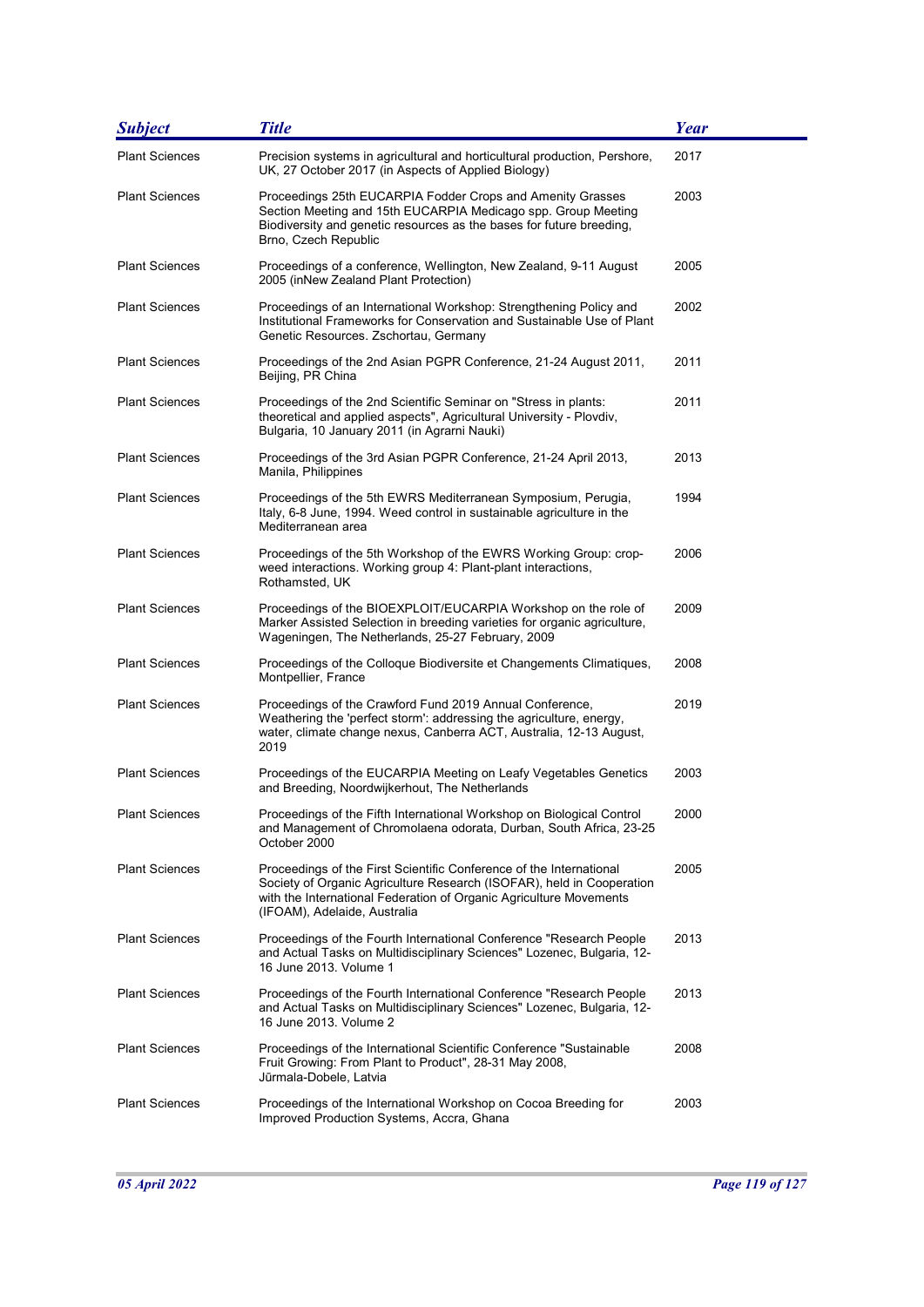| <b>Subject</b>        | <b>Title</b>                                                                                                                                                                                                                     | Year |
|-----------------------|----------------------------------------------------------------------------------------------------------------------------------------------------------------------------------------------------------------------------------|------|
| <b>Plant Sciences</b> | Proceedings of the Meeting of the Section Oil and Protein Crops,<br>Pontevedra, Spain, 1-4 April, 1998                                                                                                                           | 1998 |
| <b>Plant Sciences</b> | Proceedings of the PHASEOMICS VI Meeting, Pontevedra, Spain, 21-<br>23 May 2009                                                                                                                                                  | 2009 |
| <b>Plant Sciences</b> | Proceedings of the Seventh International Workshop on Biological<br>Control and Management of Chromolaena odorata and Mikania<br>micrantha, Taiwan, 12-15 September 2006                                                          | 2006 |
| <b>Plant Sciences</b> | Proceedings of the workshop on biotechnology applications for banana<br>and plantain improvement, San Jose, Costa Rica                                                                                                           | 1992 |
| Plant Sciences        | Proceedings of the Workshop on High Quality Birch: Clonal<br>Propagation and wood properties, Ronneby, Sweden                                                                                                                    | 2001 |
| Plant Sciences        | Proceedings of the XIIth Meeting on Genetics and Breeding of<br>Capsicum and Eggplant, Noordwijkerhout, The Netherlands, 2004                                                                                                    | 2004 |
| Plant Sciences        | Proceedings of the XV International Symposium on Biological Control<br>of Weeds, 26-31 August 2018, Engelberg, Switzerland                                                                                                       | 2018 |
| <b>Plant Sciences</b> | Proceedings, 5th International Triticale Symposium, Radzików, Poland,<br>30 June-5 July 2002. Volumes 1 & II (Oral & Poster Presentations)                                                                                       | 2002 |
| <b>Plant Sciences</b> | Proceedings, 5th International Triticale Symposium, Radzików, Poland,<br>30 June-5 July, 2002. Supplement: Oral & Poster Presentations                                                                                           | 2002 |
| <b>Plant Sciences</b> | Progress in research on capsicum and eggplant. Proceedings of the<br>XIIIth EUCARPIA Meeting, Warsaw, Poland, 5-7 September 2007                                                                                                 | 2007 |
| <b>Plant Sciences</b> | Propagation and nurseries of fruit trees and soft fruits - from theory to<br>practice. Proceedings of an international conference, Pūre, Latvia, 27-<br>30 June 2005 (in Agronomijas Vestis)                                     | 2005 |
| <b>Plant Sciences</b> | Recent changes in forest insects and pathogens significance. IUFRO<br>7.03.10. - Methodology of forest insect and disease survey in Central<br>Europe Meeting 2019, Suceava, Romania, 16-20 September 2019.<br>Book of abstracts | 2019 |
| <b>Plant Sciences</b> | Recent techniques in ornamental plants scope. 3rd Conference of<br>SSFOP, Cairo, Egypt, 26 February 2017 (in Scientific Journal of<br>Flowers and Ornamental Plants)                                                             | 2017 |
| <b>Plant Sciences</b> | Report - Agricultural Biotechnology and Biosafety in India:<br>Expectations, Outcomes and Lessons                                                                                                                                | 2005 |
| <b>Plant Sciences</b> | Report - Agricultural Biotechnology in Developing Countries. A briefing<br>paper for SIDA                                                                                                                                        | 2004 |
| <b>Plant Sciences</b> | Report of a Network Coordinating Group on Forages                                                                                                                                                                                | 2005 |
| <b>Plant Sciences</b> | Report of a Network Coordinating Group on Minor Crops. Ad hoc<br>meeting, Turku, Finland                                                                                                                                         | 1999 |
| <b>Plant Sciences</b> | Report of a Network Coordinating Group on Vegetables. Ad hoc<br>meeting, Vila Real, Portugal                                                                                                                                     | 2000 |
| <b>Plant Sciences</b> | Report of a Task Force on On-farm Conservation and Management<br>Second Meeting, Stegelitz, Germany                                                                                                                              | 2006 |
| <b>Plant Sciences</b> | Report of a Working Group on Fibre Crops (Flax and Hemp), second<br>meeting, Šumperk, Velké Losiny, Czech Republic, 7-9 July 2010                                                                                                | 2010 |
| <b>Plant Sciences</b> | Report of a working group on Prunus, Eighth Meeting, Forli, Italy, 7-9<br>September 2010                                                                                                                                         | 2010 |
| Plant Sciences        | Report of a Working Group on Prunus. Sixth Meeting, Budapest,<br>Hungary. Seventh Meeting, Larnaca, Cyprus                                                                                                                       | 2005 |
| <b>Plant Sciences</b> | Report of a Working Group on Solanaceae. Ad hoc Meeting, held jointly<br>with the Fifth Meeting of the EGGNET Project, Bari, Italy                                                                                               | 2004 |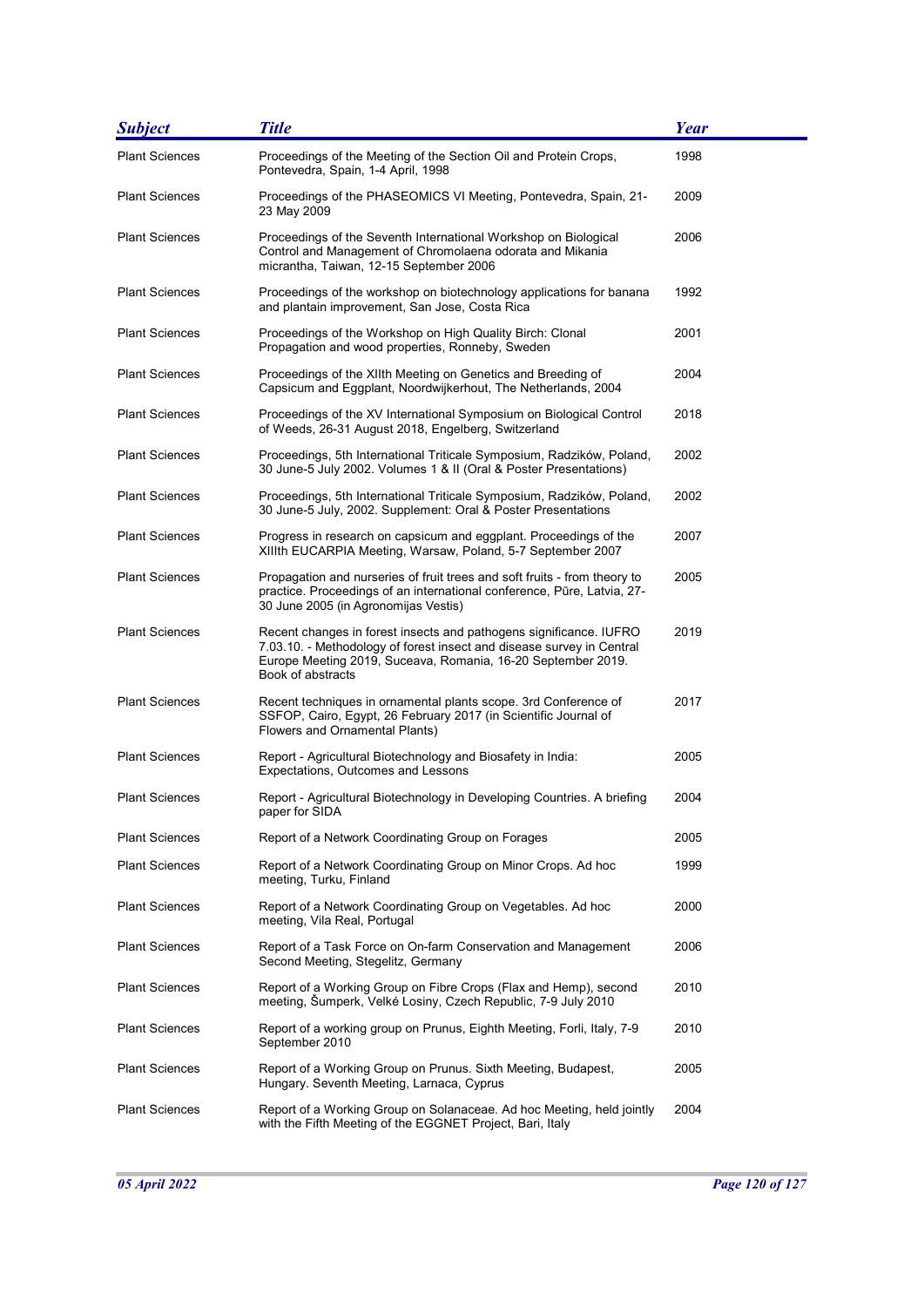| <b>Subject</b>        | <b>Title</b>                                                                                                                                                                                                                             | <b>Year</b> |
|-----------------------|------------------------------------------------------------------------------------------------------------------------------------------------------------------------------------------------------------------------------------------|-------------|
| <b>Plant Sciences</b> | Report of a Working Group on Solanaceae. First Meeting of the<br>Working Group and Ad hoc Meeting of the Database Managers,<br>Menemen, Turkey, 14-17 February 2012                                                                      | 2012        |
| <b>Plant Sciences</b> | Report of the ECP/GR (European Cooperative Programme on Plant<br>Genetic Resource) Network Coordinating Groups. First Meeting, Bonn,<br>Germany                                                                                          | 2006        |
| <b>Plant Sciences</b> | Report on a Task Force on Inter-Regional Cooperation. Second<br>meeting, Prague, Czech Republic                                                                                                                                          | 2001        |
| <b>Plant Sciences</b> | Report on a Working Group on Cucurbits. First meeting, Plovdiv,<br>Bulgaria                                                                                                                                                              | 2005        |
| <b>Plant Sciences</b> | Responding to change. Proceedings of the 4th Australian Agronomy<br>Conference, Lawes, Queensland, Australia, 24-27 August 1987                                                                                                          | 1987        |
| <b>Plant Sciences</b> | Restoring diverse grassland: What can be achieved where, and what<br>will it do for us? Thame, UK, 19-20 June 2012 (in Aspects of Applied<br>Biology)                                                                                    | 2012        |
| <b>Plant Sciences</b> | Rethinking agricultural systems in the UK, Oxford, UK, 18-19 December<br>2013 (in Aspects of Applied Biology)                                                                                                                            | 2013        |
| <b>Plant Sciences</b> | Rice Policy and Food Security in sub-Saharan Africa. Proceedings of a<br>workshop held on 7-9 November 2005, Cotonou, Benin                                                                                                              | 2005        |
| <b>Plant Sciences</b> | SASTA workshop on skills shortage, Durban, South Africa 15 April 2010                                                                                                                                                                    | 2010        |
| <b>Plant Sciences</b> | Scientific symposium on boxwood pests, 16-17 October 2018, Tours,<br>France                                                                                                                                                              | 2018        |
| <b>Plant Sciences</b> | Scientific Workshop on Investigations of some Stress Responses and<br>Selection of Tolerant Genotypes in Basic Agricultural Crops, Plovdiv,<br>Bulgaria, 11-12 June 2010 (in Agrarni Nauki)                                              | 2010        |
| <b>Plant Sciences</b> | SEAVEG 2012, Chiang Mai, Thailand, 24-26 January 2012. High value<br>vegetables in Southeast Asia: production, supply and demand                                                                                                         | 2012        |
| <b>Plant Sciences</b> | Second Africa-International Allelopathy Congress, Sousse, Tunisia, 16-<br>19 November 2016 (in Tunisian Journal of Plant Protection)                                                                                                     | 2016        |
| <b>Plant Sciences</b> | Second International Legume Society Conference: Legumes for a<br>sustainable world. 11-14 October 2016, Troia, Portugal. Book of<br>Abstracts                                                                                            | 2016        |
| <b>Plant Sciences</b> | Second International Onion Network Meeting, Minsk, Belarus, 12-13<br>July 2005 (in Vegetable Crops Research Bulletin)                                                                                                                    | 2005        |
| <b>Plant Sciences</b> | Second International Phytoplasmologist Working Group Meeting.<br>Neustadt an der Weinstrasse, Germany, September 12-15, 2011 (in<br>Bulletin of Insectology)                                                                             | 2011        |
| <b>Plant Sciences</b> | Seed Sector Country Profiles: Bangladesh. Volume 1: overview of seed<br>supply systems and seed health issues                                                                                                                            | 2006        |
| <b>Plant Sciences</b> | Seed Sector Country Profiles: Kenya. Volume 1: overview of seed<br>supply systems and seed health issues                                                                                                                                 | 2006        |
| <b>Plant Sciences</b> | Seed Sector Country Profiles: Mozambique. Volume 1: overview of<br>seed supply systems and seed health issues                                                                                                                            | 2005        |
| <b>Plant Sciences</b> | Seed Sector Country Profiles: Nepal. Volume 1: overview of seed<br>supply systems and seed health issues                                                                                                                                 | 2007        |
| <b>Plant Sciences</b> | Seed Symposium: Current research on seeds in New Zealand.<br>Proceedings of a Seed Symposium held at Massey University,<br>Palmerston North, New Zealand, 12 February 1999 (in Special<br>Publication - Agronomy Society of New Zealand) | 1999        |
| <b>Plant Sciences</b> | Seed System and Crop Genetic Diversity On-farm. Proceedings of a<br>Workshop, Pucallpa, Peru                                                                                                                                             | 2003        |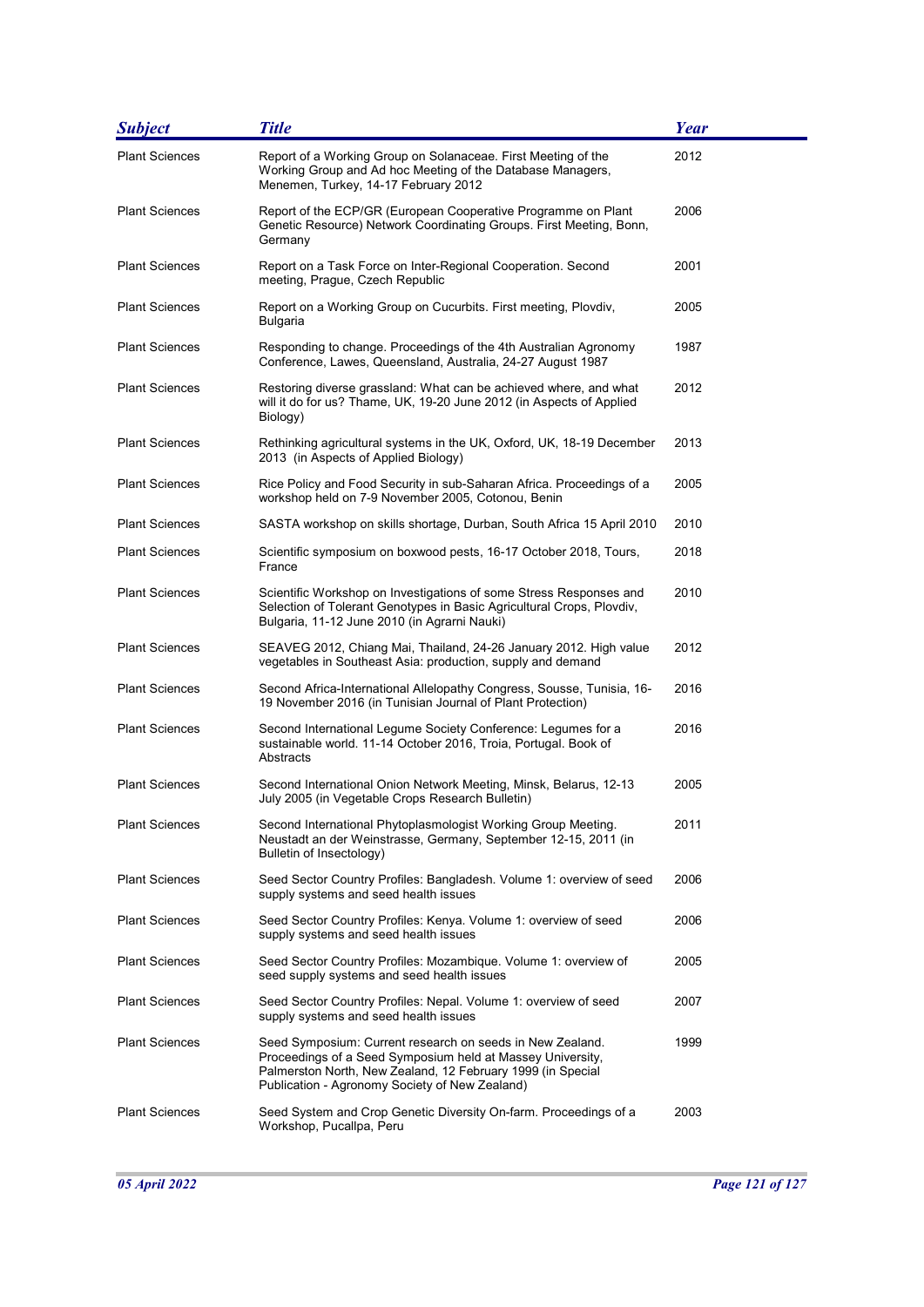| <b>Subject</b>        | <b>Title</b>                                                                                                                                                                                                                                   | Year |
|-----------------------|------------------------------------------------------------------------------------------------------------------------------------------------------------------------------------------------------------------------------------------------|------|
| <b>Plant Sciences</b> | Seventeenth EuroBlight Workshop, York, UK, 12-15 May 2019                                                                                                                                                                                      | 2019 |
| <b>Plant Sciences</b> | Silvo-pastoral systems in a changing world: functions, management<br>and people. World Congress Silvo-Pastoral Systems 2016,<br>Universidade de Évora, Portugal, 27-30 September 2016 (in Forest<br>Systems)                                   | 2016 |
| <b>Plant Sciences</b> | Sixth Meeting of the Asian Cotton Research and Development Network,<br>Dhaka, Bangladesh, 18-20 June, 2014. Book of Abstracts                                                                                                                  | 2014 |
| <b>Plant Sciences</b> | Slovenian Symposium on Plant Biology with International Participation,<br>5th. 6-8 September 2010, Ljubljana, Slovenia. Book of abstracts                                                                                                      | 2010 |
| Plant Sciences        | Slovenian Symposium on Plant Biology with International Participation,<br>6th. 11-12 September 2014, Hoče, Slovenia. Book of abstracts                                                                                                         | 2014 |
| <b>Plant Sciences</b> | STCM Meeting, Cetara, Italy, October 2009 (in Journal of Plant<br>Pathology)                                                                                                                                                                   | 2009 |
| <b>Plant Sciences</b> | Sudden Oak Death Science Symposium I, Monterey, California, USA                                                                                                                                                                                | 2002 |
| <b>Plant Sciences</b> | Sugar cane variety manual Trinidad and Tobago: a guide of high yield<br>and quality commercial varieties of sugar canes                                                                                                                        | 2006 |
| <b>Plant Sciences</b> | Sustainable intensification, Rothamsted Research, Harpenden, UK, 28-<br>30 November 2017 (in Aspects of Applied Biology)                                                                                                                       | 2017 |
| <b>Plant Sciences</b> | Sustainable management of sweet chestnut ecosystems - CAST Bul.<br>Reports presented at the 1st Balkan Regional Workshop, Blagoevgrad,<br><b>Bulgaria</b>                                                                                      | 2005 |
| <b>Plant Sciences</b> | Sustainable Utilisation of Plant Genetic Resources for Agriculture and<br>Food, International Scientific Conference, 18-20 October 2016,<br>Piešťany, Slovak Republic. Book of Abstracts                                                       | 2016 |
| <b>Plant Sciences</b> | SYMSAC IV. Proceedings of the National Symposium on Spices and<br>Aromatic Crops: Threats and Solutions to Spices and Aromatic Crops<br>Industry, Bhubaneswar, Orissa, India, 25-26 November 2007 (in<br>Journal of Spices and Aromatic Crops) | 2007 |
| <b>Plant Sciences</b> | Systems Approaches to Crop Improvement, Rothamsted Research,<br>Harpenden, UK, 14-15 April 2011 (in Aspects of Applied Biology)                                                                                                                | 2011 |
| <b>Plant Sciences</b> | Technical Workshop of the Borlaug Global Rust Initiative, Obregon,<br>Sonora, Mexico, 17-20 March 2009                                                                                                                                         | 2009 |
| <b>Plant Sciences</b> | The coffee berry borer in Colombia. Final report of the DIFID -<br>Cenicafé - CABI Bioscience IPM for coffee project (CNTR 93/1536A)                                                                                                           | 1999 |
| <b>Plant Sciences</b> | The Dundee Conference, Crop Production in Northern Britain, 25-26<br>February 2020, Dundee, UK                                                                                                                                                 | 2020 |
| <b>Plant Sciences</b> | The Dundee Conference: Crop Production in Northern Britain 2018. 27-<br>28 February 2018, Dundee, UK                                                                                                                                           | 2018 |
| <b>Plant Sciences</b> | The Dundee Conference: Crop Protection in Northern Britain 2008. 26-<br>27 February 2008, Dundee, UK                                                                                                                                           | 2008 |
| <b>Plant Sciences</b> | The Dundee Conference: Crop Protection in Northern Britain 2010. 23-<br>24 February 2010, Dundee, UK                                                                                                                                           | 2010 |
| <b>Plant Sciences</b> | The Dundee Conference: Crop Protection in Northern Britain 2012. 28-<br>29 February 2012, Dundee, UK                                                                                                                                           | 2012 |
| <b>Plant Sciences</b> | The Dundee Conference: Crop Protection in Northern Britain 2014. 25-<br>26 February 2014, Dundee, UK                                                                                                                                           | 2014 |
| <b>Plant Sciences</b> | The Dundee Conference: Crop Protection in Northern Britain 2016. 23-<br>24 February 2016, Dundee, UK                                                                                                                                           | 2016 |
| <b>Plant Sciences</b> | The dynamics of a Carabus auronitens population subject to a powerful<br>abiotic key factor                                                                                                                                                    | 2005 |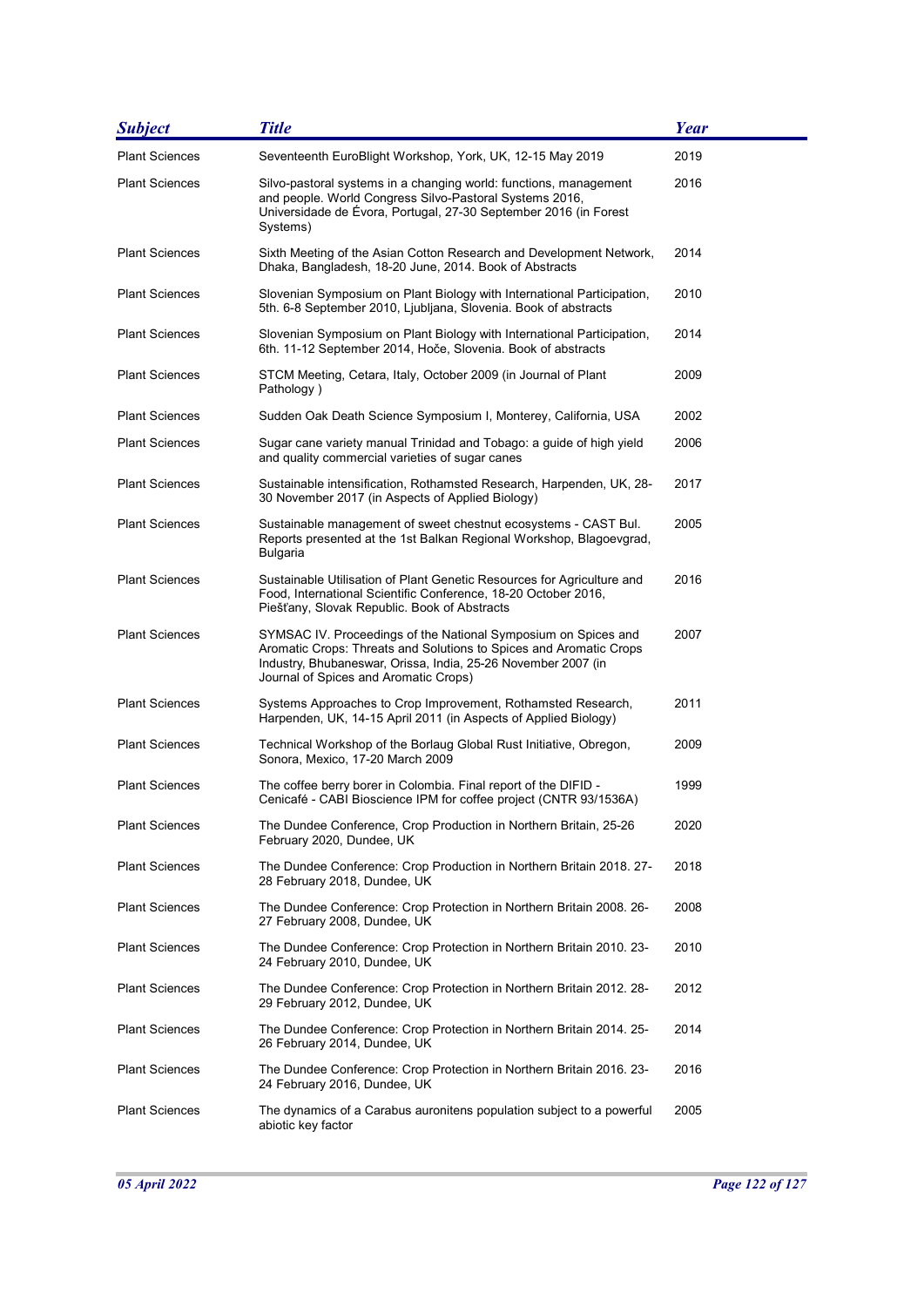| <b>Subject</b>        | <b>Title</b>                                                                                                                                                                                                                  | Year |
|-----------------------|-------------------------------------------------------------------------------------------------------------------------------------------------------------------------------------------------------------------------------|------|
| <b>Plant Sciences</b> | The Economics of Conserving Agricultural Biodiversity On-farm.<br>Proceedings of a Workshop hosted by the Institute for Agrobotany (IA),<br>Hungary and The International Plant Genetic Resources Institute<br>(IPGRI), Italy | 2002 |
| <b>Plant Sciences</b> | The impact of the Musa International Transit Centre: review of its<br>services and cost-effectiveness, and recommendations for<br>rationalization of its operations                                                           | 2010 |
| <b>Plant Sciences</b> | The introduced flora of Australia and its weed status                                                                                                                                                                         | 2007 |
| <b>Plant Sciences</b> | The role of biotechnology for the characterisation and conservation of<br>crop, forestry, animal and fishery genetic resources, International<br>workshop                                                                     | 2005 |
| <b>Plant Sciences</b> | The scientific information activity of Bioversity International: the<br>descriptor lists                                                                                                                                      | 2011 |
| <b>Plant Sciences</b> | Third Danish Plant Production Congress                                                                                                                                                                                        | 2006 |
| <b>Plant Sciences</b> | Third International Legume Society Conference ILS3 2019, Legumes<br>for human and planet health, 21-24 May 2019, Poznan, Poland. Book of<br>abstracts                                                                         | 2019 |
| <b>Plant Sciences</b> | Third International Onion Network "Accelerating technology transfer in<br>Central and East European onion production", Kharkov, Ukraine, 25-26<br>July, 2006 (in Vegetable Crops Research Bulletin)                           | 2006 |
| <b>Plant Sciences</b> | Third Scientific Conference of ISOFAR, Namyangju, Korea 2011.<br>Proceedings, Volume 1                                                                                                                                        | 2011 |
| <b>Plant Sciences</b> | Third Scientific Conference of ISOFAR, Namyangju, Korea 2011.<br>Proceedings, Volume 2                                                                                                                                        | 2011 |
| <b>Plant Sciences</b> | Thirteenth Hellenic Phytopathological Congress, Athens, Greece, 16-19<br>October 2006. Summaries of invited lectures, oral and poster<br>presentations (in Phytopathologia Mediterranea)                                      | 2006 |
| <b>Plant Sciences</b> | Thirtieth Annual Conference, Agronomy Society of New Zealand,<br>Palmerston North, New Zealand, 2000 (in Agronomy New Zealand)                                                                                                | 2000 |
| <b>Plant Sciences</b> | Thirty-fifth Annual Conference, Agronomy Society of New Zealand (in<br>Agronomy New Zealand)                                                                                                                                  | 2005 |
| <b>Plant Sciences</b> | Thirty-first Annual Conference, Agronomy Society of New Zealand,<br>Canterbury, New Zealand, 2001 (in Agronomy New Zealand)                                                                                                   | 2001 |
| <b>Plant Sciences</b> | Thirty-sixth Annual Conference, Agronomy Society of New Zealand (in<br>Agronomy New Zealand)                                                                                                                                  | 2006 |
| <b>Plant Sciences</b> | Tools for Fusarium mycotoxin reduction in food and feed chains. 13th<br>European Fusarium Seminar, Martina Franca, Italy, 10-14 May 2015 (in<br>Phytopathologia Mediterranea)                                                 | 2015 |
| <b>Plant Sciences</b> | Training manual on spatial analysis of plant diversity and distribution                                                                                                                                                       | 2010 |
| <b>Plant Sciences</b> | Triticale and Rye Genetic Resources in Europe. Ad hoc meeting, Nyon,<br>Switzerland                                                                                                                                           | 2006 |
| <b>Plant Sciences</b> | Tropical fruit tree species and climate change                                                                                                                                                                                | 2012 |
| <b>Plant Sciences</b> | Twelfth Hellenic Phytopathological Congress, Kastoria, Greece, 12-14<br>October, 2004. Abstracts of oral presentations, posters and invited<br>speeches (in Phytopathologia Mediterranea)                                     | 2004 |
| <b>Plant Sciences</b> | Twenty-Eighth Annual Meeting of the Plant Growth Regulation Society<br>of America, Miami Beach, Florida, USA, 1-5 July, 2001 (in PGRSA<br>Quarterly)                                                                          | 2001 |
| <b>Plant Sciences</b> | Twenty-Ninth Annual Meeting of the Plant Growth Regulation Society of<br>America, Halifax, Nova Scotia, Canada, 28 July-1 August, 2002 (in<br>PGRSA Quarterly)                                                                | 2002 |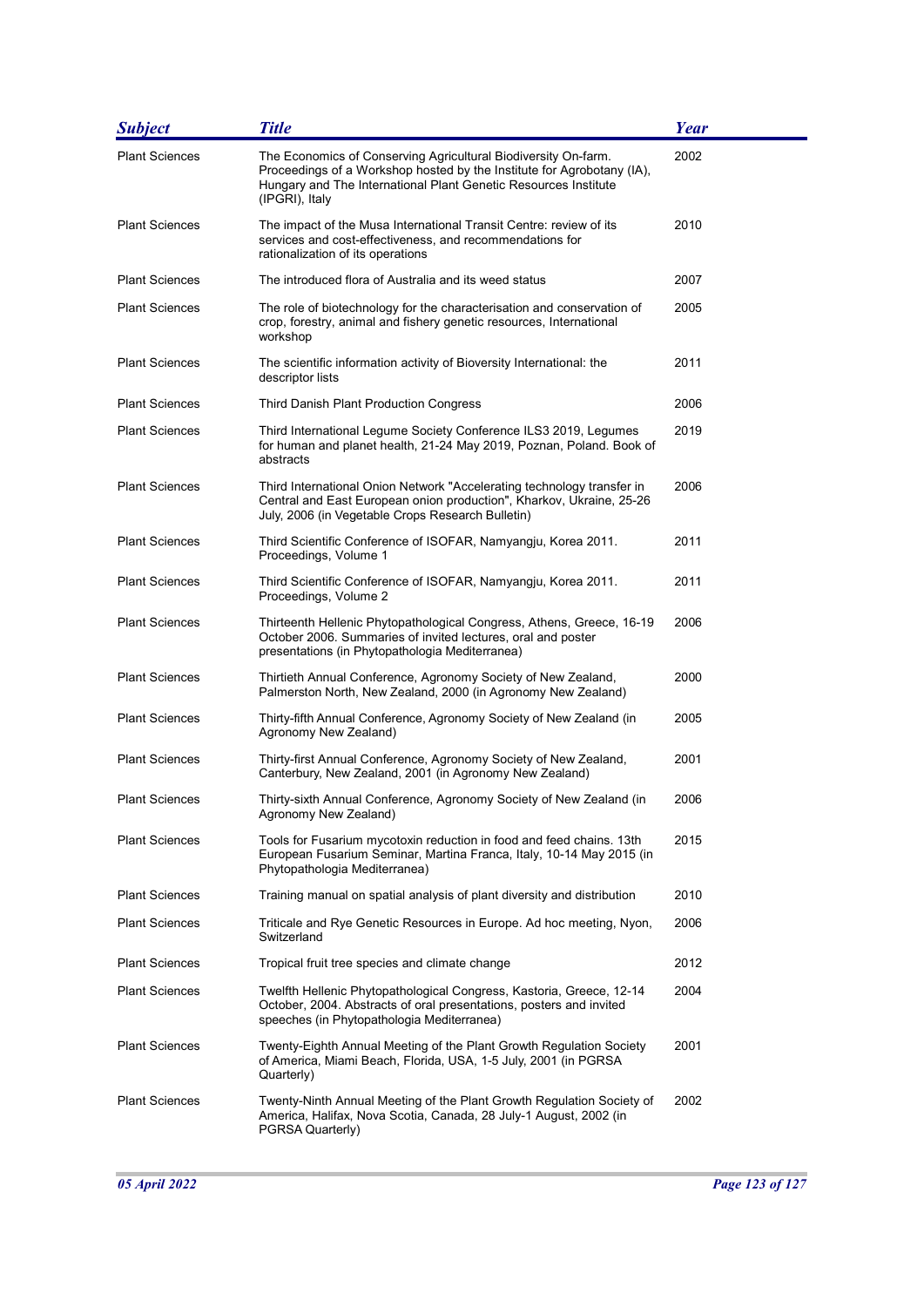| <b>Subject</b>        | <b>Title</b>                                                                                                                                                                                                                             | Year |
|-----------------------|------------------------------------------------------------------------------------------------------------------------------------------------------------------------------------------------------------------------------------------|------|
| <b>Plant Sciences</b> | Twenty-Seventh Annual Meeting of the Plant Growth Regulation<br>Society of America Held Jointly with Japanese Society for the Chemical<br>Regulation of Plants, Kailua-Kona, Hawaii, USA, 30 July-3 August,<br>2000 (in PGRSA Quarterly) | 2000 |
| <b>Plant Sciences</b> | Twenty-Sixth Annual Meeting of the Plant Growth Regulation Society of<br>America Joint with Western Plant Growth Regulator Society, Costa<br>Mesa, California, USA, 11-14 July, 1999 (in PGRSA Quarterly)                                | 1999 |
| <b>Plant Sciences</b> | UK PlantSci 2013                                                                                                                                                                                                                         | 2013 |
| <b>Plant Sciences</b> | V Congress of the Serbian Genetic Society, 28 September - 2 October<br>2014, Belgrade, Serbia. Book of papers                                                                                                                            | 2014 |
| <b>Plant Sciences</b> | Valuing long-term sites and experiments for agriculture and ecology,<br>University of Newcastle, Newcastle-upon-Tyne, UK, 27-28 May 2015.<br>(in Aspects of Applied Biology)                                                             | 2015 |
| <b>Plant Sciences</b> | Vegetation Management, Sheffield Hallam University, Sheffield, UK, 27-<br>28 April 2011 (in Aspects of Applied Biology)                                                                                                                  | 2011 |
| <b>Plant Sciences</b> | VI Congress of the Serbian Genetic Society, 13-17 October 2019,<br>Vrnjačka Banja, Serbia. Proceedings                                                                                                                                   | 2019 |
| <b>Plant Sciences</b> | VII International Workshop on Management of the Diamondback Moth<br>and other Crucifer Insect Pests, 23-27 March 2015, Bengaluru, India (in<br>Mysore Journal of Agricultural Sciences, 51A, 2017)                                       | 2015 |
| <b>Plant Sciences</b> | VII International Workshop on Management of the Diamondback Moth<br>and other Crucifer Insect Pests, Bengaluru, Karnataka, India, 23-24<br>March 2015 (in Mysore Journal of Agricultural Sciences)                                       | 2015 |
| <b>Plant Sciences</b> | VII Seminario Científico Internacional de Sanidad Vegetal (in<br>Fitosanidad)                                                                                                                                                            | 2015 |
| <b>Plant Sciences</b> | Weed Risk Assessment for Carex pendula Huds. (Cyperaceae) -<br>Pendulous sedge                                                                                                                                                           | 2013 |
| <b>Plant Sciences</b> | Weed Risk Assessment for Chrysanthemoides monilifera (L.) Norl.<br>Asteraceae - Boneseed, bitou bush                                                                                                                                     | 2013 |
| <b>Plant Sciences</b> | Weed Risk Assessment for Colophospermum mopane (Kirk ex Benth.)<br>Kirk ex J. Léonard (Fabaceae) - Mopane                                                                                                                                | 2013 |
| <b>Plant Sciences</b> | Weed Risk Assessment for Crassula helmsii (Kirk) Cockayne<br>(Crassulaceae) – Swamp stonecrop                                                                                                                                            | 2013 |
| <b>Plant Sciences</b> | Weed Risk Assessment for Delairea odorata Lem. (Asteraceae) – Cape<br>ivy                                                                                                                                                                | 2013 |
| <b>Plant Sciences</b> | Weed Risk Assessment for Dittrichia graveolens (L.) Greuter<br>(Asteraceae) - Stinkwort                                                                                                                                                  | 2013 |
| <b>Plant Sciences</b> | Weed Risk Assessment for Impatiens parviflora DC. (Balsaminaceae) -<br>Smallflower touch-me-not, small balsam                                                                                                                            | 2013 |
| <b>Plant Sciences</b> | Weed Risk Assessment for Iris pseudacorus L. (Iridaceae) – Yellow<br>flag iris                                                                                                                                                           | 2013 |
| <b>Plant Sciences</b> | Weed Risk Assessment for Triplaris melaenodendron (Bertol.) Standl.<br>& Steyerm. (Polygonaceae) - Long John                                                                                                                             | 2013 |
| <b>Plant Sciences</b> | Weed Risk Assessment for Xanthoceras sorbifolium Bunge<br>(Sapindaceae) - Yellowhorn                                                                                                                                                     | 2013 |
| <b>Plant Sciences</b> | Weeds CRC Technical Series no. 8. The economic impact of weeds in<br>Australia                                                                                                                                                           | 2003 |
| <b>Plant Sciences</b> | Weeds CRC Technical Series no. 9. Weeds in winter pulses: Integrated<br>solutions                                                                                                                                                        | 2004 |
| <b>Plant Sciences</b> | Workshop on pathogen-based biological control options for wild radish<br>(Raphanus raphanistrum), Western Australia, Australia                                                                                                           | 2005 |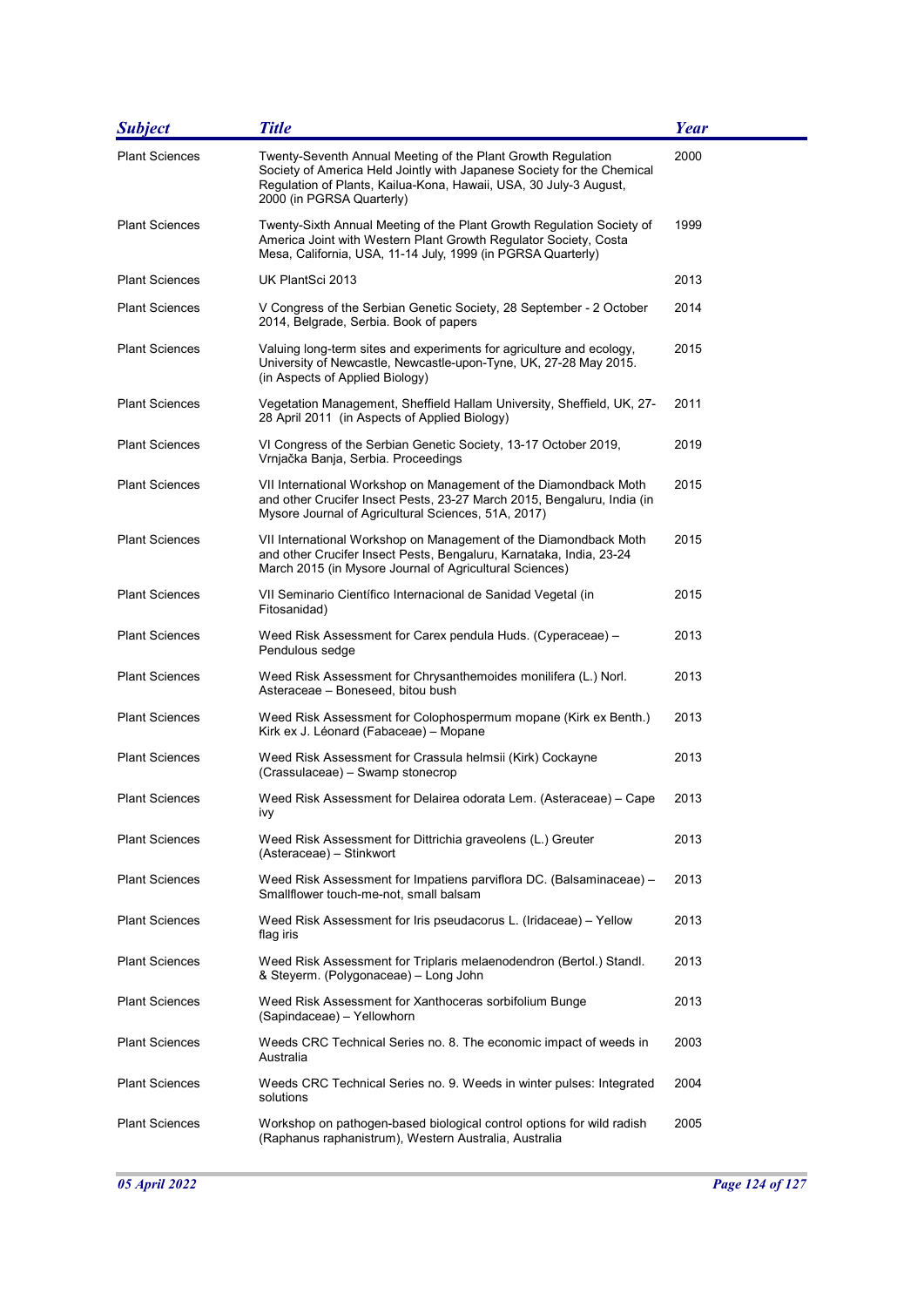| <b>Subject</b>        | <b>Title</b>                                                                                                                                                                                                                                                   | Year |
|-----------------------|----------------------------------------------------------------------------------------------------------------------------------------------------------------------------------------------------------------------------------------------------------------|------|
| <b>Plant Sciences</b> | Workshop on Unicellular Symbionts, University of Vienna, Austria, 12-<br>13 December 2005 (in Symbiosis (Rehovot))                                                                                                                                             | 2005 |
| <b>Plant Sciences</b> | World Conference on Forests for Public Health, Athens, Greece, 8-11th<br>May 2019. Book of Abstracts                                                                                                                                                           | 2018 |
| <b>Plant Sciences</b> | World Cotton Research Conference 5, Mumbai, India, 7-11 November<br>2011                                                                                                                                                                                       | 2011 |
| <b>Plant Sciences</b> | World Cotton Research Conference-4, Lubbock, Texas, USA                                                                                                                                                                                                        | 2007 |
| <b>Plant Sciences</b> | World Rice Research Conference, Tsukuba, Japan, 2004                                                                                                                                                                                                           | 2004 |
| <b>Plant Sciences</b> | World Society of Mushroom Biology and Mushroom Products<br>Conference, 8th. 19-22 November 2014, New Delhi, India. Abstracts                                                                                                                                   | 2014 |
| <b>Plant Sciences</b> | World Society of Mushroom Biology and Mushroom Products<br>Conference, 8th. 19-22 November 2014, New Delhi, India. Volumes I &<br>Ш                                                                                                                            | 2014 |
| <b>Plant Sciences</b> | X Congreso de la Sociedad Española de Fitopatología, 3-6 octubre<br>2000, Valencia, España. Libro de Resúmenes                                                                                                                                                 | 2000 |
| <b>Plant Sciences</b> | X International Fusarium Workshop and International Fusarium<br>Genomics Workshop 2008, 30 August-2 September 2008 (in Journal of<br>Plant Pathology)                                                                                                          | 2008 |
| <b>Plant Sciences</b> | XI Congreso de la Sociedad Española de Fitopatología, 14 al 18 de<br>octubre 2002, Almeria, España. Libro de Resúmenes                                                                                                                                         | 2002 |
| <b>Plant Sciences</b> | XI International Symposium on the Plant Hormone Ethylene (Ethylene<br>2018), 2-6 June 2018, Chania, Crete, Greece                                                                                                                                              | 2018 |
| <b>Plant Sciences</b> | XII Congreso de la Sociedad Española de Fitopatología, 26 de<br>septiembre al 1 de octubre de 2004, Lloret de Mar, Girona, España.<br>Libro de Resúmenes                                                                                                       | 2004 |
| <b>Plant Sciences</b> | XII International Symposium on Biological Control of Weeds, La<br>Grande Motte, France, 22-27 April 2007                                                                                                                                                       | 2007 |
| <b>Plant Sciences</b> | XII National Meeting of the Italian Society for Plant Pathology (SIPAV),<br>Reggio Calabria, Italy, 29 September-1 October 2005. Abstracts (in<br>Journal of Plant Pathology)                                                                                  | 2005 |
| <b>Plant Sciences</b> | XIII Congreso de la Sociedad Española de Fitopatología, 18 al 22 de<br>septiembre de 2006, Murcia, España. Libro de Resúmenes                                                                                                                                  | 2006 |
| <b>Plant Sciences</b> | XIII International Symposium on Biological Control of Weeds,<br>Proceedings. 11-16 September 2011, Waikoloa, Hawaii, USA                                                                                                                                       | 2011 |
| <b>Plant Sciences</b> | XIV Congreso de la Sociedad Española de Fitopatología, 15 al 19 de<br>septiembre de 2008, Lugo, España. Libro de Resúmenes                                                                                                                                     | 2008 |
| <b>Plant Sciences</b> | XIV International GESCO Viticulture Congress, Geisenheim, Germany,<br>2005                                                                                                                                                                                     | 2005 |
| <b>Plant Sciences</b> | XIV International Lupin Conference, Developing lupin crop into a major<br>and sustainable food and feed source, Milan, Italy, 21-26 June 2015                                                                                                                  | 2015 |
| <b>Plant Sciences</b> | XIX International Workshop on Smuts and Bunts, 3-6 May 2016, Izmir,<br>Turkey. Book of Abstracts                                                                                                                                                               | 2016 |
| <b>Plant Sciences</b> | XL Congreso Nacional y XV Congreso Internacional de la Sociedad<br>Mexicana de Fitopatologia, Huatulco, Oaxaca, México, 21 a 25 de Julio<br>2013 (in Revista Mexicana de Fitopatología)                                                                        | 2013 |
| <b>Plant Sciences</b> | XV Congreso de Malherbologia SEMh 2015, Sevilla, España, 19 al 23<br>de octubre de 2015                                                                                                                                                                        | 2015 |
| <b>Plant Sciences</b> | XV Congreso Internacional en Ciencias Agrícolas. Celebrando XV años<br>de trayectoria, 1998-2012: Esfuerzo conjunto en la agricultura ante el<br>cambio climático, Mexicali, Baja California, México, 25 y 26 de Octubre<br>de 2012 (in Terra Latinoamericana) | 2012 |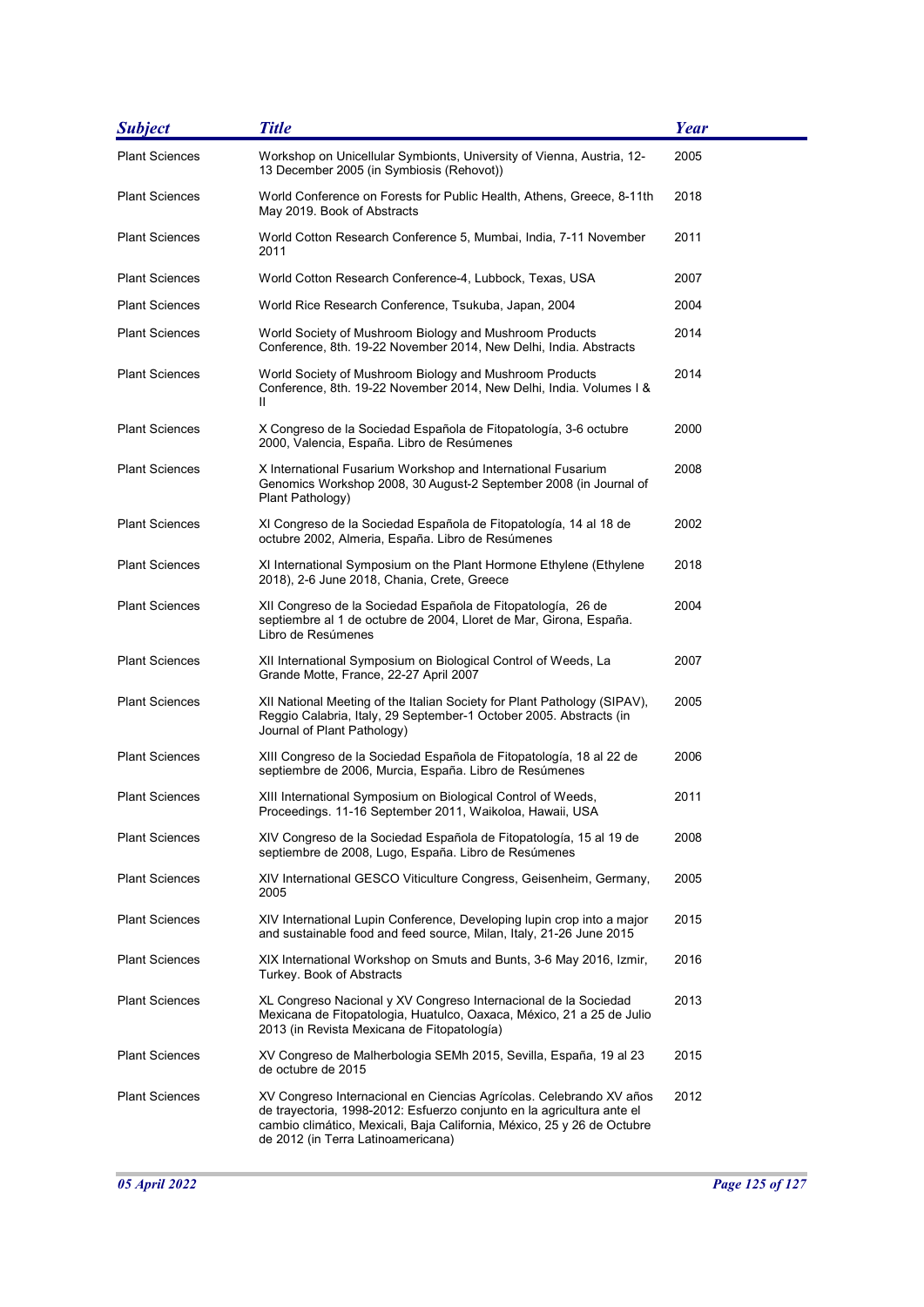| <b>Subject</b>        | <b>Title</b>                                                                                                                                                                                                                                                           | Year |
|-----------------------|------------------------------------------------------------------------------------------------------------------------------------------------------------------------------------------------------------------------------------------------------------------------|------|
| <b>Plant Sciences</b> | XV National Meeting of the Italian Society for Plant Pathology,<br>Locorondo (Bari), Italy, 28 September - 1 October 2009. Abstracts (in<br>Journal of Plant Pathology)                                                                                                | 2009 |
| <b>Plant Sciences</b> | XVI Congreso de la Sociedad Española de Fitopatología, 17-21 de<br>septiembre de 2012, Málaga, España. Libro de Resúmenes                                                                                                                                              | 2012 |
| <b>Plant Sciences</b> | XVI Congreso de Malherbologia SEMh 2017, Pamplona-Iruña, España,<br>25 al 27 de octubre de 2017                                                                                                                                                                        | 2017 |
| <b>Plant Sciences</b> | XVII Congreso de la Sociedad Española de Malherbología, SEMh<br>2019, Vigo, España, 8-10 octubre de 2019. Libros de actas                                                                                                                                              | 2019 |
| <b>Plant Sciences</b> | XVII Congreso Internacional y XLII Congreso Nacional de la Sociedad<br>Mexicana de Fitopatología, XVIII Asociación Latinoamericana de<br>Fitopatología, LV Sociedad Americana de Fitopatología, México, 19-25<br>July 2015 (in Revista Mexicana de Fitopatología)      | 2015 |
| <b>Plant Sciences</b> | XVIII Conference of the International Organization of Citrus Virologists,<br>Campinas, Sao Paulo, Brazil, 7-12 November 2012 (in Citrus Research<br>and Technology)                                                                                                    | 2012 |
| <b>Plant Sciences</b> | XVIII Congreso de la Sociedad Española de Fitopatología (SEF), 20-23<br>septiembre 2016, Palencia, Espana. Libro de Resúmenes                                                                                                                                          | 2016 |
| <b>Plant Sciences</b> | XVIII Congreso Internacional y XLIII Congreso Nacional de la Sociedad<br>Mexicana de Fitopatología, Mazatlán, Sinaloa, 3 al 7 de Julio 2016 (in<br>Revista Mexicana de Fitopatología)                                                                                  | 2016 |
| <b>Plant Sciences</b> | XVIII International Plant Nutrition Colloquium with Boron and<br>Manganese Satellite Meetings, Copenhagen, Denmark, 19-24 August<br>2017                                                                                                                               | 2017 |
| <b>Plant Sciences</b> | XVIth EUCARPIA Capsicum and Eggplant Working Group Meeting<br>in memory of Dr. Alain Palloix, 12-14 September 2016, Kecskemét,<br>Hungary                                                                                                                              | 2016 |
| <b>Plant Sciences</b> | XX Congreso Internacional y XLV Congreso Nacional de la Sociedad<br>Mexicana de Fitopatología, Saltillo, Coahuila, 20 al 24 de Agosto 2018<br>(in Revista Mexicana de Fitopatología)                                                                                   | 2018 |
| <b>Plant Sciences</b> | XX International Congress, XLV National Congress of the Mexican<br>Society of Phytopathology [XX Congreso Internacional y XLV Congreso<br>Nacional de la Sociedad Mexicana de Fitopatología, Saltillo, 20-24 de<br>Agosto 2018] (in Revista Mexicana de Fitopatología) | 2018 |
| <b>Plant Sciences</b> | XX. Növénynemesitési Tudományos Nap, 2014. március 18, Budapest,<br>Hungary                                                                                                                                                                                            | 2014 |
| <b>Plant Sciences</b> | XXI National Conference, Italian Society of Plant Pathology, Turin, Italy,<br>21-23 September, 2015 (in Journal of Plant Pathology)                                                                                                                                    | 2015 |
| <b>Plant Sciences</b> | XXII National Conference, Italian Society of Plant Pathology, Rome,<br>Italy, 19-22 September 2016 (in Journal of Plant Pathology)                                                                                                                                     | 2016 |
| <b>Plant Sciences</b> | XXIII National Meeting of the Italian Society for Plant Pathology,<br>Piacenza, Italy, 4-6 October 2017 (in Journal of Plant Pathology)                                                                                                                                | 2017 |
| <b>Plant Sciences</b> | XXVII EUCARPIA Symposium on Improvement of Fodder Crops and<br>Amenity Grasses, Copenhagen, Denmark                                                                                                                                                                    | 2007 |
| <b>Plant Sciences</b> | XXVIII Congresso Brasileiro de Nematologia e II Congresso<br>International de Nematologia Tropical. Resumos (in Nematologia<br>Brasileira)                                                                                                                             | 2009 |
| <b>Plant Sciences</b> | XXXI CIOSTA - CIGR V Congress ' Increasing Work Efficiency in<br>Agriculture, Horticulture and Forestry'                                                                                                                                                               | 2005 |
| <b>Plant Sciences</b> | XXXVII annual meeting of ONTA, Vina del Mar, Chile, 17-21 October,<br>2004. Abstracts (in Nematropica)                                                                                                                                                                 | 2004 |
| <b>Plant Sciences</b> | XXXVIII Annual Meeting of ONTA, San Jose, Costa Rica, 26-30 June<br>2006. Abstracts (in Nematropica)                                                                                                                                                                   | 2006 |